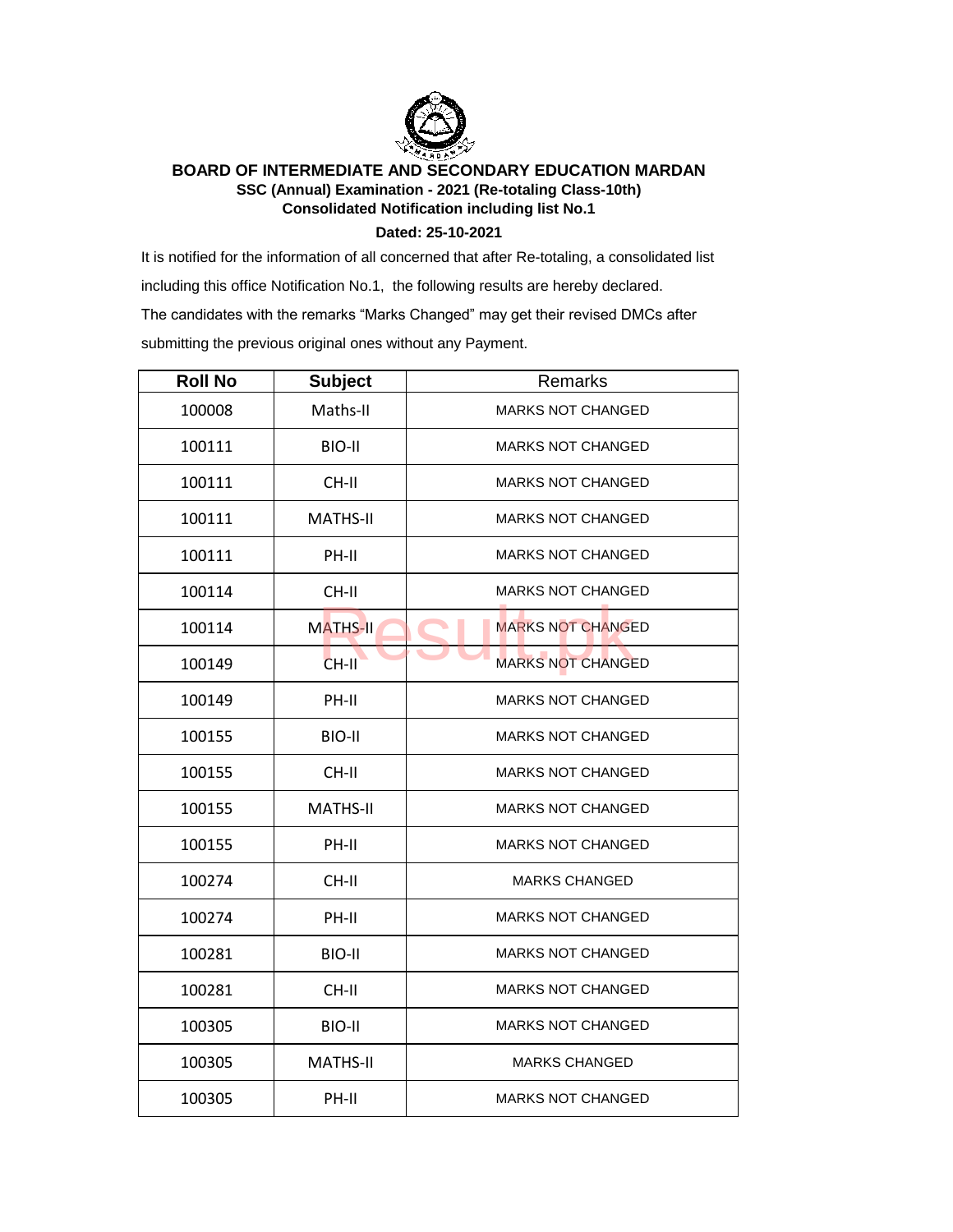| 100354 | BIO-II          | <b>MARKS NOT CHANGED</b> |
|--------|-----------------|--------------------------|
| 100354 | CH-II           | <b>MARKS NOT CHANGED</b> |
| 100354 | <b>MATHS-II</b> | <b>MARKS NOT CHANGED</b> |
| 100354 | PH-II           | <b>MARKS NOT CHANGED</b> |
| 100474 | BIO-II          | <b>MARKS NOT CHANGED</b> |
| 100474 | CH-II           | <b>MARKS NOT CHANGED</b> |
| 100481 | BIO-II          | <b>MARKS NOT CHANGED</b> |
| 100481 | CH-II           | <b>MARKS NOT CHANGED</b> |
| 100481 | <b>MATHS-II</b> | <b>MARKS NOT CHANGED</b> |
| 100481 | PH-II           | <b>MARKS NOT CHANGED</b> |
| 100534 | CH-II           | <b>MARKS NOT CHANGED</b> |
| 100534 | <b>MATHS-II</b> | <b>MARKS NOT CHANGED</b> |
| 100534 | PH-II           | <b>MARKS NOT CHANGED</b> |
| 100544 | BIO-II          | <b>MARKS NOT CHANGED</b> |
| 100544 | <b>MATHS-II</b> | <b>MARKS NOT CHANGED</b> |
| 100544 | PH-II           | <b>MARKS NOT CHANGED</b> |
| 100556 | BIO-II          | <b>MARKS NOT CHANGED</b> |
| 100556 | CH-II           | <b>MARKS NOT CHANGED</b> |
| 100556 | <b>MATHS-II</b> | <b>MARKS NOT CHANGED</b> |
| 100556 | PH-II           | <b>MARKS NOT CHANGED</b> |
| 100559 | CH-II           | <b>MARKS CHANGED</b>     |
| 100610 | CH-II           | <b>MARKS NOT CHANGED</b> |
| 100632 | BIO-II          | <b>MARKS NOT CHANGED</b> |
| 100632 | CH-II           | <b>MARKS NOT CHANGED</b> |
| 100632 | <b>MATHS-II</b> | <b>MARKS NOT CHANGED</b> |
| 100637 | BIO-II          | <b>MARKS NOT CHANGED</b> |
| 100637 |                 | <b>MARKS NOT CHANGED</b> |
|        | CH-II           |                          |
| 100637 | <b>MATHS-II</b> | <b>MARKS NOT CHANGED</b> |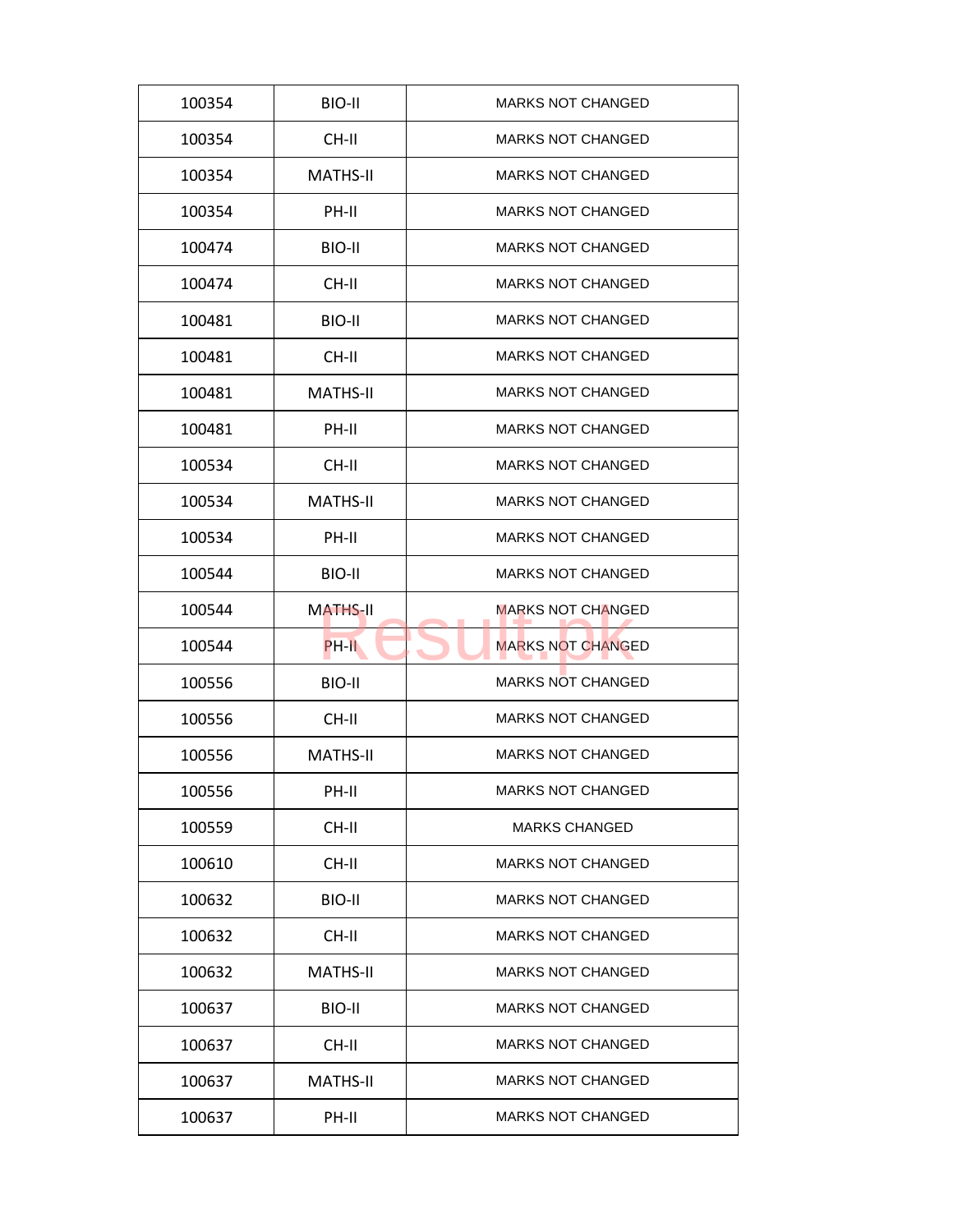| 100644 | CH-II           | <b>MARKS NOT CHANGED</b> |
|--------|-----------------|--------------------------|
| 100657 | BIO-II          | <b>MARKS NOT CHANGED</b> |
| 100657 | CH-II           | <b>MARKS NOT CHANGED</b> |
| 100657 | <b>MATHS-II</b> | <b>MARKS NOT CHANGED</b> |
| 100657 | PH-II           | <b>MARKS NOT CHANGED</b> |
| 100658 | BIO-II          | <b>MARKS NOT CHANGED</b> |
| 100658 | CH-II           | <b>MARKS NOT CHANGED</b> |
| 100658 | <b>MATHS-II</b> | <b>MARKS NOT CHANGED</b> |
| 100658 | PH-II           | <b>MARKS NOT CHANGED</b> |
| 100692 | BIO-II          | <b>MARKS NOT CHANGED</b> |
| 100692 | CH-II           | <b>MARKS NOT CHANGED</b> |
| 100692 | <b>MATHS-II</b> | <b>MARKS NOT CHANGED</b> |
| 100692 | PH-II           | <b>MARKS NOT CHANGED</b> |
| 100701 | CH-II           | <b>MARKS NOT CHANGED</b> |
| 100701 | Maths-II        | <b>MARKS NOT CHANGED</b> |
| 100701 | PH-II           | <b>MARKS NOT CHANGED</b> |
| 100706 | PH-II           | <b>MARKS NOT CHANGED</b> |
| 100711 | <b>MATHS-II</b> | <b>MARKS CHANGED</b>     |
| 100711 | PH-II           | <b>MARKS NOT CHANGED</b> |
| 100712 | CH-II           | <b>MARKS NOT CHANGED</b> |
| 100712 | <b>MATHS-II</b> | <b>MARKS NOT CHANGED</b> |
| 100712 | PH-II           | <b>MARKS NOT CHANGED</b> |
| 100717 | BIO-II          | <b>MARKS NOT CHANGED</b> |
| 100717 | CH-II           | <b>MARKS NOT CHANGED</b> |
| 100717 | <b>MATHS-II</b> | <b>MARKS NOT CHANGED</b> |
| 100717 | PH-II           | <b>MARKS NOT CHANGED</b> |
| 100719 | <b>MATHS-II</b> | <b>MARKS CHANGED</b>     |
|        |                 |                          |
| 100719 | PH-II           | <b>MARKS NOT CHANGED</b> |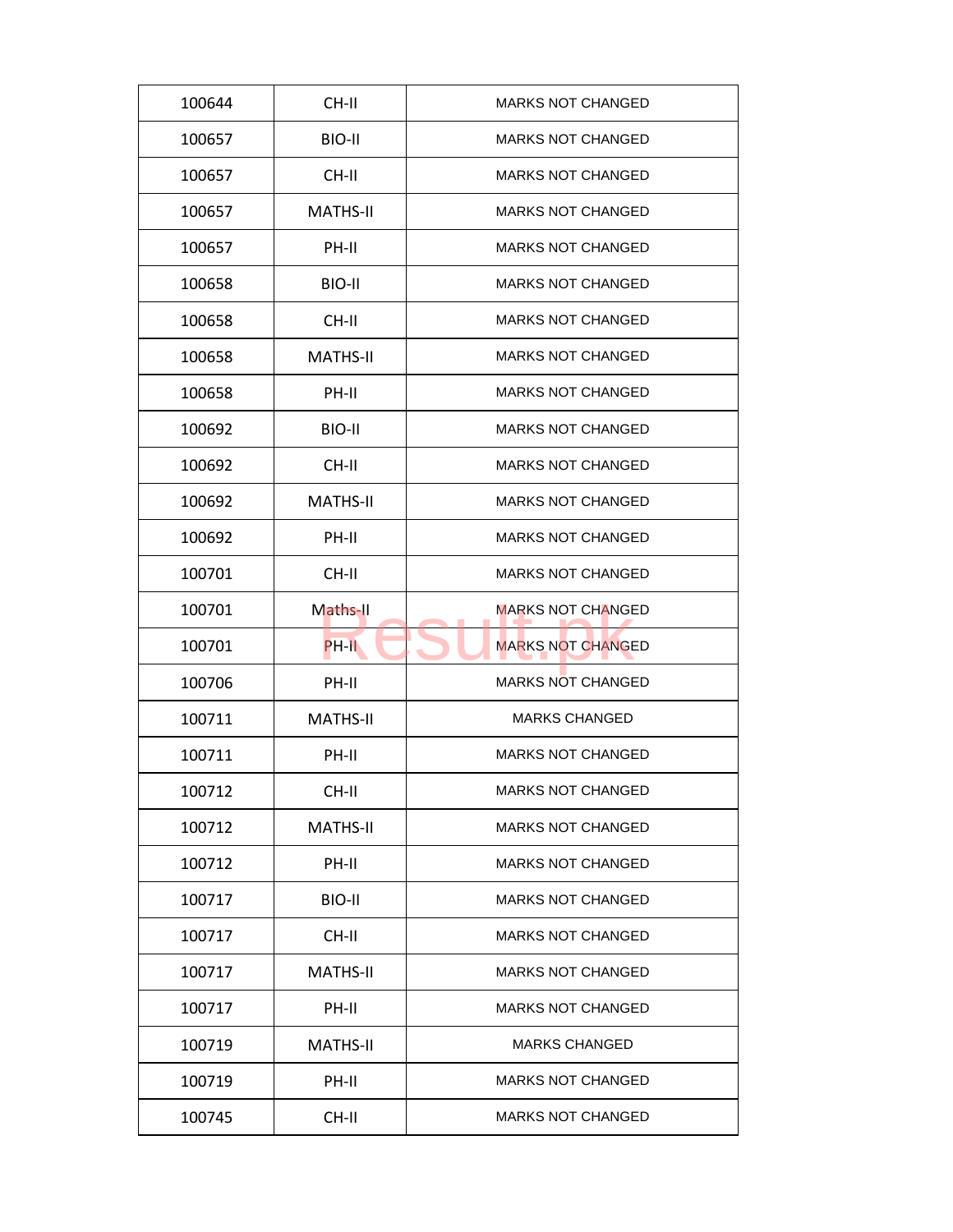| 100749 | BIO-II          | <b>MARKS NOT CHANGED</b> |
|--------|-----------------|--------------------------|
| 100749 | CH-II           | <b>MARKS CHANGED</b>     |
| 100749 | <b>MATHS-II</b> | <b>MARKS NOT CHANGED</b> |
| 100749 | PH-II           | <b>MARKS NOT CHANGED</b> |
| 100753 | BIO-II          | MARKS NOT CHANGED        |
| 100753 | CH-II           | <b>MARKS NOT CHANGED</b> |
| 100753 | <b>MATHS-II</b> | <b>MARKS CHANGED</b>     |
| 100753 | PH-II           | <b>MARKS NOT CHANGED</b> |
| 100761 | BIO-II          | <b>MARKS NOT CHANGED</b> |
| 100761 | CH-II           | <b>MARKS NOT CHANGED</b> |
| 100761 | Maths-II        | <b>MARKS NOT CHANGED</b> |
| 100761 | PH-II           | <b>MARKS NOT CHANGED</b> |
| 100763 | CH-II           | <b>MARKS NOT CHANGED</b> |
| 100763 | PH-II           | <b>MARKS NOT CHANGED</b> |
| 100764 | BIO-II          | MARKS NOT CHANGED        |
| 100764 | $CH-H$          | <b>MARKS NOT CHANGED</b> |
| 100764 | Maths-II        | <b>MARKS NOT CHANGED</b> |
| 100764 | PH-II           | <b>MARKS NOT CHANGED</b> |
| 100765 | CH-II           | <b>MARKS NOT CHANGED</b> |
| 100765 | Maths-II        | <b>MARKS NOT CHANGED</b> |
| 100765 | PH-II           | <b>MARKS NOT CHANGED</b> |
| 100766 | BIO-II          | <b>MARKS NOT CHANGED</b> |
| 100766 | CH-II           | <b>MARKS NOT CHANGED</b> |
| 100766 | <b>MATHS-II</b> | <b>MARKS NOT CHANGED</b> |
| 100766 | PH-II           | MARKS NOT CHANGED        |
| 100773 | CH-II           | <b>MARKS NOT CHANGED</b> |
| 100773 | <b>MATHS-II</b> | <b>MARKS NOT CHANGED</b> |
| 100773 | PH-II           | <b>MARKS NOT CHANGED</b> |
| 100777 | BIO-II          | <b>MARKS NOT CHANGED</b> |
|        |                 |                          |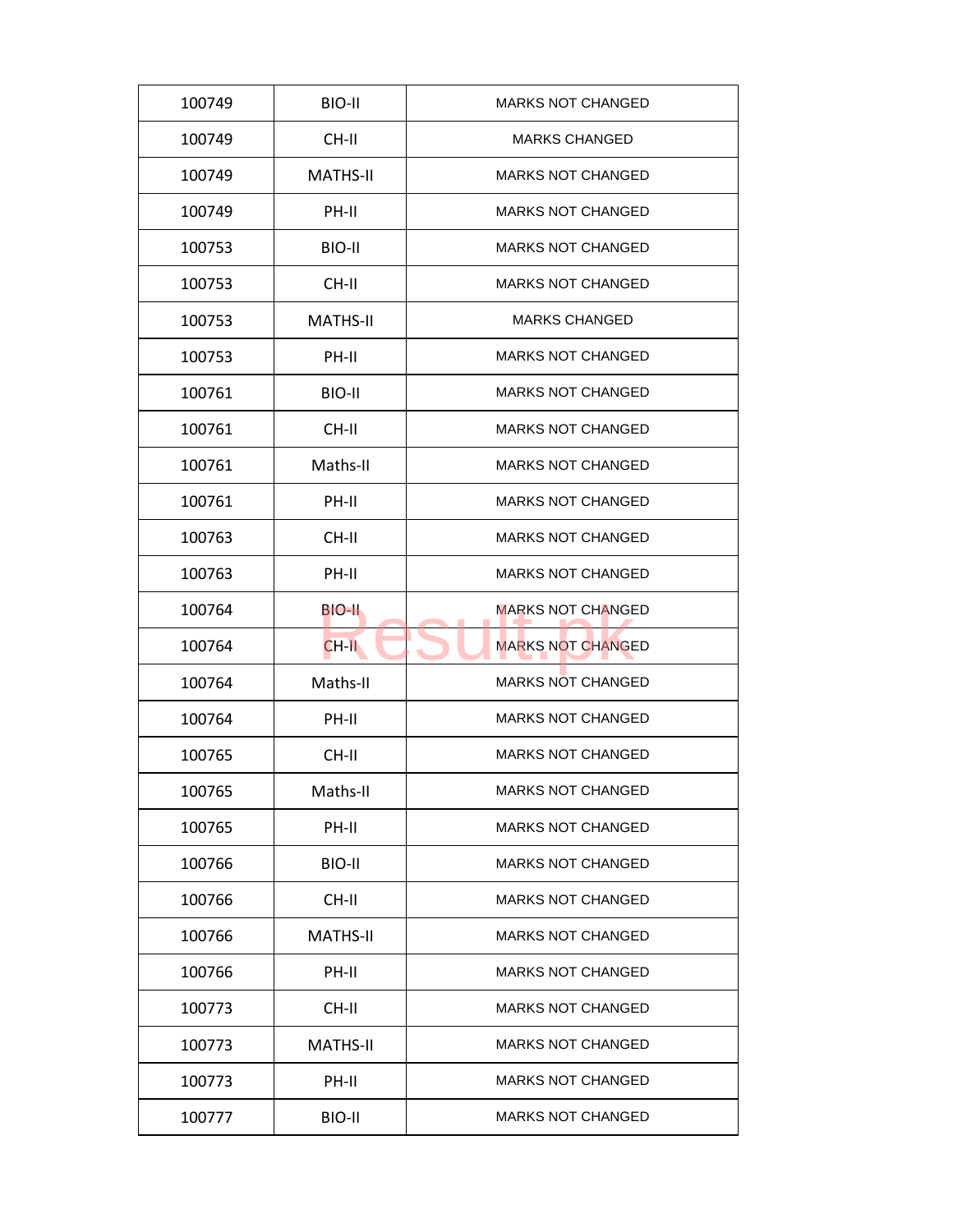| 100777 | CH-II           | <b>MARKS NOT CHANGED</b> |
|--------|-----------------|--------------------------|
| 100777 | <b>MATHS-II</b> | <b>MARKS NOT CHANGED</b> |
| 100777 | PH-II           | <b>MARKS NOT CHANGED</b> |
| 100778 | Maths-II        | <b>MARKS CHANGED</b>     |
| 100778 | PH-II           | <b>MARKS NOT CHANGED</b> |
| 100801 | $CH-H$          | <b>MARKS NOT CHANGED</b> |
| 100801 | <b>MATHS-II</b> | <b>MARKS NOT CHANGED</b> |
| 100816 | CH-II           | <b>MARKS NOT CHANGED</b> |
| 100823 | CH-II           | <b>MARKS NOT CHANGED</b> |
| 100841 | PH-II           | <b>MARKS NOT CHANGED</b> |
| 100844 | BIO-II          | <b>MARKS NOT CHANGED</b> |
| 100851 | BIO-II          | <b>MARKS NOT CHANGED</b> |
| 100851 | CH-II           | <b>MARKS NOT CHANGED</b> |
| 100851 | <b>MATHS-II</b> | <b>MARKS NOT CHANGED</b> |
| 100851 | PH-II           | <b>MARKS NOT CHANGED</b> |
| 100868 | <b>BIO-II</b>   | <b>MARKS NOT CHANGED</b> |
| 100868 | CH-II           | <b>MARKS NOT CHANGED</b> |
| 100868 | <b>MATHS-II</b> | <b>MARKS NOT CHANGED</b> |
| 100868 | PH-II           | <b>MARKS NOT CHANGED</b> |
| 100869 | <b>MATHS-II</b> | <b>MARKS NOT CHANGED</b> |
| 100883 | <b>MATHS-II</b> | <b>MARKS CHANGED</b>     |
| 100963 | PH-II           | <b>MARKS NOT CHANGED</b> |
| 100977 | BIO-II          | <b>MARKS NOT CHANGED</b> |
| 100977 | CH-II           | <b>MARKS NOT CHANGED</b> |
| 100977 | <b>MATHS-II</b> | <b>MARKS NOT CHANGED</b> |
| 100977 | PH-II           | <b>MARKS NOT CHANGED</b> |
| 100989 | BIO-II          | <b>MARKS NOT CHANGED</b> |
|        |                 | <b>MARKS NOT CHANGED</b> |
| 100989 | CH-II           |                          |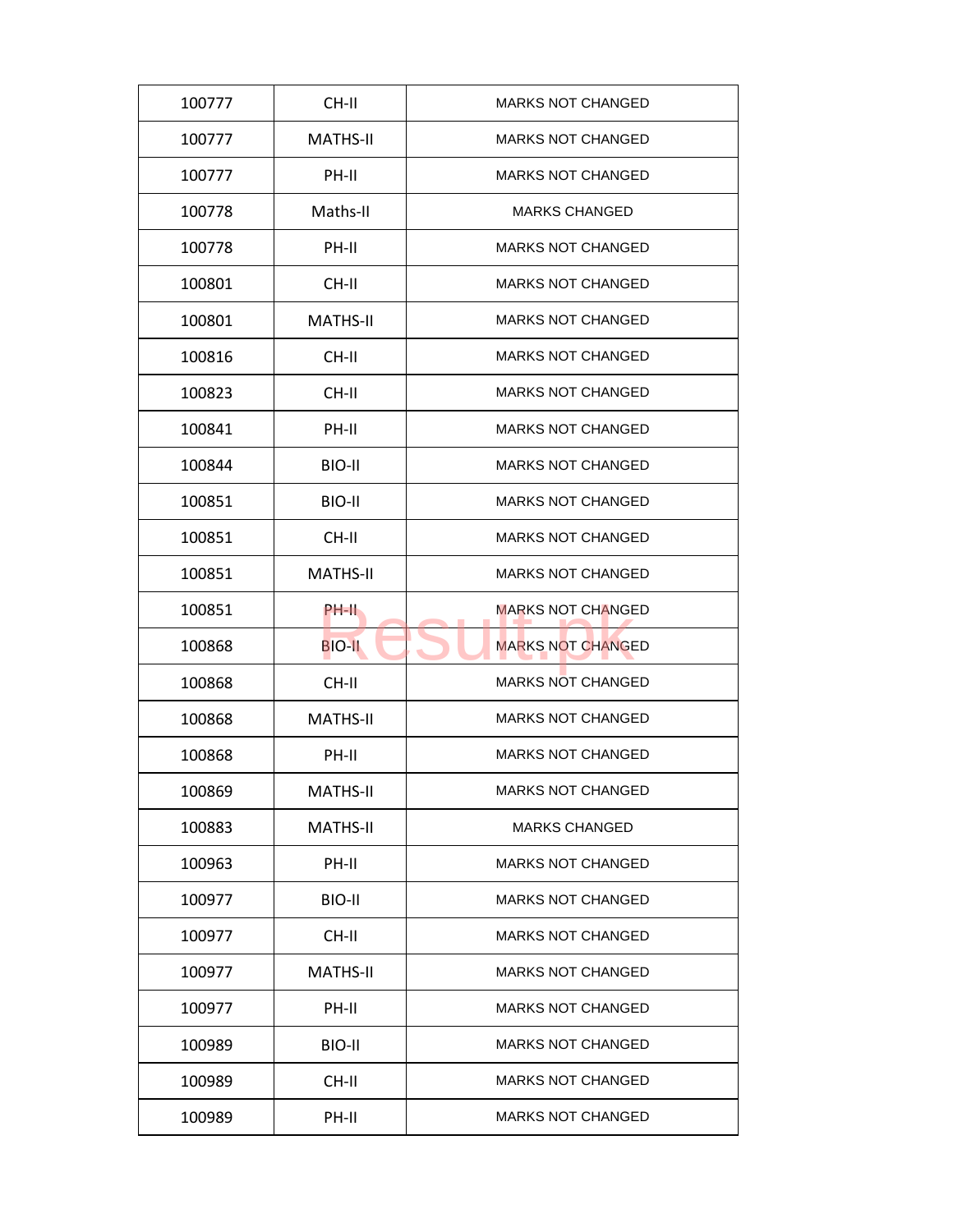| 101010 | CH-II           | <b>MARKS NOT CHANGED</b> |
|--------|-----------------|--------------------------|
| 101010 | PH-II           | <b>MARKS NOT CHANGED</b> |
| 101026 | CH-II           | <b>MARKS NOT CHANGED</b> |
| 101026 | <b>MATHS-II</b> | <b>MARKS NOT CHANGED</b> |
| 101026 | PH-II           | <b>MARKS NOT CHANGED</b> |
| 101033 | BIO-II          | <b>MARKS NOT CHANGED</b> |
| 101033 | CH-II           | <b>MARKS NOT CHANGED</b> |
| 101033 | <b>MATHS-II</b> | <b>MARKS CHANGED</b>     |
| 101033 | PH-II           | <b>MARKS NOT CHANGED</b> |
| 101038 | BIO-II          | <b>MARKS NOT CHANGED</b> |
| 101038 | CH-II           | <b>MARKS NOT CHANGED</b> |
| 101038 | <b>MATHS-II</b> | <b>MARKS NOT CHANGED</b> |
| 101038 | PH-II           | <b>MARKS NOT CHANGED</b> |
| 101057 | CH-II           | <b>MARKS NOT CHANGED</b> |
| 101057 | PH-II           | <b>MARKS NOT CHANGED</b> |
| 101065 | CH-II           | <b>MARKS NOT CHANGED</b> |
| 101065 | PH-II           | <b>MARKS NOT CHANGED</b> |
| 101066 | CH-II           | <b>MARKS CHANGED</b>     |
| 101066 | <b>MATHS-II</b> | <b>MARKS NOT CHANGED</b> |
| 101080 | CH-II           | <b>MARKS NOT CHANGED</b> |
| 101080 | Maths-II        | <b>MARKS NOT CHANGED</b> |
| 101081 | CH-II           | <b>MARKS CHANGED</b>     |
| 101083 | CH-II           | <b>MARKS NOT CHANGED</b> |
| 101103 | BIO-II          | <b>MARKS NOT CHANGED</b> |
| 101103 | CH-II           | <b>MARKS NOT CHANGED</b> |
| 101250 | <b>MATHS-II</b> | <b>MARKS NOT CHANGED</b> |
| 101253 | <b>MATHS-II</b> | <b>MARKS NOT CHANGED</b> |
|        | BIO-II          | <b>MARKS NOT CHANGED</b> |
| 101254 |                 |                          |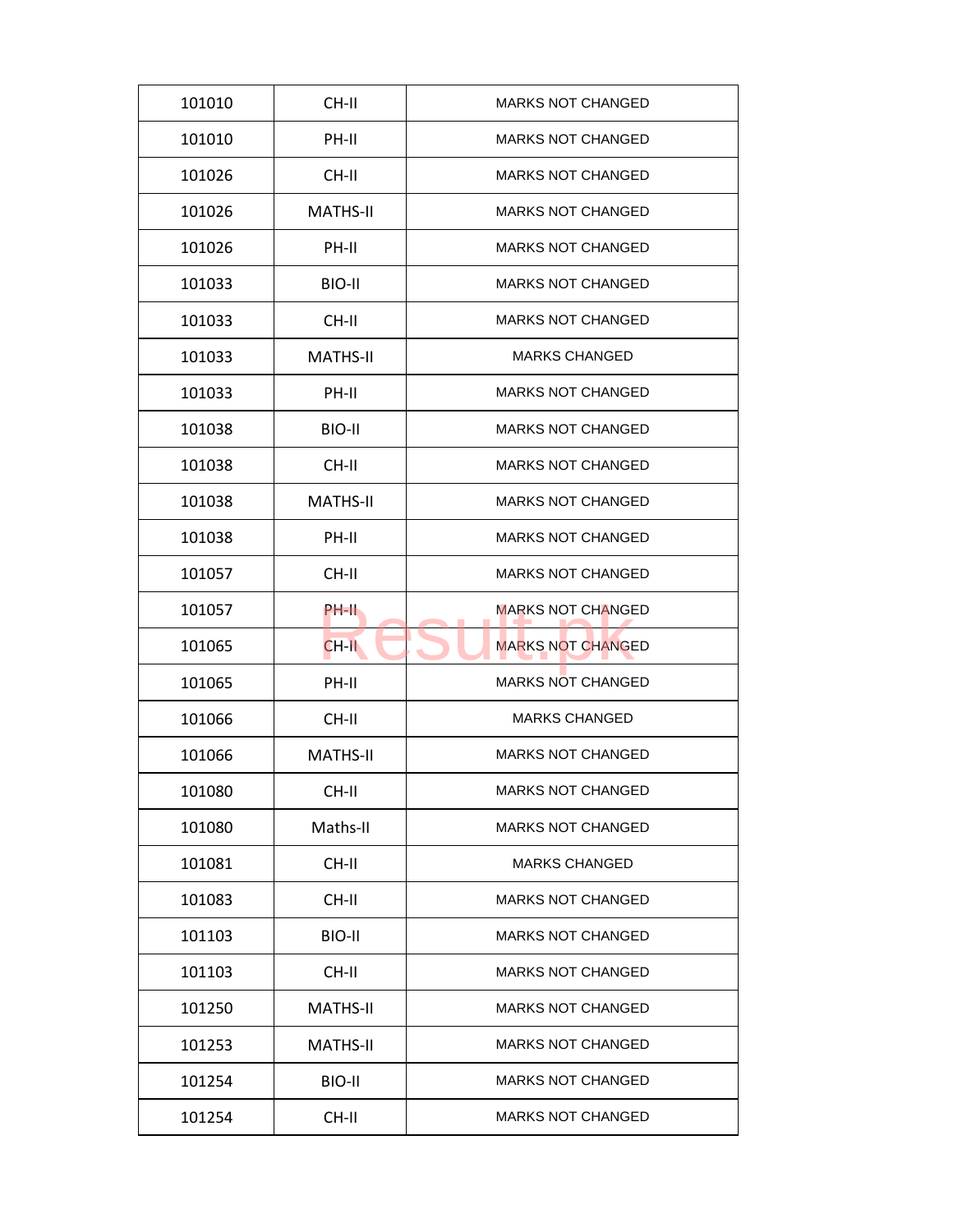| 101254 | <b>MATHS-II</b> | <b>MARKS NOT CHANGED</b> |
|--------|-----------------|--------------------------|
| 101254 | PH-II           | <b>MARKS NOT CHANGED</b> |
| 101290 | BIO-II          | <b>MARKS NOT CHANGED</b> |
| 101290 | CH-II           | <b>MARKS NOT CHANGED</b> |
| 101290 | Maths-II        | <b>MARKS NOT CHANGED</b> |
| 101300 | PH-II           | <b>MARKS NOT CHANGED</b> |
| 101306 | PH-II           | MARKS CHANGED            |
| 101309 | CH-II           | <b>MARKS NOT CHANGED</b> |
| 101309 | <b>MATHS-II</b> | <b>MARKS CHANGED</b>     |
| 101309 | PH-II           | <b>MARKS NOT CHANGED</b> |
| 101311 | CH-II           | <b>MARKS NOT CHANGED</b> |
| 101311 | <b>MATHS-II</b> | <b>MARKS NOT CHANGED</b> |
| 101311 | PH-II           | <b>MARKS NOT CHANGED</b> |
| 101313 | CH-II           | <b>MARKS NOT CHANGED</b> |
| 101313 | PH-II           | MARKS NOT CHANGED        |
| 101365 | $CH-H$          | <b>MARKS NOT CHANGED</b> |
| 101365 | PH-II           | MARKS NOT CHANGED        |
| 101407 | BIO-II          | <b>MARKS NOT CHANGED</b> |
| 101407 | CH-II           | <b>MARKS NOT CHANGED</b> |
| 101407 | <b>MATHS-II</b> | <b>MARKS NOT CHANGED</b> |
| 101407 | PH-II           | <b>MARKS NOT CHANGED</b> |
| 101414 | CH-II           | <b>MARKS NOT CHANGED</b> |
| 101414 | CH-II           | <b>MARKS NOT CHANGED</b> |
| 101414 | <b>MATHS-II</b> | <b>MARKS NOT CHANGED</b> |
| 101449 | Maths-II        | MARKS NOT CHANGED        |
| 101529 | CH-II           | MARKS NOT CHANGED        |
| 101529 | PH-II           | MARKS NOT CHANGED        |
| 101550 | BIO-II          | <b>MARKS NOT CHANGED</b> |
| 101550 | CH-II           | <b>MARKS NOT CHANGED</b> |
|        |                 |                          |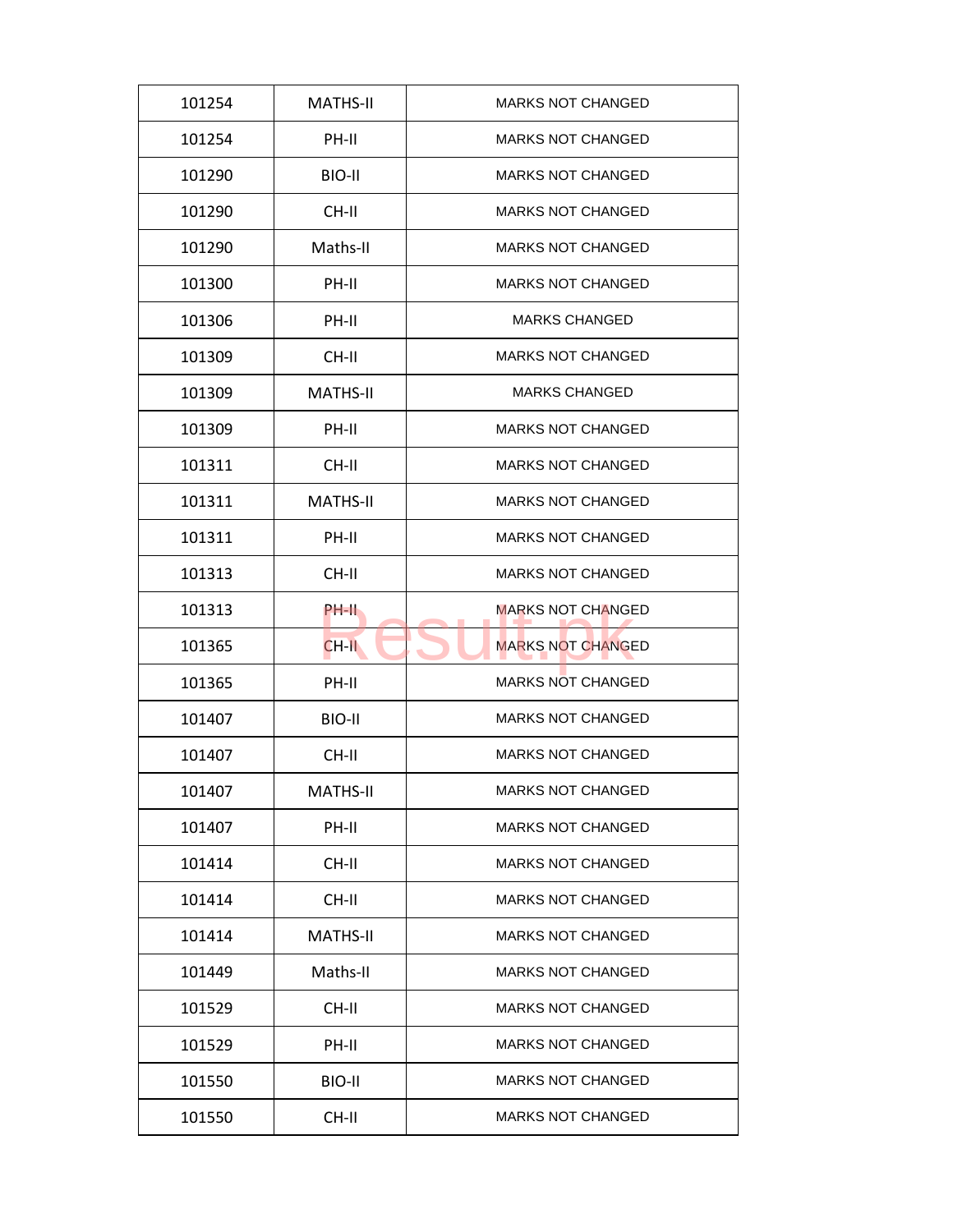| 101550 | <b>MATHS-II</b> | <b>MARKS NOT CHANGED</b> |
|--------|-----------------|--------------------------|
| 101550 | PH-II           | <b>MARKS NOT CHANGED</b> |
| 101573 | BIO-II          | <b>MARKS NOT CHANGED</b> |
| 101573 | CH-II           | <b>MARKS NOT CHANGED</b> |
| 101573 | <b>MATHS-II</b> | <b>MARKS NOT CHANGED</b> |
| 101573 | PH-II           | <b>MARKS NOT CHANGED</b> |
| 101580 | BIO-II          | <b>MARKS NOT CHANGED</b> |
| 101580 | <b>MATHS-II</b> | <b>MARKS NOT CHANGED</b> |
| 101639 | BIO-II          | <b>MARKS NOT CHANGED</b> |
| 101639 | CH-II           | <b>MARKS NOT CHANGED</b> |
| 101639 | <b>MATHS-II</b> | <b>MARKS NOT CHANGED</b> |
| 101639 | PH-II           | <b>MARKS NOT CHANGED</b> |
| 101674 | BIO-II          | <b>MARKS NOT CHANGED</b> |
| 101674 | <b>MATHS-II</b> | <b>MARKS NOT CHANGED</b> |
| 101675 | <b>MATHS-II</b> | <b>MARKS NOT CHANGED</b> |
| 101682 | <b>BIO-II</b>   | <b>MARKS NOT CHANGED</b> |
| 101682 | Maths-II        | <b>MARKS NOT CHANGED</b> |
| 101684 | BIO-II          | <b>MARKS NOT CHANGED</b> |
| 101684 | CH-II           | <b>MARKS NOT CHANGED</b> |
| 101684 | <b>MATHS-II</b> | <b>MARKS NOT CHANGED</b> |
| 101684 | PH-II           | <b>MARKS NOT CHANGED</b> |
| 101687 | <b>MATHS-II</b> | <b>MARKS NOT CHANGED</b> |
| 101691 | BIO-II          | <b>MARKS NOT CHANGED</b> |
| 101691 | <b>MATHS-II</b> | <b>MARKS NOT CHANGED</b> |
| 101856 | BIO-II          | <b>MARKS NOT CHANGED</b> |
| 101856 | CH-II           | <b>MARKS NOT CHANGED</b> |
| 101856 | <b>MATHS-II</b> | <b>MARKS NOT CHANGED</b> |
|        |                 | <b>MARKS NOT CHANGED</b> |
| 101856 | PH-II           |                          |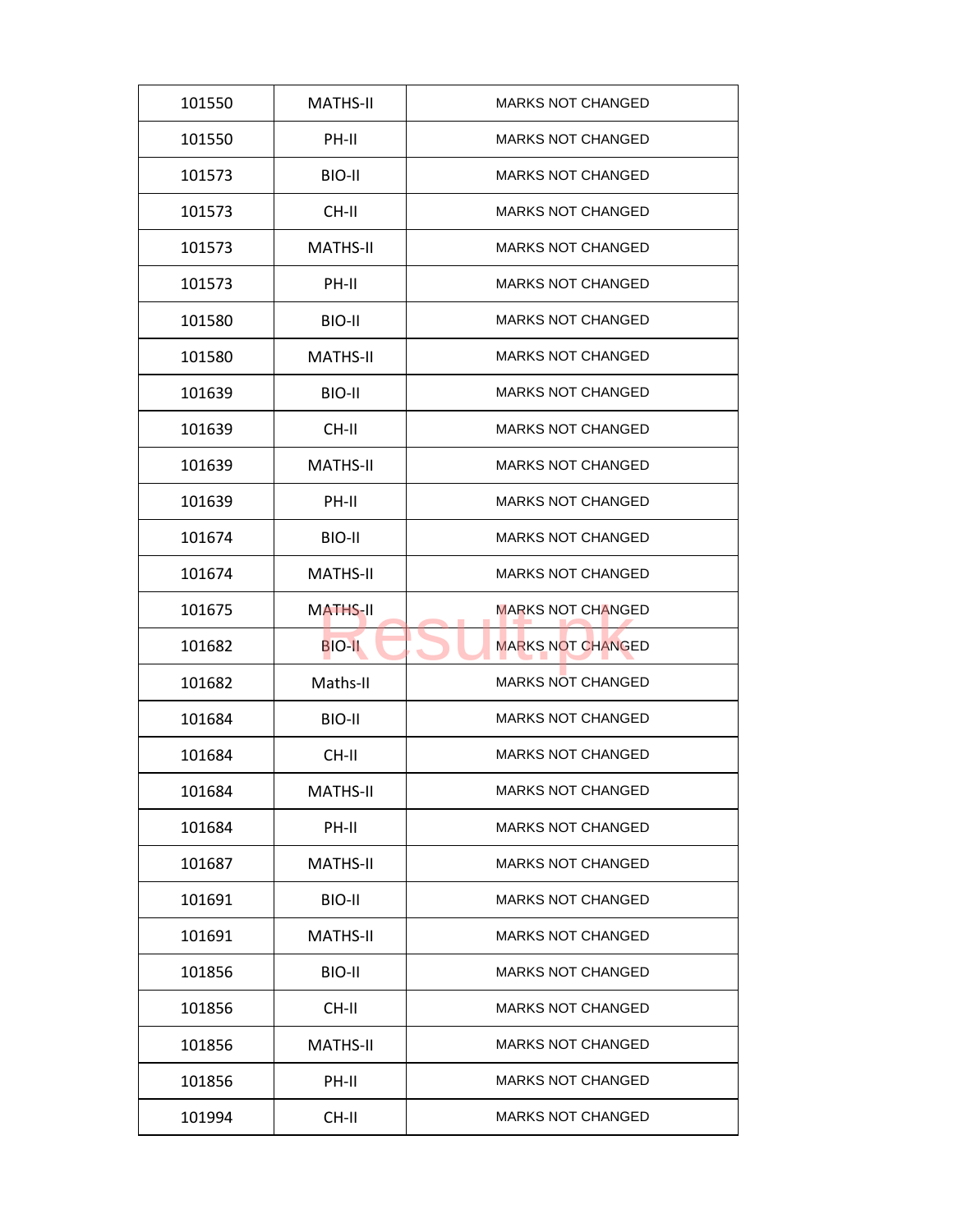| 102031 | BIO-II          | <b>MARKS NOT CHANGED</b> |
|--------|-----------------|--------------------------|
| 102031 | CH-II           | <b>MARKS NOT CHANGED</b> |
| 102031 | PH-II           | <b>MARKS NOT CHANGED</b> |
| 102050 | BIO-II          | <b>MARKS NOT CHANGED</b> |
| 102050 | CH-II           | <b>MARKS NOT CHANGED</b> |
| 102050 | <b>MATHS-II</b> | <b>MARKS NOT CHANGED</b> |
| 102050 | PH-II           | <b>MARKS NOT CHANGED</b> |
| 102052 | BIO-II          | <b>MARKS NOT CHANGED</b> |
| 102052 | CH-II           | <b>MARKS CHANGED</b>     |
| 102052 | <b>MATHS-II</b> | <b>MARKS NOT CHANGED</b> |
| 102052 | PH-II           | <b>MARKS NOT CHANGED</b> |
| 102068 | BIO-II          | <b>MARKS NOT CHANGED</b> |
| 102068 | CH-II           | <b>MARKS NOT CHANGED</b> |
| 102068 | <b>MATHS-II</b> | <b>MARKS NOT CHANGED</b> |
| 102068 | PH-II           | <b>MARKS NOT CHANGED</b> |
| 102098 | <b>BIO-II</b>   | <b>MARKS NOT CHANGED</b> |
| 102098 | CH-II           | <b>MARKS NOT CHANGED</b> |
| 102098 | <b>MATHS-II</b> | <b>MARKS NOT CHANGED</b> |
| 102098 | PH-II           | <b>MARKS NOT CHANGED</b> |
| 102131 | CH-II           | <b>MARKS NOT CHANGED</b> |
| 102173 | BIO-II          | <b>MARKS NOT CHANGED</b> |
| 102173 | CH-II           | <b>MARKS NOT CHANGED</b> |
| 102173 | PH-II           | <b>MARKS NOT CHANGED</b> |
| 102230 | CH-II           | <b>MARKS CHANGED</b>     |
| 102261 | BIO-II          | <b>MARKS NOT CHANGED</b> |
| 102261 | CH-II           | <b>MARKS NOT CHANGED</b> |
|        |                 | <b>MARKS NOT CHANGED</b> |
| 102261 | <b>MATHS-II</b> |                          |
| 102261 | PH-II           | <b>MARKS NOT CHANGED</b> |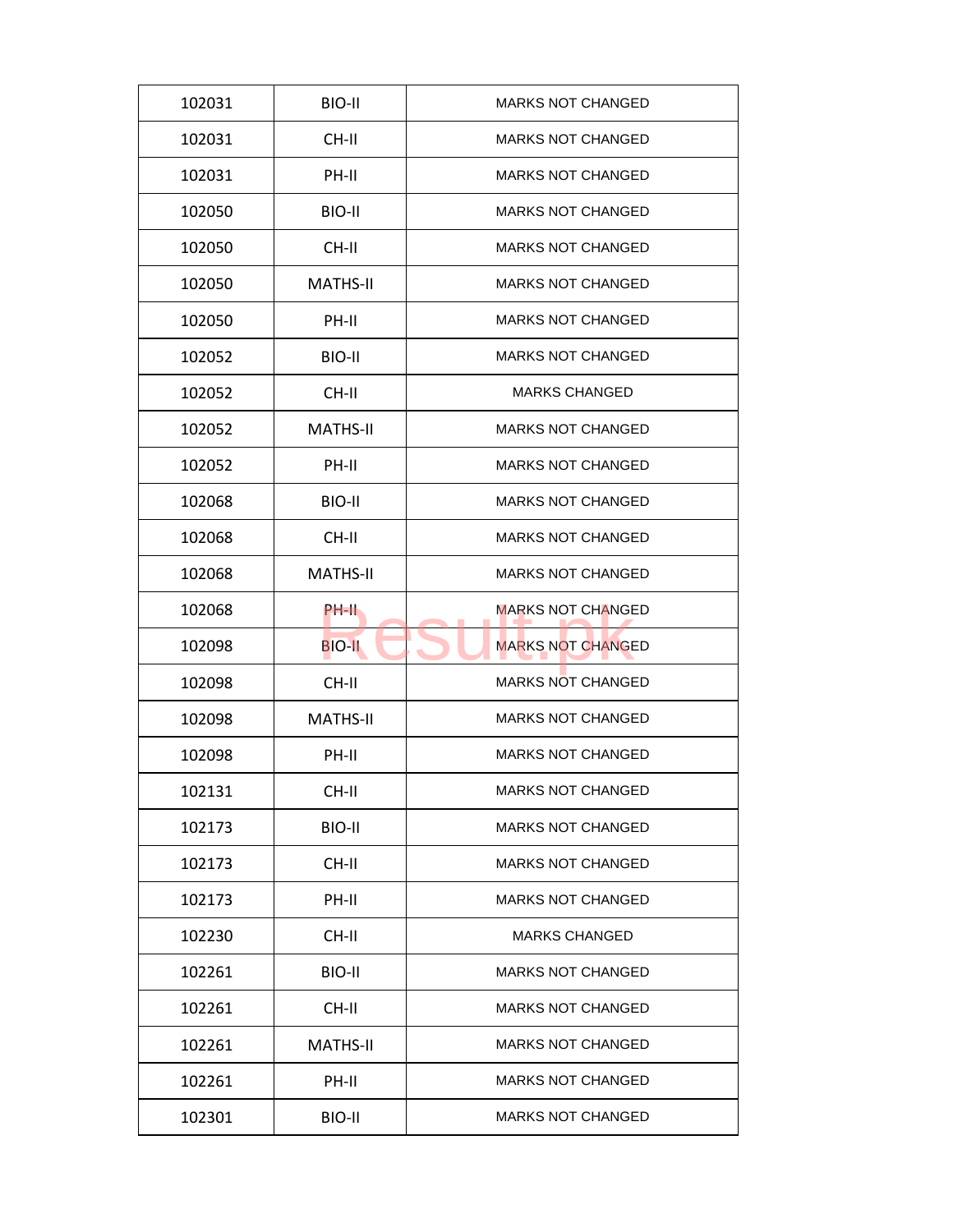| 102301 | CH-II           | <b>MARKS NOT CHANGED</b> |
|--------|-----------------|--------------------------|
| 102301 | <b>MATHS-II</b> | <b>MARKS NOT CHANGED</b> |
| 102301 | PH-II           | <b>MARKS NOT CHANGED</b> |
| 102307 | BIO-II          | <b>MARKS NOT CHANGED</b> |
| 102307 | CH-II           | <b>MARKS NOT CHANGED</b> |
| 102307 | PH-II           | <b>MARKS NOT CHANGED</b> |
| 102324 | <b>MATHS-II</b> | <b>MARKS NOT CHANGED</b> |
| 102355 | BIO-II          | <b>MARKS NOT CHANGED</b> |
| 102355 | CH-II           | <b>MARKS NOT CHANGED</b> |
| 102355 | Maths-II        | <b>MARKS NOT CHANGED</b> |
| 102359 | CH-II           | <b>MARKS NOT CHANGED</b> |
| 102359 | <b>MATHS-II</b> | <b>MARKS NOT CHANGED</b> |
| 102371 | <b>MATHS-II</b> | <b>MARKS NOT CHANGED</b> |
| 102378 | BIO-II          | <b>MARKS NOT CHANGED</b> |
| 102378 | CH-II.          | <b>MARKS NOT CHANGED</b> |
| 102378 | <b>MATHS-II</b> | <b>MARKS NOT CHANGED</b> |
| 102378 | PH-II           | <b>MARKS NOT CHANGED</b> |
| 102444 | <b>MATHS-II</b> | <b>MARKS NOT CHANGED</b> |
| 102445 | BIO-II          | <b>MARKS NOT CHANGED</b> |
| 102445 | CH-II           | <b>MARKS NOT CHANGED</b> |
| 102445 | <b>MATHS-II</b> | <b>MARKS NOT CHANGED</b> |
| 102445 | PH-II           | <b>MARKS NOT CHANGED</b> |
| 102467 | BIO-II          | <b>MARKS NOT CHANGED</b> |
| 102467 | CH-II           | <b>MARKS CHANGED</b>     |
| 102467 | <b>MATHS-II</b> | <b>MARKS NOT CHANGED</b> |
| 102467 | PH-II           | <b>MARKS NOT CHANGED</b> |
| 102500 | CH-II           | <b>MARKS NOT CHANGED</b> |
|        |                 |                          |
| 102500 | <b>MATHS-II</b> | <b>MARKS NOT CHANGED</b> |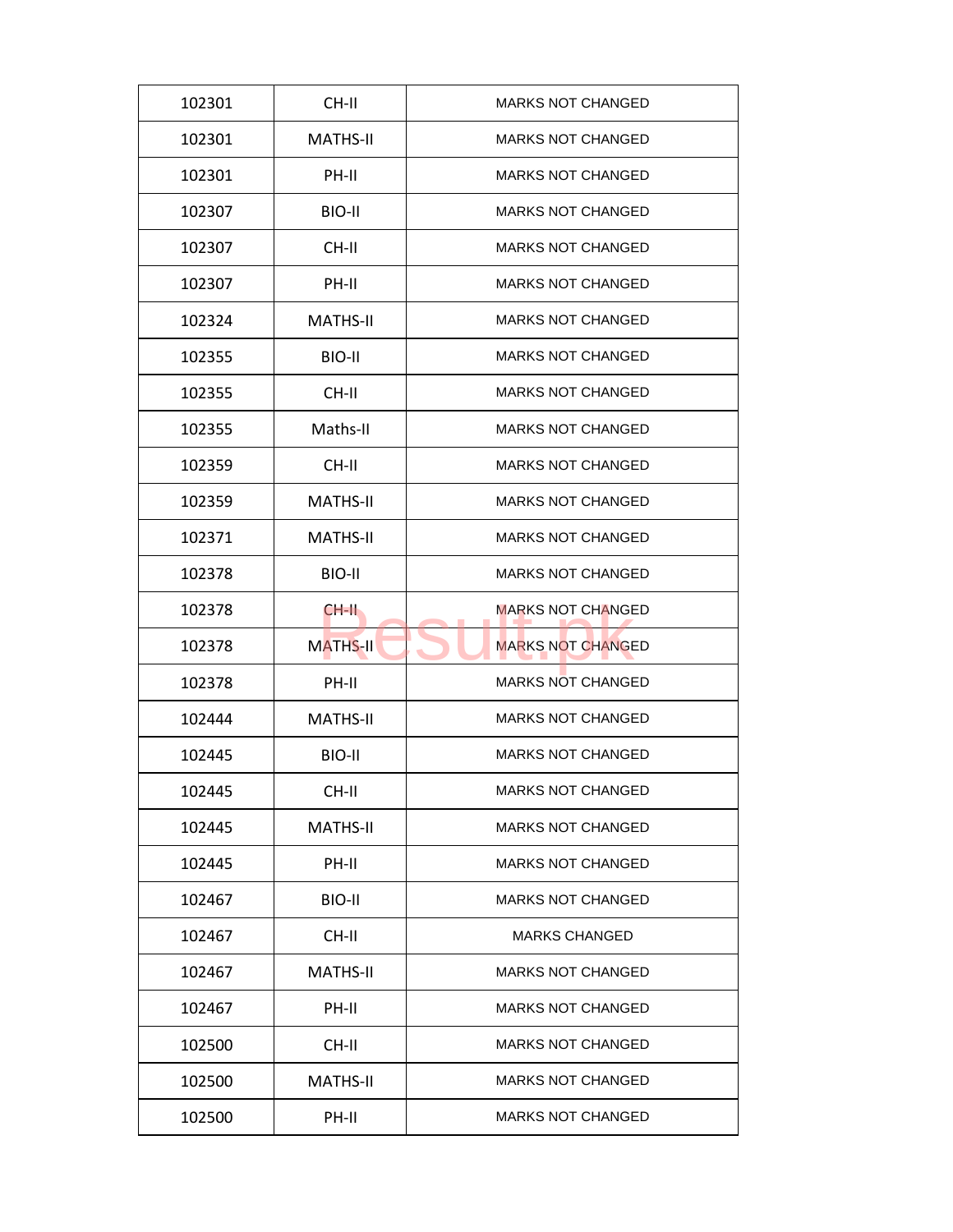| 102513 | BIO-II          | <b>MARKS NOT CHANGED</b> |
|--------|-----------------|--------------------------|
| 102513 | PH-II           | <b>MARKS NOT CHANGED</b> |
| 102530 | BIO-II          | <b>MARKS NOT CHANGED</b> |
| 102530 | CH-II           | <b>MARKS NOT CHANGED</b> |
| 102530 | <b>MATHS-II</b> | <b>MARKS NOT CHANGED</b> |
| 102530 | PH-II           | <b>MARKS NOT CHANGED</b> |
| 102535 | BIO-II          | <b>MARKS NOT CHANGED</b> |
| 102535 | CH-II           | <b>MARKS NOT CHANGED</b> |
| 102535 | <b>MATHS-II</b> | <b>MARKS NOT CHANGED</b> |
| 102535 | PH-II           | <b>MARKS NOT CHANGED</b> |
| 102547 | BIO-II          | <b>MARKS NOT CHANGED</b> |
| 102547 | CH-II           | <b>MARKS NOT CHANGED</b> |
| 102547 | <b>MATHS-II</b> | <b>MARKS NOT CHANGED</b> |
| 102547 | PH-II           | <b>MARKS NOT CHANGED</b> |
| 102550 | BIO-II          | <b>MARKS NOT CHANGED</b> |
| 102550 | CH-II           | <b>MARKS CHANGED</b>     |
| 102550 | Maths-II        | <b>MARKS NOT CHANGED</b> |
| 102550 | PH-II           | <b>MARKS NOT CHANGED</b> |
| 102556 | BIO-II          | <b>MARKS NOT CHANGED</b> |
| 102556 | CH-II           | <b>MARKS NOT CHANGED</b> |
| 102556 | PH-II           | <b>MARKS NOT CHANGED</b> |
| 102569 | CH-II           | <b>MARKS NOT CHANGED</b> |
| 102576 | BIO-II          | <b>MARKS NOT CHANGED</b> |
| 102576 | CH-II           | <b>MARKS NOT CHANGED</b> |
| 102576 | PH-II           | <b>MARKS NOT CHANGED</b> |
| 102582 | BIO-II          | <b>MARKS NOT CHANGED</b> |
|        |                 |                          |
| 102582 | <b>MATHS-II</b> | <b>MARKS NOT CHANGED</b> |
| 102586 | BIO-II          | <b>MARKS NOT CHANGED</b> |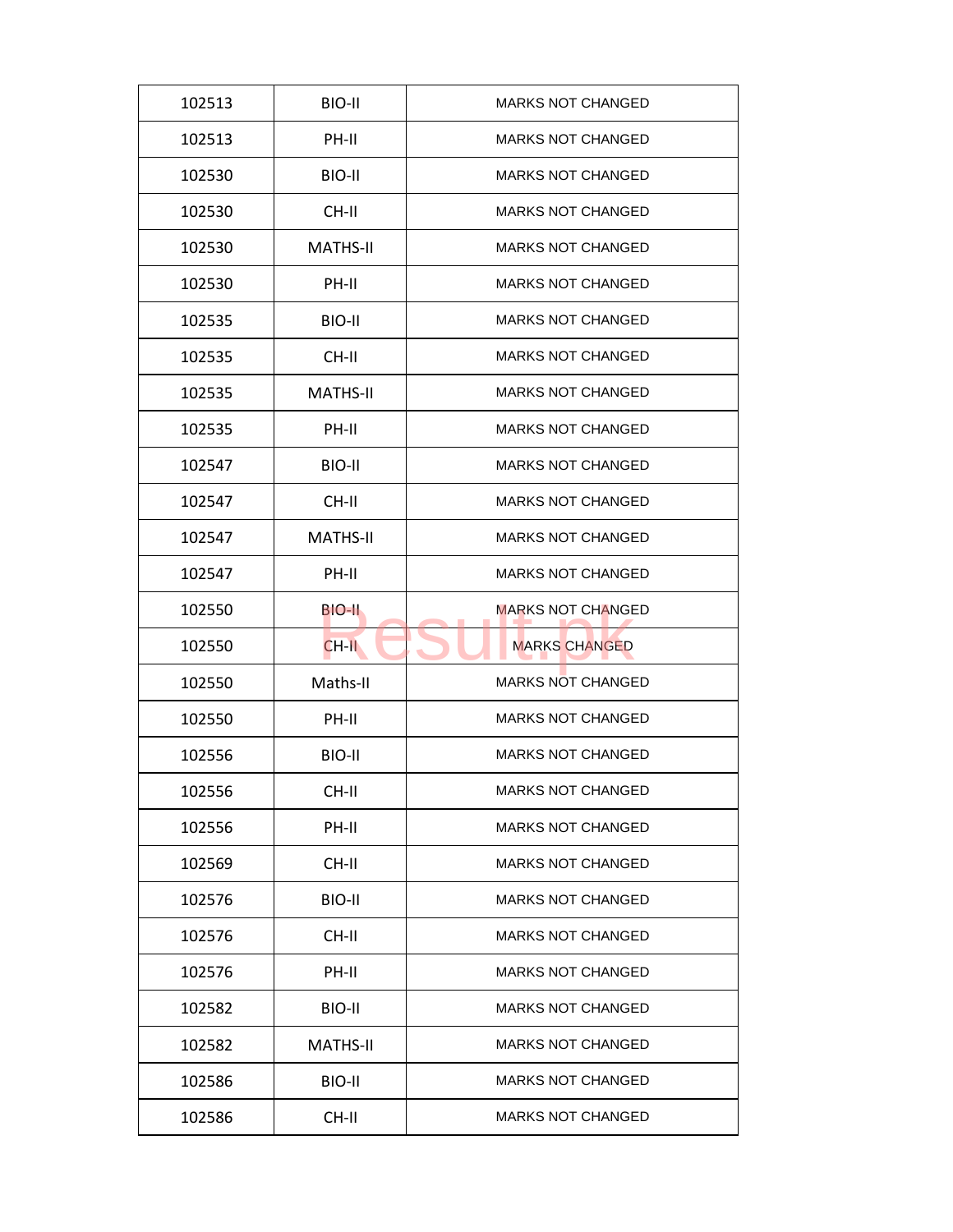| 102586 | <b>MATHS-II</b> | <b>MARKS NOT CHANGED</b> |
|--------|-----------------|--------------------------|
| 102586 | PH-II           | <b>MARKS NOT CHANGED</b> |
| 102592 | BIO-II          | <b>MARKS NOT CHANGED</b> |
| 102592 | CH-II           | <b>MARKS NOT CHANGED</b> |
| 102592 | <b>MATHS-II</b> | <b>MARKS NOT CHANGED</b> |
| 102592 | PH-II           | <b>MARKS NOT CHANGED</b> |
| 102595 | BIO-II          | <b>MARKS NOT CHANGED</b> |
| 102595 | CH-II           | <b>MARKS CHANGED</b>     |
| 102595 | <b>MATHS-II</b> | <b>MARKS NOT CHANGED</b> |
| 102595 | PH-II           | <b>MARKS NOT CHANGED</b> |
| 102597 | BIO-II          | <b>MARKS NOT CHANGED</b> |
| 102597 | CH-II           | <b>MARKS NOT CHANGED</b> |
| 102597 | <b>MATHS-II</b> | <b>MARKS NOT CHANGED</b> |
| 102597 | PH-II           | <b>MARKS NOT CHANGED</b> |
| 102602 | BIO-II          | <b>MARKS NOT CHANGED</b> |
| 102602 | PH-II           | <b>MARKS NOT CHANGED</b> |
| 102695 | <b>MATHS-II</b> | <b>MARKS NOT CHANGED</b> |
| 102695 | PH-II           | <b>MARKS NOT CHANGED</b> |
| 102705 | BIO-II          | <b>MARKS NOT CHANGED</b> |
| 102705 | CH-II           | <b>MARKS NOT CHANGED</b> |
| 102705 | <b>MATHS-II</b> | <b>MARKS NOT CHANGED</b> |
| 102705 | PH-II           | <b>MARKS NOT CHANGED</b> |
| 102761 | CH-II           | <b>MARKS NOT CHANGED</b> |
| 102768 | PH-II           | MARKS NOT CHANGED        |
| 102808 | BIO-II          | <b>MARKS NOT CHANGED</b> |
| 102808 | CH-II           | MARKS NOT CHANGED        |
| 102808 | <b>MATHS-II</b> | <b>MARKS NOT CHANGED</b> |
| 102808 | PH-II           | <b>MARKS NOT CHANGED</b> |
| 102815 | BIO-II          | <b>MARKS NOT CHANGED</b> |
|        |                 |                          |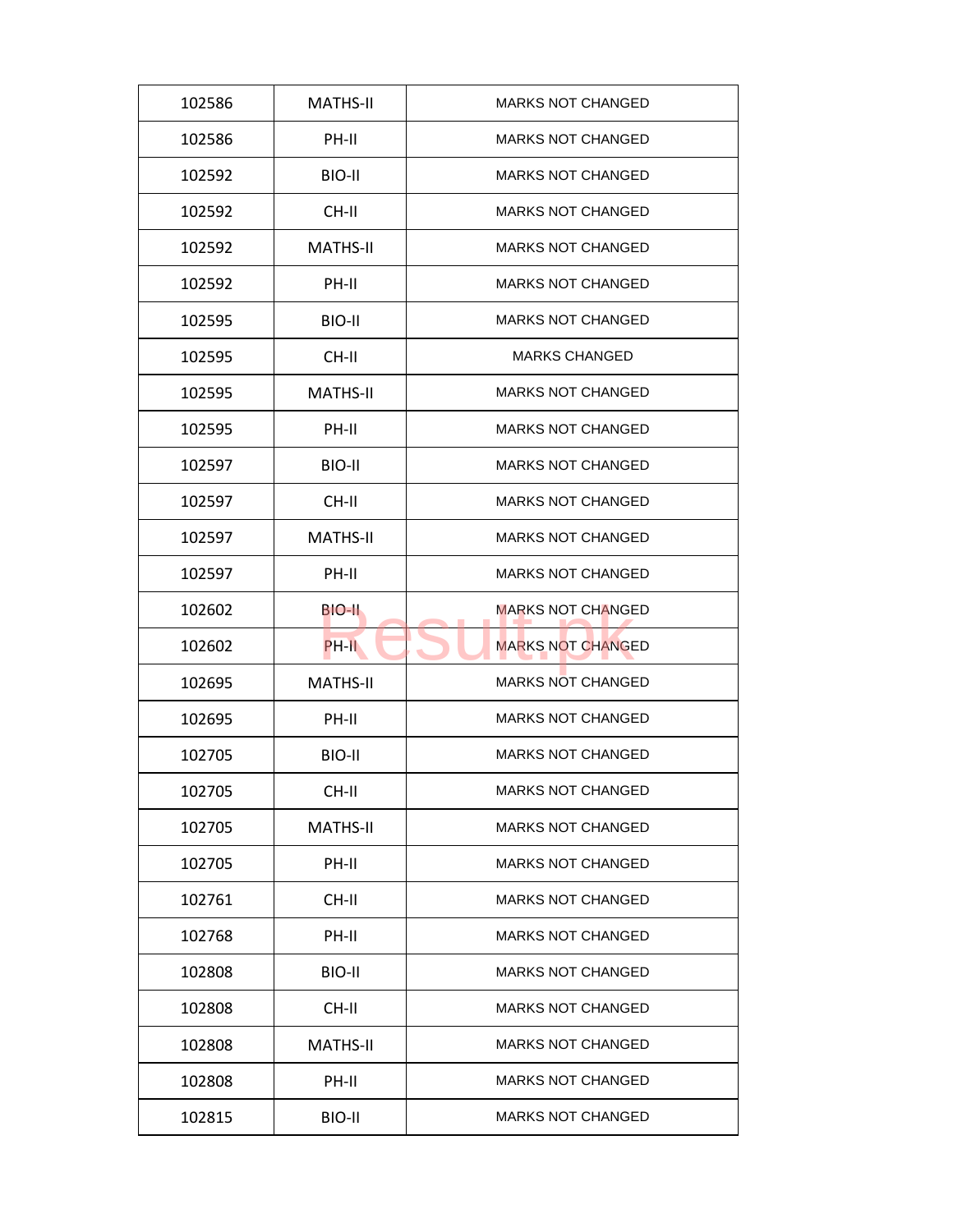| 102815 | CH-II           | <b>MARKS NOT CHANGED</b> |
|--------|-----------------|--------------------------|
| 102815 | MATHS-II        | <b>MARKS NOT CHANGED</b> |
| 102815 | PH-II           | <b>MARKS NOT CHANGED</b> |
| 102856 | BIO-II          | <b>MARKS NOT CHANGED</b> |
| 102856 | CH-II           | <b>MARKS NOT CHANGED</b> |
| 102856 | <b>MATHS-II</b> | <b>MARKS NOT CHANGED</b> |
| 102856 | PH-II           | <b>MARKS NOT CHANGED</b> |
| 102860 | BIO-II          | <b>MARKS NOT CHANGED</b> |
| 102860 | CH-II           | <b>MARKS NOT CHANGED</b> |
| 102860 | MATHS-II        | <b>MARKS NOT CHANGED</b> |
| 102860 | PH-II           | <b>MARKS NOT CHANGED</b> |
| 102863 | BIO-II          | <b>MARKS NOT CHANGED</b> |
| 102863 | CH-II           | <b>MARKS NOT CHANGED</b> |
| 102863 | <b>MATHS-II</b> | <b>MARKS NOT CHANGED</b> |
| 102863 | PH-II           | <b>MARKS NOT CHANGED</b> |
| 102932 | <b>MATHS-II</b> | <b>MARKS NOT CHANGED</b> |
| 102999 | BIO-II          | <b>MARKS NOT CHANGED</b> |
| 102999 | CH-II           | <b>MARKS NOT CHANGED</b> |
| 103006 | BIO-II          | <b>MARKS NOT CHANGED</b> |
| 103006 | CH-II           | <b>MARKS NOT CHANGED</b> |
| 103006 | <b>MATHS-II</b> | <b>MARKS NOT CHANGED</b> |
| 103006 | PH-II           | <b>MARKS NOT CHANGED</b> |
| 103059 | BIO-II          | <b>MARKS NOT CHANGED</b> |
| 103059 | CH-II           | <b>MARKS NOT CHANGED</b> |
| 103059 | <b>MATHS-II</b> | <b>MARKS NOT CHANGED</b> |
| 103059 | PH-II           | <b>MARKS NOT CHANGED</b> |
| 103092 | Maths-II        | <b>MARKS NOT CHANGED</b> |
| 103109 | CH-II           | <b>MARKS NOT CHANGED</b> |
| 103110 | CH-II           | <b>MARKS NOT CHANGED</b> |
|        |                 |                          |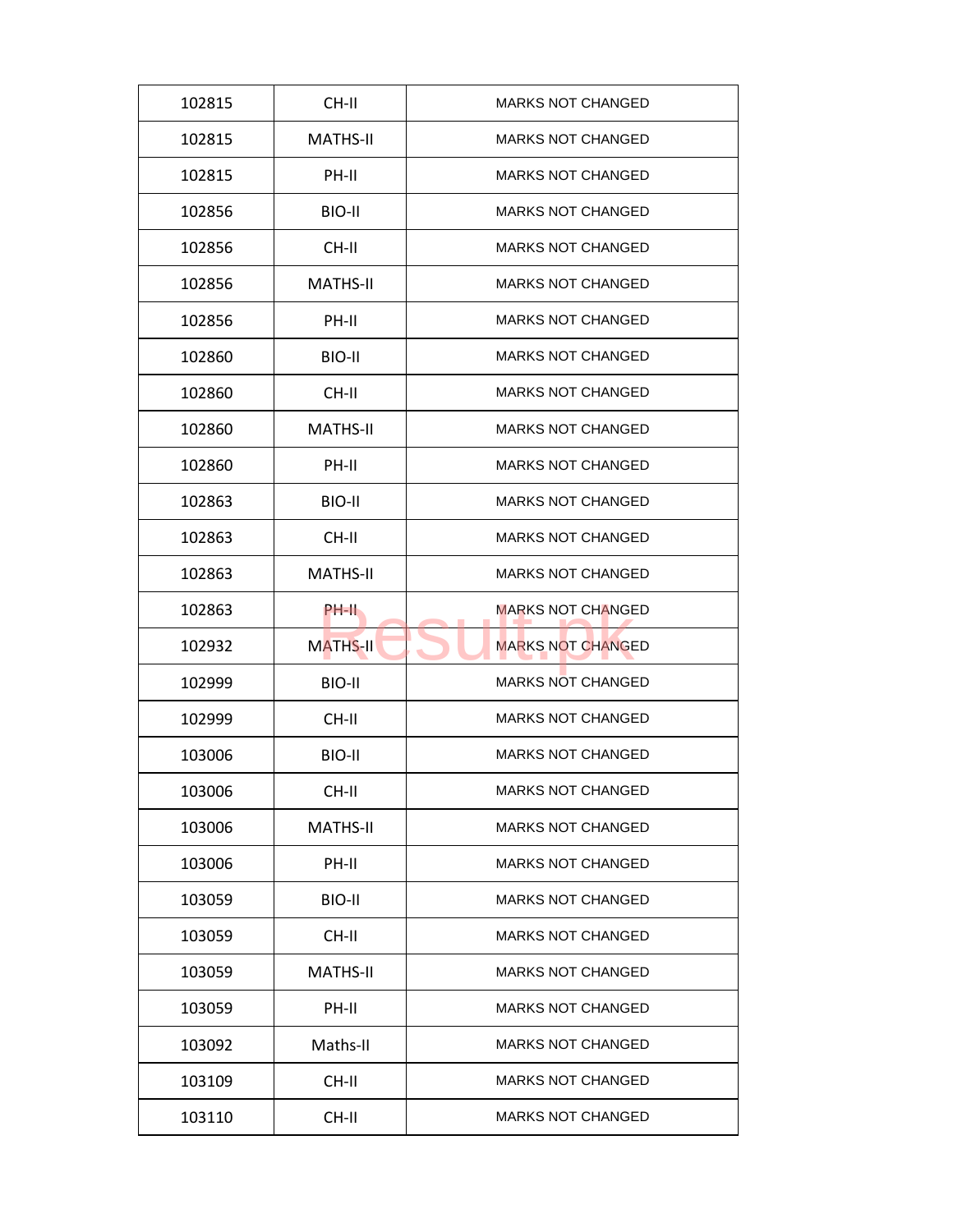| 103276 | CH-II           | <b>MARKS NOT CHANGED</b> |
|--------|-----------------|--------------------------|
| 103276 | PH-II           | <b>MARKS NOT CHANGED</b> |
| 103380 | BIO-II          | <b>MARKS NOT CHANGED</b> |
| 103392 | BIO-II          | <b>MARKS NOT CHANGED</b> |
| 103392 | CH-II           | <b>MARKS NOT CHANGED</b> |
| 103392 | PH-II           | <b>MARKS NOT CHANGED</b> |
| 103448 | CH-II           | <b>MARKS NOT CHANGED</b> |
| 103459 | Maths-II        | <b>MARKS NOT CHANGED</b> |
| 103460 | BIO-II          | <b>MARKS NOT CHANGED</b> |
| 103460 | CH-II           | <b>MARKS NOT CHANGED</b> |
| 103460 | <b>MATHS-II</b> | <b>MARKS NOT CHANGED</b> |
| 103654 | BIO-II          | <b>MARKS NOT CHANGED</b> |
| 103654 | CH-II           | <b>MARKS NOT CHANGED</b> |
| 103654 | <b>MATHS-II</b> | <b>MARKS NOT CHANGED</b> |
| 103654 | PH-II           | <b>MARKS NOT CHANGED</b> |
| 103944 | <b>BIO-II</b>   | <b>MARKS NOT CHANGED</b> |
| 103944 | CH-II           | <b>MARKS NOT CHANGED</b> |
| 103944 | <b>MATHS-II</b> | <b>MARKS NOT CHANGED</b> |
| 103944 | PH-II           | <b>MARKS NOT CHANGED</b> |
| 104006 | BIO-II          | <b>MARKS NOT CHANGED</b> |
| 104006 | CH-II           | <b>MARKS NOT CHANGED</b> |
| 104006 | <b>MATHS-II</b> | <b>MARKS NOT CHANGED</b> |
| 104006 | PH-II           | <b>MARKS NOT CHANGED</b> |
| 104018 | BIO-II          | <b>MARKS NOT CHANGED</b> |
| 104018 | CH-II           | <b>MARKS NOT CHANGED</b> |
| 104018 | PH-II           | <b>MARKS NOT CHANGED</b> |
|        |                 | <b>MARKS CHANGED</b>     |
| 104097 | CH-II           |                          |
| 104167 | BIO-II          | <b>MARKS NOT CHANGED</b> |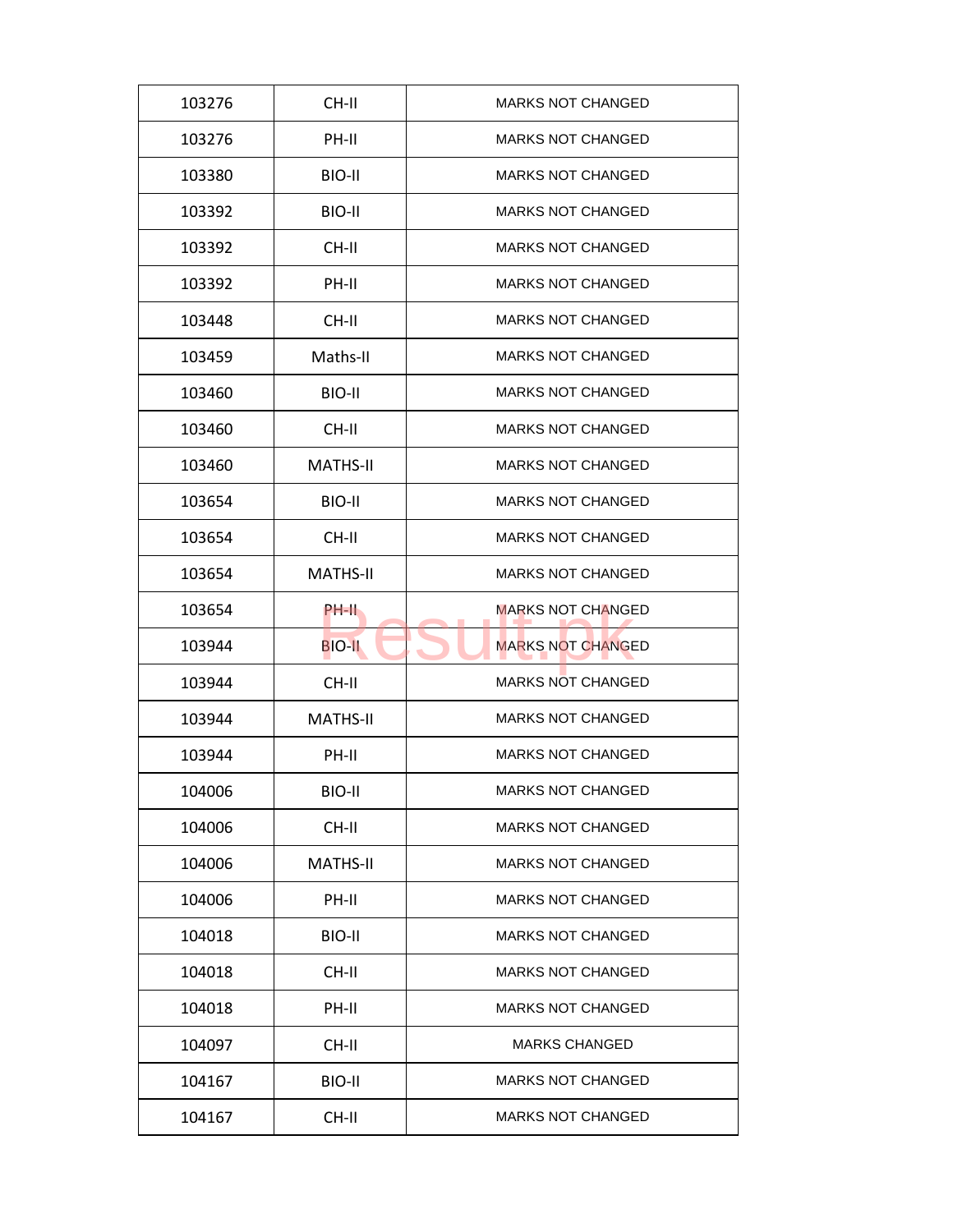| 104197 | BIO-II          | <b>MARKS NOT CHANGED</b> |
|--------|-----------------|--------------------------|
| 104197 | CH-II           | <b>MARKS NOT CHANGED</b> |
| 104197 | <b>MATHS-II</b> | <b>MARKS NOT CHANGED</b> |
| 104197 | PH-II           | <b>MARKS NOT CHANGED</b> |
| 104442 | BIO-II          | <b>MARKS NOT CHANGED</b> |
| 104534 | PH-II           | <b>MARKS CHANGED</b>     |
| 104571 | BIO-II          | <b>MARKS NOT CHANGED</b> |
| 104571 | CH-II           | <b>MARKS NOT CHANGED</b> |
| 104571 | PH-II           | <b>MARKS NOT CHANGED</b> |
| 104715 | BIO-II          | <b>MARKS NOT CHANGED</b> |
| 104715 | CH-II           | <b>MARKS NOT CHANGED</b> |
| 104715 | <b>MATHS-II</b> | <b>MARKS NOT CHANGED</b> |
| 104715 | PH-II           | <b>MARKS NOT CHANGED</b> |
| 104726 | BIO-II          | <b>MARKS NOT CHANGED</b> |
| 104726 | CH-II.          | <b>MARKS NOT CHANGED</b> |
| 104726 | <b>MATHS-II</b> | <b>MARKS CHANGED</b>     |
| 104726 | PH-II           | <b>MARKS CHANGED</b>     |
| 104732 | BIO-II          | <b>MARKS NOT CHANGED</b> |
| 104732 | CH-II           | <b>MARKS NOT CHANGED</b> |
| 104732 | <b>MATHS-II</b> | <b>MARKS NOT CHANGED</b> |
| 104732 | PH-II           | <b>MARKS NOT CHANGED</b> |
| 104755 | CH-II           | <b>MARKS CHANGED</b>     |
| 104755 | PH-II           | <b>MARKS NOT CHANGED</b> |
| 104759 | BIO-II          | <b>MARKS NOT CHANGED</b> |
| 104759 | CH-II           | <b>MARKS NOT CHANGED</b> |
|        | <b>MATHS-II</b> | <b>MARKS NOT CHANGED</b> |
| 104759 |                 |                          |
| 104759 | PH-II           | <b>MARKS NOT CHANGED</b> |
| 104905 | <b>MATHS-II</b> | <b>MARKS NOT CHANGED</b> |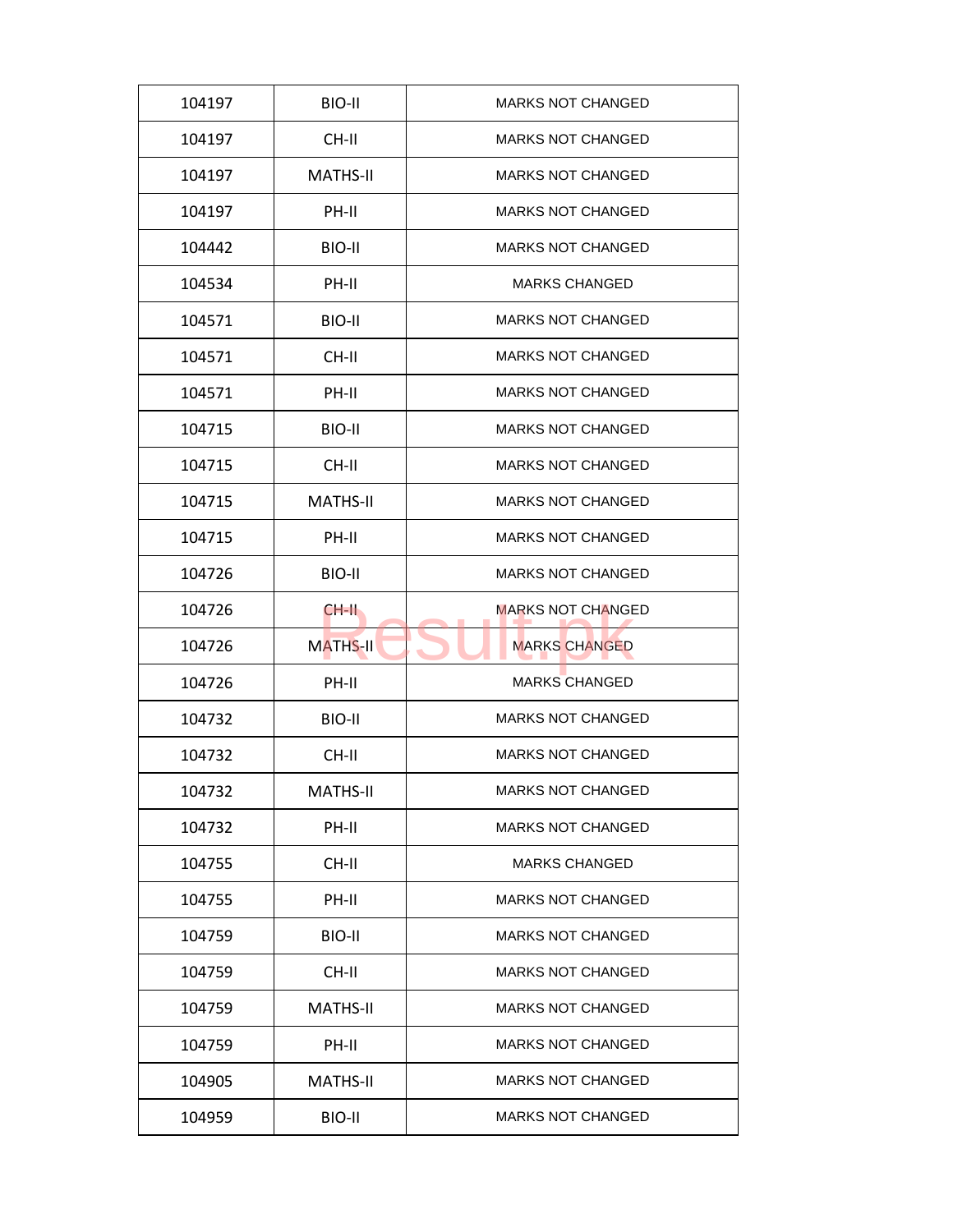| 104959 | CH-II           | <b>MARKS NOT CHANGED</b> |
|--------|-----------------|--------------------------|
| 104984 | CH-II           | <b>MARKS CHANGED</b>     |
| 104984 | PH-II           | <b>MARKS NOT CHANGED</b> |
| 105064 | <b>MATHS-II</b> | <b>MARKS NOT CHANGED</b> |
| 105064 | PH-II           | <b>MARKS NOT CHANGED</b> |
| 105142 | BIO-II          | <b>MARKS NOT CHANGED</b> |
| 105142 | PH-II           | <b>MARKS NOT CHANGED</b> |
| 105162 | BIO-II          | <b>MARKS NOT CHANGED</b> |
| 105162 | CH-II           | <b>MARKS NOT CHANGED</b> |
| 105162 | PH-II           | <b>MARKS NOT CHANGED</b> |
| 105165 | CH-II           | <b>MARKS NOT CHANGED</b> |
| 105165 | <b>MATHS-II</b> | <b>MARKS NOT CHANGED</b> |
| 105165 | PH-II           | <b>MARKS NOT CHANGED</b> |
| 105238 | BIO-II          | <b>MARKS NOT CHANGED</b> |
| 105238 | CH-II           | <b>MARKS NOT CHANGED</b> |
| 105260 | <b>BIO-II</b>   | <b>MARKS NOT CHANGED</b> |
| 105260 | CH-II           | <b>MARKS NOT CHANGED</b> |
| 105328 | BIO-II          | <b>MARKS NOT CHANGED</b> |
| 105328 | CH-II           | <b>MARKS NOT CHANGED</b> |
| 105328 | PH-II           | <b>MARKS NOT CHANGED</b> |
| 105334 | CH-II           | <b>MARKS NOT CHANGED</b> |
| 105335 | BIO-II          | <b>MARKS NOT CHANGED</b> |
| 105335 | CH-II           | <b>MARKS NOT CHANGED</b> |
| 105335 | <b>MATHS-II</b> | <b>MARKS NOT CHANGED</b> |
| 105379 | BIO-II          | <b>MARKS NOT CHANGED</b> |
| 105379 | CH-II           | <b>MARKS NOT CHANGED</b> |
| 105379 | <b>MATHS-II</b> | <b>MARKS NOT CHANGED</b> |
| 105379 | PH-II           | <b>MARKS NOT CHANGED</b> |
| 105416 | BIO-II          | <b>MARKS NOT CHANGED</b> |
|        |                 |                          |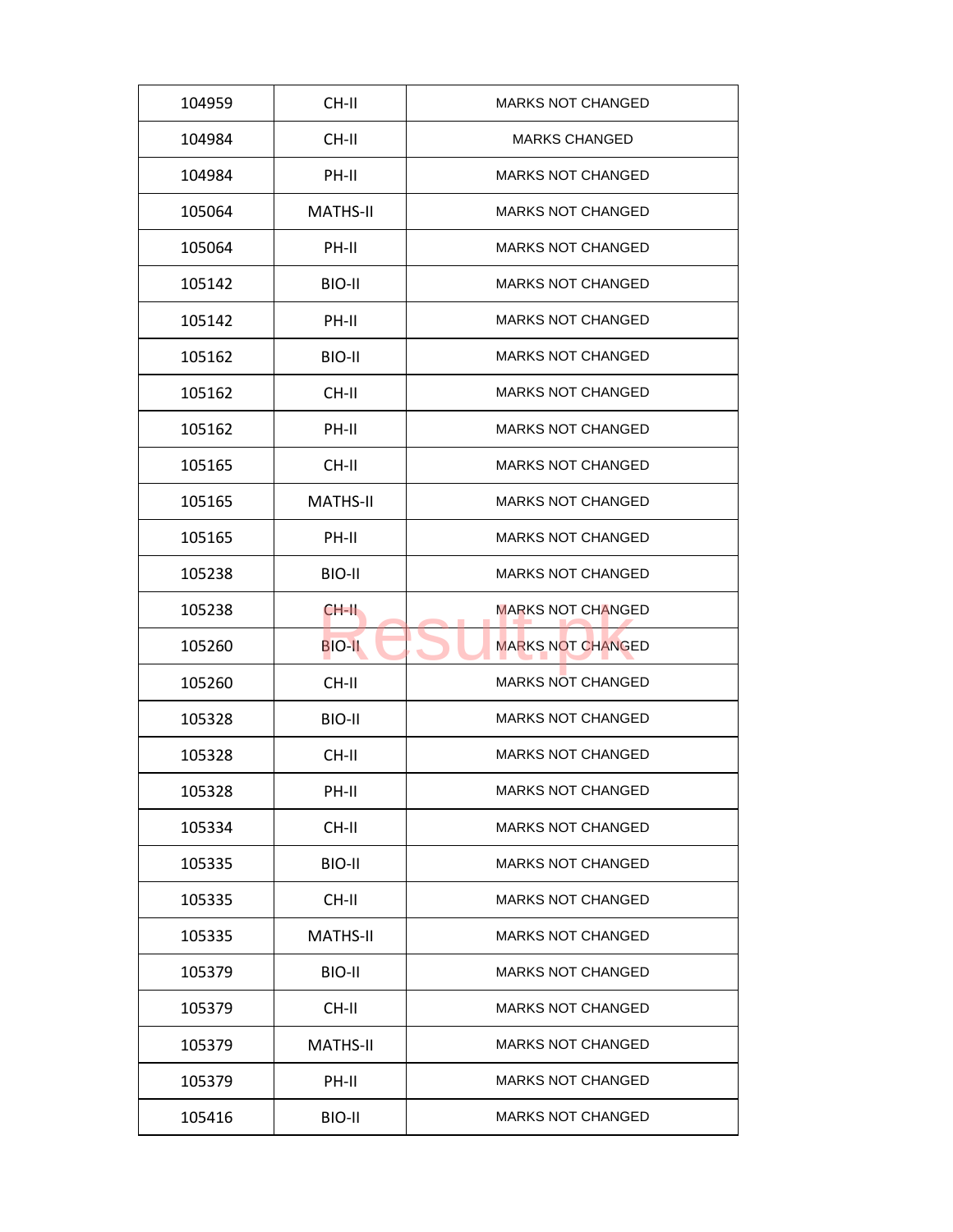| 105416 | CH-II           | <b>MARKS NOT CHANGED</b> |
|--------|-----------------|--------------------------|
| 105416 | <b>MATHS-II</b> | <b>MARKS NOT CHANGED</b> |
| 105416 | PH-II           | <b>MARKS NOT CHANGED</b> |
| 105426 | BIO-II          | <b>MARKS NOT CHANGED</b> |
| 105426 | Maths-II        | <b>MARKS NOT CHANGED</b> |
| 105426 | PH-II           | <b>MARKS NOT CHANGED</b> |
| 105444 | BIO-II          | <b>MARKS NOT CHANGED</b> |
| 105444 | CH-II           | <b>MARKS NOT CHANGED</b> |
| 105462 | BIO-II          | <b>MARKS NOT CHANGED</b> |
| 105462 | CH-II           | <b>MARKS NOT CHANGED</b> |
| 105462 | PH-II           | <b>MARKS NOT CHANGED</b> |
| 105529 | CH-II           | <b>MARKS NOT CHANGED</b> |
| 105529 | Maths-II        | <b>MARKS NOT CHANGED</b> |
| 105575 | <b>MATHS-II</b> | <b>MARKS NOT CHANGED</b> |
| 105582 | BIO-II          | <b>MARKS NOT CHANGED</b> |
| 105582 | CH-II           | <b>MARKS NOT CHANGED</b> |
| 105596 | BIO-II          | <b>MARKS NOT CHANGED</b> |
| 105596 | CH-II           | <b>MARKS NOT CHANGED</b> |
| 105596 | PH-II           | <b>MARKS NOT CHANGED</b> |
| 105600 | BIO-II          | <b>MARKS NOT CHANGED</b> |
| 105600 | CH-II           | <b>MARKS NOT CHANGED</b> |
| 105600 | PH-II           | <b>MARKS NOT CHANGED</b> |
| 105618 | BIO-II          | <b>MARKS NOT CHANGED</b> |
| 105618 | <b>MATHS-II</b> | <b>MARKS NOT CHANGED</b> |
| 105643 | BIO-II          | <b>MARKS NOT CHANGED</b> |
| 105643 | CH-II           | <b>MARKS NOT CHANGED</b> |
| 105643 | Maths-II        | <b>MARKS NOT CHANGED</b> |
|        |                 |                          |
| 105643 | PH-II           | <b>MARKS NOT CHANGED</b> |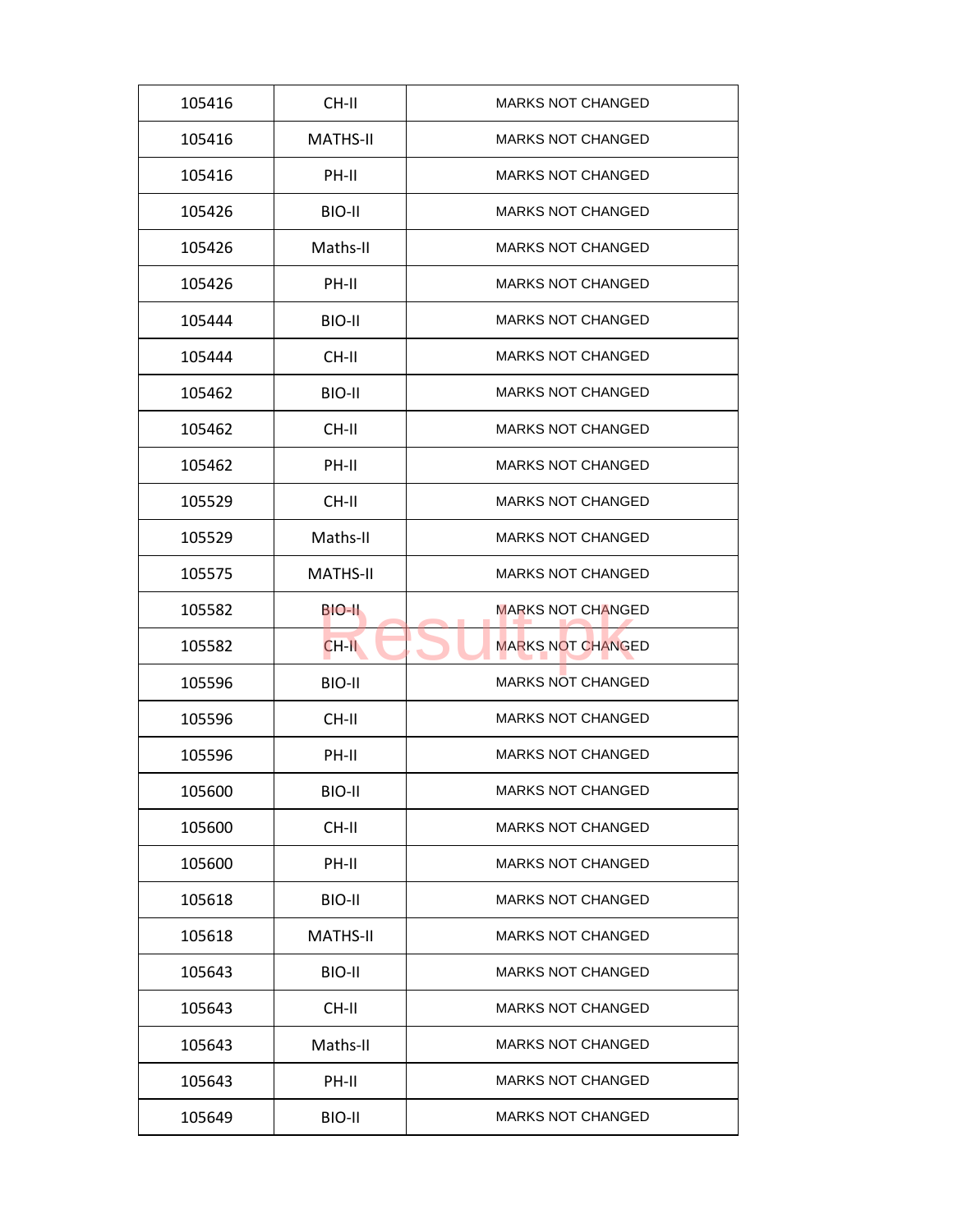| 105649 | CH-II           | <b>MARKS NOT CHANGED</b> |
|--------|-----------------|--------------------------|
| 105649 | <b>MATHS-II</b> | <b>MARKS CHANGED</b>     |
| 105649 | PH-II           | <b>MARKS NOT CHANGED</b> |
| 105656 | BIO-II          | <b>MARKS NOT CHANGED</b> |
| 105656 | CH-II           | <b>MARKS NOT CHANGED</b> |
| 105656 | <b>MATHS-II</b> | <b>MARKS NOT CHANGED</b> |
| 105656 | PH-II           | <b>MARKS NOT CHANGED</b> |
| 105752 | BIO-II          | <b>MARKS NOT CHANGED</b> |
| 105752 | CH-II           | <b>MARKS NOT CHANGED</b> |
| 105752 | <b>MATHS-II</b> | <b>MARKS NOT CHANGED</b> |
| 105752 | PH-II           | <b>MARKS NOT CHANGED</b> |
| 105970 | BIO-II          | <b>MARKS NOT CHANGED</b> |
| 105970 | CH-II           | <b>MARKS NOT CHANGED</b> |
| 105970 | PH-II           | <b>MARKS NOT CHANGED</b> |
| 105985 | PH-II           | <b>MARKS NOT CHANGED</b> |
| 106000 | PH-II           | <b>MARKS NOT CHANGED</b> |
| 106054 | CH-II           | <b>MARKS NOT CHANGED</b> |
| 106054 | PH-II           | <b>MARKS NOT CHANGED</b> |
| 106076 | CH-II           | <b>MARKS NOT CHANGED</b> |
| 106076 | PH-II           | <b>MARKS NOT CHANGED</b> |
| 106152 | BIO-II          | <b>MARKS NOT CHANGED</b> |
| 106152 | CH-II           | <b>MARKS NOT CHANGED</b> |
| 106152 | <b>MATHS-II</b> | <b>MARKS NOT CHANGED</b> |
| 106152 | PH-II           | <b>MARKS NOT CHANGED</b> |
| 106168 | BIO-II          | <b>MARKS NOT CHANGED</b> |
| 106168 | CH-II           | <b>MARKS NOT CHANGED</b> |
| 106168 | PH-II           | <b>MARKS NOT CHANGED</b> |
|        |                 |                          |
| 106229 | BIO-II          | <b>MARKS NOT CHANGED</b> |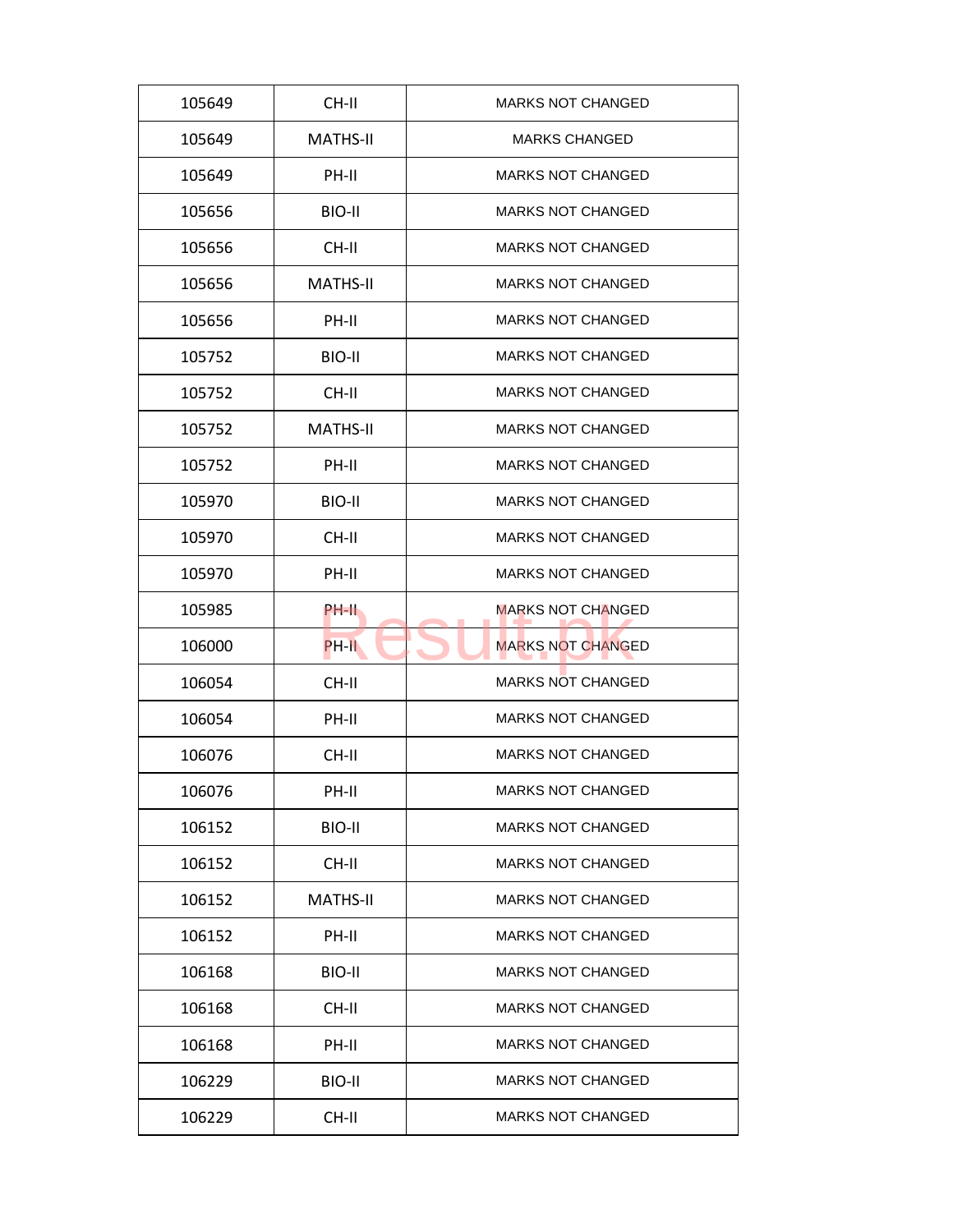| 106232 | BIO-II          | <b>MARKS NOT CHANGED</b> |
|--------|-----------------|--------------------------|
| 106232 | CH-II           | <b>MARKS CHANGED</b>     |
| 106232 | Maths-II        | <b>MARKS NOT CHANGED</b> |
| 106232 | PH-II           | <b>MARKS NOT CHANGED</b> |
| 106237 | BIO-II          | <b>MARKS NOT CHANGED</b> |
| 106237 | PH-II           | <b>MARKS NOT CHANGED</b> |
| 106252 | BIO-II          | <b>MARKS NOT CHANGED</b> |
| 106252 | CH-II           | <b>MARKS NOT CHANGED</b> |
| 106259 | BIO-II          | <b>MARKS NOT CHANGED</b> |
| 106259 | CH-II           | <b>MARKS NOT CHANGED</b> |
| 106259 | PH-II           | <b>MARKS NOT CHANGED</b> |
| 106292 | BIO-II          | <b>MARKS NOT CHANGED</b> |
| 106292 | CH-II           | <b>MARKS NOT CHANGED</b> |
| 106292 | PH-II           | <b>MARKS NOT CHANGED</b> |
| 106345 | BIO-II          | <b>MARKS NOT CHANGED</b> |
| 106345 | CH-II           | <b>MARKS NOT CHANGED</b> |
| 106345 | <b>MATHS-II</b> | <b>MARKS NOT CHANGED</b> |
| 106345 | PH-II           | <b>MARKS NOT CHANGED</b> |
| 106441 | BIO-II          | <b>MARKS NOT CHANGED</b> |
| 106441 | CH-II           | <b>MARKS NOT CHANGED</b> |
| 106441 | <b>MATHS-II</b> | <b>MARKS NOT CHANGED</b> |
| 106441 | PH-II           | <b>MARKS NOT CHANGED</b> |
| 106460 | BIO-II          | <b>MARKS NOT CHANGED</b> |
| 106460 | CH-II           | <b>MARKS NOT CHANGED</b> |
| 106460 | <b>MATHS-II</b> | <b>MARKS NOT CHANGED</b> |
| 106460 | PH-II           | <b>MARKS NOT CHANGED</b> |
| 106494 | BIO-II          | <b>MARKS NOT CHANGED</b> |
| 106494 | CH-II           | <b>MARKS NOT CHANGED</b> |
|        |                 |                          |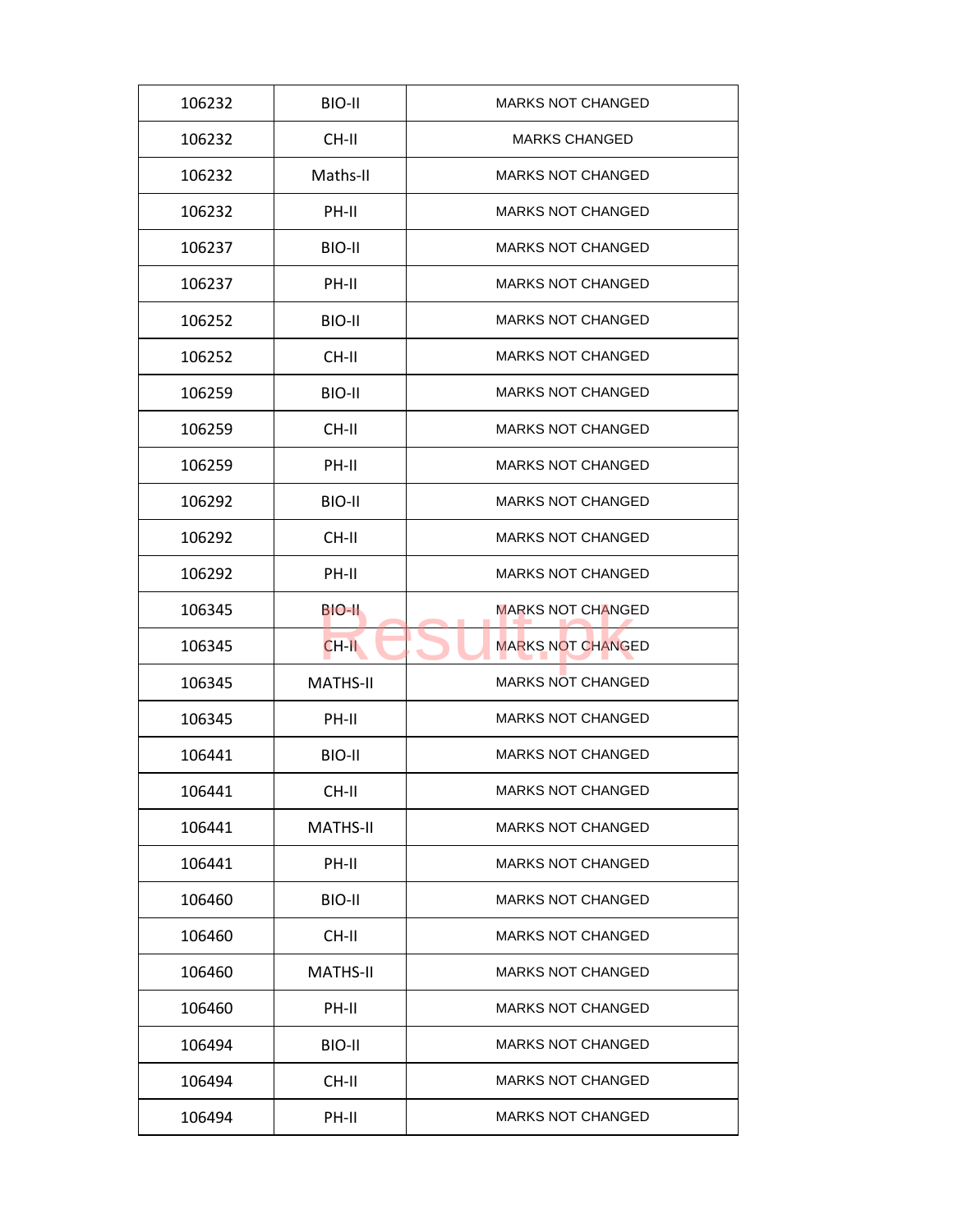| 106496 | CH-II           | <b>MARKS NOT CHANGED</b> |
|--------|-----------------|--------------------------|
| 106498 | CH-II           | <b>MARKS NOT CHANGED</b> |
| 106564 | BIO-II          | <b>MARKS NOT CHANGED</b> |
| 106564 | CH-II           | <b>MARKS NOT CHANGED</b> |
| 106564 | <b>MATHS-II</b> | <b>MARKS NOT CHANGED</b> |
| 106564 | PH-II           | <b>MARKS NOT CHANGED</b> |
| 106599 | BIO-II          | <b>MARKS NOT CHANGED</b> |
| 106599 | CH-II           | <b>MARKS NOT CHANGED</b> |
| 106599 | PH-II           | <b>MARKS NOT CHANGED</b> |
| 106671 | BIO-II          | <b>MARKS NOT CHANGED</b> |
| 106678 | CH-II           | <b>MARKS NOT CHANGED</b> |
| 106678 | <b>MATHS-II</b> | <b>MARKS NOT CHANGED</b> |
| 106738 | BIO-II          | <b>MARKS NOT CHANGED</b> |
| 106738 | CH-II           | <b>MARKS NOT CHANGED</b> |
| 106738 | <b>MATHS-II</b> | <b>MARKS NOT CHANGED</b> |
| 106738 | PH-II           | <b>MARKS NOT CHANGED</b> |
| 106820 | <b>MATHS-II</b> | <b>MARKS NOT CHANGED</b> |
| 106821 | BIO-II          | <b>MARKS NOT CHANGED</b> |
| 106821 | CH-II           | <b>MARKS NOT CHANGED</b> |
| 106821 | <b>MATHS-II</b> | <b>MARKS NOT CHANGED</b> |
| 106821 | PH-II           | <b>MARKS NOT CHANGED</b> |
| 106822 | CH-II           | <b>MARKS NOT CHANGED</b> |
| 106822 | <b>MATHS-II</b> | <b>MARKS NOT CHANGED</b> |
| 106830 | BIO-II          | <b>MARKS NOT CHANGED</b> |
| 106830 | CH-II           | <b>MARKS NOT CHANGED</b> |
| 106867 | BIO-II          | <b>MARKS NOT CHANGED</b> |
|        |                 |                          |
| 106867 | CH-II           | <b>MARKS NOT CHANGED</b> |
| 106867 | <b>MATHS-II</b> | <b>MARKS NOT CHANGED</b> |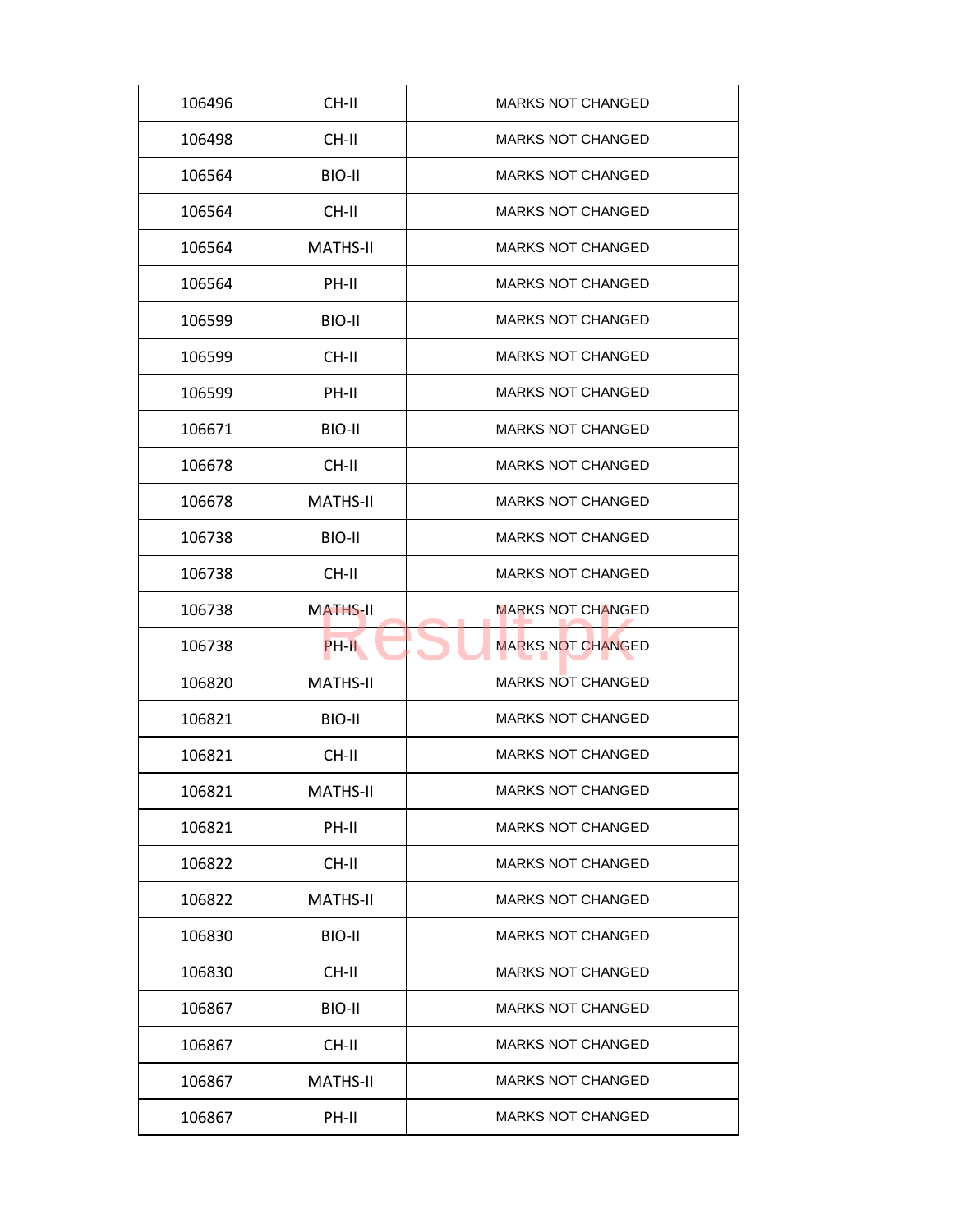| 106920 | PH-II           | <b>MARKS NOT CHANGED</b> |
|--------|-----------------|--------------------------|
| 106923 | BIO-II          | <b>MARKS NOT CHANGED</b> |
| 106924 | BIO-II          | <b>MARKS NOT CHANGED</b> |
| 106924 | CH-II           | <b>MARKS NOT CHANGED</b> |
| 106946 | BIO-II          | <b>MARKS NOT CHANGED</b> |
| 106946 | CH-II           | <b>MARKS CHANGED</b>     |
| 106946 | <b>MATHS-II</b> | <b>MARKS NOT CHANGED</b> |
| 106946 | PH-II           | <b>MARKS NOT CHANGED</b> |
| 106957 | BIO-II          | <b>MARKS NOT CHANGED</b> |
| 106957 | CH-II           | <b>MARKS NOT CHANGED</b> |
| 106957 | Maths-II        | <b>MARKS NOT CHANGED</b> |
| 106957 | PH-II           | <b>MARKS NOT CHANGED</b> |
| 106959 | BIO-II          | <b>MARKS NOT CHANGED</b> |
| 106959 | CH-II           | <b>MARKS NOT CHANGED</b> |
| 106959 | <b>MATHS-II</b> | <b>MARKS NOT CHANGED</b> |
| 106959 | PH-II           | <b>MARKS NOT CHANGED</b> |
| 106971 | BIO-II          | <b>MARKS NOT CHANGED</b> |
| 106971 | PH-II           | <b>MARKS NOT CHANGED</b> |
| 106985 | BIO-II          | <b>MARKS NOT CHANGED</b> |
| 106985 | CH-II           | <b>MARKS NOT CHANGED</b> |
| 106985 | <b>MATHS-II</b> | <b>MARKS NOT CHANGED</b> |
| 106985 | PH-II           | <b>MARKS NOT CHANGED</b> |
| 107000 | BIO-II          | <b>MARKS NOT CHANGED</b> |
| 107027 | <b>MATHS-II</b> | <b>MARKS NOT CHANGED</b> |
| 107027 | PH-II           | <b>MARKS NOT CHANGED</b> |
| 107045 | BIO-II          | <b>MARKS NOT CHANGED</b> |
| 107045 | CH-II           | <b>MARKS NOT CHANGED</b> |
| 107045 | <b>MATHS-II</b> | MARKS NOT CHANGED        |
| 107045 | PH-II           | <b>MARKS CHANGED</b>     |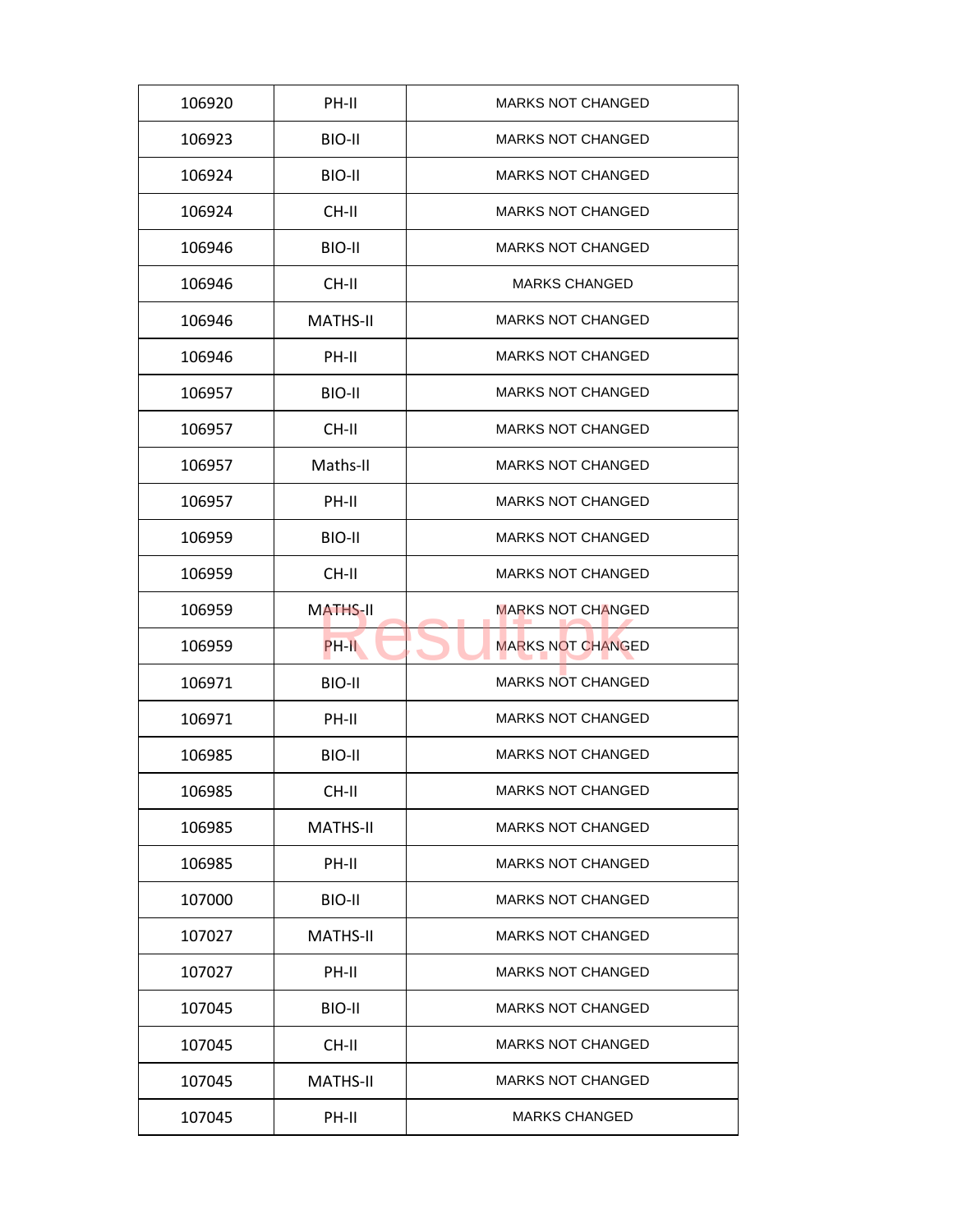| 107058 | Maths-II        | <b>MARKS NOT CHANGED</b> |
|--------|-----------------|--------------------------|
| 107058 | PH-II           | <b>MARKS NOT CHANGED</b> |
| 107061 | BIO-II          | <b>MARKS NOT CHANGED</b> |
| 107061 | <b>MATHS-II</b> | <b>MARKS NOT CHANGED</b> |
| 107063 | BIO-II          | <b>MARKS NOT CHANGED</b> |
| 107063 | CH-II           | <b>MARKS NOT CHANGED</b> |
| 107063 | PH-II           | <b>MARKS NOT CHANGED</b> |
| 107070 | <b>MATHS-II</b> | <b>MARKS NOT CHANGED</b> |
| 107083 | BIO-II          | <b>MARKS NOT CHANGED</b> |
| 107083 | PH-II           | <b>MARKS NOT CHANGED</b> |
| 107090 | CH-II           | <b>MARKS NOT CHANGED</b> |
| 107090 | PH-II           | <b>MARKS NOT CHANGED</b> |
| 107091 | BIO-II          | <b>MARKS NOT CHANGED</b> |
| 107098 | BIO-II          | <b>MARKS NOT CHANGED</b> |
| 107098 | <b>MATHS-II</b> | <b>MARKS NOT CHANGED</b> |
| 107103 | $CH-H$          | <b>MARKS NOT CHANGED</b> |
| 107103 | PH-II           | <b>MARKS NOT CHANGED</b> |
| 107144 | <b>MATHS-II</b> | <b>MARKS NOT CHANGED</b> |
| 107144 | PH-II           | <b>MARKS NOT CHANGED</b> |
| 107148 | CH-II           | <b>MARKS NOT CHANGED</b> |
| 107148 | MATHS-II        | <b>MARKS NOT CHANGED</b> |
| 107148 | PH-II           | <b>MARKS NOT CHANGED</b> |
| 107178 | BIO-II          | <b>MARKS NOT CHANGED</b> |
| 107178 | <b>MATHS-II</b> | <b>MARKS CHANGED</b>     |
| 107178 | PH-II           | <b>MARKS NOT CHANGED</b> |
| 107258 | BIO-II          | <b>MARKS NOT CHANGED</b> |
| 107258 | CH-II           | <b>MARKS NOT CHANGED</b> |
| 107258 | MATHS-II        | <b>MARKS NOT CHANGED</b> |
|        |                 |                          |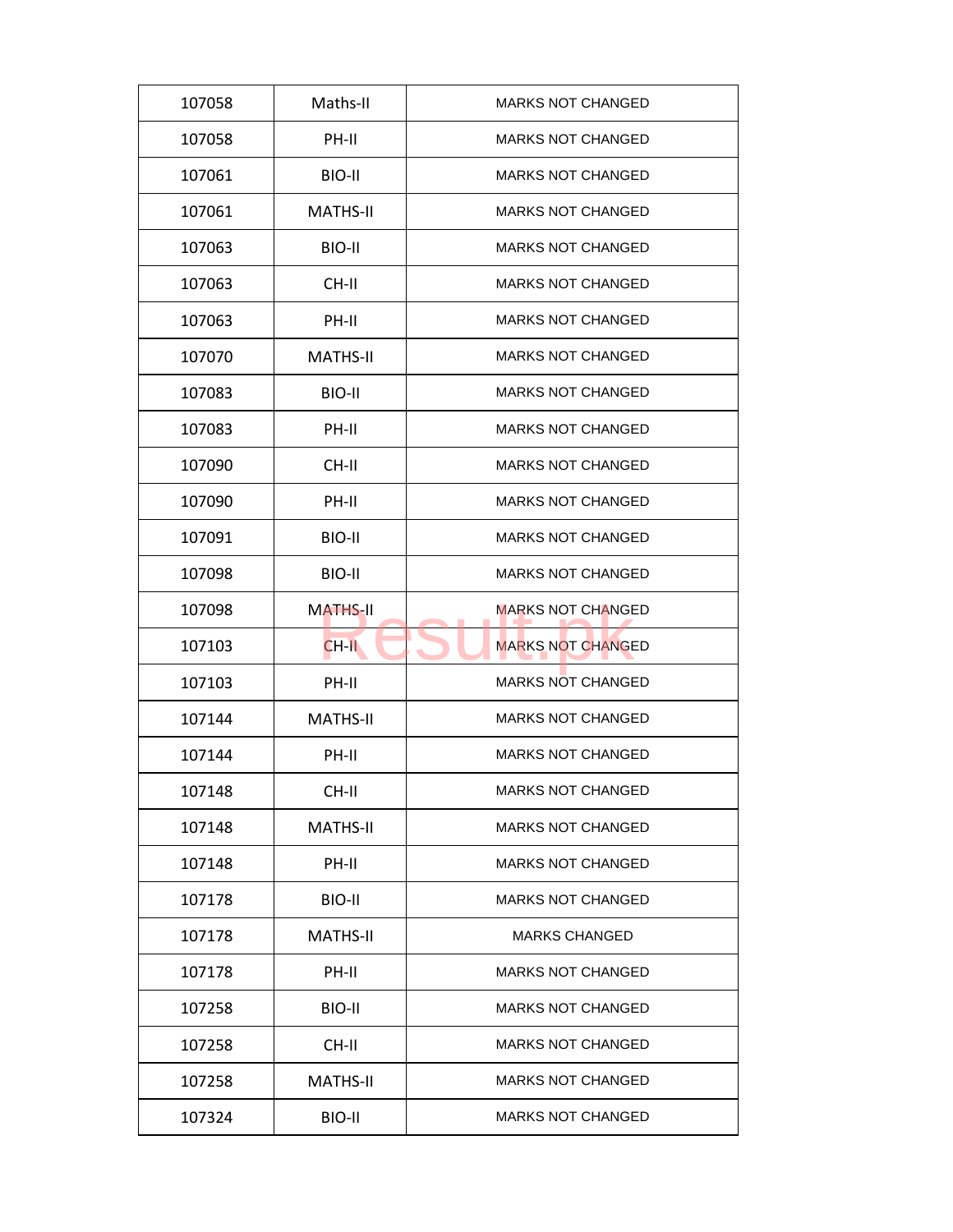| 107324 | CH-II           | <b>MARKS NOT CHANGED</b> |
|--------|-----------------|--------------------------|
| 107324 | <b>MATHS-II</b> | <b>MARKS NOT CHANGED</b> |
| 107324 | PH-II           | <b>MARKS CHANGED</b>     |
| 107349 | BIO-II          | <b>MARKS NOT CHANGED</b> |
| 107349 | CH-II           | <b>MARKS NOT CHANGED</b> |
| 107349 | Maths-II        | <b>MARKS NOT CHANGED</b> |
| 107349 | PH-II           | <b>MARKS NOT CHANGED</b> |
| 107369 | BIO-II          | <b>MARKS NOT CHANGED</b> |
| 107369 | CH-II           | <b>MARKS NOT CHANGED</b> |
| 107369 | <b>MATHS-II</b> | <b>MARKS CHANGED</b>     |
| 107369 | PH-II           | <b>MARKS NOT CHANGED</b> |
| 107402 | <b>MATHS-II</b> | <b>MARKS NOT CHANGED</b> |
| 107434 | BIO-II          | <b>MARKS NOT CHANGED</b> |
| 107434 | PH-II           | <b>MARKS NOT CHANGED</b> |
| 107435 | BIO-II          | <b>MARKS NOT CHANGED</b> |
| 107435 | <b>BIO-II</b>   | <b>MARKS CHANGED</b>     |
| 107435 | CH-II           | <b>MARKS NOT CHANGED</b> |
| 107435 | <b>MATHS-II</b> | <b>MARKS NOT CHANGED</b> |
| 107435 | PH-II           | <b>MARKS NOT CHANGED</b> |
| 107438 | BIO-II          | <b>MARKS NOT CHANGED</b> |
| 107438 | CH-II           | <b>MARKS NOT CHANGED</b> |
| 107438 | <b>MATHS-II</b> | <b>MARKS NOT CHANGED</b> |
| 107438 | PH-II           | <b>MARKS NOT CHANGED</b> |
| 107440 | BIO-II          | <b>MARKS CHANGED</b>     |
| 107440 | CH-II           | <b>MARKS NOT CHANGED</b> |
| 107440 | PH-II           | <b>MARKS NOT CHANGED</b> |
| 107449 | BIO-II          | <b>MARKS NOT CHANGED</b> |
|        |                 |                          |
| 107449 | CH-II           | <b>MARKS NOT CHANGED</b> |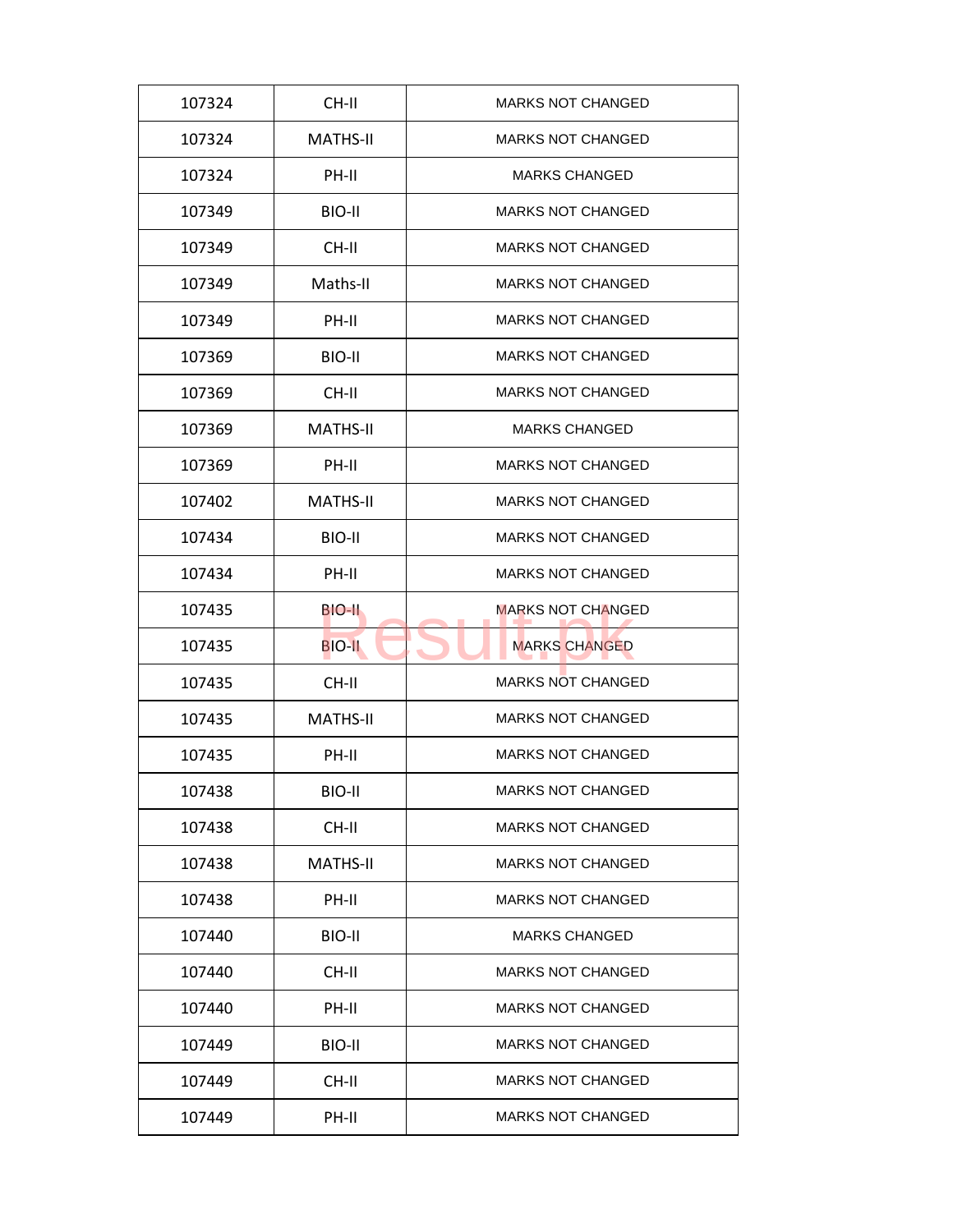| 107465 | BIO-II          | <b>MARKS NOT CHANGED</b> |
|--------|-----------------|--------------------------|
| 107465 | CH-II           | <b>MARKS NOT CHANGED</b> |
| 107465 | PH-II           | <b>MARKS NOT CHANGED</b> |
| 107542 | BIO-II          | <b>MARKS NOT CHANGED</b> |
| 107542 | <b>MATHS-II</b> | MARKS NOT CHANGED        |
| 107542 | PH-II           | <b>MARKS NOT CHANGED</b> |
| 107563 | CH-II           | <b>MARKS CHANGED</b>     |
| 107585 | CH-II           | <b>MARKS NOT CHANGED</b> |
| 107588 | CH-II           | <b>MARKS NOT CHANGED</b> |
| 107588 | PH-II           | <b>MARKS NOT CHANGED</b> |
| 107620 | CH-II           | <b>MARKS NOT CHANGED</b> |
| 107623 | CH-II           | <b>MARKS CHANGED</b>     |
| 107623 | PH-II           | <b>MARKS NOT CHANGED</b> |
| 107628 | CH-II           | <b>MARKS NOT CHANGED</b> |
| 107628 | PH-II           | <b>MARKS CHANGED</b>     |
| 107653 | <b>BIO-II</b>   | <b>MARKS NOT CHANGED</b> |
| 107653 | CH-II           | <b>MARKS NOT CHANGED</b> |
| 107653 | <b>MATHS-II</b> | <b>MARKS NOT CHANGED</b> |
| 107653 | PH-II           | <b>MARKS NOT CHANGED</b> |
| 107665 | <b>MATHS-II</b> | <b>MARKS NOT CHANGED</b> |
| 107665 | PH-II           | <b>MARKS NOT CHANGED</b> |
| 107670 | CH-II           | <b>MARKS NOT CHANGED</b> |
| 107670 | PH-II           | <b>MARKS NOT CHANGED</b> |
| 107696 | CH-II           | <b>MARKS NOT CHANGED</b> |
| 107707 | CH-II           | <b>MARKS NOT CHANGED</b> |
| 107707 | Maths-II        | <b>MARKS NOT CHANGED</b> |
| 107707 | PH-II           | <b>MARKS NOT CHANGED</b> |
| 107708 | CH-II           | <b>MARKS NOT CHANGED</b> |
| 107708 | Maths-II        | <b>MARKS NOT CHANGED</b> |
|        |                 |                          |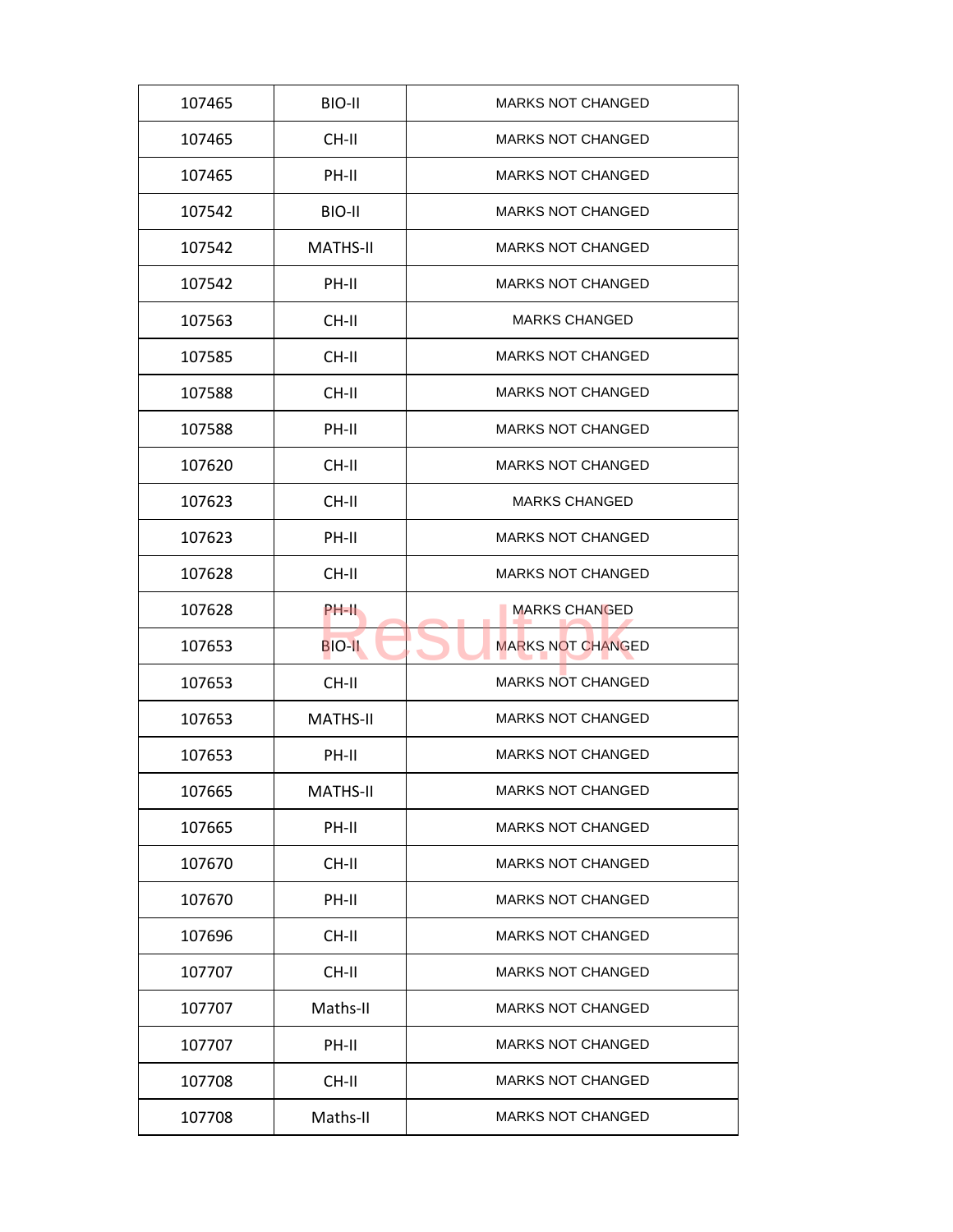| 107708 | PH-II           | <b>MARKS NOT CHANGED</b> |
|--------|-----------------|--------------------------|
| 107756 | BIO-II          | <b>MARKS NOT CHANGED</b> |
| 107756 | CH-II           | <b>MARKS NOT CHANGED</b> |
| 107756 | PH-II           | <b>MARKS CHANGED</b>     |
| 107836 | BIO-II          | <b>MARKS NOT CHANGED</b> |
| 107836 | CH-II           | <b>MARKS NOT CHANGED</b> |
| 107836 | <b>MATHS-II</b> | <b>MARKS NOT CHANGED</b> |
| 107836 | PH-II           | <b>MARKS NOT CHANGED</b> |
| 107846 | BIO-II          | <b>MARKS NOT CHANGED</b> |
| 107846 | CH-II           | <b>MARKS NOT CHANGED</b> |
| 107846 | <b>MATHS-II</b> | <b>MARKS CHANGED</b>     |
| 107846 | PH-II           | <b>MARKS NOT CHANGED</b> |
| 107854 | <b>MATHS-II</b> | <b>MARKS NOT CHANGED</b> |
| 107871 | BIO-II          | <b>MARKS NOT CHANGED</b> |
| 107871 | CH-II.          | <b>MARKS NOT CHANGED</b> |
| 107871 | Maths-II        | <b>MARKS NOT CHANGED</b> |
| 107871 | PH-II           | <b>MARKS NOT CHANGED</b> |
| 107883 | CH-II           | <b>MARKS NOT CHANGED</b> |
| 107883 | PH-II           | <b>MARKS NOT CHANGED</b> |
| 107922 | BIO-II          | <b>MARKS NOT CHANGED</b> |
| 107922 | CH-II           | <b>MARKS NOT CHANGED</b> |
| 107922 | <b>MATHS-II</b> | <b>MARKS NOT CHANGED</b> |
| 107922 | PH-II           | <b>MARKS NOT CHANGED</b> |
| 107956 | CH-II           | <b>MARKS NOT CHANGED</b> |
| 107956 | MATHS-II        | <b>MARKS CHANGED</b>     |
| 107956 | PH-II           | <b>MARKS NOT CHANGED</b> |
| 107958 | BIO-II          | <b>MARKS NOT CHANGED</b> |
| 107958 | CH-II           | <b>MARKS NOT CHANGED</b> |
| 107958 | PH-II           | <b>MARKS NOT CHANGED</b> |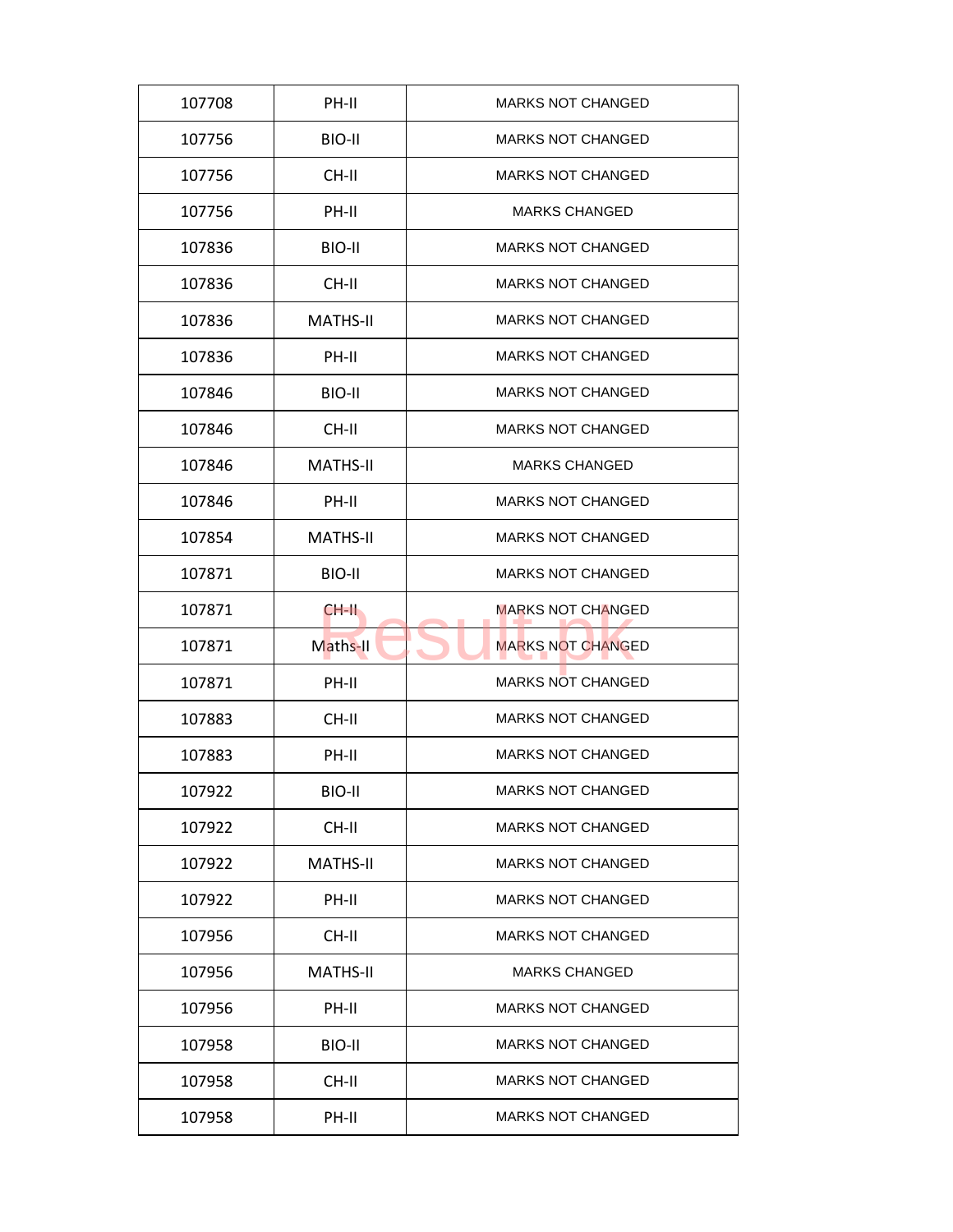| 107967 | BIO-II          | <b>MARKS NOT CHANGED</b> |
|--------|-----------------|--------------------------|
| 107967 | CH-II           | <b>MARKS NOT CHANGED</b> |
| 107967 | <b>MATHS-II</b> | <b>MARKS NOT CHANGED</b> |
| 107967 | PH-II           | <b>MARKS NOT CHANGED</b> |
| 107975 | BIO-II          | MARKS NOT CHANGED        |
| 107975 | CH-II           | <b>MARKS NOT CHANGED</b> |
| 107975 | <b>MATHS-II</b> | <b>MARKS CHANGED</b>     |
| 107975 | PH-II           | <b>MARKS CHANGED</b>     |
| 107998 | CH-II           | <b>MARKS NOT CHANGED</b> |
| 107998 | <b>MATHS-II</b> | <b>MARKS NOT CHANGED</b> |
| 108074 | BIO-II          | <b>MARKS NOT CHANGED</b> |
| 108074 | CH-II           | <b>MARKS NOT CHANGED</b> |
| 108074 | <b>MATHS-II</b> | <b>MARKS NOT CHANGED</b> |
| 108074 | PH-II           | <b>MARKS NOT CHANGED</b> |
| 108082 | CH-II           | MARKS NOT CHANGED        |
| 108082 | MATHS-II        | <b>MARKS NOT CHANGED</b> |
| 108095 | CH-II           | <b>MARKS NOT CHANGED</b> |
| 108095 | <b>MATHS-II</b> | <b>MARKS NOT CHANGED</b> |
| 108095 | PH-II           | <b>MARKS NOT CHANGED</b> |
| 108096 | BIO-II          | <b>MARKS NOT CHANGED</b> |
| 108096 | CH-II           | <b>MARKS NOT CHANGED</b> |
| 108099 | BIO-II          | <b>MARKS NOT CHANGED</b> |
| 108099 | CH-II           | <b>MARKS NOT CHANGED</b> |
| 108099 | Maths-II        | <b>MARKS NOT CHANGED</b> |
| 108099 | PH-II           | MARKS NOT CHANGED        |
| 108111 | BIO-II          | MARKS NOT CHANGED        |
| 108111 | CH-II           | MARKS NOT CHANGED        |
| 108111 | <b>MATHS-II</b> | <b>MARKS NOT CHANGED</b> |
| 108111 | PH-II           | <b>MARKS NOT CHANGED</b> |
|        |                 |                          |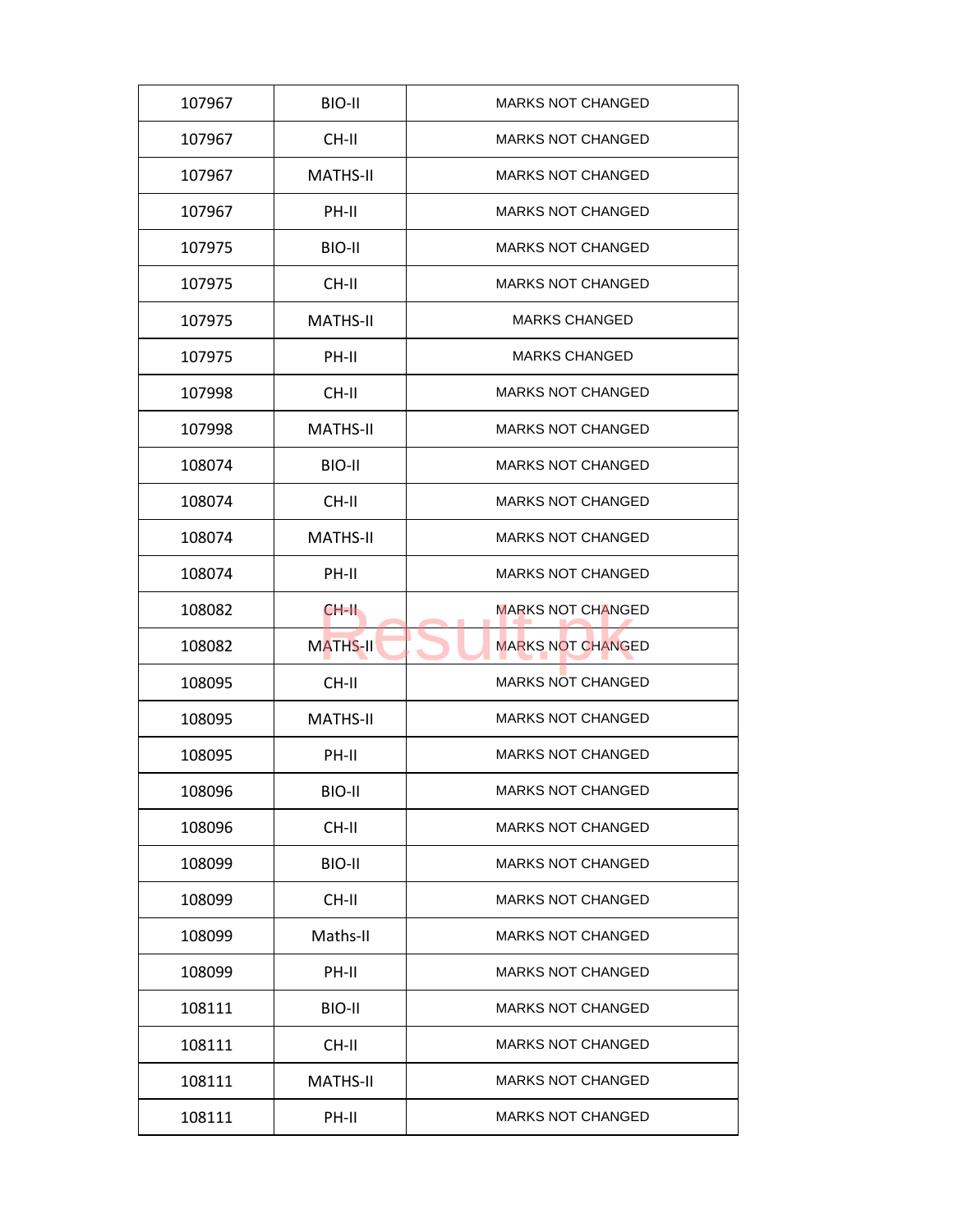| 108205 | <b>MATHS-II</b> | <b>MARKS NOT CHANGED</b> |
|--------|-----------------|--------------------------|
| 108208 | BIO-II          | <b>MARKS NOT CHANGED</b> |
| 108208 | CH-II           | <b>MARKS CHANGED</b>     |
| 108208 | <b>MATHS-II</b> | <b>MARKS NOT CHANGED</b> |
| 108208 | PH-II           | <b>MARKS NOT CHANGED</b> |
| 108233 | BIO-II          | <b>MARKS NOT CHANGED</b> |
| 108233 | CH-II           | <b>MARKS NOT CHANGED</b> |
| 108254 | BIO-II          | <b>MARKS NOT CHANGED</b> |
| 108254 | <b>MATHS-II</b> | <b>MARKS NOT CHANGED</b> |
| 108276 | BIO-II          | <b>MARKS NOT CHANGED</b> |
| 108276 | CH-II           | <b>MARKS NOT CHANGED</b> |
| 108276 | <b>MATHS-II</b> | <b>MARKS NOT CHANGED</b> |
| 108276 | PH-II           | <b>MARKS NOT CHANGED</b> |
| 108324 | BIO-II          | <b>MARKS NOT CHANGED</b> |
| 108324 | <b>MATHS-II</b> | <b>MARKS NOT CHANGED</b> |
| 108324 | PH-II           | <b>MARKS NOT CHANGED</b> |
| 108384 | BIO-II          | <b>MARKS NOT CHANGED</b> |
| 108384 | CH-II           | <b>MARKS NOT CHANGED</b> |
| 108384 | <b>MATHS-II</b> | <b>MARKS NOT CHANGED</b> |
| 108384 | PH-II           | <b>MARKS NOT CHANGED</b> |
| 108402 | BIO-II          | <b>MARKS NOT CHANGED</b> |
| 108402 | CH-II           | <b>MARKS NOT CHANGED</b> |
| 108402 | Maths-II        | <b>MARKS NOT CHANGED</b> |
| 108402 | PH-II           | <b>MARKS NOT CHANGED</b> |
| 108404 | BIO-II          | <b>MARKS NOT CHANGED</b> |
| 108404 | CH-II           | <b>MARKS NOT CHANGED</b> |
| 108404 | <b>MATHS-II</b> | <b>MARKS NOT CHANGED</b> |
| 108404 | PH-II           | <b>MARKS NOT CHANGED</b> |
|        |                 |                          |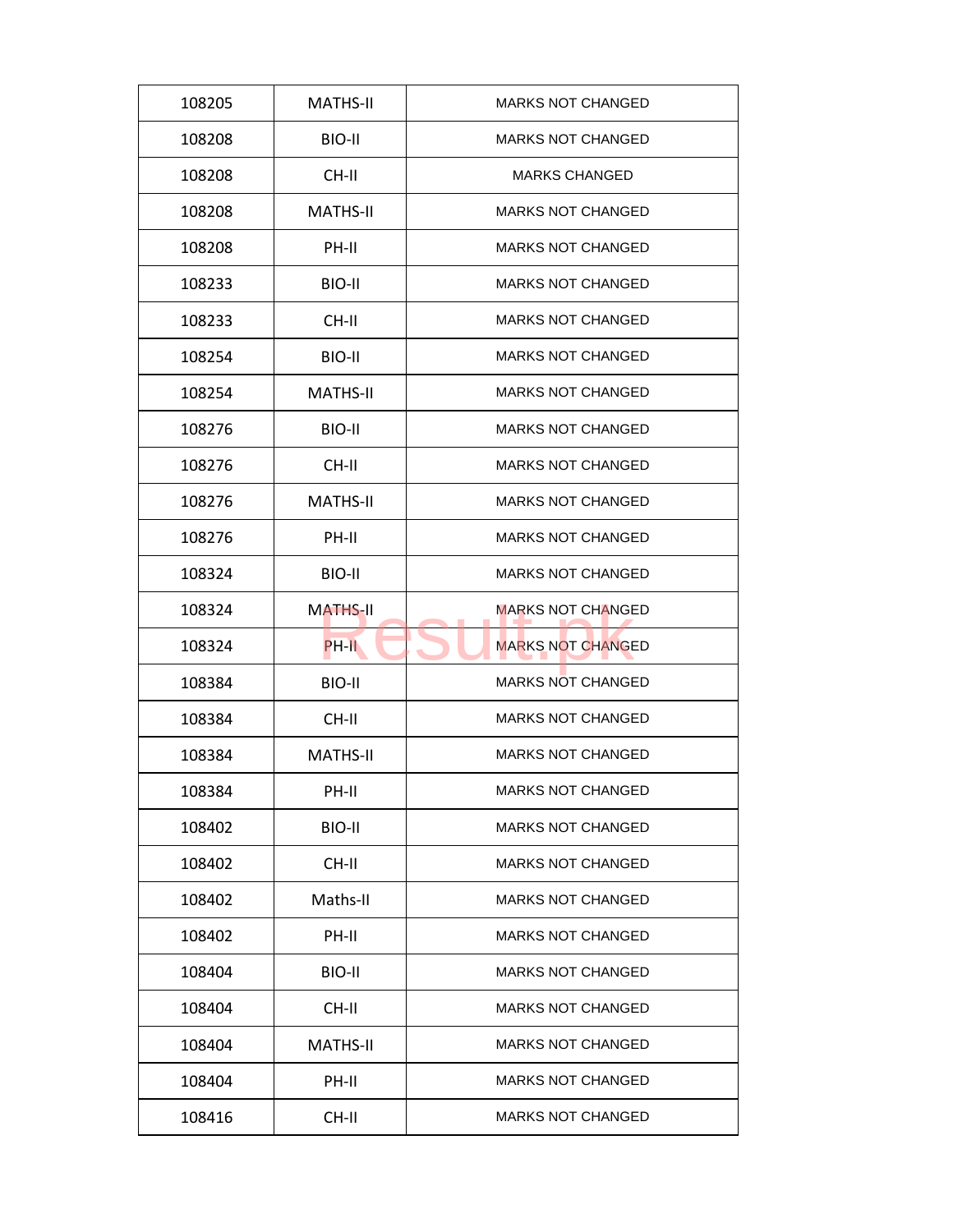| 108509 | <b>MATHS-II</b> | <b>MARKS CHANGED</b>     |
|--------|-----------------|--------------------------|
| 108589 | PH-II           | <b>MARKS NOT CHANGED</b> |
| 108600 | CH-II           | <b>MARKS NOT CHANGED</b> |
| 108617 | BIO-II          | <b>MARKS NOT CHANGED</b> |
| 108627 | CH-II           | <b>MARKS NOT CHANGED</b> |
| 108627 | <b>MATHS-II</b> | <b>MARKS NOT CHANGED</b> |
| 108629 | BIO-II          | <b>MARKS NOT CHANGED</b> |
| 108629 | CH-II           | <b>MARKS NOT CHANGED</b> |
| 108629 | <b>MATHS-II</b> | <b>MARKS NOT CHANGED</b> |
| 108629 | PH-II           | <b>MARKS NOT CHANGED</b> |
| 108916 | CH-II           | <b>MARKS NOT CHANGED</b> |
| 108916 | PH-II           | <b>MARKS NOT CHANGED</b> |
| 109089 | CH-II           | <b>MARKS NOT CHANGED</b> |
| 109208 | BIO-II          | <b>MARKS NOT CHANGED</b> |
| 109208 | <b>MATHS-II</b> | <b>MARKS NOT CHANGED</b> |
| 109208 | PH-II           | <b>MARKS NOT CHANGED</b> |
| 109240 | CH-II           | <b>MARKS NOT CHANGED</b> |
| 109240 | <b>MATHS-II</b> | <b>MARKS NOT CHANGED</b> |
| 109252 | CH-II           | <b>MARKS NOT CHANGED</b> |
| 109252 | <b>MATHS-II</b> | <b>MARKS NOT CHANGED</b> |
| 109371 | BIO-II          | <b>MARKS NOT CHANGED</b> |
| 109371 | CH-II           | <b>MARKS NOT CHANGED</b> |
| 109371 | <b>MATHS-II</b> | <b>MARKS NOT CHANGED</b> |
| 109371 | PH-II           | <b>MARKS NOT CHANGED</b> |
| 109587 | CH-II           | <b>MARKS NOT CHANGED</b> |
| 109587 | <b>MATHS-II</b> | <b>MARKS NOT CHANGED</b> |
| 109587 | PH-II           | <b>MARKS NOT CHANGED</b> |
| 109622 | BIO-II          | <b>MARKS NOT CHANGED</b> |
| 109622 | CH-II           | <b>MARKS NOT CHANGED</b> |
|        |                 |                          |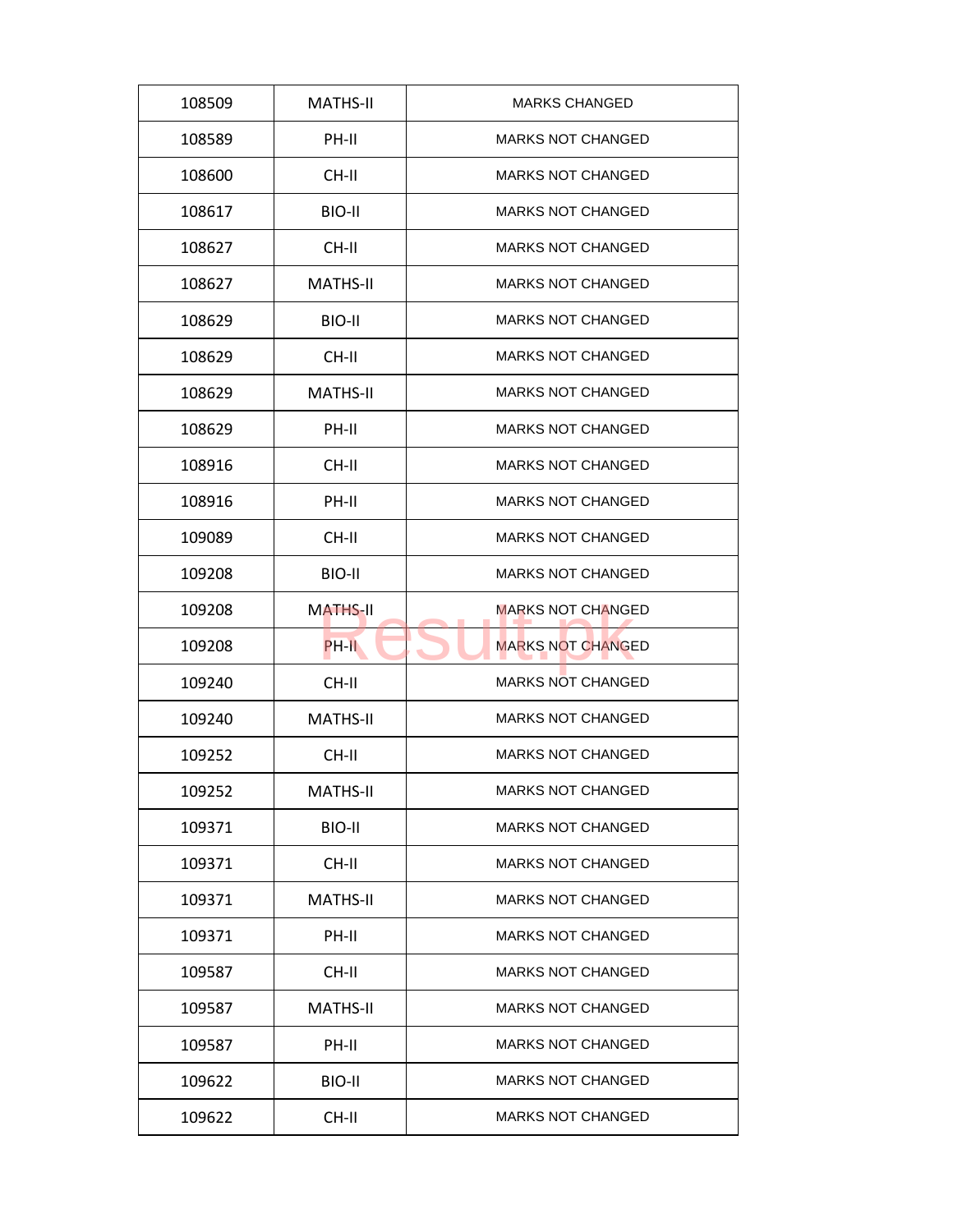| 109622 | <b>MATHS-II</b> | <b>MARKS NOT CHANGED</b> |
|--------|-----------------|--------------------------|
| 109622 | PH-II           | <b>MARKS NOT CHANGED</b> |
| 109695 | BIO-II          | <b>MARKS NOT CHANGED</b> |
| 109695 | CH-II           | <b>MARKS NOT CHANGED</b> |
| 109695 | <b>MATHS-II</b> | <b>MARKS NOT CHANGED</b> |
| 109695 | PH-II           | <b>MARKS NOT CHANGED</b> |
| 109709 | BIO-II          | <b>MARKS NOT CHANGED</b> |
| 109709 | CH-II           | <b>MARKS NOT CHANGED</b> |
| 109709 | PH-II           | <b>MARKS NOT CHANGED</b> |
| 109717 | PH-II           | <b>MARKS NOT CHANGED</b> |
| 109814 | BIO-II          | <b>MARKS NOT CHANGED</b> |
| 109814 | CH-II           | <b>MARKS NOT CHANGED</b> |
| 109814 | <b>MATHS-II</b> | <b>MARKS NOT CHANGED</b> |
| 109814 | PH-II           | <b>MARKS NOT CHANGED</b> |
| 109844 | CH-II.          | <b>MARKS NOT CHANGED</b> |
| 109844 | <b>MATHS-II</b> | <b>MARKS NOT CHANGED</b> |
| 109883 | BIO-II          | <b>MARKS NOT CHANGED</b> |
| 109883 | <b>MATHS-II</b> | <b>MARKS NOT CHANGED</b> |
| 109910 | BIO-II          | <b>MARKS NOT CHANGED</b> |
| 109910 | CH-II           | <b>MARKS NOT CHANGED</b> |
| 109910 | <b>MATHS-II</b> | <b>MARKS NOT CHANGED</b> |
| 109910 | PH-II           | <b>MARKS NOT CHANGED</b> |
| 109916 | BIO-II          | <b>MARKS NOT CHANGED</b> |
| 109916 | <b>MATHS-II</b> | <b>MARKS NOT CHANGED</b> |
| 109938 | BIO-II          | <b>MARKS NOT CHANGED</b> |
| 109938 | CH-II           | <b>MARKS NOT CHANGED</b> |
| 109938 | <b>MATHS-II</b> | <b>MARKS NOT CHANGED</b> |
| 109938 | PH-II           | <b>MARKS NOT CHANGED</b> |
|        |                 |                          |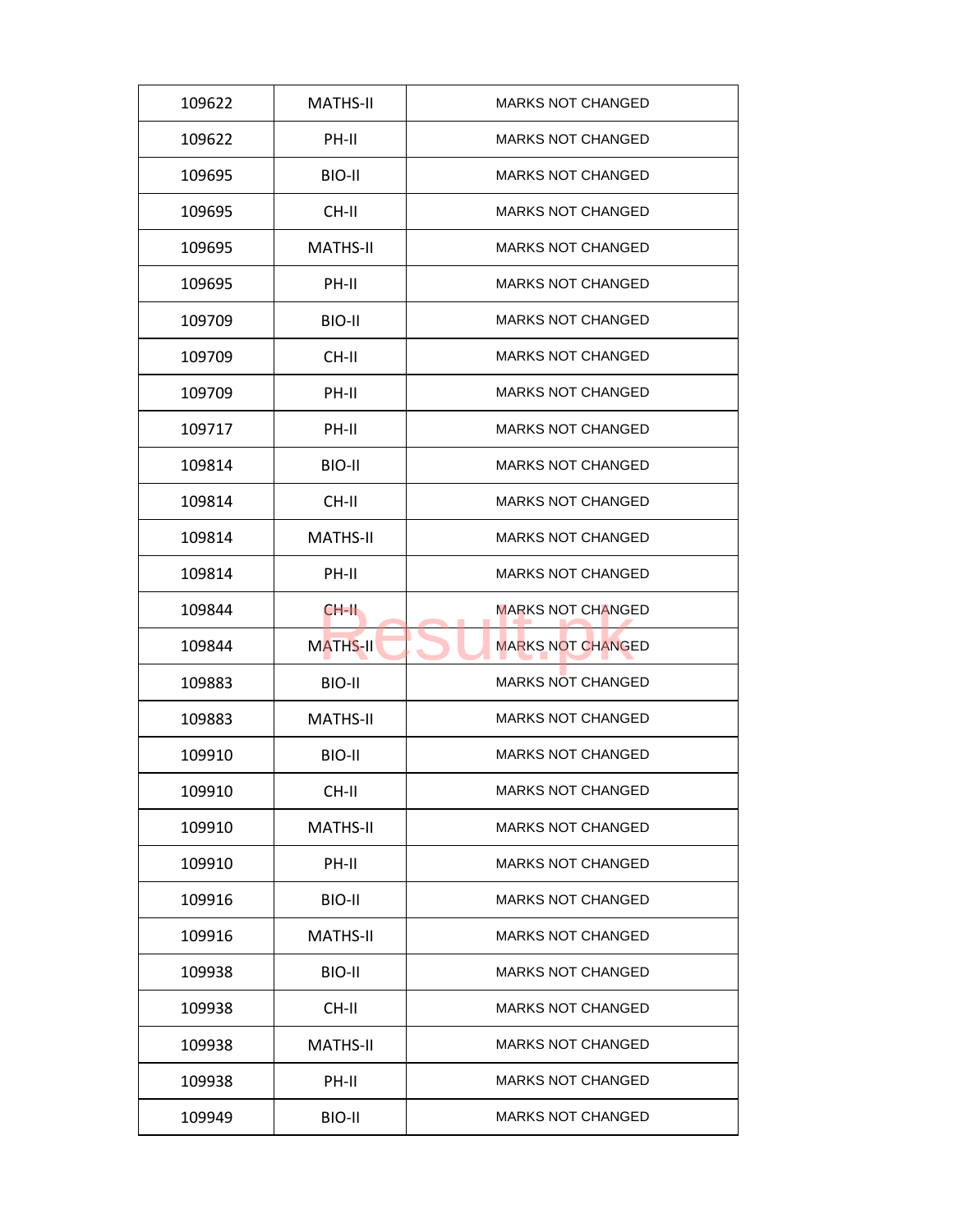| 109949 | CH-II           | <b>MARKS NOT CHANGED</b> |
|--------|-----------------|--------------------------|
| 109949 | <b>MATHS-II</b> | <b>MARKS NOT CHANGED</b> |
| 109949 | PH-II           | <b>MARKS NOT CHANGED</b> |
| 109956 | BIO-II          | <b>MARKS NOT CHANGED</b> |
| 109956 | CH-II           | <b>MARKS NOT CHANGED</b> |
| 109956 | <b>MATHS-II</b> | <b>MARKS NOT CHANGED</b> |
| 109956 | PH-II           | <b>MARKS NOT CHANGED</b> |
| 109989 | BIO-II          | <b>MARKS NOT CHANGED</b> |
| 109996 | BIO-II          | <b>MARKS NOT CHANGED</b> |
| 109996 | CH-II           | <b>MARKS NOT CHANGED</b> |
| 109996 | <b>MATHS-II</b> | <b>MARKS NOT CHANGED</b> |
| 109996 | PH-II           | <b>MARKS NOT CHANGED</b> |
| 109997 | BIO-II          | <b>MARKS CHANGED</b>     |
| 109997 | CH-II           | <b>MARKS NOT CHANGED</b> |
| 109997 | <b>MATHS-II</b> | <b>MARKS NOT CHANGED</b> |
| 109997 | PH-II           | <b>MARKS NOT CHANGED</b> |
| 110000 | BIO-II          | <b>MARKS NOT CHANGED</b> |
| 110000 | CH-II           | <b>MARKS NOT CHANGED</b> |
| 110000 | <b>MATHS-II</b> | <b>MARKS NOT CHANGED</b> |
| 110000 | PH-II           | <b>MARKS NOT CHANGED</b> |
| 110078 | <b>MATHS-II</b> | <b>MARKS NOT CHANGED</b> |
| 110093 | BIO-II          | <b>MARKS NOT CHANGED</b> |
| 110093 | MATHS-II        | <b>MARKS NOT CHANGED</b> |
| 110144 | BIO-II          | <b>MARKS NOT CHANGED</b> |
| 110144 | CH-II           | <b>MARKS NOT CHANGED</b> |
| 110144 | MATHS-II        | <b>MARKS NOT CHANGED</b> |
|        |                 |                          |
| 110144 | PH-II           | <b>MARKS NOT CHANGED</b> |
| 110146 | Maths-II        | <b>MARKS NOT CHANGED</b> |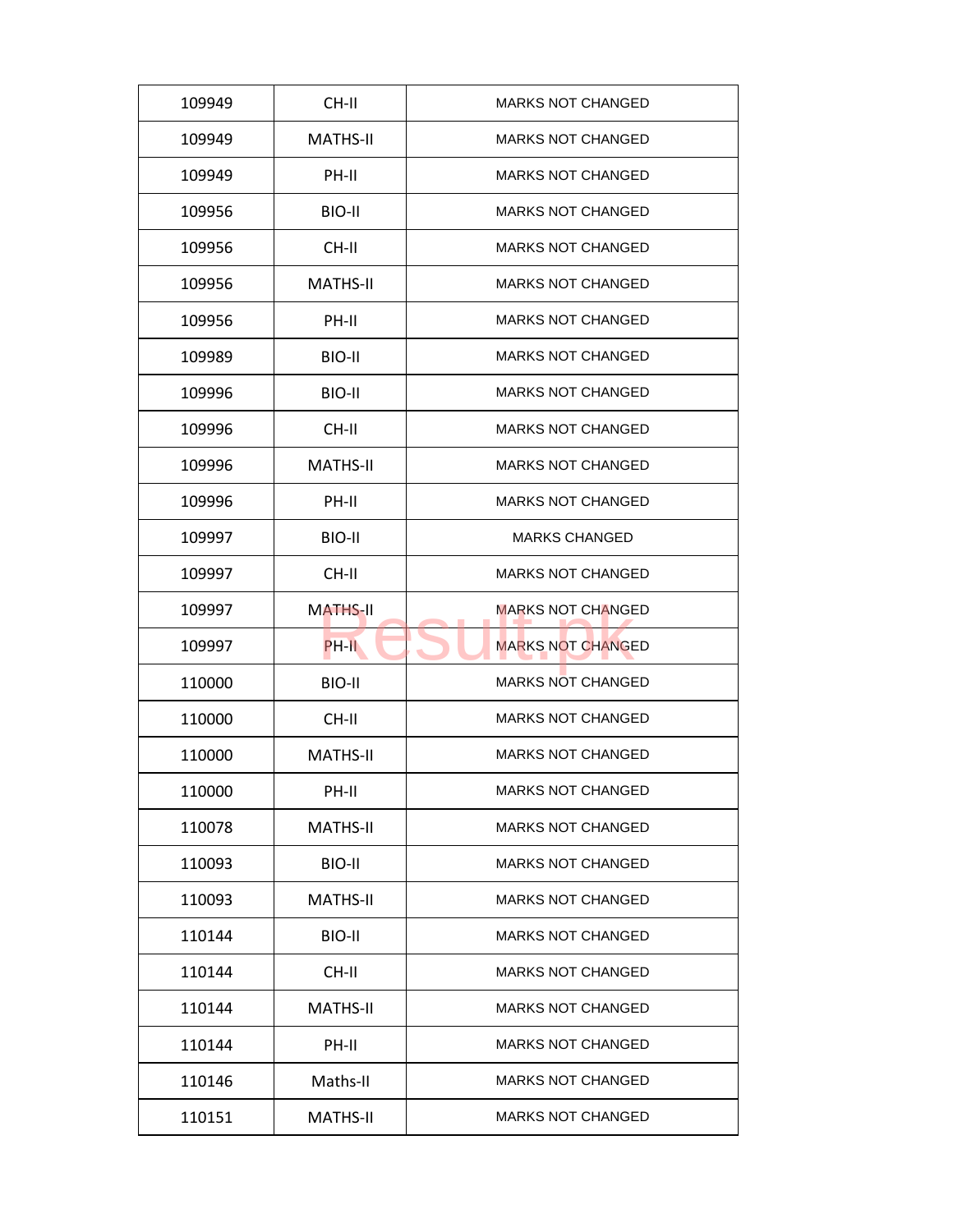| 110159 | CH-II           | <b>MARKS NOT CHANGED</b> |
|--------|-----------------|--------------------------|
| 110159 | MATHS-II        | <b>MARKS NOT CHANGED</b> |
| 110159 | PH-II           | <b>MARKS NOT CHANGED</b> |
| 110227 | BIO-II          | <b>MARKS NOT CHANGED</b> |
| 110227 | CH-II           | <b>MARKS NOT CHANGED</b> |
| 110227 | <b>MATHS-II</b> | <b>MARKS NOT CHANGED</b> |
| 110227 | PH-II           | <b>MARKS NOT CHANGED</b> |
| 110250 | BIO-II          | <b>MARKS NOT CHANGED</b> |
| 110250 | CH-II           | <b>MARKS CHANGED</b>     |
| 110250 | <b>MATHS-II</b> | <b>MARKS NOT CHANGED</b> |
| 110299 | BIO-II          | <b>MARKS NOT CHANGED</b> |
| 110305 | BIO-II          | <b>MARKS NOT CHANGED</b> |
| 110310 | BIO-II          | <b>MARKS NOT CHANGED</b> |
| 110310 | CH-II           | <b>MARKS NOT CHANGED</b> |
| 110310 | <b>MATHS-II</b> | <b>MARKS NOT CHANGED</b> |
| 110310 | PH-II           | <b>MARKS NOT CHANGED</b> |
| 110311 | BIO-II          | <b>MARKS NOT CHANGED</b> |
| 110311 | CH-II           | <b>MARKS NOT CHANGED</b> |
| 110311 | <b>MATHS-II</b> | <b>MARKS NOT CHANGED</b> |
| 110317 | BIO-II          | <b>MARKS NOT CHANGED</b> |
| 110317 | CH-II           | <b>MARKS NOT CHANGED</b> |
| 110317 | MATHS-II        | <b>MARKS NOT CHANGED</b> |
| 110317 | PH-II           | <b>MARKS NOT CHANGED</b> |
| 110372 | CH-II           | <b>MARKS NOT CHANGED</b> |
| 110372 | CS-II           | <b>MARKS NOT CHANGED</b> |
| 110372 | <b>MATHS-II</b> | <b>MARKS NOT CHANGED</b> |
| 110372 | PH-II           | <b>MARKS NOT CHANGED</b> |
| 110523 | CH-II           | <b>MARKS NOT CHANGED</b> |
| 110523 | PH-II           | <b>MARKS NOT CHANGED</b> |
|        |                 |                          |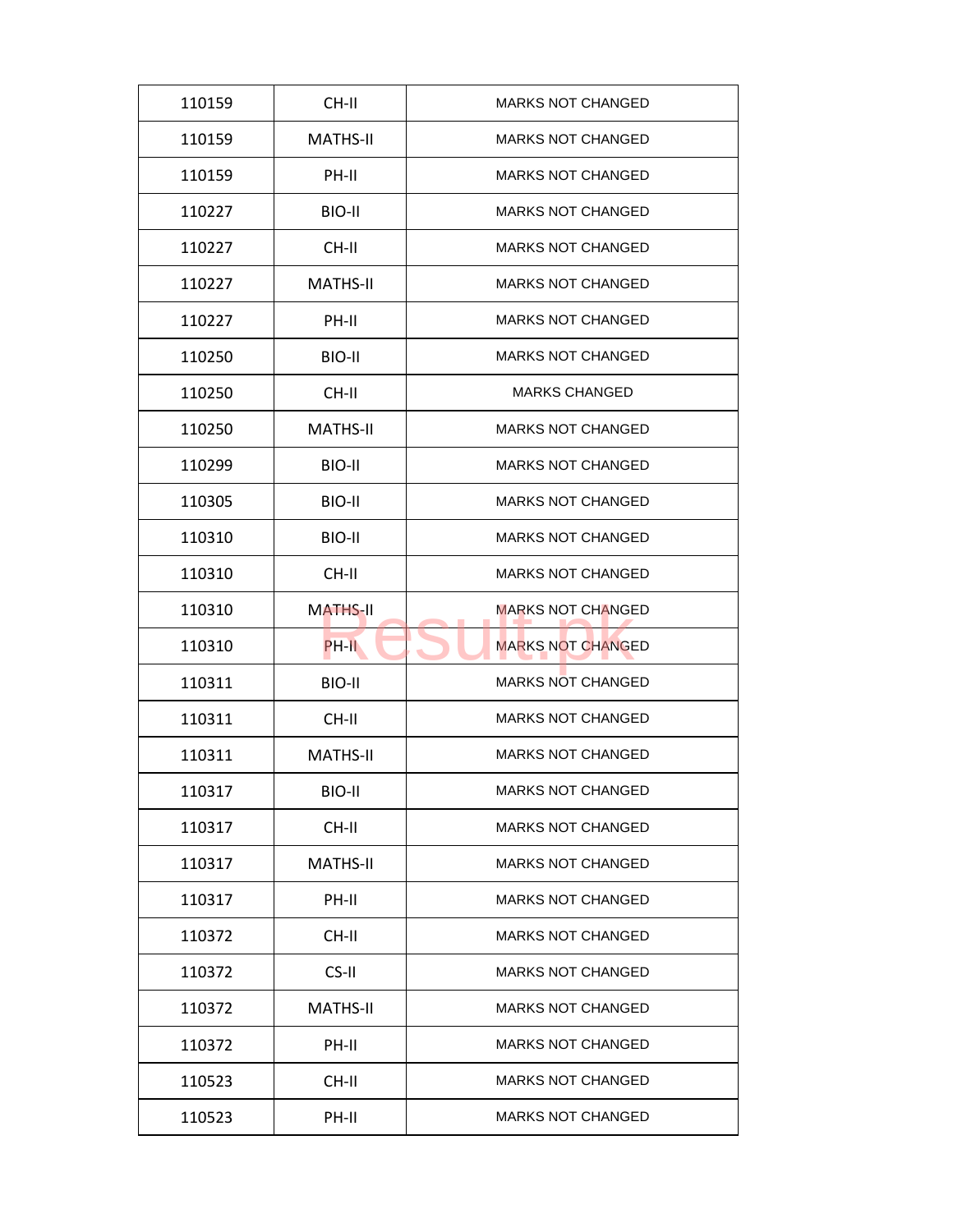| 110544 | BIO-II          | <b>MARKS NOT CHANGED</b> |
|--------|-----------------|--------------------------|
| 110544 | CH-II           | <b>MARKS NOT CHANGED</b> |
| 110544 | <b>MATHS-II</b> | <b>MARKS NOT CHANGED</b> |
| 110544 | PH-II           | <b>MARKS NOT CHANGED</b> |
| 110547 | BIO-II          | <b>MARKS NOT CHANGED</b> |
| 110547 | $CH-H$          | <b>MARKS NOT CHANGED</b> |
| 110547 | <b>MATHS-II</b> | <b>MARKS NOT CHANGED</b> |
| 110547 | PH-II           | <b>MARKS NOT CHANGED</b> |
| 110557 | BIO-II          | <b>MARKS NOT CHANGED</b> |
| 110557 | CH-II           | <b>MARKS NOT CHANGED</b> |
| 110557 | <b>MATHS-II</b> | <b>MARKS NOT CHANGED</b> |
| 110558 | BIO-II          | <b>MARKS NOT CHANGED</b> |
| 110558 | CH-II           | <b>MARKS NOT CHANGED</b> |
| 110564 | BIO-II          | <b>MARKS NOT CHANGED</b> |
| 110564 | CH-II.          | <b>MARKS NOT CHANGED</b> |
| 110564 | <b>MATHS-II</b> | <b>MARKS NOT CHANGED</b> |
| 110564 | PH-II           | <b>MARKS NOT CHANGED</b> |
| 110566 | BIO-II          | <b>MARKS NOT CHANGED</b> |
| 110566 | CH-II           | <b>MARKS NOT CHANGED</b> |
| 110566 | <b>MATHS-II</b> | <b>MARKS NOT CHANGED</b> |
| 110584 | <b>MATHS-II</b> | <b>MARKS NOT CHANGED</b> |
| 110591 | BIO-II          | <b>MARKS NOT CHANGED</b> |
| 110591 | CH-II           | <b>MARKS NOT CHANGED</b> |
| 110591 | <b>MATHS-II</b> | <b>MARKS NOT CHANGED</b> |
| 110597 | BIO-II          | <b>MARKS NOT CHANGED</b> |
| 110597 | MATHS-II        | <b>MARKS NOT CHANGED</b> |
| 110597 | PH-II           | <b>MARKS NOT CHANGED</b> |
| 110653 | CH-II           | <b>MARKS NOT CHANGED</b> |
| 110674 | MATHS-II        | <b>MARKS NOT CHANGED</b> |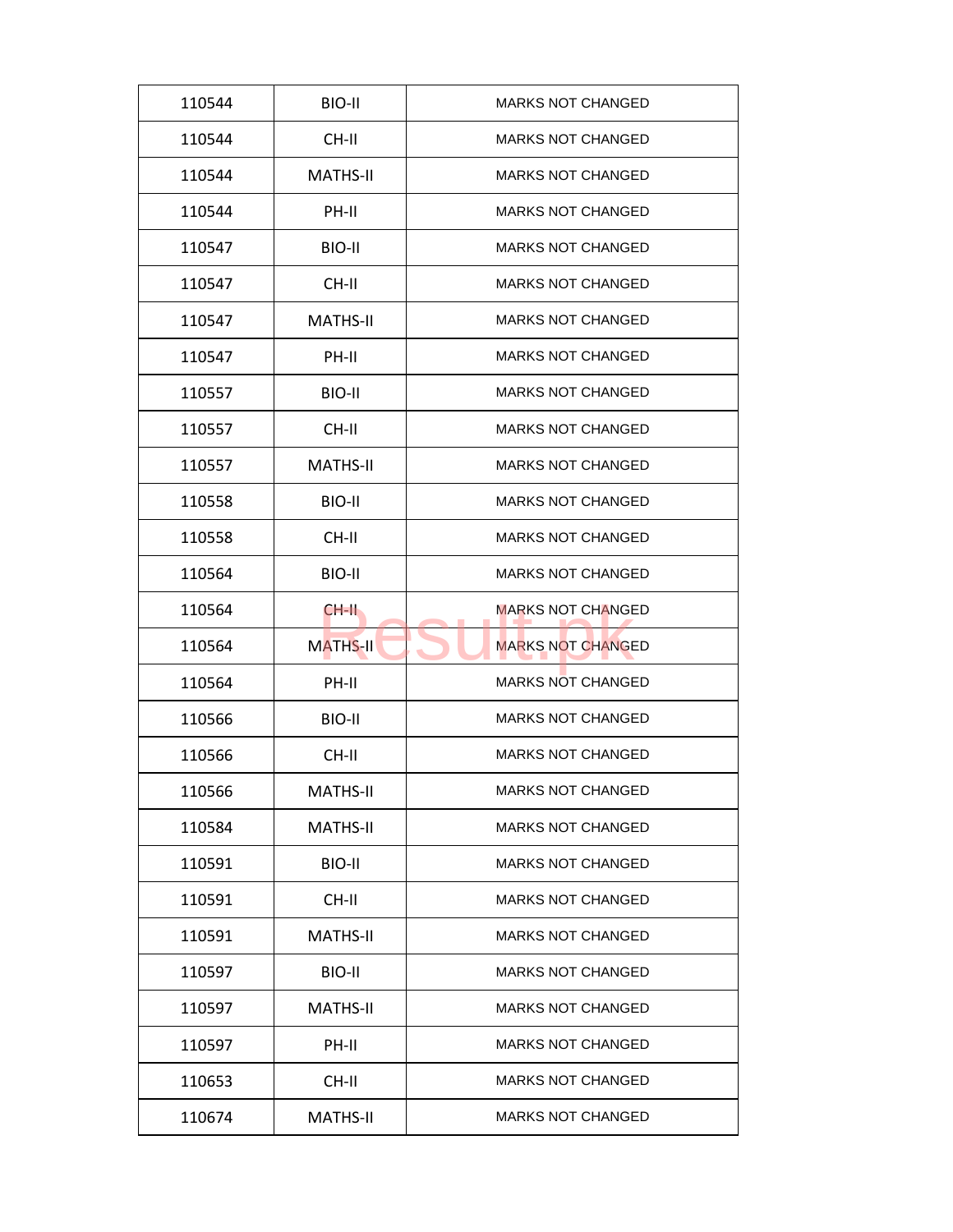| 110707 | <b>MATHS-II</b> | <b>MARKS NOT CHANGED</b> |
|--------|-----------------|--------------------------|
| 110707 | PH-II           | <b>MARKS NOT CHANGED</b> |
| 110715 | PH-II           | <b>MARKS NOT CHANGED</b> |
| 110728 | PH-II           | <b>MARKS NOT CHANGED</b> |
| 110773 | PH-II           | <b>MARKS NOT CHANGED</b> |
| 110791 | BIO-II          | <b>MARKS NOT CHANGED</b> |
| 110791 | CH-II           | <b>MARKS NOT CHANGED</b> |
| 110791 | <b>MATHS-II</b> | <b>MARKS NOT CHANGED</b> |
| 110791 | PH-II           | <b>MARKS NOT CHANGED</b> |
| 110809 | BIO-II          | <b>MARKS NOT CHANGED</b> |
| 110809 | CH-II           | <b>MARKS NOT CHANGED</b> |
| 110809 | <b>MATHS-II</b> | <b>MARKS NOT CHANGED</b> |
| 110809 | PH-II           | <b>MARKS NOT CHANGED</b> |
| 110814 | BIO-II          | <b>MARKS NOT CHANGED</b> |
| 110814 | CH-II.          | <b>MARKS NOT CHANGED</b> |
| 110814 | <b>MATHS-II</b> | <b>MARKS NOT CHANGED</b> |
| 110814 | PH-II           | <b>MARKS CHANGED</b>     |
| 111007 | CH-II           | <b>MARKS NOT CHANGED</b> |
| 111007 | <b>MATHS-II</b> | <b>MARKS NOT CHANGED</b> |
| 111114 | BIO-II          | <b>MARKS NOT CHANGED</b> |
| 111114 | CH-II           | <b>MARKS NOT CHANGED</b> |
| 111114 | <b>MATHS-II</b> | <b>MARKS NOT CHANGED</b> |
| 111114 | PH-II           | <b>MARKS NOT CHANGED</b> |
| 111204 | BIO-II          | <b>MARKS NOT CHANGED</b> |
| 111204 | CH-II           | <b>MARKS NOT CHANGED</b> |
| 111204 | <b>MATHS-II</b> | <b>MARKS NOT CHANGED</b> |
| 111204 | PH-II           | <b>MARKS NOT CHANGED</b> |
| 111222 | BIO-II          | <b>MARKS NOT CHANGED</b> |
| 111224 | BIO-II          | <b>MARKS NOT CHANGED</b> |
|        |                 |                          |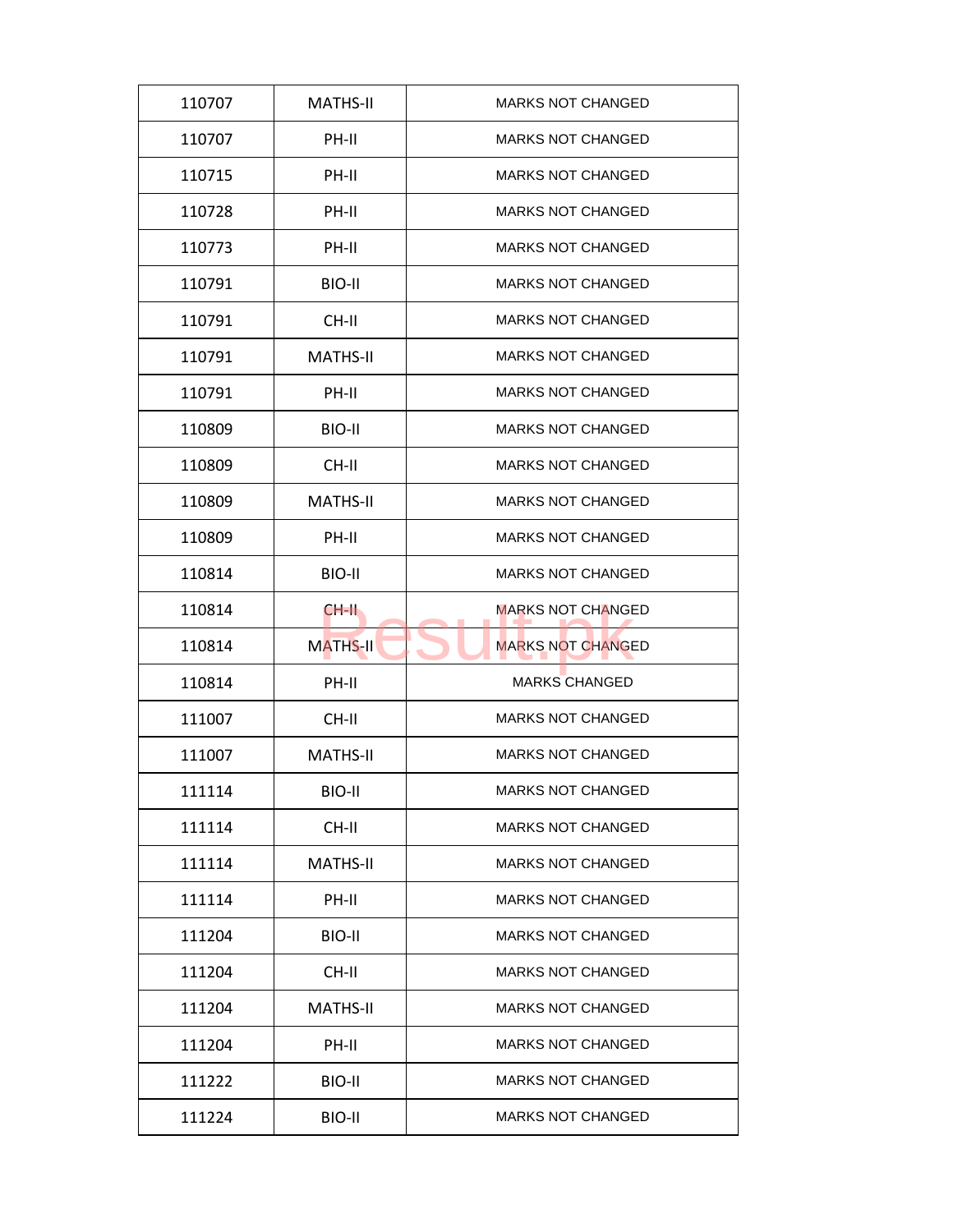| 111224 | CH-II           | <b>MARKS NOT CHANGED</b> |
|--------|-----------------|--------------------------|
| 111224 | MATHS-II        | <b>MARKS NOT CHANGED</b> |
| 111224 | PH-II           | <b>MARKS NOT CHANGED</b> |
| 111255 | <b>MATHS-II</b> | <b>MARKS NOT CHANGED</b> |
| 111291 | BIO-II          | <b>MARKS NOT CHANGED</b> |
| 111291 | CH-II           | <b>MARKS NOT CHANGED</b> |
| 111291 | <b>MATHS-II</b> | <b>MARKS NOT CHANGED</b> |
| 111291 | PH-II           | <b>MARKS NOT CHANGED</b> |
| 111330 | CH-II           | <b>MARKS NOT CHANGED</b> |
| 111344 | CH-II           | <b>MARKS CHANGED</b>     |
| 111344 | Maths-II        | <b>MARKS NOT CHANGED</b> |
| 111362 | CH-II           | <b>MARKS NOT CHANGED</b> |
| 111363 | BIO-II          | <b>MARKS NOT CHANGED</b> |
| 111363 | Maths-II        | <b>MARKS NOT CHANGED</b> |
| 111370 | CH-II.          | <b>MARKS NOT CHANGED</b> |
| 111370 | <b>MATHS-II</b> | <b>MARKS NOT CHANGED</b> |
| 111376 | CH-II           | <b>MARKS NOT CHANGED</b> |
| 111376 | Maths-II        | <b>MARKS NOT CHANGED</b> |
| 111377 | CH-II           | <b>MARKS NOT CHANGED</b> |
| 111377 | <b>MATHS-II</b> | <b>MARKS NOT CHANGED</b> |
| 111390 | BIO-II          | <b>MARKS NOT CHANGED</b> |
| 111390 | CH-II           | <b>MARKS NOT CHANGED</b> |
| 111390 | Maths-II        | <b>MARKS NOT CHANGED</b> |
| 111390 | PH-II           | <b>MARKS NOT CHANGED</b> |
| 111393 | CH-II           | <b>MARKS NOT CHANGED</b> |
| 111434 | <b>MATHS-II</b> | <b>MARKS NOT CHANGED</b> |
| 111580 | CH-II           | <b>MARKS NOT CHANGED</b> |
| 111580 | <b>MATHS-II</b> | <b>MARKS NOT CHANGED</b> |
| 111580 | PH-II           | <b>MARKS NOT CHANGED</b> |
|        |                 |                          |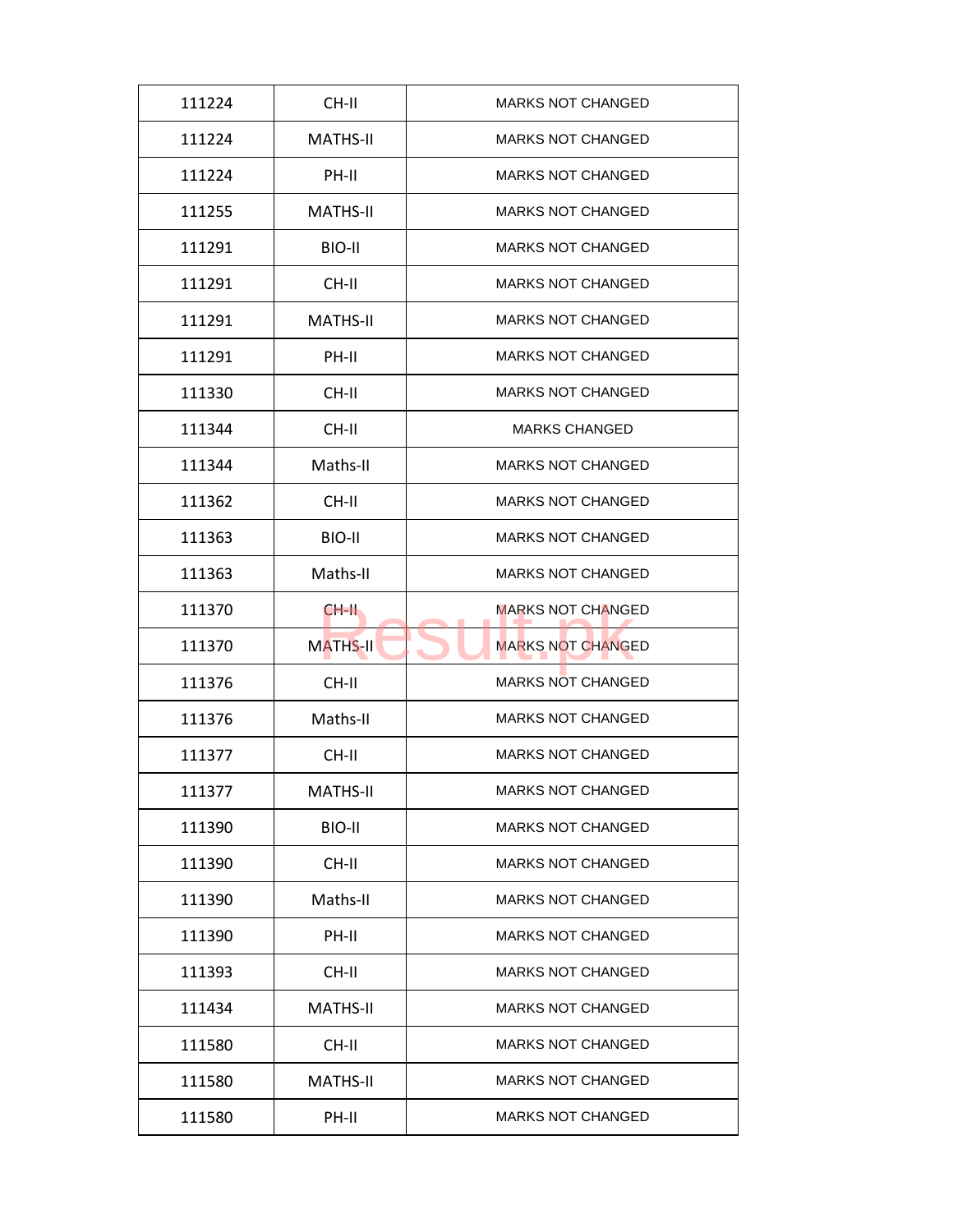| 111739 | <b>MATHS-II</b> | <b>MARKS NOT CHANGED</b> |
|--------|-----------------|--------------------------|
| 111800 | BIO-II          | <b>MARKS NOT CHANGED</b> |
| 111800 | CH-II           | <b>MARKS NOT CHANGED</b> |
| 111800 | <b>MATHS-II</b> | <b>MARKS NOT CHANGED</b> |
| 111800 | PH-II           | <b>MARKS NOT CHANGED</b> |
| 111867 | BIO-II          | <b>MARKS NOT CHANGED</b> |
| 111867 | CH-II           | <b>MARKS NOT CHANGED</b> |
| 111867 | <b>MATHS-II</b> | <b>MARKS CHANGED</b>     |
| 111867 | PH-II           | <b>MARKS NOT CHANGED</b> |
| 112029 | CH-II           | <b>MARKS NOT CHANGED</b> |
| 112051 | BIO-II          | <b>MARKS NOT CHANGED</b> |
| 112051 | CH-II           | <b>MARKS NOT CHANGED</b> |
| 112051 | PH-II           | <b>MARKS NOT CHANGED</b> |
| 112057 | BIO-II          | <b>MARKS NOT CHANGED</b> |
| 112057 | PH-II           | <b>MARKS NOT CHANGED</b> |
| 112060 | CH-II           | <b>MARKS NOT CHANGED</b> |
| 112060 | <b>MATHS-II</b> | <b>MARKS NOT CHANGED</b> |
| 112078 | CH-II           | <b>MARKS NOT CHANGED</b> |
| 112108 | BIO-II          | <b>MARKS NOT CHANGED</b> |
| 112108 | CH-II           | <b>MARKS NOT CHANGED</b> |
| 112108 | <b>MATHS-II</b> | <b>MARKS CHANGED</b>     |
| 112108 | PH-II           | <b>MARKS NOT CHANGED</b> |
| 112110 | CH-II           | <b>MARKS NOT CHANGED</b> |
| 112110 | <b>MATHS-II</b> | <b>MARKS NOT CHANGED</b> |
| 112110 | PH-II           | <b>MARKS NOT CHANGED</b> |
| 112111 | BIO-II          | <b>MARKS NOT CHANGED</b> |
| 112111 | CH-II           | <b>MARKS NOT CHANGED</b> |
| 112111 | <b>MATHS-II</b> | <b>MARKS NOT CHANGED</b> |
| 112111 | PH-II           | <b>MARKS NOT CHANGED</b> |
|        |                 |                          |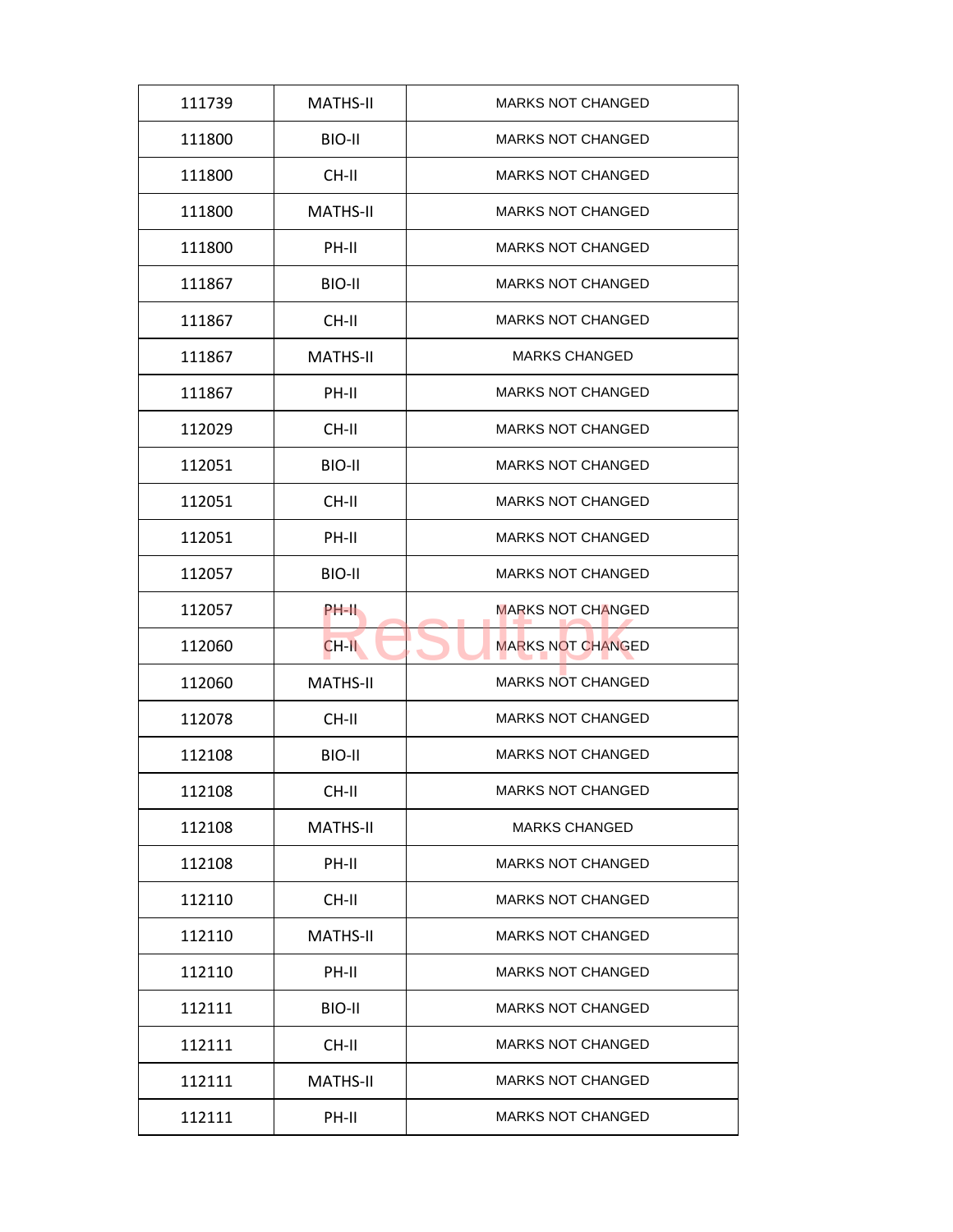| 112119 | CH-II           | <b>MARKS NOT CHANGED</b> |
|--------|-----------------|--------------------------|
| 112136 | BIO-II          | <b>MARKS NOT CHANGED</b> |
| 112136 | CH-II           | <b>MARKS CHANGED</b>     |
| 112136 | <b>MATHS-II</b> | <b>MARKS NOT CHANGED</b> |
| 112136 | PH-II           | <b>MARKS NOT CHANGED</b> |
| 112138 | CH-II           | <b>MARKS NOT CHANGED</b> |
| 112145 | CH-II           | <b>MARKS NOT CHANGED</b> |
| 112157 | <b>MATHS-II</b> | <b>MARKS NOT CHANGED</b> |
| 112159 | CH-II           | <b>MARKS NOT CHANGED</b> |
| 112207 | BIO-II          | <b>MARKS NOT CHANGED</b> |
| 112207 | CH-II           | <b>MARKS NOT CHANGED</b> |
| 112207 | <b>MATHS-II</b> | <b>MARKS NOT CHANGED</b> |
| 112207 | PH-II           | <b>MARKS NOT CHANGED</b> |
| 112241 | BIO-II          | <b>MARKS NOT CHANGED</b> |
| 112241 | CH-II.          | <b>MARKS NOT CHANGED</b> |
| 112241 | <b>MATHS-II</b> | <b>MARKS NOT CHANGED</b> |
| 112253 | BIO-II          | <b>MARKS NOT CHANGED</b> |
| 112253 | CH-II           | <b>MARKS NOT CHANGED</b> |
| 112253 | PH-II           | <b>MARKS NOT CHANGED</b> |
| 112268 | BIO-II          | <b>MARKS NOT CHANGED</b> |
| 112268 | CH-II           | <b>MARKS NOT CHANGED</b> |
| 112268 | MATHS-II        | <b>MARKS NOT CHANGED</b> |
| 112268 | PH-II           | <b>MARKS NOT CHANGED</b> |
| 112276 | <b>MATHS-II</b> | <b>MARKS NOT CHANGED</b> |
| 112277 | BIO-II          | <b>MARKS NOT CHANGED</b> |
| 112277 | CH-II           | <b>MARKS NOT CHANGED</b> |
| 112277 | <b>MATHS-II</b> | <b>MARKS CHANGED</b>     |
| 112277 | PH-II           | <b>MARKS NOT CHANGED</b> |
| 112339 | BIO-II          | <b>MARKS NOT CHANGED</b> |
|        |                 |                          |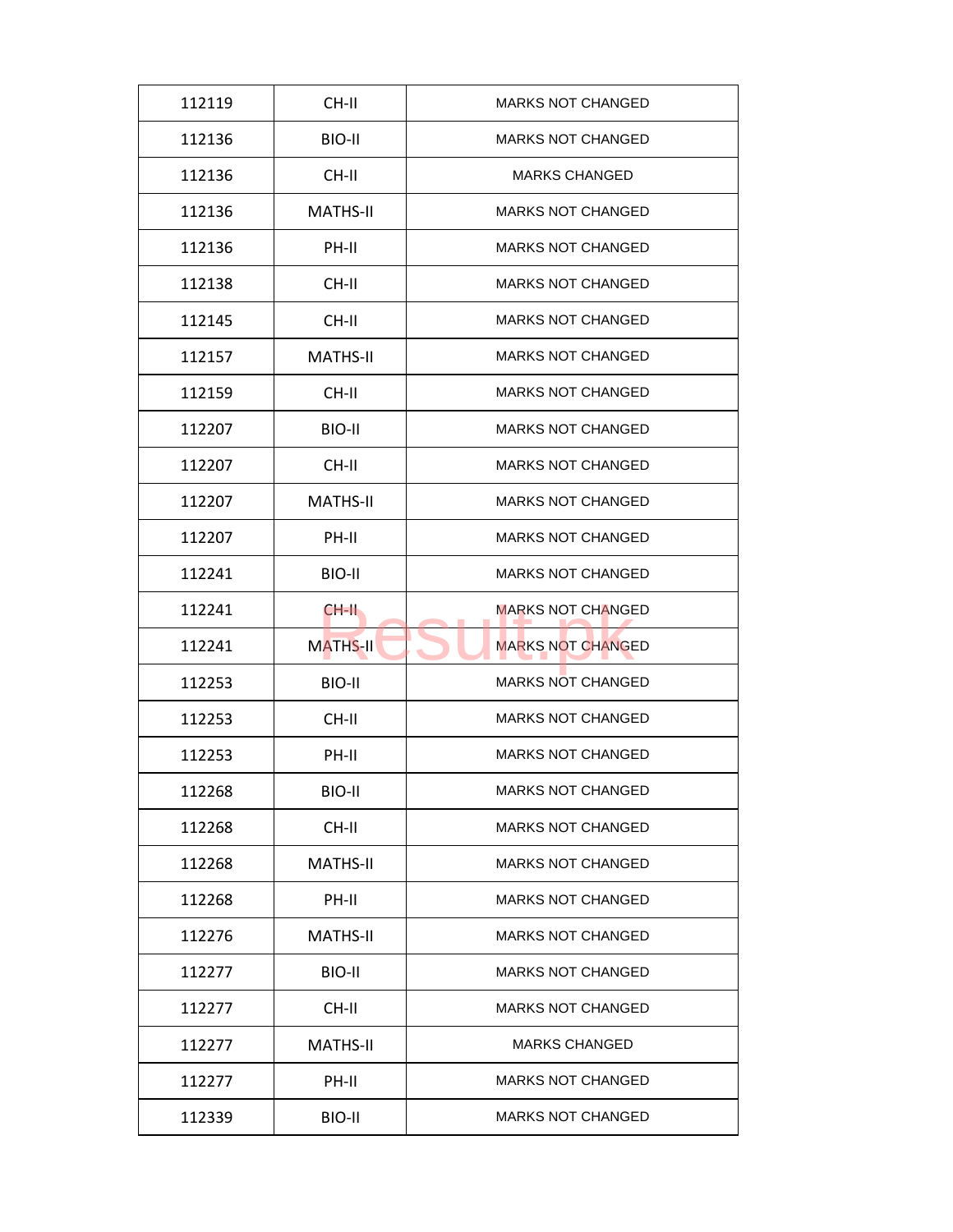| 112339 | CH-II           | <b>MARKS NOT CHANGED</b> |
|--------|-----------------|--------------------------|
| 112339 | MATHS-II        | <b>MARKS NOT CHANGED</b> |
| 112339 | PH-II           | <b>MARKS NOT CHANGED</b> |
| 112353 | CH-II           | <b>MARKS NOT CHANGED</b> |
| 112353 | <b>MATHS-II</b> | <b>MARKS NOT CHANGED</b> |
| 112411 | <b>MATHS-II</b> | <b>MARKS NOT CHANGED</b> |
| 112415 | BIO-II          | <b>MARKS NOT CHANGED</b> |
| 112415 | CH-II           | <b>MARKS NOT CHANGED</b> |
| 112415 | <b>MATHS-II</b> | <b>MARKS NOT CHANGED</b> |
| 112415 | PH-II           | <b>MARKS NOT CHANGED</b> |
| 112475 | PH-II           | <b>MARKS NOT CHANGED</b> |
| 112501 | BIO-II          | <b>MARKS NOT CHANGED</b> |
| 112501 | CH-II           | <b>MARKS NOT CHANGED</b> |
| 112501 | <b>MATHS-II</b> | <b>MARKS NOT CHANGED</b> |
| 112501 | PH-II           | <b>MARKS NOT CHANGED</b> |
| 112518 | <b>BIO-II</b>   | <b>MARKS NOT CHANGED</b> |
| 112518 | CH-II           | <b>MARKS NOT CHANGED</b> |
| 112518 | <b>MATHS-II</b> | <b>MARKS NOT CHANGED</b> |
| 112518 | PH-II           | <b>MARKS NOT CHANGED</b> |
| 112529 | BIO-II          | <b>MARKS NOT CHANGED</b> |
| 112529 | Maths-II        | <b>MARKS NOT CHANGED</b> |
| 112662 | BIO-II          | <b>MARKS NOT CHANGED</b> |
| 112662 | Maths-II        | <b>MARKS NOT CHANGED</b> |
| 112682 | BIO-II          | <b>MARKS NOT CHANGED</b> |
| 112682 | CH-II           | <b>MARKS NOT CHANGED</b> |
| 112682 | <b>MATHS-II</b> | <b>MARKS NOT CHANGED</b> |
|        |                 |                          |
| 112682 | PH-II           | <b>MARKS NOT CHANGED</b> |
| 112735 | CH-II           | <b>MARKS NOT CHANGED</b> |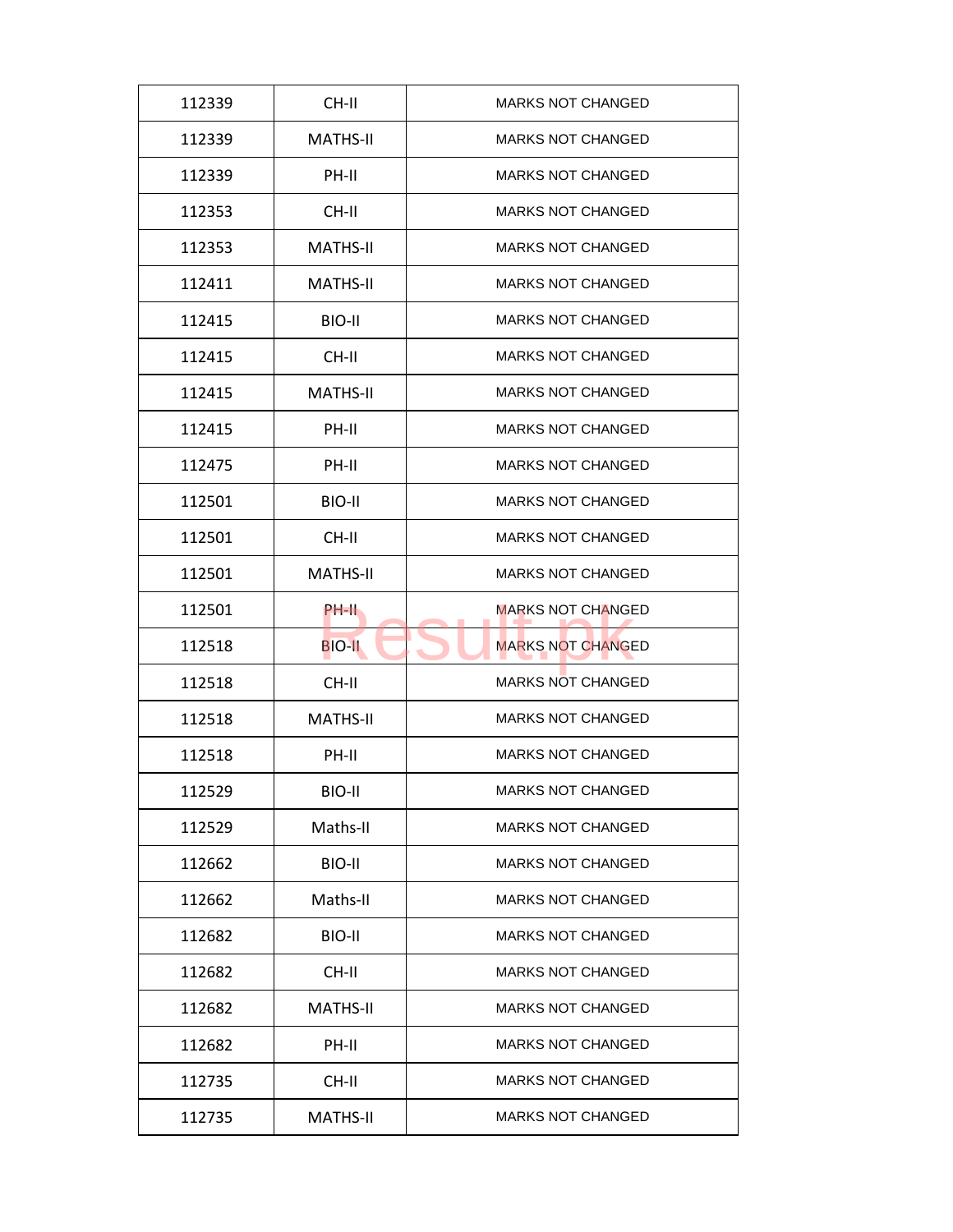| 112816 | BIO-II          | <b>MARKS NOT CHANGED</b> |
|--------|-----------------|--------------------------|
| 112816 | CH-II           | <b>MARKS NOT CHANGED</b> |
| 112816 | <b>MATHS-II</b> | <b>MARKS NOT CHANGED</b> |
| 112816 | PH-II           | <b>MARKS NOT CHANGED</b> |
| 112829 | Maths-II        | <b>MARKS NOT CHANGED</b> |
| 112829 | PH-II           | <b>MARKS NOT CHANGED</b> |
| 112836 | BIO-II          | <b>MARKS NOT CHANGED</b> |
| 112836 | CH-II           | <b>MARKS NOT CHANGED</b> |
| 112836 | <b>MATHS-II</b> | <b>MARKS NOT CHANGED</b> |
| 112836 | PH-II           | <b>MARKS NOT CHANGED</b> |
| 112845 | BIO-II          | <b>MARKS NOT CHANGED</b> |
| 112845 | CH-II           | <b>MARKS CHANGED</b>     |
| 112845 | <b>MATHS-II</b> | <b>MARKS NOT CHANGED</b> |
| 112845 | PH-II           | <b>MARKS NOT CHANGED</b> |
| 112856 | CH-II.          | <b>MARKS NOT CHANGED</b> |
| 112856 | <b>MATHS-II</b> | <b>MARKS NOT CHANGED</b> |
| 112856 | PH-II           | <b>MARKS NOT CHANGED</b> |
| 112859 | BIO-II          | <b>MARKS NOT CHANGED</b> |
| 112859 | CH-II           | <b>MARKS NOT CHANGED</b> |
| 112859 | <b>MATHS-II</b> | <b>MARKS NOT CHANGED</b> |
| 112859 | PH-II           | <b>MARKS NOT CHANGED</b> |
| 112876 | BIO-II          | <b>MARKS NOT CHANGED</b> |
| 112876 | CH-II           | <b>MARKS NOT CHANGED</b> |
| 112876 | Maths-II        | <b>MARKS NOT CHANGED</b> |
| 112876 | PH-II           | <b>MARKS NOT CHANGED</b> |
| 112877 | BIO-II          | <b>MARKS NOT CHANGED</b> |
| 112877 | CH-II           | <b>MARKS NOT CHANGED</b> |
| 112877 | Maths-II        | <b>MARKS NOT CHANGED</b> |
|        |                 |                          |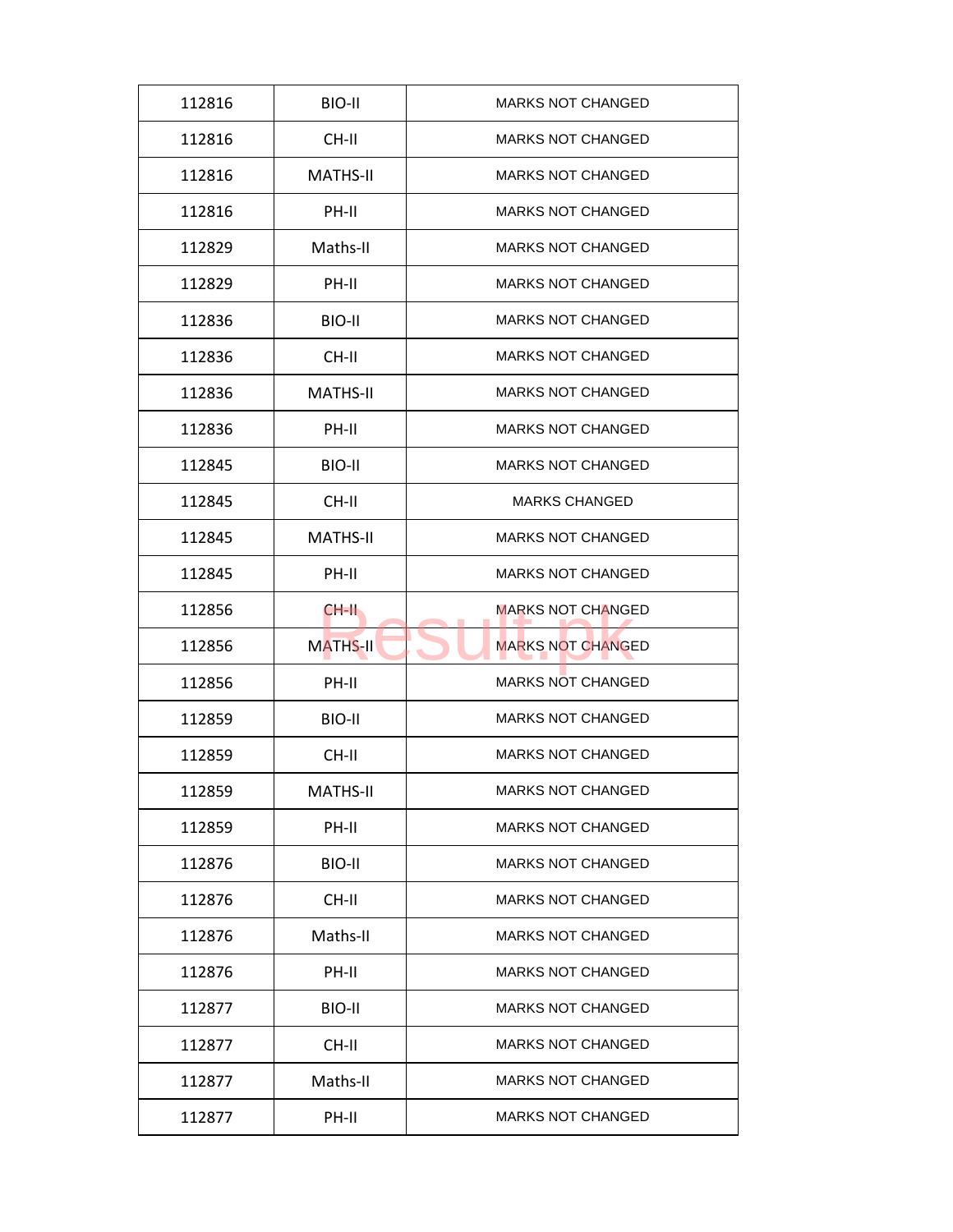| 112879 | BIO-II          | <b>MARKS NOT CHANGED</b> |
|--------|-----------------|--------------------------|
| 112879 | CH-II           | <b>MARKS NOT CHANGED</b> |
| 112879 | Maths-II        | <b>MARKS NOT CHANGED</b> |
| 112879 | PH-II           | <b>MARKS NOT CHANGED</b> |
| 112882 | BIO-II          | <b>MARKS NOT CHANGED</b> |
| 112882 | $CH-H$          | <b>MARKS NOT CHANGED</b> |
| 112882 | Maths-II        | <b>MARKS NOT CHANGED</b> |
| 112882 | PH-II           | <b>MARKS NOT CHANGED</b> |
| 112883 | BIO-II          | <b>MARKS NOT CHANGED</b> |
| 112883 | CH-II           | <b>MARKS CHANGED</b>     |
| 112883 | Maths-II        | <b>MARKS NOT CHANGED</b> |
| 112883 | PH-II           | <b>MARKS NOT CHANGED</b> |
| 112957 | <b>MATHS-II</b> | <b>MARKS NOT CHANGED</b> |
| 112957 | PH-II           | <b>MARKS NOT CHANGED</b> |
| 112961 | BIO-II          | <b>MARKS NOT CHANGED</b> |
| 112961 | $CH-H$          | <b>MARKS NOT CHANGED</b> |
| 112961 | Maths-II        | <b>MARKS NOT CHANGED</b> |
| 112961 | PH-II           | <b>MARKS NOT CHANGED</b> |
| 112964 | BIO-II          | <b>MARKS NOT CHANGED</b> |
| 112964 | PH-II           | <b>MARKS NOT CHANGED</b> |
| 112967 | BIO-II          | <b>MARKS NOT CHANGED</b> |
| 112967 | CH-II           | <b>MARKS NOT CHANGED</b> |
| 112967 | Maths-II        | <b>MARKS NOT CHANGED</b> |
| 112967 | PH-II           | <b>MARKS NOT CHANGED</b> |
| 112974 | BIO-II          | <b>MARKS NOT CHANGED</b> |
| 112974 | CH-II           | <b>MARKS NOT CHANGED</b> |
| 112974 | Maths-II        | <b>MARKS NOT CHANGED</b> |
|        |                 | <b>MARKS NOT CHANGED</b> |
| 112974 | PH-II           |                          |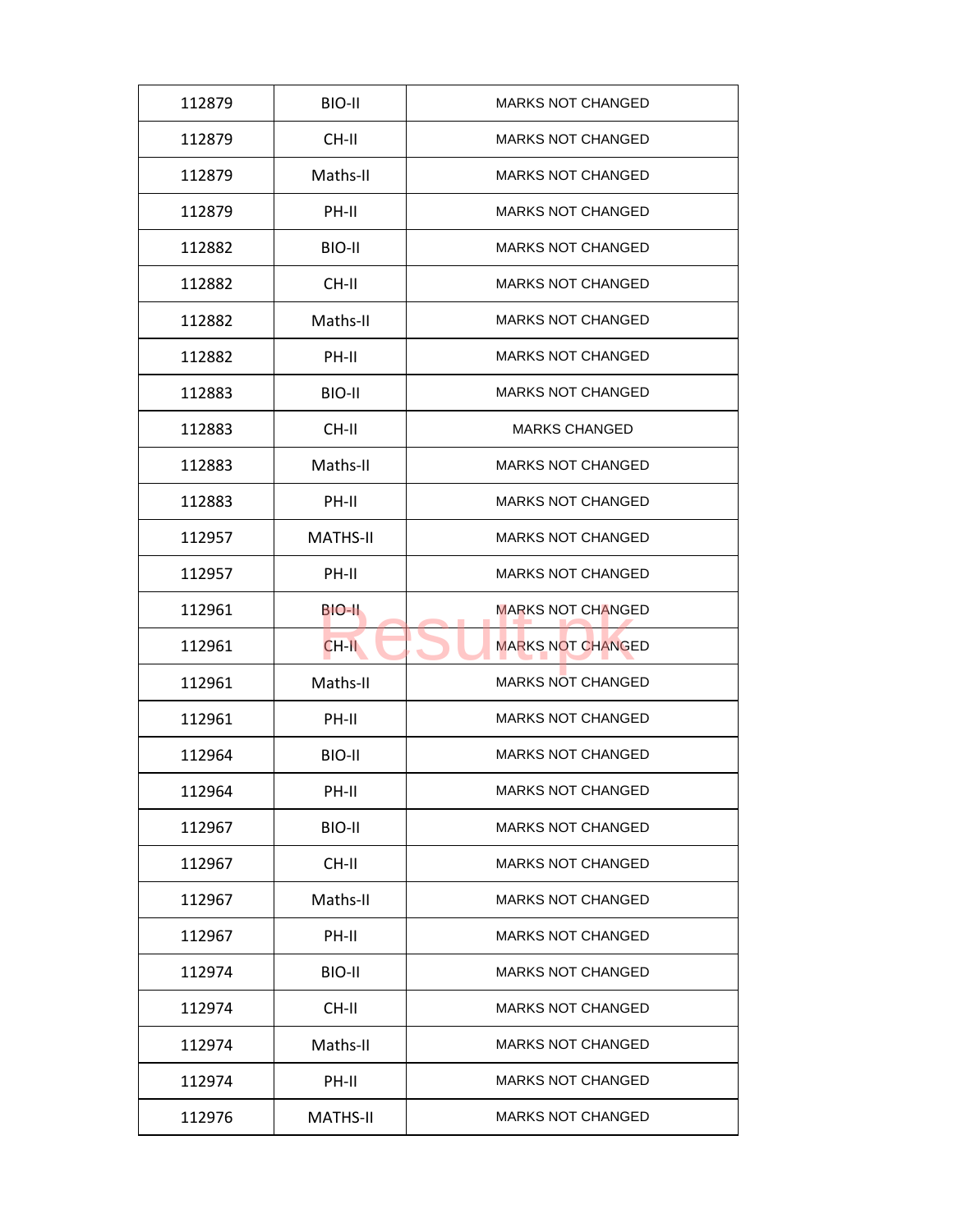| 113029 | BIO-II          | <b>MARKS NOT CHANGED</b> |
|--------|-----------------|--------------------------|
| 113029 | CH-II           | <b>MARKS NOT CHANGED</b> |
| 113029 | PH-II           | <b>MARKS NOT CHANGED</b> |
| 113052 | CH-II           | <b>MARKS NOT CHANGED</b> |
| 113052 | <b>MATHS-II</b> | <b>MARKS NOT CHANGED</b> |
| 113052 | PH-II           | <b>MARKS NOT CHANGED</b> |
| 113078 | CH-II           | <b>MARKS NOT CHANGED</b> |
| 113078 | <b>MATHS-II</b> | <b>MARKS NOT CHANGED</b> |
| 113078 | PH-II           | <b>MARKS NOT CHANGED</b> |
| 113140 | CH-II           | <b>MARKS NOT CHANGED</b> |
| 113140 | PH-II           | <b>MARKS NOT CHANGED</b> |
| 113141 | CH-II           | <b>MARKS NOT CHANGED</b> |
| 113202 | BIO-II          | <b>MARKS NOT CHANGED</b> |
| 113202 | CH-II           | <b>MARKS NOT CHANGED</b> |
| 113202 | Maths-II        | <b>MARKS NOT CHANGED</b> |
| 113202 | PH-II           | <b>MARKS CHANGED</b>     |
| 113254 | BIO-II          | <b>MARKS NOT CHANGED</b> |
| 113254 | <b>MATHS-II</b> | <b>MARKS NOT CHANGED</b> |
| 113254 | PH-II           | <b>MARKS NOT CHANGED</b> |
| 113326 | BIO-II          | <b>MARKS NOT CHANGED</b> |
| 113326 | CH-II           | <b>MARKS NOT CHANGED</b> |
| 113326 | MATHS-II        | <b>MARKS NOT CHANGED</b> |
| 113326 | PH-II           | <b>MARKS NOT CHANGED</b> |
| 113329 | BIO-II          | <b>MARKS NOT CHANGED</b> |
| 113329 | CH-II           | <b>MARKS NOT CHANGED</b> |
| 113329 | MATHS-II        | <b>MARKS CHANGED</b>     |
| 113329 | PH-II           | <b>MARKS NOT CHANGED</b> |
| 113343 | CH-II           | <b>MARKS NOT CHANGED</b> |
| 113344 | BIO-II          | <b>MARKS NOT CHANGED</b> |
|        |                 |                          |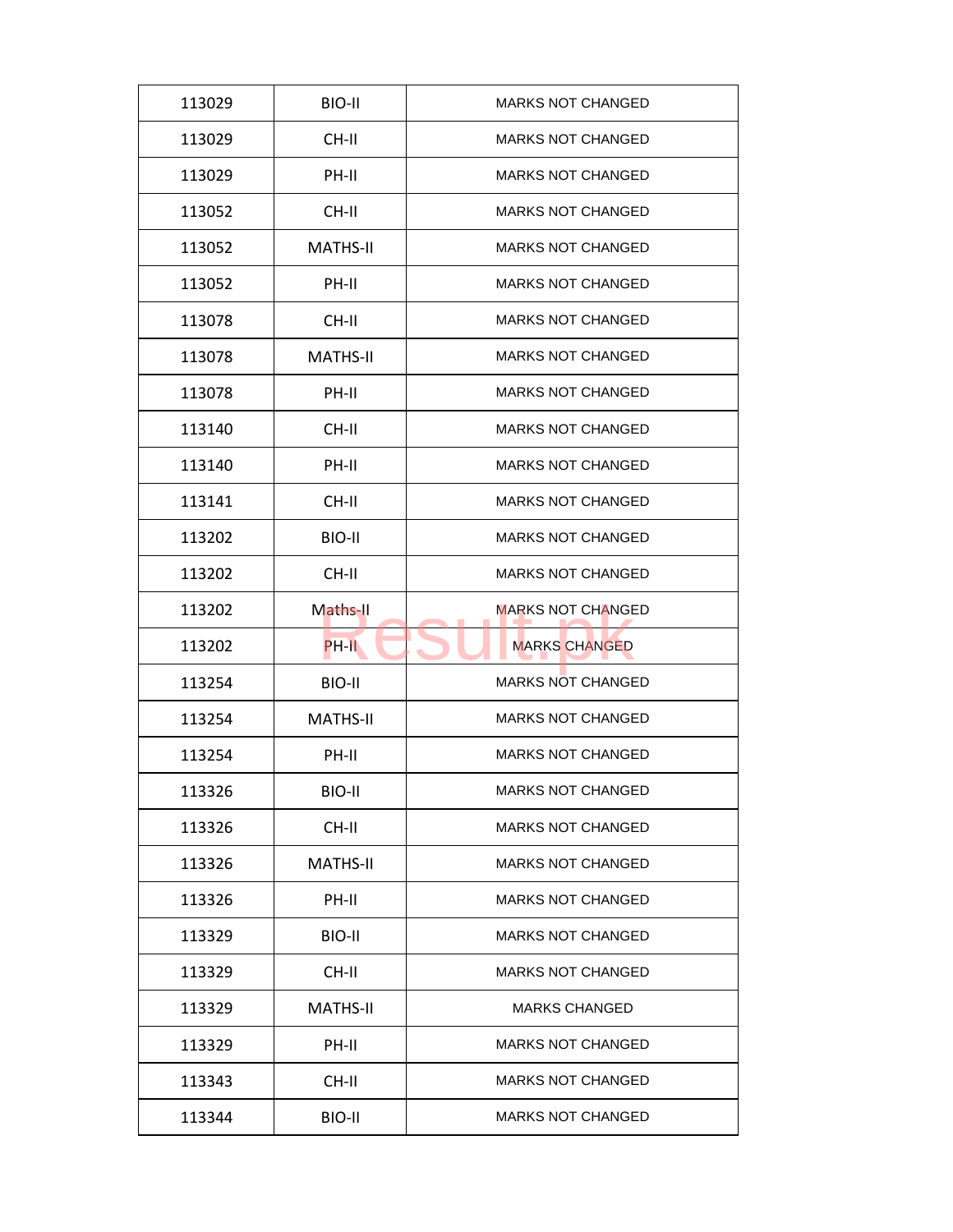| 113344 | CH-II           | <b>MARKS NOT CHANGED</b> |
|--------|-----------------|--------------------------|
| 113344 | <b>MATHS-II</b> | <b>MARKS NOT CHANGED</b> |
| 113344 | PH-II           | <b>MARKS NOT CHANGED</b> |
| 113346 | BIO-II          | <b>MARKS NOT CHANGED</b> |
| 113346 | CH-II           | <b>MARKS CHANGED</b>     |
| 113364 | CH-II           | <b>MARKS NOT CHANGED</b> |
| 113364 | PH-II           | <b>MARKS NOT CHANGED</b> |
| 113376 | BIO-II          | <b>MARKS NOT CHANGED</b> |
| 113376 | <b>MATHS-II</b> | <b>MARKS NOT CHANGED</b> |
| 113547 | Maths-II        | <b>MARKS NOT CHANGED</b> |
| 113557 | BIO-II          | <b>MARKS NOT CHANGED</b> |
| 113557 | CH-II           | <b>MARKS NOT CHANGED</b> |
| 113557 | <b>MATHS-II</b> | <b>MARKS NOT CHANGED</b> |
| 113649 | CH-II           | <b>MARKS NOT CHANGED</b> |
| 113649 | <b>PH-II</b>    | <b>MARKS NOT CHANGED</b> |
| 113663 | <b>BIO-II</b>   | <b>MARKS NOT CHANGED</b> |
| 113663 | CH-II           | <b>MARKS NOT CHANGED</b> |
| 113663 | <b>MATHS-II</b> | <b>MARKS NOT CHANGED</b> |
| 113663 | PH-II           | <b>MARKS NOT CHANGED</b> |
| 113841 | BIO-II          | <b>MARKS NOT CHANGED</b> |
| 113841 | CH-II           | <b>MARKS NOT CHANGED</b> |
| 113841 | Maths-II        | <b>MARKS NOT CHANGED</b> |
| 113841 | PH-II           | <b>MARKS NOT CHANGED</b> |
| 113847 | BIO-II          | <b>MARKS NOT CHANGED</b> |
| 113847 | CH-II           | <b>MARKS NOT CHANGED</b> |
| 113867 | BIO-II          | <b>MARKS NOT CHANGED</b> |
| 113867 |                 | <b>MARKS NOT CHANGED</b> |
|        | CH-II           |                          |
| 113905 | BIO-II          | <b>MARKS NOT CHANGED</b> |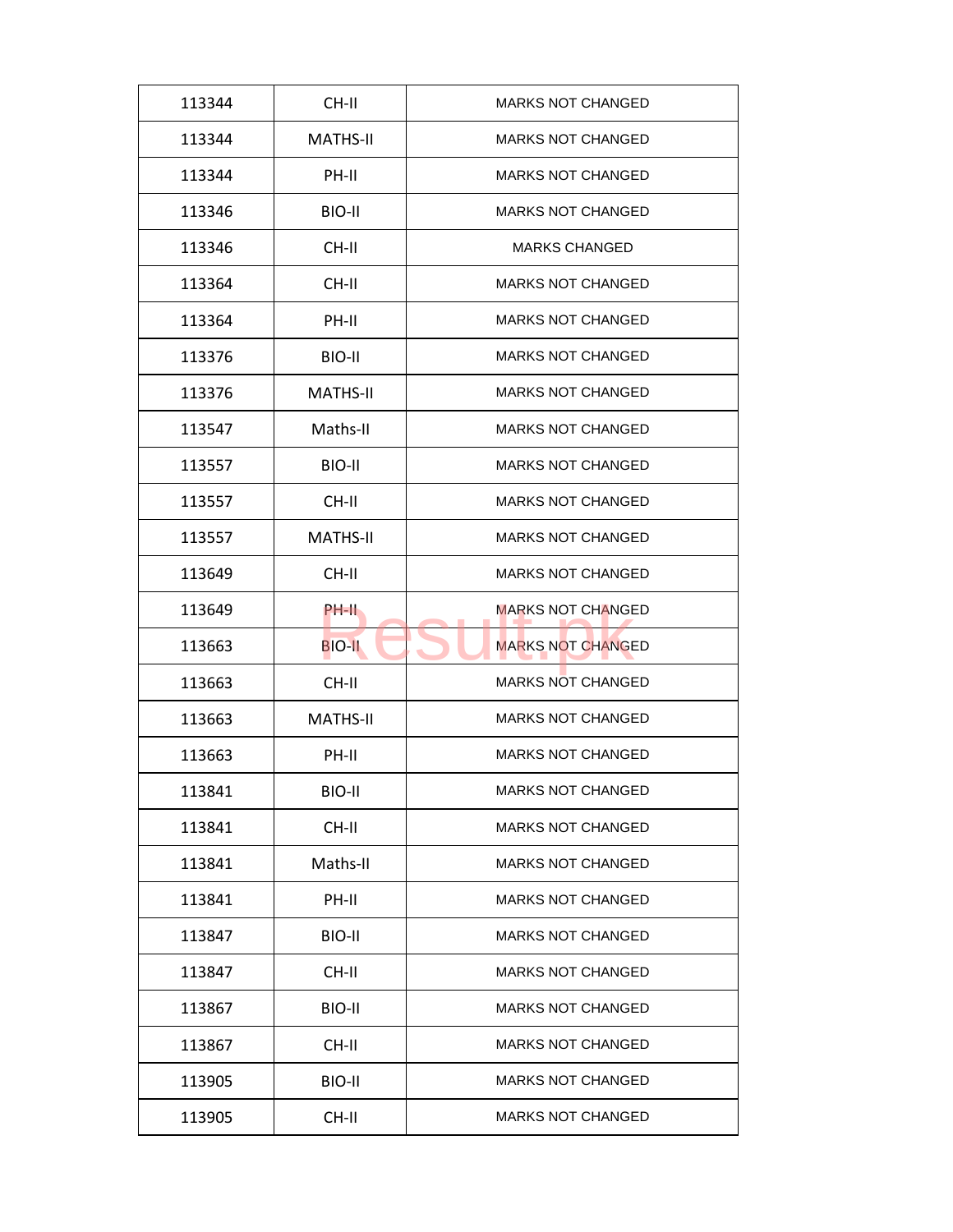| 113908 | BIO-II          | <b>MARKS NOT CHANGED</b> |
|--------|-----------------|--------------------------|
| 113908 | CH-II           | <b>MARKS NOT CHANGED</b> |
| 113908 | PH-II           | <b>MARKS NOT CHANGED</b> |
| 113913 | BIO-II          | <b>MARKS NOT CHANGED</b> |
| 113913 | CH-II           | <b>MARKS NOT CHANGED</b> |
| 113913 | PH-II           | <b>MARKS NOT CHANGED</b> |
| 113921 | BIO-II          | <b>MARKS NOT CHANGED</b> |
| 113921 | CH-II           | <b>MARKS NOT CHANGED</b> |
| 113921 | <b>MATHS-II</b> | <b>MARKS NOT CHANGED</b> |
| 113921 | PH-II           | <b>MARKS NOT CHANGED</b> |
| 113930 | BIO-II          | <b>MARKS NOT CHANGED</b> |
| 113930 | CH-II           | <b>MARKS NOT CHANGED</b> |
| 113930 | <b>MATHS-II</b> | <b>MARKS NOT CHANGED</b> |
| 113930 | PH-II           | <b>MARKS NOT CHANGED</b> |
| 113941 | CH-II.          | <b>MARKS NOT CHANGED</b> |
| 113941 | Maths-II        | <b>MARKS NOT CHANGED</b> |
| 113953 | BIO-II          | <b>MARKS NOT CHANGED</b> |
| 113953 | <b>MATHS-II</b> | <b>MARKS NOT CHANGED</b> |
| 113953 | PH-II           | <b>MARKS NOT CHANGED</b> |
| 113962 | BIO-II          | <b>MARKS NOT CHANGED</b> |
| 113962 | Maths-II        | <b>MARKS NOT CHANGED</b> |
| 113962 | PH-II           | <b>MARKS NOT CHANGED</b> |
| 113964 | BIO-II          | <b>MARKS NOT CHANGED</b> |
| 113964 | CH-II           | <b>MARKS CHANGED</b>     |
| 113964 | <b>MATHS-II</b> | <b>MARKS NOT CHANGED</b> |
| 113964 | PH-II           | <b>MARKS NOT CHANGED</b> |
| 113985 | BIO-II          | <b>MARKS NOT CHANGED</b> |
| 113985 | Maths-II        | <b>MARKS NOT CHANGED</b> |
| 114095 | Maths-II        | <b>MARKS NOT CHANGED</b> |
|        |                 |                          |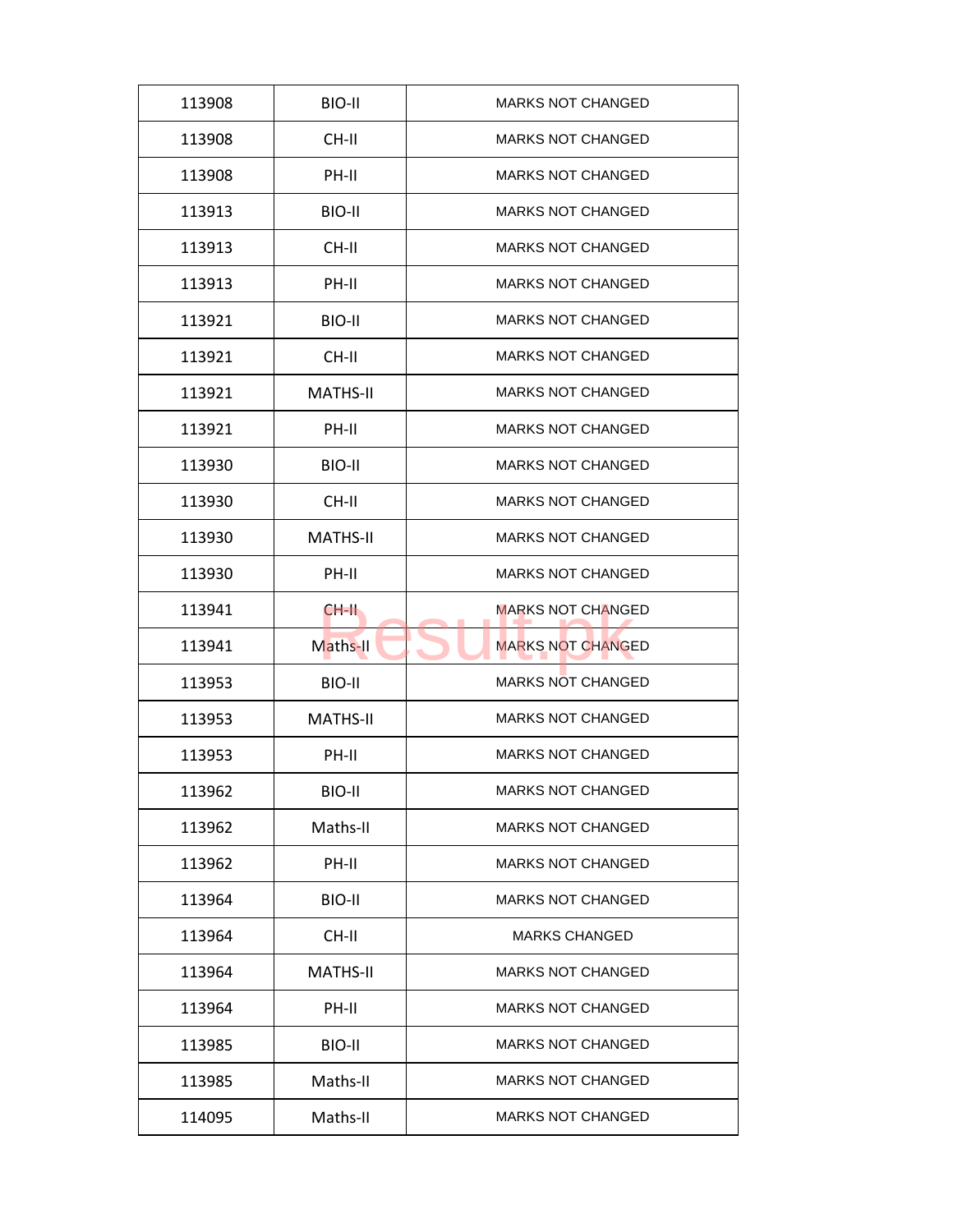| 114095 | PH-II           | <b>MARKS NOT CHANGED</b> |
|--------|-----------------|--------------------------|
| 114113 | BIO-II          | <b>MARKS NOT CHANGED</b> |
| 114113 | CH-II           | <b>MARKS NOT CHANGED</b> |
| 114113 | <b>MATHS-II</b> | <b>MARKS NOT CHANGED</b> |
| 114113 | PH-II           | <b>MARKS NOT CHANGED</b> |
| 114114 | BIO-II          | <b>MARKS NOT CHANGED</b> |
| 114114 | BIO-II          | <b>MARKS NOT CHANGED</b> |
| 114114 | CH-II           | <b>MARKS NOT CHANGED</b> |
| 114114 | Maths-II        | <b>MARKS NOT CHANGED</b> |
| 114114 | MATHS-II        | <b>MARKS NOT CHANGED</b> |
| 114114 | PH-II           | <b>MARKS NOT CHANGED</b> |
| 114276 | BIO-II          | <b>MARKS NOT CHANGED</b> |
| 114276 | CH-II           | <b>MARKS NOT CHANGED</b> |
| 114276 | Maths-II        | <b>MARKS NOT CHANGED</b> |
| 114276 | PH-II           | <b>MARKS NOT CHANGED</b> |
| 114321 | <b>BIO-II</b>   | <b>MARKS NOT CHANGED</b> |
| 114321 | CH-II           | <b>MARKS NOT CHANGED</b> |
| 114321 | PH-II           | <b>MARKS NOT CHANGED</b> |
| 114328 | BIO-II          | <b>MARKS NOT CHANGED</b> |
| 114328 | <b>MATHS-II</b> | <b>MARKS NOT CHANGED</b> |
| 114329 | CS-II           | <b>MARKS NOT CHANGED</b> |
| 114339 | BIO-II          | <b>MARKS NOT CHANGED</b> |
| 114339 | CH-II           | <b>MARKS NOT CHANGED</b> |
| 114365 | CH-II           | <b>MARKS NOT CHANGED</b> |
| 114365 | <b>MATHS-II</b> | <b>MARKS CHANGED</b>     |
| 114365 | PH-II           | <b>MARKS NOT CHANGED</b> |
|        |                 | <b>MARKS NOT CHANGED</b> |
| 114378 | BIO-II          |                          |
| 114378 | CH-II           | <b>MARKS NOT CHANGED</b> |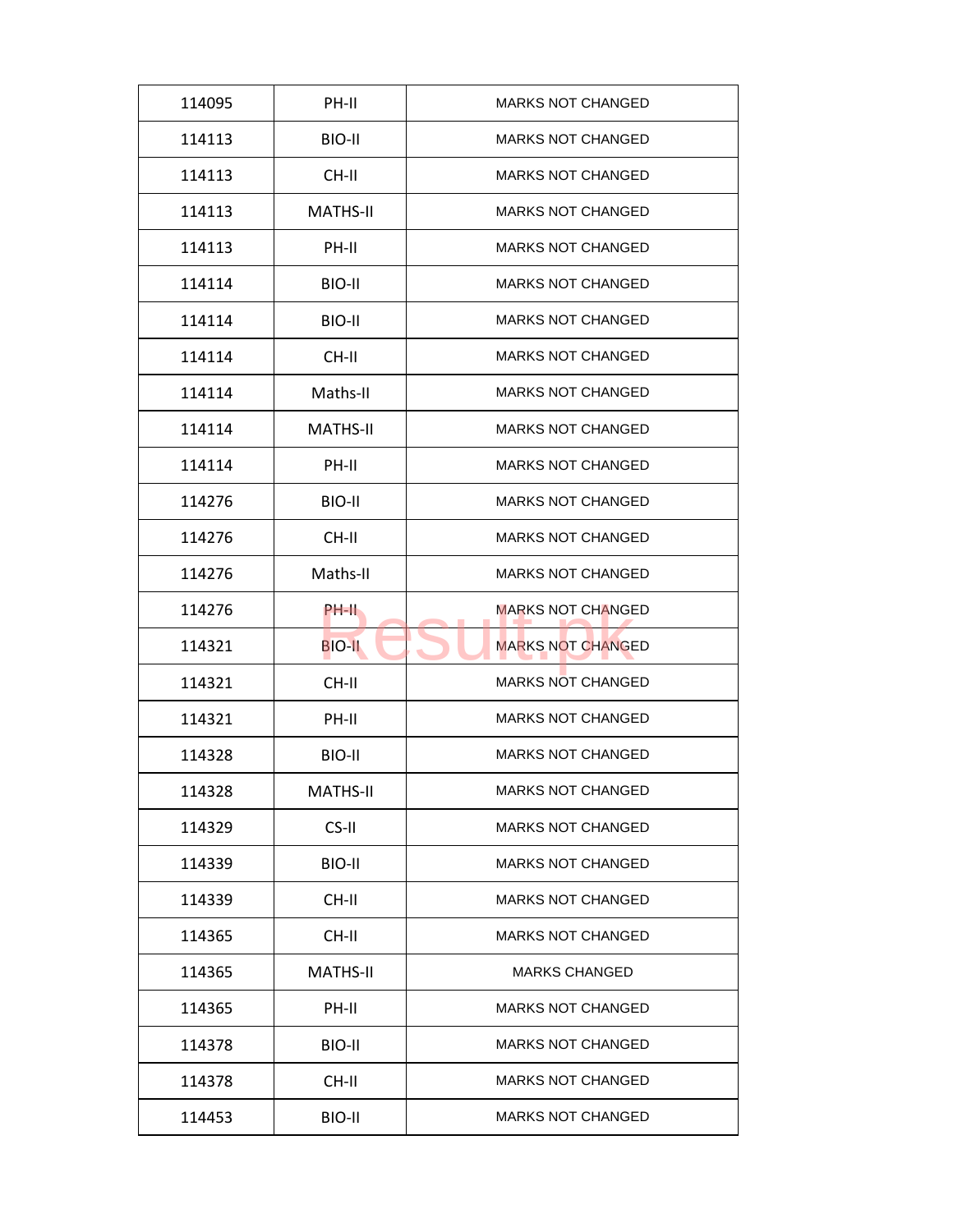| 114453 | Maths-II        | <b>MARKS NOT CHANGED</b> |
|--------|-----------------|--------------------------|
| 114477 | BIO-II          | <b>MARKS NOT CHANGED</b> |
| 114477 | PH-II           | <b>MARKS NOT CHANGED</b> |
| 114481 | BIO-II          | <b>MARKS NOT CHANGED</b> |
| 114500 | BIO-II          | <b>MARKS NOT CHANGED</b> |
| 114500 | $CH-H$          | <b>MARKS NOT CHANGED</b> |
| 114500 | <b>MATHS-II</b> | <b>MARKS NOT CHANGED</b> |
| 114500 | PH-II           | <b>MARKS NOT CHANGED</b> |
| 114505 | BIO-II          | <b>MARKS NOT CHANGED</b> |
| 114505 | CH-II           | <b>MARKS NOT CHANGED</b> |
| 114505 | Maths-II        | <b>MARKS NOT CHANGED</b> |
| 114505 | PH-II           | <b>MARKS NOT CHANGED</b> |
| 114522 | BIO-II          | <b>MARKS NOT CHANGED</b> |
| 114522 | CH-II           | <b>MARKS NOT CHANGED</b> |
| 114579 | BIO-II          | <b>MARKS NOT CHANGED</b> |
| 114579 | $CH-H$          | <b>MARKS NOT CHANGED</b> |
| 114579 | PH-II           | <b>MARKS NOT CHANGED</b> |
| 114596 | <b>MATHS-II</b> | <b>MARKS NOT CHANGED</b> |
| 114600 | CH-II           | <b>MARKS CHANGED</b>     |
| 114600 | <b>MATHS-II</b> | <b>MARKS NOT CHANGED</b> |
| 114600 | PH-II           | <b>MARKS NOT CHANGED</b> |
| 114611 | BIO-II          | <b>MARKS CHANGED</b>     |
| 114611 | CH-II           | <b>MARKS NOT CHANGED</b> |
| 114611 | PH-II           | <b>MARKS NOT CHANGED</b> |
| 114631 | <b>MATHS-II</b> | <b>MARKS NOT CHANGED</b> |
| 114644 | BIO-II          | <b>MARKS NOT CHANGED</b> |
| 114644 | CH-II           | <b>MARKS NOT CHANGED</b> |
|        |                 |                          |
| 114644 | <b>MATHS-II</b> | <b>MARKS CHANGED</b>     |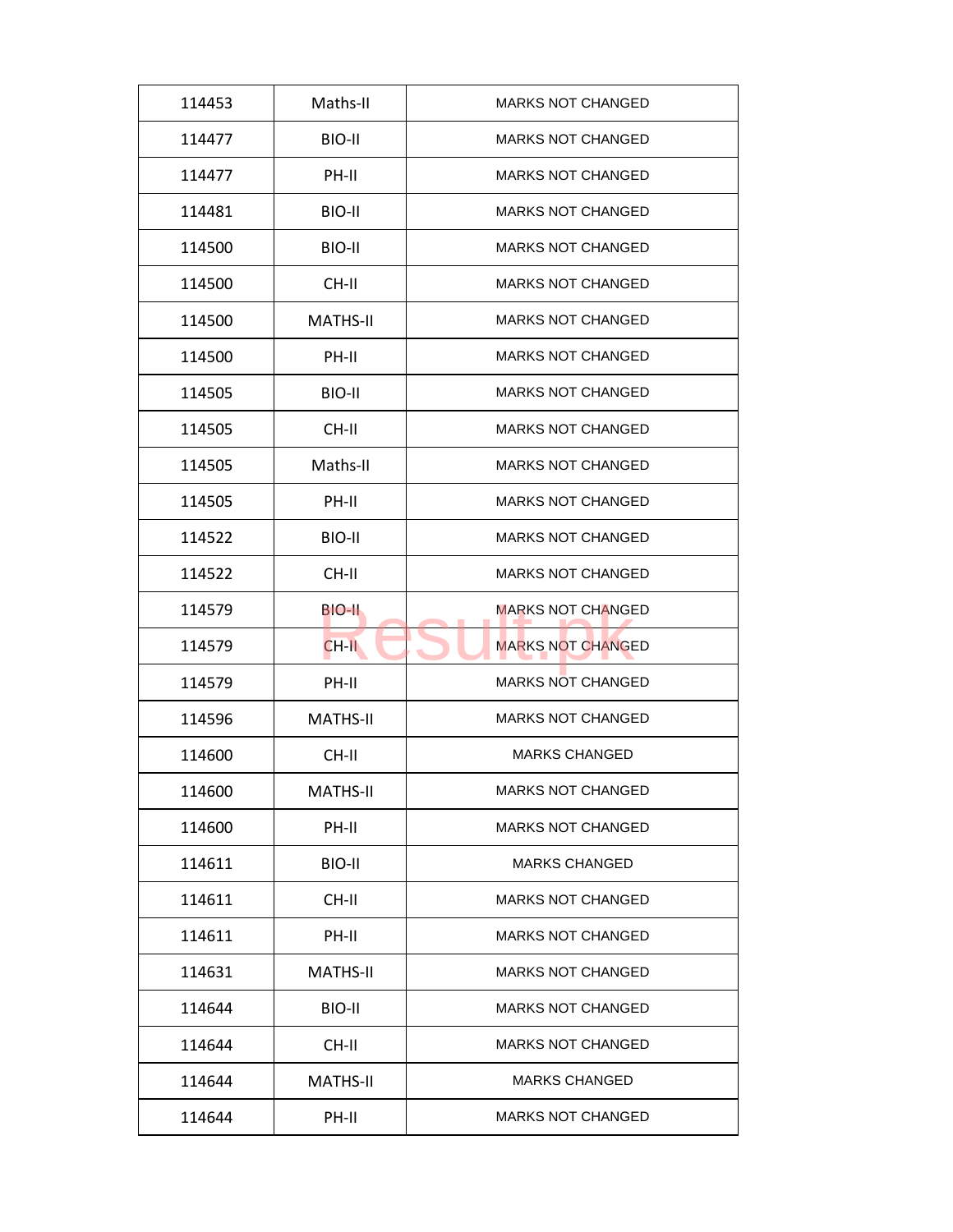| 114648 | BIO-II          | <b>MARKS NOT CHANGED</b> |
|--------|-----------------|--------------------------|
| 114648 | CH-II           | <b>MARKS NOT CHANGED</b> |
| 114648 | <b>MATHS-II</b> | <b>MARKS NOT CHANGED</b> |
| 114648 | PH-II           | <b>MARKS NOT CHANGED</b> |
| 114662 | BIO-II          | <b>MARKS NOT CHANGED</b> |
| 114662 | $CH-H$          | <b>MARKS NOT CHANGED</b> |
| 114662 | <b>MATHS-II</b> | <b>MARKS NOT CHANGED</b> |
| 114662 | PH-II           | <b>MARKS NOT CHANGED</b> |
| 114663 | BIO-II          | <b>MARKS NOT CHANGED</b> |
| 114663 | CH-II           | <b>MARKS NOT CHANGED</b> |
| 114663 | <b>MATHS-II</b> | <b>MARKS NOT CHANGED</b> |
| 114663 | PH-II           | <b>MARKS NOT CHANGED</b> |
| 114685 | PH-II           | <b>MARKS NOT CHANGED</b> |
| 114707 | CH-II           | <b>MARKS NOT CHANGED</b> |
| 114824 | CH-II           | <b>MARKS NOT CHANGED</b> |
| 114824 | PH-II           | <b>MARKS NOT CHANGED</b> |
| 114835 | CH-II           | <b>MARKS NOT CHANGED</b> |
| 114835 | PH-II           | <b>MARKS NOT CHANGED</b> |
| 114836 | CH-II           | <b>MARKS CHANGED</b>     |
| 114836 | PH-II           | <b>MARKS NOT CHANGED</b> |
| 114849 | BIO-II          | <b>MARKS NOT CHANGED</b> |
| 114849 | PH-II           | <b>MARKS NOT CHANGED</b> |
| 114852 | CH-II           | <b>MARKS NOT CHANGED</b> |
| 114852 | Maths-II        | <b>MARKS CHANGED</b>     |
| 114852 | PH-II           | <b>MARKS NOT CHANGED</b> |
| 114861 | BIO-II          | <b>MARKS NOT CHANGED</b> |
| 114861 |                 | <b>MARKS NOT CHANGED</b> |
|        | CH-II           |                          |
| 114861 | <b>MATHS-II</b> | <b>MARKS NOT CHANGED</b> |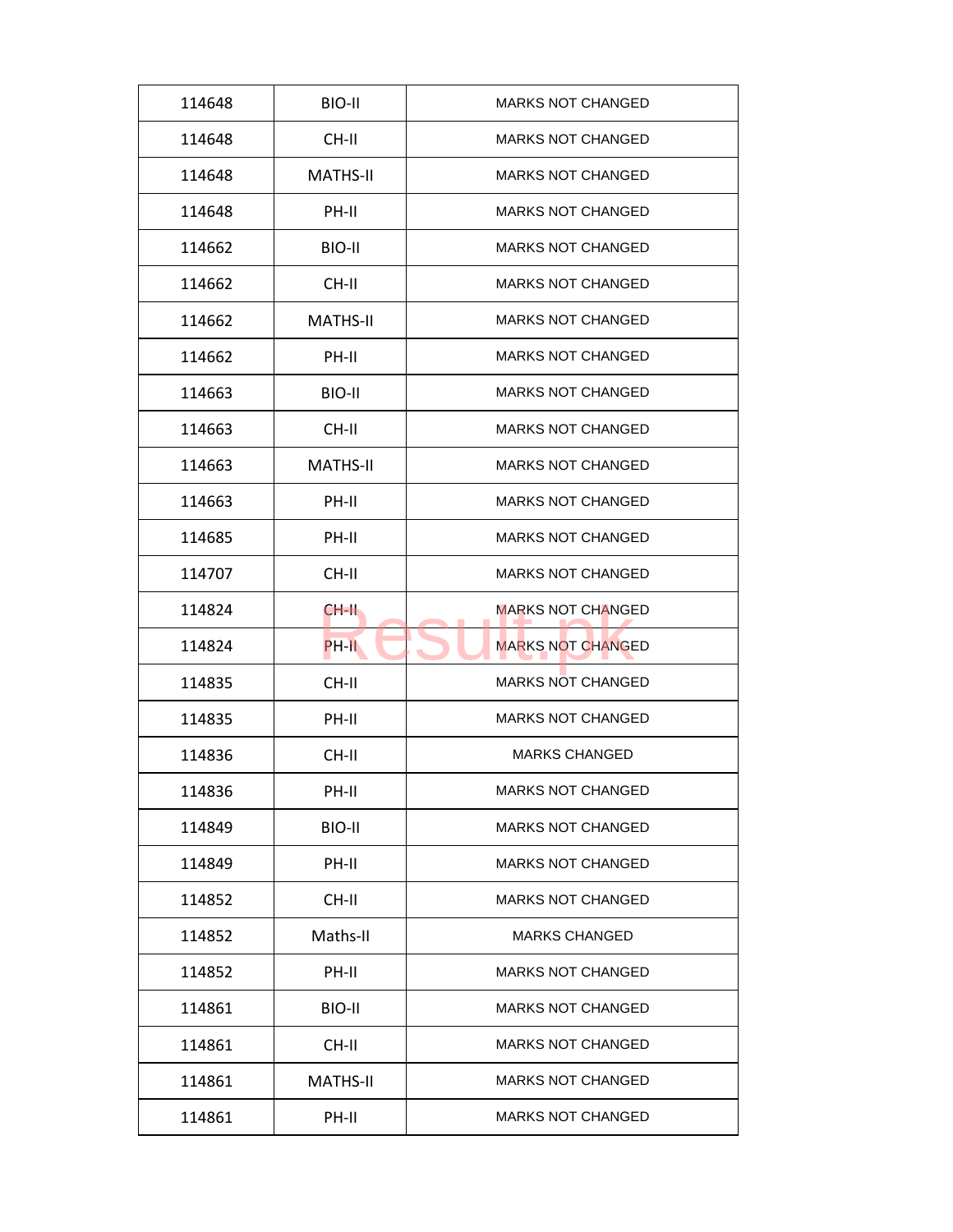| 114867 | BIO-II          | <b>MARKS NOT CHANGED</b> |
|--------|-----------------|--------------------------|
| 114867 | CH-II           | <b>MARKS NOT CHANGED</b> |
| 114867 | <b>MATHS-II</b> | <b>MARKS NOT CHANGED</b> |
| 114867 | PH-II           | <b>MARKS NOT CHANGED</b> |
| 114882 | CH-II           | <b>MARKS NOT CHANGED</b> |
| 114882 | PH-II           | <b>MARKS NOT CHANGED</b> |
| 114884 | CH-II           | <b>MARKS NOT CHANGED</b> |
| 114884 | <b>MATHS-II</b> | <b>MARKS NOT CHANGED</b> |
| 114884 | PH-II           | <b>MARKS NOT CHANGED</b> |
| 114886 | MATHS-II        | <b>MARKS CHANGED</b>     |
| 114890 | BIO-II          | <b>MARKS NOT CHANGED</b> |
| 114890 | CH-II           | <b>MARKS NOT CHANGED</b> |
| 114890 | PH-II           | <b>MARKS NOT CHANGED</b> |
| 114893 | CH-II           | <b>MARKS CHANGED</b>     |
| 114893 | Maths-II        | <b>MARKS NOT CHANGED</b> |
| 114893 | PH-II           | <b>MARKS NOT CHANGED</b> |
| 114909 | <b>MATHS-II</b> | <b>MARKS NOT CHANGED</b> |
| 114915 | CH-II           | <b>MARKS NOT CHANGED</b> |
| 114915 | <b>MATHS-II</b> | <b>MARKS NOT CHANGED</b> |
| 114915 | PH-II           | <b>MARKS NOT CHANGED</b> |
| 114917 | CH-II           | <b>MARKS CHANGED</b>     |
| 114917 | PH-II           | <b>MARKS NOT CHANGED</b> |
| 114944 | CH-II           | <b>MARKS NOT CHANGED</b> |
| 114944 | <b>MATHS-II</b> | <b>MARKS NOT CHANGED</b> |
| 114953 | CH-II           | <b>MARKS NOT CHANGED</b> |
| 114953 | PH-II           | <b>MARKS NOT CHANGED</b> |
| 114959 | BIO-II          | <b>MARKS NOT CHANGED</b> |
| 114959 | Maths-II        | <b>MARKS NOT CHANGED</b> |
| 114959 | PH-II           | <b>MARKS CHANGED</b>     |
|        |                 |                          |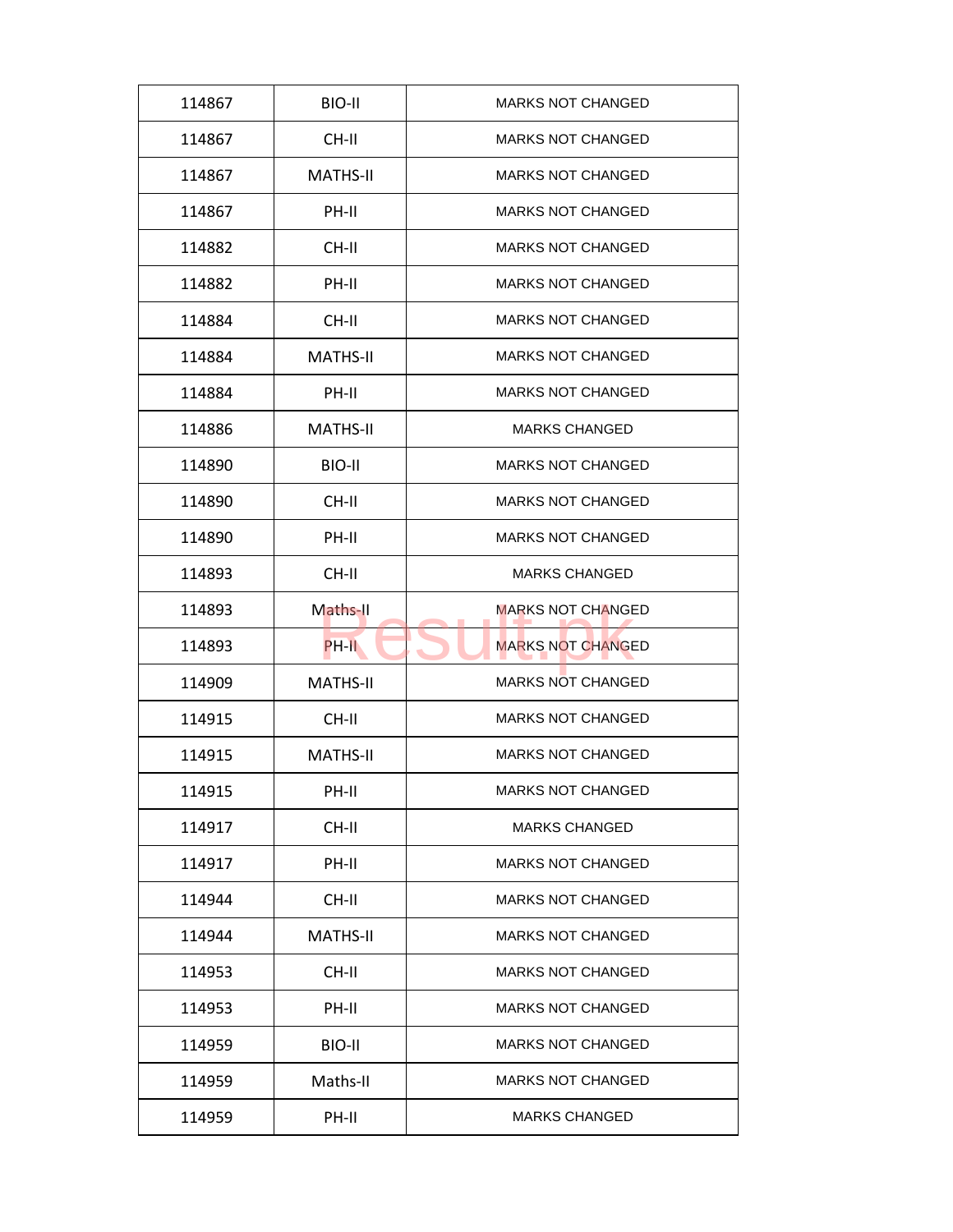| 114960 | BIO-II          | <b>MARKS NOT CHANGED</b> |
|--------|-----------------|--------------------------|
| 114960 | <b>MATHS-II</b> | <b>MARKS NOT CHANGED</b> |
| 114970 | BIO-II          | <b>MARKS NOT CHANGED</b> |
| 114970 | CH-II           | <b>MARKS NOT CHANGED</b> |
| 114970 | <b>MATHS-II</b> | <b>MARKS NOT CHANGED</b> |
| 114972 | BIO-II          | <b>MARKS NOT CHANGED</b> |
| 114972 | CH-II           | <b>MARKS NOT CHANGED</b> |
| 114972 | <b>MATHS-II</b> | <b>MARKS NOT CHANGED</b> |
| 114972 | PH-II           | <b>MARKS NOT CHANGED</b> |
| 114977 | BIO-II          | <b>MARKS NOT CHANGED</b> |
| 114977 | CH-II           | <b>MARKS NOT CHANGED</b> |
| 114977 | <b>MATHS-II</b> | <b>MARKS NOT CHANGED</b> |
| 114977 | PH-II           | <b>MARKS NOT CHANGED</b> |
| 114985 | BIO-II          | <b>MARKS NOT CHANGED</b> |
| 114985 | CH-II.          | <b>MARKS NOT CHANGED</b> |
| 114985 | <b>MATHS-II</b> | <b>MARKS NOT CHANGED</b> |
| 114985 | PH-II           | <b>MARKS NOT CHANGED</b> |
| 114989 | BIO-II          | <b>MARKS NOT CHANGED</b> |
| 114989 | Maths-II        | <b>MARKS NOT CHANGED</b> |
| 114989 | PH-II           | <b>MARKS NOT CHANGED</b> |
| 114993 | BIO-II          | <b>MARKS NOT CHANGED</b> |
| 114997 | BIO-II          | <b>MARKS NOT CHANGED</b> |
| 114997 | CH-II           | <b>MARKS NOT CHANGED</b> |
| 114997 | PH-II           | <b>MARKS CHANGED</b>     |
| 115002 | BIO-II          | <b>MARKS NOT CHANGED</b> |
| 115002 | CH-II           | <b>MARKS NOT CHANGED</b> |
| 115002 | <b>MATHS-II</b> | <b>MARKS NOT CHANGED</b> |
| 115002 | PH-II           | <b>MARKS NOT CHANGED</b> |
|        |                 |                          |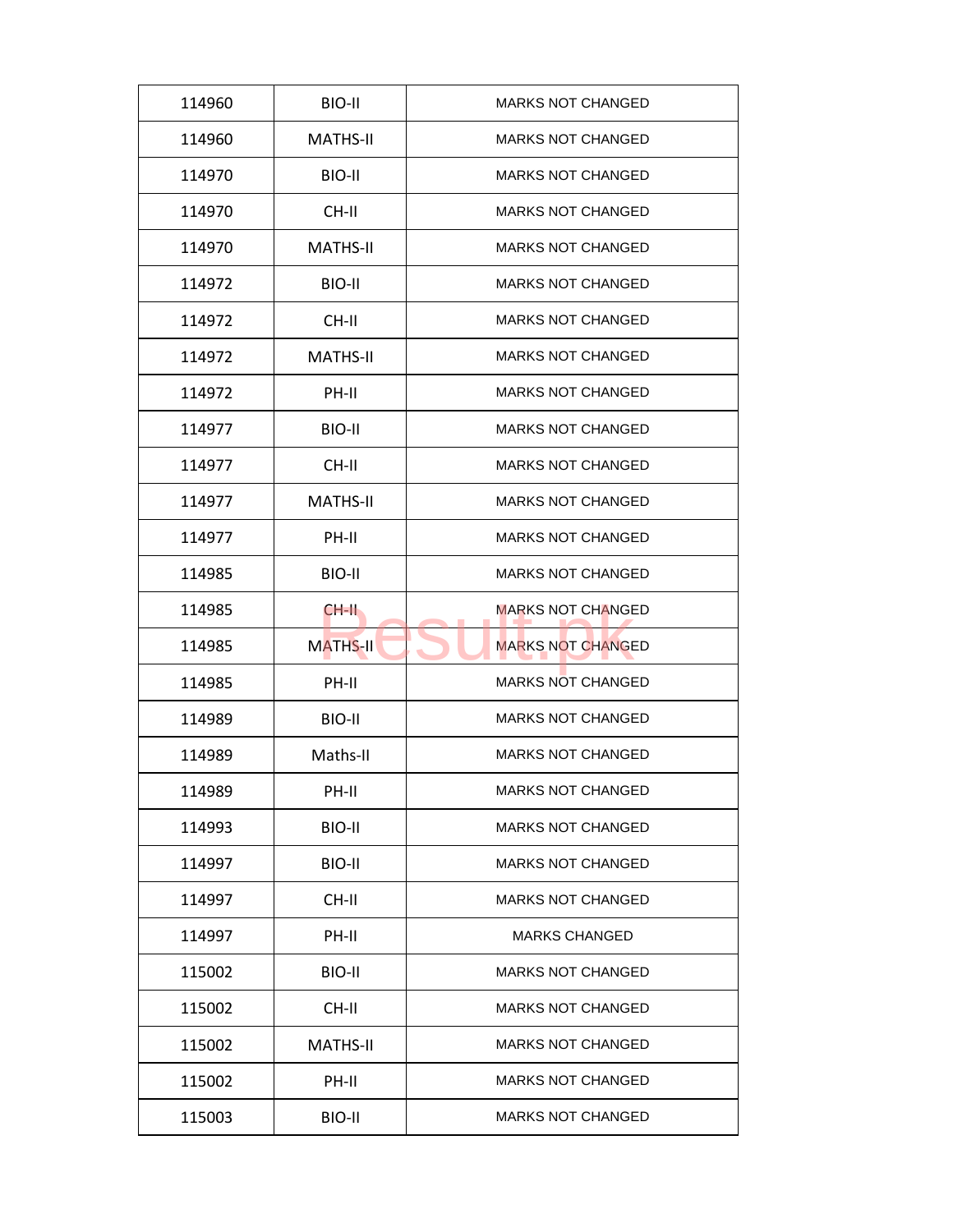| 115003 | <b>MATHS-II</b> | <b>MARKS NOT CHANGED</b> |
|--------|-----------------|--------------------------|
| 115003 | PH-II           | <b>MARKS NOT CHANGED</b> |
| 115004 | BIO-II          | <b>MARKS NOT CHANGED</b> |
| 115004 | <b>MATHS-II</b> | <b>MARKS NOT CHANGED</b> |
| 115004 | PH-II           | <b>MARKS NOT CHANGED</b> |
| 115007 | BIO-II          | <b>MARKS NOT CHANGED</b> |
| 115007 | CH-II           | <b>MARKS NOT CHANGED</b> |
| 115007 | PH-II           | <b>MARKS NOT CHANGED</b> |
| 115013 | CH-II           | <b>MARKS NOT CHANGED</b> |
| 115013 | Maths-II        | <b>MARKS NOT CHANGED</b> |
| 115027 | BIO-II          | <b>MARKS NOT CHANGED</b> |
| 115027 | CH-II           | <b>MARKS NOT CHANGED</b> |
| 115027 | Maths-II        | <b>MARKS NOT CHANGED</b> |
| 115027 | PH-II           | <b>MARKS CHANGED</b>     |
| 115030 | Maths-II        | <b>MARKS NOT CHANGED</b> |
| 115040 | <b>BIO-II</b>   | <b>MARKS NOT CHANGED</b> |
| 115040 | CH-II           | <b>MARKS NOT CHANGED</b> |
| 115040 | Maths-II        | <b>MARKS NOT CHANGED</b> |
| 115040 | PH-II           | <b>MARKS NOT CHANGED</b> |
| 115044 | BIO-II          | <b>MARKS NOT CHANGED</b> |
| 115044 | CH-II           | <b>MARKS NOT CHANGED</b> |
| 115044 | <b>MATHS-II</b> | <b>MARKS NOT CHANGED</b> |
| 115044 | PH-II           | <b>MARKS NOT CHANGED</b> |
| 115050 | BIO-II          | <b>MARKS NOT CHANGED</b> |
| 115050 | CH-II           | <b>MARKS NOT CHANGED</b> |
| 115050 | <b>MATHS-II</b> | <b>MARKS NOT CHANGED</b> |
| 115050 | PH-II           | <b>MARKS NOT CHANGED</b> |
| 115053 | <b>MATHS-II</b> | <b>MARKS NOT CHANGED</b> |
| 115053 | PH-II           | <b>MARKS NOT CHANGED</b> |
|        |                 |                          |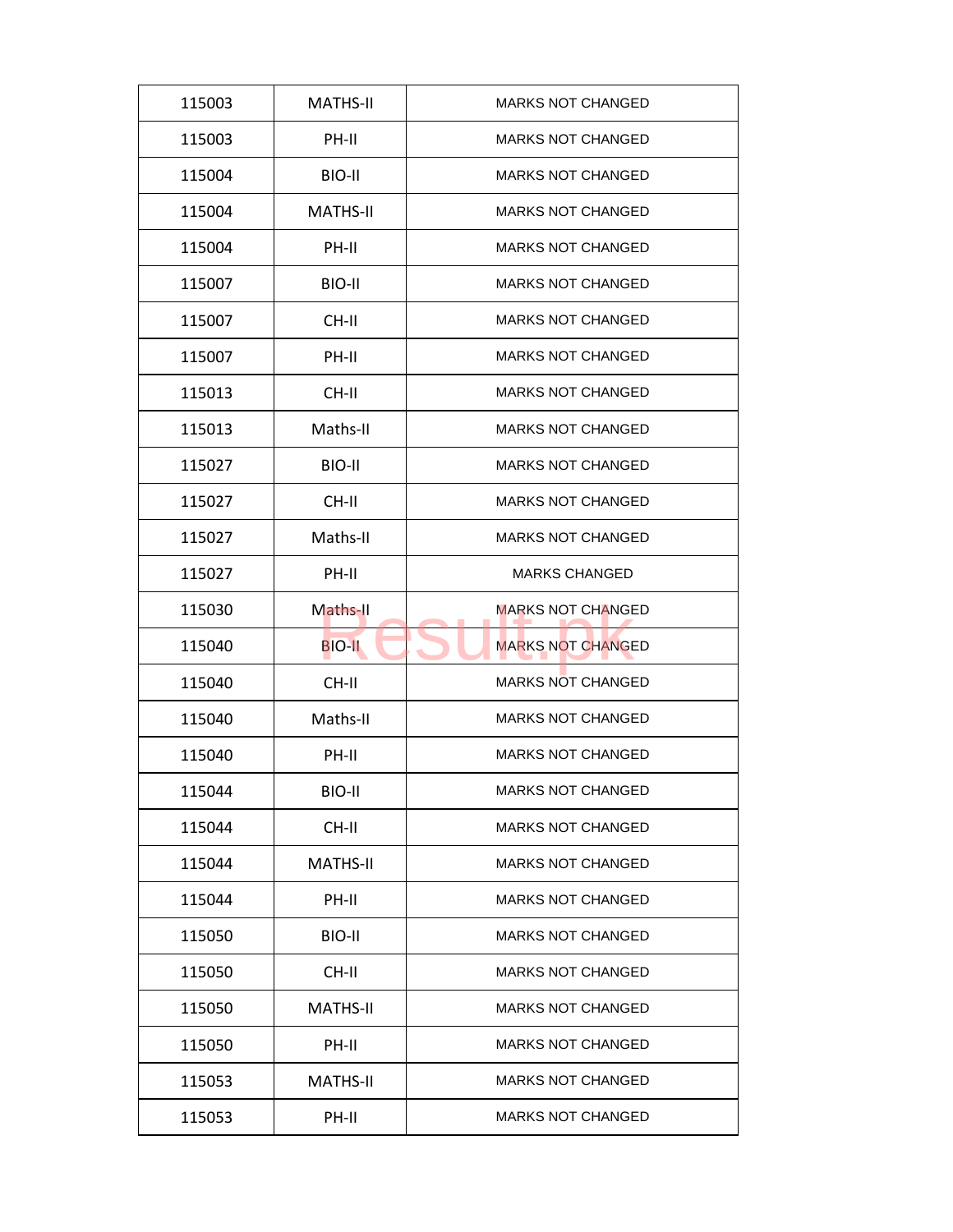| 115059 | BIO-II          | <b>MARKS NOT CHANGED</b> |
|--------|-----------------|--------------------------|
| 115059 | CH-II           | <b>MARKS NOT CHANGED</b> |
| 115059 | <b>MATHS-II</b> | <b>MARKS NOT CHANGED</b> |
| 115059 | PH-II           | <b>MARKS NOT CHANGED</b> |
| 115075 | BIO-II          | <b>MARKS NOT CHANGED</b> |
| 115075 | CH-II           | <b>MARKS NOT CHANGED</b> |
| 115075 | <b>MATHS-II</b> | <b>MARKS NOT CHANGED</b> |
| 115075 | PH-II           | <b>MARKS NOT CHANGED</b> |
| 115083 | PH-II           | <b>MARKS NOT CHANGED</b> |
| 115092 | BIO-II          | <b>MARKS NOT CHANGED</b> |
| 115092 | CH-II           | <b>MARKS NOT CHANGED</b> |
| 115092 | Maths-II        | <b>MARKS NOT CHANGED</b> |
| 115092 | PH-II           | <b>MARKS NOT CHANGED</b> |
| 115096 | BIO-II          | <b>MARKS NOT CHANGED</b> |
| 115096 | CH-II.          | <b>MARKS NOT CHANGED</b> |
| 115096 | Maths-II        | <b>MARKS NOT CHANGED</b> |
| 115096 | PH-II           | <b>MARKS NOT CHANGED</b> |
| 115098 | BIO-II          | <b>MARKS NOT CHANGED</b> |
| 115098 | PH-II           | <b>MARKS NOT CHANGED</b> |
| 115099 | BIO-II          | <b>MARKS NOT CHANGED</b> |
| 115099 | CH-II           | <b>MARKS NOT CHANGED</b> |
| 115099 | MATHS-II        | <b>MARKS NOT CHANGED</b> |
| 115099 | PH-II           | <b>MARKS NOT CHANGED</b> |
| 115105 | BIO-II          | <b>MARKS NOT CHANGED</b> |
| 115105 | CH-II           | <b>MARKS NOT CHANGED</b> |
| 115105 | <b>MATHS-II</b> | <b>MARKS NOT CHANGED</b> |
| 115105 | PH-II           | <b>MARKS NOT CHANGED</b> |
| 115106 | PH-II           | <b>MARKS NOT CHANGED</b> |
| 115111 | BIO-II          | <b>MARKS NOT CHANGED</b> |
|        |                 |                          |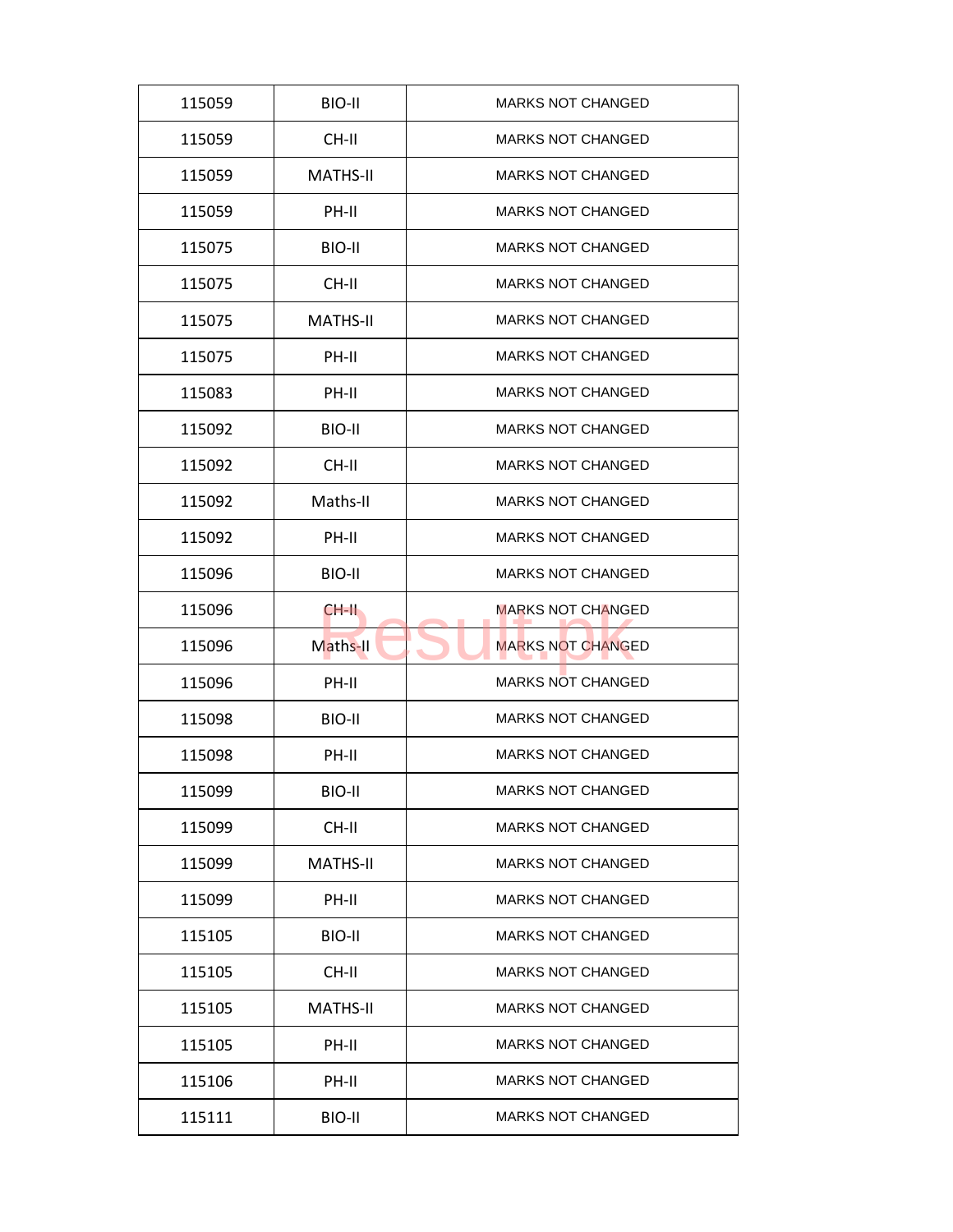| 115111 | CH-II           | <b>MARKS NOT CHANGED</b> |
|--------|-----------------|--------------------------|
| 115111 | PH-II           | <b>MARKS NOT CHANGED</b> |
| 115125 | CH-II           | <b>MARKS CHANGED</b>     |
| 115125 | PH-II           | <b>MARKS NOT CHANGED</b> |
| 115126 | BIO-II          | <b>MARKS NOT CHANGED</b> |
| 115126 | CH-II           | <b>MARKS CHANGED</b>     |
| 115126 | Maths-II        | <b>MARKS CHANGED</b>     |
| 115126 | PH-II           | <b>MARKS NOT CHANGED</b> |
| 115140 | CH-II           | <b>MARKS NOT CHANGED</b> |
| 115140 | PH-II           | <b>MARKS NOT CHANGED</b> |
| 115141 | BIO-II          | <b>MARKS NOT CHANGED</b> |
| 115141 | PH-II           | <b>MARKS NOT CHANGED</b> |
| 115144 | BIO-II          | <b>MARKS NOT CHANGED</b> |
| 115144 | CH-II           | <b>MARKS NOT CHANGED</b> |
| 115144 | PH-II           | MARKS NOT CHANGED        |
| 115146 | <b>BIO-II</b>   | <b>MARKS NOT CHANGED</b> |
| 115146 | CH-II           | MARKS NOT CHANGED        |
| 115146 | <b>MATHS-II</b> | <b>MARKS NOT CHANGED</b> |
| 115146 | PH-II           | <b>MARKS NOT CHANGED</b> |
| 115162 | <b>BIO-II</b>   | <b>MARKS NOT CHANGED</b> |
| 115162 | CH-II           | <b>MARKS NOT CHANGED</b> |
| 115162 | Maths-II        | <b>MARKS NOT CHANGED</b> |
| 115162 | PH-II           | <b>MARKS NOT CHANGED</b> |
| 115182 | BIO-II          | <b>MARKS NOT CHANGED</b> |
| 115182 | CH-II           | MARKS NOT CHANGED        |
| 115182 | PH-II           | <b>MARKS NOT CHANGED</b> |
| 115186 | BIO-II          | <b>MARKS NOT CHANGED</b> |
| 115186 | CH-II           | <b>MARKS NOT CHANGED</b> |
| 115186 | Maths-II        | <b>MARKS NOT CHANGED</b> |
|        |                 |                          |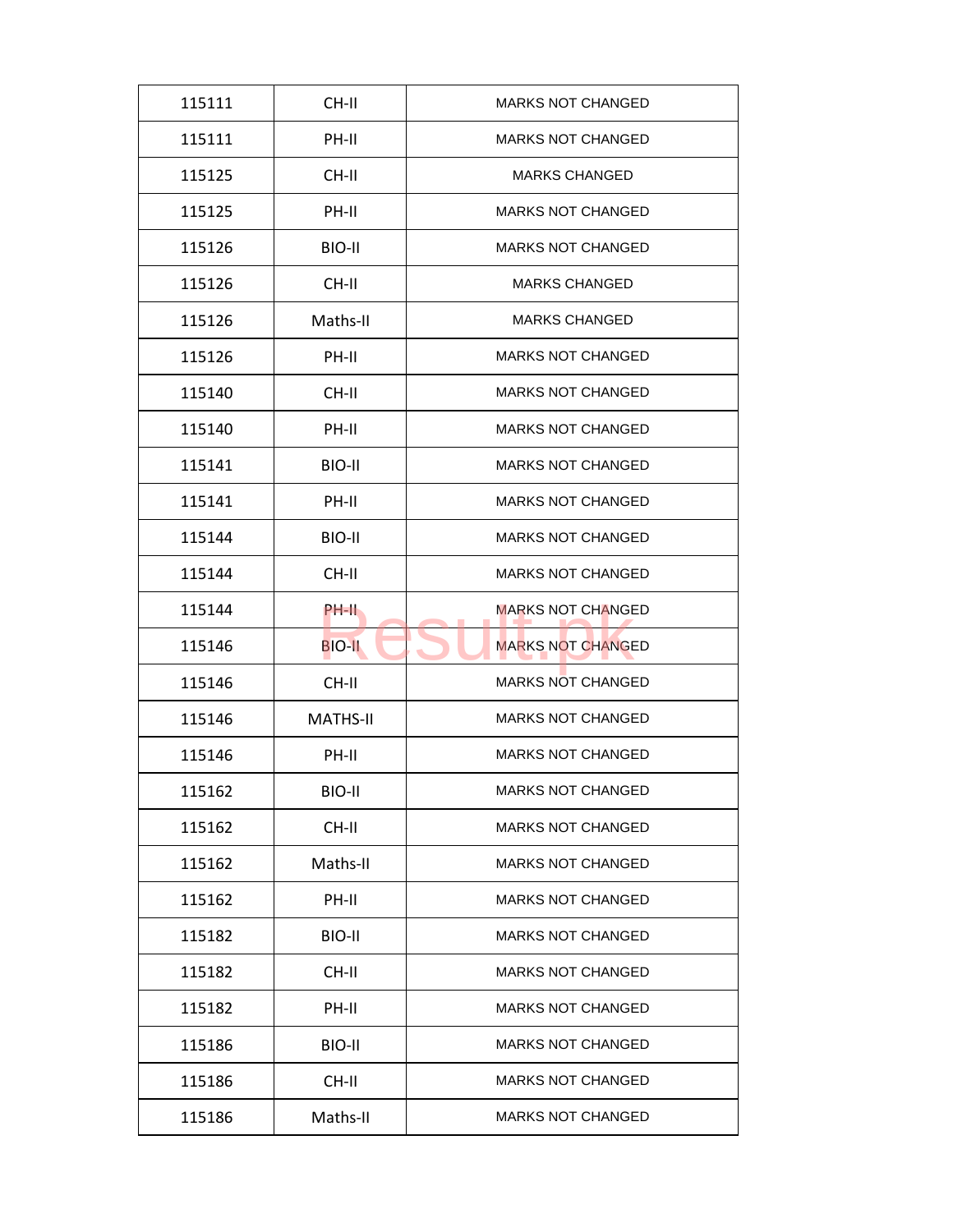| 115186 | PH-II           | <b>MARKS NOT CHANGED</b> |
|--------|-----------------|--------------------------|
| 115207 | CH-II           | <b>MARKS NOT CHANGED</b> |
| 115207 | PH-II           | <b>MARKS NOT CHANGED</b> |
| 115223 | BIO-II          | <b>MARKS NOT CHANGED</b> |
| 115223 | CH-II           | <b>MARKS NOT CHANGED</b> |
| 115223 | PH-II           | <b>MARKS NOT CHANGED</b> |
| 115227 | BIO-II          | <b>MARKS NOT CHANGED</b> |
| 115227 | CH-II           | <b>MARKS NOT CHANGED</b> |
| 115227 | Maths-II        | <b>MARKS NOT CHANGED</b> |
| 115227 | PH-II           | <b>MARKS NOT CHANGED</b> |
| 115230 | BIO-II          | <b>MARKS NOT CHANGED</b> |
| 115230 | CH-II           | <b>MARKS NOT CHANGED</b> |
| 115240 | BIO-II          | <b>MARKS NOT CHANGED</b> |
| 115240 | CH-II           | <b>MARKS NOT CHANGED</b> |
| 115240 | PH-II           | <b>MARKS NOT CHANGED</b> |
| 115281 | <b>BIO-II</b>   | <b>MARKS NOT CHANGED</b> |
| 115281 | CH-II           | <b>MARKS NOT CHANGED</b> |
| 115281 | <b>MATHS-II</b> | <b>MARKS NOT CHANGED</b> |
| 115281 | PH-II           | <b>MARKS NOT CHANGED</b> |
| 115287 | BIO-II          | <b>MARKS NOT CHANGED</b> |
| 115287 | PH-II           | <b>MARKS NOT CHANGED</b> |
| 115295 | BIO-II          | <b>MARKS NOT CHANGED</b> |
| 115295 | CH-II           | <b>MARKS NOT CHANGED</b> |
| 115295 | <b>MATHS-II</b> | <b>MARKS NOT CHANGED</b> |
| 115295 | PH-II           | <b>MARKS NOT CHANGED</b> |
| 115297 | BIO-II          | <b>MARKS NOT CHANGED</b> |
| 115297 | CH-II           | <b>MARKS NOT CHANGED</b> |
| 115297 | PH-II           | <b>MARKS NOT CHANGED</b> |
| 115304 | BIO-II          | <b>MARKS NOT CHANGED</b> |
|        |                 |                          |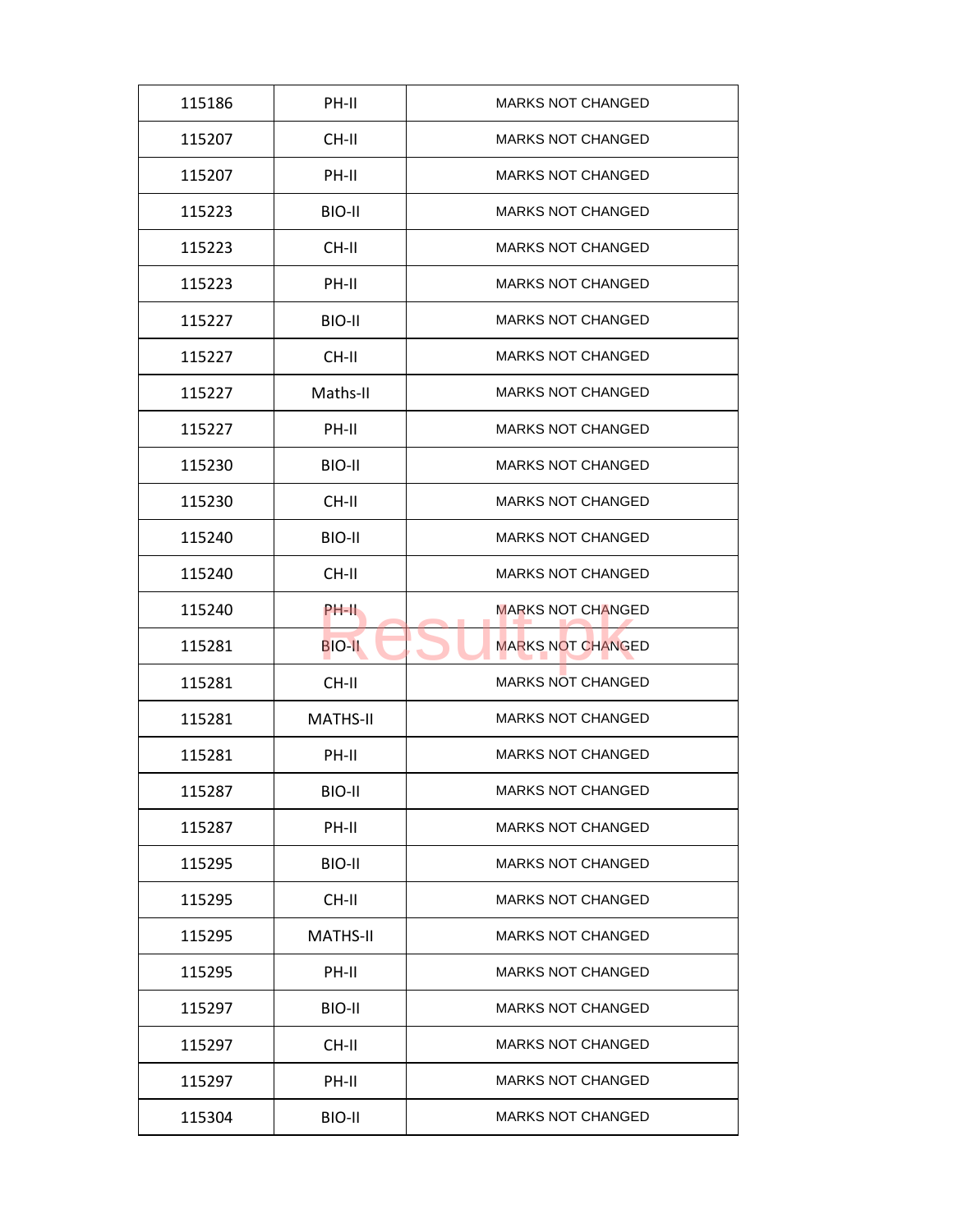| 115304 | CH-II           | <b>MARKS NOT CHANGED</b> |
|--------|-----------------|--------------------------|
| 115304 | PH-II           | <b>MARKS NOT CHANGED</b> |
| 115343 | BIO-II          | <b>MARKS NOT CHANGED</b> |
| 115343 | CH-II           | <b>MARKS NOT CHANGED</b> |
| 115343 | <b>MATHS-II</b> | <b>MARKS NOT CHANGED</b> |
| 115348 | BIO-II          | <b>MARKS NOT CHANGED</b> |
| 115348 | CH-II           | <b>MARKS NOT CHANGED</b> |
| 115371 | BIO-II          | <b>MARKS NOT CHANGED</b> |
| 115371 | CH-II           | <b>MARKS NOT CHANGED</b> |
| 115371 | <b>MATHS-II</b> | <b>MARKS NOT CHANGED</b> |
| 115371 | PH-II           | <b>MARKS NOT CHANGED</b> |
| 115408 | BIO-II          | <b>MARKS NOT CHANGED</b> |
| 115408 | CH-II           | <b>MARKS CHANGED</b>     |
| 115408 | <b>MATHS-II</b> | <b>MARKS NOT CHANGED</b> |
| 115408 | PH-II           | <b>MARKS NOT CHANGED</b> |
| 115409 | $CH-H$          | <b>MARKS NOT CHANGED</b> |
| 115410 | BIO-II          | <b>MARKS NOT CHANGED</b> |
| 115410 | CH-II           | <b>MARKS NOT CHANGED</b> |
| 115421 | BIO-II          | <b>MARKS NOT CHANGED</b> |
| 115421 | CH-II           | <b>MARKS NOT CHANGED</b> |
| 115421 | Maths-II        | <b>MARKS NOT CHANGED</b> |
| 115421 | PH-II           | <b>MARKS NOT CHANGED</b> |
| 115423 | CH-II           | <b>MARKS NOT CHANGED</b> |
| 115424 | CH-II           | <b>MARKS CHANGED</b>     |
| 115427 | CH-II           | <b>MARKS NOT CHANGED</b> |
| 115428 | BIO-II          | <b>MARKS NOT CHANGED</b> |
| 115428 | CH-II           | <b>MARKS NOT CHANGED</b> |
|        |                 |                          |
| 115428 | MATHS-II        | <b>MARKS NOT CHANGED</b> |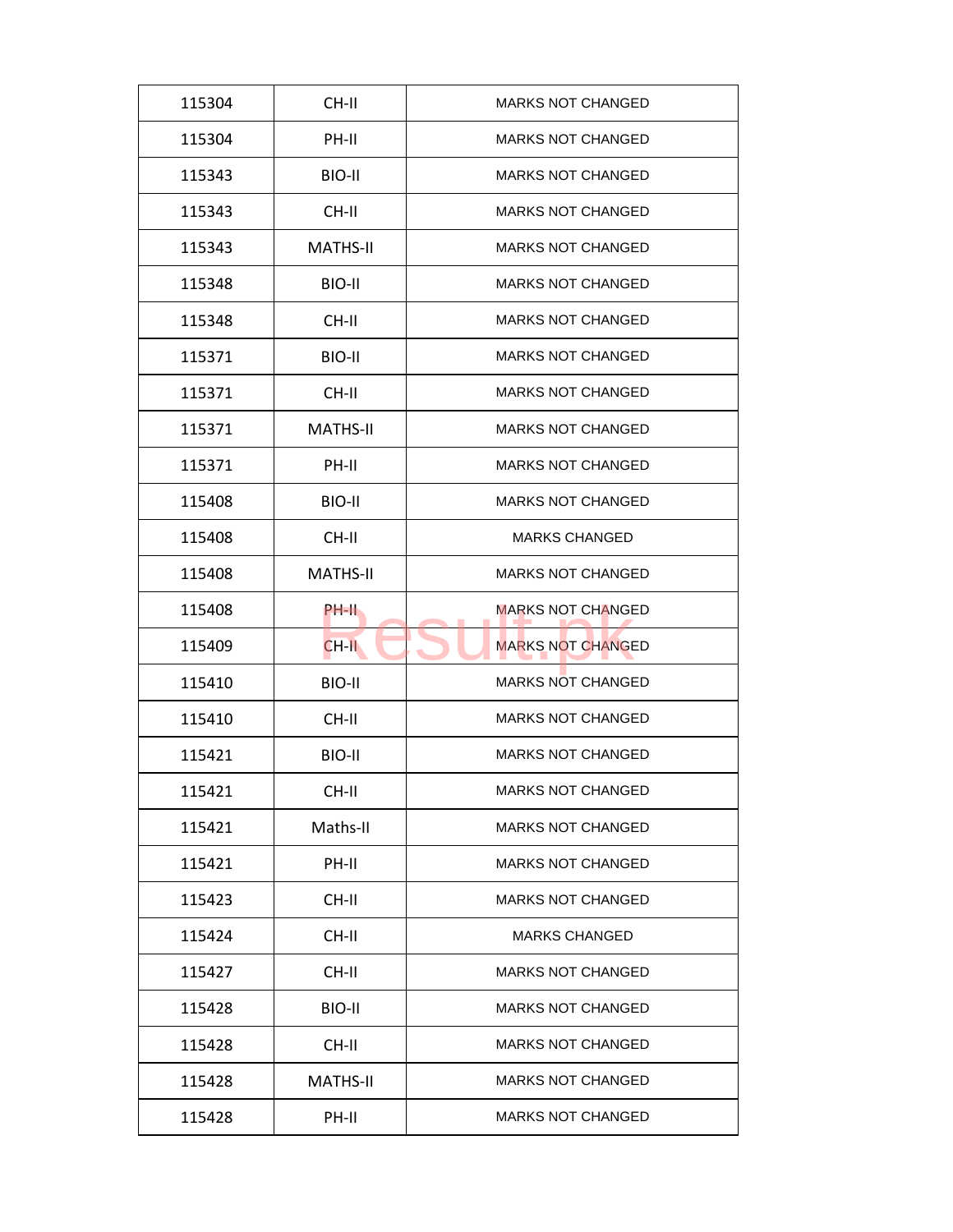| 115434 | CH-II           | <b>MARKS NOT CHANGED</b> |
|--------|-----------------|--------------------------|
| 115435 | BIO-II          | <b>MARKS NOT CHANGED</b> |
| 115435 | <b>MATHS-II</b> | <b>MARKS NOT CHANGED</b> |
| 115436 | CH-II           | <b>MARKS NOT CHANGED</b> |
| 115436 | <b>MATHS-II</b> | <b>MARKS NOT CHANGED</b> |
| 115437 | CH-II           | <b>MARKS NOT CHANGED</b> |
| 115440 | CH-II           | <b>MARKS NOT CHANGED</b> |
| 115460 | CH-II           | <b>MARKS NOT CHANGED</b> |
| 115460 | <b>MATHS-II</b> | <b>MARKS NOT CHANGED</b> |
| 115466 | BIO-II          | <b>MARKS NOT CHANGED</b> |
| 115466 | CH-II           | <b>MARKS CHANGED</b>     |
| 115466 | <b>MATHS-II</b> | <b>MARKS NOT CHANGED</b> |
| 115466 | PH-II           | <b>MARKS NOT CHANGED</b> |
| 115483 | BIO-II          | <b>MARKS NOT CHANGED</b> |
| 115483 | CH-II           | <b>MARKS NOT CHANGED</b> |
| 115483 | PH-II           | <b>MARKS NOT CHANGED</b> |
| 115486 | CH-II           | <b>MARKS NOT CHANGED</b> |
| 115486 | <b>MATHS-II</b> | <b>MARKS NOT CHANGED</b> |
| 115486 | PH-II           | <b>MARKS NOT CHANGED</b> |
| 115488 | BIO-II          | <b>MARKS NOT CHANGED</b> |
| 115488 | CH-II           | <b>MARKS NOT CHANGED</b> |
| 115488 | MATHS-II        | <b>MARKS NOT CHANGED</b> |
| 115488 | PH-II           | <b>MARKS NOT CHANGED</b> |
| 115504 | BIO-II          | <b>MARKS NOT CHANGED</b> |
| 115504 | CH-II           | <b>MARKS NOT CHANGED</b> |
| 115504 | MATHS-II        | <b>MARKS NOT CHANGED</b> |
| 115504 | PH-II           | <b>MARKS NOT CHANGED</b> |
|        |                 |                          |
| 115517 | MATHS-II        | <b>MARKS CHANGED</b>     |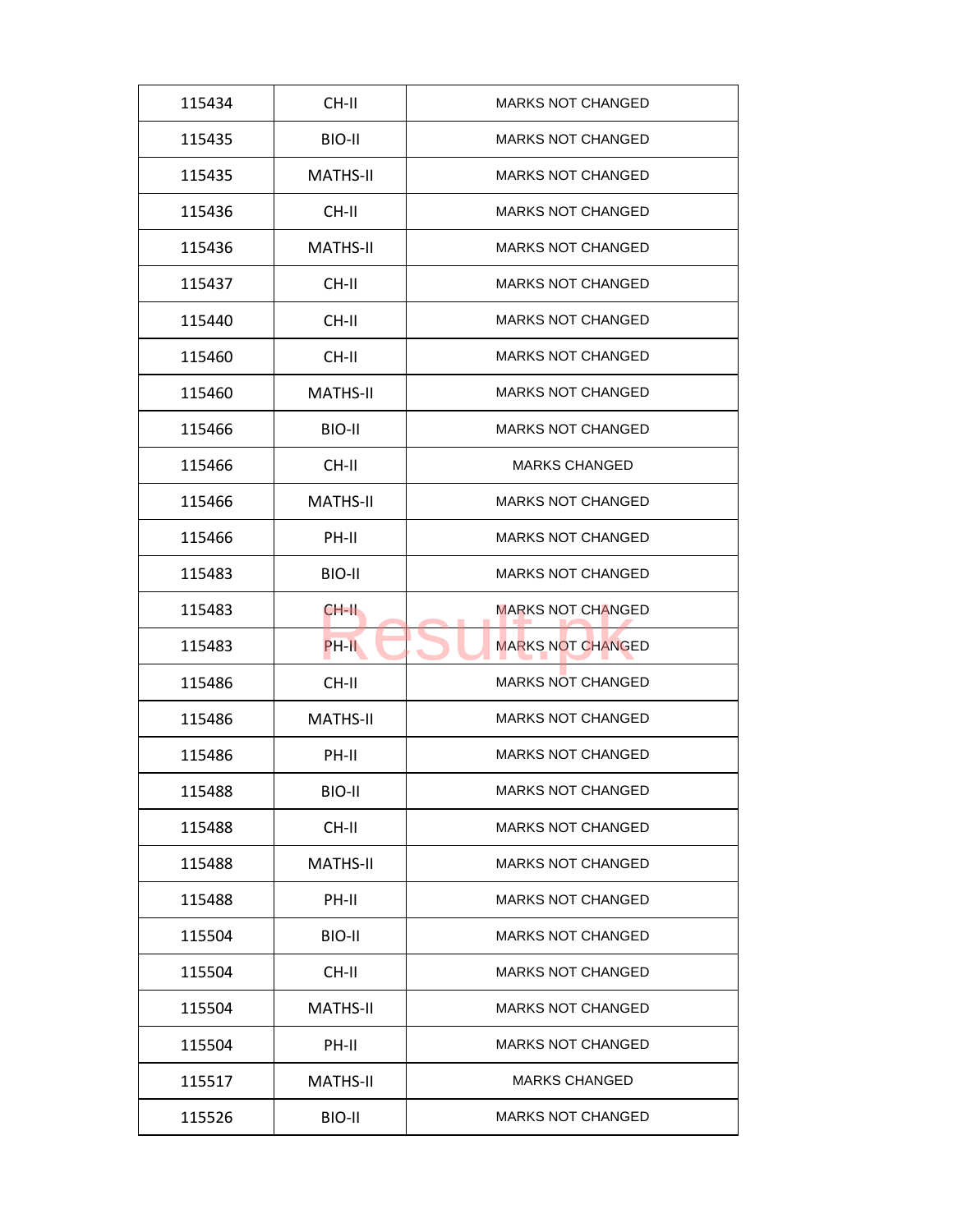| 115526 | CH-II           | <b>MARKS NOT CHANGED</b> |
|--------|-----------------|--------------------------|
| 115526 | MATHS-II        | <b>MARKS NOT CHANGED</b> |
| 115526 | PH-II           | <b>MARKS NOT CHANGED</b> |
| 115530 | CH-II           | <b>MARKS NOT CHANGED</b> |
| 115530 | PH-II           | <b>MARKS NOT CHANGED</b> |
| 115543 | BIO-II          | <b>MARKS NOT CHANGED</b> |
| 115543 | CH-II           | <b>MARKS NOT CHANGED</b> |
| 115543 | PH-II           | <b>MARKS NOT CHANGED</b> |
| 115545 | BIO-II          | <b>MARKS NOT CHANGED</b> |
| 115545 | CH-II           | <b>MARKS NOT CHANGED</b> |
| 115545 | <b>MATHS-II</b> | <b>MARKS NOT CHANGED</b> |
| 115545 | PH-II           | <b>MARKS NOT CHANGED</b> |
| 115547 | BIO-II          | <b>MARKS NOT CHANGED</b> |
| 115547 | CH-II           | <b>MARKS NOT CHANGED</b> |
| 115547 | <b>MATHS-II</b> | <b>MARKS NOT CHANGED</b> |
| 115547 | PH-II           | <b>MARKS NOT CHANGED</b> |
| 115563 | BIO-II          | <b>MARKS NOT CHANGED</b> |
| 115563 | CH-II           | <b>MARKS NOT CHANGED</b> |
| 115563 | <b>MATHS-II</b> | <b>MARKS NOT CHANGED</b> |
| 115563 | PH-II           | <b>MARKS NOT CHANGED</b> |
| 115564 | BIO-II          | <b>MARKS NOT CHANGED</b> |
| 115564 | CH-II           | <b>MARKS NOT CHANGED</b> |
| 115564 | <b>MATHS-II</b> | <b>MARKS NOT CHANGED</b> |
| 115564 | PH-II           | <b>MARKS NOT CHANGED</b> |
| 115582 | BIO-II          | <b>MARKS NOT CHANGED</b> |
| 115582 | CH-II           | <b>MARKS NOT CHANGED</b> |
| 115598 | BIO-II          | <b>MARKS NOT CHANGED</b> |
| 115598 | CH-II           | <b>MARKS NOT CHANGED</b> |
|        |                 |                          |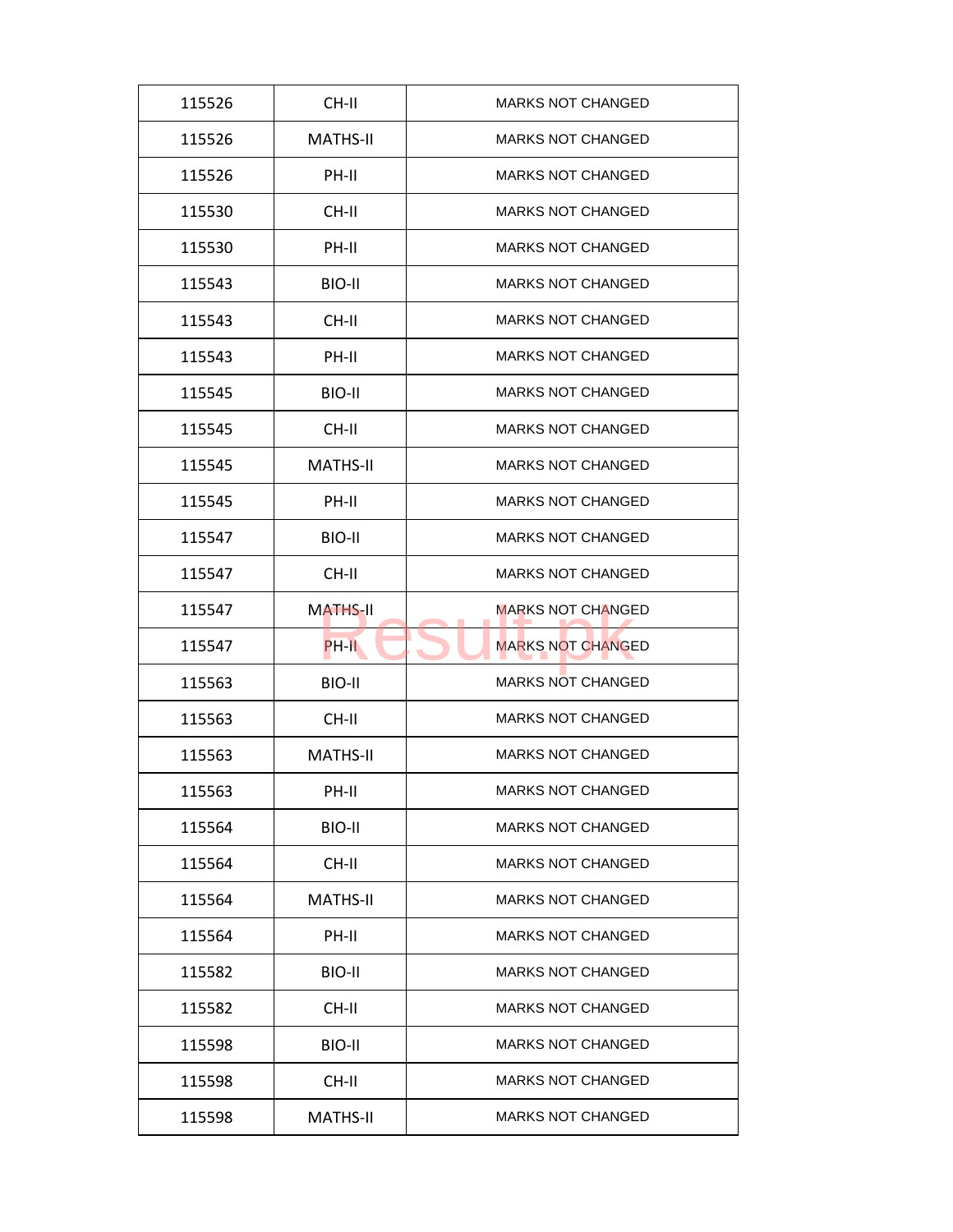| 115598 | PH-II           | <b>MARKS NOT CHANGED</b> |
|--------|-----------------|--------------------------|
| 115602 | BIO-II          | <b>MARKS NOT CHANGED</b> |
| 115602 | CH-II           | <b>MARKS NOT CHANGED</b> |
| 115602 | PH-II           | <b>MARKS NOT CHANGED</b> |
| 115610 | BIO-II          | <b>MARKS NOT CHANGED</b> |
| 115610 | $CH-H$          | <b>MARKS NOT CHANGED</b> |
| 115610 | <b>MATHS-II</b> | <b>MARKS NOT CHANGED</b> |
| 115610 | PH-II           | <b>MARKS NOT CHANGED</b> |
| 115639 | BIO-II          | <b>MARKS NOT CHANGED</b> |
| 115639 | CH-II           | <b>MARKS NOT CHANGED</b> |
| 115639 | <b>MATHS-II</b> | <b>MARKS NOT CHANGED</b> |
| 115639 | PH-II           | <b>MARKS NOT CHANGED</b> |
| 115649 | BIO-II          | <b>MARKS NOT CHANGED</b> |
| 115649 | <b>MATHS-II</b> | <b>MARKS NOT CHANGED</b> |
| 115649 | PH-II           | <b>MARKS NOT CHANGED</b> |
| 115671 | <b>BIO-II</b>   | <b>MARKS NOT CHANGED</b> |
| 115671 | CH-II           | <b>MARKS NOT CHANGED</b> |
| 115671 | <b>MATHS-II</b> | <b>MARKS NOT CHANGED</b> |
| 115671 | PH-II           | <b>MARKS NOT CHANGED</b> |
| 115672 | BIO-II          | <b>MARKS NOT CHANGED</b> |
| 115672 | CH-II           | <b>MARKS NOT CHANGED</b> |
| 115672 | <b>MATHS-II</b> | <b>MARKS NOT CHANGED</b> |
| 115672 | PH-II           | <b>MARKS NOT CHANGED</b> |
| 115673 | BIO-II          | <b>MARKS NOT CHANGED</b> |
| 115673 | <b>MATHS-II</b> | <b>MARKS NOT CHANGED</b> |
| 115673 | PH-II           | <b>MARKS NOT CHANGED</b> |
| 115682 | BIO-II          | <b>MARKS NOT CHANGED</b> |
| 115682 | CH-II           | <b>MARKS NOT CHANGED</b> |
| 115682 | Maths-II        | <b>MARKS NOT CHANGED</b> |
|        |                 |                          |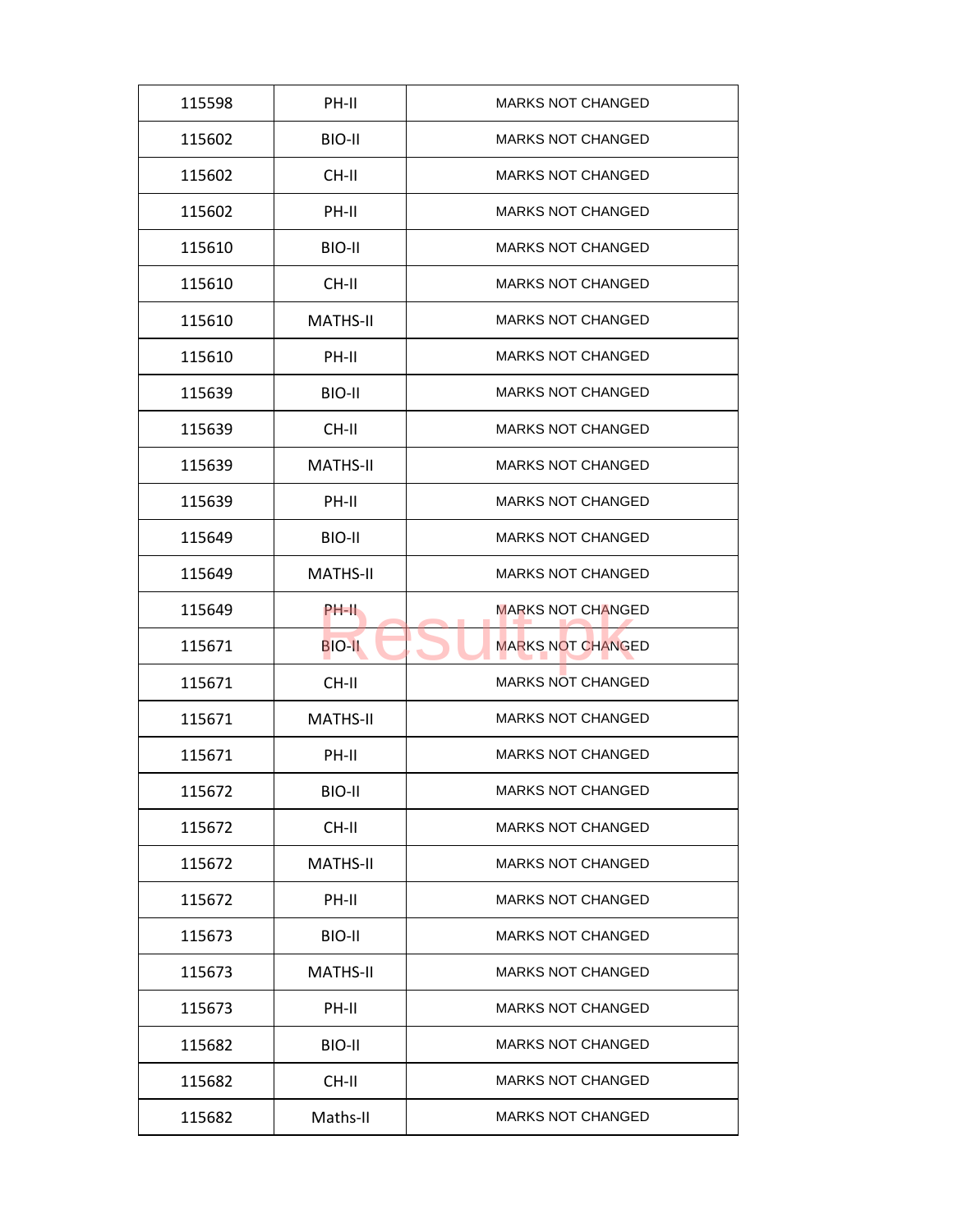| 115682 | PH-II           | <b>MARKS NOT CHANGED</b> |
|--------|-----------------|--------------------------|
| 115686 | BIO-II          | <b>MARKS NOT CHANGED</b> |
| 115686 | CH-II           | <b>MARKS NOT CHANGED</b> |
| 115686 | <b>MATHS-II</b> | <b>MARKS NOT CHANGED</b> |
| 115686 | PH-II           | <b>MARKS NOT CHANGED</b> |
| 115701 | BIO-II          | <b>MARKS NOT CHANGED</b> |
| 115713 | BIO-II          | <b>MARKS NOT CHANGED</b> |
| 115713 | CH-II           | <b>MARKS NOT CHANGED</b> |
| 115713 | <b>MATHS-II</b> | <b>MARKS NOT CHANGED</b> |
| 115713 | PH-II           | <b>MARKS NOT CHANGED</b> |
| 115717 | BIO-II          | <b>MARKS NOT CHANGED</b> |
| 115778 | BIO-II          | <b>MARKS NOT CHANGED</b> |
| 115778 | CH-II           | <b>MARKS NOT CHANGED</b> |
| 115778 | <b>MATHS-II</b> | <b>MARKS NOT CHANGED</b> |
| 115778 | PH-II           | <b>MARKS NOT CHANGED</b> |
| 115812 | $CH-H$          | <b>MARKS NOT CHANGED</b> |
| 115812 | <b>MATHS-II</b> | <b>MARKS NOT CHANGED</b> |
| 115812 | PH-II           | <b>MARKS NOT CHANGED</b> |
| 115826 | BIO-II          | <b>MARKS NOT CHANGED</b> |
| 115826 | CH-II           | <b>MARKS NOT CHANGED</b> |
| 115826 | <b>MATHS-II</b> | <b>MARKS NOT CHANGED</b> |
| 115826 | PH-II           | <b>MARKS NOT CHANGED</b> |
| 115849 | BIO-II          | <b>MARKS CHANGED</b>     |
| 115849 | CH-II           | <b>MARKS NOT CHANGED</b> |
| 115849 | PH-II           | <b>MARKS NOT CHANGED</b> |
| 115850 | BIO-II          | <b>MARKS NOT CHANGED</b> |
| 115850 | CH-II           | <b>MARKS NOT CHANGED</b> |
| 115850 | PH-II           | <b>MARKS NOT CHANGED</b> |
| 115866 | BIO-II          | <b>MARKS NOT CHANGED</b> |
|        |                 |                          |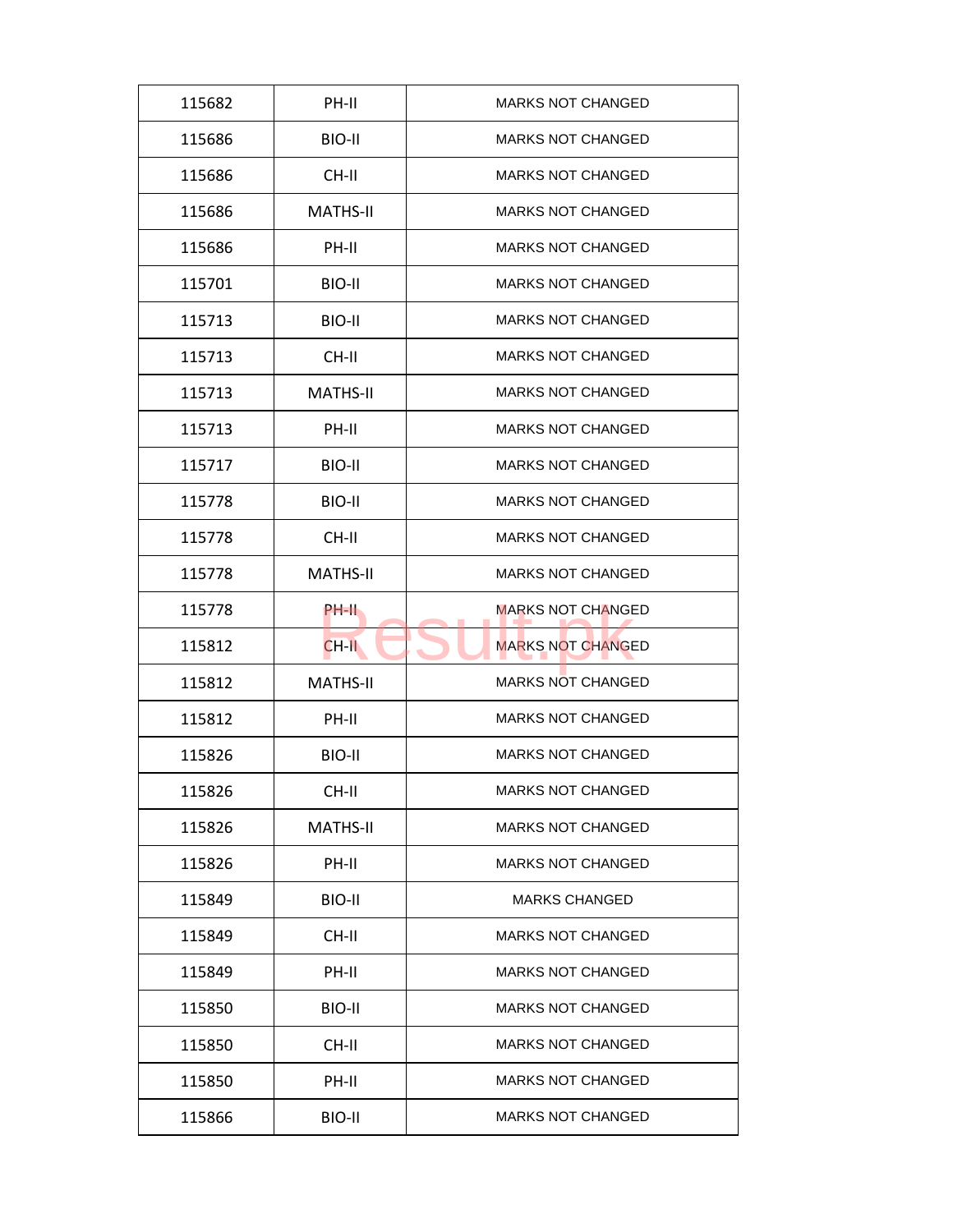| 115866 | CH-II           | <b>MARKS NOT CHANGED</b> |
|--------|-----------------|--------------------------|
| 115866 | Maths-II        | <b>MARKS NOT CHANGED</b> |
| 115866 | PH-II           | <b>MARKS NOT CHANGED</b> |
| 115869 | BIO-II          | <b>MARKS NOT CHANGED</b> |
| 115869 | CH-II           | <b>MARKS NOT CHANGED</b> |
| 115869 | <b>MATHS-II</b> | <b>MARKS CHANGED</b>     |
| 115869 | PH-II           | <b>MARKS NOT CHANGED</b> |
| 115874 | CH-II           | <b>MARKS NOT CHANGED</b> |
| 115877 | CH-II           | <b>MARKS NOT CHANGED</b> |
| 115882 | CH-II           | <b>MARKS NOT CHANGED</b> |
| 115886 | BIO-II          | <b>MARKS NOT CHANGED</b> |
| 115886 | CH-II           | <b>MARKS NOT CHANGED</b> |
| 115886 | Maths-II        | <b>MARKS NOT CHANGED</b> |
| 115886 | PH-II           | <b>MARKS NOT CHANGED</b> |
| 115949 | BIO-II          | <b>MARKS NOT CHANGED</b> |
| 115949 | $CH-H$          | <b>MARKS NOT CHANGED</b> |
| 115949 | Maths-II        | <b>MARKS NOT CHANGED</b> |
| 115949 | PH-II           | <b>MARKS NOT CHANGED</b> |
| 115957 | BIO-II          | <b>MARKS NOT CHANGED</b> |
| 115957 | CH-II           | <b>MARKS NOT CHANGED</b> |
| 115957 | Maths-II        | <b>MARKS CHANGED</b>     |
| 115957 | PH-II           | <b>MARKS NOT CHANGED</b> |
| 115959 | CH-II           | <b>MARKS NOT CHANGED</b> |
| 115959 | CS-II           | <b>MARKS NOT CHANGED</b> |
| 115959 | PH-II           | <b>MARKS NOT CHANGED</b> |
| 115962 | BIO-II          | <b>MARKS NOT CHANGED</b> |
| 115962 | CH-II           | <b>MARKS NOT CHANGED</b> |
|        |                 |                          |
| 115962 | MATHS-II        | <b>MARKS NOT CHANGED</b> |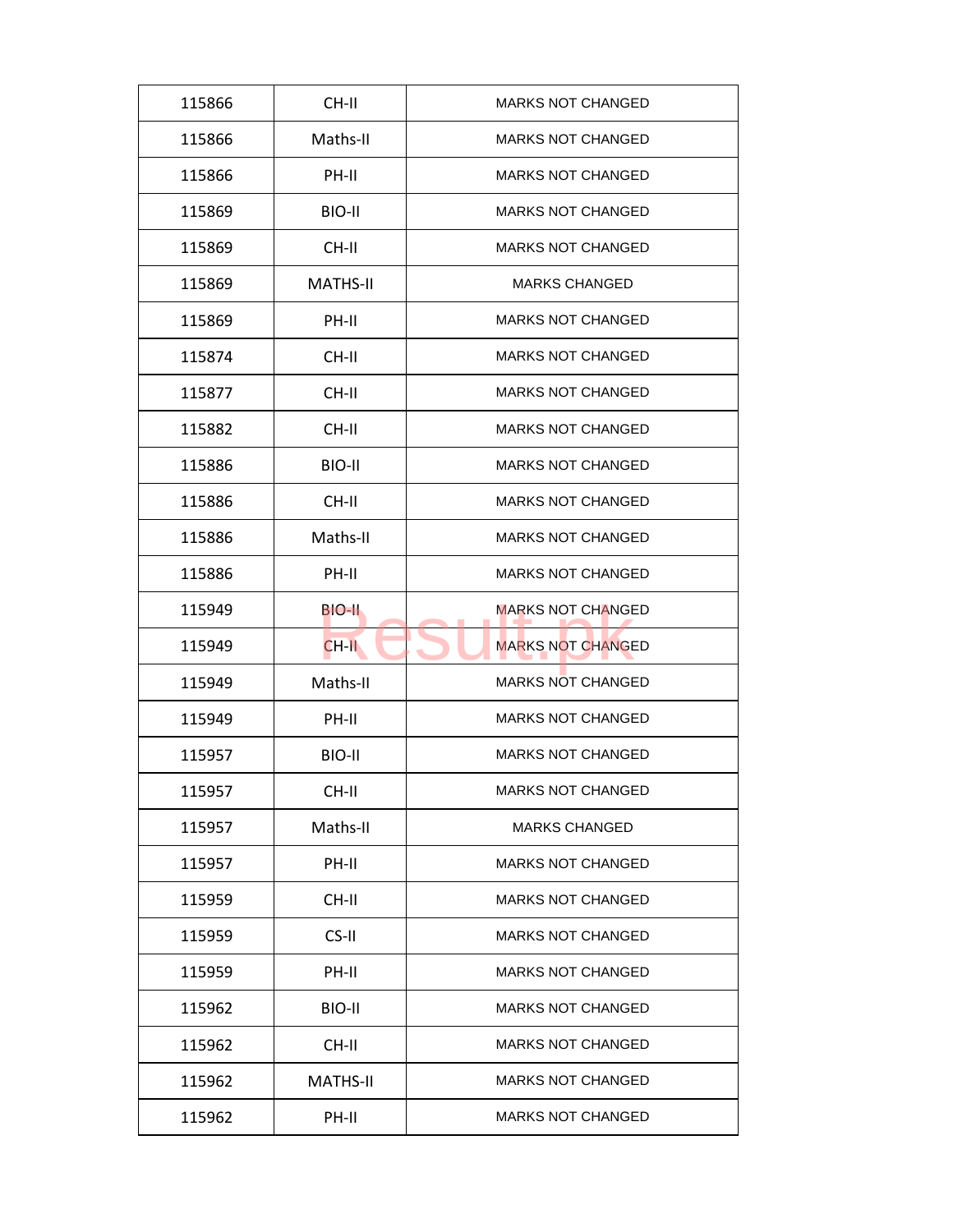| 115963 | BIO-II          | <b>MARKS NOT CHANGED</b> |
|--------|-----------------|--------------------------|
| 115963 | CH-II           | <b>MARKS NOT CHANGED</b> |
| 115963 | Maths-II        | <b>MARKS NOT CHANGED</b> |
| 115963 | PH-II           | <b>MARKS NOT CHANGED</b> |
| 115972 | BIO-II          | <b>MARKS NOT CHANGED</b> |
| 115972 | $CH-H$          | <b>MARKS NOT CHANGED</b> |
| 115972 | <b>MATHS-II</b> | <b>MARKS NOT CHANGED</b> |
| 115972 | PH-II           | <b>MARKS NOT CHANGED</b> |
| 115995 | BIO-II          | <b>MARKS NOT CHANGED</b> |
| 115995 | CH-II           | <b>MARKS NOT CHANGED</b> |
| 115995 | <b>MATHS-II</b> | <b>MARKS NOT CHANGED</b> |
| 115995 | PH-II           | <b>MARKS NOT CHANGED</b> |
| 115999 | CH-II           | <b>MARKS NOT CHANGED</b> |
| 115999 | <b>MATHS-II</b> | <b>MARKS NOT CHANGED</b> |
| 115999 | <b>PH-II</b>    | <b>MARKS NOT CHANGED</b> |
| 116007 | <b>BIO-II</b>   | <b>MARKS NOT CHANGED</b> |
| 116007 | CH-II           | <b>MARKS NOT CHANGED</b> |
| 116007 | <b>MATHS-II</b> | <b>MARKS NOT CHANGED</b> |
| 116007 | PH-II           | <b>MARKS NOT CHANGED</b> |
| 116010 | BIO-II          | <b>MARKS NOT CHANGED</b> |
| 116011 | BIO-II          | <b>MARKS NOT CHANGED</b> |
| 116011 | CH-II           | <b>MARKS NOT CHANGED</b> |
| 116011 | <b>MATHS-II</b> | <b>MARKS NOT CHANGED</b> |
| 116011 | PH-II           | <b>MARKS NOT CHANGED</b> |
| 116015 | BIO-II          | <b>MARKS NOT CHANGED</b> |
| 116015 | CH-II           | <b>MARKS NOT CHANGED</b> |
| 116015 | <b>MATHS-II</b> | <b>MARKS CHANGED</b>     |
| 116015 | PH-II           | <b>MARKS NOT CHANGED</b> |
| 116024 | BIO-II          | <b>MARKS NOT CHANGED</b> |
|        |                 |                          |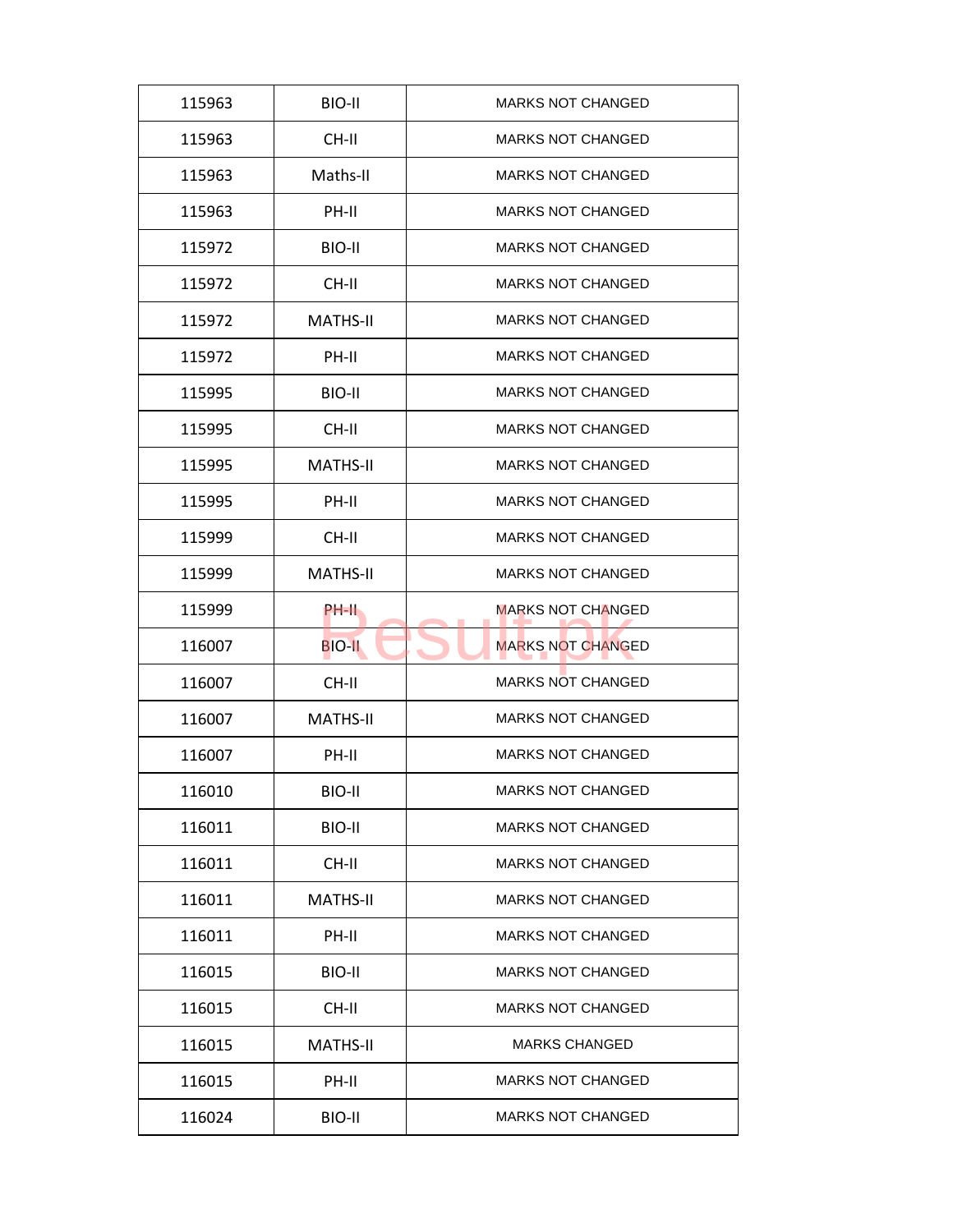| 116024 | CH-II           | <b>MARKS NOT CHANGED</b> |
|--------|-----------------|--------------------------|
| 116035 | BIO-II          | <b>MARKS NOT CHANGED</b> |
| 116035 | CH-II           | <b>MARKS NOT CHANGED</b> |
| 116035 | <b>MATHS-II</b> | <b>MARKS NOT CHANGED</b> |
| 116035 | PH-II           | <b>MARKS NOT CHANGED</b> |
| 116048 | $CH-H$          | <b>MARKS NOT CHANGED</b> |
| 116048 | <b>MATHS-II</b> | <b>MARKS NOT CHANGED</b> |
| 116048 | PH-II           | <b>MARKS NOT CHANGED</b> |
| 116055 | Maths-II        | <b>MARKS NOT CHANGED</b> |
| 116055 | PH-II           | <b>MARKS NOT CHANGED</b> |
| 116164 | BIO-II          | <b>MARKS NOT CHANGED</b> |
| 116279 | BIO-II          | <b>MARKS NOT CHANGED</b> |
| 116279 | CH-II           | <b>MARKS NOT CHANGED</b> |
| 116279 | <b>MATHS-II</b> | <b>MARKS NOT CHANGED</b> |
| 116279 | PH-II           | <b>MARKS NOT CHANGED</b> |
| 116283 | <b>BIO-II</b>   | <b>MARKS NOT CHANGED</b> |
| 116283 | CH-II           | <b>MARKS NOT CHANGED</b> |
| 116283 | <b>MATHS-II</b> | <b>MARKS CHANGED</b>     |
| 116283 | PH-II           | <b>MARKS CHANGED</b>     |
| 116449 | CH-II           | <b>MARKS NOT CHANGED</b> |
| 116449 | PH-II           | <b>MARKS NOT CHANGED</b> |
| 116451 | CH-II           | <b>MARKS NOT CHANGED</b> |
| 116451 | PH-II           | <b>MARKS NOT CHANGED</b> |
| 116458 | CH-II           | <b>MARKS NOT CHANGED</b> |
| 116458 | Maths-II        | <b>MARKS NOT CHANGED</b> |
| 116472 | BIO-II          | <b>MARKS NOT CHANGED</b> |
|        |                 |                          |
| 116472 | CH-II           | <b>MARKS NOT CHANGED</b> |
| 116484 | CH-II           | <b>MARKS NOT CHANGED</b> |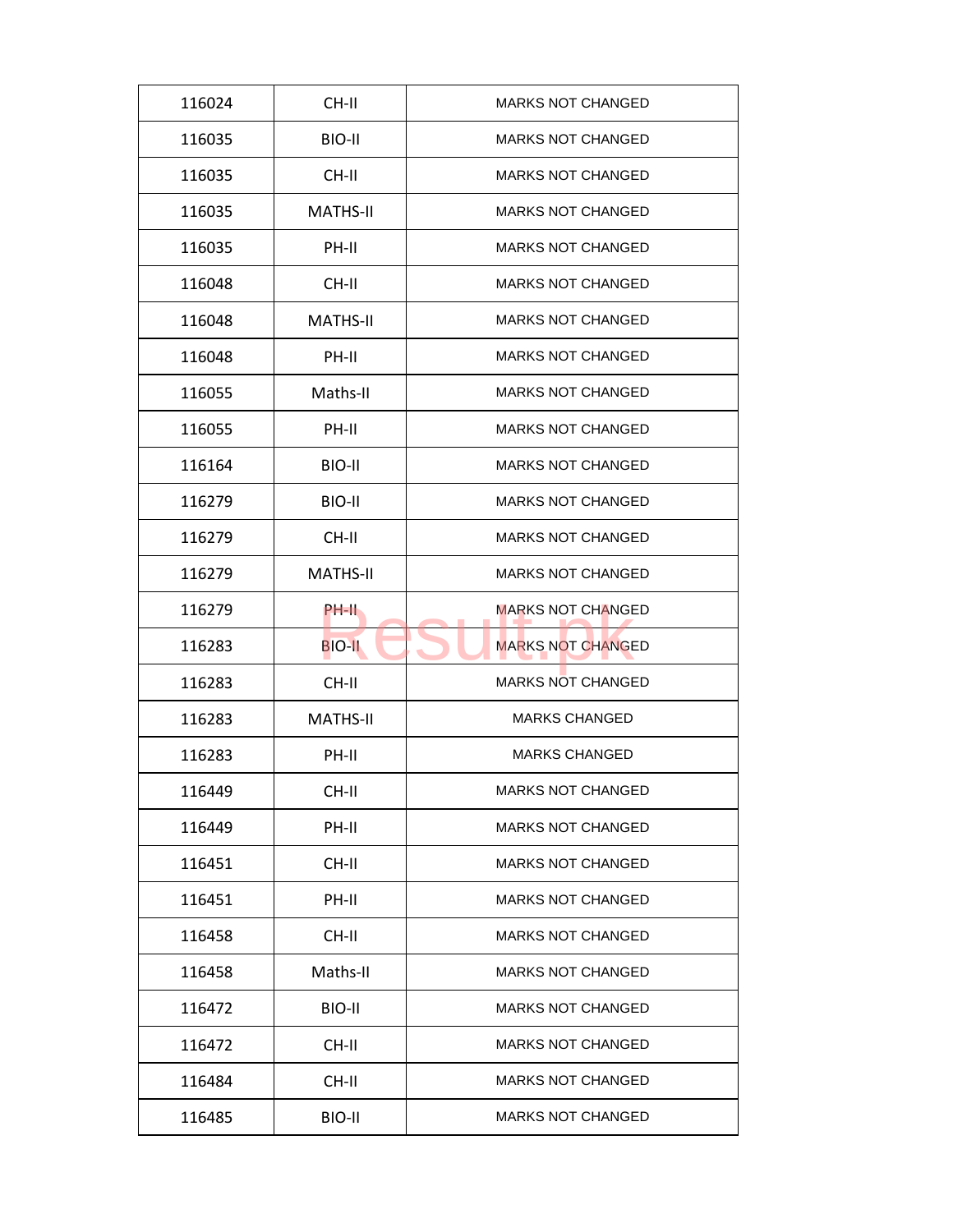| 116485 | CH-II           | <b>MARKS CHANGED</b>     |
|--------|-----------------|--------------------------|
| 116485 | <b>MATHS-II</b> | <b>MARKS CHANGED</b>     |
| 116485 | PH-II           | <b>MARKS NOT CHANGED</b> |
| 116508 | CH-II           | <b>MARKS NOT CHANGED</b> |
| 116508 | PH-II           | <b>MARKS NOT CHANGED</b> |
| 116512 | BIO-II          | <b>MARKS NOT CHANGED</b> |
| 116512 | PH-II           | <b>MARKS NOT CHANGED</b> |
| 116522 | CH-II           | <b>MARKS NOT CHANGED</b> |
| 116522 | PH-II           | <b>MARKS NOT CHANGED</b> |
| 116558 | BIO-II          | <b>MARKS NOT CHANGED</b> |
| 116558 | CH-II           | <b>MARKS NOT CHANGED</b> |
| 116558 | <b>MATHS-II</b> | <b>MARKS CHANGED</b>     |
| 116558 | PH-II           | <b>MARKS NOT CHANGED</b> |
| 116619 | CH-II           | <b>MARKS NOT CHANGED</b> |
| 117132 | BIO-II          | <b>MARKS NOT CHANGED</b> |
| 117132 | $CH-H$          | <b>MARKS NOT CHANGED</b> |
| 117132 | <b>MATHS-II</b> | <b>MARKS NOT CHANGED</b> |
| 117151 | BIO-II          | <b>MARKS NOT CHANGED</b> |
| 117151 | PH-II           | <b>MARKS NOT CHANGED</b> |
| 117185 | BIO-II          | <b>MARKS NOT CHANGED</b> |
| 117185 | CH-II           | <b>MARKS NOT CHANGED</b> |
| 117185 | PH-II           | <b>MARKS NOT CHANGED</b> |
| 117187 | BIO-II          | <b>MARKS NOT CHANGED</b> |
| 117187 | CH-II           | <b>MARKS NOT CHANGED</b> |
| 117187 | Maths-II        | <b>MARKS NOT CHANGED</b> |
| 117187 | PH-II           | <b>MARKS NOT CHANGED</b> |
| 117189 | BIO-II          | <b>MARKS NOT CHANGED</b> |
|        |                 |                          |
| 117189 | CH-II           | <b>MARKS NOT CHANGED</b> |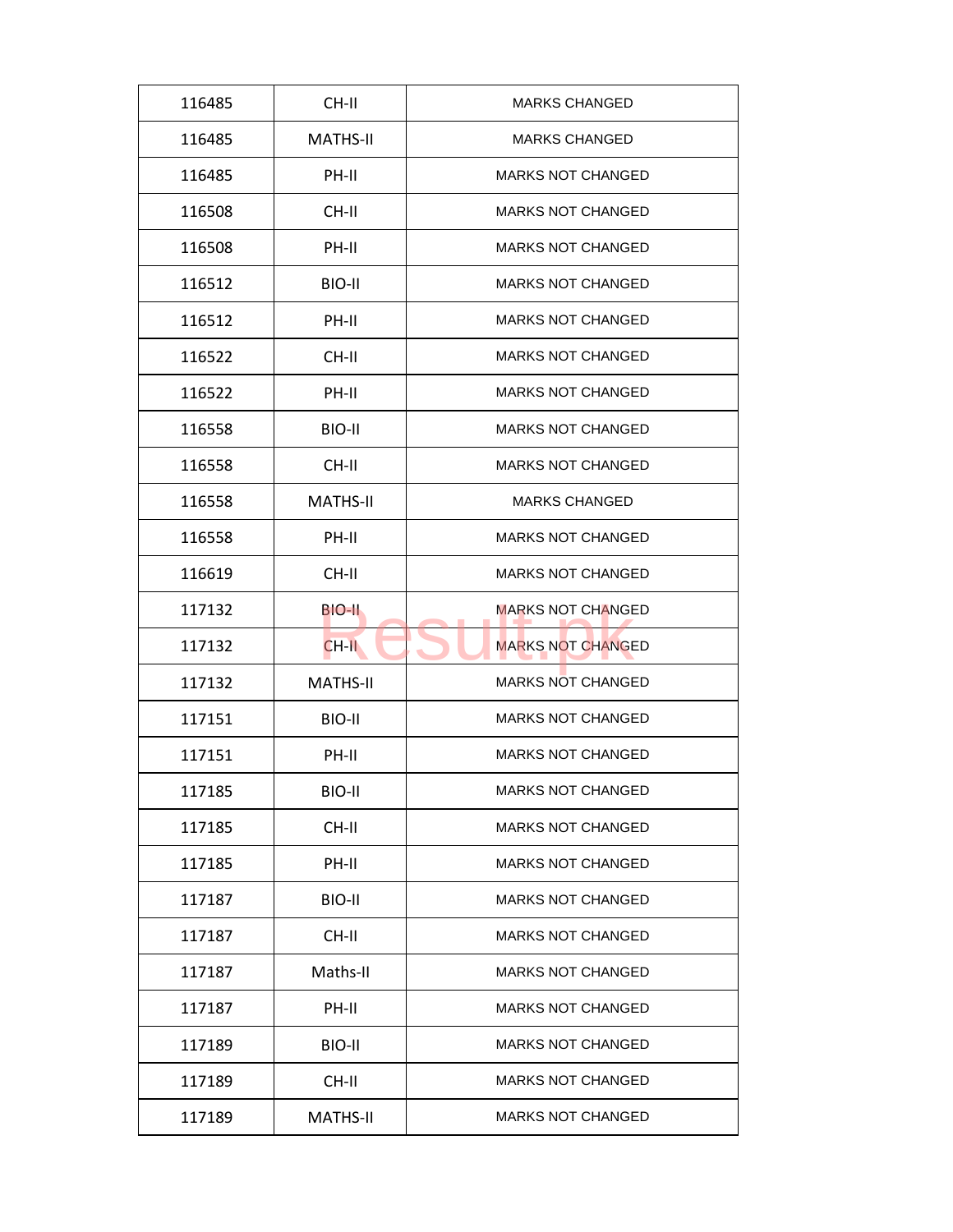| 117189 | PH-II           | <b>MARKS NOT CHANGED</b> |
|--------|-----------------|--------------------------|
| 117190 | BIO-II          | <b>MARKS NOT CHANGED</b> |
| 117190 | CH-II           | <b>MARKS NOT CHANGED</b> |
| 117190 | <b>MATHS-II</b> | <b>MARKS NOT CHANGED</b> |
| 117190 | PH-II           | <b>MARKS NOT CHANGED</b> |
| 117219 | BIO-II          | <b>MARKS NOT CHANGED</b> |
| 117219 | CH-II           | <b>MARKS NOT CHANGED</b> |
| 117219 | <b>MATHS-II</b> | <b>MARKS NOT CHANGED</b> |
| 117219 | PH-II           | <b>MARKS NOT CHANGED</b> |
| 117232 | BIO-II          | <b>MARKS NOT CHANGED</b> |
| 117232 | CH-II           | <b>MARKS NOT CHANGED</b> |
| 117232 | <b>MATHS-II</b> | <b>MARKS NOT CHANGED</b> |
| 117232 | PH-II           | <b>MARKS NOT CHANGED</b> |
| 117237 | CH-II           | <b>MARKS NOT CHANGED</b> |
| 117237 | <b>MATHS-II</b> | <b>MARKS NOT CHANGED</b> |
| 117256 | <b>BIO-II</b>   | <b>MARKS NOT CHANGED</b> |
| 117256 | CH-II           | <b>MARKS NOT CHANGED</b> |
| 117256 | <b>MATHS-II</b> | <b>MARKS NOT CHANGED</b> |
| 117256 | PH-II           | <b>MARKS NOT CHANGED</b> |
| 117267 | <b>MATHS-II</b> | <b>MARKS NOT CHANGED</b> |
| 117267 | PH-II           | <b>MARKS NOT CHANGED</b> |
| 117283 | BIO-II          | <b>MARKS NOT CHANGED</b> |
| 117283 | CH-II           | <b>MARKS NOT CHANGED</b> |
| 117283 | <b>MATHS-II</b> | <b>MARKS NOT CHANGED</b> |
| 117283 | PH-II           | <b>MARKS NOT CHANGED</b> |
| 117287 | BIO-II          | <b>MARKS NOT CHANGED</b> |
| 117287 | CH-II           | <b>MARKS NOT CHANGED</b> |
| 117287 | PH-II           | <b>MARKS NOT CHANGED</b> |
| 117292 | BIO-II          | <b>MARKS NOT CHANGED</b> |
|        |                 |                          |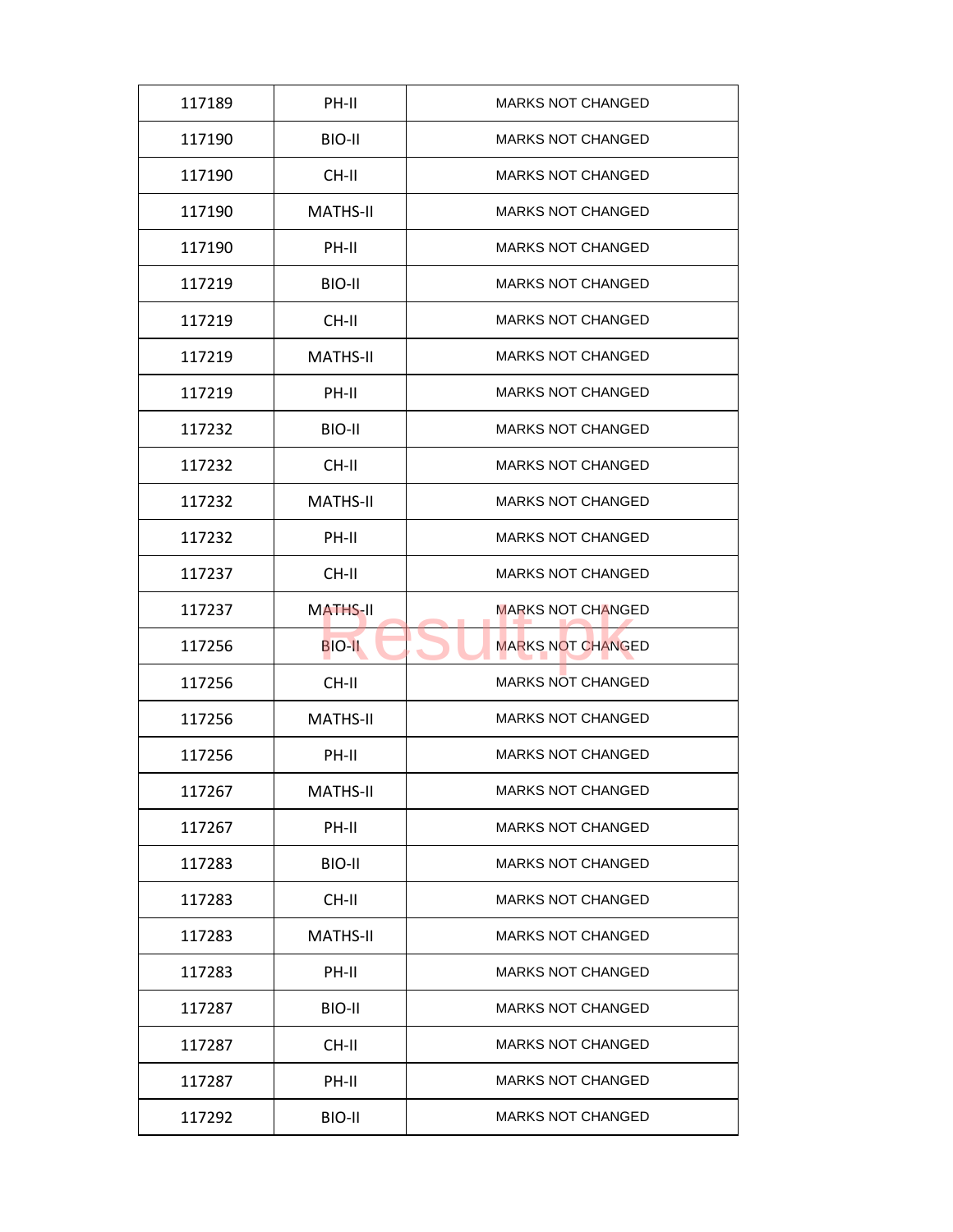| 117292 | CH-II           | <b>MARKS NOT CHANGED</b> |
|--------|-----------------|--------------------------|
| 117292 | MATHS-II        | <b>MARKS NOT CHANGED</b> |
| 117292 | PH-II           | <b>MARKS NOT CHANGED</b> |
| 117300 | CH-II           | <b>MARKS NOT CHANGED</b> |
| 117300 | <b>MATHS-II</b> | <b>MARKS NOT CHANGED</b> |
| 117300 | PH-II           | <b>MARKS NOT CHANGED</b> |
| 117314 | CH-II           | <b>MARKS NOT CHANGED</b> |
| 117314 | <b>MATHS-II</b> | <b>MARKS CHANGED</b>     |
| 117339 | BIO-II          | <b>MARKS NOT CHANGED</b> |
| 117339 | Maths-II        | <b>MARKS NOT CHANGED</b> |
| 117340 | BIO-II          | <b>MARKS NOT CHANGED</b> |
| 117340 | CH-II           | <b>MARKS NOT CHANGED</b> |
| 117340 | <b>MATHS-II</b> | <b>MARKS NOT CHANGED</b> |
| 117340 | PH-II           | <b>MARKS NOT CHANGED</b> |
| 117341 | BIO-II.         | <b>MARKS NOT CHANGED</b> |
| 117341 | <b>MATHS-II</b> | <b>MARKS NOT CHANGED</b> |
| 117400 | CH-II           | <b>MARKS NOT CHANGED</b> |
| 117400 | <b>MATHS-II</b> | <b>MARKS NOT CHANGED</b> |
| 117400 | PH-II           | <b>MARKS NOT CHANGED</b> |
| 117447 | BIO-II          | <b>MARKS NOT CHANGED</b> |
| 117447 | CH-II           | <b>MARKS NOT CHANGED</b> |
| 117447 | <b>MATHS-II</b> | <b>MARKS NOT CHANGED</b> |
| 117447 | PH-II           | <b>MARKS NOT CHANGED</b> |
| 117459 | BIO-II          | <b>MARKS NOT CHANGED</b> |
| 117459 | CH-II           | <b>MARKS NOT CHANGED</b> |
| 117459 | MATHS-II        | <b>MARKS NOT CHANGED</b> |
| 117459 | PH-II           | <b>MARKS NOT CHANGED</b> |
| 117472 | CH-II           | <b>MARKS CHANGED</b>     |
| 117472 | PH-II           | <b>MARKS NOT CHANGED</b> |
|        |                 |                          |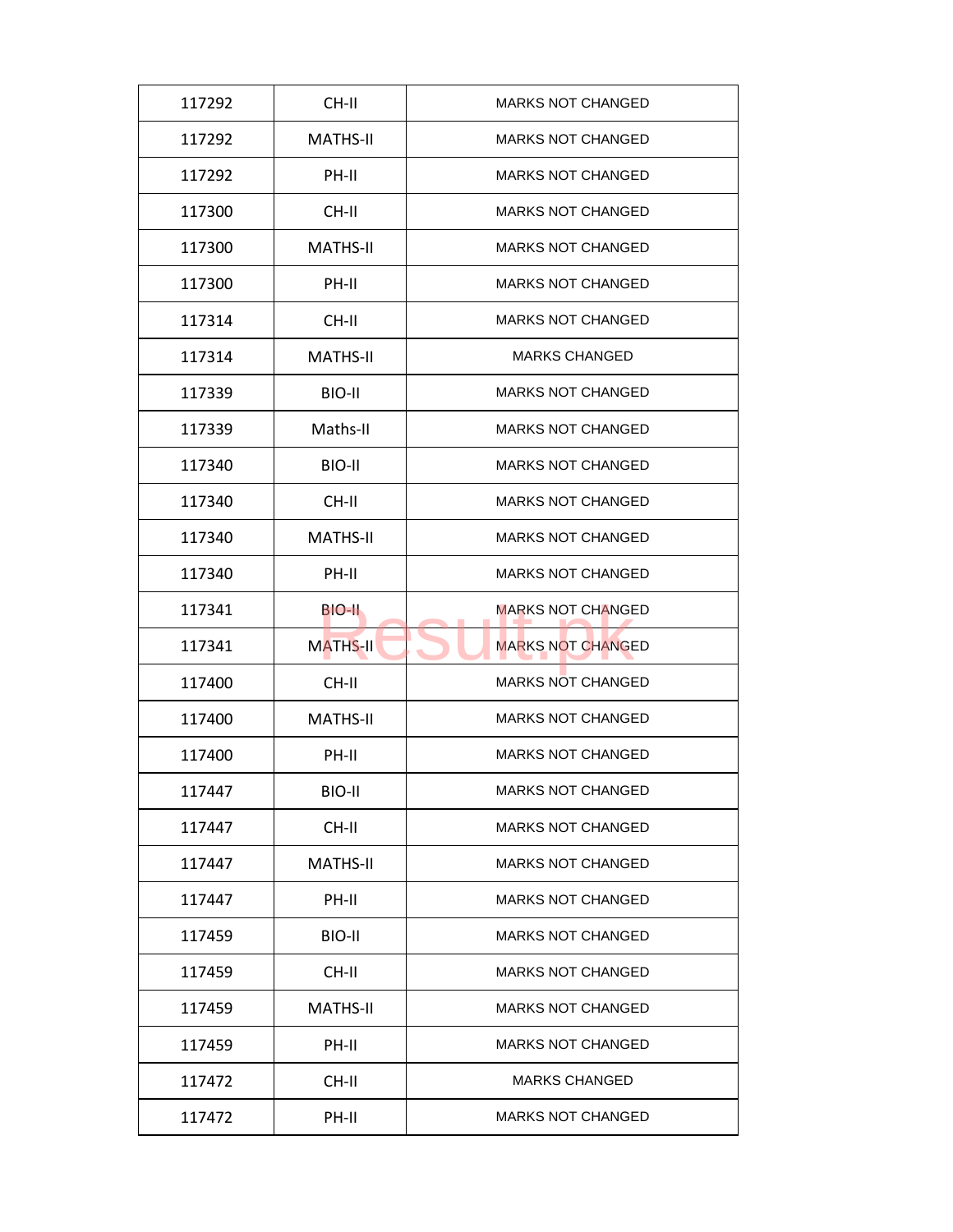| 117479 | BIO-II          | <b>MARKS NOT CHANGED</b> |
|--------|-----------------|--------------------------|
| 117479 | CH-II           | <b>MARKS NOT CHANGED</b> |
| 117479 | <b>MATHS-II</b> | <b>MARKS NOT CHANGED</b> |
| 117479 | PH-II           | <b>MARKS NOT CHANGED</b> |
| 117492 | BIO-II          | <b>MARKS NOT CHANGED</b> |
| 117492 | PH-II           | <b>MARKS NOT CHANGED</b> |
| 117515 | BIO-II          | <b>MARKS NOT CHANGED</b> |
| 117515 | <b>MATHS-II</b> | <b>MARKS NOT CHANGED</b> |
| 117520 | CH-II           | <b>MARKS NOT CHANGED</b> |
| 117520 | PH-II           | <b>MARKS NOT CHANGED</b> |
| 117531 | BIO-II          | <b>MARKS NOT CHANGED</b> |
| 117531 | CH-II           | <b>MARKS NOT CHANGED</b> |
| 117531 | <b>MATHS-II</b> | <b>MARKS NOT CHANGED</b> |
| 117531 | PH-II           | <b>MARKS NOT CHANGED</b> |
| 117548 | <b>BIO-II</b>   | <b>MARKS NOT CHANGED</b> |
| 117548 | CH-II           | <b>MARKS NOT CHANGED</b> |
| 117548 | <b>MATHS-II</b> | <b>MARKS NOT CHANGED</b> |
| 117548 | PH-II           | <b>MARKS NOT CHANGED</b> |
| 117554 | BIO-II          | <b>MARKS NOT CHANGED</b> |
| 117554 | CH-II           | <b>MARKS NOT CHANGED</b> |
| 117554 | <b>MATHS-II</b> | <b>MARKS NOT CHANGED</b> |
| 117554 | PH-II           | <b>MARKS NOT CHANGED</b> |
| 117575 | BIO-II          | <b>MARKS NOT CHANGED</b> |
| 117575 | CH-II           | <b>MARKS NOT CHANGED</b> |
| 117575 | <b>MATHS-II</b> | <b>MARKS NOT CHANGED</b> |
| 117575 | PH-II           | <b>MARKS NOT CHANGED</b> |
| 117615 | BIO-II          | <b>MARKS NOT CHANGED</b> |
| 117615 | CH-II           | <b>MARKS NOT CHANGED</b> |
| 117615 | PH-II           | <b>MARKS NOT CHANGED</b> |
|        |                 |                          |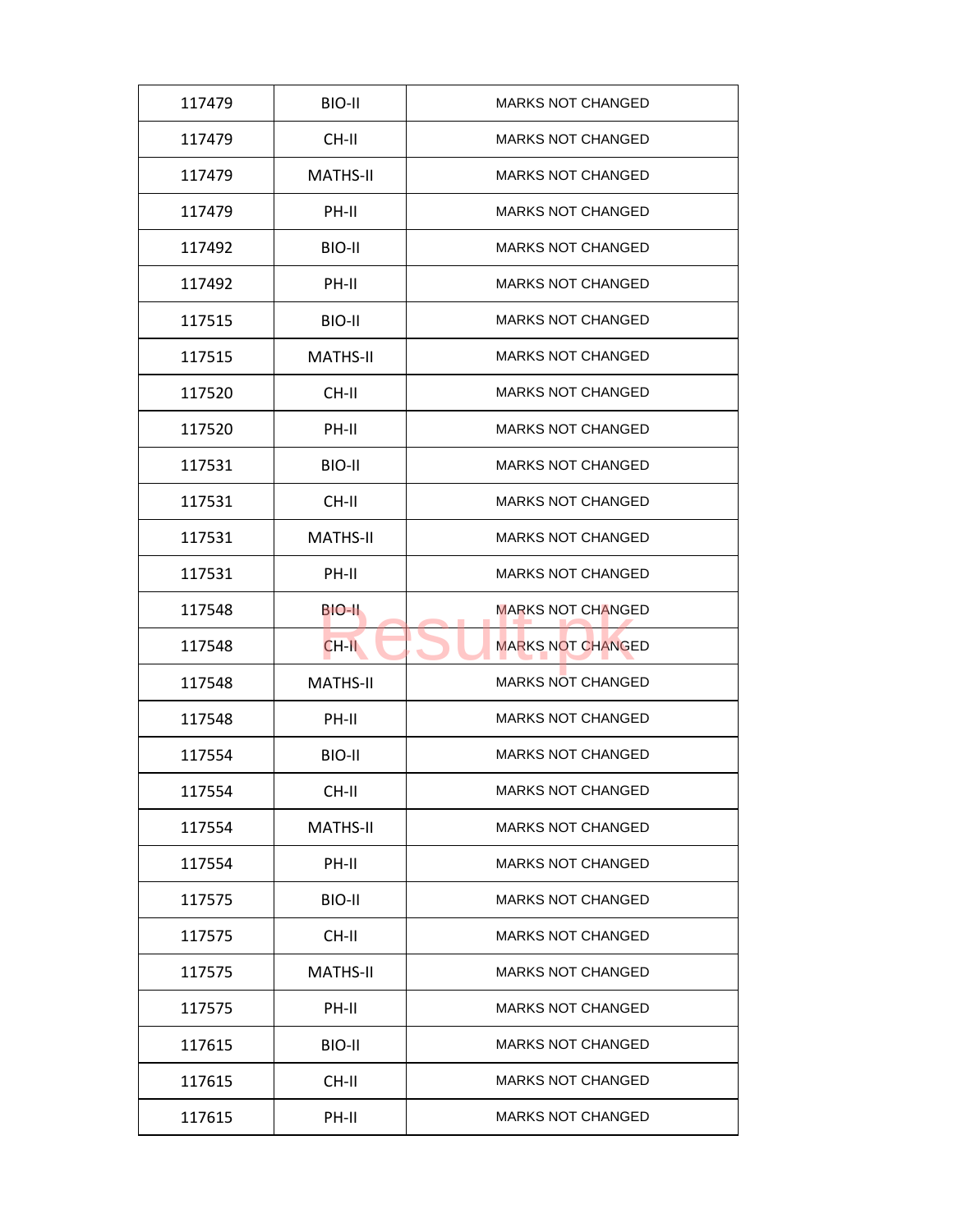| 117679 | BIO-II          | <b>MARKS NOT CHANGED</b> |
|--------|-----------------|--------------------------|
| 117679 | CH-II           | <b>MARKS NOT CHANGED</b> |
| 117679 | <b>MATHS-II</b> | <b>MARKS NOT CHANGED</b> |
| 117679 | PH-II           | <b>MARKS NOT CHANGED</b> |
| 117680 | BIO-II          | <b>MARKS NOT CHANGED</b> |
| 117680 | CH-II           | <b>MARKS NOT CHANGED</b> |
| 117698 | PH-II           | <b>MARKS NOT CHANGED</b> |
| 117734 | BIO-II          | <b>MARKS NOT CHANGED</b> |
| 117734 | CH-II           | <b>MARKS NOT CHANGED</b> |
| 117734 | PH-II           | <b>MARKS NOT CHANGED</b> |
| 117821 | BIO-II          | <b>MARKS NOT CHANGED</b> |
| 117821 | CH-II           | <b>MARKS NOT CHANGED</b> |
| 117821 | PH-II           | <b>MARKS NOT CHANGED</b> |
| 117866 | BIO-II          | <b>MARKS NOT CHANGED</b> |
| 117867 | BIO-II          | <b>MARKS NOT CHANGED</b> |
| 117867 | CH-II           | <b>MARKS NOT CHANGED</b> |
| 117867 | <b>MATHS-II</b> | <b>MARKS CHANGED</b>     |
| 117867 | PH-II           | <b>MARKS NOT CHANGED</b> |
| 117869 | BIO-II          | <b>MARKS NOT CHANGED</b> |
| 117869 | CH-II           | <b>MARKS NOT CHANGED</b> |
| 117869 | <b>MATHS-II</b> | <b>MARKS NOT CHANGED</b> |
| 117869 | PH-II           | <b>MARKS NOT CHANGED</b> |
| 117916 | BIO-II          | <b>MARKS NOT CHANGED</b> |
| 117916 | CH-II           | <b>MARKS NOT CHANGED</b> |
| 117916 | <b>MATHS-II</b> | <b>MARKS NOT CHANGED</b> |
| 117916 | PH-II           | <b>MARKS NOT CHANGED</b> |
| 117961 | BIO-II          | <b>MARKS NOT CHANGED</b> |
| 117961 | CH-II           | <b>MARKS NOT CHANGED</b> |
| 117961 | PH-II           | <b>MARKS NOT CHANGED</b> |
|        |                 |                          |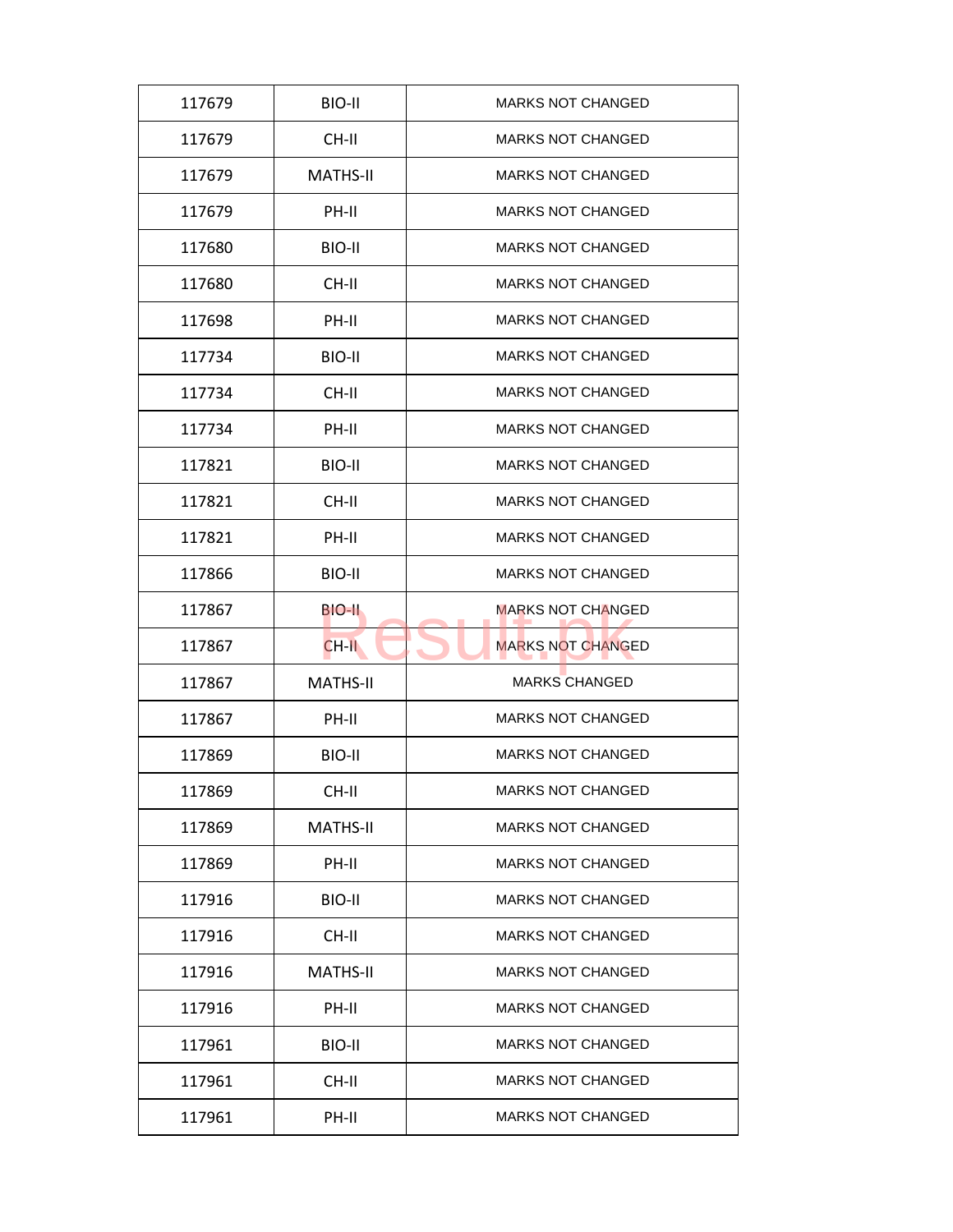| 117967 | BIO-II          | <b>MARKS NOT CHANGED</b> |
|--------|-----------------|--------------------------|
| 117967 | CH-II           | <b>MARKS CHANGED</b>     |
| 117989 | BIO-II          | <b>MARKS NOT CHANGED</b> |
| 117989 | CH-II           | <b>MARKS CHANGED</b>     |
| 117989 | PH-II           | <b>MARKS NOT CHANGED</b> |
| 118022 | BIO-II          | <b>MARKS NOT CHANGED</b> |
| 118044 | BIO-II          | <b>MARKS NOT CHANGED</b> |
| 118044 | CH-II           | <b>MARKS NOT CHANGED</b> |
| 118044 | <b>MATHS-II</b> | <b>MARKS NOT CHANGED</b> |
| 118044 | PH-II           | <b>MARKS NOT CHANGED</b> |
| 118050 | CH-II           | <b>MARKS NOT CHANGED</b> |
| 118050 | CS-II           | <b>MARKS NOT CHANGED</b> |
| 118050 | <b>MATHS-II</b> | <b>MARKS NOT CHANGED</b> |
| 118050 | PH-II           | <b>MARKS NOT CHANGED</b> |
| 118081 | CH-II           | <b>MARKS NOT CHANGED</b> |
| 118103 | <b>BIO-II</b>   | <b>MARKS NOT CHANGED</b> |
| 118103 | CH-II           | <b>MARKS CHANGED</b>     |
| 118103 | PH-II           | <b>MARKS NOT CHANGED</b> |
| 118109 | BIO-II          | <b>MARKS NOT CHANGED</b> |
| 118109 | CH-II           | <b>MARKS NOT CHANGED</b> |
| 118109 | <b>MATHS-II</b> | <b>MARKS NOT CHANGED</b> |
| 118109 | PH-II           | <b>MARKS NOT CHANGED</b> |
| 118115 | BIO-II          | <b>MARKS NOT CHANGED</b> |
| 118115 | CH-II           | <b>MARKS NOT CHANGED</b> |
| 118115 | <b>MATHS-II</b> | <b>MARKS NOT CHANGED</b> |
| 118115 | PH-II           | <b>MARKS NOT CHANGED</b> |
| 118138 | PH-II           | <b>MARKS NOT CHANGED</b> |
| 118143 | BIO-II          | <b>MARKS NOT CHANGED</b> |
| 118143 | CH-II           | <b>MARKS NOT CHANGED</b> |
|        |                 |                          |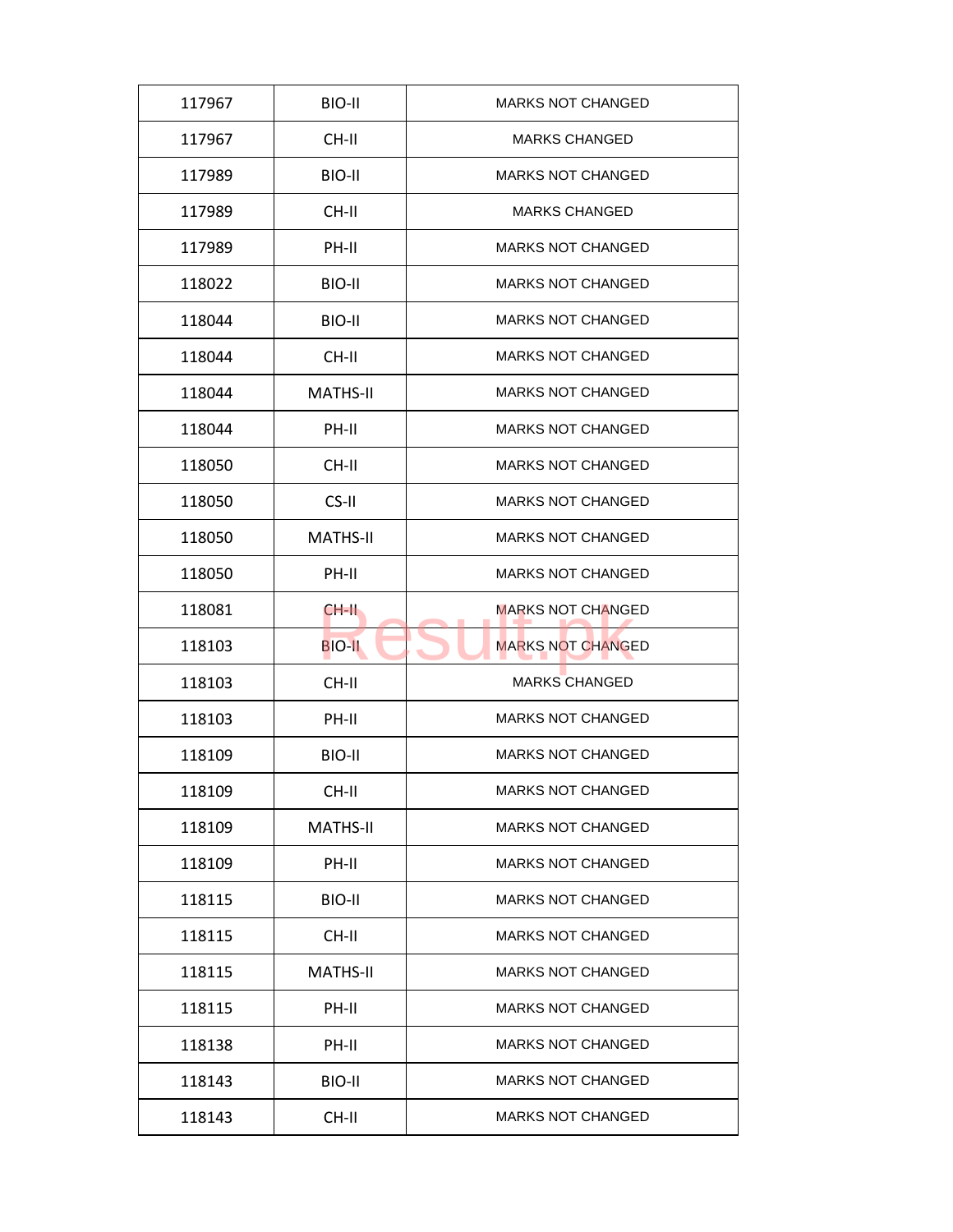| 118148 | BIO-II          | <b>MARKS NOT CHANGED</b> |
|--------|-----------------|--------------------------|
| 118148 | CH-II           | <b>MARKS NOT CHANGED</b> |
| 118148 | <b>MATHS-II</b> | <b>MARKS NOT CHANGED</b> |
| 118148 | PH-II           | <b>MARKS NOT CHANGED</b> |
| 118163 | BIO-II          | <b>MARKS NOT CHANGED</b> |
| 118163 | CH-II           | <b>MARKS NOT CHANGED</b> |
| 118172 | BIO-II          | <b>MARKS NOT CHANGED</b> |
| 118172 | CH-II           | <b>MARKS NOT CHANGED</b> |
| 118172 | <b>MATHS-II</b> | <b>MARKS NOT CHANGED</b> |
| 118172 | PH-II           | <b>MARKS NOT CHANGED</b> |
| 118173 | CH-II           | <b>MARKS NOT CHANGED</b> |
| 118173 | <b>MATHS-II</b> | <b>MARKS NOT CHANGED</b> |
| 118198 | BIO-II          | <b>MARKS NOT CHANGED</b> |
| 118198 | CH-II           | <b>MARKS NOT CHANGED</b> |
| 118198 | <b>PH-II</b>    | <b>MARKS NOT CHANGED</b> |
| 118221 | <b>BIO-II</b>   | <b>MARKS NOT CHANGED</b> |
| 118221 | CH-II           | <b>MARKS NOT CHANGED</b> |
| 118221 | Maths-II        | <b>MARKS NOT CHANGED</b> |
| 118221 | PH-II           | <b>MARKS NOT CHANGED</b> |
| 118227 | CH-II           | <b>MARKS NOT CHANGED</b> |
| 118227 | Maths-II        | <b>MARKS NOT CHANGED</b> |
| 118227 | PH-II           | <b>MARKS NOT CHANGED</b> |
| 118238 | CH-II           | <b>MARKS NOT CHANGED</b> |
| 118238 | Maths-II        | <b>MARKS NOT CHANGED</b> |
| 118241 | BIO-II          | <b>MARKS NOT CHANGED</b> |
| 118241 | CH-II           | <b>MARKS NOT CHANGED</b> |
| 118241 | PH-II           | <b>MARKS NOT CHANGED</b> |
| 118255 | BIO-II          | <b>MARKS NOT CHANGED</b> |
| 118255 | CH-II           | <b>MARKS NOT CHANGED</b> |
|        |                 |                          |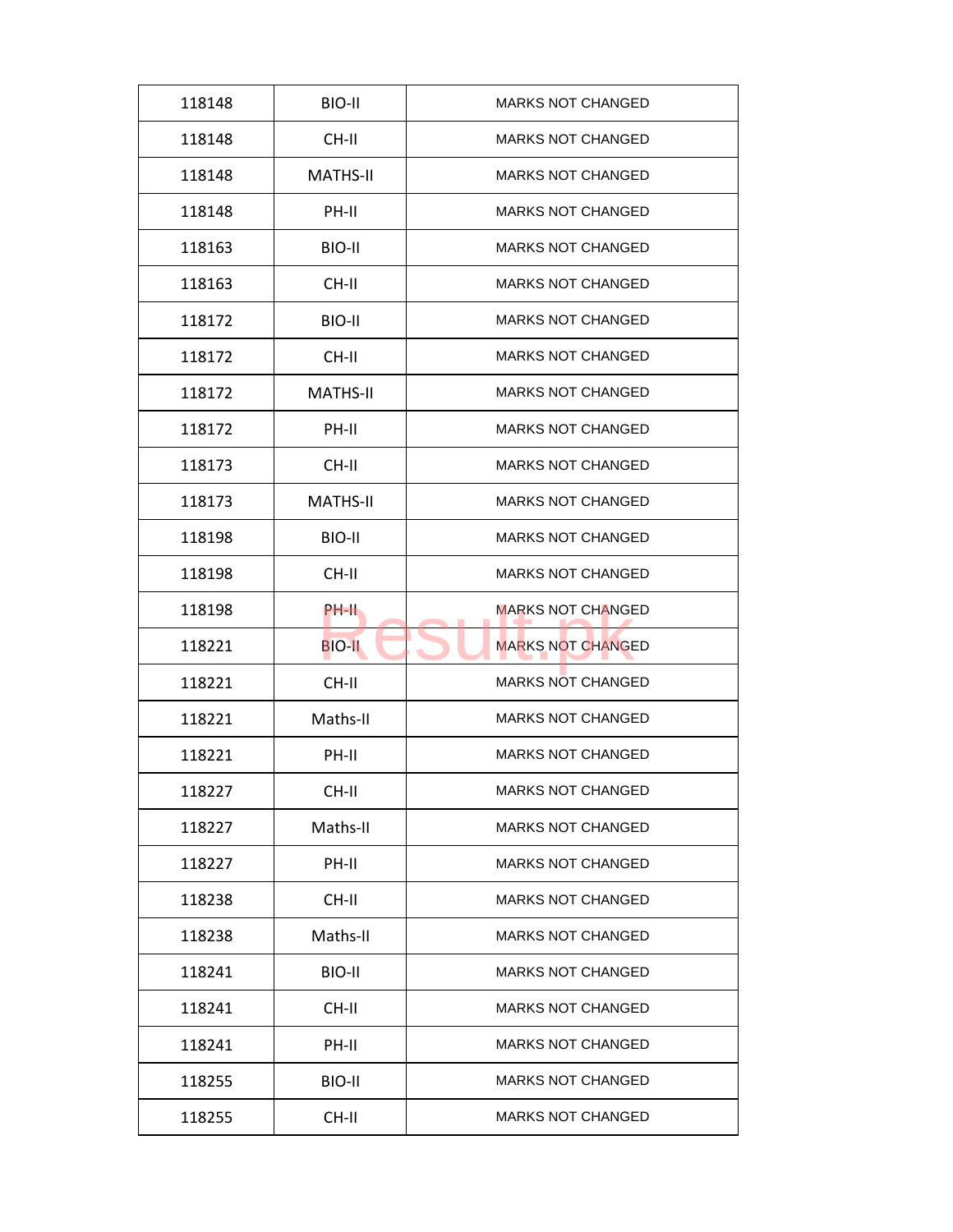| 118255 | Maths-II        | <b>MARKS NOT CHANGED</b> |
|--------|-----------------|--------------------------|
| 118255 | PH-II           | <b>MARKS NOT CHANGED</b> |
| 118274 | BIO-II          | <b>MARKS NOT CHANGED</b> |
| 118274 | CH-II           | <b>MARKS NOT CHANGED</b> |
| 118274 | Maths-II        | <b>MARKS NOT CHANGED</b> |
| 118318 | CH-II           | <b>MARKS NOT CHANGED</b> |
| 118318 | <b>MATHS-II</b> | <b>MARKS NOT CHANGED</b> |
| 118318 | PH-II           | <b>MARKS NOT CHANGED</b> |
| 118364 | CH-II           | <b>MARKS NOT CHANGED</b> |
| 118401 | BIO-II          | <b>MARKS NOT CHANGED</b> |
| 118401 | <b>MATHS-II</b> | <b>MARKS NOT CHANGED</b> |
| 118438 | PH-II           | <b>MARKS NOT CHANGED</b> |
| 118479 | <b>MATHS-II</b> | <b>MARKS NOT CHANGED</b> |
| 118479 | PH-II           | <b>MARKS NOT CHANGED</b> |
| 118546 | PH-II           | <b>MARKS NOT CHANGED</b> |
| 118651 | <b>BIO-II</b>   | <b>MARKS NOT CHANGED</b> |
| 118651 | CH-II           | <b>MARKS NOT CHANGED</b> |
| 118654 | BIO-II          | <b>MARKS NOT CHANGED</b> |
| 118654 | CH-II           | <b>MARKS NOT CHANGED</b> |
| 118654 | <b>MATHS-II</b> | <b>MARKS NOT CHANGED</b> |
| 118654 | PH-II           | <b>MARKS NOT CHANGED</b> |
| 118697 | CH-II           | <b>MARKS NOT CHANGED</b> |
| 118697 | PH-II           | <b>MARKS NOT CHANGED</b> |
| 118701 | BIO-II          | <b>MARKS NOT CHANGED</b> |
| 118701 | CH-II           | <b>MARKS NOT CHANGED</b> |
| 118701 | <b>MATHS-II</b> | <b>MARKS NOT CHANGED</b> |
| 118701 | PH-II           | <b>MARKS NOT CHANGED</b> |
| 118708 | CH-II           | <b>MARKS NOT CHANGED</b> |
| 118708 | PH-II           | <b>MARKS NOT CHANGED</b> |
|        |                 |                          |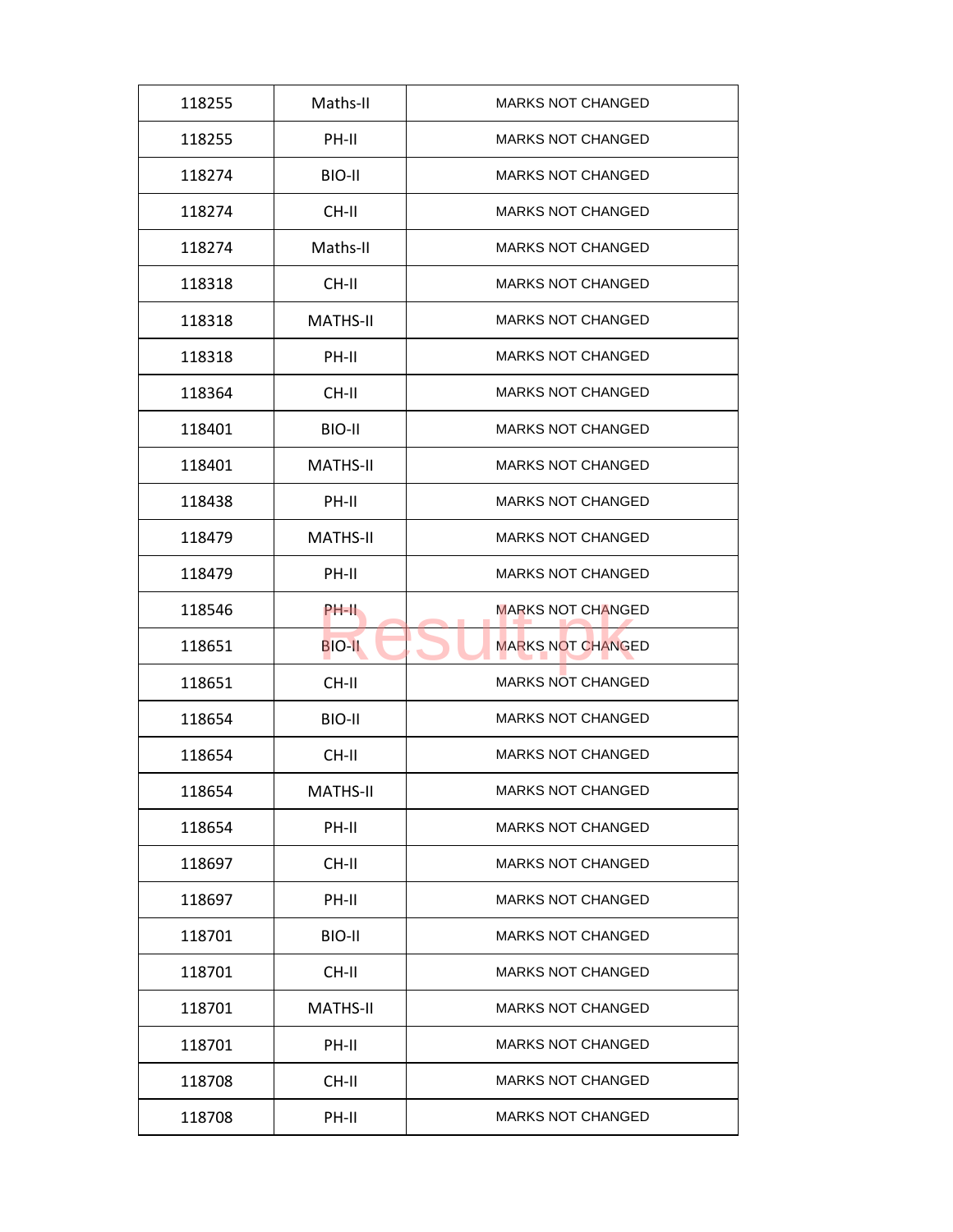| 118712 | BIO-II          | <b>MARKS NOT CHANGED</b> |
|--------|-----------------|--------------------------|
| 118712 | CH-II           | <b>MARKS NOT CHANGED</b> |
| 118712 | <b>MATHS-II</b> | <b>MARKS NOT CHANGED</b> |
| 118712 | PH-II           | <b>MARKS NOT CHANGED</b> |
| 118741 | BIO-II          | <b>MARKS NOT CHANGED</b> |
| 118741 | $CH-H$          | <b>MARKS NOT CHANGED</b> |
| 118741 | <b>MATHS-II</b> | <b>MARKS NOT CHANGED</b> |
| 118741 | PH-II           | <b>MARKS NOT CHANGED</b> |
| 118745 | CH-II           | <b>MARKS NOT CHANGED</b> |
| 118745 | PH-II           | <b>MARKS NOT CHANGED</b> |
| 118772 | BIO-II          | <b>MARKS NOT CHANGED</b> |
| 118772 | <b>MATHS-II</b> | <b>MARKS NOT CHANGED</b> |
| 118871 | <b>MATHS-II</b> | <b>MARKS NOT CHANGED</b> |
| 118988 | BIO-II          | <b>MARKS NOT CHANGED</b> |
| 118988 | <b>PH-II</b>    | <b>MARKS NOT CHANGED</b> |
| 118994 | <b>BIO-II</b>   | <b>MARKS NOT CHANGED</b> |
| 118994 | CH-II           | <b>MARKS NOT CHANGED</b> |
| 118994 | <b>MATHS-II</b> | <b>MARKS NOT CHANGED</b> |
| 118994 | PH-II           | <b>MARKS NOT CHANGED</b> |
| 119010 | BIO-II          | <b>MARKS NOT CHANGED</b> |
| 119010 | <b>MATHS-II</b> | <b>MARKS NOT CHANGED</b> |
| 119010 | PH-II           | <b>MARKS NOT CHANGED</b> |
| 119038 | BIO-II          | <b>MARKS NOT CHANGED</b> |
| 119038 | CH-II           | <b>MARKS NOT CHANGED</b> |
| 119038 | PH-II           | <b>MARKS NOT CHANGED</b> |
| 119052 | BIO-II          | <b>MARKS NOT CHANGED</b> |
|        |                 |                          |
| 119065 | CH-II           | <b>MARKS NOT CHANGED</b> |
| 119186 | BIO-II          | <b>MARKS NOT CHANGED</b> |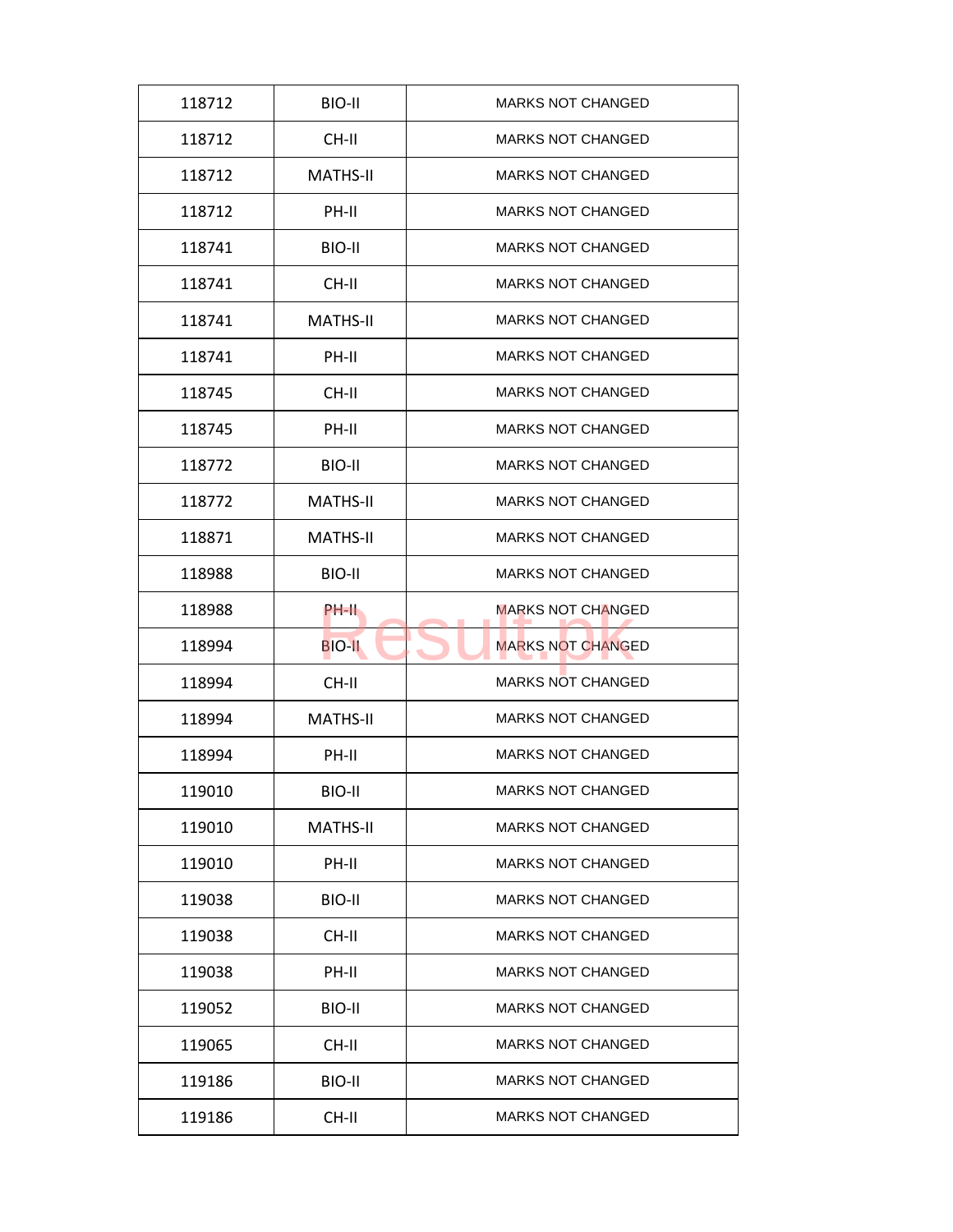| 119186 | <b>MATHS-II</b> | <b>MARKS NOT CHANGED</b> |
|--------|-----------------|--------------------------|
| 119186 | PH-II           | <b>MARKS NOT CHANGED</b> |
| 119272 | CH-II           | <b>MARKS NOT CHANGED</b> |
| 119272 | PH-II           | <b>MARKS NOT CHANGED</b> |
| 119322 | CH-II           | <b>MARKS NOT CHANGED</b> |
| 119322 | <b>MATHS-II</b> | <b>MARKS NOT CHANGED</b> |
| 119376 | CH-II           | <b>MARKS NOT CHANGED</b> |
| 119376 | <b>MATHS-II</b> | <b>MARKS NOT CHANGED</b> |
| 119378 | CH-II           | <b>MARKS NOT CHANGED</b> |
| 119378 | PH-II           | <b>MARKS NOT CHANGED</b> |
| 119397 | BIO-II          | <b>MARKS NOT CHANGED</b> |
| 119397 | CH-II           | <b>MARKS CHANGED</b>     |
| 119397 | <b>MATHS-II</b> | <b>MARKS NOT CHANGED</b> |
| 119397 | PH-II           | <b>MARKS NOT CHANGED</b> |
| 119415 | BIO-II.         | <b>MARKS NOT CHANGED</b> |
| 119415 | $CH-H$          | <b>MARKS NOT CHANGED</b> |
| 119415 | <b>MATHS-II</b> | <b>MARKS NOT CHANGED</b> |
| 119415 | PH-II           | <b>MARKS NOT CHANGED</b> |
| 119432 | BIO-II          | <b>MARKS NOT CHANGED</b> |
| 119432 | CH-II           | <b>MARKS NOT CHANGED</b> |
| 119432 | MATHS-II        | <b>MARKS NOT CHANGED</b> |
| 119432 | PH-II           | <b>MARKS NOT CHANGED</b> |
| 119459 | BIO-II          | <b>MARKS NOT CHANGED</b> |
| 119529 | BIO-II          | <b>MARKS NOT CHANGED</b> |
| 119529 | CH-II           | <b>MARKS NOT CHANGED</b> |
| 119529 | MATHS-II        | <b>MARKS NOT CHANGED</b> |
| 119529 | PH-II           | <b>MARKS NOT CHANGED</b> |
|        |                 |                          |
| 119566 | CH-II           | <b>MARKS NOT CHANGED</b> |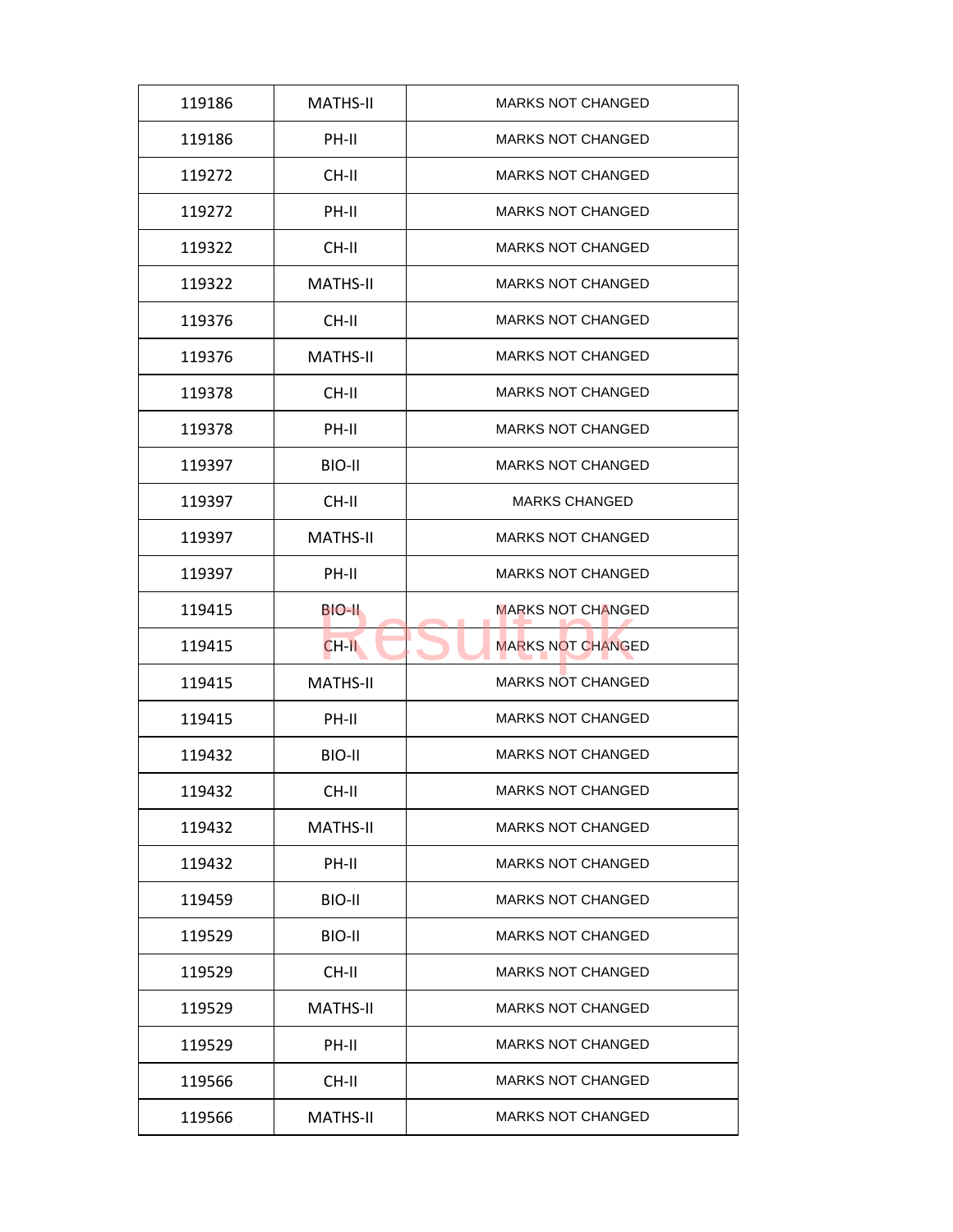| 119637 | CH-II           | <b>MARKS NOT CHANGED</b> |
|--------|-----------------|--------------------------|
| 119637 | <b>MATHS-II</b> | <b>MARKS NOT CHANGED</b> |
| 119637 | PH-II           | <b>MARKS NOT CHANGED</b> |
| 119653 | BIO-II          | <b>MARKS NOT CHANGED</b> |
| 119653 | <b>MATHS-II</b> | <b>MARKS NOT CHANGED</b> |
| 119750 | BIO-II          | <b>MARKS NOT CHANGED</b> |
| 119750 | CH-II           | <b>MARKS NOT CHANGED</b> |
| 119750 | PH-II           | <b>MARKS NOT CHANGED</b> |
| 119840 | <b>MATHS-II</b> | <b>MARKS NOT CHANGED</b> |
| 119840 | PH-II           | <b>MARKS NOT CHANGED</b> |
| 119858 | BIO-II          | <b>MARKS NOT CHANGED</b> |
| 119858 | CH-II           | <b>MARKS NOT CHANGED</b> |
| 119858 | <b>MATHS-II</b> | <b>MARKS NOT CHANGED</b> |
| 119858 | PH-II           | <b>MARKS NOT CHANGED</b> |
| 119872 | BIO-II          | <b>MARKS NOT CHANGED</b> |
| 119872 | $CH-H$          | <b>MARKS NOT CHANGED</b> |
| 119872 | <b>MATHS-II</b> | <b>MARKS NOT CHANGED</b> |
| 119872 | PH-II           | <b>MARKS NOT CHANGED</b> |
| 119906 | BIO-II          | <b>MARKS NOT CHANGED</b> |
| 119906 | CH-II           | <b>MARKS NOT CHANGED</b> |
| 119906 | Maths-II        | <b>MARKS CHANGED</b>     |
| 119906 | PH-II           | <b>MARKS NOT CHANGED</b> |
| 120017 | CH-II           | <b>MARKS NOT CHANGED</b> |
| 120017 | PH-II           | <b>MARKS CHANGED</b>     |
| 120075 | CH-II           | <b>MARKS NOT CHANGED</b> |
| 120075 | PH-II           | <b>MARKS NOT CHANGED</b> |
| 120099 | <b>MATHS-II</b> | <b>MARKS CHANGED</b>     |
| 120099 | PH-II           | <b>MARKS NOT CHANGED</b> |
|        |                 |                          |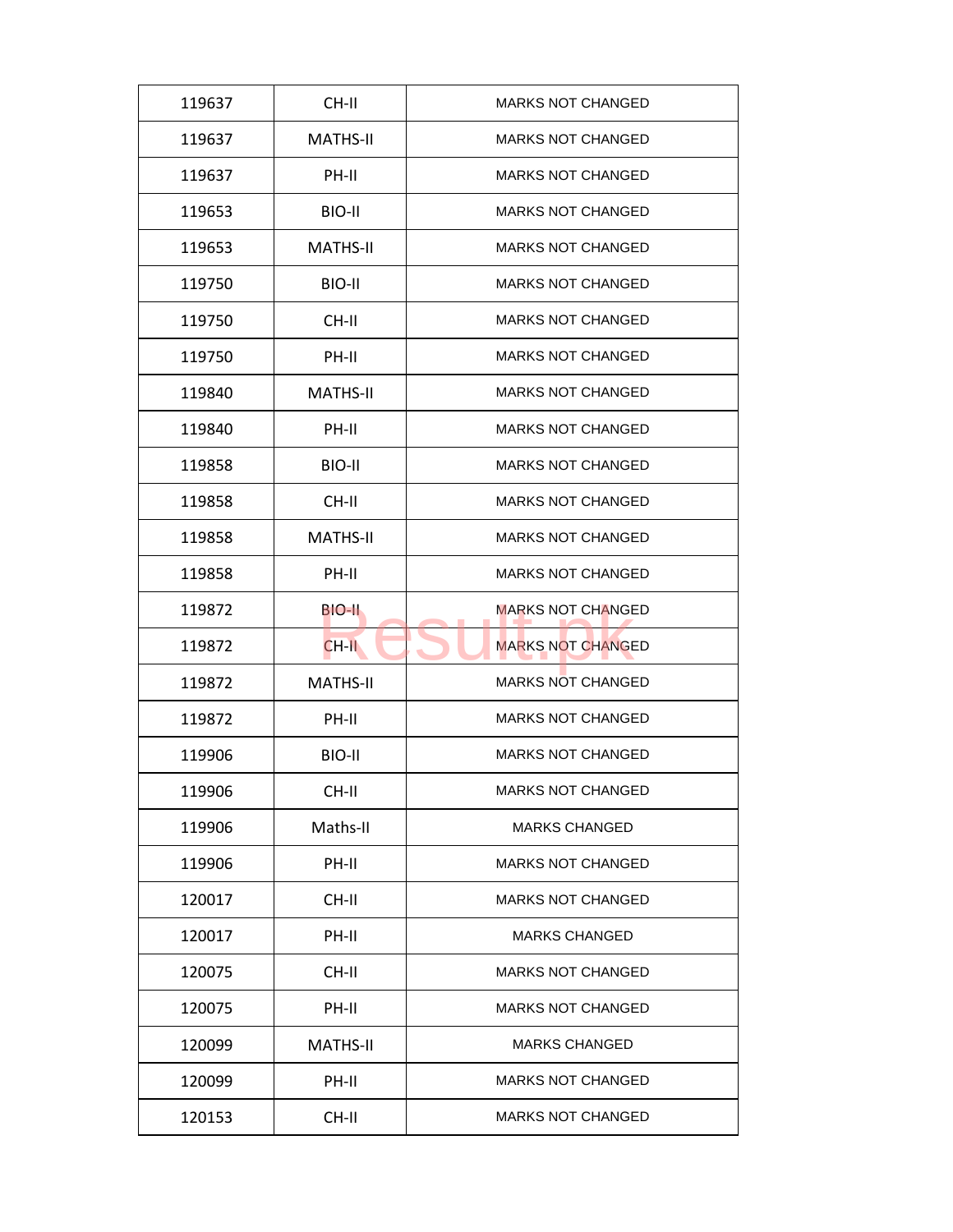| 120153 | <b>MATHS-II</b> | <b>MARKS NOT CHANGED</b> |
|--------|-----------------|--------------------------|
| 120153 | PH-II           | <b>MARKS NOT CHANGED</b> |
| 120276 | BIO-II          | <b>MARKS NOT CHANGED</b> |
| 120276 | <b>MATHS-II</b> | <b>MARKS CHANGED</b>     |
| 120276 | PH-II           | <b>MARKS NOT CHANGED</b> |
| 120337 | BIO-II          | <b>MARKS NOT CHANGED</b> |
| 120337 | CH-II           | <b>MARKS NOT CHANGED</b> |
| 120337 | <b>MATHS-II</b> | <b>MARKS NOT CHANGED</b> |
| 120337 | PH-II           | <b>MARKS NOT CHANGED</b> |
| 120486 | BIO-II          | <b>MARKS NOT CHANGED</b> |
| 120486 | <b>MATHS-II</b> | <b>MARKS NOT CHANGED</b> |
| 120573 | PH-II           | <b>MARKS NOT CHANGED</b> |
| 120596 | BIO-II          | <b>MARKS NOT CHANGED</b> |
| 120596 | CH-II           | <b>MARKS NOT CHANGED</b> |
| 120596 | <b>MATHS-II</b> | <b>MARKS NOT CHANGED</b> |
| 120596 | PH-II           | <b>MARKS NOT CHANGED</b> |
| 120630 | Maths-II        | <b>MARKS NOT CHANGED</b> |
| 120632 | CH-II           | <b>MARKS NOT CHANGED</b> |
| 120632 | PH-II           | <b>MARKS NOT CHANGED</b> |
| 120643 | BIO-II          | <b>MARKS CHANGED</b>     |
| 120643 | CH-II           | <b>MARKS NOT CHANGED</b> |
| 120643 | Maths-II        | <b>MARKS NOT CHANGED</b> |
| 120648 | CH-II           | <b>MARKS NOT CHANGED</b> |
| 120660 | BIO-II          | <b>MARKS NOT CHANGED</b> |
| 120660 | CH-II           | <b>MARKS CHANGED</b>     |
| 120663 | CH-II           | <b>MARKS NOT CHANGED</b> |
| 120663 | MATHS-II        | <b>MARKS NOT CHANGED</b> |
|        |                 |                          |
| 120670 | BIO-II          | <b>MARKS NOT CHANGED</b> |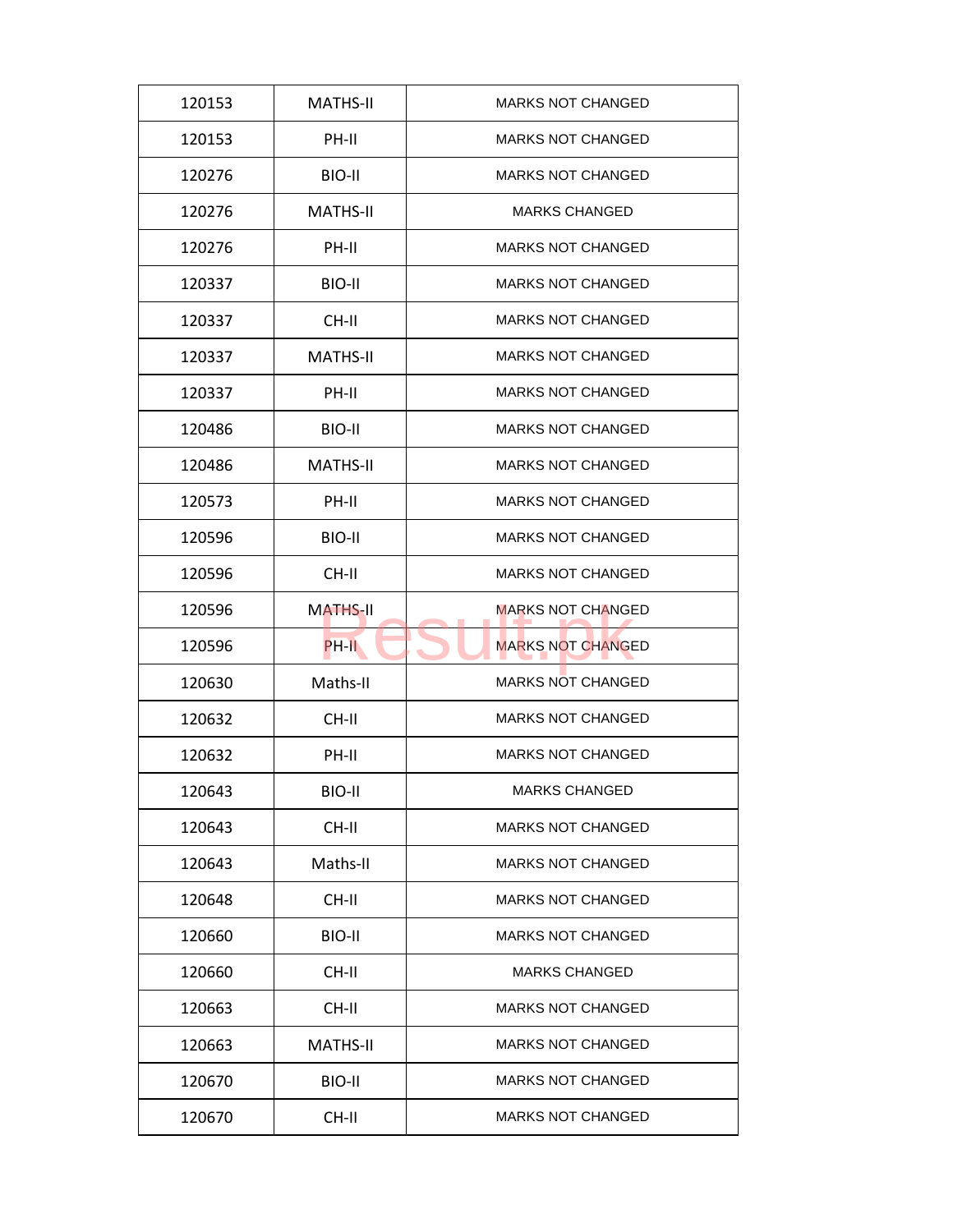| 120687 | CH-II           | <b>MARKS NOT CHANGED</b> |
|--------|-----------------|--------------------------|
| 120704 | BIO-II          | <b>MARKS NOT CHANGED</b> |
| 120704 | CH-II           | <b>MARKS NOT CHANGED</b> |
| 120704 | Maths-II        | <b>MARKS NOT CHANGED</b> |
| 120704 | PH-II           | <b>MARKS NOT CHANGED</b> |
| 120716 | BIO-II          | <b>MARKS NOT CHANGED</b> |
| 120716 | CH-II           | <b>MARKS NOT CHANGED</b> |
| 120716 | <b>MATHS-II</b> | <b>MARKS NOT CHANGED</b> |
| 120716 | PH-II           | <b>MARKS NOT CHANGED</b> |
| 120725 | CH-II           | <b>MARKS NOT CHANGED</b> |
| 120734 | CH-II           | <b>MARKS NOT CHANGED</b> |
| 120743 | CH-II           | <b>MARKS NOT CHANGED</b> |
| 120758 | CH-II           | <b>MARKS NOT CHANGED</b> |
| 120767 | BIO-II          | <b>MARKS NOT CHANGED</b> |
| 120767 | CH-II           | <b>MARKS NOT CHANGED</b> |
| 120768 | $CH-H$          | <b>MARKS NOT CHANGED</b> |
| 120775 | BIO-II          | <b>MARKS NOT CHANGED</b> |
| 120775 | CH-II           | <b>MARKS NOT CHANGED</b> |
| 120775 | <b>MATHS-II</b> | <b>MARKS NOT CHANGED</b> |
| 120775 | PH-II           | <b>MARKS NOT CHANGED</b> |
| 120776 | CH-II           | <b>MARKS NOT CHANGED</b> |
| 120776 | PH-II           | <b>MARKS NOT CHANGED</b> |
| 120801 | BIO-II          | <b>MARKS NOT CHANGED</b> |
| 120801 | CH-II           | <b>MARKS NOT CHANGED</b> |
| 120801 | <b>MATHS-II</b> | <b>MARKS NOT CHANGED</b> |
| 120801 | PH-II           | <b>MARKS NOT CHANGED</b> |
| 120873 | BIO-II          | <b>MARKS NOT CHANGED</b> |
| 120873 | CH-II           | <b>MARKS NOT CHANGED</b> |
| 120873 | <b>MATHS-II</b> | <b>MARKS NOT CHANGED</b> |
|        |                 |                          |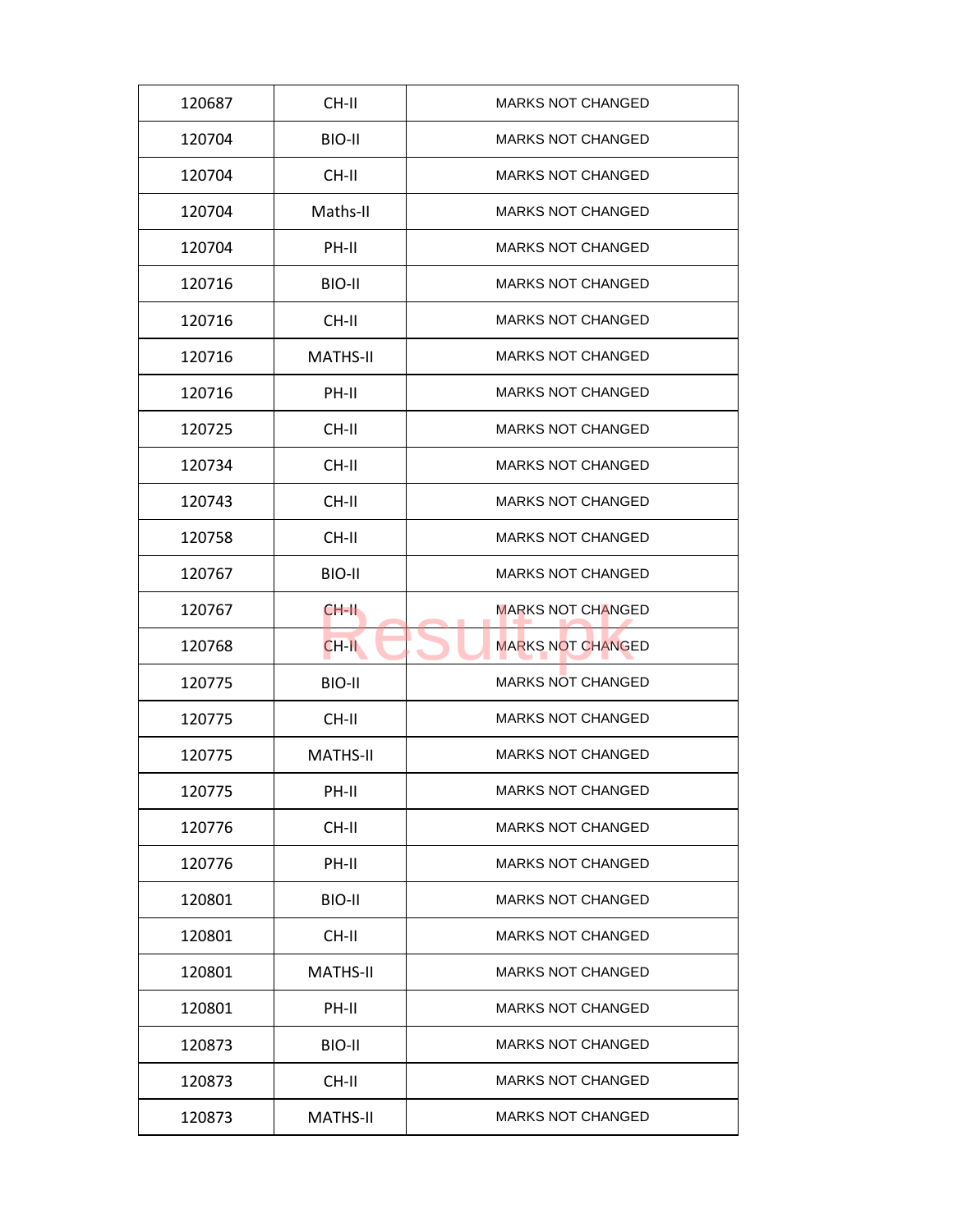| 120877 | CH-II           | <b>MARKS NOT CHANGED</b> |
|--------|-----------------|--------------------------|
| 120877 | <b>MATHS-II</b> | <b>MARKS NOT CHANGED</b> |
| 120877 | PH-II           | <b>MARKS NOT CHANGED</b> |
| 120883 | BIO-II          | <b>MARKS NOT CHANGED</b> |
| 120883 | CH-II           | <b>MARKS NOT CHANGED</b> |
| 120883 | PH-II           | <b>MARKS NOT CHANGED</b> |
| 120909 | BIO-II          | <b>MARKS NOT CHANGED</b> |
| 120909 | PH-II           | <b>MARKS NOT CHANGED</b> |
| 120928 | CH-II           | <b>MARKS NOT CHANGED</b> |
| 120928 | <b>MATHS-II</b> | <b>MARKS NOT CHANGED</b> |
| 120928 | PH-II           | <b>MARKS NOT CHANGED</b> |
| 121101 | BIO-II          | <b>MARKS NOT CHANGED</b> |
| 121101 | CH-II           | <b>MARKS NOT CHANGED</b> |
| 121101 | <b>MATHS-II</b> | <b>MARKS NOT CHANGED</b> |
| 121150 | BIO-II.         | <b>MARKS NOT CHANGED</b> |
| 121150 | $CH-H$          | <b>MARKS CHANGED</b>     |
| 121150 | <b>MATHS-II</b> | <b>MARKS NOT CHANGED</b> |
| 121150 | PH-II           | <b>MARKS NOT CHANGED</b> |
| 121188 | BIO-II          | <b>MARKS NOT CHANGED</b> |
| 121188 | CH-II           | <b>MARKS NOT CHANGED</b> |
| 121188 | <b>MATHS-II</b> | <b>MARKS NOT CHANGED</b> |
| 121188 | PH-II           | <b>MARKS NOT CHANGED</b> |
| 121475 | CH-II           | <b>MARKS NOT CHANGED</b> |
| 121475 | PH-II           | <b>MARKS CHANGED</b>     |
| 121557 | CH-II           | <b>MARKS CHANGED</b>     |
| 121564 | CH-II           | <b>MARKS NOT CHANGED</b> |
| 121564 | <b>MATHS-II</b> | <b>MARKS NOT CHANGED</b> |
| 121564 | PH-II           | <b>MARKS NOT CHANGED</b> |
| 121621 | BIO-II          | <b>MARKS NOT CHANGED</b> |
|        |                 |                          |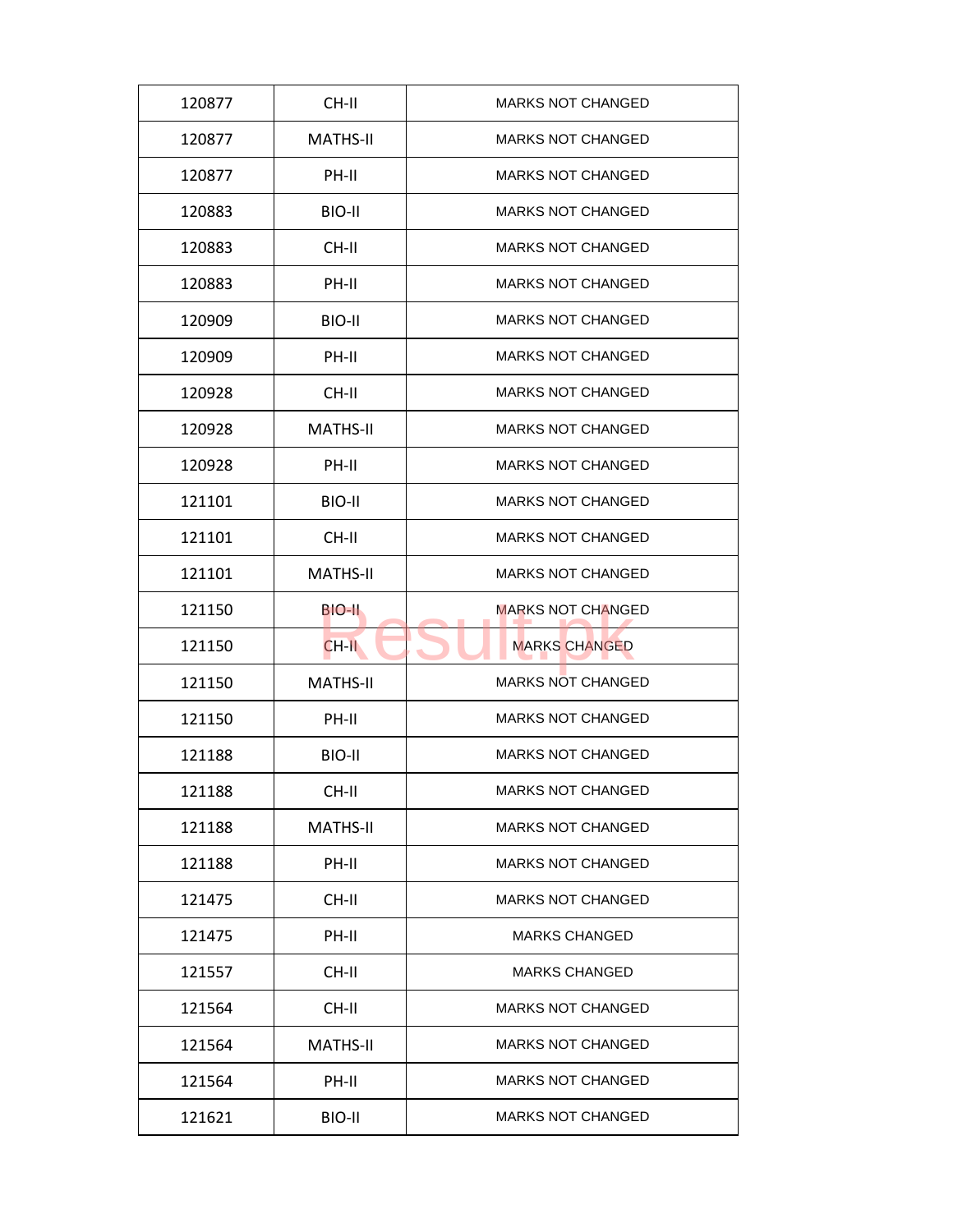| 121621<br>CH-II<br><b>MARKS NOT CHANGED</b><br><b>MARKS NOT CHANGED</b><br>121621<br>PH-II<br><b>MARKS NOT CHANGED</b><br>121635<br>BIO-II<br><b>MARKS NOT CHANGED</b><br>121635<br>CH-II<br>BIO-II<br><b>MARKS NOT CHANGED</b><br>121673<br>CH-II<br><b>MARKS NOT CHANGED</b><br>121673<br>121673<br>PH-II<br><b>MARKS NOT CHANGED</b><br>BIO-II<br><b>MARKS NOT CHANGED</b><br>121675<br>CH-II<br><b>MARKS NOT CHANGED</b><br>121675<br><b>MARKS NOT CHANGED</b><br>121708<br>BIO-II<br>121708<br>CH-II<br><b>MARKS NOT CHANGED</b><br><b>MARKS NOT CHANGED</b><br>121709<br>BIO-II<br>BIO-II<br><b>MARKS NOT CHANGED</b><br>121875<br><b>MARKS NOT CHANGED</b><br>121875<br><b>MATHS-II</b><br><b>MARKS NOT CHANGED</b><br>121876<br>BIO-II<br><b>MARKS NOT CHANGED</b><br>121876<br>$CH-H$<br><b>MATHS-II</b><br><b>MARKS NOT CHANGED</b><br>121876<br><b>MARKS NOT CHANGED</b><br>121876<br>PH-II<br><b>MARKS NOT CHANGED</b><br>122135<br>BIO-II<br>122135<br>CH-II<br><b>MARKS NOT CHANGED</b><br>122135<br>MATHS-II<br><b>MARKS CHANGED</b><br>PH-II<br><b>MARKS NOT CHANGED</b><br>122135<br><b>MARKS NOT CHANGED</b><br>122167<br>BIO-II<br>122167<br>CH-II<br><b>MARKS NOT CHANGED</b><br><b>MARKS NOT CHANGED</b><br>122167<br><b>MATHS-II</b><br><b>MARKS NOT CHANGED</b><br>122167<br>PH-II<br>CH-II<br><b>MARKS NOT CHANGED</b><br>122260<br><b>MARKS NOT CHANGED</b><br>122260<br>PH-II<br>122293<br>BIO-II<br><b>MARKS NOT CHANGED</b> |  |  |
|---------------------------------------------------------------------------------------------------------------------------------------------------------------------------------------------------------------------------------------------------------------------------------------------------------------------------------------------------------------------------------------------------------------------------------------------------------------------------------------------------------------------------------------------------------------------------------------------------------------------------------------------------------------------------------------------------------------------------------------------------------------------------------------------------------------------------------------------------------------------------------------------------------------------------------------------------------------------------------------------------------------------------------------------------------------------------------------------------------------------------------------------------------------------------------------------------------------------------------------------------------------------------------------------------------------------------------------------------------------------------------------------------------------------------------------------------------|--|--|
|                                                                                                                                                                                                                                                                                                                                                                                                                                                                                                                                                                                                                                                                                                                                                                                                                                                                                                                                                                                                                                                                                                                                                                                                                                                                                                                                                                                                                                                         |  |  |
|                                                                                                                                                                                                                                                                                                                                                                                                                                                                                                                                                                                                                                                                                                                                                                                                                                                                                                                                                                                                                                                                                                                                                                                                                                                                                                                                                                                                                                                         |  |  |
|                                                                                                                                                                                                                                                                                                                                                                                                                                                                                                                                                                                                                                                                                                                                                                                                                                                                                                                                                                                                                                                                                                                                                                                                                                                                                                                                                                                                                                                         |  |  |
|                                                                                                                                                                                                                                                                                                                                                                                                                                                                                                                                                                                                                                                                                                                                                                                                                                                                                                                                                                                                                                                                                                                                                                                                                                                                                                                                                                                                                                                         |  |  |
|                                                                                                                                                                                                                                                                                                                                                                                                                                                                                                                                                                                                                                                                                                                                                                                                                                                                                                                                                                                                                                                                                                                                                                                                                                                                                                                                                                                                                                                         |  |  |
|                                                                                                                                                                                                                                                                                                                                                                                                                                                                                                                                                                                                                                                                                                                                                                                                                                                                                                                                                                                                                                                                                                                                                                                                                                                                                                                                                                                                                                                         |  |  |
|                                                                                                                                                                                                                                                                                                                                                                                                                                                                                                                                                                                                                                                                                                                                                                                                                                                                                                                                                                                                                                                                                                                                                                                                                                                                                                                                                                                                                                                         |  |  |
|                                                                                                                                                                                                                                                                                                                                                                                                                                                                                                                                                                                                                                                                                                                                                                                                                                                                                                                                                                                                                                                                                                                                                                                                                                                                                                                                                                                                                                                         |  |  |
|                                                                                                                                                                                                                                                                                                                                                                                                                                                                                                                                                                                                                                                                                                                                                                                                                                                                                                                                                                                                                                                                                                                                                                                                                                                                                                                                                                                                                                                         |  |  |
|                                                                                                                                                                                                                                                                                                                                                                                                                                                                                                                                                                                                                                                                                                                                                                                                                                                                                                                                                                                                                                                                                                                                                                                                                                                                                                                                                                                                                                                         |  |  |
|                                                                                                                                                                                                                                                                                                                                                                                                                                                                                                                                                                                                                                                                                                                                                                                                                                                                                                                                                                                                                                                                                                                                                                                                                                                                                                                                                                                                                                                         |  |  |
|                                                                                                                                                                                                                                                                                                                                                                                                                                                                                                                                                                                                                                                                                                                                                                                                                                                                                                                                                                                                                                                                                                                                                                                                                                                                                                                                                                                                                                                         |  |  |
|                                                                                                                                                                                                                                                                                                                                                                                                                                                                                                                                                                                                                                                                                                                                                                                                                                                                                                                                                                                                                                                                                                                                                                                                                                                                                                                                                                                                                                                         |  |  |
|                                                                                                                                                                                                                                                                                                                                                                                                                                                                                                                                                                                                                                                                                                                                                                                                                                                                                                                                                                                                                                                                                                                                                                                                                                                                                                                                                                                                                                                         |  |  |
|                                                                                                                                                                                                                                                                                                                                                                                                                                                                                                                                                                                                                                                                                                                                                                                                                                                                                                                                                                                                                                                                                                                                                                                                                                                                                                                                                                                                                                                         |  |  |
|                                                                                                                                                                                                                                                                                                                                                                                                                                                                                                                                                                                                                                                                                                                                                                                                                                                                                                                                                                                                                                                                                                                                                                                                                                                                                                                                                                                                                                                         |  |  |
|                                                                                                                                                                                                                                                                                                                                                                                                                                                                                                                                                                                                                                                                                                                                                                                                                                                                                                                                                                                                                                                                                                                                                                                                                                                                                                                                                                                                                                                         |  |  |
|                                                                                                                                                                                                                                                                                                                                                                                                                                                                                                                                                                                                                                                                                                                                                                                                                                                                                                                                                                                                                                                                                                                                                                                                                                                                                                                                                                                                                                                         |  |  |
|                                                                                                                                                                                                                                                                                                                                                                                                                                                                                                                                                                                                                                                                                                                                                                                                                                                                                                                                                                                                                                                                                                                                                                                                                                                                                                                                                                                                                                                         |  |  |
|                                                                                                                                                                                                                                                                                                                                                                                                                                                                                                                                                                                                                                                                                                                                                                                                                                                                                                                                                                                                                                                                                                                                                                                                                                                                                                                                                                                                                                                         |  |  |
|                                                                                                                                                                                                                                                                                                                                                                                                                                                                                                                                                                                                                                                                                                                                                                                                                                                                                                                                                                                                                                                                                                                                                                                                                                                                                                                                                                                                                                                         |  |  |
|                                                                                                                                                                                                                                                                                                                                                                                                                                                                                                                                                                                                                                                                                                                                                                                                                                                                                                                                                                                                                                                                                                                                                                                                                                                                                                                                                                                                                                                         |  |  |
|                                                                                                                                                                                                                                                                                                                                                                                                                                                                                                                                                                                                                                                                                                                                                                                                                                                                                                                                                                                                                                                                                                                                                                                                                                                                                                                                                                                                                                                         |  |  |
|                                                                                                                                                                                                                                                                                                                                                                                                                                                                                                                                                                                                                                                                                                                                                                                                                                                                                                                                                                                                                                                                                                                                                                                                                                                                                                                                                                                                                                                         |  |  |
|                                                                                                                                                                                                                                                                                                                                                                                                                                                                                                                                                                                                                                                                                                                                                                                                                                                                                                                                                                                                                                                                                                                                                                                                                                                                                                                                                                                                                                                         |  |  |
|                                                                                                                                                                                                                                                                                                                                                                                                                                                                                                                                                                                                                                                                                                                                                                                                                                                                                                                                                                                                                                                                                                                                                                                                                                                                                                                                                                                                                                                         |  |  |
|                                                                                                                                                                                                                                                                                                                                                                                                                                                                                                                                                                                                                                                                                                                                                                                                                                                                                                                                                                                                                                                                                                                                                                                                                                                                                                                                                                                                                                                         |  |  |
|                                                                                                                                                                                                                                                                                                                                                                                                                                                                                                                                                                                                                                                                                                                                                                                                                                                                                                                                                                                                                                                                                                                                                                                                                                                                                                                                                                                                                                                         |  |  |
|                                                                                                                                                                                                                                                                                                                                                                                                                                                                                                                                                                                                                                                                                                                                                                                                                                                                                                                                                                                                                                                                                                                                                                                                                                                                                                                                                                                                                                                         |  |  |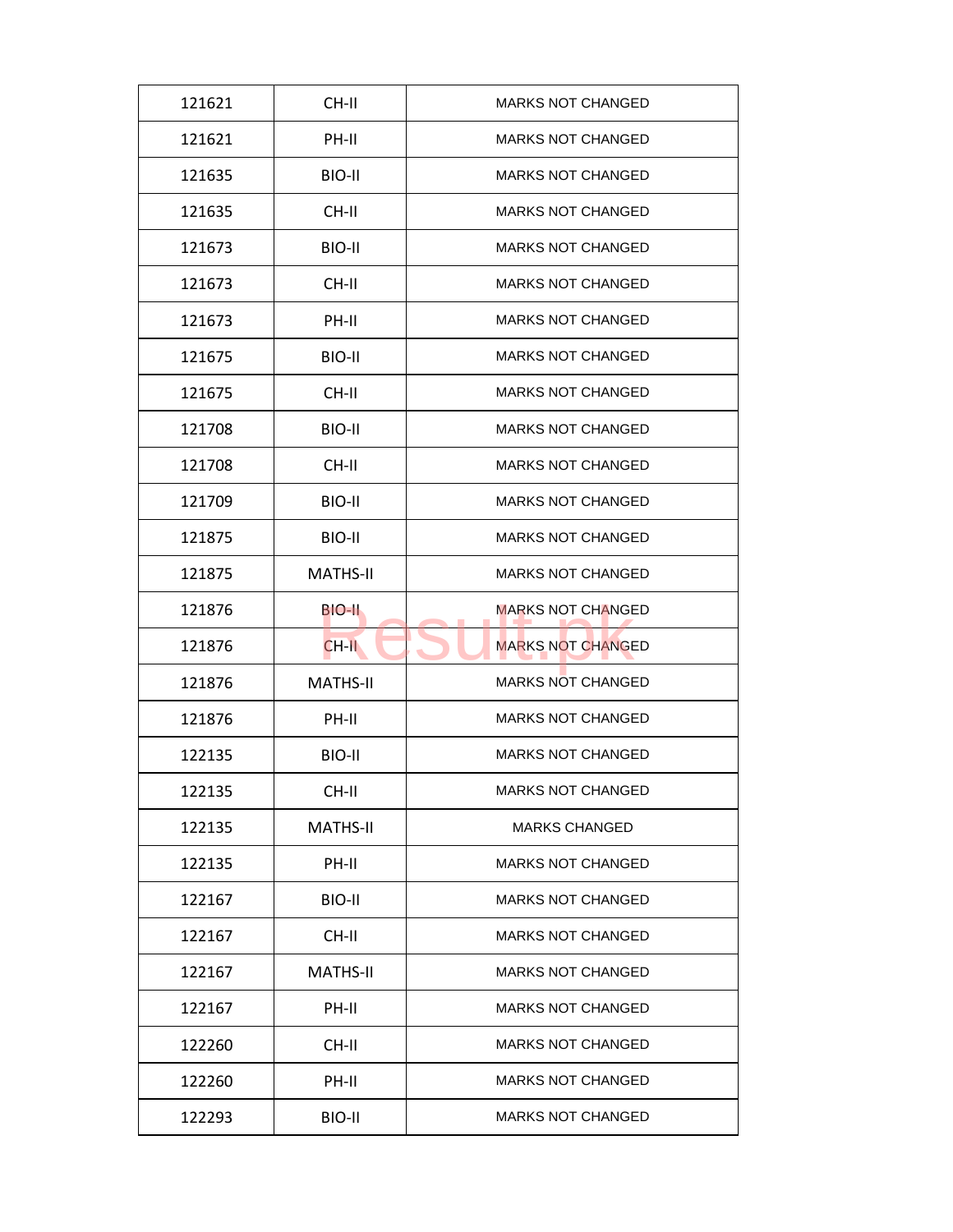| CH-II<br><b>MARKS NOT CHANGED</b><br>122293<br><b>MARKS NOT CHANGED</b><br>122293<br>MATHS-II<br>PH-II<br><b>MARKS NOT CHANGED</b><br>122293<br><b>MARKS NOT CHANGED</b><br>122335<br>BIO-II<br>122335<br>CH-II<br><b>MARKS NOT CHANGED</b><br><b>MARKS NOT CHANGED</b><br>Maths-II<br>122335<br>PH-II<br><b>MARKS NOT CHANGED</b><br>122335<br>122338<br>BIO-II<br><b>MARKS NOT CHANGED</b><br>BIO-II<br><b>MARKS NOT CHANGED</b><br>122343<br><b>MARKS NOT CHANGED</b><br>122343<br>CH-II<br>122359<br>BIO-II<br><b>MARKS NOT CHANGED</b><br><b>MARKS NOT CHANGED</b><br>122391<br>BIO-II<br>BIO-II<br><b>MARKS NOT CHANGED</b><br>122530<br><b>MARKS CHANGED</b><br>122530<br>CH-II<br><b>MARKS CHANGED</b><br>122530<br><b>MATHS-II</b><br><b>MARKS NOT CHANGED</b><br>122530<br>PH-II<br><b>MARKS NOT CHANGED</b><br>122704<br>BIO-II<br><b>MARKS NOT CHANGED</b><br>122704<br>CH-II<br><b>MATHS-II</b><br><b>MARKS CHANGED</b><br>122737<br>122954<br>BIO-II<br><b>MARKS NOT CHANGED</b><br>122954<br>CH-II<br><b>MARKS NOT CHANGED</b><br>MATHS-II<br><b>MARKS NOT CHANGED</b><br>122954<br><b>MARKS NOT CHANGED</b><br>122954<br>PH-II<br>122968<br>BIO-II<br><b>MARKS NOT CHANGED</b><br><b>MARKS NOT CHANGED</b><br>122968<br>CH-II<br><b>MARKS NOT CHANGED</b><br>123009<br>BIO-II<br><b>MARKS NOT CHANGED</b><br>123009<br>CH-II<br><b>MARKS NOT CHANGED</b><br>123009<br>MATHS-II<br>123009<br>PH-II<br><b>MARKS NOT CHANGED</b> |  |  |
|-----------------------------------------------------------------------------------------------------------------------------------------------------------------------------------------------------------------------------------------------------------------------------------------------------------------------------------------------------------------------------------------------------------------------------------------------------------------------------------------------------------------------------------------------------------------------------------------------------------------------------------------------------------------------------------------------------------------------------------------------------------------------------------------------------------------------------------------------------------------------------------------------------------------------------------------------------------------------------------------------------------------------------------------------------------------------------------------------------------------------------------------------------------------------------------------------------------------------------------------------------------------------------------------------------------------------------------------------------------------------------------------------------------------------------------------------|--|--|
|                                                                                                                                                                                                                                                                                                                                                                                                                                                                                                                                                                                                                                                                                                                                                                                                                                                                                                                                                                                                                                                                                                                                                                                                                                                                                                                                                                                                                                               |  |  |
|                                                                                                                                                                                                                                                                                                                                                                                                                                                                                                                                                                                                                                                                                                                                                                                                                                                                                                                                                                                                                                                                                                                                                                                                                                                                                                                                                                                                                                               |  |  |
|                                                                                                                                                                                                                                                                                                                                                                                                                                                                                                                                                                                                                                                                                                                                                                                                                                                                                                                                                                                                                                                                                                                                                                                                                                                                                                                                                                                                                                               |  |  |
|                                                                                                                                                                                                                                                                                                                                                                                                                                                                                                                                                                                                                                                                                                                                                                                                                                                                                                                                                                                                                                                                                                                                                                                                                                                                                                                                                                                                                                               |  |  |
|                                                                                                                                                                                                                                                                                                                                                                                                                                                                                                                                                                                                                                                                                                                                                                                                                                                                                                                                                                                                                                                                                                                                                                                                                                                                                                                                                                                                                                               |  |  |
|                                                                                                                                                                                                                                                                                                                                                                                                                                                                                                                                                                                                                                                                                                                                                                                                                                                                                                                                                                                                                                                                                                                                                                                                                                                                                                                                                                                                                                               |  |  |
|                                                                                                                                                                                                                                                                                                                                                                                                                                                                                                                                                                                                                                                                                                                                                                                                                                                                                                                                                                                                                                                                                                                                                                                                                                                                                                                                                                                                                                               |  |  |
|                                                                                                                                                                                                                                                                                                                                                                                                                                                                                                                                                                                                                                                                                                                                                                                                                                                                                                                                                                                                                                                                                                                                                                                                                                                                                                                                                                                                                                               |  |  |
|                                                                                                                                                                                                                                                                                                                                                                                                                                                                                                                                                                                                                                                                                                                                                                                                                                                                                                                                                                                                                                                                                                                                                                                                                                                                                                                                                                                                                                               |  |  |
|                                                                                                                                                                                                                                                                                                                                                                                                                                                                                                                                                                                                                                                                                                                                                                                                                                                                                                                                                                                                                                                                                                                                                                                                                                                                                                                                                                                                                                               |  |  |
|                                                                                                                                                                                                                                                                                                                                                                                                                                                                                                                                                                                                                                                                                                                                                                                                                                                                                                                                                                                                                                                                                                                                                                                                                                                                                                                                                                                                                                               |  |  |
|                                                                                                                                                                                                                                                                                                                                                                                                                                                                                                                                                                                                                                                                                                                                                                                                                                                                                                                                                                                                                                                                                                                                                                                                                                                                                                                                                                                                                                               |  |  |
|                                                                                                                                                                                                                                                                                                                                                                                                                                                                                                                                                                                                                                                                                                                                                                                                                                                                                                                                                                                                                                                                                                                                                                                                                                                                                                                                                                                                                                               |  |  |
|                                                                                                                                                                                                                                                                                                                                                                                                                                                                                                                                                                                                                                                                                                                                                                                                                                                                                                                                                                                                                                                                                                                                                                                                                                                                                                                                                                                                                                               |  |  |
|                                                                                                                                                                                                                                                                                                                                                                                                                                                                                                                                                                                                                                                                                                                                                                                                                                                                                                                                                                                                                                                                                                                                                                                                                                                                                                                                                                                                                                               |  |  |
|                                                                                                                                                                                                                                                                                                                                                                                                                                                                                                                                                                                                                                                                                                                                                                                                                                                                                                                                                                                                                                                                                                                                                                                                                                                                                                                                                                                                                                               |  |  |
|                                                                                                                                                                                                                                                                                                                                                                                                                                                                                                                                                                                                                                                                                                                                                                                                                                                                                                                                                                                                                                                                                                                                                                                                                                                                                                                                                                                                                                               |  |  |
|                                                                                                                                                                                                                                                                                                                                                                                                                                                                                                                                                                                                                                                                                                                                                                                                                                                                                                                                                                                                                                                                                                                                                                                                                                                                                                                                                                                                                                               |  |  |
|                                                                                                                                                                                                                                                                                                                                                                                                                                                                                                                                                                                                                                                                                                                                                                                                                                                                                                                                                                                                                                                                                                                                                                                                                                                                                                                                                                                                                                               |  |  |
|                                                                                                                                                                                                                                                                                                                                                                                                                                                                                                                                                                                                                                                                                                                                                                                                                                                                                                                                                                                                                                                                                                                                                                                                                                                                                                                                                                                                                                               |  |  |
|                                                                                                                                                                                                                                                                                                                                                                                                                                                                                                                                                                                                                                                                                                                                                                                                                                                                                                                                                                                                                                                                                                                                                                                                                                                                                                                                                                                                                                               |  |  |
|                                                                                                                                                                                                                                                                                                                                                                                                                                                                                                                                                                                                                                                                                                                                                                                                                                                                                                                                                                                                                                                                                                                                                                                                                                                                                                                                                                                                                                               |  |  |
|                                                                                                                                                                                                                                                                                                                                                                                                                                                                                                                                                                                                                                                                                                                                                                                                                                                                                                                                                                                                                                                                                                                                                                                                                                                                                                                                                                                                                                               |  |  |
|                                                                                                                                                                                                                                                                                                                                                                                                                                                                                                                                                                                                                                                                                                                                                                                                                                                                                                                                                                                                                                                                                                                                                                                                                                                                                                                                                                                                                                               |  |  |
|                                                                                                                                                                                                                                                                                                                                                                                                                                                                                                                                                                                                                                                                                                                                                                                                                                                                                                                                                                                                                                                                                                                                                                                                                                                                                                                                                                                                                                               |  |  |
|                                                                                                                                                                                                                                                                                                                                                                                                                                                                                                                                                                                                                                                                                                                                                                                                                                                                                                                                                                                                                                                                                                                                                                                                                                                                                                                                                                                                                                               |  |  |
|                                                                                                                                                                                                                                                                                                                                                                                                                                                                                                                                                                                                                                                                                                                                                                                                                                                                                                                                                                                                                                                                                                                                                                                                                                                                                                                                                                                                                                               |  |  |
|                                                                                                                                                                                                                                                                                                                                                                                                                                                                                                                                                                                                                                                                                                                                                                                                                                                                                                                                                                                                                                                                                                                                                                                                                                                                                                                                                                                                                                               |  |  |
|                                                                                                                                                                                                                                                                                                                                                                                                                                                                                                                                                                                                                                                                                                                                                                                                                                                                                                                                                                                                                                                                                                                                                                                                                                                                                                                                                                                                                                               |  |  |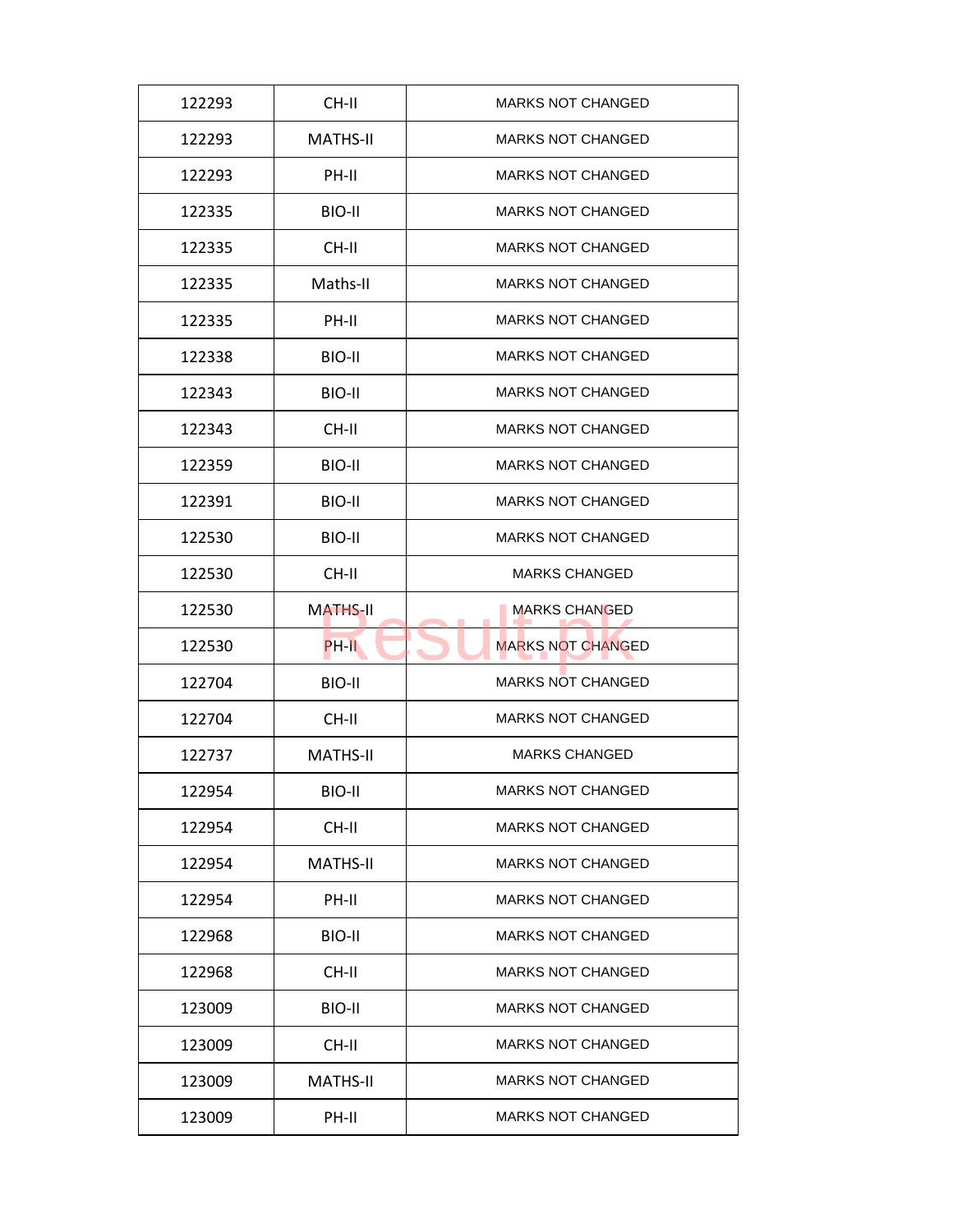| BIO-II<br><b>MARKS NOT CHANGED</b><br>123015<br>CH-II<br><b>MARKS NOT CHANGED</b><br>123015<br><b>MATHS-II</b><br><b>MARKS NOT CHANGED</b><br>123015<br><b>MARKS NOT CHANGED</b><br>123015<br>PH-II<br>123042<br>CH-II<br><b>MARKS NOT CHANGED</b><br><b>MARKS NOT CHANGED</b><br>PH-II<br>123042<br><b>MARKS NOT CHANGED</b><br>123135<br>BIO-II<br>123135<br>CH-II<br><b>MARKS NOT CHANGED</b><br><b>MATHS-II</b><br><b>MARKS NOT CHANGED</b><br>123135<br><b>MARKS NOT CHANGED</b><br>123135<br>PH-II<br>123136<br>BIO-II<br><b>MARKS NOT CHANGED</b><br><b>MARKS NOT CHANGED</b><br>123136<br>CH-II<br><b>MATHS-II</b><br><b>MARKS NOT CHANGED</b><br>123136<br><b>MARKS NOT CHANGED</b><br>123136<br>PH-II<br><b>MARKS NOT CHANGED</b><br>123137<br>BIO-II<br><b>MARKS NOT CHANGED</b><br>123137<br>$CH-H$<br><b>MATHS-II</b><br><b>MARKS NOT CHANGED</b><br>123137<br><b>MARKS NOT CHANGED</b><br>123137<br>PH-II<br><b>MARKS NOT CHANGED</b><br>123142<br>BIO-II<br>123142<br>CH-II<br><b>MARKS NOT CHANGED</b><br><b>MATHS-II</b><br><b>MARKS NOT CHANGED</b><br>123142<br>PH-II<br><b>MARKS NOT CHANGED</b><br>123142<br><b>MARKS NOT CHANGED</b><br>BIO-II<br>123146<br>123146<br>CH-II<br><b>MARKS NOT CHANGED</b><br><b>MARKS NOT CHANGED</b><br>123146<br><b>MATHS-II</b><br>PH-II<br><b>MARKS NOT CHANGED</b><br>123146<br><b>MARKS NOT CHANGED</b><br>BIO-II<br>123148<br><b>MARKS NOT CHANGED</b><br>123148<br>CH-II<br>123148<br><b>MATHS-II</b><br><b>MARKS NOT CHANGED</b> |  |  |
|-----------------------------------------------------------------------------------------------------------------------------------------------------------------------------------------------------------------------------------------------------------------------------------------------------------------------------------------------------------------------------------------------------------------------------------------------------------------------------------------------------------------------------------------------------------------------------------------------------------------------------------------------------------------------------------------------------------------------------------------------------------------------------------------------------------------------------------------------------------------------------------------------------------------------------------------------------------------------------------------------------------------------------------------------------------------------------------------------------------------------------------------------------------------------------------------------------------------------------------------------------------------------------------------------------------------------------------------------------------------------------------------------------------------------------------------------------------------------------------------------|--|--|
|                                                                                                                                                                                                                                                                                                                                                                                                                                                                                                                                                                                                                                                                                                                                                                                                                                                                                                                                                                                                                                                                                                                                                                                                                                                                                                                                                                                                                                                                                               |  |  |
|                                                                                                                                                                                                                                                                                                                                                                                                                                                                                                                                                                                                                                                                                                                                                                                                                                                                                                                                                                                                                                                                                                                                                                                                                                                                                                                                                                                                                                                                                               |  |  |
|                                                                                                                                                                                                                                                                                                                                                                                                                                                                                                                                                                                                                                                                                                                                                                                                                                                                                                                                                                                                                                                                                                                                                                                                                                                                                                                                                                                                                                                                                               |  |  |
|                                                                                                                                                                                                                                                                                                                                                                                                                                                                                                                                                                                                                                                                                                                                                                                                                                                                                                                                                                                                                                                                                                                                                                                                                                                                                                                                                                                                                                                                                               |  |  |
|                                                                                                                                                                                                                                                                                                                                                                                                                                                                                                                                                                                                                                                                                                                                                                                                                                                                                                                                                                                                                                                                                                                                                                                                                                                                                                                                                                                                                                                                                               |  |  |
|                                                                                                                                                                                                                                                                                                                                                                                                                                                                                                                                                                                                                                                                                                                                                                                                                                                                                                                                                                                                                                                                                                                                                                                                                                                                                                                                                                                                                                                                                               |  |  |
|                                                                                                                                                                                                                                                                                                                                                                                                                                                                                                                                                                                                                                                                                                                                                                                                                                                                                                                                                                                                                                                                                                                                                                                                                                                                                                                                                                                                                                                                                               |  |  |
|                                                                                                                                                                                                                                                                                                                                                                                                                                                                                                                                                                                                                                                                                                                                                                                                                                                                                                                                                                                                                                                                                                                                                                                                                                                                                                                                                                                                                                                                                               |  |  |
|                                                                                                                                                                                                                                                                                                                                                                                                                                                                                                                                                                                                                                                                                                                                                                                                                                                                                                                                                                                                                                                                                                                                                                                                                                                                                                                                                                                                                                                                                               |  |  |
|                                                                                                                                                                                                                                                                                                                                                                                                                                                                                                                                                                                                                                                                                                                                                                                                                                                                                                                                                                                                                                                                                                                                                                                                                                                                                                                                                                                                                                                                                               |  |  |
|                                                                                                                                                                                                                                                                                                                                                                                                                                                                                                                                                                                                                                                                                                                                                                                                                                                                                                                                                                                                                                                                                                                                                                                                                                                                                                                                                                                                                                                                                               |  |  |
|                                                                                                                                                                                                                                                                                                                                                                                                                                                                                                                                                                                                                                                                                                                                                                                                                                                                                                                                                                                                                                                                                                                                                                                                                                                                                                                                                                                                                                                                                               |  |  |
|                                                                                                                                                                                                                                                                                                                                                                                                                                                                                                                                                                                                                                                                                                                                                                                                                                                                                                                                                                                                                                                                                                                                                                                                                                                                                                                                                                                                                                                                                               |  |  |
|                                                                                                                                                                                                                                                                                                                                                                                                                                                                                                                                                                                                                                                                                                                                                                                                                                                                                                                                                                                                                                                                                                                                                                                                                                                                                                                                                                                                                                                                                               |  |  |
|                                                                                                                                                                                                                                                                                                                                                                                                                                                                                                                                                                                                                                                                                                                                                                                                                                                                                                                                                                                                                                                                                                                                                                                                                                                                                                                                                                                                                                                                                               |  |  |
|                                                                                                                                                                                                                                                                                                                                                                                                                                                                                                                                                                                                                                                                                                                                                                                                                                                                                                                                                                                                                                                                                                                                                                                                                                                                                                                                                                                                                                                                                               |  |  |
|                                                                                                                                                                                                                                                                                                                                                                                                                                                                                                                                                                                                                                                                                                                                                                                                                                                                                                                                                                                                                                                                                                                                                                                                                                                                                                                                                                                                                                                                                               |  |  |
|                                                                                                                                                                                                                                                                                                                                                                                                                                                                                                                                                                                                                                                                                                                                                                                                                                                                                                                                                                                                                                                                                                                                                                                                                                                                                                                                                                                                                                                                                               |  |  |
|                                                                                                                                                                                                                                                                                                                                                                                                                                                                                                                                                                                                                                                                                                                                                                                                                                                                                                                                                                                                                                                                                                                                                                                                                                                                                                                                                                                                                                                                                               |  |  |
|                                                                                                                                                                                                                                                                                                                                                                                                                                                                                                                                                                                                                                                                                                                                                                                                                                                                                                                                                                                                                                                                                                                                                                                                                                                                                                                                                                                                                                                                                               |  |  |
|                                                                                                                                                                                                                                                                                                                                                                                                                                                                                                                                                                                                                                                                                                                                                                                                                                                                                                                                                                                                                                                                                                                                                                                                                                                                                                                                                                                                                                                                                               |  |  |
|                                                                                                                                                                                                                                                                                                                                                                                                                                                                                                                                                                                                                                                                                                                                                                                                                                                                                                                                                                                                                                                                                                                                                                                                                                                                                                                                                                                                                                                                                               |  |  |
|                                                                                                                                                                                                                                                                                                                                                                                                                                                                                                                                                                                                                                                                                                                                                                                                                                                                                                                                                                                                                                                                                                                                                                                                                                                                                                                                                                                                                                                                                               |  |  |
|                                                                                                                                                                                                                                                                                                                                                                                                                                                                                                                                                                                                                                                                                                                                                                                                                                                                                                                                                                                                                                                                                                                                                                                                                                                                                                                                                                                                                                                                                               |  |  |
|                                                                                                                                                                                                                                                                                                                                                                                                                                                                                                                                                                                                                                                                                                                                                                                                                                                                                                                                                                                                                                                                                                                                                                                                                                                                                                                                                                                                                                                                                               |  |  |
|                                                                                                                                                                                                                                                                                                                                                                                                                                                                                                                                                                                                                                                                                                                                                                                                                                                                                                                                                                                                                                                                                                                                                                                                                                                                                                                                                                                                                                                                                               |  |  |
|                                                                                                                                                                                                                                                                                                                                                                                                                                                                                                                                                                                                                                                                                                                                                                                                                                                                                                                                                                                                                                                                                                                                                                                                                                                                                                                                                                                                                                                                                               |  |  |
|                                                                                                                                                                                                                                                                                                                                                                                                                                                                                                                                                                                                                                                                                                                                                                                                                                                                                                                                                                                                                                                                                                                                                                                                                                                                                                                                                                                                                                                                                               |  |  |
|                                                                                                                                                                                                                                                                                                                                                                                                                                                                                                                                                                                                                                                                                                                                                                                                                                                                                                                                                                                                                                                                                                                                                                                                                                                                                                                                                                                                                                                                                               |  |  |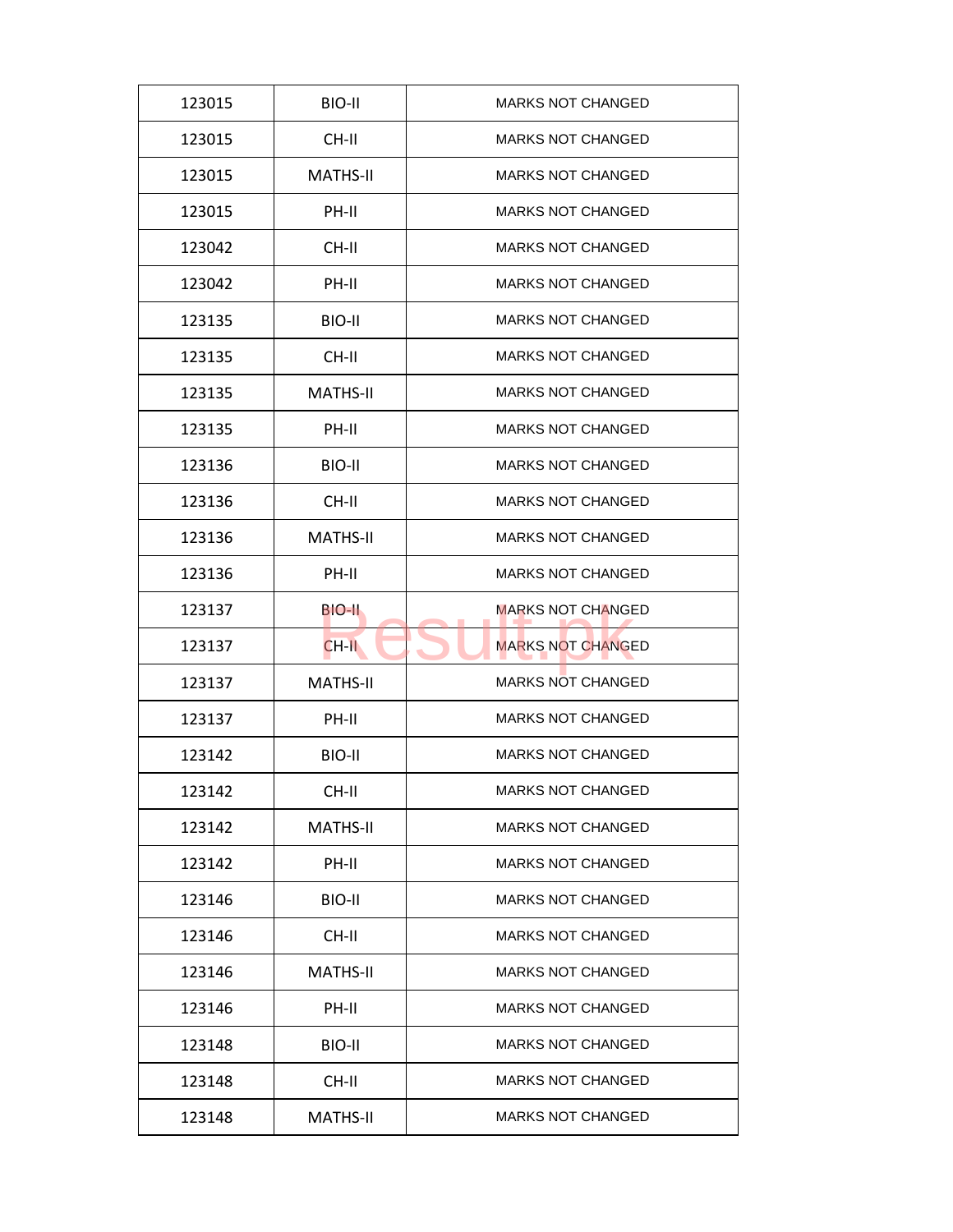| 123148 | PH-II           | <b>MARKS CHANGED</b>     |
|--------|-----------------|--------------------------|
| 123149 | BIO-II          | <b>MARKS NOT CHANGED</b> |
| 123149 | CH-II           | <b>MARKS NOT CHANGED</b> |
| 123149 | <b>MATHS-II</b> | <b>MARKS NOT CHANGED</b> |
| 123149 | PH-II           | <b>MARKS NOT CHANGED</b> |
| 123189 | BIO-II          | <b>MARKS NOT CHANGED</b> |
| 123189 | PH-II           | <b>MARKS NOT CHANGED</b> |
| 123204 | BIO-II          | <b>MARKS NOT CHANGED</b> |
| 123204 | CH-II           | <b>MARKS NOT CHANGED</b> |
| 123204 | MATHS-II        | <b>MARKS NOT CHANGED</b> |
| 123204 | PH-II           | <b>MARKS NOT CHANGED</b> |
| 123205 | CH-II           | <b>MARKS NOT CHANGED</b> |
| 123205 | <b>MATHS-II</b> | <b>MARKS NOT CHANGED</b> |
| 123226 | CH-II           | <b>MARKS NOT CHANGED</b> |
| 123253 | CH-II.          | <b>MARKS NOT CHANGED</b> |
| 123262 | <b>BIO-II</b>   | <b>MARKS NOT CHANGED</b> |
| 123262 | CH-II           | <b>MARKS NOT CHANGED</b> |
| 123262 | PH-II           | <b>MARKS NOT CHANGED</b> |
| 123273 | BIO-II          | <b>MARKS NOT CHANGED</b> |
| 123273 | CH-II           | <b>MARKS NOT CHANGED</b> |
| 123273 | PH-II           | <b>MARKS NOT CHANGED</b> |
| 123298 | BIO-II          | <b>MARKS NOT CHANGED</b> |
| 123298 | CH-II           | <b>MARKS NOT CHANGED</b> |
| 123298 | <b>MATHS-II</b> | <b>MARKS NOT CHANGED</b> |
| 123298 | PH-II           | <b>MARKS NOT CHANGED</b> |
| 123303 | BIO-II          | <b>MARKS NOT CHANGED</b> |
| 123303 | CH-II           | <b>MARKS NOT CHANGED</b> |
| 123303 | PH-II           | <b>MARKS NOT CHANGED</b> |
| 123307 | BIO-II          | <b>MARKS NOT CHANGED</b> |
|        |                 |                          |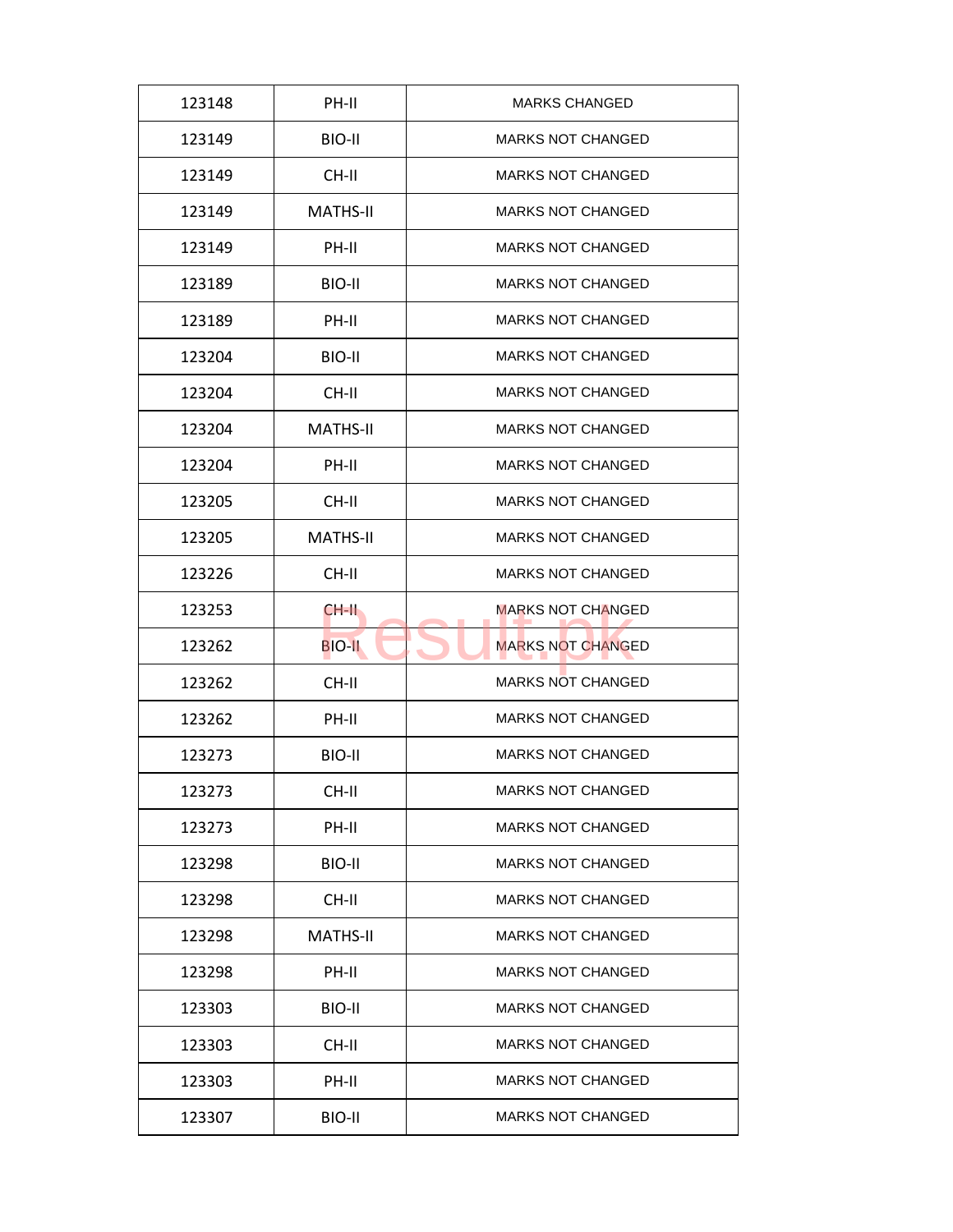| 123307 | CH-II           | <b>MARKS NOT CHANGED</b> |
|--------|-----------------|--------------------------|
| 123308 | CH-II           | <b>MARKS NOT CHANGED</b> |
| 123308 | CH-II           | <b>MARKS NOT CHANGED</b> |
| 123308 | CH-II           | <b>MARKS NOT CHANGED</b> |
| 123308 | <b>MATHS-II</b> | <b>MARKS NOT CHANGED</b> |
| 123308 | Maths-II        | <b>MARKS NOT CHANGED</b> |
| 123308 | <b>MATHS-II</b> | <b>MARKS NOT CHANGED</b> |
| 123318 | BIO-II          | <b>MARKS NOT CHANGED</b> |
| 123318 | CH-II           | <b>MARKS NOT CHANGED</b> |
| 123318 | MATHS-II        | <b>MARKS NOT CHANGED</b> |
| 123318 | PH-II           | <b>MARKS NOT CHANGED</b> |
| 123319 | BIO-II          | <b>MARKS NOT CHANGED</b> |
| 123319 | CH-II           | <b>MARKS CHANGED</b>     |
| 123380 | BIO-II          | <b>MARKS NOT CHANGED</b> |
| 123380 | CH-II.          | <b>MARKS NOT CHANGED</b> |
| 123380 | <b>MATHS-II</b> | <b>MARKS NOT CHANGED</b> |
| 123380 | PH-II           | <b>MARKS NOT CHANGED</b> |
| 123381 | BIO-II          | <b>MARKS NOT CHANGED</b> |
| 123381 | CH-II           | <b>MARKS NOT CHANGED</b> |
| 123381 | PH-II           | <b>MARKS NOT CHANGED</b> |
| 123385 | BIO-II          | <b>MARKS NOT CHANGED</b> |
| 123385 | CH-II           | <b>MARKS NOT CHANGED</b> |
| 123385 | <b>MATHS-II</b> | <b>MARKS NOT CHANGED</b> |
| 123385 | PH-II           | <b>MARKS NOT CHANGED</b> |
| 123414 | BIO-II          | <b>MARKS CHANGED</b>     |
| 123414 | CH-II           | <b>MARKS CHANGED</b>     |
| 123414 | PH-II           | <b>MARKS NOT CHANGED</b> |
| 123428 | BIO-II          | <b>MARKS NOT CHANGED</b> |
| 123428 | CH-II           | <b>MARKS CHANGED</b>     |
|        |                 |                          |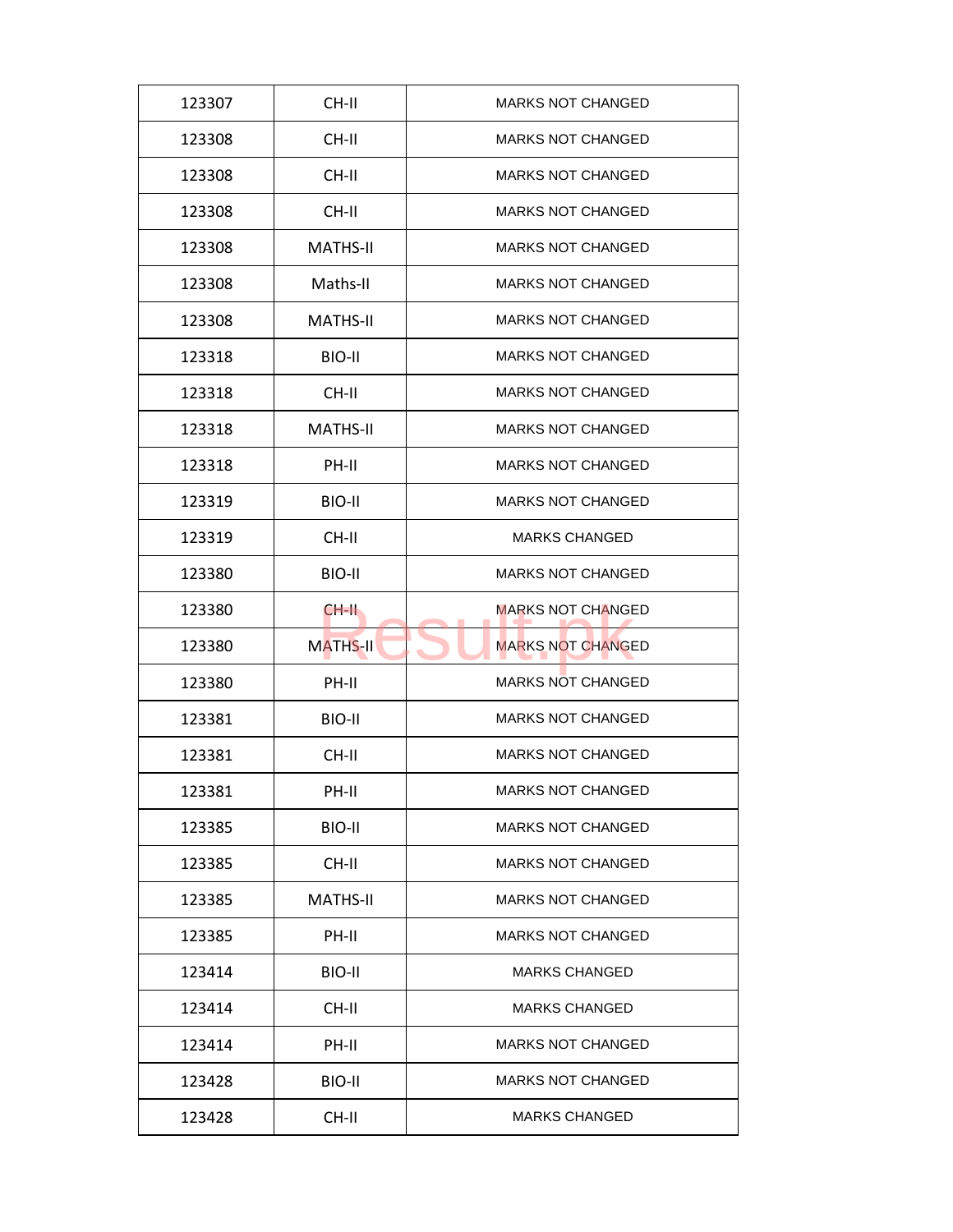| 123428 | <b>MATHS-II</b> | <b>MARKS NOT CHANGED</b> |
|--------|-----------------|--------------------------|
| 123459 | BIO-II          | <b>MARKS NOT CHANGED</b> |
| 123459 | CH-II           | <b>MARKS NOT CHANGED</b> |
| 123459 | <b>MATHS-II</b> | <b>MARKS NOT CHANGED</b> |
| 123459 | PH-II           | <b>MARKS NOT CHANGED</b> |
| 123465 | BIO-II          | <b>MARKS NOT CHANGED</b> |
| 123465 | <b>MATHS-II</b> | <b>MARKS NOT CHANGED</b> |
| 123488 | BIO-II          | <b>MARKS NOT CHANGED</b> |
| 123488 | CH-II           | <b>MARKS NOT CHANGED</b> |
| 123488 | PH-II           | <b>MARKS NOT CHANGED</b> |
| 123489 | BIO-II          | <b>MARKS NOT CHANGED</b> |
| 123489 | CH-II           | <b>MARKS NOT CHANGED</b> |
| 123489 | PH-II           | <b>MARKS NOT CHANGED</b> |
| 123490 | BIO-II          | <b>MARKS NOT CHANGED</b> |
| 123490 | CH-II           | <b>MARKS NOT CHANGED</b> |
| 123490 | PH-II           | <b>MARKS NOT CHANGED</b> |
| 123491 | BIO-II          | <b>MARKS NOT CHANGED</b> |
| 123491 | CH-II           | <b>MARKS NOT CHANGED</b> |
| 123491 | Maths-II        | <b>MARKS NOT CHANGED</b> |
| 123491 | PH-II           | <b>MARKS NOT CHANGED</b> |
| 123492 | BIO-II          | <b>MARKS NOT CHANGED</b> |
| 123492 | CH-II           | <b>MARKS NOT CHANGED</b> |
| 123492 | Maths-II        | <b>MARKS NOT CHANGED</b> |
| 123492 | PH-II           | <b>MARKS NOT CHANGED</b> |
| 123494 | BIO-II          | <b>MARKS NOT CHANGED</b> |
| 123494 | PH-II           | <b>MARKS CHANGED</b>     |
| 123500 | BIO-II          | <b>MARKS NOT CHANGED</b> |
|        |                 |                          |
| 123500 | CH-II           | <b>MARKS NOT CHANGED</b> |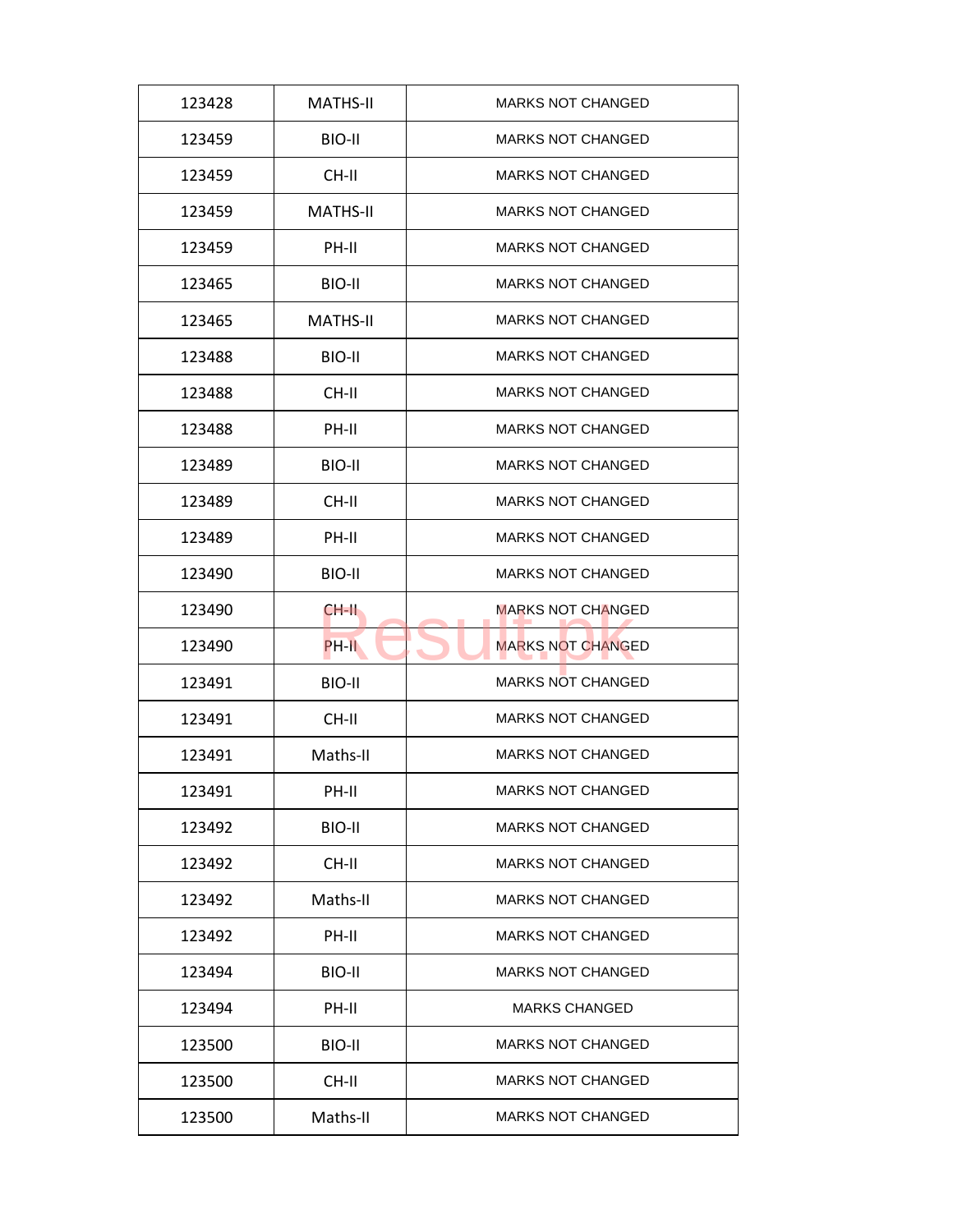| 123500 | PH-II           | <b>MARKS NOT CHANGED</b> |
|--------|-----------------|--------------------------|
| 123621 | BIO-II          | <b>MARKS NOT CHANGED</b> |
| 123656 | BIO-II          | <b>MARKS NOT CHANGED</b> |
| 123656 | CH-II           | <b>MARKS NOT CHANGED</b> |
| 123658 | CH-II           | <b>MARKS NOT CHANGED</b> |
| 123658 | <b>MATHS-II</b> | <b>MARKS NOT CHANGED</b> |
| 123670 | BIO-II          | <b>MARKS NOT CHANGED</b> |
| 123855 | BIO-II          | <b>MARKS NOT CHANGED</b> |
| 123855 | CH-II           | <b>MARKS NOT CHANGED</b> |
| 123873 | BIO-II          | <b>MARKS NOT CHANGED</b> |
| 123873 | CH-II           | <b>MARKS NOT CHANGED</b> |
| 123877 | CH-II           | <b>MARKS NOT CHANGED</b> |
| 123881 | CH-II           | <b>MARKS NOT CHANGED</b> |
| 123881 | PH-II           | <b>MARKS NOT CHANGED</b> |
| 123923 | BIO-II          | <b>MARKS NOT CHANGED</b> |
| 123923 | CH-II           | <b>MARKS NOT CHANGED</b> |
| 123923 | Maths-II        | <b>MARKS NOT CHANGED</b> |
| 123923 | PH-II           | <b>MARKS NOT CHANGED</b> |
| 123948 | BIO-II          | <b>MARKS NOT CHANGED</b> |
| 123948 | PH-II           | <b>MARKS NOT CHANGED</b> |
| 123950 | CH-II           | <b>MARKS NOT CHANGED</b> |
| 123983 | BIO-II          | <b>MARKS NOT CHANGED</b> |
| 123983 | CH-II           | <b>MARKS NOT CHANGED</b> |
| 123983 | MATHS-II        | <b>MARKS NOT CHANGED</b> |
| 123983 | PH-II           | <b>MARKS NOT CHANGED</b> |
| 124002 | CH-II           | <b>MARKS NOT CHANGED</b> |
| 124011 | CH-II           | <b>MARKS NOT CHANGED</b> |
| 124011 | <b>MATHS-II</b> | <b>MARKS NOT CHANGED</b> |
| 124011 | PH-II           | <b>MARKS CHANGED</b>     |
|        |                 |                          |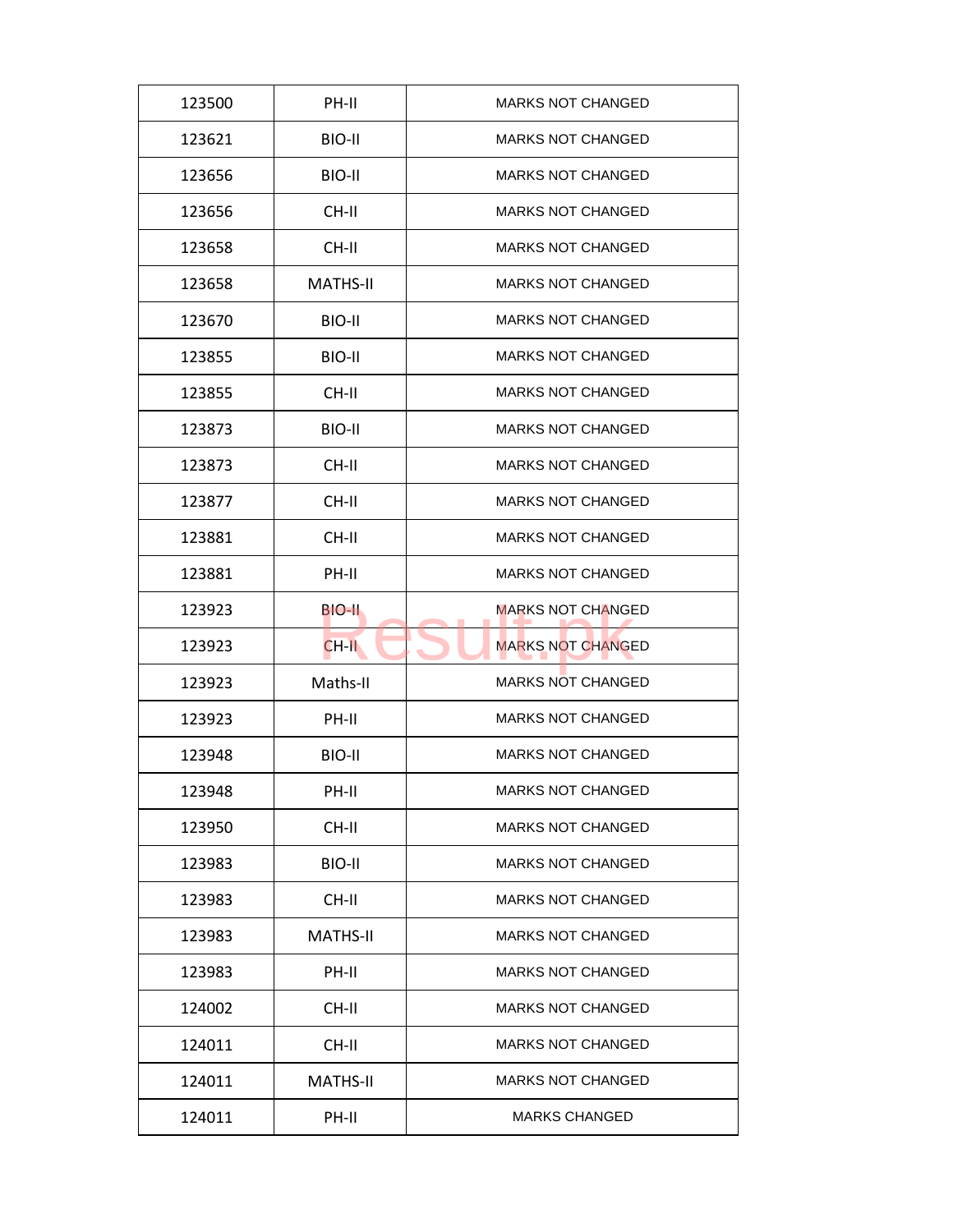| 124012 | BIO-II          | <b>MARKS NOT CHANGED</b> |
|--------|-----------------|--------------------------|
| 124012 | CH-II           | <b>MARKS NOT CHANGED</b> |
| 124012 | PH-II           | <b>MARKS NOT CHANGED</b> |
| 124018 | CH-II           | <b>MARKS NOT CHANGED</b> |
| 124018 | Maths-II        | <b>MARKS NOT CHANGED</b> |
| 124018 | PH-II           | <b>MARKS CHANGED</b>     |
| 124049 | BIO-II          | <b>MARKS NOT CHANGED</b> |
| 124200 | CH-II           | <b>MARKS NOT CHANGED</b> |
| 124200 | <b>MATHS-II</b> | <b>MARKS NOT CHANGED</b> |
| 124206 | BIO-II          | <b>MARKS NOT CHANGED</b> |
| 124206 | CH-II           | <b>MARKS NOT CHANGED</b> |
| 124206 | Maths-II        | <b>MARKS NOT CHANGED</b> |
| 124329 | BIO-II          | <b>MARKS NOT CHANGED</b> |
| 124329 | CH-II           | <b>MARKS NOT CHANGED</b> |
| 124329 | <b>MATHS-II</b> | <b>MARKS NOT CHANGED</b> |
| 124329 | PH-II           | <b>MARKS NOT CHANGED</b> |
| 124409 | BIO-II          | <b>MARKS NOT CHANGED</b> |
| 124409 | CH-II           | <b>MARKS NOT CHANGED</b> |
| 124409 | <b>MATHS-II</b> | <b>MARKS NOT CHANGED</b> |
| 124409 | PH-II           | <b>MARKS NOT CHANGED</b> |
| 124619 | BIO-II          | <b>MARKS NOT CHANGED</b> |
| 124619 | CH-II           | <b>MARKS NOT CHANGED</b> |
| 124619 | PH-II           | <b>MARKS NOT CHANGED</b> |
| 124655 | BIO-II          | <b>MARKS NOT CHANGED</b> |
| 124655 | PH-II           | <b>MARKS NOT CHANGED</b> |
| 124803 | BIO-II          | <b>MARKS NOT CHANGED</b> |
| 124803 | CH-II           | <b>MARKS NOT CHANGED</b> |
| 124803 | <b>MATHS-II</b> | <b>MARKS NOT CHANGED</b> |
| 124803 | PH-II           | <b>MARKS NOT CHANGED</b> |
|        |                 |                          |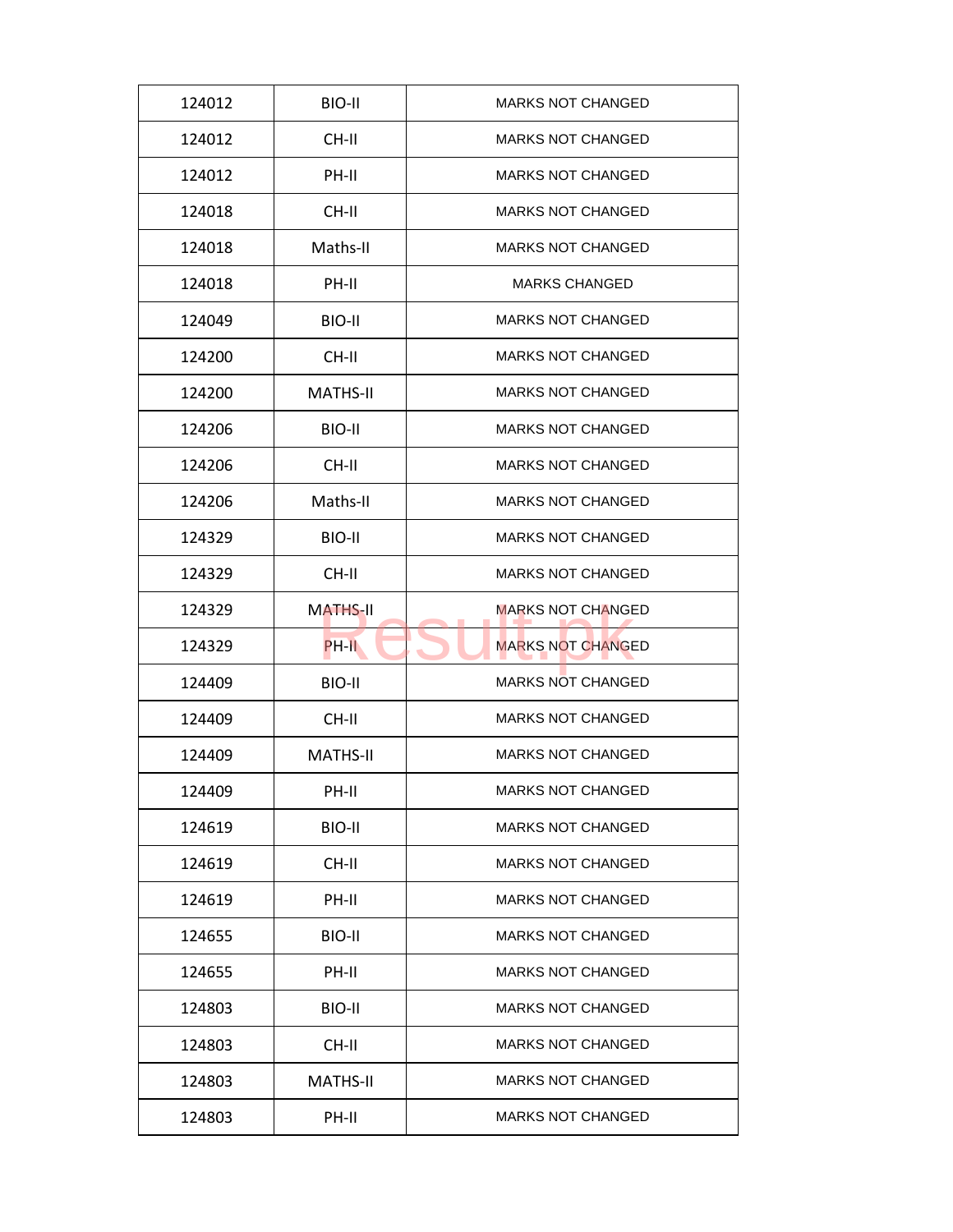| 124847 | BIO-II          | <b>MARKS NOT CHANGED</b> |
|--------|-----------------|--------------------------|
| 124847 | CH-II           | <b>MARKS NOT CHANGED</b> |
| 124847 | PH-II           | <b>MARKS NOT CHANGED</b> |
| 124864 | BIO-II          | <b>MARKS NOT CHANGED</b> |
| 124864 | CH-II           | <b>MARKS NOT CHANGED</b> |
| 124884 | BIO-II          | <b>MARKS NOT CHANGED</b> |
| 124884 | CH-II           | <b>MARKS NOT CHANGED</b> |
| 124884 | PH-II           | <b>MARKS NOT CHANGED</b> |
| 124916 | CH-II           | <b>MARKS NOT CHANGED</b> |
| 124916 | <b>MATHS-II</b> | <b>MARKS CHANGED</b>     |
| 124928 | CH-II           | <b>MARKS NOT CHANGED</b> |
| 124984 | BIO-II          | <b>MARKS NOT CHANGED</b> |
| 124984 | CH-II           | <b>MARKS NOT CHANGED</b> |
| 124984 | Maths-II        | <b>MARKS NOT CHANGED</b> |
| 124984 | PH-II           | <b>MARKS NOT CHANGED</b> |
| 125002 | <b>BIO-II</b>   | <b>MARKS NOT CHANGED</b> |
| 125002 | PH-II           | <b>MARKS NOT CHANGED</b> |
| 125031 | CH-II           | <b>MARKS CHANGED</b>     |
| 125056 | BIO-II          | <b>MARKS NOT CHANGED</b> |
| 125056 | CH-II           | <b>MARKS NOT CHANGED</b> |
| 125056 | MATHS-II        | <b>MARKS NOT CHANGED</b> |
| 125056 | PH-II           | <b>MARKS NOT CHANGED</b> |
| 125105 | <b>MATHS-II</b> | <b>MARKS NOT CHANGED</b> |
| 125105 | PH-II           | <b>MARKS NOT CHANGED</b> |
| 125135 | BIO-II          | <b>MARKS NOT CHANGED</b> |
| 125136 | BIO-II          | <b>MARKS NOT CHANGED</b> |
| 125136 | CH-II           | <b>MARKS NOT CHANGED</b> |
| 125136 | MATHS-II        | <b>MARKS CHANGED</b>     |
| 125136 | PH-II           | <b>MARKS NOT CHANGED</b> |
|        |                 |                          |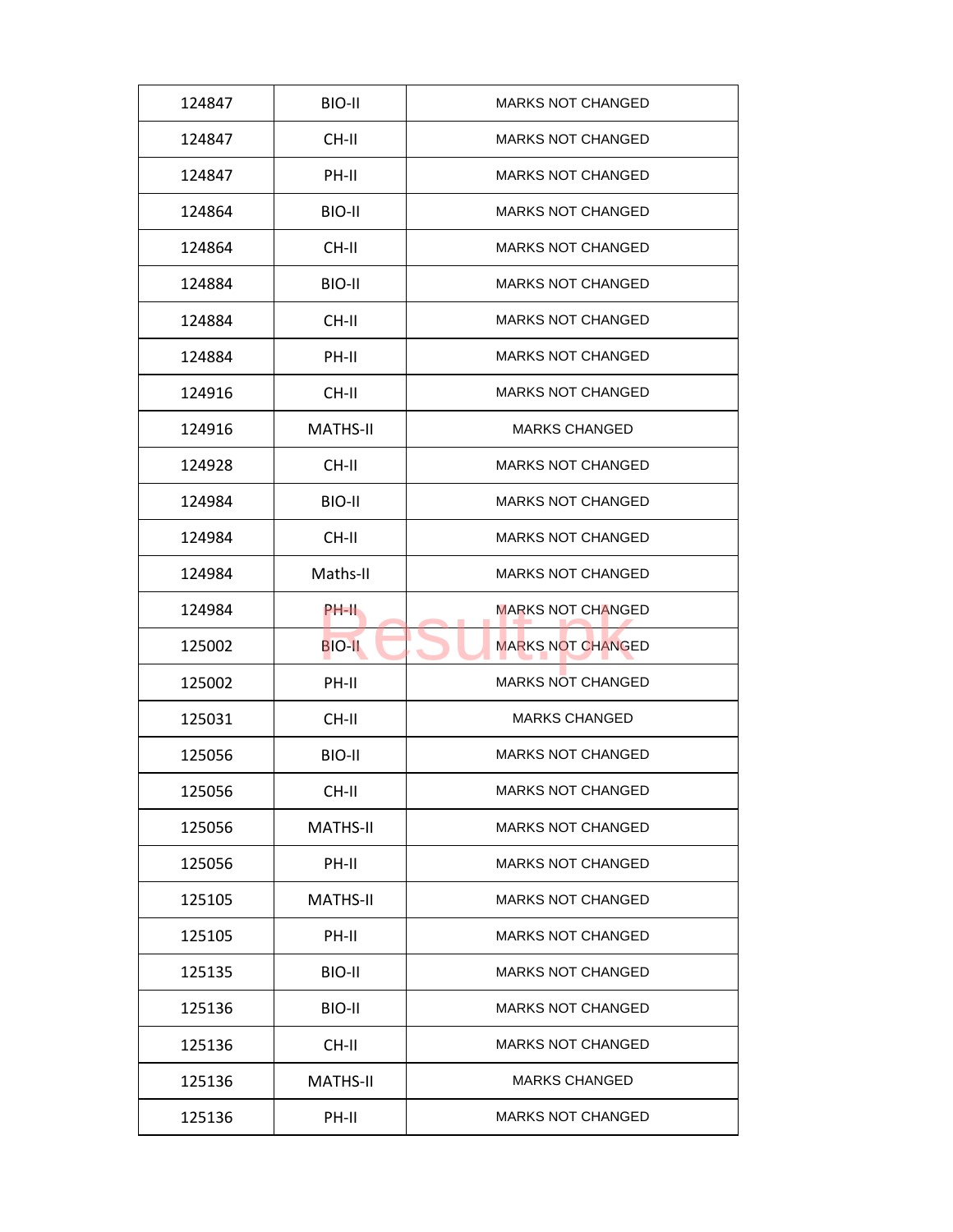| 125251 | <b>MATHS-II</b> | <b>MARKS CHANGED</b>     |
|--------|-----------------|--------------------------|
| 125251 | PH-II           | <b>MARKS CHANGED</b>     |
| 125276 | BIO-II          | <b>MARKS NOT CHANGED</b> |
| 125279 | BIO-II          | <b>MARKS NOT CHANGED</b> |
| 125279 | CH-II           | <b>MARKS NOT CHANGED</b> |
| 125279 | PH-II           | <b>MARKS NOT CHANGED</b> |
| 125287 | BIO-II          | <b>MARKS NOT CHANGED</b> |
| 125287 | CH-II           | <b>MARKS NOT CHANGED</b> |
| 125287 | Maths-II        | <b>MARKS NOT CHANGED</b> |
| 125287 | PH-II           | <b>MARKS NOT CHANGED</b> |
| 125300 | BIO-II          | <b>MARKS NOT CHANGED</b> |
| 125300 | CH-II           | <b>MARKS NOT CHANGED</b> |
| 125300 | <b>MATHS-II</b> | <b>MARKS NOT CHANGED</b> |
| 125300 | PH-II           | <b>MARKS NOT CHANGED</b> |
| 125310 | CH-II.          | <b>MARKS NOT CHANGED</b> |
| 125310 | <b>MATHS-II</b> | <b>MARKS NOT CHANGED</b> |
| 125318 | <b>MATHS-II</b> | <b>MARKS NOT CHANGED</b> |
| 125331 | BIO-II          | <b>MARKS NOT CHANGED</b> |
| 125331 | CH-II           | <b>MARKS NOT CHANGED</b> |
| 125331 | Maths-II        | <b>MARKS NOT CHANGED</b> |
| 125331 | PH-II           | <b>MARKS NOT CHANGED</b> |
| 125334 | CH-II           | <b>MARKS NOT CHANGED</b> |
| 125371 | BIO-II          | <b>MARKS NOT CHANGED</b> |
| 125371 | CH-II           | <b>MARKS NOT CHANGED</b> |
| 125371 | <b>MATHS-II</b> | <b>MARKS NOT CHANGED</b> |
| 125371 | PH-II           | <b>MARKS NOT CHANGED</b> |
| 125441 | BIO-II          | <b>MARKS NOT CHANGED</b> |
| 125441 | CH-II           | <b>MARKS CHANGED</b>     |
|        |                 |                          |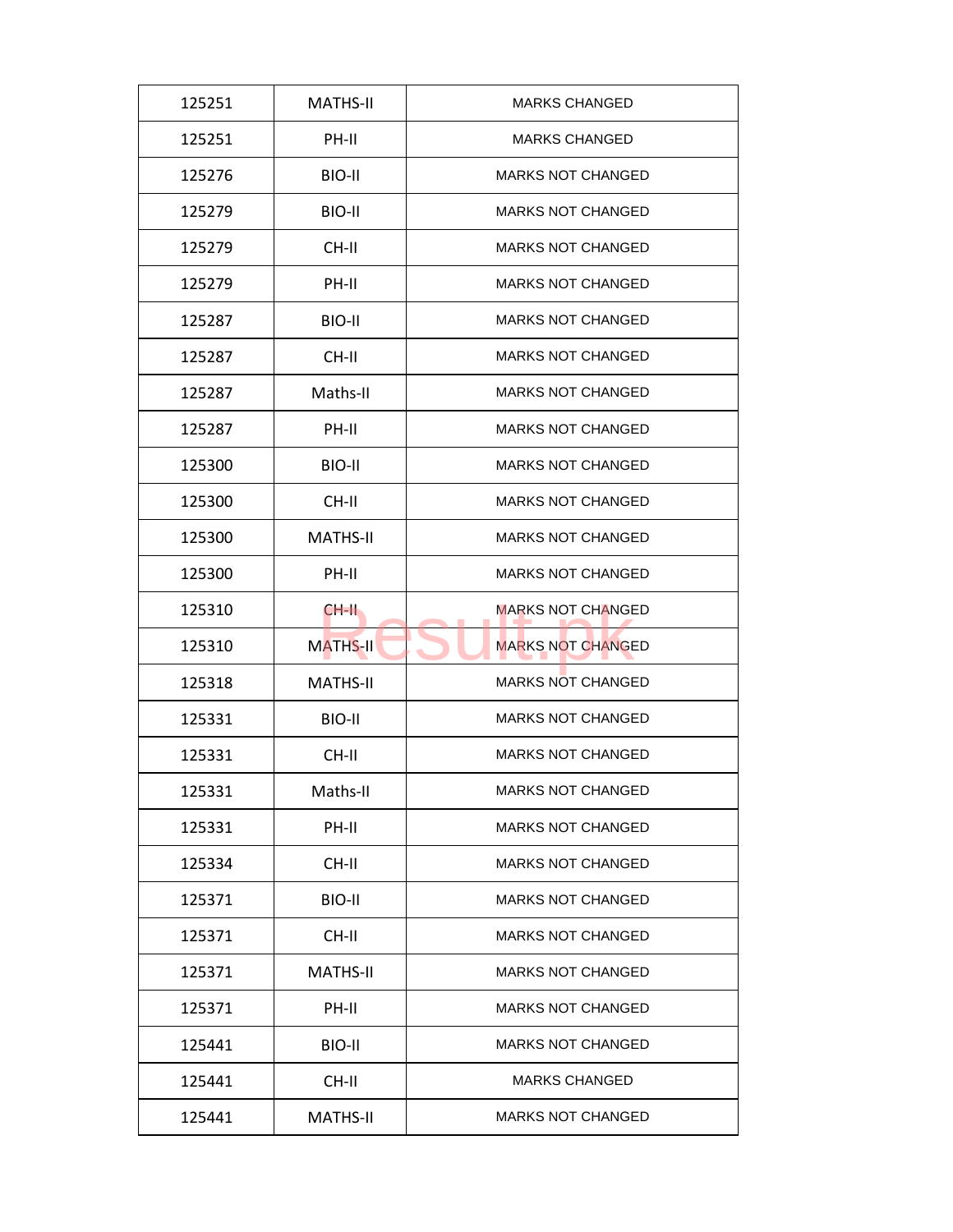| 125441 | PH-II           | <b>MARKS NOT CHANGED</b> |
|--------|-----------------|--------------------------|
| 125473 | BIO-II          | <b>MARKS NOT CHANGED</b> |
| 125473 | CH-II           | <b>MARKS NOT CHANGED</b> |
| 125473 | <b>MATHS-II</b> | <b>MARKS NOT CHANGED</b> |
| 125473 | PH-II           | <b>MARKS CHANGED</b>     |
| 125485 | BIO-II          | <b>MARKS NOT CHANGED</b> |
| 125485 | CH-II           | <b>MARKS NOT CHANGED</b> |
| 125485 | Maths-II        | <b>MARKS CHANGED</b>     |
| 125485 | PH-II           | <b>MARKS NOT CHANGED</b> |
| 125511 | BIO-II          | <b>MARKS NOT CHANGED</b> |
| 125511 | CH-II           | <b>MARKS NOT CHANGED</b> |
| 125511 | <b>MATHS-II</b> | <b>MARKS NOT CHANGED</b> |
| 125524 | CH-II           | <b>MARKS NOT CHANGED</b> |
| 125524 | <b>MATHS-II</b> | <b>MARKS NOT CHANGED</b> |
| 125524 | PH-II           | <b>MARKS NOT CHANGED</b> |
| 125543 | CH-II           | <b>MARKS NOT CHANGED</b> |
| 125543 | <b>MATHS-II</b> | <b>MARKS NOT CHANGED</b> |
| 125549 | BIO-II          | <b>MARKS NOT CHANGED</b> |
| 125549 | CH-II           | <b>MARKS NOT CHANGED</b> |
| 125549 | <b>MATHS-II</b> | <b>MARKS NOT CHANGED</b> |
| 125549 | PH-II           | <b>MARKS NOT CHANGED</b> |
| 125563 | BIO-II          | <b>MARKS NOT CHANGED</b> |
| 125563 | CH-II           | <b>MARKS NOT CHANGED</b> |
| 125563 | <b>MATHS-II</b> | <b>MARKS NOT CHANGED</b> |
| 125563 | PH-II           | <b>MARKS NOT CHANGED</b> |
| 125573 | BIO-II          | <b>MARKS NOT CHANGED</b> |
| 125573 | CH-II           | <b>MARKS NOT CHANGED</b> |
| 125579 | BIO-II          | <b>MARKS NOT CHANGED</b> |
| 125579 | CH-II           | <b>MARKS NOT CHANGED</b> |
|        |                 |                          |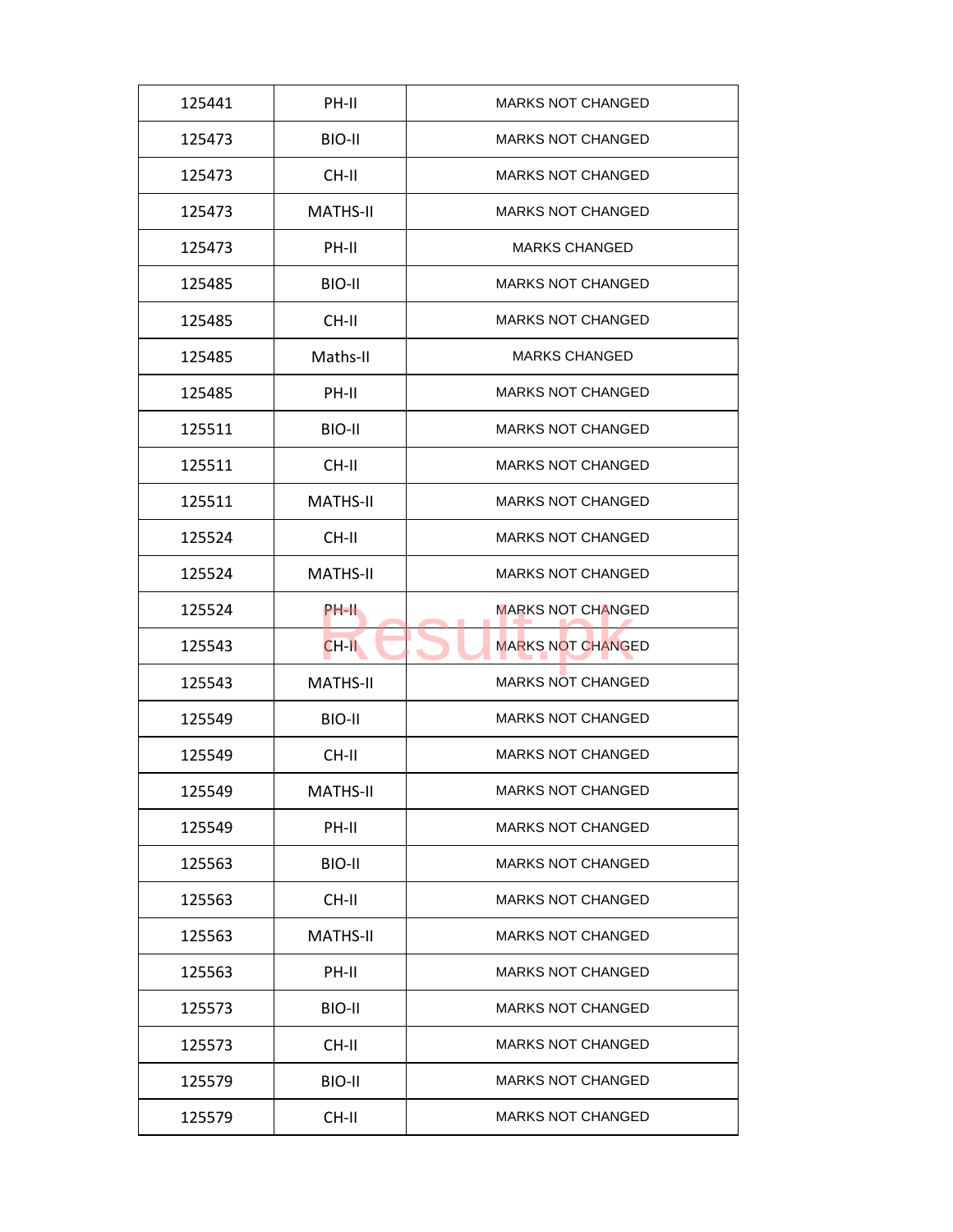| 125579 | <b>MATHS-II</b> | <b>MARKS NOT CHANGED</b> |
|--------|-----------------|--------------------------|
| 125579 | PH-II           | <b>MARKS NOT CHANGED</b> |
| 125599 | BIO-II          | <b>MARKS NOT CHANGED</b> |
| 125599 | CH-II           | <b>MARKS NOT CHANGED</b> |
| 125599 | <b>MATHS-II</b> | <b>MARKS NOT CHANGED</b> |
| 125621 | CH-II           | <b>MARKS NOT CHANGED</b> |
| 125622 | BIO-II          | <b>MARKS NOT CHANGED</b> |
| 125622 | CH-II           | <b>MARKS NOT CHANGED</b> |
| 125622 | <b>MATHS-II</b> | <b>MARKS NOT CHANGED</b> |
| 125622 | PH-II           | <b>MARKS NOT CHANGED</b> |
| 125630 | BIO-II          | <b>MARKS NOT CHANGED</b> |
| 125630 | CH-II           | <b>MARKS NOT CHANGED</b> |
| 125630 | <b>MATHS-II</b> | <b>MARKS NOT CHANGED</b> |
| 125630 | PH-II           | <b>MARKS NOT CHANGED</b> |
| 125632 | BIO-II.         | <b>MARKS NOT CHANGED</b> |
| 125632 | CH-II           | <b>MARKS NOT CHANGED</b> |
| 125649 | CH-II           | <b>MARKS NOT CHANGED</b> |
| 125649 | <b>MATHS-II</b> | <b>MARKS NOT CHANGED</b> |
| 125649 | PH-II           | <b>MARKS NOT CHANGED</b> |
| 125655 | BIO-II          | <b>MARKS NOT CHANGED</b> |
| 125655 | CH-II           | <b>MARKS NOT CHANGED</b> |
| 125655 | PH-II           | <b>MARKS CHANGED</b>     |
| 125658 | BIO-II          | <b>MARKS NOT CHANGED</b> |
| 125658 | CH-II           | <b>MARKS NOT CHANGED</b> |
| 125658 | <b>MATHS-II</b> | <b>MARKS NOT CHANGED</b> |
| 125658 | PH-II           | <b>MARKS NOT CHANGED</b> |
| 125659 | CH-II           | <b>MARKS NOT CHANGED</b> |
| 125668 | BIO-II          | <b>MARKS NOT CHANGED</b> |
| 125668 | CH-II           | <b>MARKS NOT CHANGED</b> |
|        |                 |                          |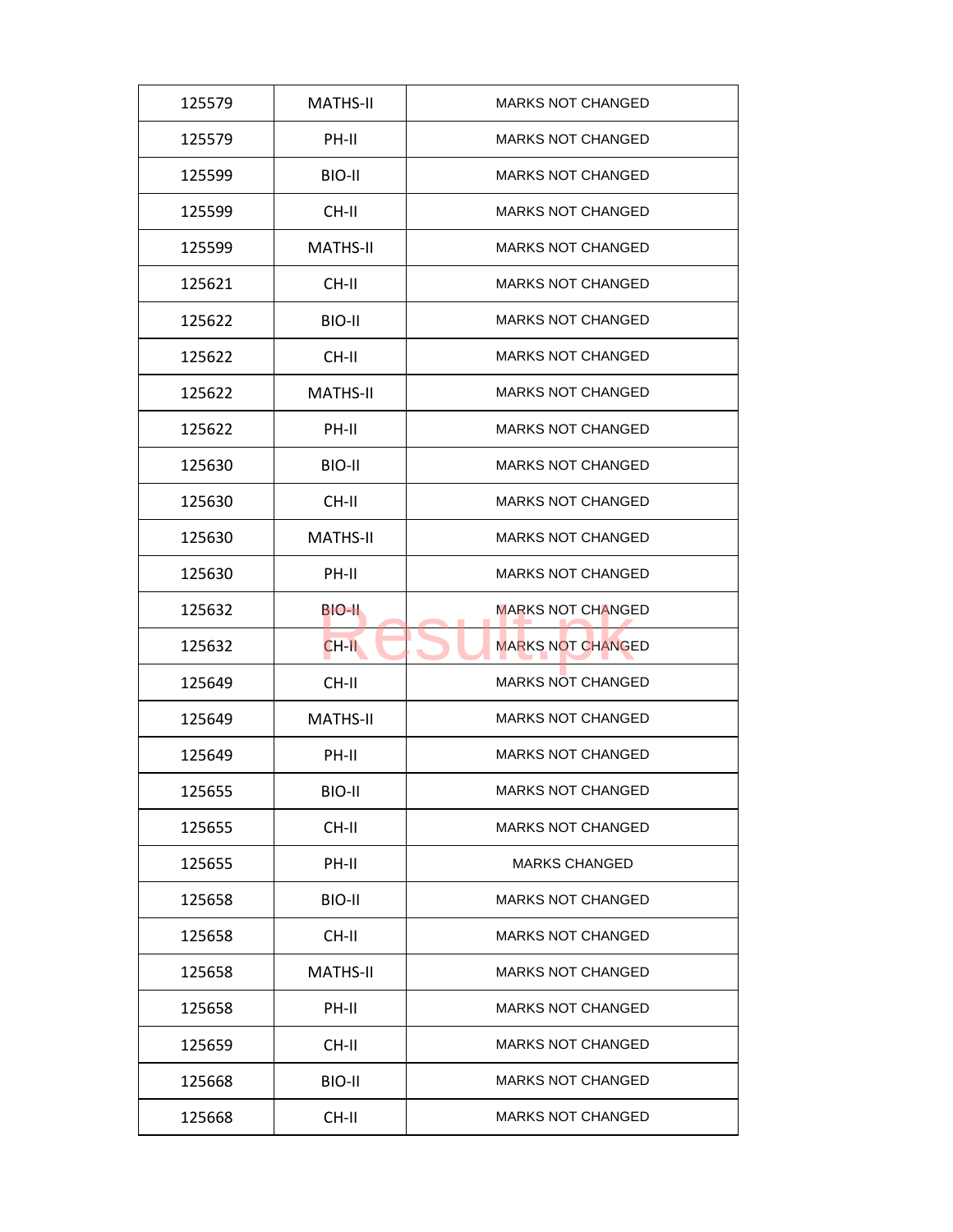| 125680 | BIO-II          | <b>MARKS NOT CHANGED</b> |
|--------|-----------------|--------------------------|
| 125680 | CH-II           | <b>MARKS NOT CHANGED</b> |
| 125680 | PH-II           | <b>MARKS NOT CHANGED</b> |
| 125696 | BIO-II          | <b>MARKS NOT CHANGED</b> |
| 125696 | CH-II           | <b>MARKS NOT CHANGED</b> |
| 125696 | <b>MATHS-II</b> | <b>MARKS NOT CHANGED</b> |
| 125696 | PH-II           | <b>MARKS NOT CHANGED</b> |
| 125709 | CH-II           | <b>MARKS NOT CHANGED</b> |
| 125709 | Maths-II        | <b>MARKS NOT CHANGED</b> |
| 125719 | CH-II           | <b>MARKS NOT CHANGED</b> |
| 125729 | BIO-II          | <b>MARKS NOT CHANGED</b> |
| 125729 | BIO-II          | <b>MARKS NOT CHANGED</b> |
| 125729 | CH-II           | <b>MARKS NOT CHANGED</b> |
| 125729 | CH-II           | <b>MARKS NOT CHANGED</b> |
| 125729 | PH-II           | <b>MARKS NOT CHANGED</b> |
| 125729 | PH-II           | <b>MARKS NOT CHANGED</b> |
| 125739 | CH-II           | <b>MARKS NOT CHANGED</b> |
| 125775 | BIO-II          | <b>MARKS NOT CHANGED</b> |
| 125775 | CH-II           | <b>MARKS NOT CHANGED</b> |
| 125775 | <b>MATHS-II</b> | <b>MARKS NOT CHANGED</b> |
| 125775 | PH-II           | <b>MARKS NOT CHANGED</b> |
| 125804 | BIO-II          | <b>MARKS NOT CHANGED</b> |
| 125804 | CH-II           | <b>MARKS NOT CHANGED</b> |
| 125804 | PH-II           | <b>MARKS NOT CHANGED</b> |
| 125814 | BIO-II          | <b>MARKS NOT CHANGED</b> |
| 125814 | CH-II           | <b>MARKS NOT CHANGED</b> |
| 125836 | BIO-II          | <b>MARKS NOT CHANGED</b> |
| 125836 | PH-II           | <b>MARKS NOT CHANGED</b> |
| 125852 | CH-II           | <b>MARKS NOT CHANGED</b> |
|        |                 |                          |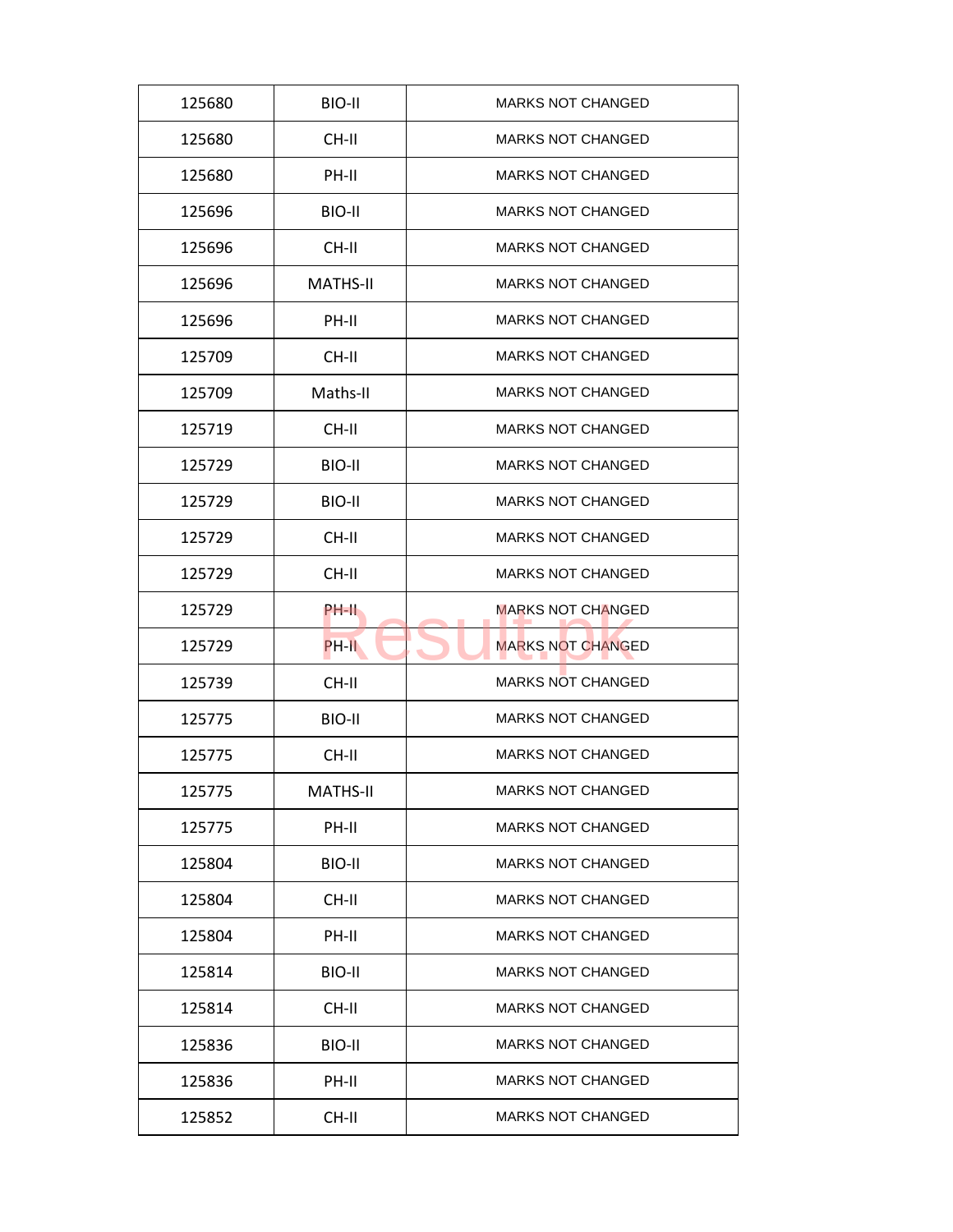| 125852 | <b>MATHS-II</b> | <b>MARKS NOT CHANGED</b> |
|--------|-----------------|--------------------------|
| 125852 | PH-II           | <b>MARKS NOT CHANGED</b> |
| 125870 | BIO-II          | <b>MARKS NOT CHANGED</b> |
| 125870 | CH-II           | <b>MARKS CHANGED</b>     |
| 125870 | <b>MATHS-II</b> | <b>MARKS NOT CHANGED</b> |
| 125870 | PH-II           | <b>MARKS NOT CHANGED</b> |
| 125887 | BIO-II          | <b>MARKS NOT CHANGED</b> |
| 125887 | CH-II           | <b>MARKS NOT CHANGED</b> |
| 125887 | PH-II           | <b>MARKS NOT CHANGED</b> |
| 125892 | BIO-II          | <b>MARKS NOT CHANGED</b> |
| 125892 | CH-II           | <b>MARKS NOT CHANGED</b> |
| 125892 | <b>MATHS-II</b> | <b>MARKS NOT CHANGED</b> |
| 125892 | PH-II           | <b>MARKS NOT CHANGED</b> |
| 125906 | <b>MATHS-II</b> | <b>MARKS NOT CHANGED</b> |
| 125976 | BIO-II.         | <b>MARKS NOT CHANGED</b> |
| 125976 | CH-II           | <b>MARKS NOT CHANGED</b> |
| 125976 | <b>MATHS-II</b> | <b>MARKS NOT CHANGED</b> |
| 125976 | PH-II           | <b>MARKS NOT CHANGED</b> |
| 125978 | BIO-II          | <b>MARKS NOT CHANGED</b> |
| 125978 | CH-II           | <b>MARKS NOT CHANGED</b> |
| 125978 | PH-II           | <b>MARKS CHANGED</b>     |
| 126004 | CH-II           | <b>MARKS NOT CHANGED</b> |
| 126004 | <b>MATHS-II</b> | <b>MARKS NOT CHANGED</b> |
| 126006 | <b>MATHS-II</b> | <b>MARKS NOT CHANGED</b> |
| 126006 | PH-II           | <b>MARKS NOT CHANGED</b> |
| 126011 | BIO-II          | <b>MARKS NOT CHANGED</b> |
| 126011 | CH-II           | <b>MARKS NOT CHANGED</b> |
| 126011 | <b>MATHS-II</b> | <b>MARKS NOT CHANGED</b> |
| 126011 | PH-II           | <b>MARKS NOT CHANGED</b> |
|        |                 |                          |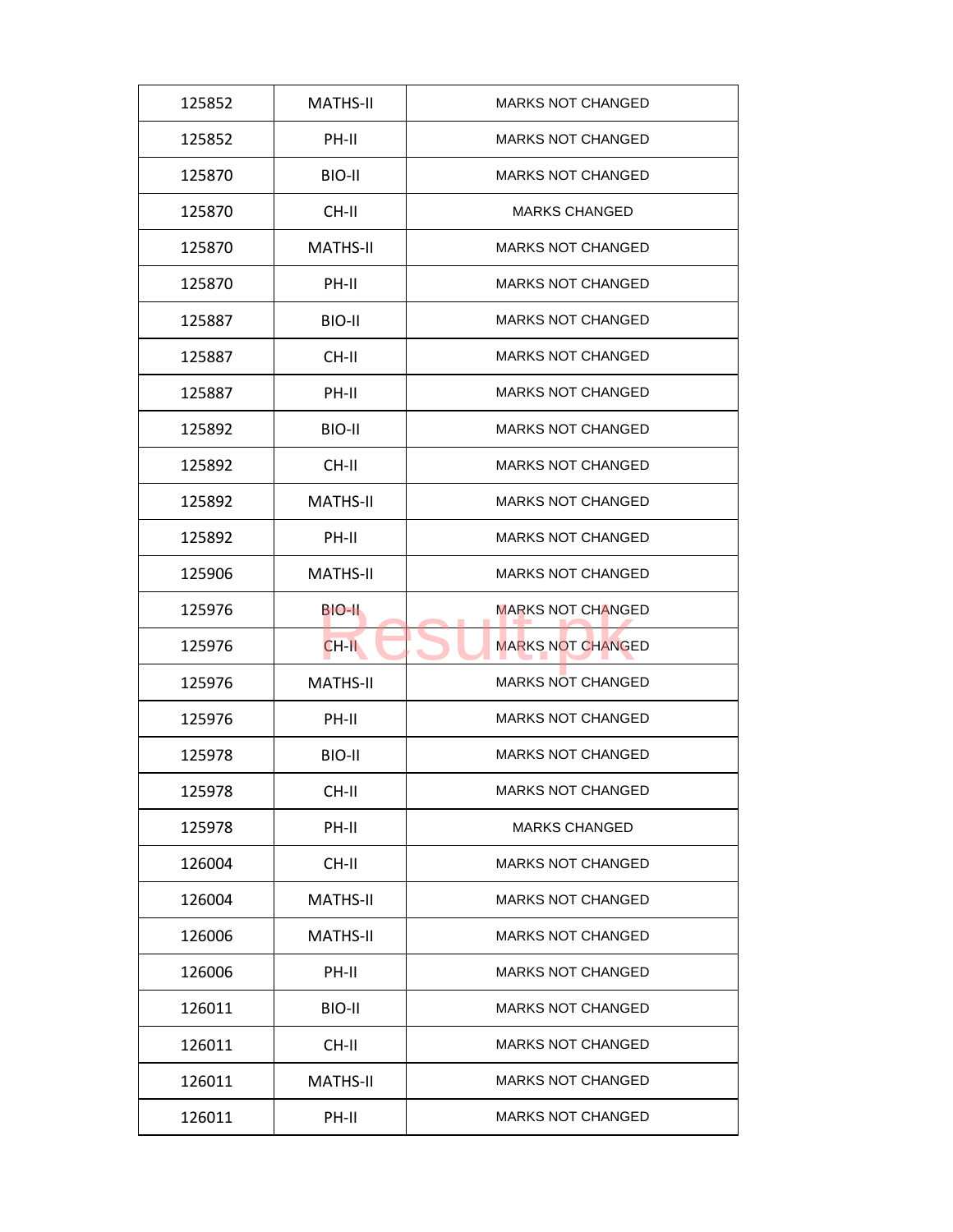| 126039 | CH-II           | <b>MARKS NOT CHANGED</b> |
|--------|-----------------|--------------------------|
| 126039 | <b>MATHS-II</b> | <b>MARKS NOT CHANGED</b> |
| 126039 | PH-II           | <b>MARKS NOT CHANGED</b> |
| 126043 | CH-II           | <b>MARKS NOT CHANGED</b> |
| 126048 | CH-II           | <b>MARKS CHANGED</b>     |
| 126048 | <b>MATHS-II</b> | <b>MARKS NOT CHANGED</b> |
| 126048 | PH-II           | <b>MARKS NOT CHANGED</b> |
| 126075 | BIO-II          | <b>MARKS NOT CHANGED</b> |
| 126075 | CH-II           | <b>MARKS NOT CHANGED</b> |
| 126075 | PH-II           | <b>MARKS NOT CHANGED</b> |
| 126082 | CH-II           | <b>MARKS NOT CHANGED</b> |
| 126088 | BIO-II          | <b>MARKS NOT CHANGED</b> |
| 126088 | CH-II           | <b>MARKS NOT CHANGED</b> |
| 126088 | <b>MATHS-II</b> | <b>MARKS CHANGED</b>     |
| 126088 | PH-II           | <b>MARKS NOT CHANGED</b> |
| 126093 | <b>BIO-II</b>   | <b>MARKS NOT CHANGED</b> |
| 126093 | CH-II           | <b>MARKS CHANGED</b>     |
| 126121 | BIO-II          | <b>MARKS CHANGED</b>     |
| 126121 | CH-II           | <b>MARKS NOT CHANGED</b> |
| 126121 | <b>MATHS-II</b> | <b>MARKS NOT CHANGED</b> |
| 126121 | PH-II           | <b>MARKS NOT CHANGED</b> |
| 126131 | BIO-II          | <b>MARKS NOT CHANGED</b> |
| 126131 | CH-II           | <b>MARKS NOT CHANGED</b> |
| 126131 | Maths-II        | <b>MARKS NOT CHANGED</b> |
| 126131 | PH-II           | <b>MARKS NOT CHANGED</b> |
| 126133 | BIO-II          | <b>MARKS NOT CHANGED</b> |
| 126133 | <b>MATHS-II</b> | <b>MARKS NOT CHANGED</b> |
|        |                 |                          |
| 126134 | MATHS-II        | <b>MARKS NOT CHANGED</b> |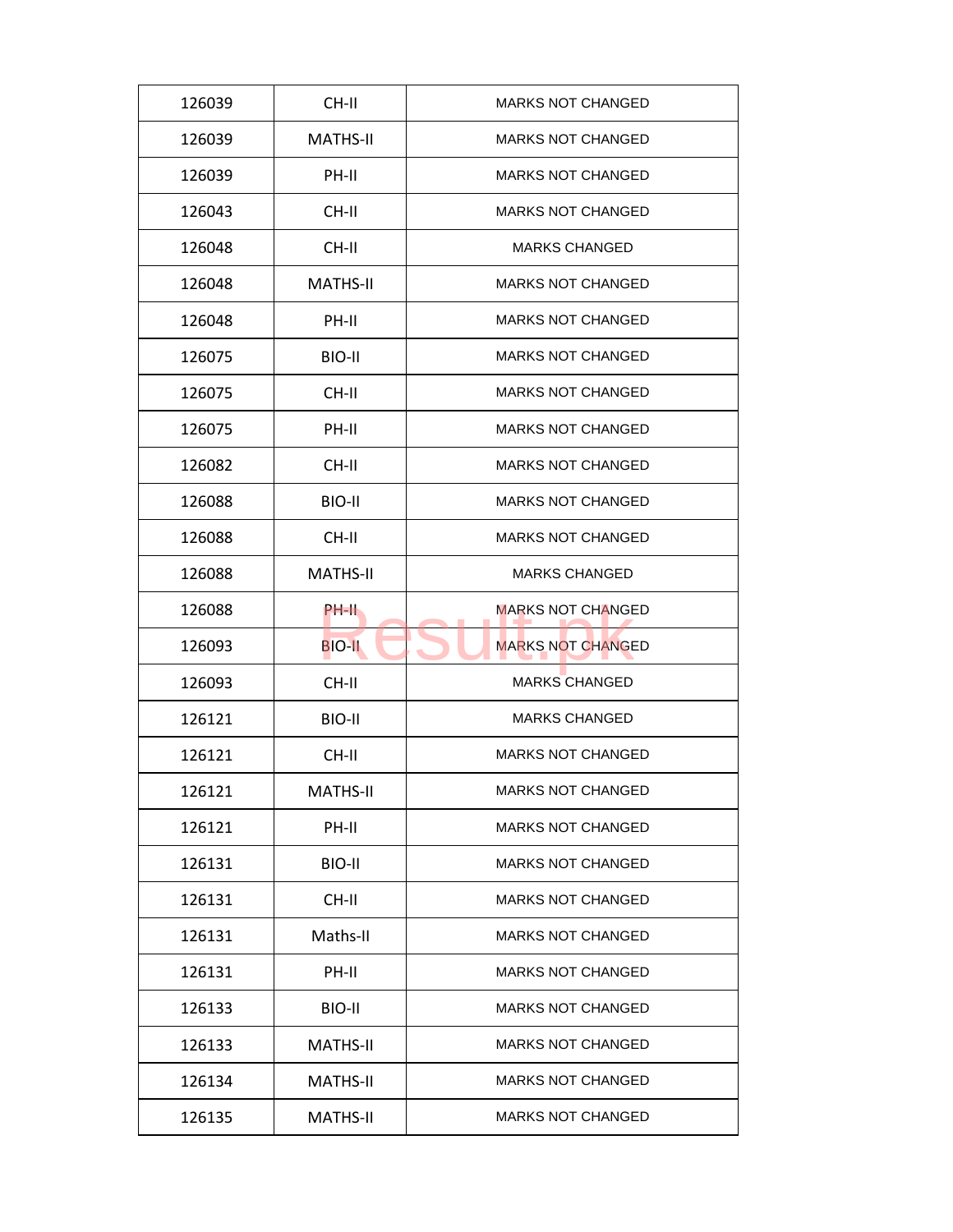| 126136 | BIO-II          | <b>MARKS NOT CHANGED</b> |
|--------|-----------------|--------------------------|
| 126136 | CH-II           | <b>MARKS NOT CHANGED</b> |
| 126136 | <b>MATHS-II</b> | <b>MARKS CHANGED</b>     |
| 126136 | PH-II           | <b>MARKS NOT CHANGED</b> |
| 126137 | BIO-II          | <b>MARKS NOT CHANGED</b> |
| 126137 | <b>MATHS-II</b> | <b>MARKS NOT CHANGED</b> |
| 126141 | BIO-II          | <b>MARKS NOT CHANGED</b> |
| 126141 | CH-II           | <b>MARKS NOT CHANGED</b> |
| 126141 | Maths-II        | <b>MARKS NOT CHANGED</b> |
| 126143 | BIO-II          | <b>MARKS NOT CHANGED</b> |
| 126143 | CH-II           | <b>MARKS NOT CHANGED</b> |
| 126143 | PH-II           | <b>MARKS NOT CHANGED</b> |
| 126144 | BIO-II          | <b>MARKS NOT CHANGED</b> |
| 126144 | Maths-II        | <b>MARKS NOT CHANGED</b> |
| 126144 | PH-II           | <b>MARKS NOT CHANGED</b> |
| 126145 | <b>BIO-II</b>   | <b>MARKS NOT CHANGED</b> |
| 126145 | Maths-II        | <b>MARKS CHANGED</b>     |
| 126147 | BIO-II          | <b>MARKS NOT CHANGED</b> |
| 126155 | BIO-II          | <b>MARKS NOT CHANGED</b> |
| 126155 | CH-II           | <b>MARKS NOT CHANGED</b> |
| 126155 | Maths-II        | <b>MARKS NOT CHANGED</b> |
| 126161 | <b>MATHS-II</b> | <b>MARKS NOT CHANGED</b> |
| 126173 | <b>MATHS-II</b> | <b>MARKS NOT CHANGED</b> |
| 126181 | MATHS-II        | <b>MARKS NOT CHANGED</b> |
| 126331 | BIO-II          | <b>MARKS NOT CHANGED</b> |
| 126331 | PH-II           | <b>MARKS NOT CHANGED</b> |
| 126337 | CH-II           | <b>MARKS NOT CHANGED</b> |
|        |                 |                          |
| 126337 | <b>MATHS-II</b> | <b>MARKS NOT CHANGED</b> |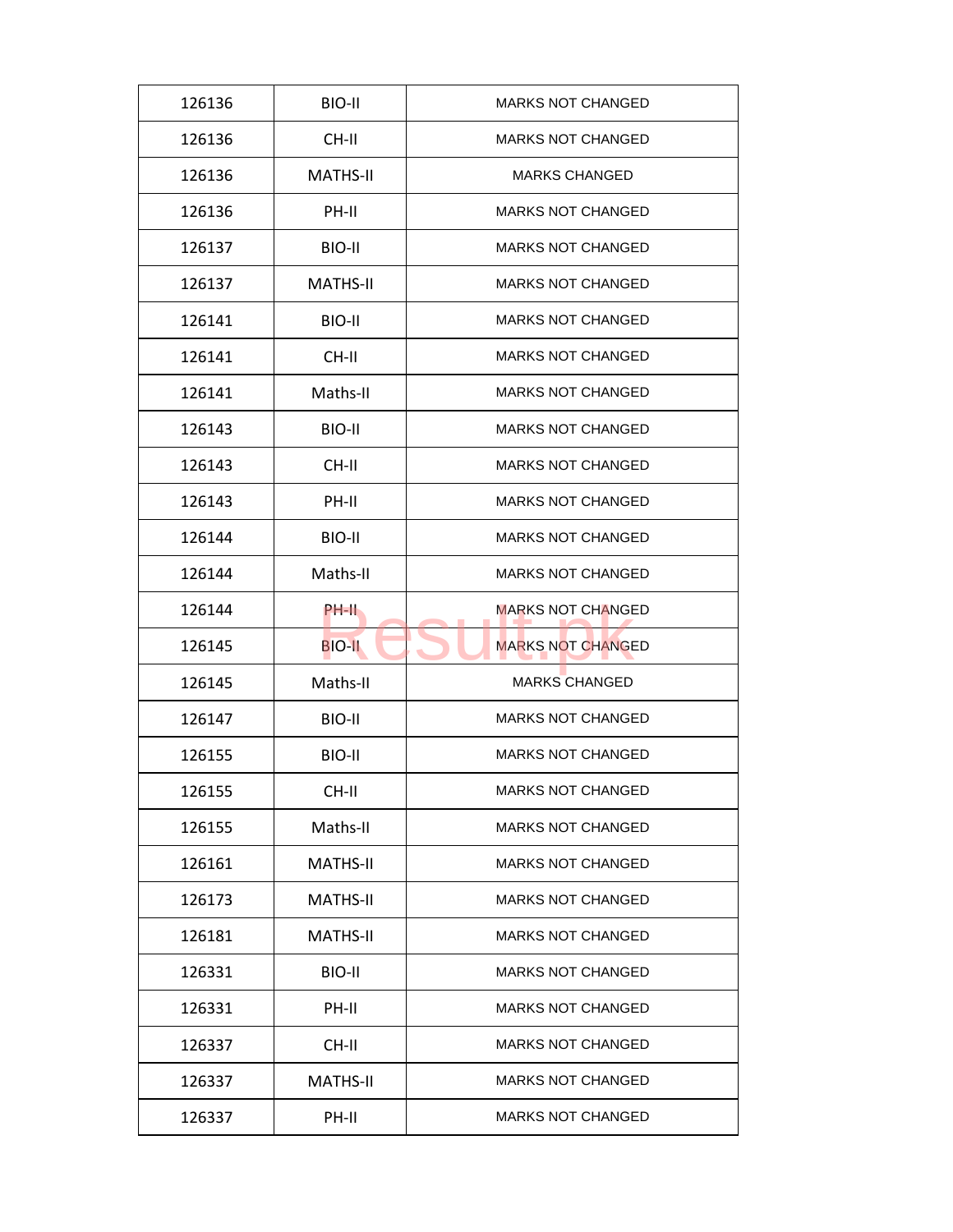| 126359 | BIO-II          | <b>MARKS NOT CHANGED</b> |
|--------|-----------------|--------------------------|
| 126359 | CH-II           | <b>MARKS NOT CHANGED</b> |
| 126359 | <b>MATHS-II</b> | <b>MARKS NOT CHANGED</b> |
| 126359 | PH-II           | <b>MARKS NOT CHANGED</b> |
| 126553 | BIO-II          | <b>MARKS NOT CHANGED</b> |
| 126553 | CH-II           | <b>MARKS NOT CHANGED</b> |
| 126553 | <b>MATHS-II</b> | <b>MARKS NOT CHANGED</b> |
| 126553 | PH-II           | <b>MARKS NOT CHANGED</b> |
| 126563 | BIO-II          | <b>MARKS NOT CHANGED</b> |
| 126563 | CH-II           | <b>MARKS NOT CHANGED</b> |
| 126563 | Maths-II        | <b>MARKS NOT CHANGED</b> |
| 126587 | BIO-II          | <b>MARKS NOT CHANGED</b> |
| 126587 | CH-II           | <b>MARKS NOT CHANGED</b> |
| 126587 | Maths-II        | <b>MARKS NOT CHANGED</b> |
| 126587 | PH-II           | <b>MARKS NOT CHANGED</b> |
| 126655 | <b>BIO-II</b>   | <b>MARKS NOT CHANGED</b> |
| 126655 | CH-II           | <b>MARKS NOT CHANGED</b> |
| 126655 | Maths-II        | <b>MARKS NOT CHANGED</b> |
| 126655 | PH-II           | <b>MARKS NOT CHANGED</b> |
| 126703 | BIO-II          | <b>MARKS NOT CHANGED</b> |
| 126703 | CH-II           | <b>MARKS NOT CHANGED</b> |
| 126703 | <b>MATHS-II</b> | <b>MARKS NOT CHANGED</b> |
| 126703 | PH-II           | <b>MARKS NOT CHANGED</b> |
| 126750 | BIO-II          | <b>MARKS NOT CHANGED</b> |
| 126750 | CH-II           | <b>MARKS NOT CHANGED</b> |
| 126750 | <b>MATHS-II</b> | <b>MARKS NOT CHANGED</b> |
| 126750 | PH-II           | <b>MARKS NOT CHANGED</b> |
| 126769 | BIO-II          | <b>MARKS NOT CHANGED</b> |
| 126769 | CH-II           | <b>MARKS NOT CHANGED</b> |
|        |                 |                          |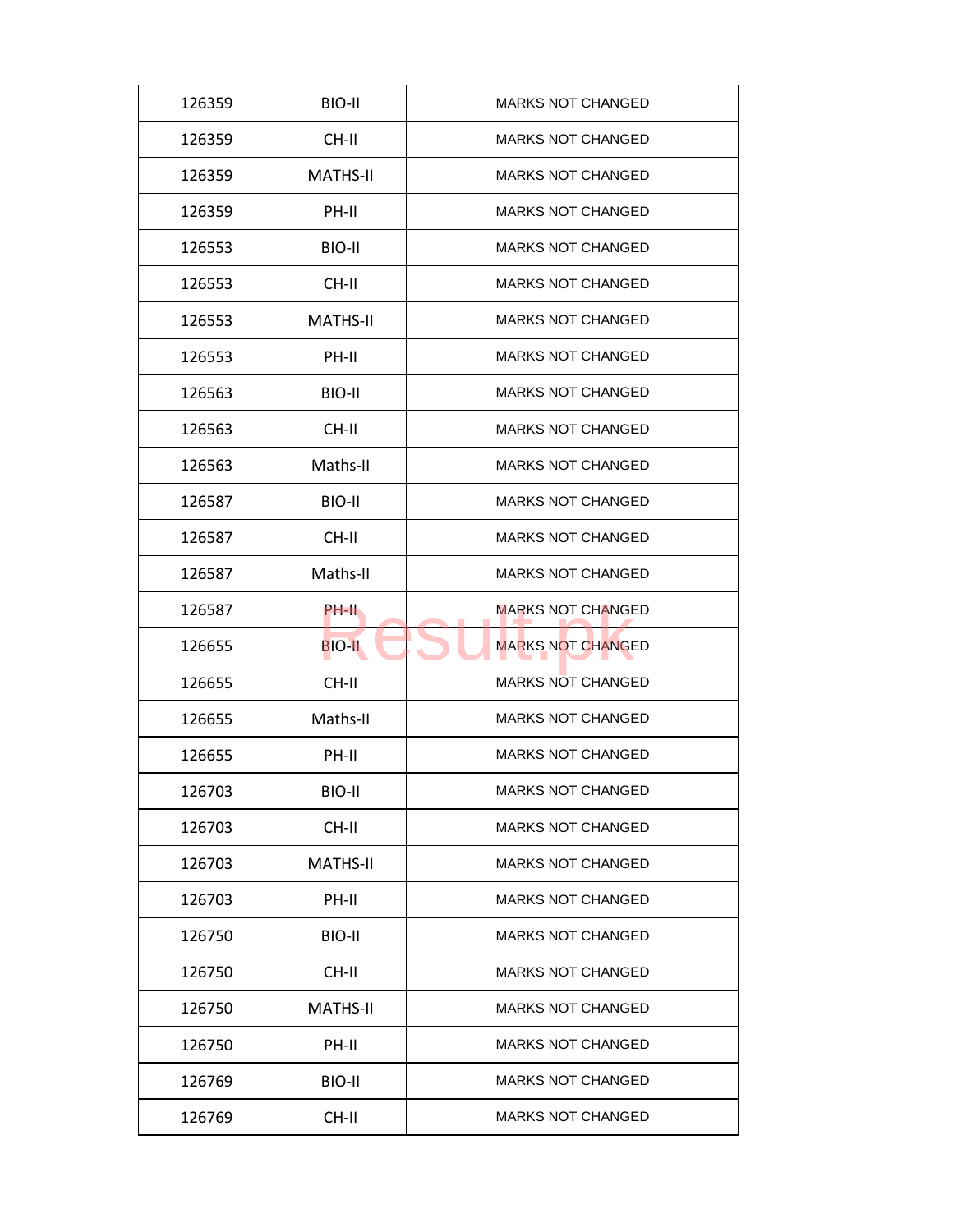| 126769 | <b>MATHS-II</b> | <b>MARKS NOT CHANGED</b> |
|--------|-----------------|--------------------------|
| 126769 | PH-II           | <b>MARKS CHANGED</b>     |
| 126789 | BIO-II          | <b>MARKS NOT CHANGED</b> |
| 126798 | BIO-II          | <b>MARKS NOT CHANGED</b> |
| 126798 | CH-II           | <b>MARKS NOT CHANGED</b> |
| 126798 | <b>MATHS-II</b> | <b>MARKS NOT CHANGED</b> |
| 126798 | PH-II           | <b>MARKS NOT CHANGED</b> |
| 126809 | <b>MATHS-II</b> | <b>MARKS NOT CHANGED</b> |
| 126857 | BIO-II          | <b>MARKS NOT CHANGED</b> |
| 126857 | CH-II           | <b>MARKS NOT CHANGED</b> |
| 126857 | <b>MATHS-II</b> | <b>MARKS NOT CHANGED</b> |
| 126857 | PH-II           | <b>MARKS NOT CHANGED</b> |
| 126859 | BIO-II          | <b>MARKS NOT CHANGED</b> |
| 126859 | CH-II           | <b>MARKS NOT CHANGED</b> |
| 126859 | <b>MATHS-II</b> | <b>MARKS NOT CHANGED</b> |
| 126859 | PH-II           | <b>MARKS NOT CHANGED</b> |
| 126869 | CH-II           | <b>MARKS NOT CHANGED</b> |
| 126869 | <b>MATHS-II</b> | <b>MARKS NOT CHANGED</b> |
| 126904 | CH-II           | <b>MARKS NOT CHANGED</b> |
| 126904 | PH-II           | <b>MARKS CHANGED</b>     |
| 126951 | BIO-II          | <b>MARKS NOT CHANGED</b> |
| 126951 | CH-II           | <b>MARKS NOT CHANGED</b> |
| 126951 | Maths-II        | <b>MARKS NOT CHANGED</b> |
| 126951 | PH-II           | <b>MARKS NOT CHANGED</b> |
| 126976 | BIO-II          | <b>MARKS NOT CHANGED</b> |
| 126976 | CH-II           | <b>MARKS NOT CHANGED</b> |
| 126976 | <b>MATHS-II</b> | <b>MARKS NOT CHANGED</b> |
| 126984 | CH-II           | <b>MARKS NOT CHANGED</b> |
| 126984 | MATHS-II        | <b>MARKS NOT CHANGED</b> |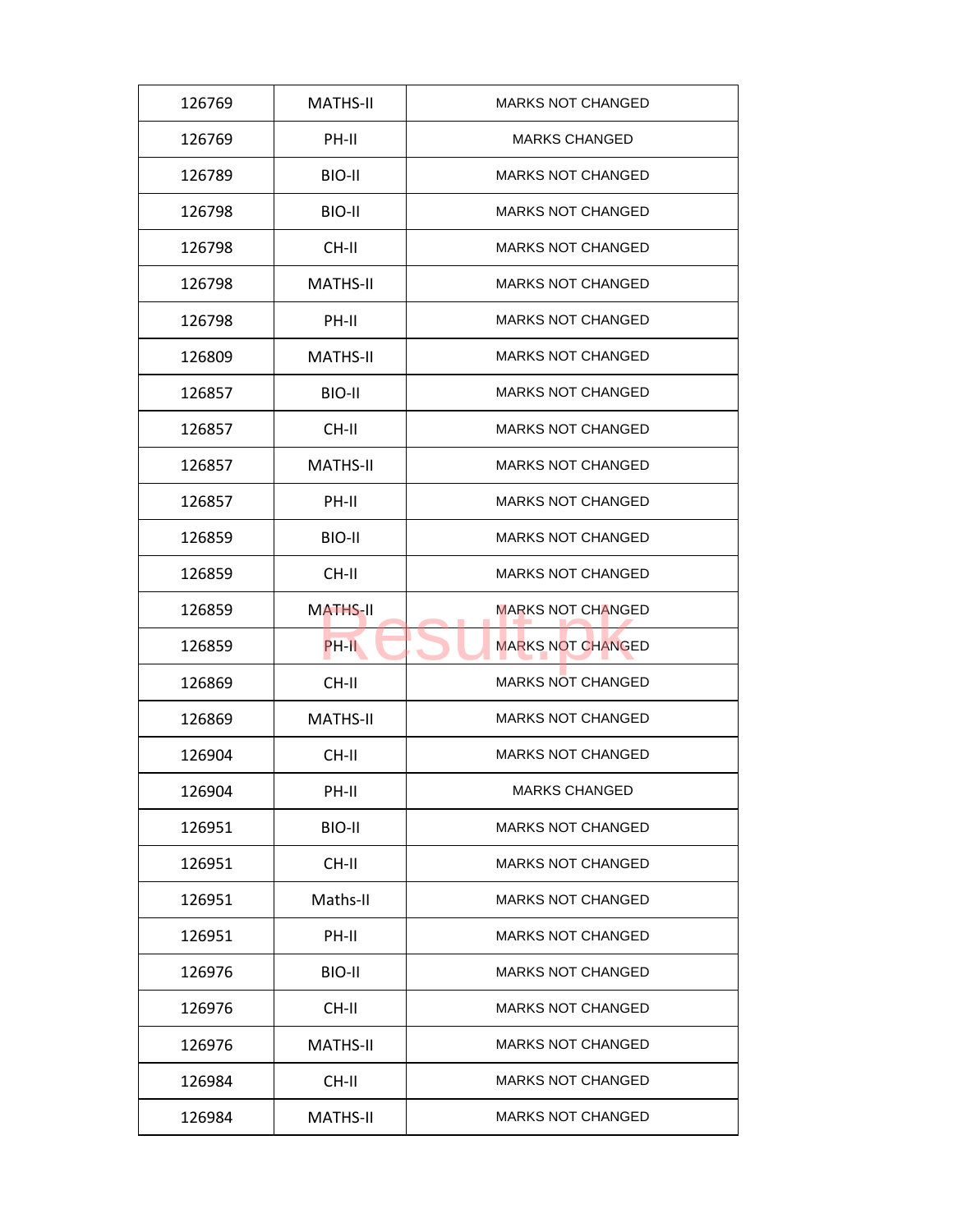| 126984 | PH-II           | <b>MARKS NOT CHANGED</b> |
|--------|-----------------|--------------------------|
| 127006 | BIO-II          | <b>MARKS NOT CHANGED</b> |
| 127006 | CH-II           | <b>MARKS NOT CHANGED</b> |
| 127006 | <b>MATHS-II</b> | <b>MARKS NOT CHANGED</b> |
| 127006 | PH-II           | <b>MARKS NOT CHANGED</b> |
| 127045 | CH-II           | <b>MARKS NOT CHANGED</b> |
| 127045 | <b>MATHS-II</b> | <b>MARKS NOT CHANGED</b> |
| 127061 | CH-II           | <b>MARKS NOT CHANGED</b> |
| 127061 | Maths-II        | <b>MARKS NOT CHANGED</b> |
| 127070 | CH-II           | <b>MARKS NOT CHANGED</b> |
| 127070 | PH-II           | <b>MARKS NOT CHANGED</b> |
| 127149 | BIO-II          | <b>MARKS NOT CHANGED</b> |
| 127149 | CH-II           | <b>MARKS NOT CHANGED</b> |
| 127149 | <b>MATHS-II</b> | <b>MARKS NOT CHANGED</b> |
| 127149 | PH-II           | <b>MARKS NOT CHANGED</b> |
| 127192 | CH-II           | <b>MARKS NOT CHANGED</b> |
| 127192 | Maths-II        | <b>MARKS NOT CHANGED</b> |
| 127192 | PH-II           | <b>MARKS NOT CHANGED</b> |
| 127236 | <b>MATHS-II</b> | <b>MARKS NOT CHANGED</b> |
| 127432 | BIO-II          | <b>MARKS NOT CHANGED</b> |
| 127432 | CH-II           | <b>MARKS NOT CHANGED</b> |
| 127432 | <b>MATHS-II</b> | <b>MARKS NOT CHANGED</b> |
| 127432 | PH-II           | <b>MARKS CHANGED</b>     |
| 127456 | CH-II           | <b>MARKS NOT CHANGED</b> |
| 127456 | Maths-II        | <b>MARKS NOT CHANGED</b> |
| 127509 | BIO-II          | <b>MARKS NOT CHANGED</b> |
| 127509 | CH-II           | <b>MARKS NOT CHANGED</b> |
| 127509 | PH-II           | <b>MARKS NOT CHANGED</b> |
| 127516 | <b>BIO-II</b>   | <b>MARKS NOT CHANGED</b> |
|        |                 |                          |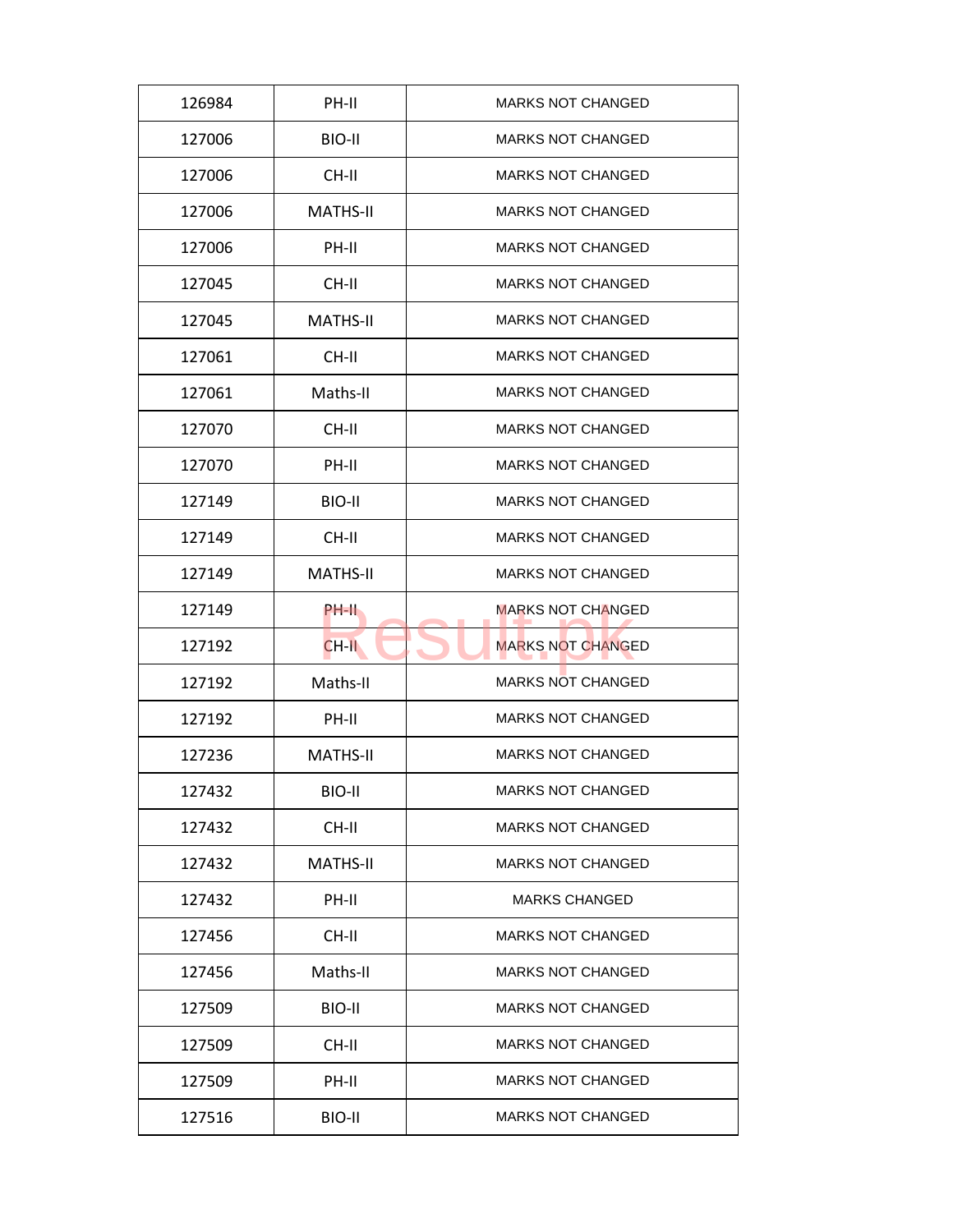| 127516 | <b>MATHS-II</b> | <b>MARKS NOT CHANGED</b> |
|--------|-----------------|--------------------------|
| 127516 | PH-II           | <b>MARKS NOT CHANGED</b> |
| 127610 | BIO-II          | <b>MARKS NOT CHANGED</b> |
| 127610 | CH-II           | <b>MARKS NOT CHANGED</b> |
| 127610 | <b>MATHS-II</b> | <b>MARKS CHANGED</b>     |
| 127610 | PH-II           | <b>MARKS NOT CHANGED</b> |
| 127660 | BIO-II          | <b>MARKS NOT CHANGED</b> |
| 127660 | CH-II           | <b>MARKS NOT CHANGED</b> |
| 127660 | PH-II           | <b>MARKS NOT CHANGED</b> |
| 127746 | BIO-II          | <b>MARKS NOT CHANGED</b> |
| 127746 | CH-II           | <b>MARKS CHANGED</b>     |
| 127765 | CH-II           | <b>MARKS NOT CHANGED</b> |
| 127765 | <b>MATHS-II</b> | <b>MARKS NOT CHANGED</b> |
| 127765 | PH-II           | <b>MARKS NOT CHANGED</b> |
| 127772 | BIO-II.         | <b>MARKS NOT CHANGED</b> |
| 127772 | $CH-H$          | <b>MARKS NOT CHANGED</b> |
| 127772 | PH-II           | <b>MARKS NOT CHANGED</b> |
| 127774 | BIO-II          | <b>MARKS NOT CHANGED</b> |
| 127774 | CH-II           | <b>MARKS NOT CHANGED</b> |
| 127774 | PH-II           | <b>MARKS NOT CHANGED</b> |
| 127777 | BIO-II          | <b>MARKS NOT CHANGED</b> |
| 127777 | <b>MATHS-II</b> | <b>MARKS NOT CHANGED</b> |
| 127777 | PH-II           | <b>MARKS NOT CHANGED</b> |
| 127781 | BIO-II          | <b>MARKS NOT CHANGED</b> |
| 127781 | <b>MATHS-II</b> | <b>MARKS NOT CHANGED</b> |
| 127781 | PH-II           | <b>MARKS NOT CHANGED</b> |
| 127818 | BIO-II          | <b>MARKS NOT CHANGED</b> |
| 127934 | BIO-II          | <b>MARKS NOT CHANGED</b> |
| 127934 | CH-II           | <b>MARKS NOT CHANGED</b> |
|        |                 |                          |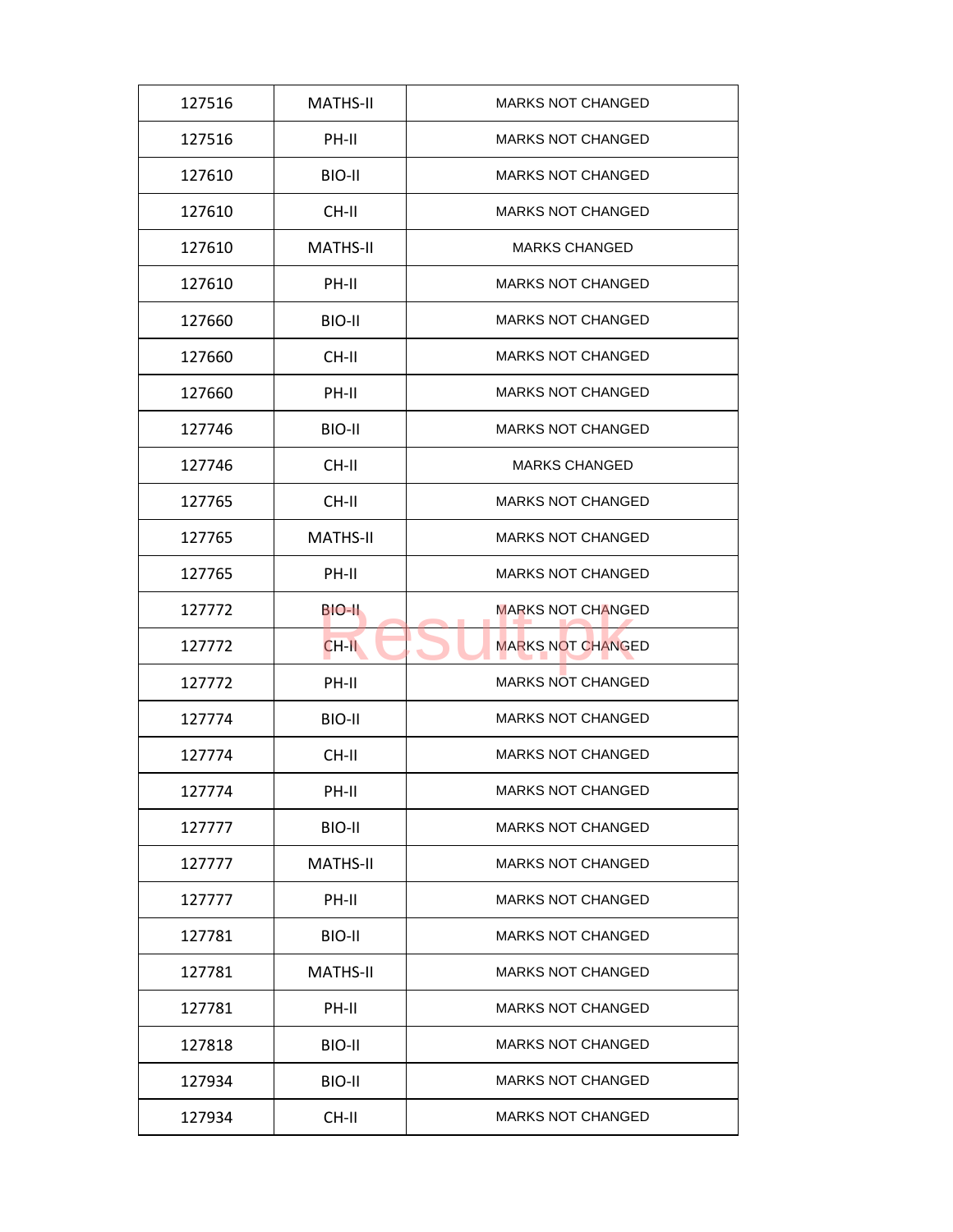| 127934 | Maths-II        | <b>MARKS NOT CHANGED</b> |
|--------|-----------------|--------------------------|
| 127934 | PH-II           | <b>MARKS NOT CHANGED</b> |
| 127951 | BIO-II          | <b>MARKS NOT CHANGED</b> |
| 127951 | CH-II           | <b>MARKS NOT CHANGED</b> |
| 127951 | Maths-II        | <b>MARKS NOT CHANGED</b> |
| 127951 | PH-II           | <b>MARKS NOT CHANGED</b> |
| 127952 | CH-II           | <b>MARKS NOT CHANGED</b> |
| 127953 | CH-II           | <b>MARKS NOT CHANGED</b> |
| 127953 | <b>MATHS-II</b> | <b>MARKS NOT CHANGED</b> |
| 127953 | PH-II           | <b>MARKS NOT CHANGED</b> |
| 127957 | BIO-II          | <b>MARKS NOT CHANGED</b> |
| 127957 | CH-II           | <b>MARKS NOT CHANGED</b> |
| 127970 | CH-II           | <b>MARKS NOT CHANGED</b> |
| 127971 | CH-II           | <b>MARKS NOT CHANGED</b> |
| 127971 | PH-II           | <b>MARKS CHANGED</b>     |
| 128036 | <b>BIO-II</b>   | <b>MARKS NOT CHANGED</b> |
| 128036 | PH-II           | <b>MARKS NOT CHANGED</b> |
| 128066 | <b>MATHS-II</b> | <b>MARKS NOT CHANGED</b> |
| 128066 | PH-II           | <b>MARKS NOT CHANGED</b> |
| 128070 | CH-II           | <b>MARKS NOT CHANGED</b> |
| 128070 | <b>MATHS-II</b> | <b>MARKS NOT CHANGED</b> |
| 128070 | PH-II           | <b>MARKS NOT CHANGED</b> |
| 128071 | CH-II           | <b>MARKS NOT CHANGED</b> |
| 128071 | <b>MATHS-II</b> | <b>MARKS NOT CHANGED</b> |
| 128078 | <b>MATHS-II</b> | <b>MARKS NOT CHANGED</b> |
| 128089 | <b>MATHS-II</b> | <b>MARKS NOT CHANGED</b> |
| 128115 | BIO-II          | <b>MARKS NOT CHANGED</b> |
| 128115 | <b>MATHS-II</b> | <b>MARKS NOT CHANGED</b> |
| 128119 | BIO-II          | <b>MARKS NOT CHANGED</b> |
|        |                 |                          |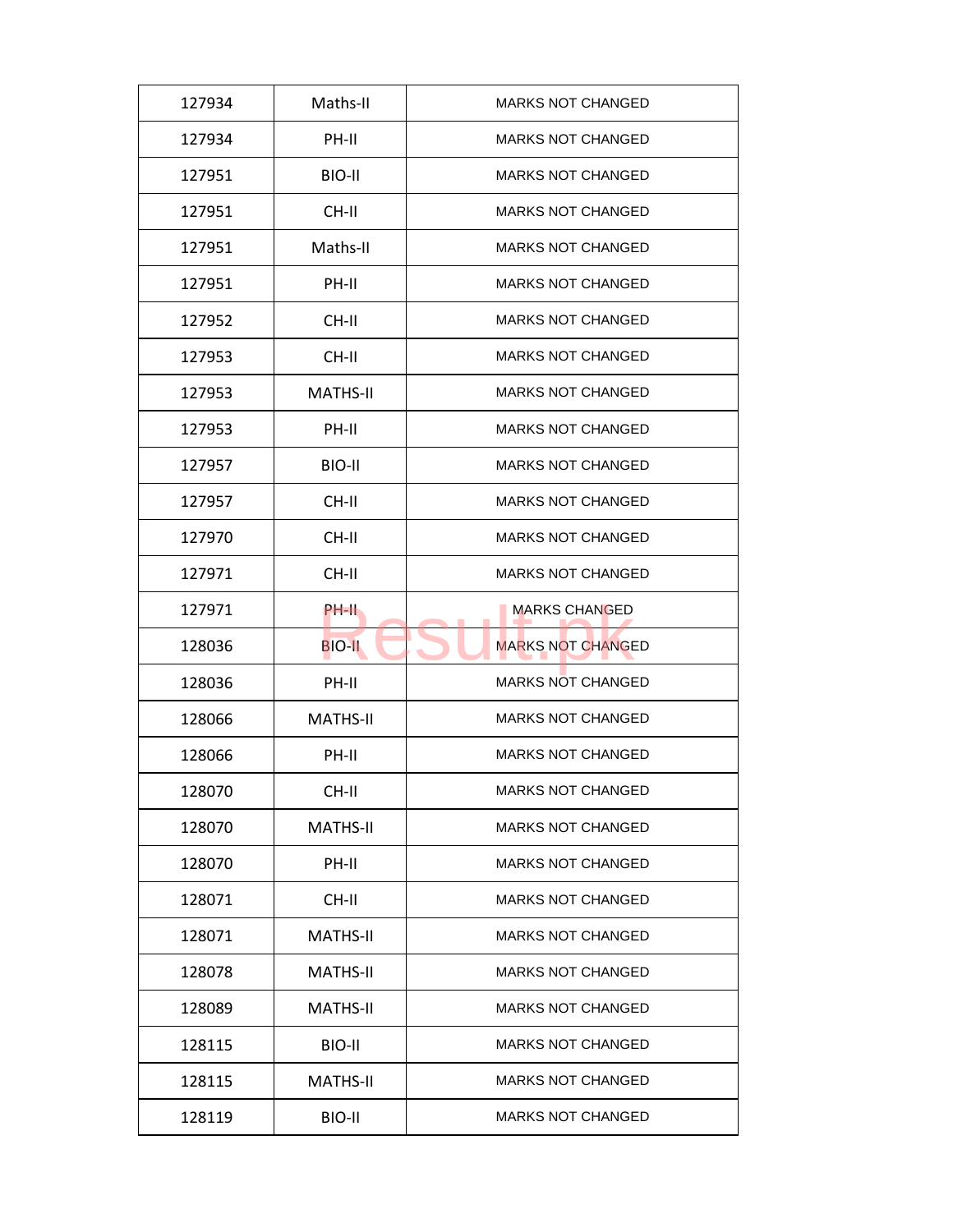| 128119 | CH-II           | <b>MARKS NOT CHANGED</b> |
|--------|-----------------|--------------------------|
| 128119 | <b>MATHS-II</b> | <b>MARKS CHANGED</b>     |
| 128119 | PH-II           | <b>MARKS NOT CHANGED</b> |
| 128125 | BIO-II          | <b>MARKS NOT CHANGED</b> |
| 128125 | <b>MATHS-II</b> | <b>MARKS CHANGED</b>     |
| 128136 | BIO-II          | <b>MARKS NOT CHANGED</b> |
| 128136 | CH-II           | <b>MARKS NOT CHANGED</b> |
| 128136 | <b>MATHS-II</b> | <b>MARKS NOT CHANGED</b> |
| 128136 | PH-II           | <b>MARKS NOT CHANGED</b> |
| 128156 | BIO-II          | <b>MARKS NOT CHANGED</b> |
| 128156 | CH-II           | <b>MARKS NOT CHANGED</b> |
| 128156 | Maths-II        | <b>MARKS NOT CHANGED</b> |
| 128156 | PH-II           | <b>MARKS NOT CHANGED</b> |
| 128162 | BIO-II          | <b>MARKS NOT CHANGED</b> |
| 128162 | CH-II.          | <b>MARKS NOT CHANGED</b> |
| 128162 | <b>MATHS-II</b> | <b>MARKS NOT CHANGED</b> |
| 128162 | PH-II           | <b>MARKS NOT CHANGED</b> |
| 128177 | Maths-II        | <b>MARKS NOT CHANGED</b> |
| 128177 | PH-II           | <b>MARKS NOT CHANGED</b> |
| 128182 | BIO-II          | <b>MARKS NOT CHANGED</b> |
| 128182 | CH-II           | <b>MARKS NOT CHANGED</b> |
| 128182 | MATHS-II        | <b>MARKS NOT CHANGED</b> |
| 128182 | PH-II           | <b>MARKS NOT CHANGED</b> |
| 128183 | BIO-II          | <b>MARKS NOT CHANGED</b> |
| 128183 | CH-II           | <b>MARKS NOT CHANGED</b> |
| 128183 | <b>MATHS-II</b> | <b>MARKS NOT CHANGED</b> |
| 128183 | PH-II           | <b>MARKS NOT CHANGED</b> |
|        |                 |                          |
| 128185 | BIO-II          | <b>MARKS NOT CHANGED</b> |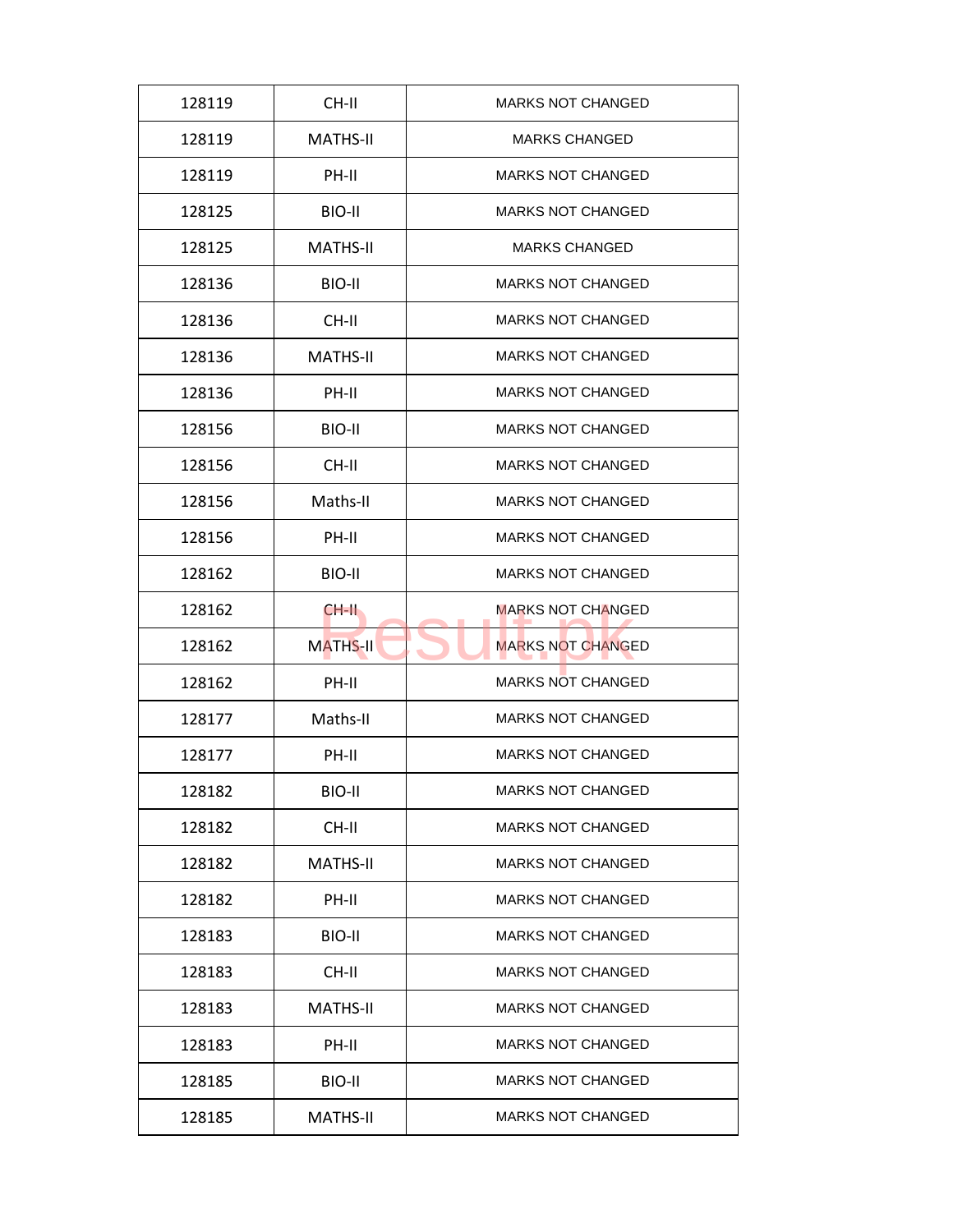| 128185 | PH-II           | <b>MARKS NOT CHANGED</b> |
|--------|-----------------|--------------------------|
| 128187 | BIO-II          | <b>MARKS NOT CHANGED</b> |
| 128187 | CH-II           | <b>MARKS NOT CHANGED</b> |
| 128187 | Maths-II        | <b>MARKS NOT CHANGED</b> |
| 128187 | PH-II           | <b>MARKS NOT CHANGED</b> |
| 128189 | BIO-II          | <b>MARKS NOT CHANGED</b> |
| 128189 | CH-II           | <b>MARKS NOT CHANGED</b> |
| 128189 | Maths-II        | <b>MARKS NOT CHANGED</b> |
| 128189 | PH-II           | <b>MARKS NOT CHANGED</b> |
| 128213 | CH-II           | <b>MARKS NOT CHANGED</b> |
| 128277 | BIO-II          | <b>MARKS NOT CHANGED</b> |
| 128277 | CH-II           | <b>MARKS NOT CHANGED</b> |
| 128277 | PH-II           | <b>MARKS NOT CHANGED</b> |
| 128280 | BIO-II          | <b>MARKS NOT CHANGED</b> |
| 128280 | <b>MATHS-II</b> | <b>MARKS NOT CHANGED</b> |
| 128280 | PH-II           | <b>MARKS NOT CHANGED</b> |
| 128289 | BIO-II          | <b>MARKS NOT CHANGED</b> |
| 128289 | CH-II           | <b>MARKS NOT CHANGED</b> |
| 128289 | <b>MATHS-II</b> | <b>MARKS NOT CHANGED</b> |
| 128289 | PH-II           | <b>MARKS NOT CHANGED</b> |
| 128349 | PH-II           | <b>MARKS NOT CHANGED</b> |
| 128351 | MATHS-II        | <b>MARKS NOT CHANGED</b> |
| 128351 | PH-II           | <b>MARKS NOT CHANGED</b> |
| 128397 | BIO-II          | <b>MARKS NOT CHANGED</b> |
| 128397 | CH-II           | <b>MARKS NOT CHANGED</b> |
| 128397 | MATHS-II        | <b>MARKS NOT CHANGED</b> |
| 128397 | PH-II           | <b>MARKS NOT CHANGED</b> |
| 128403 | BIO-II          | <b>MARKS NOT CHANGED</b> |
| 128403 | CH-II           | <b>MARKS NOT CHANGED</b> |
|        |                 |                          |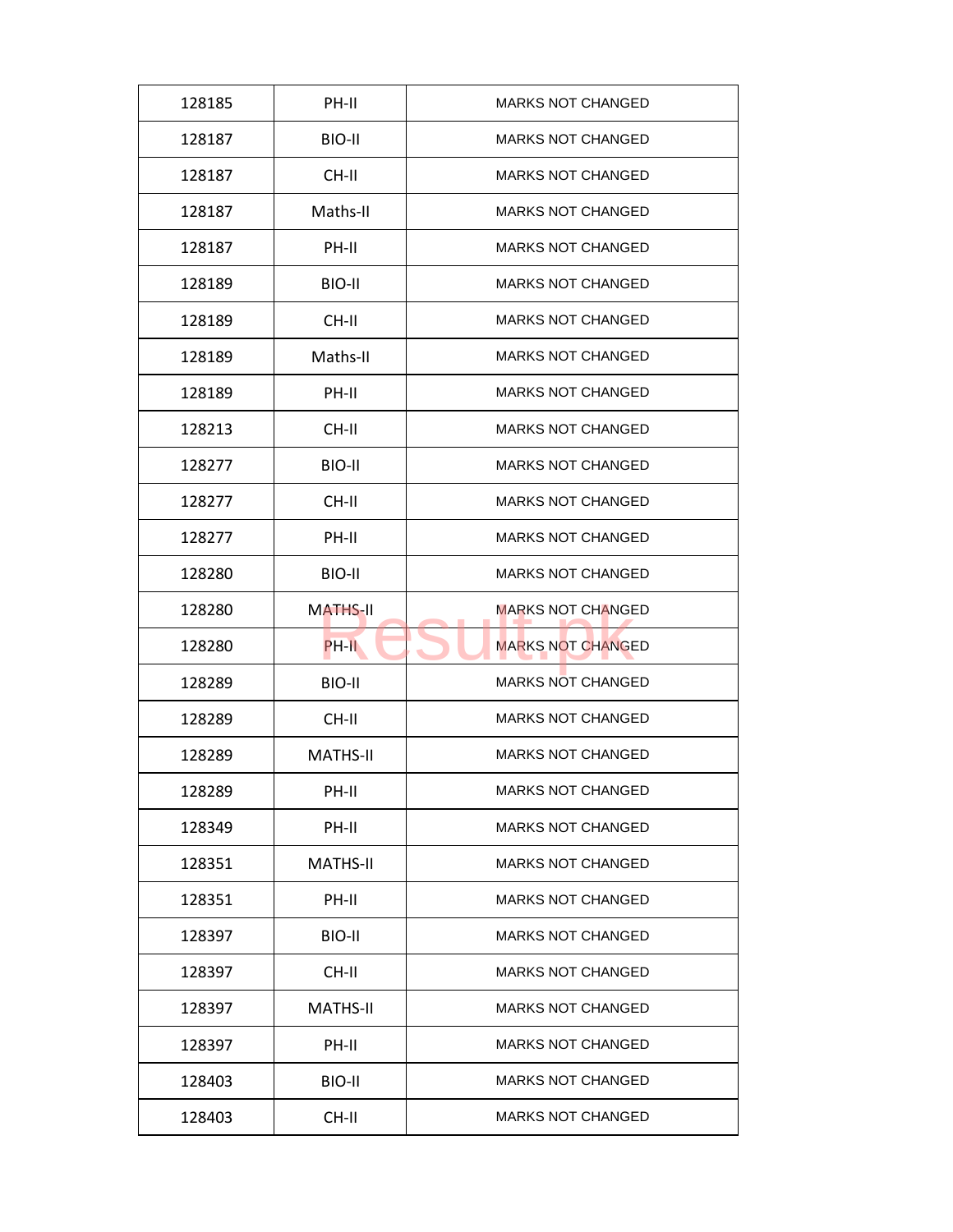| 128403 | Maths-II        | <b>MARKS NOT CHANGED</b> |
|--------|-----------------|--------------------------|
| 128403 | PH-II           | <b>MARKS NOT CHANGED</b> |
| 128427 | BIO-II          | <b>MARKS NOT CHANGED</b> |
| 128427 | CH-II           | <b>MARKS NOT CHANGED</b> |
| 128427 | <b>MATHS-II</b> | <b>MARKS NOT CHANGED</b> |
| 128427 | PH-II           | <b>MARKS NOT CHANGED</b> |
| 128454 | BIO-II          | <b>MARKS NOT CHANGED</b> |
| 128454 | CH-II           | <b>MARKS NOT CHANGED</b> |
| 128454 | Maths-II        | <b>MARKS NOT CHANGED</b> |
| 128454 | PH-II           | <b>MARKS NOT CHANGED</b> |
| 128471 | BIO-II          | <b>MARKS NOT CHANGED</b> |
| 128471 | Maths-II        | <b>MARKS NOT CHANGED</b> |
| 128471 | PH-II           | <b>MARKS NOT CHANGED</b> |
| 128493 | BIO-II          | <b>MARKS NOT CHANGED</b> |
| 128493 | <b>MATHS-II</b> | <b>MARKS NOT CHANGED</b> |
| 128493 | PH-II           | <b>MARKS NOT CHANGED</b> |
| 128522 | BIO-II          | <b>MARKS NOT CHANGED</b> |
| 128522 | <b>MATHS-II</b> | <b>MARKS NOT CHANGED</b> |
| 128522 | PH-II           | <b>MARKS NOT CHANGED</b> |
| 128585 | BIO-II          | <b>MARKS NOT CHANGED</b> |
| 128585 | CH-II           | <b>MARKS NOT CHANGED</b> |
| 128585 | PH-II           | <b>MARKS NOT CHANGED</b> |
| 128734 | CH-II           | <b>MARKS CHANGED</b>     |
| 128734 | PH-II           | <b>MARKS NOT CHANGED</b> |
| 128745 | MATHS-II        | <b>MARKS NOT CHANGED</b> |
| 128747 | Maths-II        | <b>MARKS NOT CHANGED</b> |
|        |                 |                          |
| 128747 | PH-II           | <b>MARKS NOT CHANGED</b> |
| 128752 | <b>MATHS-II</b> | <b>MARKS NOT CHANGED</b> |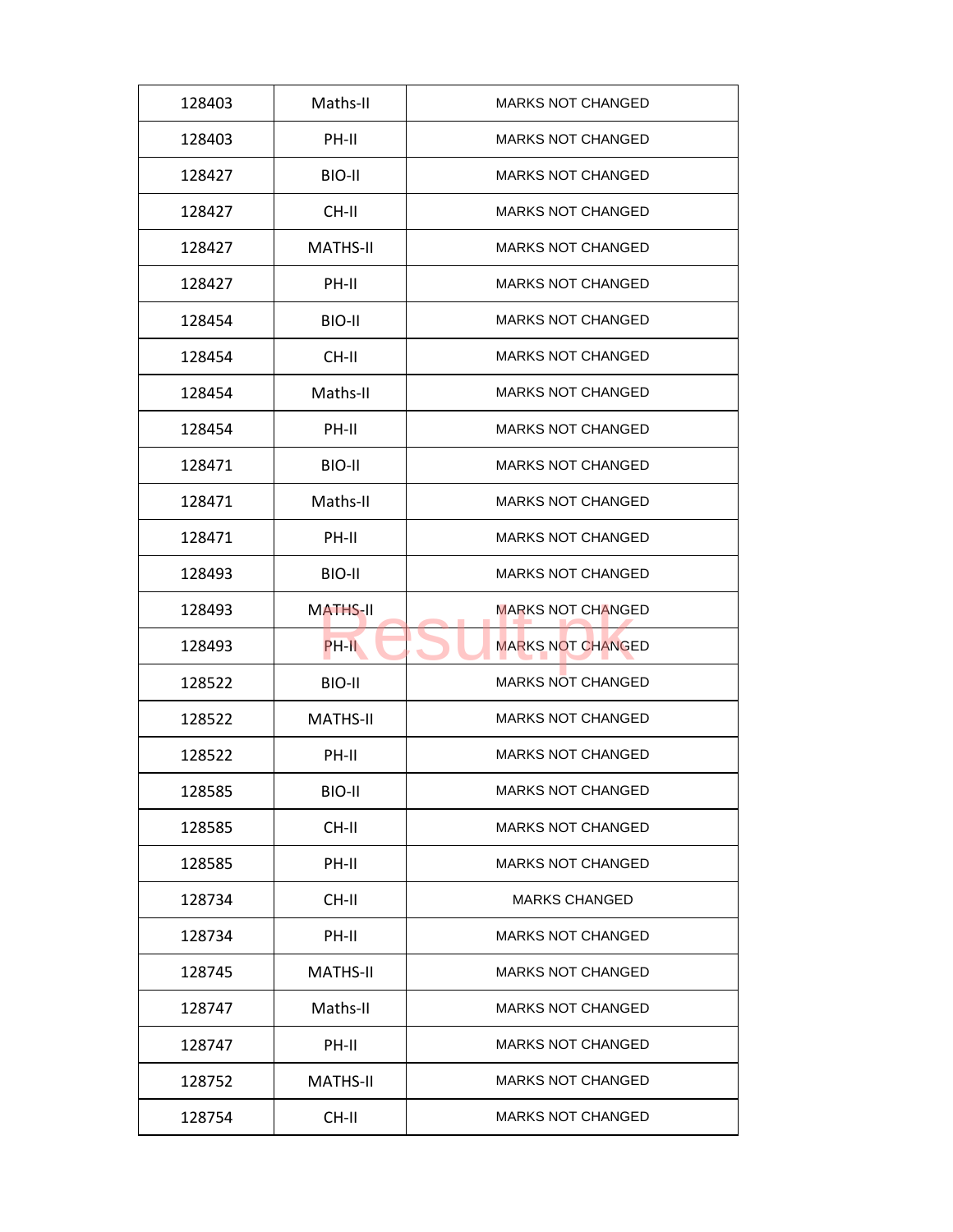| 128754 | PH-II           | <b>MARKS NOT CHANGED</b> |
|--------|-----------------|--------------------------|
| 128759 | BIO-II          | <b>MARKS NOT CHANGED</b> |
| 128759 | CH-II           | <b>MARKS NOT CHANGED</b> |
| 128759 | <b>MATHS-II</b> | <b>MARKS NOT CHANGED</b> |
| 128759 | PH-II           | <b>MARKS NOT CHANGED</b> |
| 128760 | CH-II           | <b>MARKS NOT CHANGED</b> |
| 128760 | PH-II           | <b>MARKS NOT CHANGED</b> |
| 128763 | BIO-II          | <b>MARKS NOT CHANGED</b> |
| 128763 | CH-II           | <b>MARKS NOT CHANGED</b> |
| 128763 | MATHS-II        | <b>MARKS NOT CHANGED</b> |
| 128763 | PH-II           | <b>MARKS NOT CHANGED</b> |
| 128779 | <b>MATHS-II</b> | <b>MARKS NOT CHANGED</b> |
| 128782 | CH-II           | <b>MARKS CHANGED</b>     |
| 128782 | <b>MATHS-II</b> | <b>MARKS NOT CHANGED</b> |
| 128807 | BIO-II.         | <b>MARKS NOT CHANGED</b> |
| 128807 | CH-II           | <b>MARKS NOT CHANGED</b> |
| 128807 | <b>MATHS-II</b> | <b>MARKS NOT CHANGED</b> |
| 128811 | BIO-II          | <b>MARKS NOT CHANGED</b> |
| 128811 | CH-II           | <b>MARKS NOT CHANGED</b> |
| 128811 | <b>MATHS-II</b> | <b>MARKS NOT CHANGED</b> |
| 128811 | PH-II           | <b>MARKS NOT CHANGED</b> |
| 128840 | BIO-II          | <b>MARKS NOT CHANGED</b> |
| 128840 | CH-II           | <b>MARKS NOT CHANGED</b> |
| 128840 | <b>MATHS-II</b> | <b>MARKS NOT CHANGED</b> |
| 128840 | PH-II           | <b>MARKS NOT CHANGED</b> |
| 128853 | BIO-II          | <b>MARKS NOT CHANGED</b> |
| 128853 | CH-II           | <b>MARKS NOT CHANGED</b> |
| 128853 | <b>MATHS-II</b> | <b>MARKS NOT CHANGED</b> |
| 128853 | PH-II           | <b>MARKS NOT CHANGED</b> |
|        |                 |                          |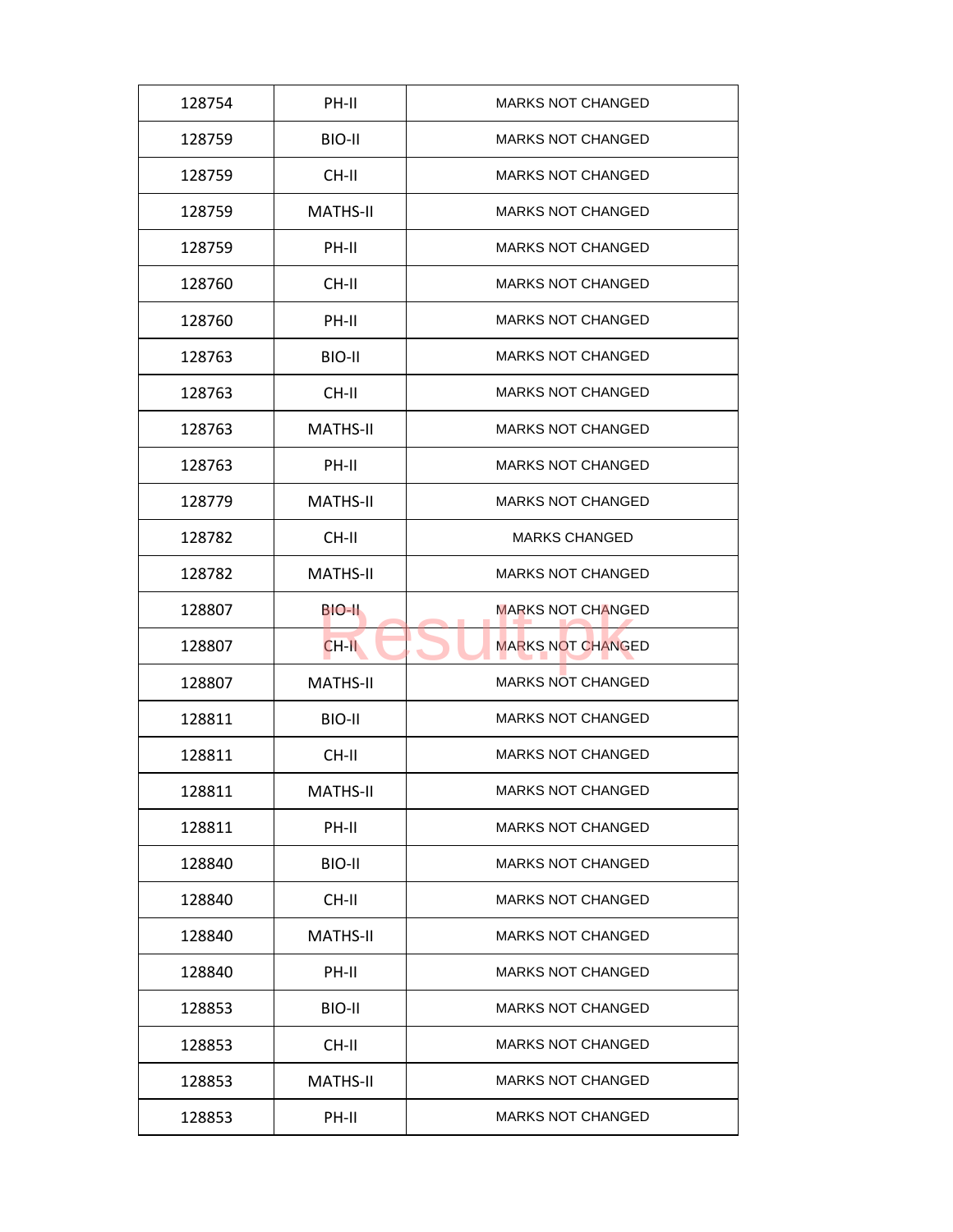| 128854 | BIO-II          | <b>MARKS NOT CHANGED</b> |
|--------|-----------------|--------------------------|
| 128854 | CH-II           | <b>MARKS NOT CHANGED</b> |
| 128854 | <b>MATHS-II</b> | <b>MARKS NOT CHANGED</b> |
| 128854 | PH-II           | <b>MARKS NOT CHANGED</b> |
| 128860 | BIO-II          | <b>MARKS NOT CHANGED</b> |
| 128860 | CH-II           | <b>MARKS NOT CHANGED</b> |
| 128860 | <b>MATHS-II</b> | <b>MARKS NOT CHANGED</b> |
| 128860 | PH-II           | <b>MARKS NOT CHANGED</b> |
| 128884 | BIO-II          | <b>MARKS NOT CHANGED</b> |
| 128884 | <b>MATHS-II</b> | <b>MARKS NOT CHANGED</b> |
| 128922 | BIO-II          | <b>MARKS NOT CHANGED</b> |
| 128922 | CH-II           | <b>MARKS CHANGED</b>     |
| 128922 | <b>MATHS-II</b> | <b>MARKS NOT CHANGED</b> |
| 128922 | PH-II           | <b>MARKS NOT CHANGED</b> |
| 128959 | BIO-II          | MARKS NOT CHANGED        |
| 128959 | $CH-H$          | <b>MARKS NOT CHANGED</b> |
| 128959 | <b>MATHS-II</b> | <b>MARKS CHANGED</b>     |
| 129035 | BIO-II          | <b>MARKS NOT CHANGED</b> |
| 129035 | CH-II           | <b>MARKS NOT CHANGED</b> |
| 129035 | PH-II           | <b>MARKS NOT CHANGED</b> |
| 129044 | BIO-II          | <b>MARKS NOT CHANGED</b> |
| 129044 | CH-II           | <b>MARKS NOT CHANGED</b> |
| 129044 | <b>MATHS-II</b> | <b>MARKS NOT CHANGED</b> |
| 129044 | PH-II           | <b>MARKS NOT CHANGED</b> |
| 129045 | BIO-II          | MARKS NOT CHANGED        |
| 129045 | CH-II           | <b>MARKS NOT CHANGED</b> |
| 129045 | <b>MATHS-II</b> | <b>MARKS NOT CHANGED</b> |
| 129045 | PH-II           | <b>MARKS NOT CHANGED</b> |
| 129048 | CH-II           | <b>MARKS NOT CHANGED</b> |
|        |                 |                          |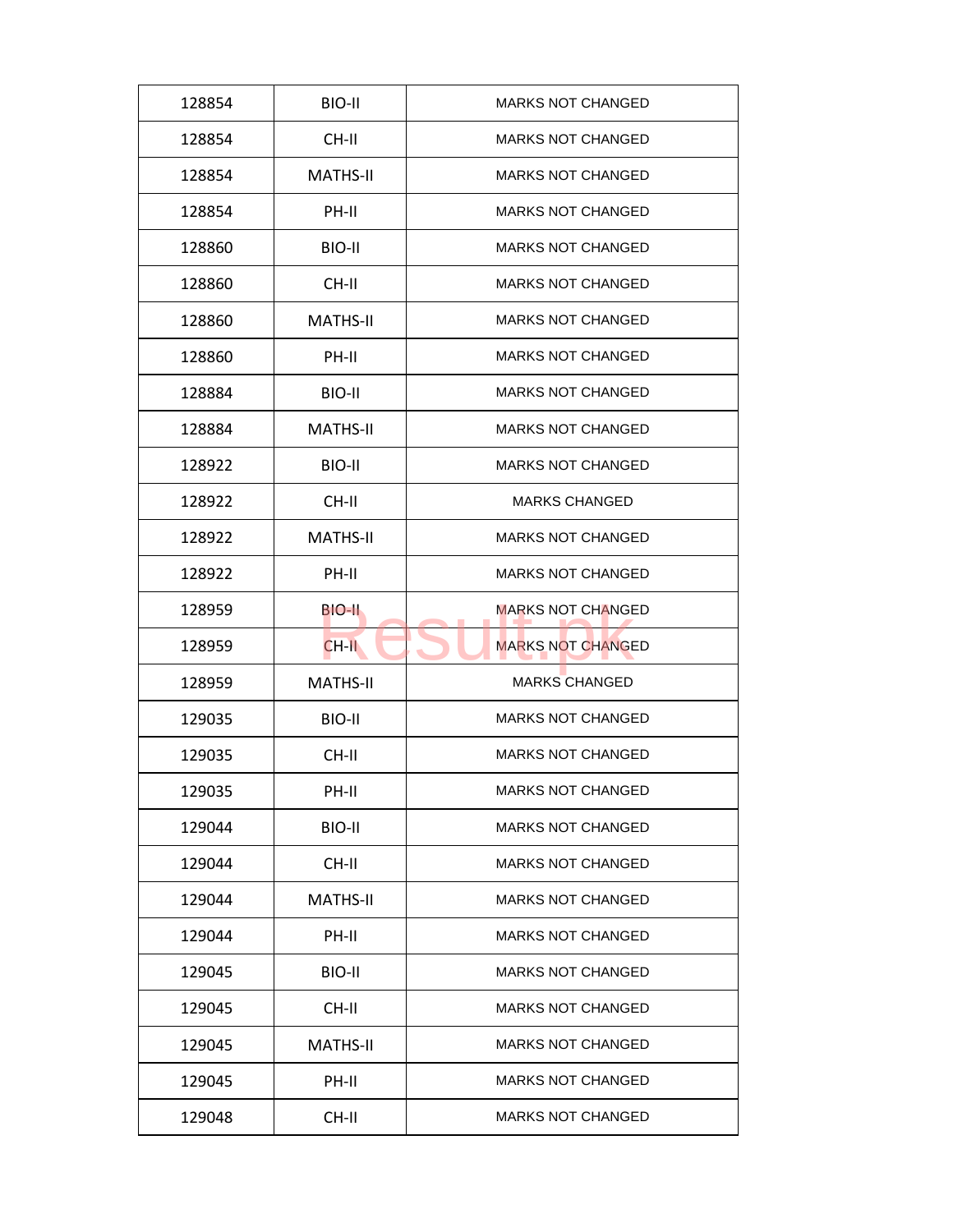| 129048 | PH-II           | <b>MARKS NOT CHANGED</b> |
|--------|-----------------|--------------------------|
| 129058 | BIO-II          | <b>MARKS NOT CHANGED</b> |
| 129058 | <b>MATHS-II</b> | <b>MARKS CHANGED</b>     |
| 129060 | BIO-II          | <b>MARKS NOT CHANGED</b> |
| 129060 | CH-II           | <b>MARKS NOT CHANGED</b> |
| 129060 | Maths-II        | <b>MARKS NOT CHANGED</b> |
| 129060 | PH-II           | <b>MARKS NOT CHANGED</b> |
| 129065 | BIO-II          | <b>MARKS NOT CHANGED</b> |
| 129065 | CH-II           | <b>MARKS NOT CHANGED</b> |
| 129065 | <b>MATHS-II</b> | <b>MARKS NOT CHANGED</b> |
| 129066 | PH-II           | <b>MARKS NOT CHANGED</b> |
| 129077 | BIO-II          | <b>MARKS NOT CHANGED</b> |
| 129077 | CH-II           | <b>MARKS NOT CHANGED</b> |
| 129077 | <b>MATHS-II</b> | <b>MARKS NOT CHANGED</b> |
| 129077 | PH-II           | <b>MARKS NOT CHANGED</b> |
| 129092 | <b>BIO-II</b>   | <b>MARKS NOT CHANGED</b> |
| 129092 | CH-II           | <b>MARKS NOT CHANGED</b> |
| 129092 | <b>MATHS-II</b> | <b>MARKS NOT CHANGED</b> |
| 129092 | PH-II           | <b>MARKS NOT CHANGED</b> |
| 129099 | BIO-II          | <b>MARKS NOT CHANGED</b> |
| 129099 | CH-II           | <b>MARKS NOT CHANGED</b> |
| 129099 | <b>MATHS-II</b> | <b>MARKS NOT CHANGED</b> |
| 129099 | PH-II           | <b>MARKS NOT CHANGED</b> |
| 129105 | Maths-II        | <b>MARKS NOT CHANGED</b> |
| 129116 | CH-II           | <b>MARKS CHANGED</b>     |
| 129118 | CH-II           | <b>MARKS NOT CHANGED</b> |
| 129118 | <b>MATHS-II</b> | <b>MARKS CHANGED</b>     |
|        |                 |                          |
| 129140 | BIO-II          | <b>MARKS NOT CHANGED</b> |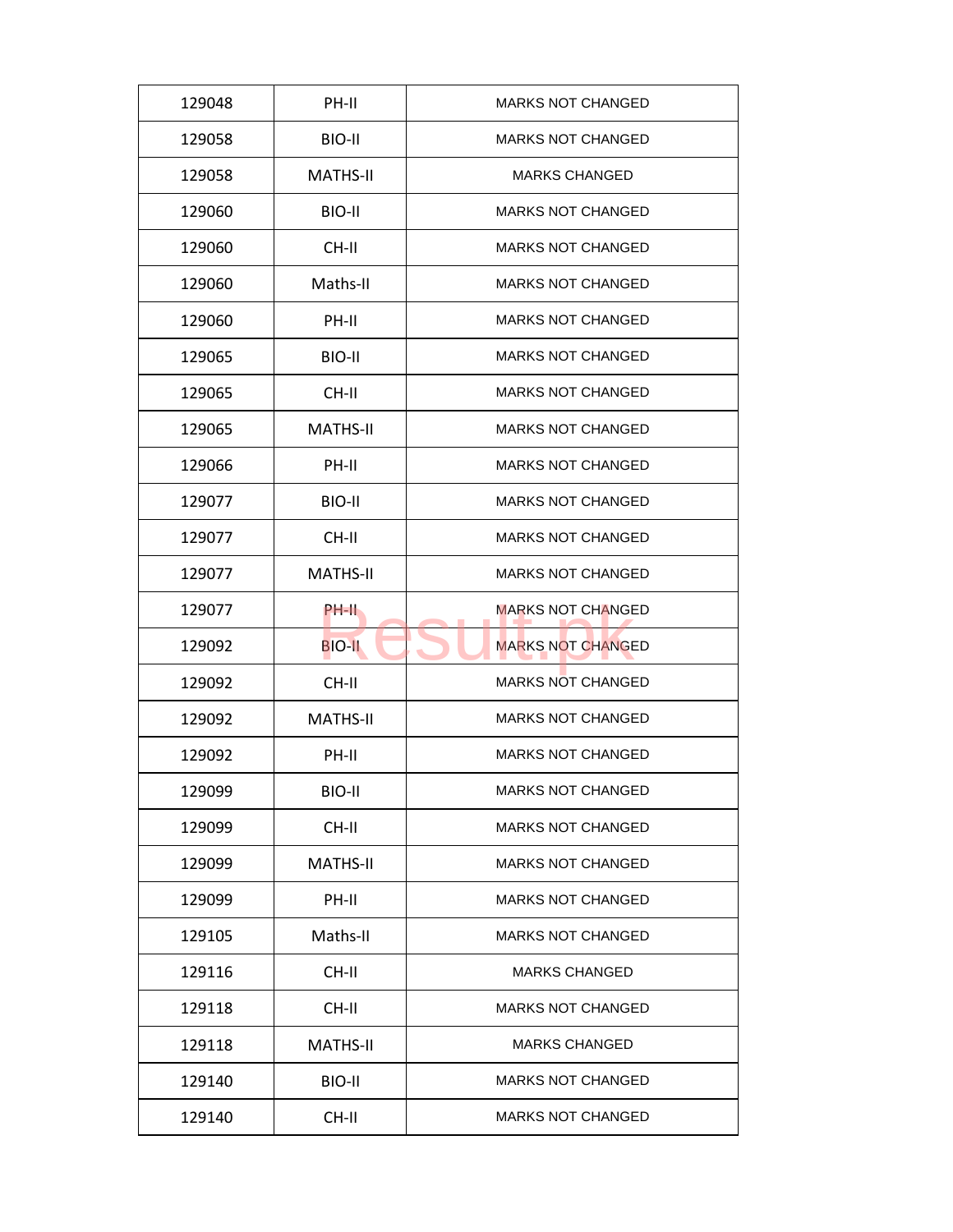| 129140 | <b>MATHS-II</b> | <b>MARKS NOT CHANGED</b> |
|--------|-----------------|--------------------------|
| 129140 | PH-II           | <b>MARKS NOT CHANGED</b> |
| 129142 | BIO-II          | <b>MARKS NOT CHANGED</b> |
| 129142 | CH-II           | <b>MARKS CHANGED</b>     |
| 129142 | <b>MATHS-II</b> | <b>MARKS NOT CHANGED</b> |
| 129152 | <b>MATHS-II</b> | <b>MARKS NOT CHANGED</b> |
| 129152 | PH-II           | <b>MARKS NOT CHANGED</b> |
| 129171 | BIO-II          | <b>MARKS NOT CHANGED</b> |
| 129192 | BIO-II          | <b>MARKS NOT CHANGED</b> |
| 129192 | CH-II           | <b>MARKS NOT CHANGED</b> |
| 129192 | <b>MATHS-II</b> | <b>MARKS NOT CHANGED</b> |
| 129192 | PH-II           | <b>MARKS NOT CHANGED</b> |
| 129210 | BIO-II          | <b>MARKS NOT CHANGED</b> |
| 129210 | CH-II           | <b>MARKS NOT CHANGED</b> |
| 129210 | <b>MATHS-II</b> | <b>MARKS NOT CHANGED</b> |
| 129210 | PH-II           | <b>MARKS CHANGED</b>     |
| 129211 | Maths-II        | <b>MARKS NOT CHANGED</b> |
| 129220 | <b>MATHS-II</b> | <b>MARKS NOT CHANGED</b> |
| 129220 | PH-II           | <b>MARKS NOT CHANGED</b> |
| 129224 | BIO-II          | <b>MARKS NOT CHANGED</b> |
| 129224 | CH-II           | <b>MARKS NOT CHANGED</b> |
| 129224 | <b>MATHS-II</b> | <b>MARKS NOT CHANGED</b> |
| 129224 | PH-II           | <b>MARKS NOT CHANGED</b> |
| 129226 | <b>MATHS-II</b> | <b>MARKS NOT CHANGED</b> |
| 129274 | CH-II           | <b>MARKS NOT CHANGED</b> |
| 129274 | MATHS-II        | <b>MARKS NOT CHANGED</b> |
| 129274 | PH-II           | <b>MARKS NOT CHANGED</b> |
| 129282 | CH-II           | <b>MARKS NOT CHANGED</b> |
| 129282 | PH-II           | <b>MARKS NOT CHANGED</b> |
|        |                 |                          |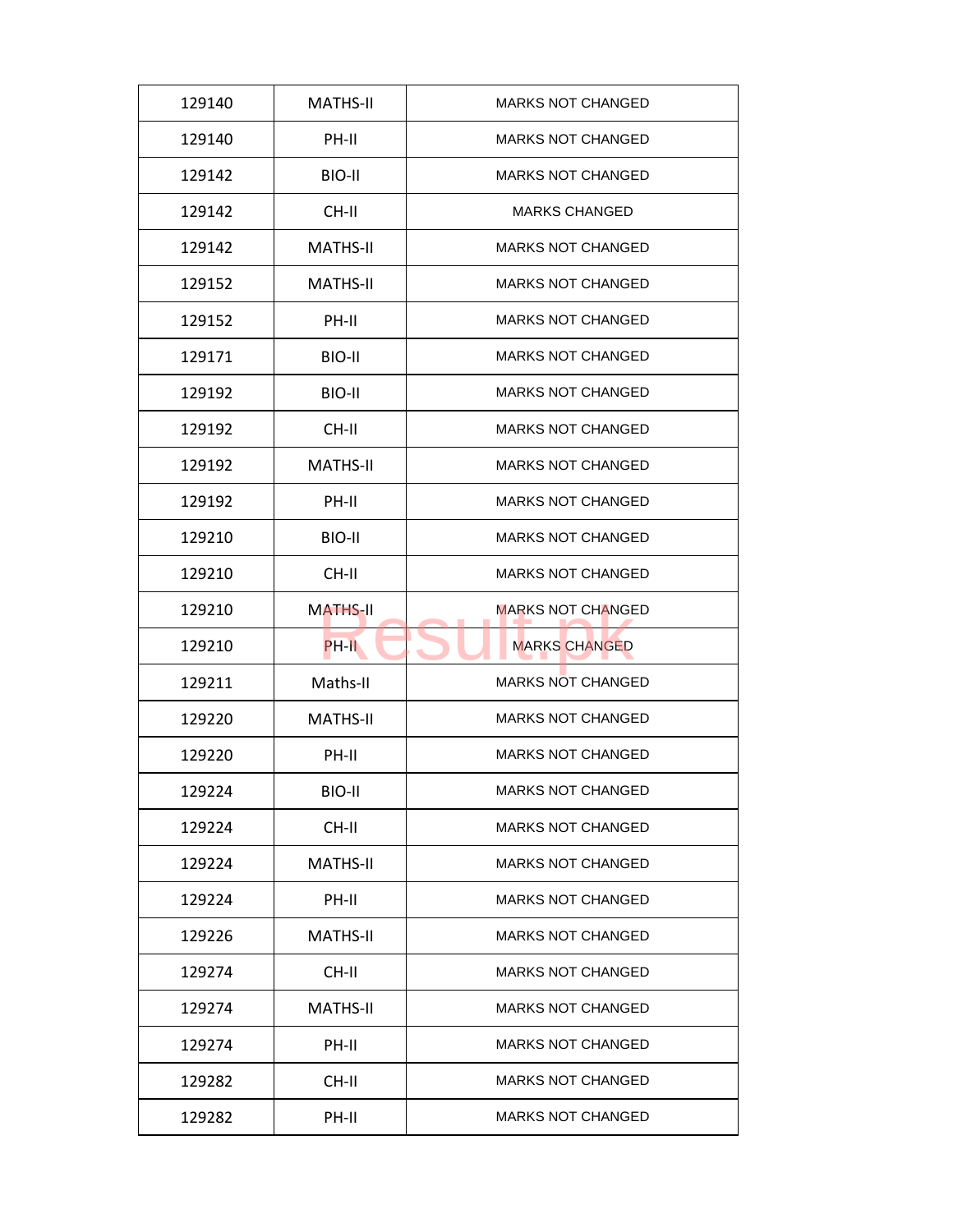| 129284 | BIO-II          | <b>MARKS NOT CHANGED</b> |
|--------|-----------------|--------------------------|
| 129284 | CH-II           | <b>MARKS NOT CHANGED</b> |
| 129284 | <b>MATHS-II</b> | <b>MARKS NOT CHANGED</b> |
| 129284 | PH-II           | <b>MARKS NOT CHANGED</b> |
| 129298 | BIO-II          | <b>MARKS NOT CHANGED</b> |
| 129298 | $CH-H$          | <b>MARKS NOT CHANGED</b> |
| 129298 | <b>MATHS-II</b> | <b>MARKS NOT CHANGED</b> |
| 129298 | PH-II           | <b>MARKS NOT CHANGED</b> |
| 129344 | BIO-II          | <b>MARKS NOT CHANGED</b> |
| 129344 | CH-II           | <b>MARKS NOT CHANGED</b> |
| 129344 | <b>MATHS-II</b> | <b>MARKS NOT CHANGED</b> |
| 129344 | PH-II           | <b>MARKS NOT CHANGED</b> |
| 129351 | BIO-II          | <b>MARKS NOT CHANGED</b> |
| 129351 | CH-II           | <b>MARKS CHANGED</b>     |
| 129351 | <b>MATHS-II</b> | <b>MARKS NOT CHANGED</b> |
| 129351 | PH-II           | <b>MARKS NOT CHANGED</b> |
| 129440 | BIO-II          | <b>MARKS NOT CHANGED</b> |
| 129440 | CH-II           | <b>MARKS NOT CHANGED</b> |
| 129440 | <b>MATHS-II</b> | <b>MARKS NOT CHANGED</b> |
| 129440 | PH-II           | <b>MARKS NOT CHANGED</b> |
| 129467 | PH-II           | <b>MARKS NOT CHANGED</b> |
| 129528 | BIO-II          | <b>MARKS NOT CHANGED</b> |
| 129528 | CH-II           | <b>MARKS NOT CHANGED</b> |
| 129528 | <b>MATHS-II</b> | <b>MARKS NOT CHANGED</b> |
| 129528 | PH-II           | <b>MARKS NOT CHANGED</b> |
| 129556 | BIO-II          | <b>MARKS NOT CHANGED</b> |
| 129556 | CH-II           | <b>MARKS CHANGED</b>     |
|        |                 |                          |
| 129556 | <b>MATHS-II</b> | <b>MARKS NOT CHANGED</b> |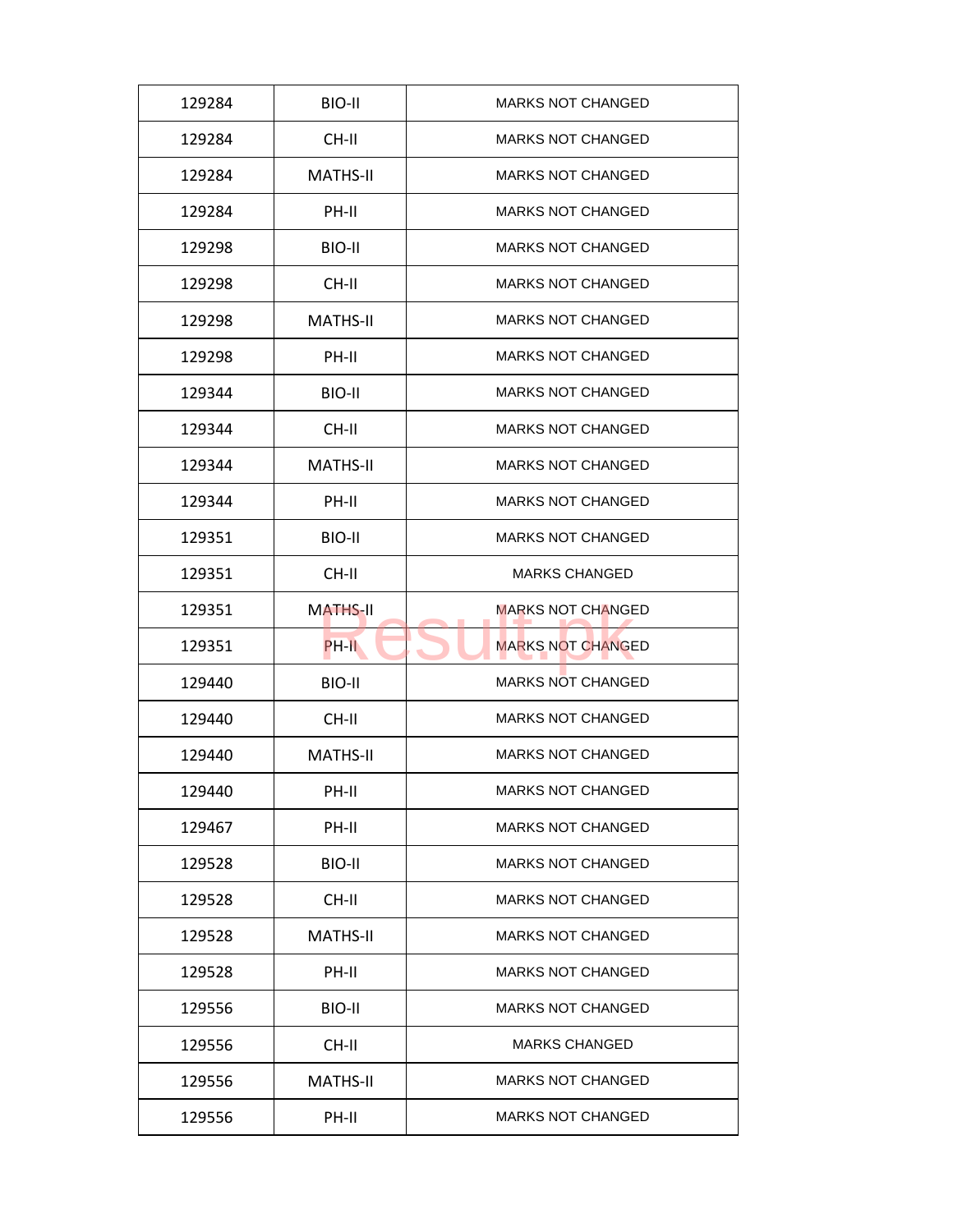| 129630 | <b>MATHS-II</b> | <b>MARKS NOT CHANGED</b> |
|--------|-----------------|--------------------------|
| 129630 | PH-II           | <b>MARKS NOT CHANGED</b> |
| 129633 | <b>MATHS-II</b> | <b>MARKS NOT CHANGED</b> |
| 129633 | PH-II           | <b>MARKS NOT CHANGED</b> |
| 129644 | BIO-II          | <b>MARKS NOT CHANGED</b> |
| 129644 | CH-II           | <b>MARKS CHANGED</b>     |
| 129644 | <b>MATHS-II</b> | <b>MARKS NOT CHANGED</b> |
| 129644 | PH-II           | <b>MARKS NOT CHANGED</b> |
| 129650 | BIO-II          | <b>MARKS NOT CHANGED</b> |
| 129650 | CH-II           | <b>MARKS NOT CHANGED</b> |
| 129650 | <b>MATHS-II</b> | <b>MARKS NOT CHANGED</b> |
| 129650 | PH-II           | <b>MARKS NOT CHANGED</b> |
| 129688 | BIO-II          | <b>MARKS NOT CHANGED</b> |
| 129688 | CH-II           | <b>MARKS NOT CHANGED</b> |
| 129688 | <b>MATHS-II</b> | <b>MARKS NOT CHANGED</b> |
| 129688 | PH-II           | <b>MARKS NOT CHANGED</b> |
| 129695 | BIO-II          | <b>MARKS NOT CHANGED</b> |
| 129695 | PH-II           | <b>MARKS NOT CHANGED</b> |
| 129699 | BIO-II          | <b>MARKS NOT CHANGED</b> |
| 129699 | CH-II           | <b>MARKS NOT CHANGED</b> |
| 129699 | <b>MATHS-II</b> | <b>MARKS NOT CHANGED</b> |
| 129699 | PH-II           | <b>MARKS NOT CHANGED</b> |
| 129701 | BIO-II          | <b>MARKS NOT CHANGED</b> |
| 129701 | <b>MATHS-II</b> | <b>MARKS NOT CHANGED</b> |
| 129701 | PH-II           | <b>MARKS NOT CHANGED</b> |
| 129778 | CH-II           | <b>MARKS NOT CHANGED</b> |
| 129778 | <b>MATHS-II</b> | <b>MARKS NOT CHANGED</b> |
| 129781 | CH-II           | MARKS NOT CHANGED        |
| 129781 | PH-II           | <b>MARKS NOT CHANGED</b> |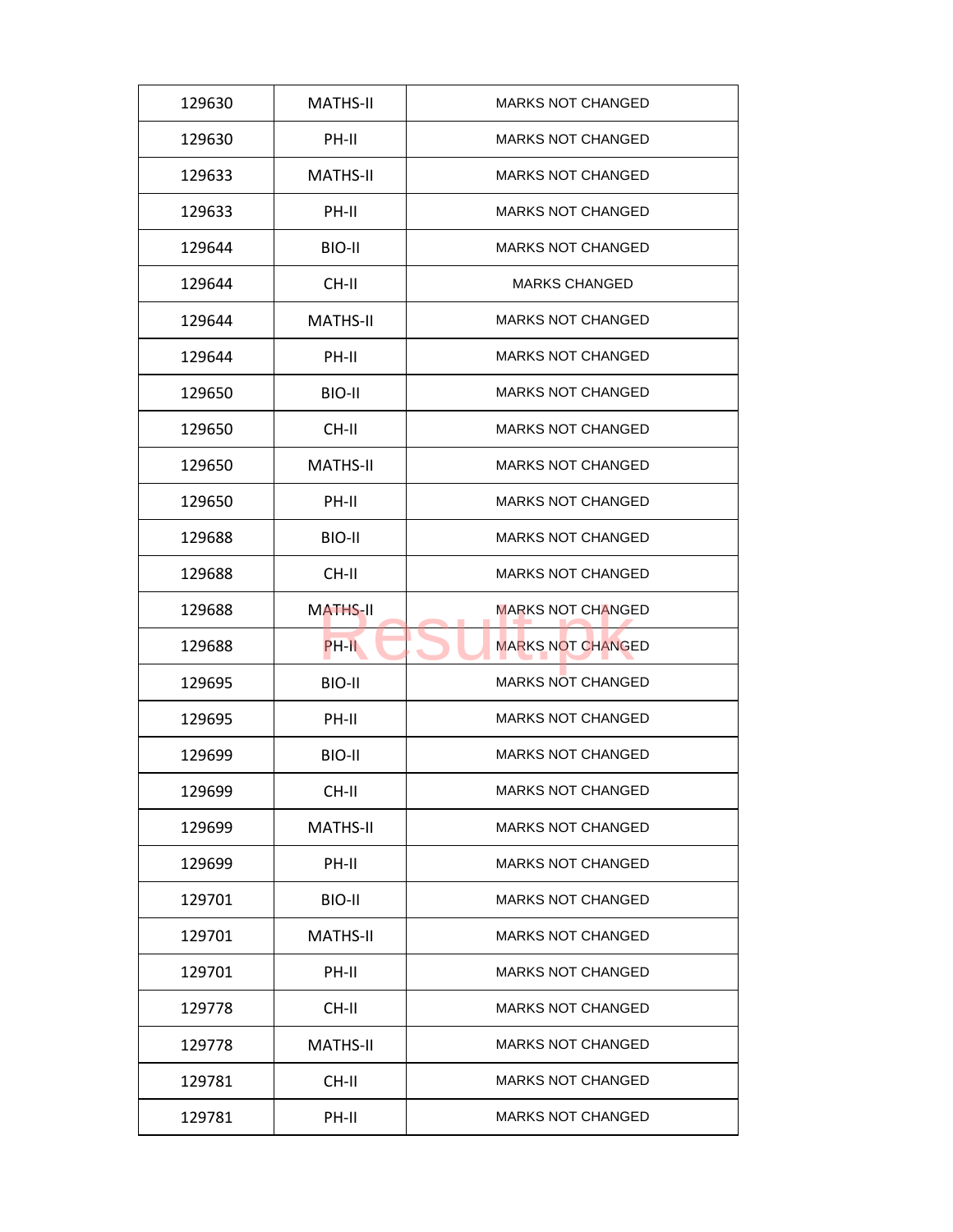| BIO-II<br><b>MARKS NOT CHANGED</b><br>129819<br><b>MARKS NOT CHANGED</b><br>129868<br>BIO-II<br><b>MATHS-II</b><br><b>MARKS CHANGED</b><br>129868<br><b>MARKS NOT CHANGED</b><br>129927<br>BIO-II<br>129927<br>CH-II<br><b>MARKS NOT CHANGED</b><br><b>MATHS-II</b><br><b>MARKS NOT CHANGED</b><br>129927<br>129927<br>PH-II<br><b>MARKS NOT CHANGED</b><br>129931<br>BIO-II<br><b>MARKS NOT CHANGED</b><br>CH-II<br><b>MARKS NOT CHANGED</b><br>129931<br><b>MATHS-II</b><br><b>MARKS NOT CHANGED</b><br>129931<br>129931<br>PH-II<br><b>MARKS NOT CHANGED</b><br><b>MARKS NOT CHANGED</b><br>129955<br>BIO-II<br>CH-II<br><b>MARKS NOT CHANGED</b><br>129955<br><b>MARKS NOT CHANGED</b><br>129955<br><b>MATHS-II</b><br><b>MARKS NOT CHANGED</b><br>129955<br>PH-II<br><b>MARKS NOT CHANGED</b><br>129986<br><b>BIO-II</b><br>CH-II<br><b>MARKS NOT CHANGED</b><br>129986<br><b>MARKS NOT CHANGED</b><br>129986<br><b>MATHS-II</b><br>PH-II<br><b>MARKS NOT CHANGED</b><br>129986<br>130004<br>BIO-II<br><b>MARKS NOT CHANGED</b><br>130004<br>CH-II<br><b>MARKS NOT CHANGED</b><br>130004<br>PH-II<br><b>MARKS NOT CHANGED</b><br><b>MARKS NOT CHANGED</b><br>BIO-II<br>130046<br>130046<br>CH-II<br><b>MARKS NOT CHANGED</b><br><b>MARKS NOT CHANGED</b><br>130046<br><b>MATHS-II</b><br><b>MARKS NOT CHANGED</b><br>130046<br>PH-II<br>CH-II<br><b>MARKS NOT CHANGED</b><br>130068<br><b>MARKS NOT CHANGED</b><br>130068<br><b>MATHS-II</b><br>130175<br>BIO-II<br><b>MARKS NOT CHANGED</b> |  |  |
|---------------------------------------------------------------------------------------------------------------------------------------------------------------------------------------------------------------------------------------------------------------------------------------------------------------------------------------------------------------------------------------------------------------------------------------------------------------------------------------------------------------------------------------------------------------------------------------------------------------------------------------------------------------------------------------------------------------------------------------------------------------------------------------------------------------------------------------------------------------------------------------------------------------------------------------------------------------------------------------------------------------------------------------------------------------------------------------------------------------------------------------------------------------------------------------------------------------------------------------------------------------------------------------------------------------------------------------------------------------------------------------------------------------------------------------------------------------------------------------------------|--|--|
|                                                                                                                                                                                                                                                                                                                                                                                                                                                                                                                                                                                                                                                                                                                                                                                                                                                                                                                                                                                                                                                                                                                                                                                                                                                                                                                                                                                                                                                                                                   |  |  |
|                                                                                                                                                                                                                                                                                                                                                                                                                                                                                                                                                                                                                                                                                                                                                                                                                                                                                                                                                                                                                                                                                                                                                                                                                                                                                                                                                                                                                                                                                                   |  |  |
|                                                                                                                                                                                                                                                                                                                                                                                                                                                                                                                                                                                                                                                                                                                                                                                                                                                                                                                                                                                                                                                                                                                                                                                                                                                                                                                                                                                                                                                                                                   |  |  |
|                                                                                                                                                                                                                                                                                                                                                                                                                                                                                                                                                                                                                                                                                                                                                                                                                                                                                                                                                                                                                                                                                                                                                                                                                                                                                                                                                                                                                                                                                                   |  |  |
|                                                                                                                                                                                                                                                                                                                                                                                                                                                                                                                                                                                                                                                                                                                                                                                                                                                                                                                                                                                                                                                                                                                                                                                                                                                                                                                                                                                                                                                                                                   |  |  |
|                                                                                                                                                                                                                                                                                                                                                                                                                                                                                                                                                                                                                                                                                                                                                                                                                                                                                                                                                                                                                                                                                                                                                                                                                                                                                                                                                                                                                                                                                                   |  |  |
|                                                                                                                                                                                                                                                                                                                                                                                                                                                                                                                                                                                                                                                                                                                                                                                                                                                                                                                                                                                                                                                                                                                                                                                                                                                                                                                                                                                                                                                                                                   |  |  |
|                                                                                                                                                                                                                                                                                                                                                                                                                                                                                                                                                                                                                                                                                                                                                                                                                                                                                                                                                                                                                                                                                                                                                                                                                                                                                                                                                                                                                                                                                                   |  |  |
|                                                                                                                                                                                                                                                                                                                                                                                                                                                                                                                                                                                                                                                                                                                                                                                                                                                                                                                                                                                                                                                                                                                                                                                                                                                                                                                                                                                                                                                                                                   |  |  |
|                                                                                                                                                                                                                                                                                                                                                                                                                                                                                                                                                                                                                                                                                                                                                                                                                                                                                                                                                                                                                                                                                                                                                                                                                                                                                                                                                                                                                                                                                                   |  |  |
|                                                                                                                                                                                                                                                                                                                                                                                                                                                                                                                                                                                                                                                                                                                                                                                                                                                                                                                                                                                                                                                                                                                                                                                                                                                                                                                                                                                                                                                                                                   |  |  |
|                                                                                                                                                                                                                                                                                                                                                                                                                                                                                                                                                                                                                                                                                                                                                                                                                                                                                                                                                                                                                                                                                                                                                                                                                                                                                                                                                                                                                                                                                                   |  |  |
|                                                                                                                                                                                                                                                                                                                                                                                                                                                                                                                                                                                                                                                                                                                                                                                                                                                                                                                                                                                                                                                                                                                                                                                                                                                                                                                                                                                                                                                                                                   |  |  |
|                                                                                                                                                                                                                                                                                                                                                                                                                                                                                                                                                                                                                                                                                                                                                                                                                                                                                                                                                                                                                                                                                                                                                                                                                                                                                                                                                                                                                                                                                                   |  |  |
|                                                                                                                                                                                                                                                                                                                                                                                                                                                                                                                                                                                                                                                                                                                                                                                                                                                                                                                                                                                                                                                                                                                                                                                                                                                                                                                                                                                                                                                                                                   |  |  |
|                                                                                                                                                                                                                                                                                                                                                                                                                                                                                                                                                                                                                                                                                                                                                                                                                                                                                                                                                                                                                                                                                                                                                                                                                                                                                                                                                                                                                                                                                                   |  |  |
|                                                                                                                                                                                                                                                                                                                                                                                                                                                                                                                                                                                                                                                                                                                                                                                                                                                                                                                                                                                                                                                                                                                                                                                                                                                                                                                                                                                                                                                                                                   |  |  |
|                                                                                                                                                                                                                                                                                                                                                                                                                                                                                                                                                                                                                                                                                                                                                                                                                                                                                                                                                                                                                                                                                                                                                                                                                                                                                                                                                                                                                                                                                                   |  |  |
|                                                                                                                                                                                                                                                                                                                                                                                                                                                                                                                                                                                                                                                                                                                                                                                                                                                                                                                                                                                                                                                                                                                                                                                                                                                                                                                                                                                                                                                                                                   |  |  |
|                                                                                                                                                                                                                                                                                                                                                                                                                                                                                                                                                                                                                                                                                                                                                                                                                                                                                                                                                                                                                                                                                                                                                                                                                                                                                                                                                                                                                                                                                                   |  |  |
|                                                                                                                                                                                                                                                                                                                                                                                                                                                                                                                                                                                                                                                                                                                                                                                                                                                                                                                                                                                                                                                                                                                                                                                                                                                                                                                                                                                                                                                                                                   |  |  |
|                                                                                                                                                                                                                                                                                                                                                                                                                                                                                                                                                                                                                                                                                                                                                                                                                                                                                                                                                                                                                                                                                                                                                                                                                                                                                                                                                                                                                                                                                                   |  |  |
|                                                                                                                                                                                                                                                                                                                                                                                                                                                                                                                                                                                                                                                                                                                                                                                                                                                                                                                                                                                                                                                                                                                                                                                                                                                                                                                                                                                                                                                                                                   |  |  |
|                                                                                                                                                                                                                                                                                                                                                                                                                                                                                                                                                                                                                                                                                                                                                                                                                                                                                                                                                                                                                                                                                                                                                                                                                                                                                                                                                                                                                                                                                                   |  |  |
|                                                                                                                                                                                                                                                                                                                                                                                                                                                                                                                                                                                                                                                                                                                                                                                                                                                                                                                                                                                                                                                                                                                                                                                                                                                                                                                                                                                                                                                                                                   |  |  |
|                                                                                                                                                                                                                                                                                                                                                                                                                                                                                                                                                                                                                                                                                                                                                                                                                                                                                                                                                                                                                                                                                                                                                                                                                                                                                                                                                                                                                                                                                                   |  |  |
|                                                                                                                                                                                                                                                                                                                                                                                                                                                                                                                                                                                                                                                                                                                                                                                                                                                                                                                                                                                                                                                                                                                                                                                                                                                                                                                                                                                                                                                                                                   |  |  |
|                                                                                                                                                                                                                                                                                                                                                                                                                                                                                                                                                                                                                                                                                                                                                                                                                                                                                                                                                                                                                                                                                                                                                                                                                                                                                                                                                                                                                                                                                                   |  |  |
|                                                                                                                                                                                                                                                                                                                                                                                                                                                                                                                                                                                                                                                                                                                                                                                                                                                                                                                                                                                                                                                                                                                                                                                                                                                                                                                                                                                                                                                                                                   |  |  |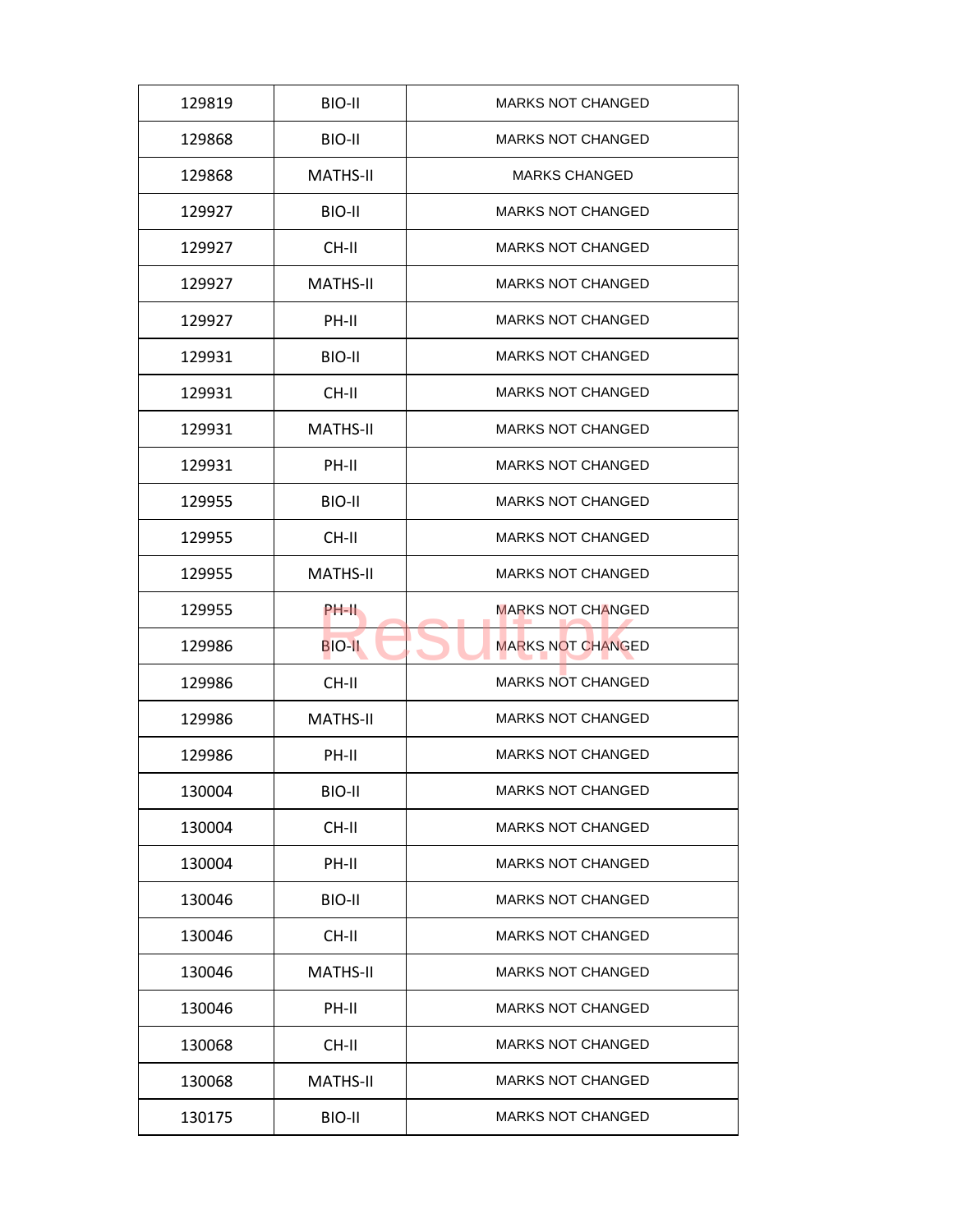| 130175 | CH-II           | <b>MARKS NOT CHANGED</b> |
|--------|-----------------|--------------------------|
| 130205 | BIO-II          | <b>MARKS NOT CHANGED</b> |
| 130205 | PH-II           | <b>MARKS NOT CHANGED</b> |
| 130236 | CH-II           | <b>MARKS NOT CHANGED</b> |
| 130236 | PH-II           | <b>MARKS NOT CHANGED</b> |
| 130242 | CH-II           | <b>MARKS NOT CHANGED</b> |
| 130242 | PH-II           | <b>MARKS NOT CHANGED</b> |
| 130245 | BIO-II          | <b>MARKS NOT CHANGED</b> |
| 130245 | CH-II           | <b>MARKS NOT CHANGED</b> |
| 130245 | Maths-II        | <b>MARKS NOT CHANGED</b> |
| 130245 | PH-II           | <b>MARKS NOT CHANGED</b> |
| 130258 | BIO-II          | <b>MARKS NOT CHANGED</b> |
| 130258 | PH-II           | <b>MARKS NOT CHANGED</b> |
| 130280 | <b>MATHS-II</b> | <b>MARKS NOT CHANGED</b> |
| 130280 | PH-II           | <b>MARKS NOT CHANGED</b> |
| 130346 | <b>BIO-II</b>   | <b>MARKS NOT CHANGED</b> |
| 130346 | CH-II           | <b>MARKS NOT CHANGED</b> |
| 130346 | <b>MATHS-II</b> | <b>MARKS CHANGED</b>     |
| 130346 | PH-II           | <b>MARKS NOT CHANGED</b> |
| 130355 | <b>MATHS-II</b> | <b>MARKS NOT CHANGED</b> |
| 130355 | PH-II           | <b>MARKS NOT CHANGED</b> |
| 130387 | CH-II           | <b>MARKS NOT CHANGED</b> |
| 130388 | CH-II           | <b>MARKS NOT CHANGED</b> |
| 130408 | MATHS-II        | <b>MARKS NOT CHANGED</b> |
| 130422 | <b>MATHS-II</b> | <b>MARKS NOT CHANGED</b> |
| 130435 | BIO-II          | <b>MARKS NOT CHANGED</b> |
| 130435 | CH-II           | <b>MARKS NOT CHANGED</b> |
| 130435 | <b>MATHS-II</b> | <b>MARKS NOT CHANGED</b> |
| 130435 | PH-II           | <b>MARKS NOT CHANGED</b> |
|        |                 |                          |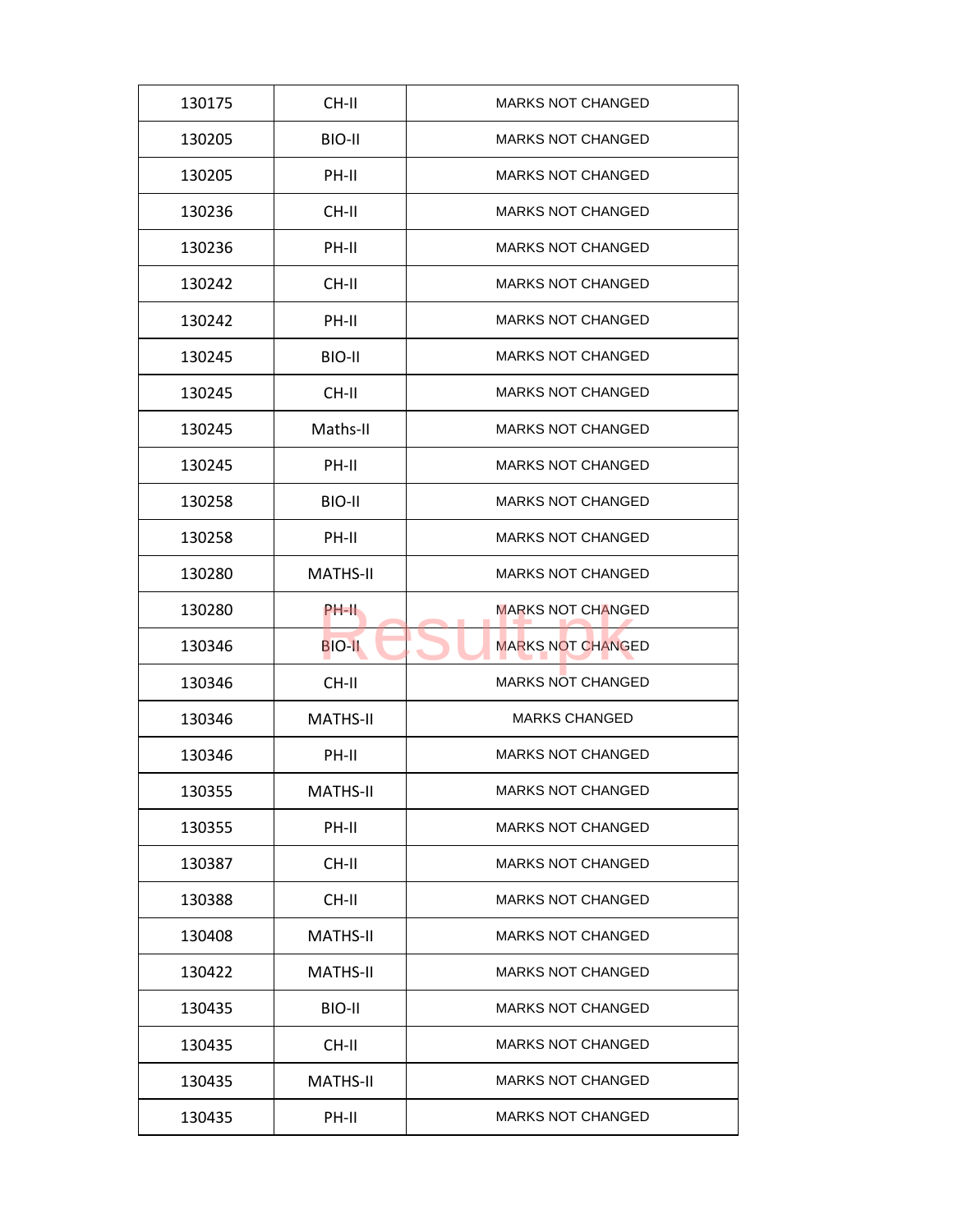| 130441 | CH-II           | <b>MARKS NOT CHANGED</b> |
|--------|-----------------|--------------------------|
| 130441 | <b>MATHS-II</b> | <b>MARKS NOT CHANGED</b> |
| 130445 | BIO-II          | <b>MARKS NOT CHANGED</b> |
| 130445 | CH-II           | <b>MARKS NOT CHANGED</b> |
| 130445 | <b>MATHS-II</b> | <b>MARKS NOT CHANGED</b> |
| 130451 | BIO-II          | <b>MARKS NOT CHANGED</b> |
| 130454 | BIO-II          | <b>MARKS NOT CHANGED</b> |
| 130454 | CH-II           | <b>MARKS NOT CHANGED</b> |
| 130467 | CH-II           | <b>MARKS NOT CHANGED</b> |
| 130467 | PH-II           | <b>MARKS NOT CHANGED</b> |
| 130472 | BIO-II          | <b>MARKS NOT CHANGED</b> |
| 130472 | CH-II           | <b>MARKS NOT CHANGED</b> |
| 130472 | <b>MATHS-II</b> | <b>MARKS NOT CHANGED</b> |
| 130472 | PH-II           | <b>MARKS NOT CHANGED</b> |
| 130475 | BIO-II          | <b>MARKS NOT CHANGED</b> |
| 130475 | $CH-H$          | <b>MARKS NOT CHANGED</b> |
| 130475 | Maths-II        | <b>MARKS NOT CHANGED</b> |
| 130475 | PH-II           | <b>MARKS NOT CHANGED</b> |
| 130506 | BIO-II          | <b>MARKS NOT CHANGED</b> |
| 130506 | CH-II           | <b>MARKS NOT CHANGED</b> |
| 130506 | <b>MATHS-II</b> | <b>MARKS NOT CHANGED</b> |
| 130506 | PH-II           | <b>MARKS NOT CHANGED</b> |
| 130519 | BIO-II          | <b>MARKS NOT CHANGED</b> |
| 130519 | CH-II           | <b>MARKS NOT CHANGED</b> |
| 130519 | Maths-II        | <b>MARKS NOT CHANGED</b> |
| 130519 | PH-II           | <b>MARKS NOT CHANGED</b> |
|        |                 | <b>MARKS NOT CHANGED</b> |
| 130523 | CH-II           |                          |
| 130523 | Maths-II        | <b>MARKS CHANGED</b>     |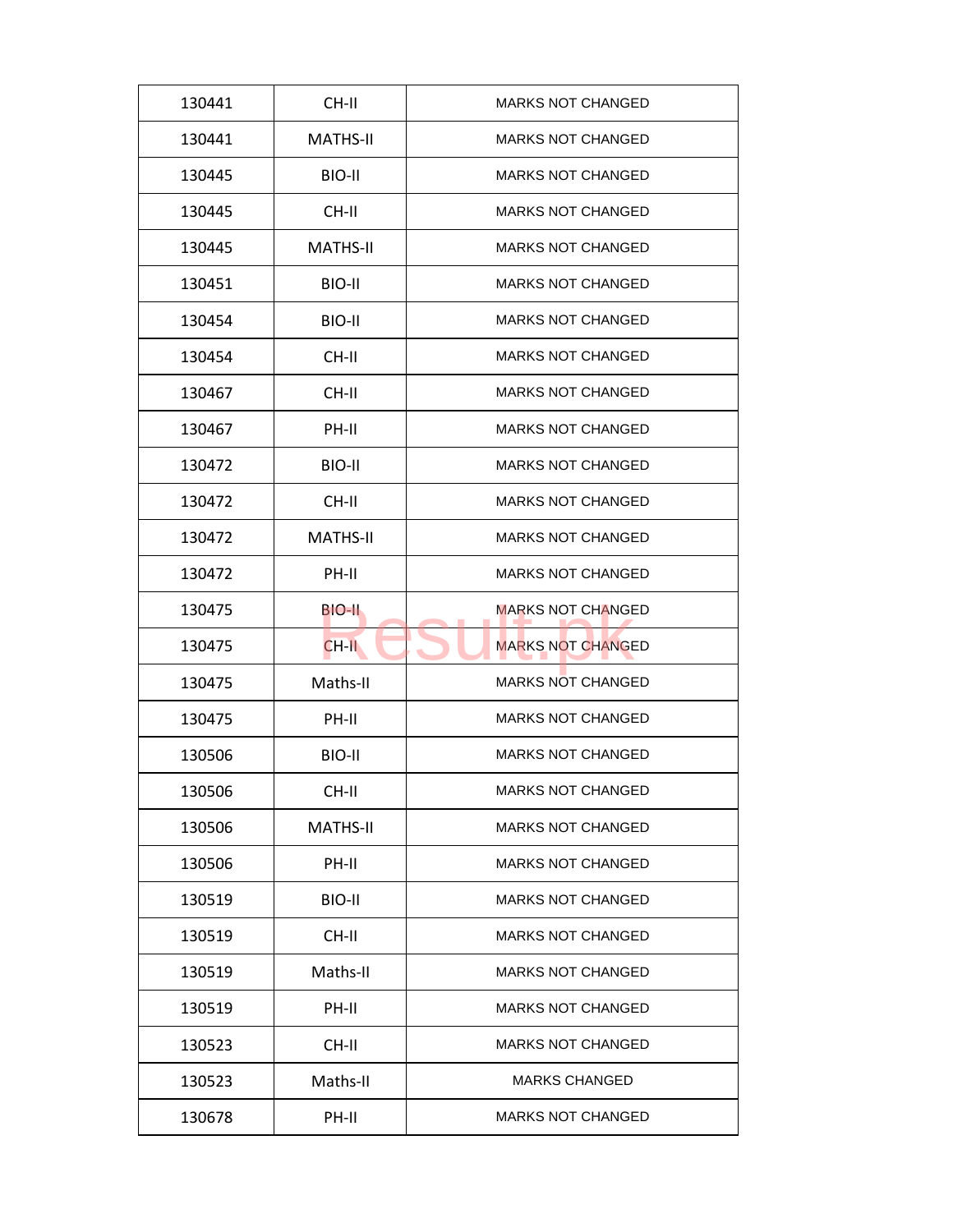| 130700 | CH-II           | <b>MARKS NOT CHANGED</b> |
|--------|-----------------|--------------------------|
| 130700 | PH-II           | <b>MARKS NOT CHANGED</b> |
| 130735 | CH-II           | <b>MARKS NOT CHANGED</b> |
| 130735 | <b>MATHS-II</b> | <b>MARKS NOT CHANGED</b> |
| 130745 | BIO-II          | <b>MARKS NOT CHANGED</b> |
| 130745 | $CH-H$          | <b>MARKS NOT CHANGED</b> |
| 130745 | Maths-II        | <b>MARKS NOT CHANGED</b> |
| 130745 | PH-II           | <b>MARKS NOT CHANGED</b> |
| 130759 | PH-II           | <b>MARKS NOT CHANGED</b> |
| 130761 | BIO-II          | <b>MARKS NOT CHANGED</b> |
| 130761 | CH-II           | <b>MARKS NOT CHANGED</b> |
| 130761 | <b>MATHS-II</b> | <b>MARKS NOT CHANGED</b> |
| 130761 | PH-II           | <b>MARKS NOT CHANGED</b> |
| 130781 | BIO-II          | <b>MARKS NOT CHANGED</b> |
| 130781 | CH-II           | <b>MARKS NOT CHANGED</b> |
| 130781 | PH-II           | <b>MARKS NOT CHANGED</b> |
| 130784 | BIO-II          | <b>MARKS NOT CHANGED</b> |
| 130784 | CH-II           | <b>MARKS NOT CHANGED</b> |
| 130784 | PH-II           | <b>MARKS NOT CHANGED</b> |
| 130827 | BIO-II          | <b>MARKS NOT CHANGED</b> |
| 130827 | CH-II           | <b>MARKS NOT CHANGED</b> |
| 130827 | MATHS-II        | <b>MARKS NOT CHANGED</b> |
| 130827 | PH-II           | <b>MARKS NOT CHANGED</b> |
| 130852 | BIO-II          | <b>MARKS NOT CHANGED</b> |
| 130852 | CH-II           | <b>MARKS NOT CHANGED</b> |
| 130855 | BIO-II          | <b>MARKS NOT CHANGED</b> |
|        |                 |                          |
| 130855 | CH-II           | <b>MARKS NOT CHANGED</b> |
| 130855 | PH-II           | <b>MARKS NOT CHANGED</b> |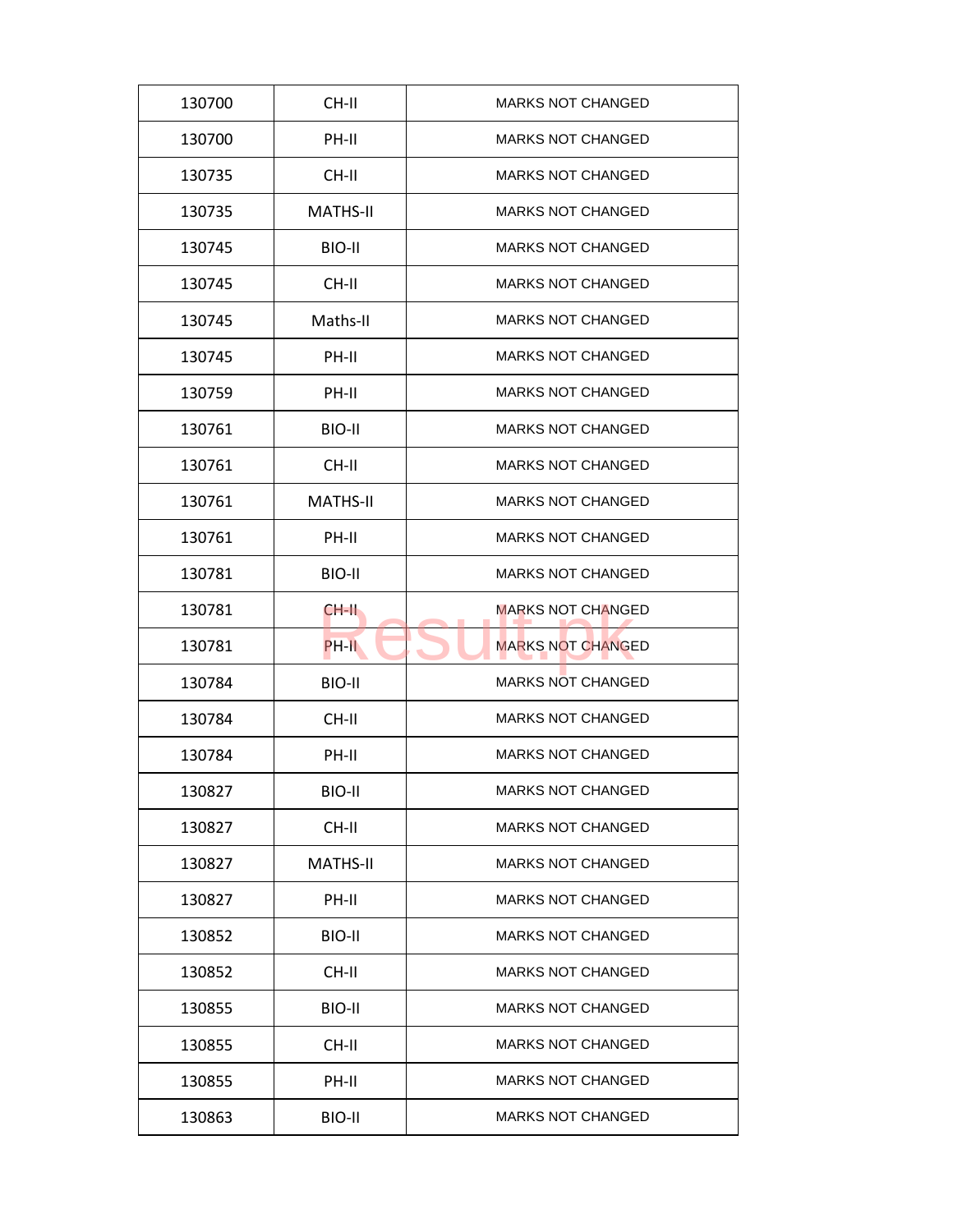| 130863 | CH-II           | <b>MARKS NOT CHANGED</b> |
|--------|-----------------|--------------------------|
| 130863 | PH-II           | <b>MARKS NOT CHANGED</b> |
| 130885 | BIO-II          | <b>MARKS NOT CHANGED</b> |
| 130885 | CH-II           | <b>MARKS NOT CHANGED</b> |
| 130885 | <b>MATHS-II</b> | <b>MARKS CHANGED</b>     |
| 130885 | PH-II           | <b>MARKS NOT CHANGED</b> |
| 130900 | BIO-II          | <b>MARKS NOT CHANGED</b> |
| 130900 | CH-II           | <b>MARKS NOT CHANGED</b> |
| 130900 | <b>MATHS-II</b> | <b>MARKS NOT CHANGED</b> |
| 130900 | PH-II           | <b>MARKS NOT CHANGED</b> |
| 130908 | BIO-II          | <b>MARKS NOT CHANGED</b> |
| 130908 | CH-II           | <b>MARKS NOT CHANGED</b> |
| 130981 | BIO-II          | <b>MARKS NOT CHANGED</b> |
| 130981 | CH-II           | <b>MARKS NOT CHANGED</b> |
| 130981 | <b>MATHS-II</b> | <b>MARKS NOT CHANGED</b> |
| 131036 | <b>BIO-II</b>   | <b>MARKS NOT CHANGED</b> |
| 131036 | CH-II           | <b>MARKS NOT CHANGED</b> |
| 131036 | <b>MATHS-II</b> | <b>MARKS NOT CHANGED</b> |
| 131036 | PH-II           | <b>MARKS NOT CHANGED</b> |
| 131090 | BIO-II          | <b>MARKS NOT CHANGED</b> |
| 131090 | CH-II           | <b>MARKS NOT CHANGED</b> |
| 131090 | PH-II           | <b>MARKS NOT CHANGED</b> |
| 131182 | CH-II           | <b>MARKS NOT CHANGED</b> |
| 131188 | BIO-II          | <b>MARKS NOT CHANGED</b> |
| 131192 | CH-II           | <b>MARKS NOT CHANGED</b> |
| 131267 | CH-II           | <b>MARKS NOT CHANGED</b> |
| 131267 | MATHS-II        | <b>MARKS NOT CHANGED</b> |
|        |                 |                          |
| 131267 | PH-II           | <b>MARKS NOT CHANGED</b> |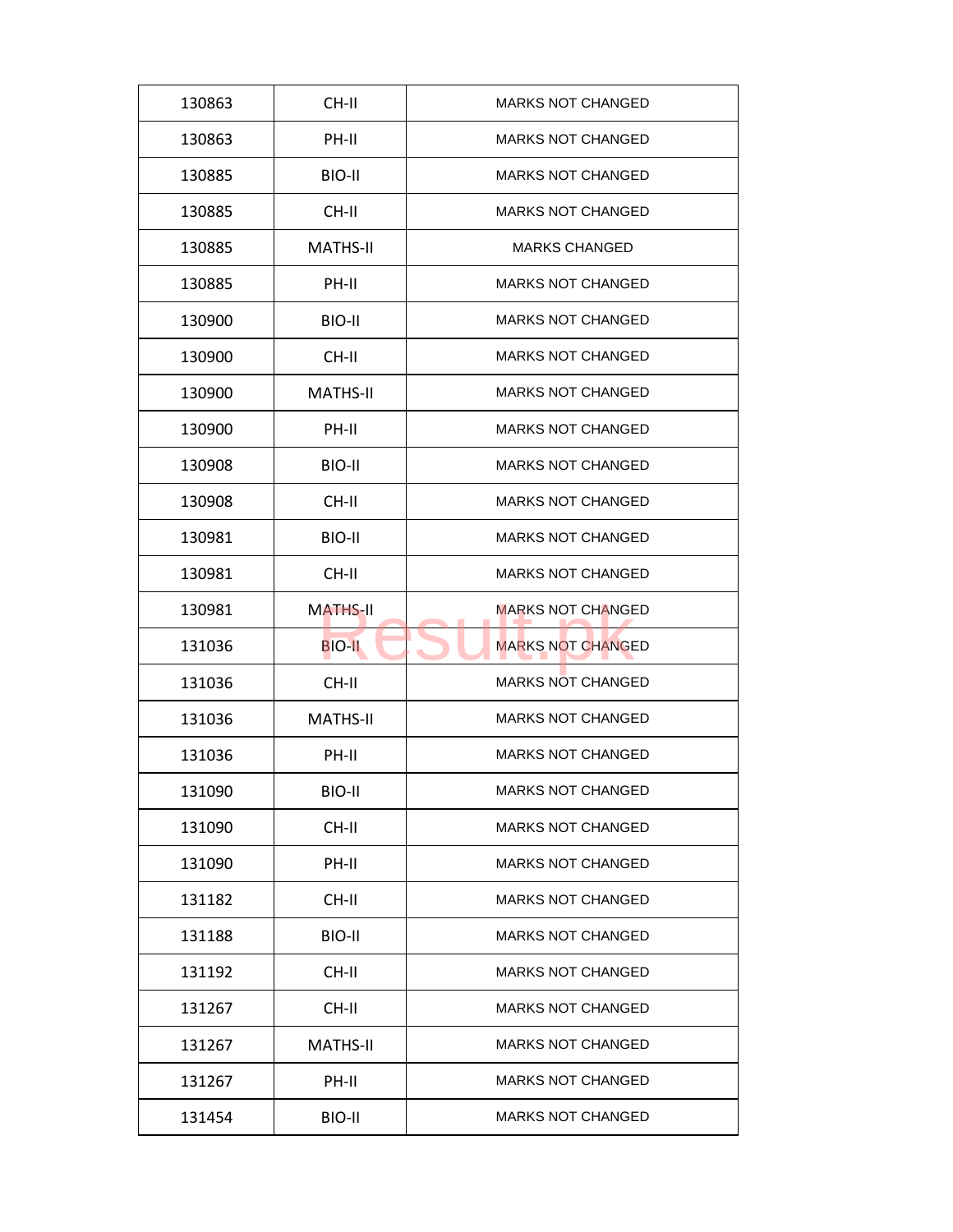| 131454 | CH-II           | <b>MARKS NOT CHANGED</b> |
|--------|-----------------|--------------------------|
| 131454 | <b>MATHS-II</b> | <b>MARKS NOT CHANGED</b> |
| 131454 | PH-II           | <b>MARKS NOT CHANGED</b> |
| 131518 | CH-II           | <b>MARKS NOT CHANGED</b> |
| 131518 | PH-II           | <b>MARKS NOT CHANGED</b> |
| 131562 | BIO-II          | <b>MARKS NOT CHANGED</b> |
| 131562 | CH-II           | <b>MARKS NOT CHANGED</b> |
| 131562 | Maths-II        | <b>MARKS NOT CHANGED</b> |
| 131562 | PH-II           | <b>MARKS NOT CHANGED</b> |
| 131621 | BIO-II          | <b>MARKS NOT CHANGED</b> |
| 131674 | BIO-II          | <b>MARKS NOT CHANGED</b> |
| 131674 | CH-II           | <b>MARKS NOT CHANGED</b> |
| 131674 | <b>MATHS-II</b> | <b>MARKS NOT CHANGED</b> |
| 131674 | PH-II           | <b>MARKS NOT CHANGED</b> |
| 131697 | BIO-II.         | <b>MARKS NOT CHANGED</b> |
| 131697 | CH-II           | <b>MARKS CHANGED</b>     |
| 131697 | Maths-II        | <b>MARKS NOT CHANGED</b> |
| 131697 | PH-II           | <b>MARKS NOT CHANGED</b> |
| 131698 | BIO-II          | <b>MARKS NOT CHANGED</b> |
| 131698 | CH-II           | <b>MARKS CHANGED</b>     |
| 131698 | PH-II           | <b>MARKS NOT CHANGED</b> |
| 131705 | CH-II           | <b>MARKS CHANGED</b>     |
| 131705 | <b>MATHS-II</b> | <b>MARKS NOT CHANGED</b> |
| 131705 | PH-II           | <b>MARKS NOT CHANGED</b> |
| 131713 | CH-II           | <b>MARKS NOT CHANGED</b> |
| 131713 | PH-II           | <b>MARKS NOT CHANGED</b> |
| 131796 | BIO-II          | <b>MARKS NOT CHANGED</b> |
| 131796 |                 | <b>MARKS NOT CHANGED</b> |
|        | CH-II           |                          |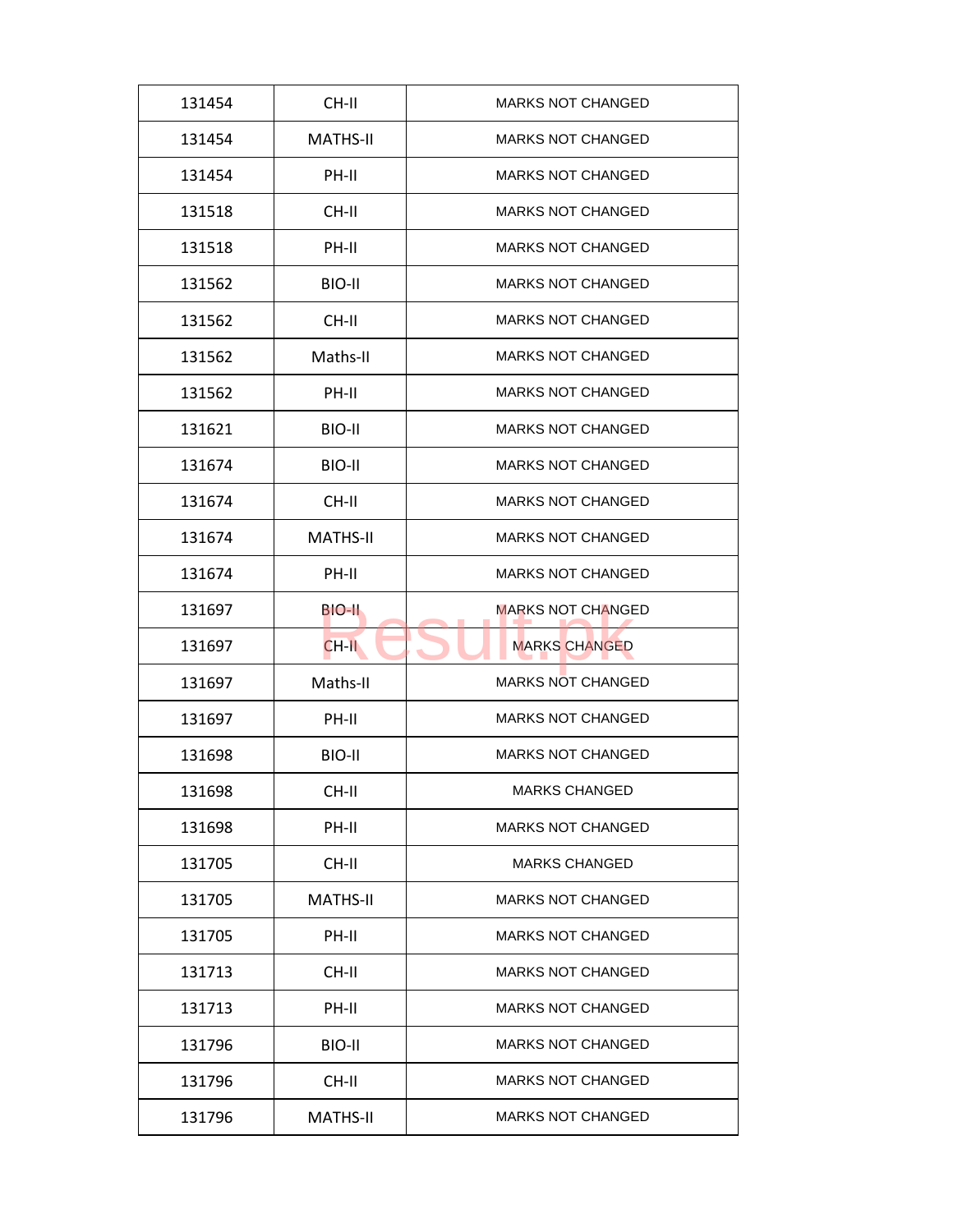| 131796 | PH-II           | <b>MARKS NOT CHANGED</b> |
|--------|-----------------|--------------------------|
| 131801 | BIO-II          | <b>MARKS NOT CHANGED</b> |
| 131801 | CH-II           | <b>MARKS NOT CHANGED</b> |
| 131801 | <b>MATHS-II</b> | <b>MARKS NOT CHANGED</b> |
| 131801 | PH-II           | <b>MARKS NOT CHANGED</b> |
| 131875 | CH-II           | <b>MARKS NOT CHANGED</b> |
| 131875 | <b>MATHS-II</b> | <b>MARKS NOT CHANGED</b> |
| 131875 | PH-II           | <b>MARKS NOT CHANGED</b> |
| 131882 | BIO-II          | <b>MARKS NOT CHANGED</b> |
| 131882 | CH-II           | <b>MARKS NOT CHANGED</b> |
| 131882 | PH-II           | <b>MARKS CHANGED</b>     |
| 131908 | BIO-II          | <b>MARKS NOT CHANGED</b> |
| 131908 | CH-II           | <b>MARKS NOT CHANGED</b> |
| 131908 | <b>MATHS-II</b> | <b>MARKS NOT CHANGED</b> |
| 131908 | PH-II           | <b>MARKS NOT CHANGED</b> |
| 131956 | PH-II           | <b>MARKS NOT CHANGED</b> |
| 131984 | BIO-II          | <b>MARKS NOT CHANGED</b> |
| 131984 | CH-II           | <b>MARKS NOT CHANGED</b> |
| 131984 | <b>MATHS-II</b> | <b>MARKS NOT CHANGED</b> |
| 131984 | PH-II           | <b>MARKS NOT CHANGED</b> |
| 131988 | BIO-II          | <b>MARKS NOT CHANGED</b> |
| 131988 | <b>MATHS-II</b> | <b>MARKS NOT CHANGED</b> |
| 132032 | BIO-II          | <b>MARKS NOT CHANGED</b> |
| 132032 | CH-II           | <b>MARKS NOT CHANGED</b> |
| 132032 | <b>MATHS-II</b> | <b>MARKS NOT CHANGED</b> |
| 132032 | PH-II           | <b>MARKS NOT CHANGED</b> |
| 132039 | BIO-II          | <b>MARKS CHANGED</b>     |
| 132039 | CH-II           | <b>MARKS NOT CHANGED</b> |
| 132039 | PH-II           | <b>MARKS NOT CHANGED</b> |
|        |                 |                          |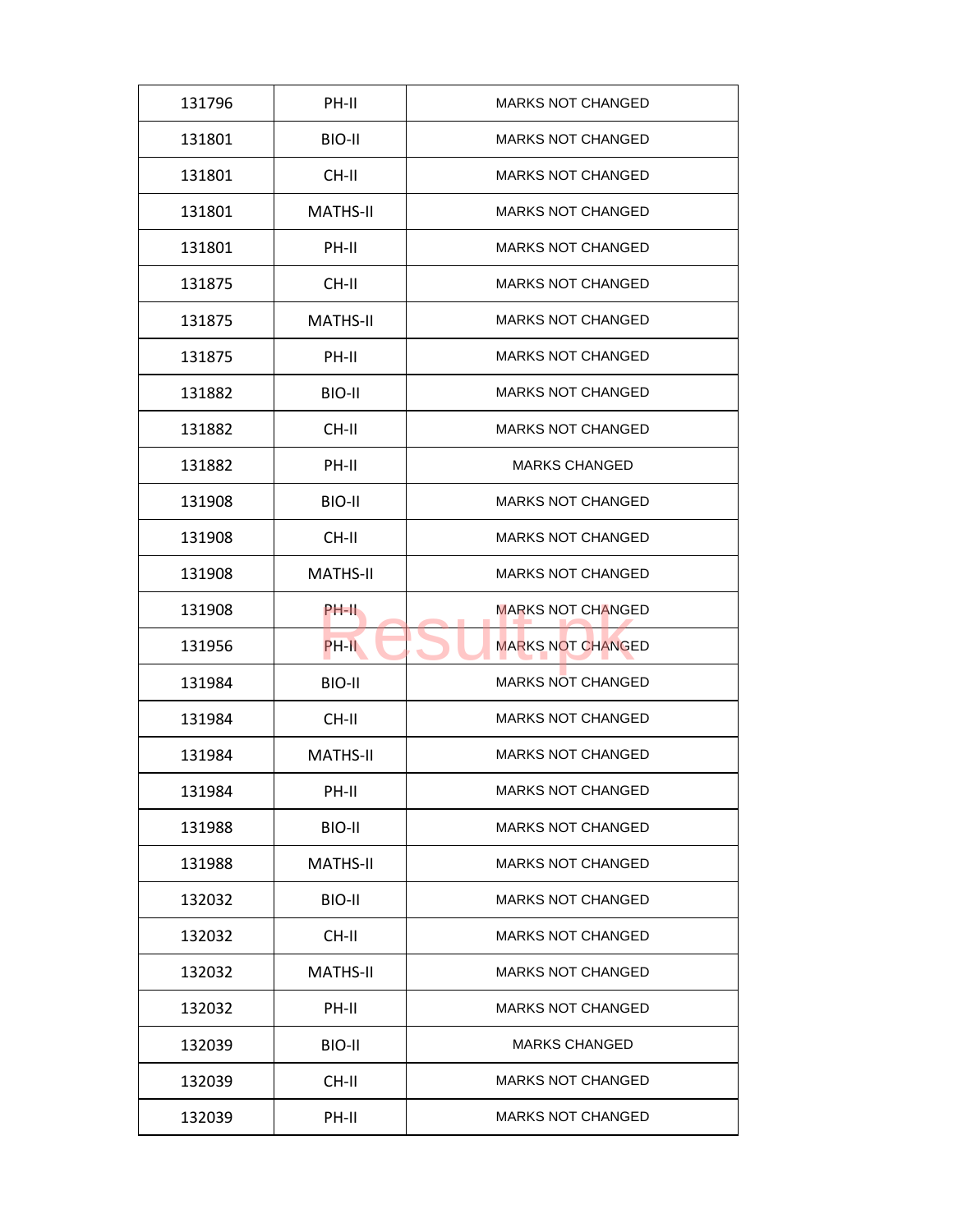| 132060 | BIO-II          | <b>MARKS NOT CHANGED</b> |
|--------|-----------------|--------------------------|
| 132060 | CH-II           | <b>MARKS NOT CHANGED</b> |
| 132060 | Maths-II        | <b>MARKS NOT CHANGED</b> |
| 132060 | PH-II           | <b>MARKS NOT CHANGED</b> |
| 132065 | BIO-II          | <b>MARKS CHANGED</b>     |
| 132065 | $CH-H$          | <b>MARKS NOT CHANGED</b> |
| 132065 | <b>MATHS-II</b> | <b>MARKS NOT CHANGED</b> |
| 132065 | PH-II           | <b>MARKS NOT CHANGED</b> |
| 132087 | BIO-II          | <b>MARKS NOT CHANGED</b> |
| 132087 | CH-II           | <b>MARKS NOT CHANGED</b> |
| 132087 | PH-II           | <b>MARKS NOT CHANGED</b> |
| 132119 | BIO-II          | <b>MARKS NOT CHANGED</b> |
| 132119 | CH-II           | <b>MARKS CHANGED</b>     |
| 132119 | <b>MATHS-II</b> | <b>MARKS NOT CHANGED</b> |
| 132119 | <b>PH-II</b>    | <b>MARKS NOT CHANGED</b> |
| 132123 | <b>BIO-II</b>   | <b>MARKS NOT CHANGED</b> |
| 132123 | CH-II           | <b>MARKS NOT CHANGED</b> |
| 132123 | <b>MATHS-II</b> | <b>MARKS NOT CHANGED</b> |
| 132144 | BIO-II          | <b>MARKS NOT CHANGED</b> |
| 132144 | CH-II           | <b>MARKS NOT CHANGED</b> |
| 132144 | MATHS-II        | <b>MARKS NOT CHANGED</b> |
| 132144 | PH-II           | <b>MARKS NOT CHANGED</b> |
| 132161 | CH-II           | <b>MARKS NOT CHANGED</b> |
| 132161 | <b>MATHS-II</b> | <b>MARKS CHANGED</b>     |
| 132161 | PH-II           | <b>MARKS NOT CHANGED</b> |
| 132357 | BIO-II          | <b>MARKS NOT CHANGED</b> |
| 132357 | CH-II           | <b>MARKS NOT CHANGED</b> |
| 132357 | <b>MATHS-II</b> | <b>MARKS NOT CHANGED</b> |
|        |                 |                          |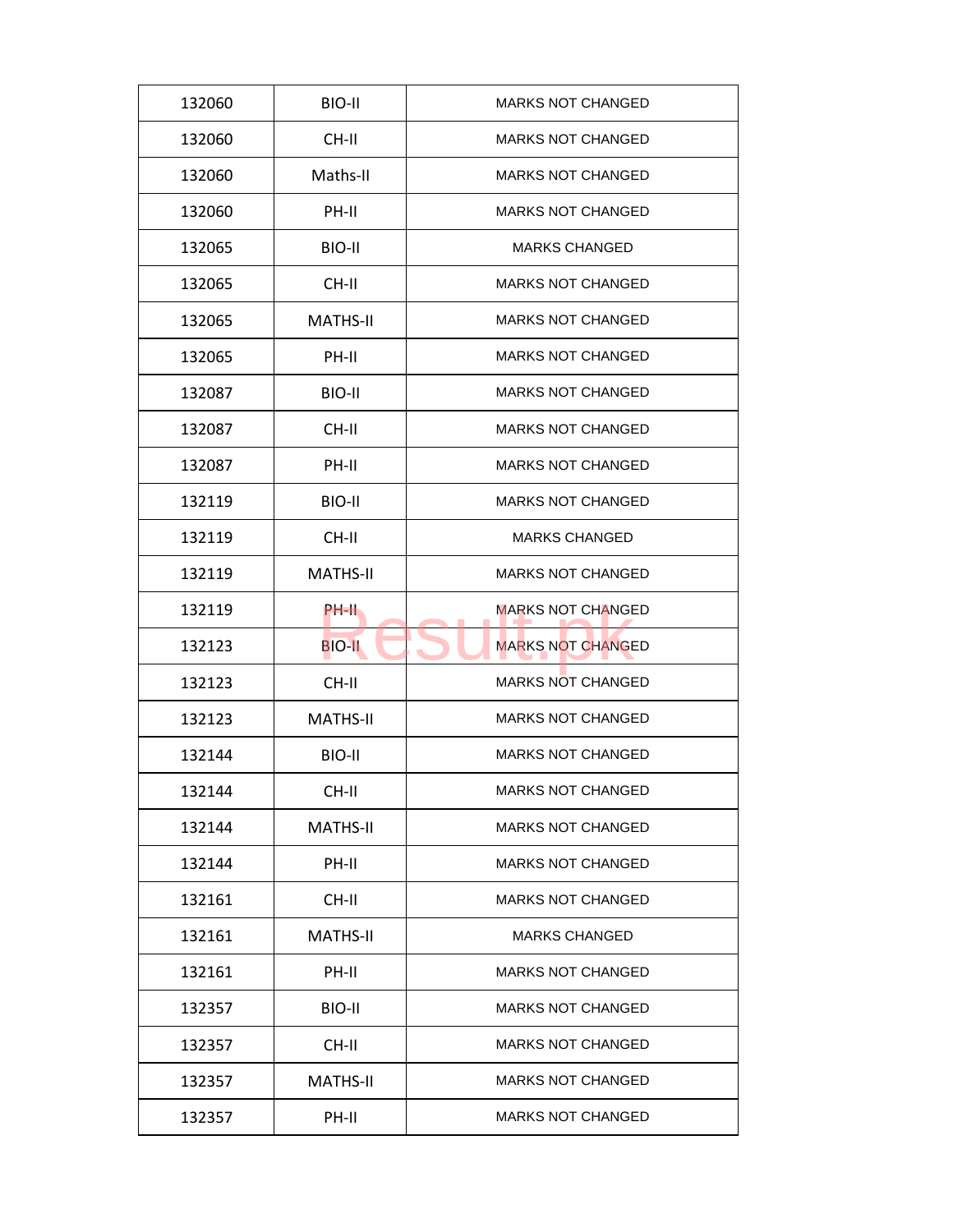| 132378 | BIO-II          | <b>MARKS NOT CHANGED</b> |
|--------|-----------------|--------------------------|
| 132378 | CH-II           | <b>MARKS NOT CHANGED</b> |
| 132378 | <b>MATHS-II</b> | <b>MARKS NOT CHANGED</b> |
| 132378 | PH-II           | <b>MARKS NOT CHANGED</b> |
| 132383 | CH-II           | <b>MARKS NOT CHANGED</b> |
| 132383 | <b>MATHS-II</b> | <b>MARKS CHANGED</b>     |
| 132477 | <b>MATHS-II</b> | <b>MARKS NOT CHANGED</b> |
| 132495 | BIO-II          | <b>MARKS NOT CHANGED</b> |
| 132495 | CH-II           | <b>MARKS NOT CHANGED</b> |
| 132495 | MATHS-II        | <b>MARKS NOT CHANGED</b> |
| 132495 | PH-II           | <b>MARKS NOT CHANGED</b> |
| 132527 | BIO-II          | <b>MARKS NOT CHANGED</b> |
| 132527 | CH-II           | <b>MARKS NOT CHANGED</b> |
| 132527 | <b>MATHS-II</b> | <b>MARKS NOT CHANGED</b> |
| 132527 | PH-II           | <b>MARKS NOT CHANGED</b> |
| 132562 | <b>BIO-II</b>   | <b>MARKS NOT CHANGED</b> |
| 132562 | CH-II           | <b>MARKS NOT CHANGED</b> |
| 132562 | <b>MATHS-II</b> | <b>MARKS NOT CHANGED</b> |
| 132562 | PH-II           | <b>MARKS NOT CHANGED</b> |
| 132578 | BIO-II          | <b>MARKS NOT CHANGED</b> |
| 132578 | CH-II           | <b>MARKS NOT CHANGED</b> |
| 132578 | <b>MATHS-II</b> | <b>MARKS NOT CHANGED</b> |
| 132578 | PH-II           | <b>MARKS NOT CHANGED</b> |
| 132603 | BIO-II          | <b>MARKS NOT CHANGED</b> |
| 132603 | CH-II           | <b>MARKS NOT CHANGED</b> |
| 132603 | <b>MATHS-II</b> | <b>MARKS NOT CHANGED</b> |
| 132603 | PH-II           | <b>MARKS NOT CHANGED</b> |
| 132622 | BIO-II          | <b>MARKS NOT CHANGED</b> |
| 132622 | CH-II           | <b>MARKS NOT CHANGED</b> |
|        |                 |                          |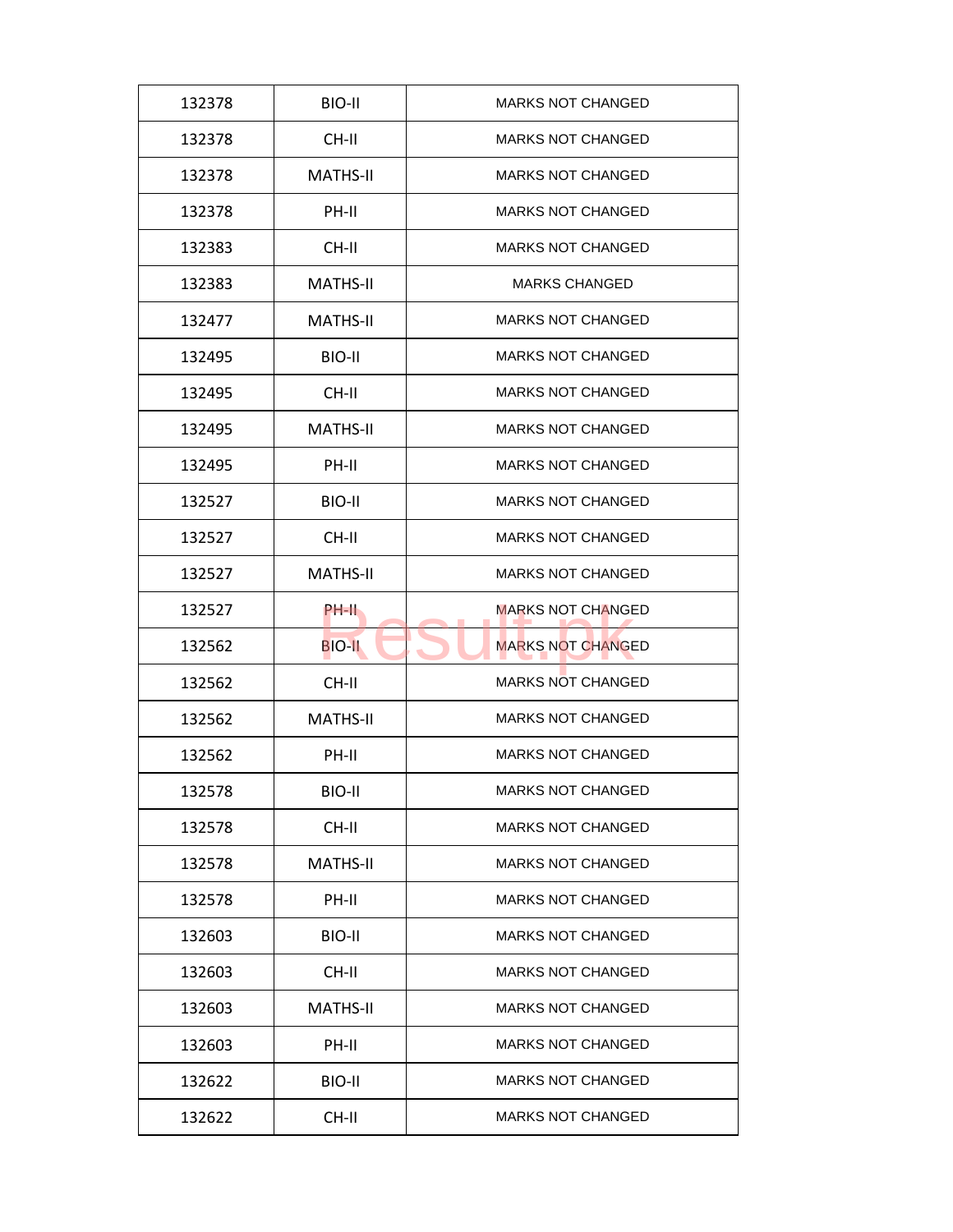| 132622 | PH-II           | <b>MARKS NOT CHANGED</b> |
|--------|-----------------|--------------------------|
| 132626 | BIO-II          | <b>MARKS NOT CHANGED</b> |
| 132626 | CH-II           | <b>MARKS NOT CHANGED</b> |
| 132626 | <b>MATHS-II</b> | <b>MARKS NOT CHANGED</b> |
| 132654 | BIO-II          | <b>MARKS NOT CHANGED</b> |
| 132654 | CH-II           | <b>MARKS NOT CHANGED</b> |
| 132654 | PH-II           | MARKS NOT CHANGED        |
| 132899 | BIO-II          | <b>MARKS NOT CHANGED</b> |
| 132899 | CH-II           | <b>MARKS CHANGED</b>     |
| 132899 | <b>MATHS-II</b> | <b>MARKS NOT CHANGED</b> |
| 132899 | PH-II           | <b>MARKS NOT CHANGED</b> |
| 132983 | PH-II           | <b>MARKS NOT CHANGED</b> |
| 132985 | CH-II           | <b>MARKS NOT CHANGED</b> |
| 132985 | MATHS-II        | <b>MARKS NOT CHANGED</b> |
| 132985 | PH-II           | <b>MARKS NOT CHANGED</b> |
| 132987 | CH-II           | <b>MARKS NOT CHANGED</b> |
| 132987 | PH-II           | <b>MARKS NOT CHANGED</b> |
| 133025 | BIO-II          | <b>MARKS NOT CHANGED</b> |
| 133025 | CH-II           | <b>MARKS NOT CHANGED</b> |
| 133025 | Maths-II        | <b>MARKS NOT CHANGED</b> |
| 133025 | PH-II           | <b>MARKS NOT CHANGED</b> |
| 133029 | BIO-II          | <b>MARKS NOT CHANGED</b> |
| 133029 | CH-II           | <b>MARKS NOT CHANGED</b> |
| 133029 | <b>MATHS-II</b> | <b>MARKS NOT CHANGED</b> |
| 133029 | PH-II           | <b>MARKS NOT CHANGED</b> |
| 133031 | <b>MATHS-II</b> | <b>MARKS NOT CHANGED</b> |
| 133033 | BIO-II          | <b>MARKS NOT CHANGED</b> |
| 133033 | CH-II           | MARKS NOT CHANGED        |
| 133033 | <b>MATHS-II</b> | <b>MARKS NOT CHANGED</b> |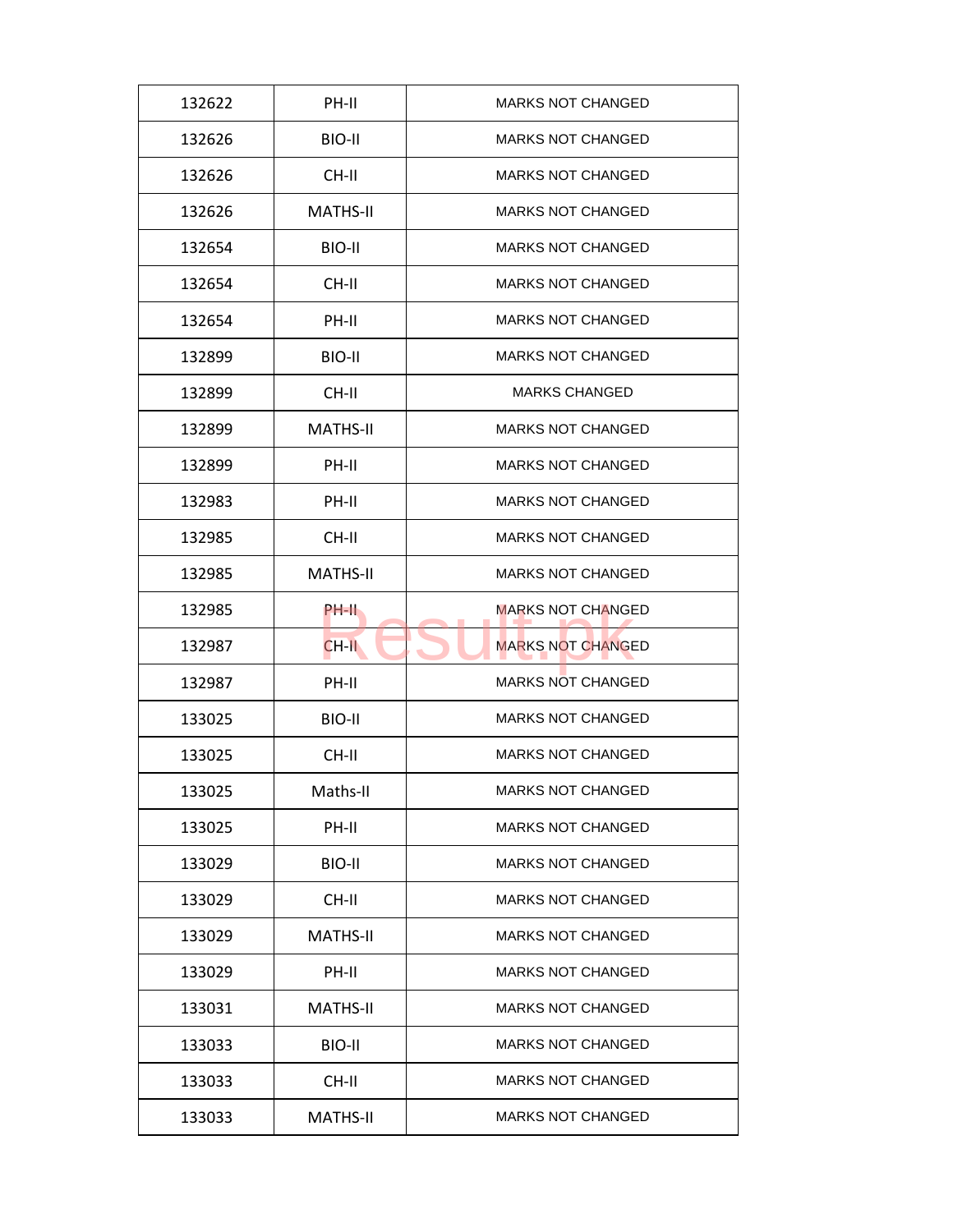| 133033 | PH-II           | <b>MARKS NOT CHANGED</b> |
|--------|-----------------|--------------------------|
| 133063 | BIO-II          | <b>MARKS NOT CHANGED</b> |
| 133063 | MATHS-II        | <b>MARKS NOT CHANGED</b> |
| 133063 | PH-II           | <b>MARKS CHANGED</b>     |
| 133064 | CH-II           | <b>MARKS NOT CHANGED</b> |
| 133064 | Maths-II        | <b>MARKS NOT CHANGED</b> |
| 133071 | BIO-II          | <b>MARKS NOT CHANGED</b> |
| 133071 | CH-II           | <b>MARKS NOT CHANGED</b> |
| 133071 | Maths-II        | <b>MARKS NOT CHANGED</b> |
| 133071 | PH-II           | <b>MARKS NOT CHANGED</b> |
| 133110 | BIO-II          | <b>MARKS NOT CHANGED</b> |
| 133110 | <b>MATHS-II</b> | <b>MARKS CHANGED</b>     |
| 133112 | BIO-II          | <b>MARKS NOT CHANGED</b> |
| 133112 | CH-II           | <b>MARKS NOT CHANGED</b> |
| 133112 | <b>MATHS-II</b> | <b>MARKS NOT CHANGED</b> |
| 133112 | PH-II           | <b>MARKS NOT CHANGED</b> |
| 133166 | PH-II           | <b>MARKS NOT CHANGED</b> |
| 133206 | BIO-II          | <b>MARKS NOT CHANGED</b> |
| 133206 | PH-II           | <b>MARKS NOT CHANGED</b> |
| 133247 | BIO-II          | <b>MARKS NOT CHANGED</b> |
| 133247 | PH-II           | <b>MARKS NOT CHANGED</b> |
| 133255 | BIO-II          | <b>MARKS NOT CHANGED</b> |
| 133255 | PH-II           | <b>MARKS NOT CHANGED</b> |
| 133360 | <b>MATHS-II</b> | MARKS NOT CHANGED        |
| 133367 | CH-II           | <b>MARKS NOT CHANGED</b> |
| 133367 | <b>MATHS-II</b> | MARKS NOT CHANGED        |
| 133367 | PH-II           | <b>MARKS NOT CHANGED</b> |
| 133382 | BIO-II          | <b>MARKS NOT CHANGED</b> |
| 133382 | CH-II           | <b>MARKS NOT CHANGED</b> |
|        |                 |                          |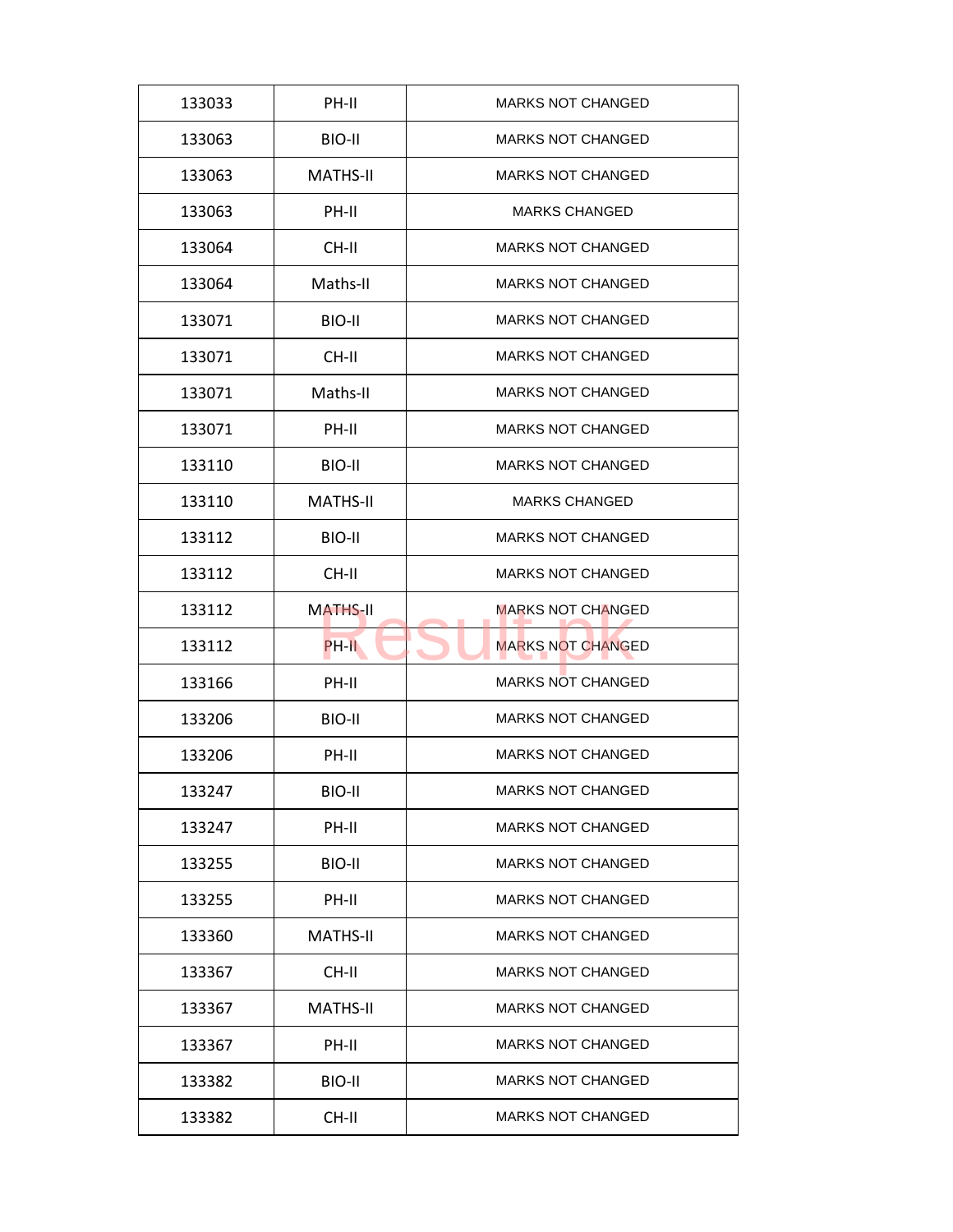| 133382 | <b>MATHS-II</b> | <b>MARKS NOT CHANGED</b> |
|--------|-----------------|--------------------------|
| 133382 | PH-II           | <b>MARKS NOT CHANGED</b> |
| 133659 | BIO-II          | <b>MARKS NOT CHANGED</b> |
| 133659 | CH-II           | <b>MARKS NOT CHANGED</b> |
| 133659 | PH-II           | <b>MARKS NOT CHANGED</b> |
| 133703 | $CH-H$          | <b>MARKS NOT CHANGED</b> |
| 133703 | <b>MATHS-II</b> | <b>MARKS NOT CHANGED</b> |
| 133703 | PH-II           | <b>MARKS NOT CHANGED</b> |
| 133804 | BIO-II          | <b>MARKS NOT CHANGED</b> |
| 133804 | <b>MATHS-II</b> | <b>MARKS NOT CHANGED</b> |
| 133868 | BIO-II          | <b>MARKS NOT CHANGED</b> |
| 133868 | CH-II           | <b>MARKS NOT CHANGED</b> |
| 133868 | <b>MATHS-II</b> | <b>MARKS NOT CHANGED</b> |
| 133868 | PH-II           | <b>MARKS NOT CHANGED</b> |
| 133871 | BIO-II          | <b>MARKS NOT CHANGED</b> |
| 133871 | CH-II           | <b>MARKS NOT CHANGED</b> |
| 133871 | PH-II           | <b>MARKS NOT CHANGED</b> |
| 133876 | BIO-II          | <b>MARKS NOT CHANGED</b> |
| 133893 | CH-II           | <b>MARKS NOT CHANGED</b> |
| 134065 | CH-II           | <b>MARKS NOT CHANGED</b> |
| 134231 | <b>MATHS-II</b> | <b>MARKS NOT CHANGED</b> |
| 134262 | BIO-II          | <b>MARKS NOT CHANGED</b> |
| 134262 | CH-II           | <b>MARKS NOT CHANGED</b> |
| 134290 | CH-II           | <b>MARKS NOT CHANGED</b> |
| 134290 | PH-II           | <b>MARKS NOT CHANGED</b> |
| 134341 | BIO-II          | <b>MARKS NOT CHANGED</b> |
| 134341 | CH-II           | <b>MARKS NOT CHANGED</b> |
|        |                 |                          |
| 134341 | <b>MATHS-II</b> | <b>MARKS NOT CHANGED</b> |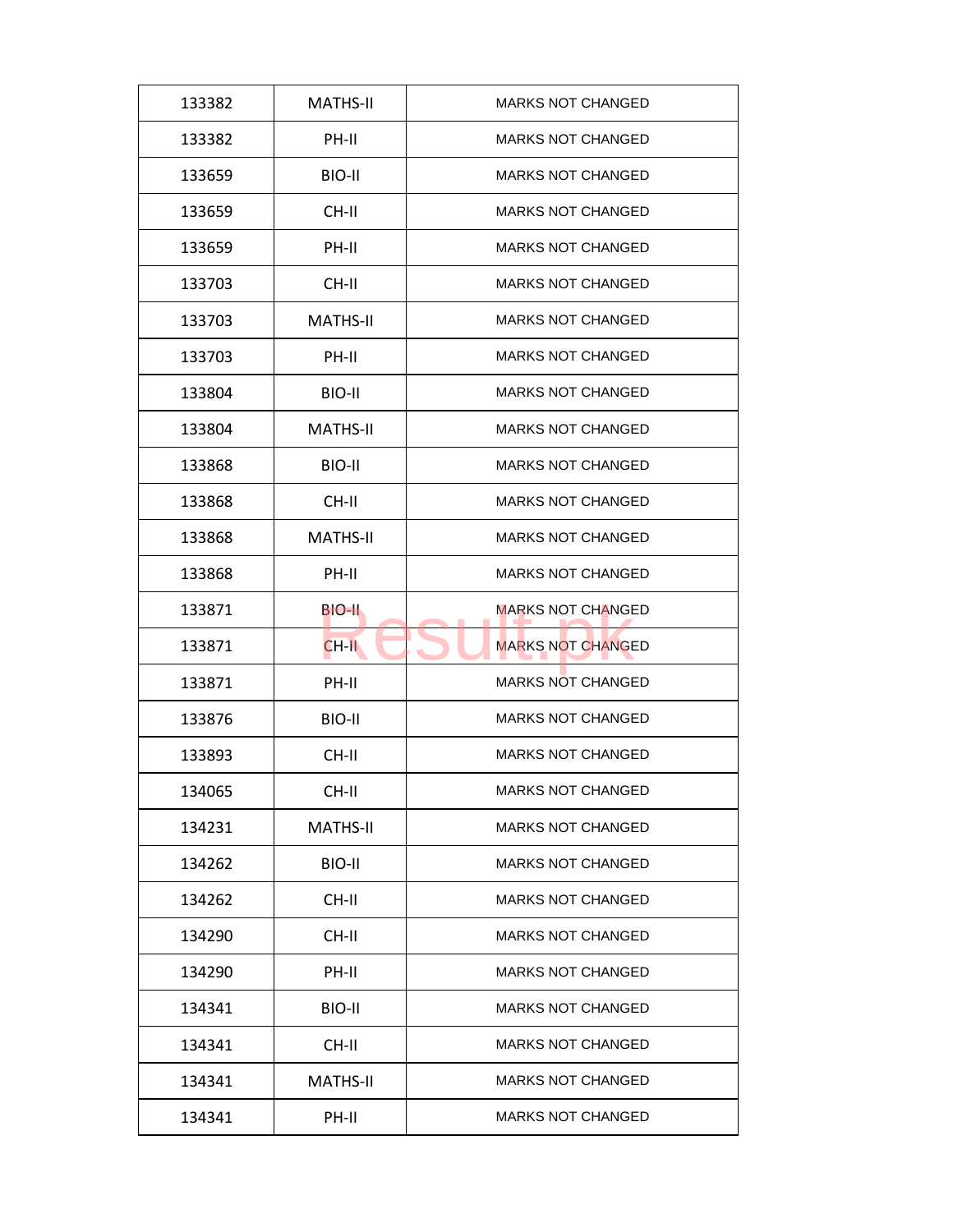| 134343 | BIO-II          | <b>MARKS NOT CHANGED</b> |
|--------|-----------------|--------------------------|
| 134343 | CH-II           | <b>MARKS NOT CHANGED</b> |
| 134343 | <b>MATHS-II</b> | <b>MARKS NOT CHANGED</b> |
| 134343 | PH-II           | <b>MARKS NOT CHANGED</b> |
| 134346 | BIO-II          | <b>MARKS CHANGED</b>     |
| 134349 | BIO-II          | <b>MARKS NOT CHANGED</b> |
| 134349 | CH-II           | <b>MARKS NOT CHANGED</b> |
| 134349 | PH-II           | <b>MARKS NOT CHANGED</b> |
| 134352 | BIO-II          | <b>MARKS NOT CHANGED</b> |
| 134378 | BIO-II          | <b>MARKS NOT CHANGED</b> |
| 134378 | CH-II           | <b>MARKS NOT CHANGED</b> |
| 134422 | CH-II           | <b>MARKS NOT CHANGED</b> |
| 134422 | PH-II           | <b>MARKS NOT CHANGED</b> |
| 134424 | BIO-II          | <b>MARKS NOT CHANGED</b> |
| 134424 | CH-II.          | <b>MARKS NOT CHANGED</b> |
| 134424 | <b>MATHS-II</b> | <b>MARKS NOT CHANGED</b> |
| 134424 | PH-II           | <b>MARKS CHANGED</b>     |
| 134600 | CH-II           | <b>MARKS NOT CHANGED</b> |
| 134600 | <b>MATHS-II</b> | <b>MARKS NOT CHANGED</b> |
| 134612 | BIO-II          | <b>MARKS NOT CHANGED</b> |
| 134612 | CH-II           | <b>MARKS CHANGED</b>     |
| 134612 | <b>MATHS-II</b> | <b>MARKS NOT CHANGED</b> |
| 134612 | PH-II           | <b>MARKS NOT CHANGED</b> |
| 134613 | BIO-II          | <b>MARKS NOT CHANGED</b> |
| 134613 | CH-II           | <b>MARKS NOT CHANGED</b> |
| 134613 | <b>MATHS-II</b> | <b>MARKS NOT CHANGED</b> |
| 134613 | PH-II           | <b>MARKS NOT CHANGED</b> |
| 134617 | BIO-II          | <b>MARKS NOT CHANGED</b> |
| 134617 | CH-II           | <b>MARKS NOT CHANGED</b> |
|        |                 |                          |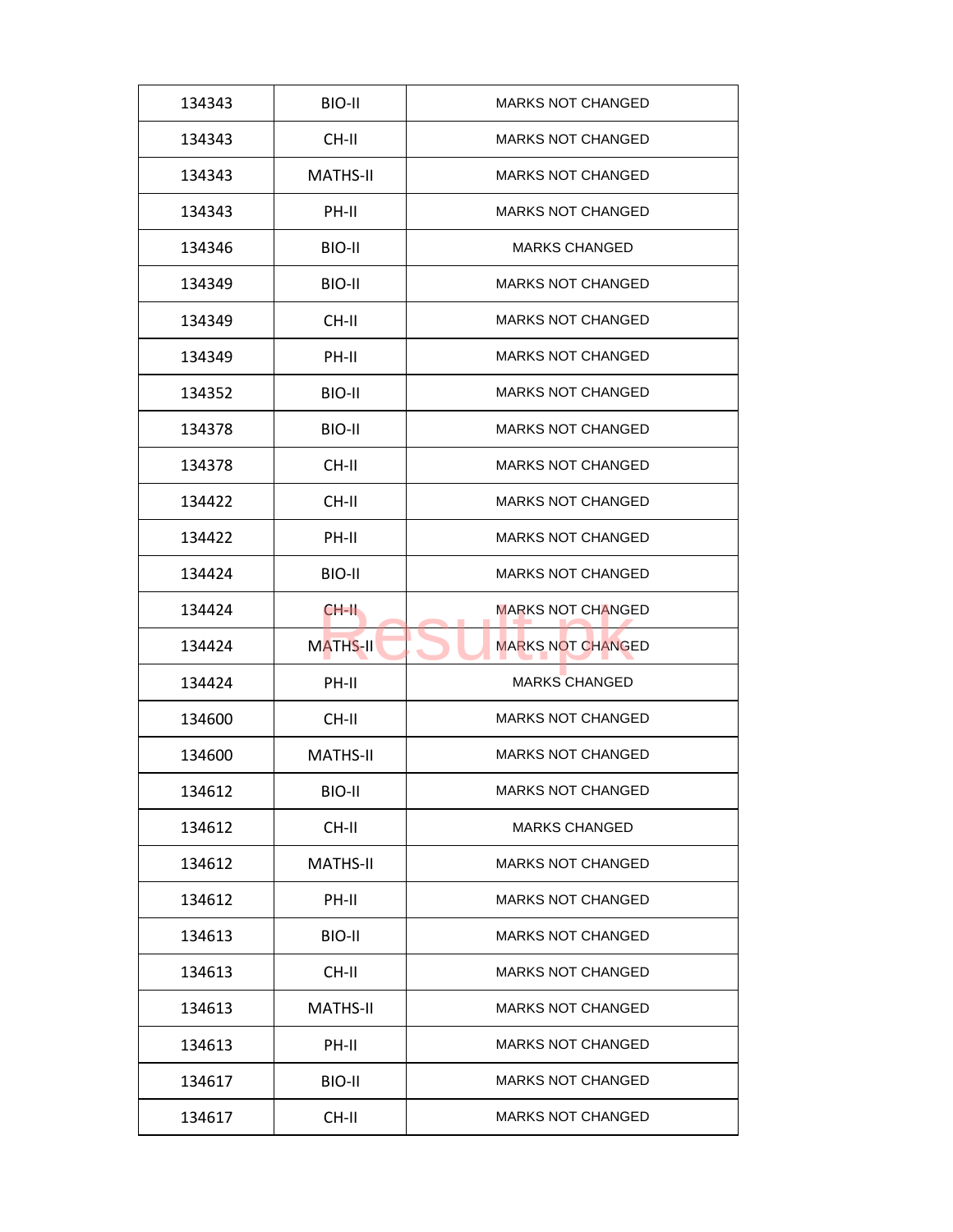| 134617 | <b>MATHS-II</b> | <b>MARKS NOT CHANGED</b> |
|--------|-----------------|--------------------------|
| 134617 | PH-II           | <b>MARKS NOT CHANGED</b> |
| 134619 | BIO-II          | <b>MARKS NOT CHANGED</b> |
| 134619 | CH-II           | <b>MARKS NOT CHANGED</b> |
| 134619 | <b>MATHS-II</b> | <b>MARKS NOT CHANGED</b> |
| 134619 | PH-II           | <b>MARKS NOT CHANGED</b> |
| 134702 | BIO-II          | <b>MARKS NOT CHANGED</b> |
| 134702 | CH-II           | <b>MARKS NOT CHANGED</b> |
| 134702 | <b>MATHS-II</b> | <b>MARKS NOT CHANGED</b> |
| 134708 | MATHS-II        | <b>MARKS NOT CHANGED</b> |
| 134708 | PH-II           | <b>MARKS NOT CHANGED</b> |
| 135070 | CH-II           | <b>MARKS NOT CHANGED</b> |
| 135070 | PH-II           | <b>MARKS NOT CHANGED</b> |
| 135125 | BIO-II          | <b>MARKS NOT CHANGED</b> |
| 135125 | CH-II.          | <b>MARKS CHANGED</b>     |
| 135125 | <b>MATHS-II</b> | <b>MARKS NOT CHANGED</b> |
| 135125 | PH-II           | <b>MARKS NOT CHANGED</b> |
| 135158 | BIO-II          | <b>MARKS NOT CHANGED</b> |
| 135158 | CH-II           | <b>MARKS NOT CHANGED</b> |
| 135158 | PH-II           | <b>MARKS NOT CHANGED</b> |
| 135172 | BIO-II          | <b>MARKS NOT CHANGED</b> |
| 135172 | CH-II           | <b>MARKS NOT CHANGED</b> |
| 135197 | BIO-II          | <b>MARKS NOT CHANGED</b> |
| 135197 | CH-II           | <b>MARKS NOT CHANGED</b> |
| 135197 | <b>MATHS-II</b> | <b>MARKS NOT CHANGED</b> |
| 135197 | PH-II           | <b>MARKS NOT CHANGED</b> |
| 135218 |                 | <b>MARKS NOT CHANGED</b> |
|        | BIO-II          |                          |
| 135218 | CH-II           | <b>MARKS NOT CHANGED</b> |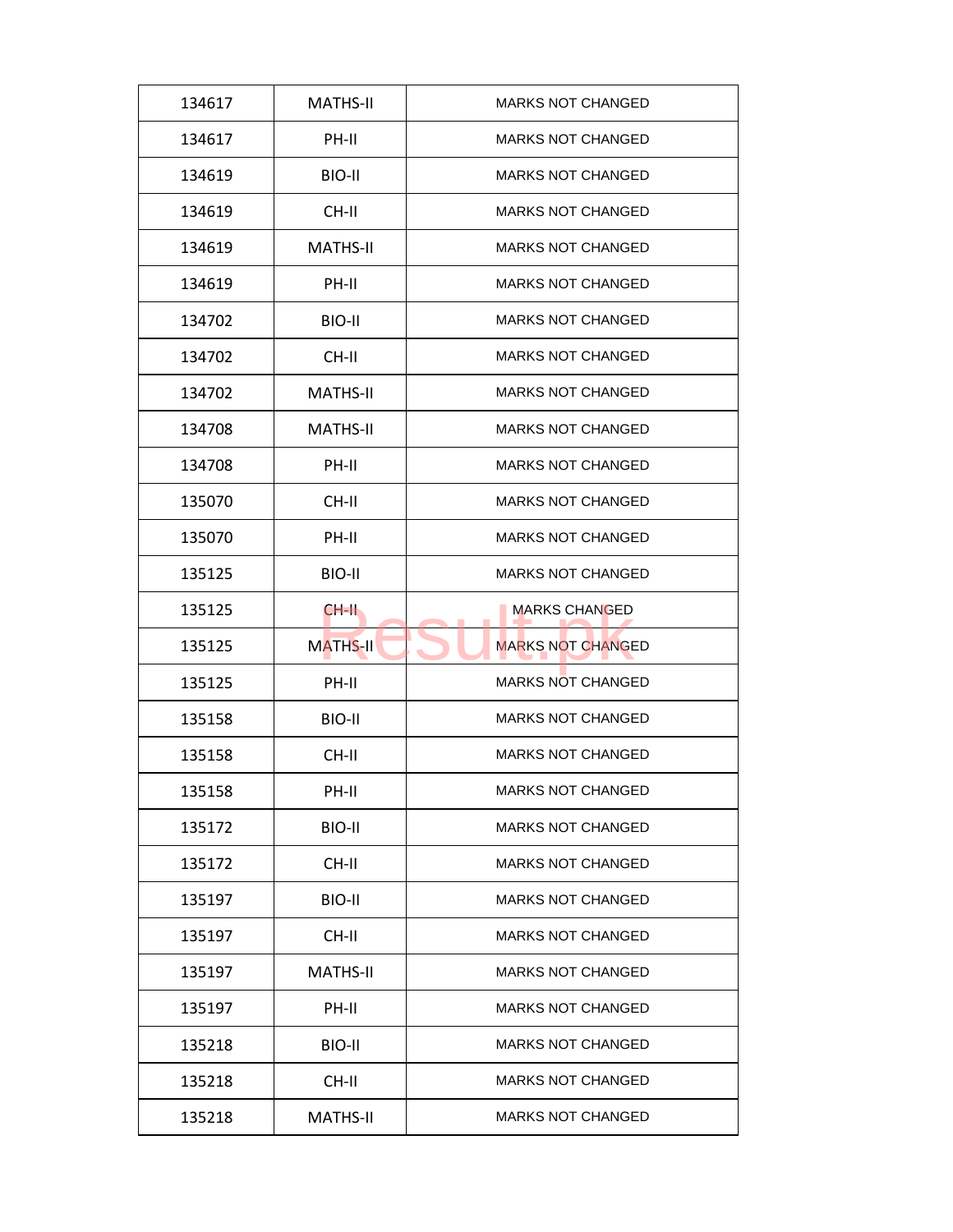| 135218 | PH-II           | <b>MARKS NOT CHANGED</b> |
|--------|-----------------|--------------------------|
| 135224 | BIO-II          | <b>MARKS NOT CHANGED</b> |
| 135224 | CH-II           | <b>MARKS NOT CHANGED</b> |
| 135224 | <b>MATHS-II</b> | <b>MARKS NOT CHANGED</b> |
| 135224 | PH-II           | <b>MARKS NOT CHANGED</b> |
| 135245 | BIO-II          | <b>MARKS NOT CHANGED</b> |
| 135245 | <b>MATHS-II</b> | <b>MARKS NOT CHANGED</b> |
| 135245 | PH-II           | <b>MARKS NOT CHANGED</b> |
| 135247 | BIO-II          | <b>MARKS NOT CHANGED</b> |
| 135247 | CH-II           | <b>MARKS NOT CHANGED</b> |
| 135247 | <b>MATHS-II</b> | <b>MARKS NOT CHANGED</b> |
| 135248 | CH-II           | <b>MARKS NOT CHANGED</b> |
| 135248 | <b>MATHS-II</b> | <b>MARKS NOT CHANGED</b> |
| 135248 | PH-II           | <b>MARKS NOT CHANGED</b> |
| 135249 | BIO-II.         | <b>MARKS NOT CHANGED</b> |
| 135249 | <b>MATHS-II</b> | <b>MARKS NOT CHANGED</b> |
| 135249 | PH-II           | <b>MARKS NOT CHANGED</b> |
| 135273 | BIO-II          | <b>MARKS NOT CHANGED</b> |
| 135273 | CH-II           | <b>MARKS NOT CHANGED</b> |
| 135273 | <b>MATHS-II</b> | <b>MARKS NOT CHANGED</b> |
| 135273 | PH-II           | <b>MARKS NOT CHANGED</b> |
| 135277 | CH-II           | <b>MARKS NOT CHANGED</b> |
| 135277 | <b>MATHS-II</b> | <b>MARKS NOT CHANGED</b> |
| 135284 | BIO-II          | <b>MARKS NOT CHANGED</b> |
| 135294 | BIO-II          | <b>MARKS NOT CHANGED</b> |
| 135294 | <b>MATHS-II</b> | <b>MARKS NOT CHANGED</b> |
| 135294 | PH-II           | <b>MARKS NOT CHANGED</b> |
| 135318 | CH-II           | <b>MARKS NOT CHANGED</b> |
| 135318 | PH-II           | <b>MARKS NOT CHANGED</b> |
|        |                 |                          |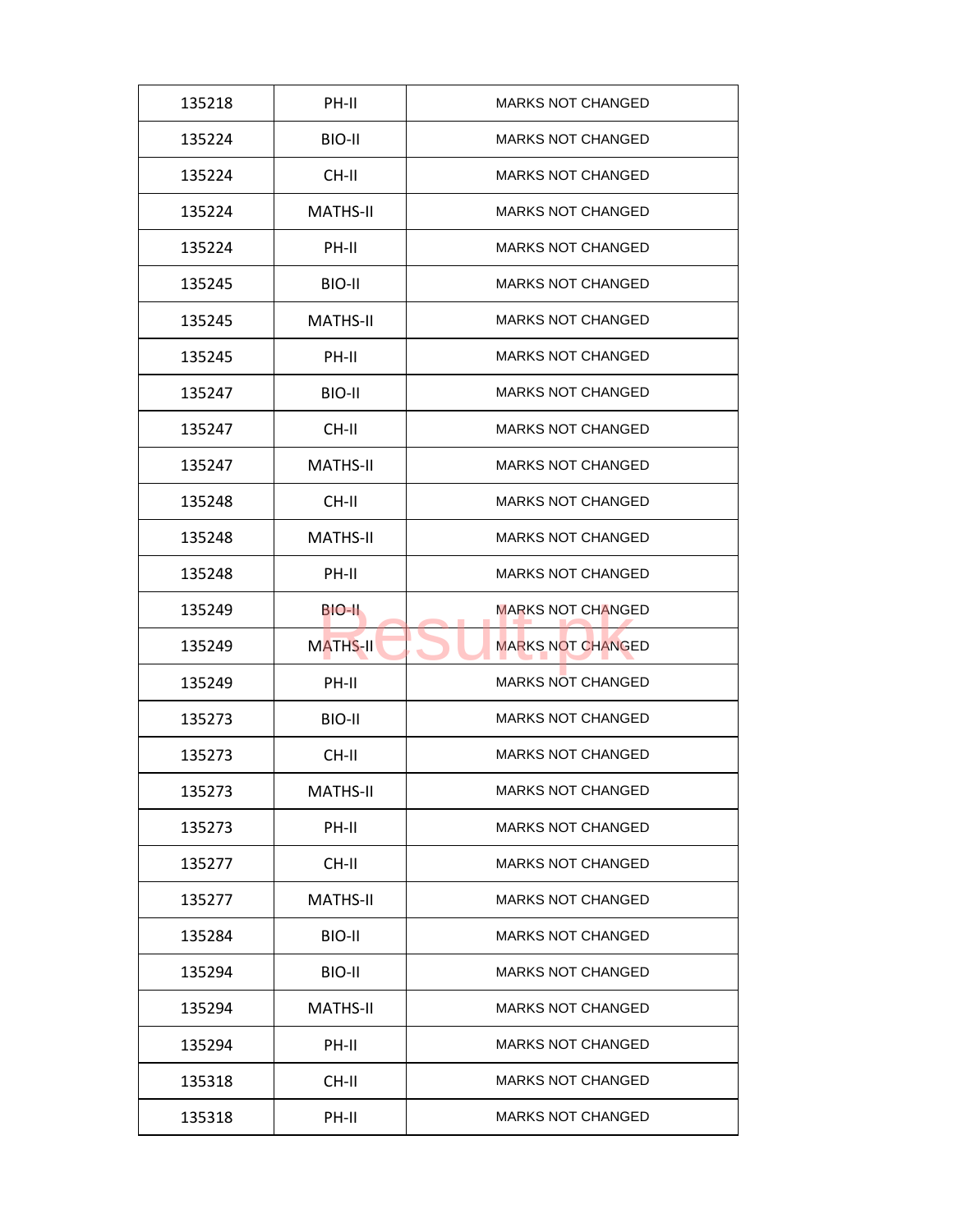| 135368 | CH-II           | <b>MARKS NOT CHANGED</b> |
|--------|-----------------|--------------------------|
| 135368 | MATHS-II        | <b>MARKS NOT CHANGED</b> |
| 135368 | PH-II           | <b>MARKS NOT CHANGED</b> |
| 135395 | BIO-II          | <b>MARKS NOT CHANGED</b> |
| 135395 | CH-II           | <b>MARKS NOT CHANGED</b> |
| 135395 | <b>MATHS-II</b> | <b>MARKS NOT CHANGED</b> |
| 135395 | PH-II           | <b>MARKS NOT CHANGED</b> |
| 135400 | BIO-II          | <b>MARKS NOT CHANGED</b> |
| 135400 | CH-II           | <b>MARKS NOT CHANGED</b> |
| 135400 | MATHS-II        | <b>MARKS NOT CHANGED</b> |
| 135400 | PH-II           | <b>MARKS NOT CHANGED</b> |
| 135499 | BIO-II          | <b>MARKS NOT CHANGED</b> |
| 135499 | CH-II           | <b>MARKS NOT CHANGED</b> |
| 135499 | PH-II           | <b>MARKS NOT CHANGED</b> |
| 135504 | <b>PH-II</b>    | <b>MARKS NOT CHANGED</b> |
| 135550 | <b>BIO-II</b>   | <b>MARKS NOT CHANGED</b> |
| 135550 | CH-II           | <b>MARKS NOT CHANGED</b> |
| 135550 | <b>MATHS-II</b> | <b>MARKS NOT CHANGED</b> |
| 135550 | PH-II           | <b>MARKS NOT CHANGED</b> |
| 135551 | BIO-II          | <b>MARKS NOT CHANGED</b> |
| 135551 | CH-II           | <b>MARKS NOT CHANGED</b> |
| 135551 | <b>MATHS-II</b> | <b>MARKS NOT CHANGED</b> |
| 135551 | PH-II           | <b>MARKS NOT CHANGED</b> |
| 135568 | BIO-II          | <b>MARKS NOT CHANGED</b> |
| 135568 | <b>MATHS-II</b> | <b>MARKS NOT CHANGED</b> |
| 135741 | CH-II           | <b>MARKS NOT CHANGED</b> |
| 135749 | BIO-II          | <b>MARKS NOT CHANGED</b> |
| 135749 | CH-II           | <b>MARKS NOT CHANGED</b> |
| 135749 | PH-II           | <b>MARKS NOT CHANGED</b> |
|        |                 |                          |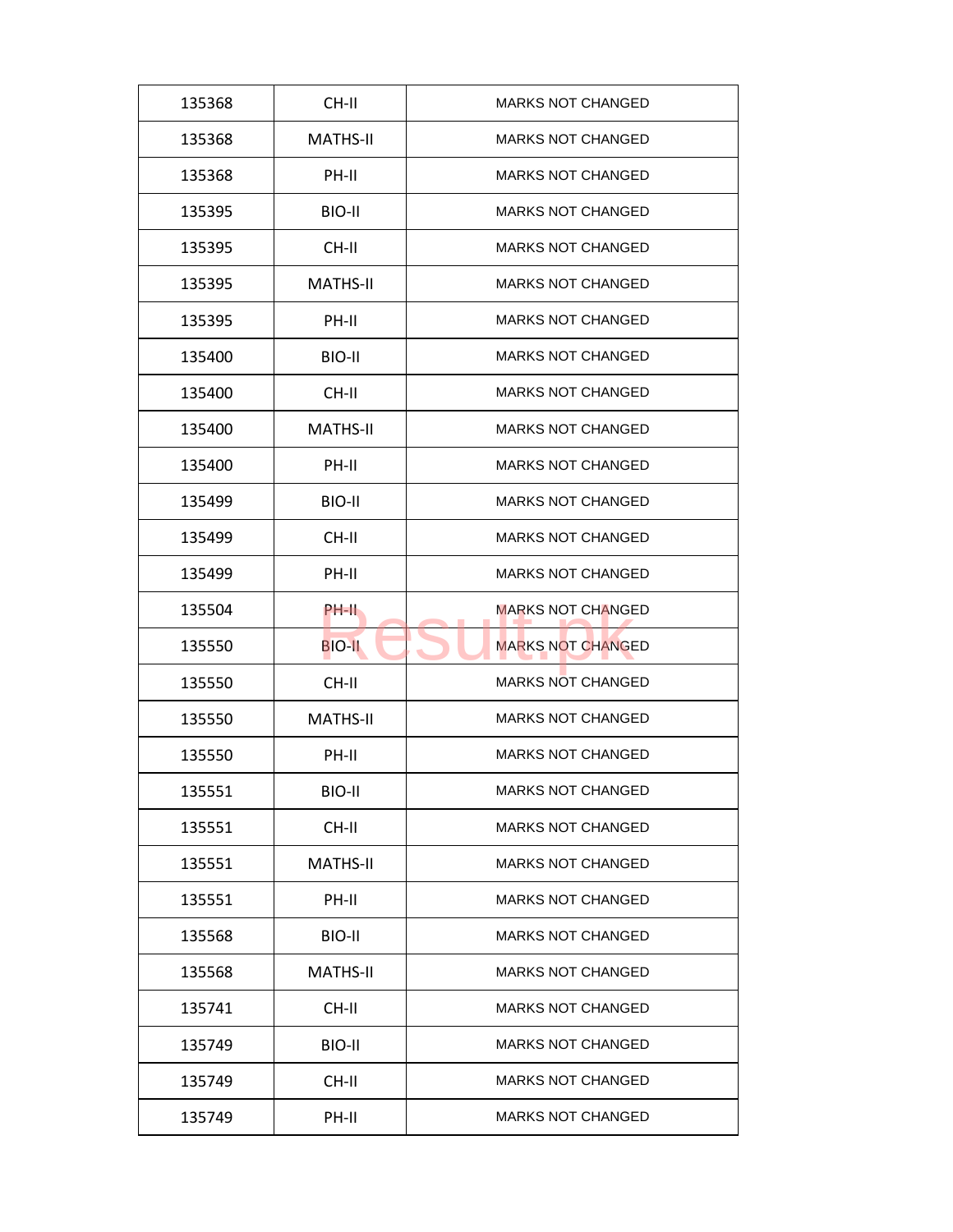| 135751 | PH-II           | <b>MARKS CHANGED</b>     |
|--------|-----------------|--------------------------|
| 135809 | BIO-II          | <b>MARKS NOT CHANGED</b> |
| 135809 | <b>MATHS-II</b> | <b>MARKS NOT CHANGED</b> |
| 135809 | PH-II           | <b>MARKS NOT CHANGED</b> |
| 136118 | <b>MATHS-II</b> | <b>MARKS NOT CHANGED</b> |
| 136118 | PH-II           | <b>MARKS NOT CHANGED</b> |
| 136236 | BIO-II          | <b>MARKS NOT CHANGED</b> |
| 136236 | CH-II           | <b>MARKS NOT CHANGED</b> |
| 136236 | <b>MATHS-II</b> | <b>MARKS NOT CHANGED</b> |
| 136236 | PH-II           | <b>MARKS NOT CHANGED</b> |
| 136260 | BIO-II          | <b>MARKS NOT CHANGED</b> |
| 136260 | CH-II           | <b>MARKS NOT CHANGED</b> |
| 136260 | <b>MATHS-II</b> | <b>MARKS NOT CHANGED</b> |
| 136321 | <b>MATHS-II</b> | <b>MARKS NOT CHANGED</b> |
| 136334 | BIO-II.         | <b>MARKS NOT CHANGED</b> |
| 136334 | CH-II           | <b>MARKS NOT CHANGED</b> |
| 136334 | <b>MATHS-II</b> | <b>MARKS NOT CHANGED</b> |
| 136334 | PH-II           | <b>MARKS NOT CHANGED</b> |
| 136343 | CH-II           | <b>MARKS NOT CHANGED</b> |
| 136343 | <b>MATHS-II</b> | <b>MARKS NOT CHANGED</b> |
| 136346 | BIO-II          | <b>MARKS NOT CHANGED</b> |
| 136346 | CH-II           | <b>MARKS NOT CHANGED</b> |
| 136346 | <b>MATHS-II</b> | <b>MARKS NOT CHANGED</b> |
| 136346 | PH-II           | <b>MARKS NOT CHANGED</b> |
| 136785 | CH-II           | <b>MARKS NOT CHANGED</b> |
| 136785 | <b>MATHS-II</b> | <b>MARKS NOT CHANGED</b> |
| 136785 | PH-II           | <b>MARKS NOT CHANGED</b> |
| 136800 | <b>MATHS-II</b> | <b>MARKS NOT CHANGED</b> |
| 136816 | <b>MATHS-II</b> | <b>MARKS NOT CHANGED</b> |
|        |                 |                          |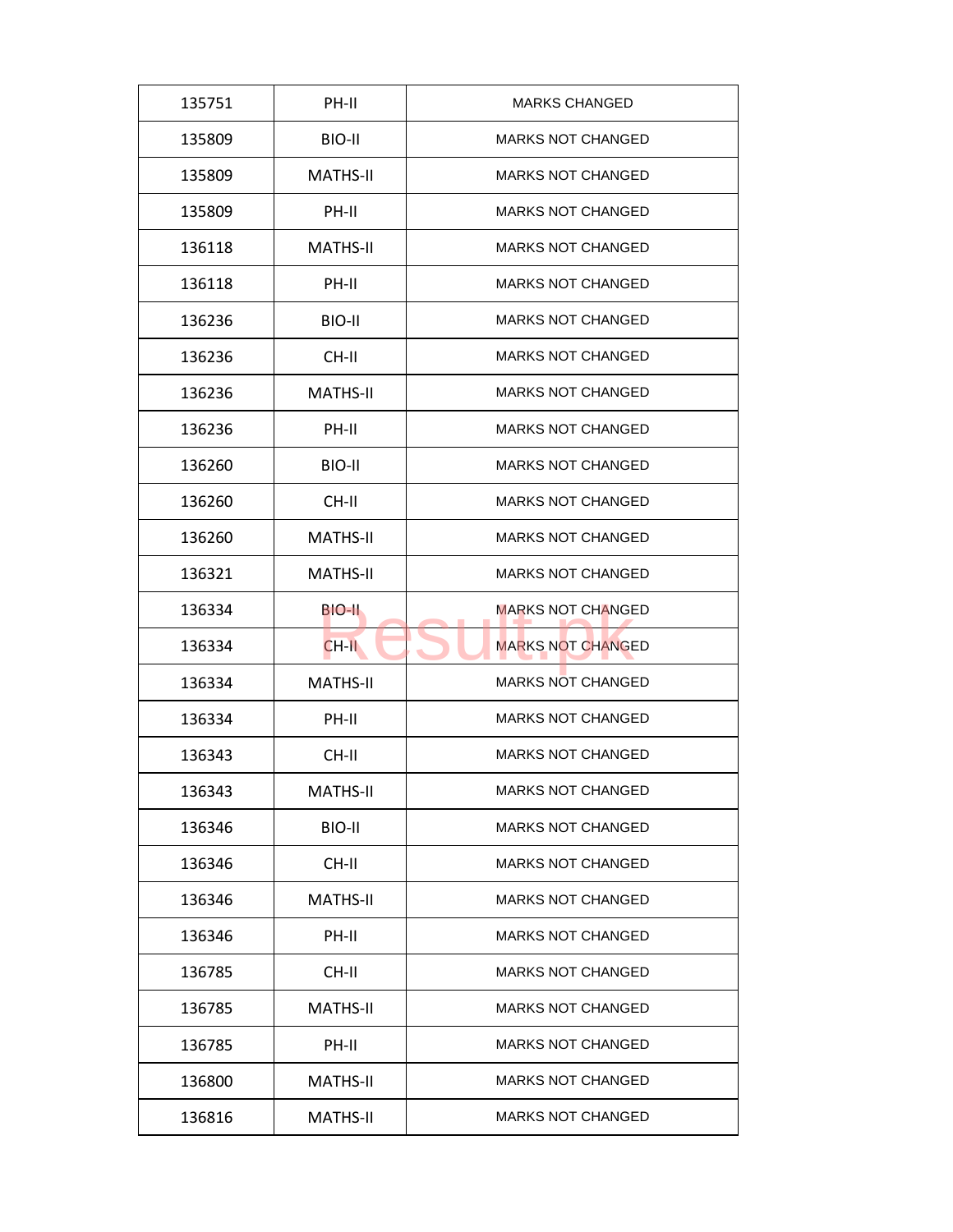| 136859 | BIO-II          | <b>MARKS NOT CHANGED</b> |
|--------|-----------------|--------------------------|
| 136859 | CH-II           | <b>MARKS NOT CHANGED</b> |
| 136859 | Maths-II        | <b>MARKS NOT CHANGED</b> |
| 136859 | PH-II           | <b>MARKS NOT CHANGED</b> |
| 136910 | BIO-II          | <b>MARKS NOT CHANGED</b> |
| 136910 | CH-II           | <b>MARKS NOT CHANGED</b> |
| 136910 | PH-II           | <b>MARKS NOT CHANGED</b> |
| 136913 | BIO-II          | <b>MARKS NOT CHANGED</b> |
| 136913 | <b>MATHS-II</b> | <b>MARKS NOT CHANGED</b> |
| 136932 | BIO-II          | <b>MARKS NOT CHANGED</b> |
| 136932 | <b>MATHS-II</b> | <b>MARKS NOT CHANGED</b> |
| 136962 | BIO-II          | <b>MARKS NOT CHANGED</b> |
| 136962 | CH-II           | <b>MARKS NOT CHANGED</b> |
| 136962 | PH-II           | <b>MARKS NOT CHANGED</b> |
| 136965 | BIO-II.         | <b>MARKS NOT CHANGED</b> |
| 136965 | PH-II           | <b>MARKS NOT CHANGED</b> |
| 136986 | CH-II           | <b>MARKS NOT CHANGED</b> |
| 136986 | PH-II           | <b>MARKS NOT CHANGED</b> |
| 137147 | <b>MATHS-II</b> | <b>MARKS NOT CHANGED</b> |
| 137147 | PH-II           | <b>MARKS NOT CHANGED</b> |
| 137154 | BIO-II          | <b>MARKS NOT CHANGED</b> |
| 137154 | CH-II           | <b>MARKS NOT CHANGED</b> |
| 137154 | <b>MATHS-II</b> | <b>MARKS NOT CHANGED</b> |
| 137154 | PH-II           | <b>MARKS NOT CHANGED</b> |
| 137171 | BIO-II          | <b>MARKS NOT CHANGED</b> |
| 137171 | Maths-II        | <b>MARKS NOT CHANGED</b> |
| 137171 | PH-II           | <b>MARKS NOT CHANGED</b> |
| 137174 | BIO-II          | <b>MARKS NOT CHANGED</b> |
| 137174 | CH-II           | <b>MARKS NOT CHANGED</b> |
|        |                 |                          |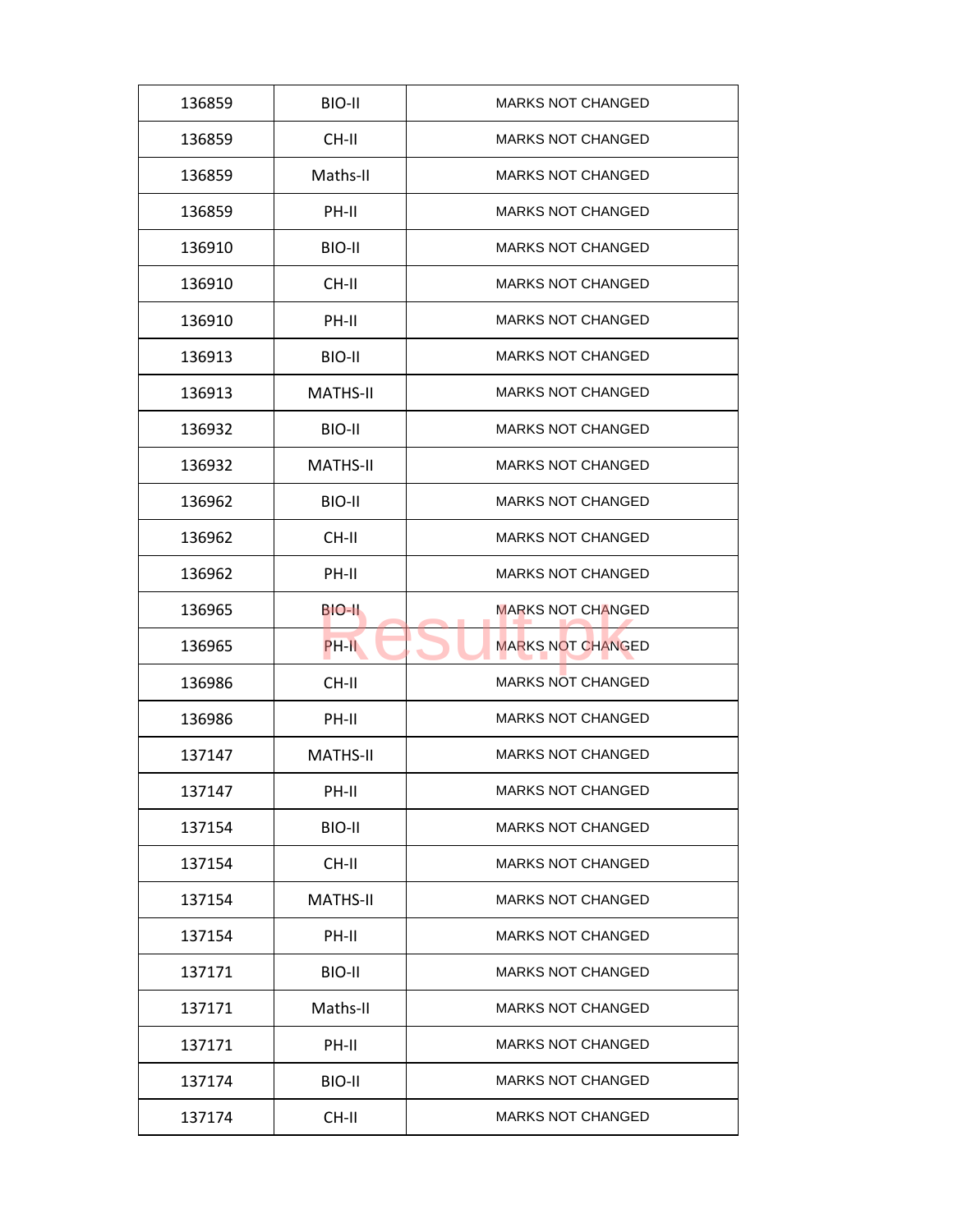| 137174 | Maths-II        | <b>MARKS NOT CHANGED</b> |
|--------|-----------------|--------------------------|
| 137174 | PH-II           | <b>MARKS NOT CHANGED</b> |
| 137179 | $CH-H$          | <b>MARKS NOT CHANGED</b> |
| 137179 | <b>MATHS-II</b> | <b>MARKS NOT CHANGED</b> |
| 137190 | BIO-II          | <b>MARKS NOT CHANGED</b> |
| 137190 | $CH-H$          | <b>MARKS NOT CHANGED</b> |
| 137190 | <b>MATHS-II</b> | <b>MARKS NOT CHANGED</b> |
| 137190 | PH-II           | <b>MARKS NOT CHANGED</b> |
| 137191 | BIO-II          | <b>MARKS NOT CHANGED</b> |
| 137191 | <b>MATHS-II</b> | <b>MARKS CHANGED</b>     |
| 137194 | BIO-II          | <b>MARKS NOT CHANGED</b> |
| 137194 | CH-II           | <b>MARKS NOT CHANGED</b> |
| 137194 | Maths-II        | <b>MARKS CHANGED</b>     |
| 137202 | BIO-II          | <b>MARKS NOT CHANGED</b> |
| 137202 | CH-II.          | <b>MARKS NOT CHANGED</b> |
| 137202 | <b>MATHS-II</b> | <b>MARKS NOT CHANGED</b> |
| 137202 | PH-II           | <b>MARKS NOT CHANGED</b> |
| 137203 | BIO-II          | <b>MARKS NOT CHANGED</b> |
| 137203 | CH-II           | <b>MARKS NOT CHANGED</b> |
| 137203 | <b>MATHS-II</b> | <b>MARKS NOT CHANGED</b> |
| 137203 | PH-II           | <b>MARKS NOT CHANGED</b> |
| 137207 | BIO-II          | <b>MARKS NOT CHANGED</b> |
| 137207 | CH-II           | <b>MARKS NOT CHANGED</b> |
| 137207 | <b>MATHS-II</b> | <b>MARKS NOT CHANGED</b> |
| 137207 | PH-II           | <b>MARKS NOT CHANGED</b> |
| 137216 | BIO-II          | <b>MARKS NOT CHANGED</b> |
| 137216 | CH-II           | <b>MARKS NOT CHANGED</b> |
|        |                 |                          |
| 137216 | <b>MATHS-II</b> | <b>MARKS NOT CHANGED</b> |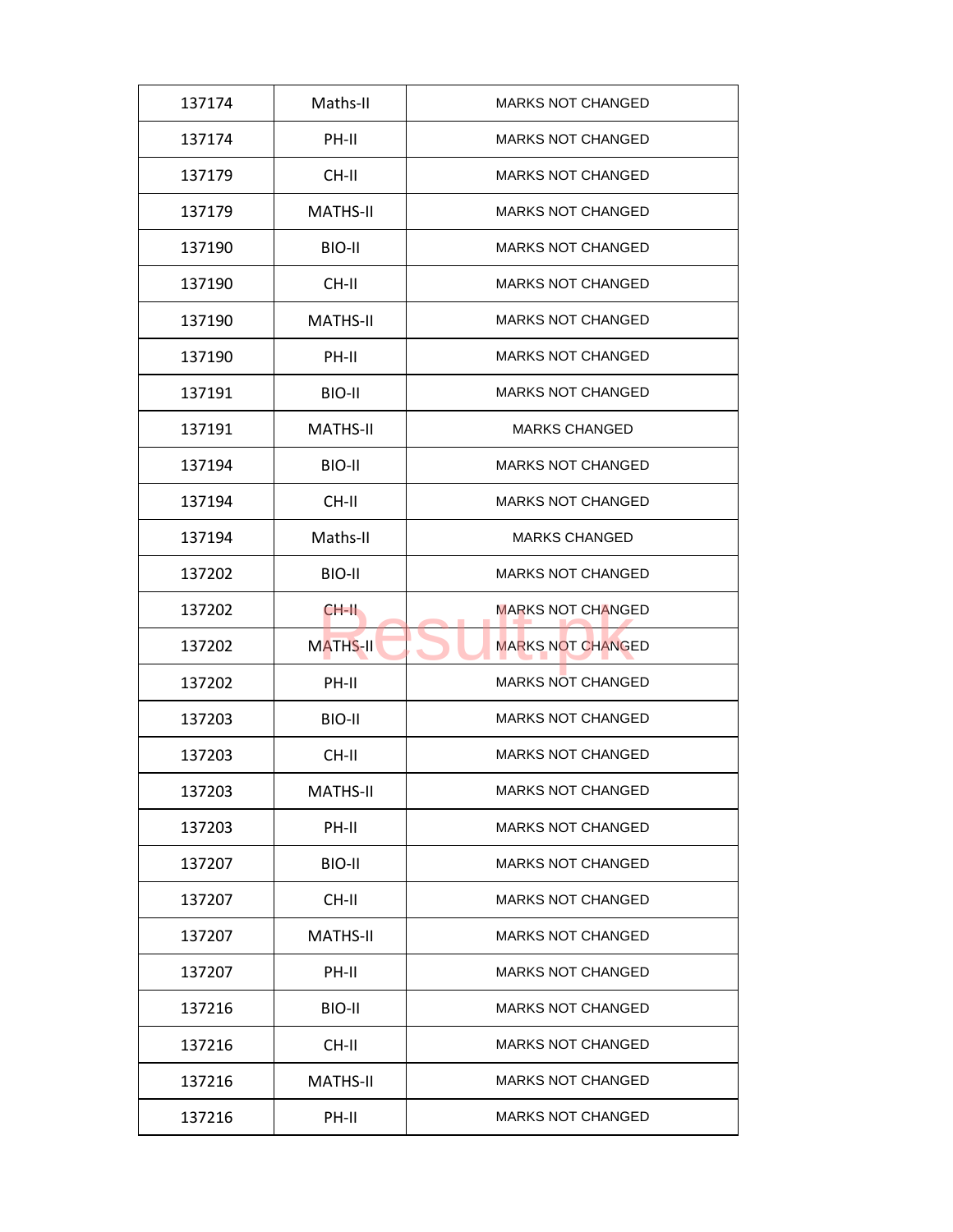| 137236 | <b>MATHS-II</b> | <b>MARKS CHANGED</b>     |
|--------|-----------------|--------------------------|
| 137236 | PH-II           | <b>MARKS NOT CHANGED</b> |
| 137239 | <b>MATHS-II</b> | <b>MARKS NOT CHANGED</b> |
| 137244 | BIO-II          | <b>MARKS NOT CHANGED</b> |
| 137244 | PH-II           | <b>MARKS NOT CHANGED</b> |
| 137252 | <b>MATHS-II</b> | <b>MARKS NOT CHANGED</b> |
| 137252 | PH-II           | <b>MARKS NOT CHANGED</b> |
| 137256 | BIO-II          | <b>MARKS NOT CHANGED</b> |
| 137256 | <b>MATHS-II</b> | <b>MARKS NOT CHANGED</b> |
| 137269 | BIO-II          | <b>MARKS NOT CHANGED</b> |
| 137269 | Maths-II        | <b>MARKS NOT CHANGED</b> |
| 137269 | PH-II           | <b>MARKS NOT CHANGED</b> |
| 137272 | BIO-II          | <b>MARKS NOT CHANGED</b> |
| 137272 | <b>MATHS-II</b> | <b>MARKS NOT CHANGED</b> |
| 137283 | BIO-II.         | <b>MARKS NOT CHANGED</b> |
| 137283 | CH-II           | <b>MARKS NOT CHANGED</b> |
| 137283 | <b>MATHS-II</b> | <b>MARKS NOT CHANGED</b> |
| 137283 | PH-II           | <b>MARKS NOT CHANGED</b> |
| 137285 | BIO-II          | <b>MARKS NOT CHANGED</b> |
| 137285 | CH-II           | <b>MARKS NOT CHANGED</b> |
| 137285 | Maths-II        | <b>MARKS NOT CHANGED</b> |
| 137285 | PH-II           | <b>MARKS NOT CHANGED</b> |
| 137288 | BIO-II          | <b>MARKS NOT CHANGED</b> |
| 137288 | CH-II           | <b>MARKS NOT CHANGED</b> |
| 137288 | PH-II           | <b>MARKS NOT CHANGED</b> |
| 137290 | MATHS-II        | <b>MARKS NOT CHANGED</b> |
| 137294 | BIO-II          | <b>MARKS NOT CHANGED</b> |
| 137294 | CH-II           | <b>MARKS NOT CHANGED</b> |
| 137302 | CH-II           | <b>MARKS NOT CHANGED</b> |
|        |                 |                          |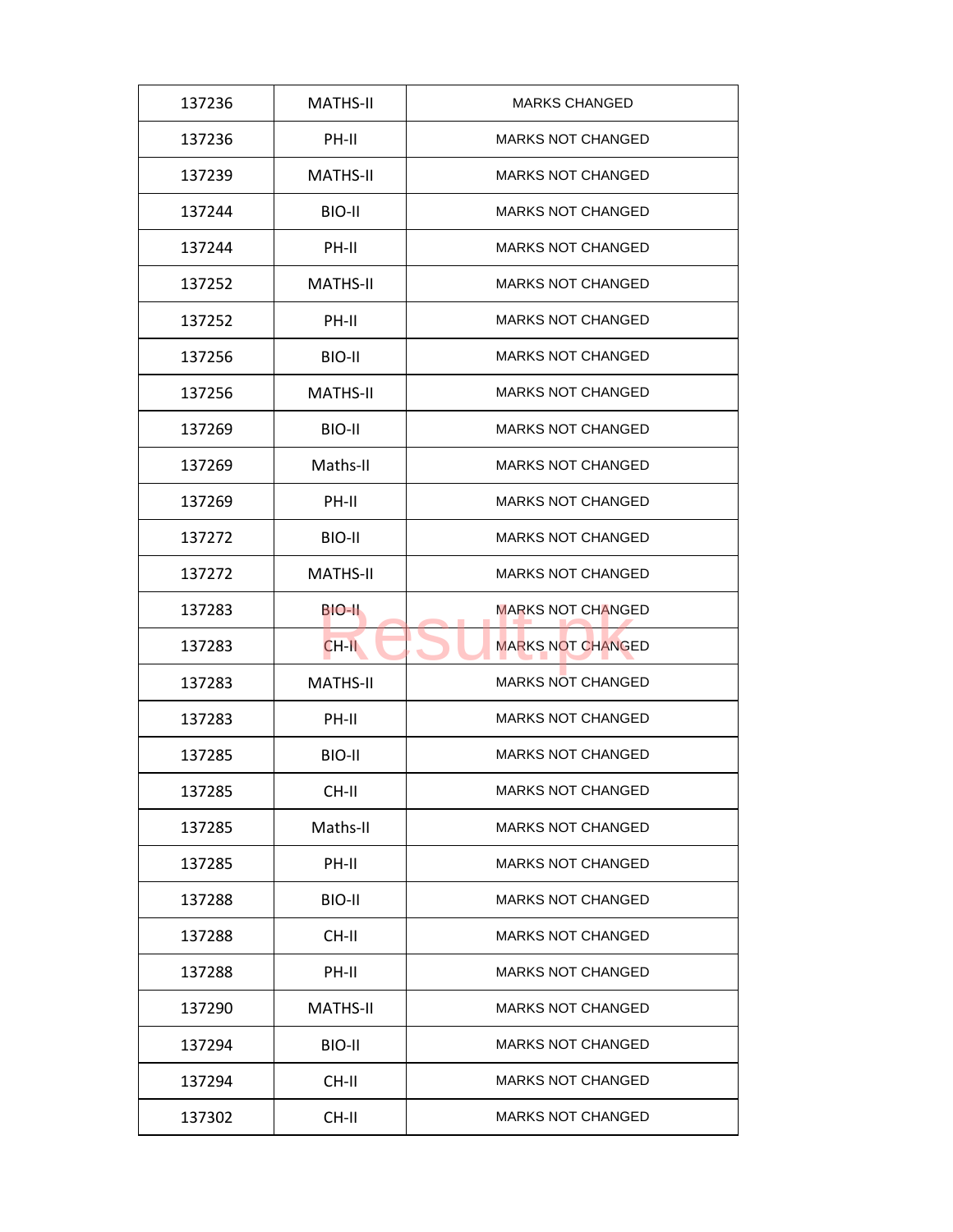| 137302 | <b>MATHS-II</b> | <b>MARKS NOT CHANGED</b> |
|--------|-----------------|--------------------------|
| 137306 | BIO-II          | <b>MARKS NOT CHANGED</b> |
| 137306 | CH-II           | <b>MARKS NOT CHANGED</b> |
| 137306 | <b>MATHS-II</b> | <b>MARKS NOT CHANGED</b> |
| 137388 | BIO-II          | <b>MARKS NOT CHANGED</b> |
| 137388 | CH-II           | <b>MARKS NOT CHANGED</b> |
| 137388 | <b>MATHS-II</b> | <b>MARKS NOT CHANGED</b> |
| 137388 | PH-II           | MARKS NOT CHANGED        |
| 137406 | BIO-II          | <b>MARKS NOT CHANGED</b> |
| 137406 | CH-II           | <b>MARKS NOT CHANGED</b> |
| 137406 | <b>MATHS-II</b> | <b>MARKS CHANGED</b>     |
| 137406 | PH-II           | <b>MARKS NOT CHANGED</b> |
| 137471 | BIO-II          | <b>MARKS NOT CHANGED</b> |
| 137471 | CH-II           | <b>MARKS NOT CHANGED</b> |
| 137471 | <b>MATHS-II</b> | MARKS NOT CHANGED        |
| 137471 | PH-II           | <b>MARKS NOT CHANGED</b> |
| 137544 | BIO-II          | MARKS NOT CHANGED        |
| 137544 | CH-II           | <b>MARKS NOT CHANGED</b> |
| 137544 | <b>MATHS-II</b> | <b>MARKS NOT CHANGED</b> |
| 137544 | PH-II           | <b>MARKS NOT CHANGED</b> |
| 137609 | BIO-II          | <b>MARKS NOT CHANGED</b> |
| 137609 | CH-II           | <b>MARKS NOT CHANGED</b> |
| 137609 | <b>MATHS-II</b> | <b>MARKS NOT CHANGED</b> |
| 137609 | PH-II           | <b>MARKS NOT CHANGED</b> |
| 137648 | CH-II           | <b>MARKS CHANGED</b>     |
| 137648 | <b>MATHS-II</b> | <b>MARKS NOT CHANGED</b> |
| 137648 | PH-II           | <b>MARKS NOT CHANGED</b> |
| 137740 | <b>MATHS-II</b> | <b>MARKS NOT CHANGED</b> |
| 137740 | PH-II           | <b>MARKS NOT CHANGED</b> |
|        |                 |                          |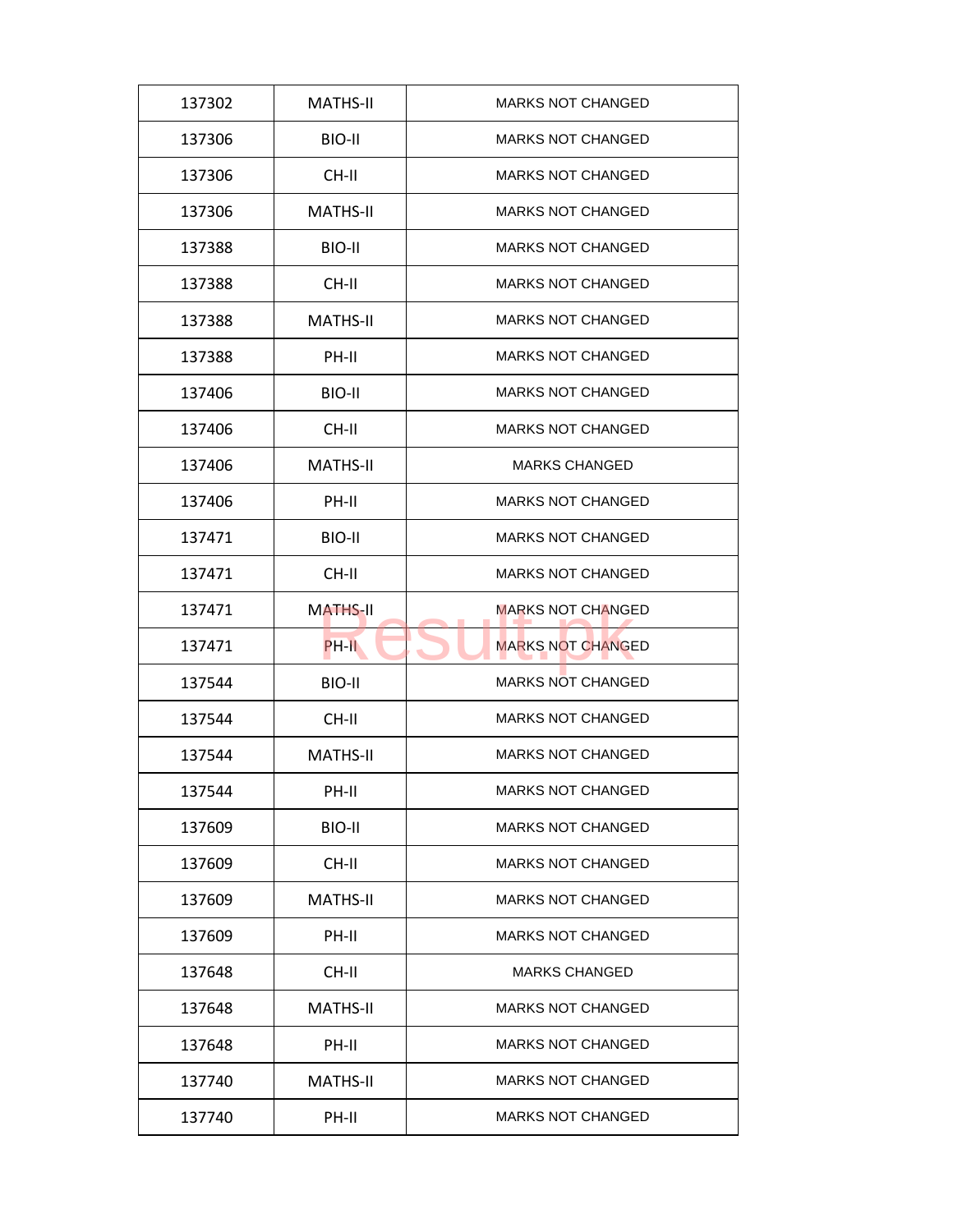| 137774 | BIO-II          | <b>MARKS NOT CHANGED</b> |
|--------|-----------------|--------------------------|
| 137774 | CH-II           | <b>MARKS NOT CHANGED</b> |
| 137774 | <b>MATHS-II</b> | <b>MARKS CHANGED</b>     |
| 137774 | PH-II           | <b>MARKS NOT CHANGED</b> |
| 137775 | BIO-II          | <b>MARKS NOT CHANGED</b> |
| 137775 | CH-II           | <b>MARKS NOT CHANGED</b> |
| 137775 | <b>MATHS-II</b> | <b>MARKS NOT CHANGED</b> |
| 137775 | PH-II           | <b>MARKS NOT CHANGED</b> |
| 137797 | PH-II           | <b>MARKS NOT CHANGED</b> |
| 137814 | BIO-II          | <b>MARKS NOT CHANGED</b> |
| 137814 | PH-II           | <b>MARKS NOT CHANGED</b> |
| 137817 | BIO-II          | <b>MARKS NOT CHANGED</b> |
| 137817 | CH-II           | <b>MARKS NOT CHANGED</b> |
| 137817 | <b>MATHS-II</b> | <b>MARKS NOT CHANGED</b> |
| 137817 | <b>PH-II</b>    | <b>MARKS NOT CHANGED</b> |
| 137847 | CH-II           | <b>MARKS NOT CHANGED</b> |
| 137847 | <b>MATHS-II</b> | <b>MARKS NOT CHANGED</b> |
| 137861 | CH-II           | <b>MARKS NOT CHANGED</b> |
| 137861 | <b>MATHS-II</b> | <b>MARKS NOT CHANGED</b> |
| 137861 | PH-II           | <b>MARKS NOT CHANGED</b> |
| 137874 | PH-II           | <b>MARKS NOT CHANGED</b> |
| 137888 | CH-II           | <b>MARKS NOT CHANGED</b> |
| 137888 | PH-II           | <b>MARKS NOT CHANGED</b> |
| 138031 | BIO-II          | <b>MARKS NOT CHANGED</b> |
| 138031 | CH-II           | <b>MARKS NOT CHANGED</b> |
| 138038 | BIO-II          | <b>MARKS NOT CHANGED</b> |
| 138038 | <b>MATHS-II</b> | <b>MARKS CHANGED</b>     |
| 138051 | BIO-II          | <b>MARKS NOT CHANGED</b> |
|        |                 |                          |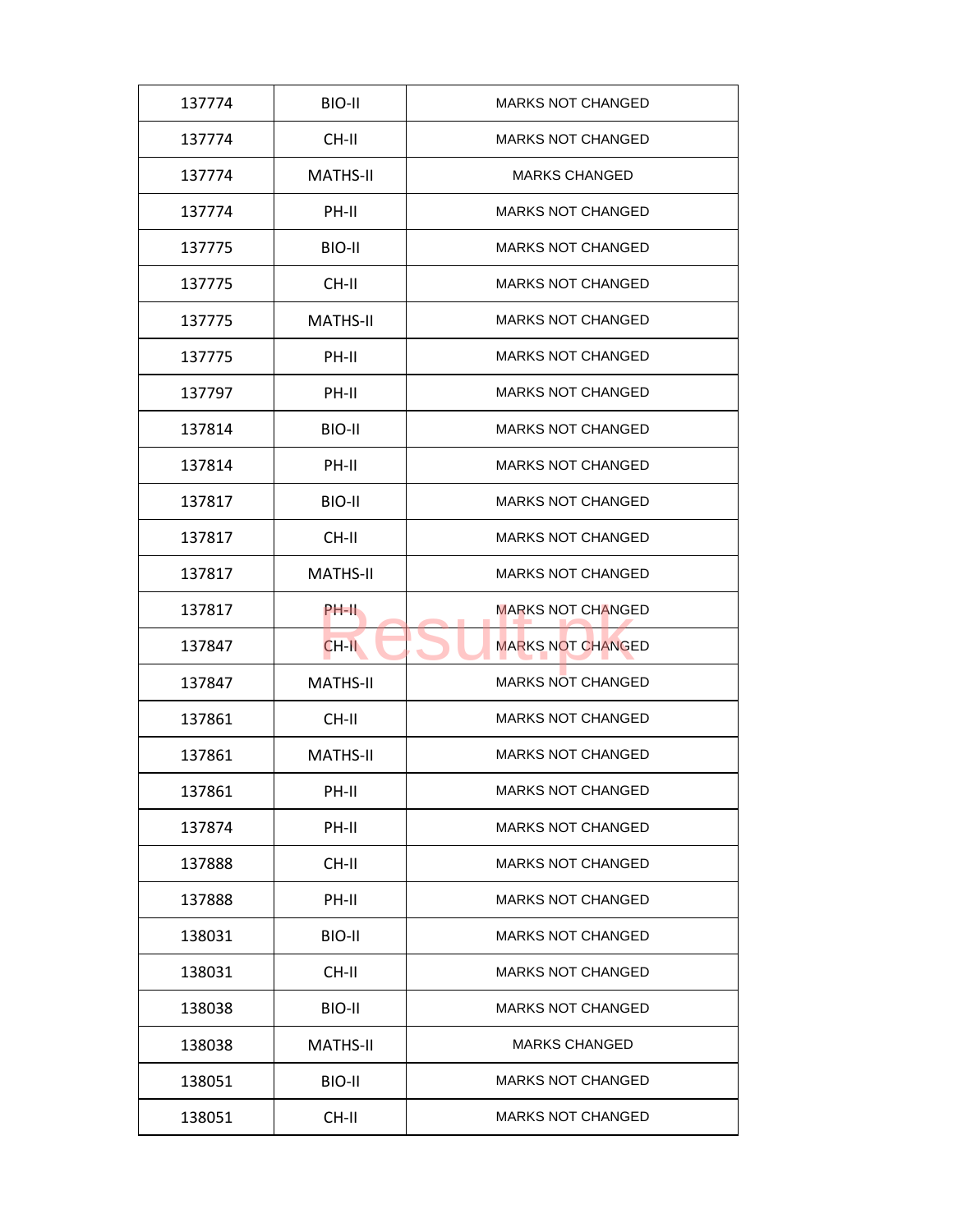| 138051 | PH-II           | <b>MARKS NOT CHANGED</b> |
|--------|-----------------|--------------------------|
| 138068 | BIO-II          | <b>MARKS NOT CHANGED</b> |
| 138068 | CH-II           | <b>MARKS NOT CHANGED</b> |
| 138068 | PH-II           | <b>MARKS NOT CHANGED</b> |
| 138096 | BIO-II          | <b>MARKS NOT CHANGED</b> |
| 138128 | CH-II           | <b>MARKS NOT CHANGED</b> |
| 138169 | BIO-II          | <b>MARKS NOT CHANGED</b> |
| 138195 | BIO-II          | <b>MARKS NOT CHANGED</b> |
| 138195 | CH-II           | <b>MARKS NOT CHANGED</b> |
| 138195 | PH-II           | <b>MARKS NOT CHANGED</b> |
| 138197 | BIO-II          | <b>MARKS NOT CHANGED</b> |
| 138197 | CH-II           | <b>MARKS NOT CHANGED</b> |
| 138197 | <b>MATHS-II</b> | <b>MARKS NOT CHANGED</b> |
| 138213 | BIO-II          | <b>MARKS NOT CHANGED</b> |
| 138213 | CH-II.          | <b>MARKS NOT CHANGED</b> |
| 138213 | <b>MATHS-II</b> | <b>MARKS NOT CHANGED</b> |
| 138213 | PH-II           | <b>MARKS NOT CHANGED</b> |
| 138225 | BIO-II          | <b>MARKS NOT CHANGED</b> |
| 138225 | <b>MATHS-II</b> | <b>MARKS NOT CHANGED</b> |
| 138268 | CH-II           | <b>MARKS NOT CHANGED</b> |
| 138268 | PH-II           | <b>MARKS NOT CHANGED</b> |
| 138419 | BIO-II          | <b>MARKS NOT CHANGED</b> |
| 138419 | CH-II           | <b>MARKS NOT CHANGED</b> |
| 138419 | <b>MATHS-II</b> | <b>MARKS NOT CHANGED</b> |
| 138419 | PH-II           | <b>MARKS NOT CHANGED</b> |
| 138431 | BIO-II          | <b>MARKS NOT CHANGED</b> |
| 138431 | CH-II           | <b>MARKS NOT CHANGED</b> |
| 138431 | <b>MATHS-II</b> | <b>MARKS NOT CHANGED</b> |
| 138431 | PH-II           | <b>MARKS NOT CHANGED</b> |
|        |                 |                          |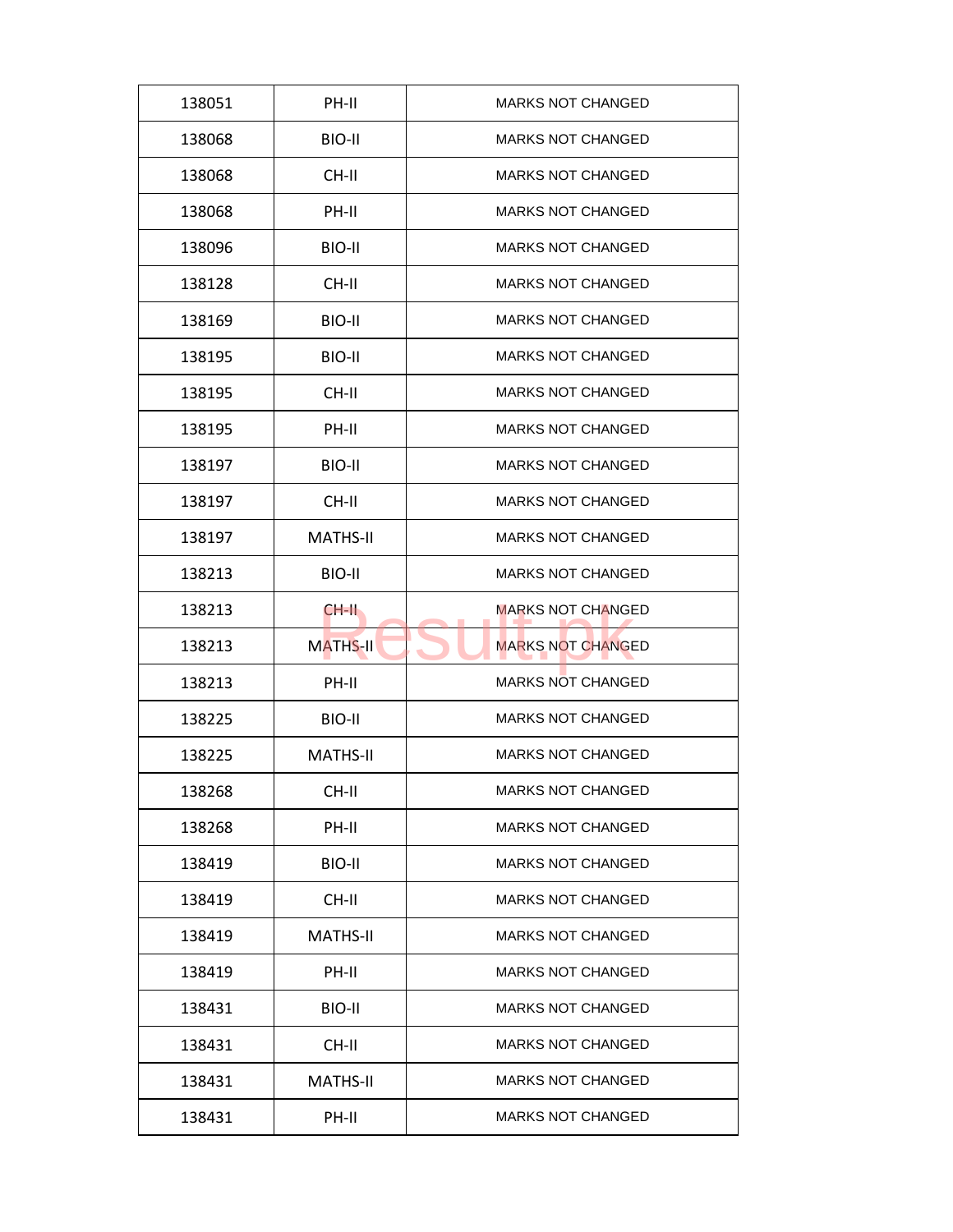| 138436 | CH-II           | <b>MARKS NOT CHANGED</b> |
|--------|-----------------|--------------------------|
| 138436 | <b>MATHS-II</b> | <b>MARKS NOT CHANGED</b> |
| 138436 | PH-II           | <b>MARKS NOT CHANGED</b> |
| 138453 | PH-II           | <b>MARKS NOT CHANGED</b> |
| 138493 | BIO-II          | <b>MARKS NOT CHANGED</b> |
| 138493 | CH-II           | <b>MARKS NOT CHANGED</b> |
| 138493 | PH-II           | <b>MARKS NOT CHANGED</b> |
| 138554 | BIO-II          | <b>MARKS NOT CHANGED</b> |
| 138554 | CH-II           | <b>MARKS NOT CHANGED</b> |
| 138554 | <b>MATHS-II</b> | <b>MARKS NOT CHANGED</b> |
| 138554 | PH-II           | <b>MARKS NOT CHANGED</b> |
| 138565 | BIO-II          | <b>MARKS NOT CHANGED</b> |
| 138565 | CH-II           | <b>MARKS NOT CHANGED</b> |
| 138565 | <b>MATHS-II</b> | <b>MARKS NOT CHANGED</b> |
| 138565 | PH-II           | <b>MARKS NOT CHANGED</b> |
| 138589 | <b>BIO-II</b>   | <b>MARKS NOT CHANGED</b> |
| 138589 | CH-II           | <b>MARKS NOT CHANGED</b> |
| 138592 | CH-II           | <b>MARKS NOT CHANGED</b> |
| 138604 | CH-II           | <b>MARKS NOT CHANGED</b> |
| 138727 | CH-II           | <b>MARKS NOT CHANGED</b> |
| 138727 | PH-II           | <b>MARKS NOT CHANGED</b> |
| 138731 | BIO-II          | <b>MARKS NOT CHANGED</b> |
| 138731 | CH-II           | <b>MARKS NOT CHANGED</b> |
| 138737 | BIO-II          | <b>MARKS NOT CHANGED</b> |
| 138743 | BIO-II          | <b>MARKS NOT CHANGED</b> |
| 138743 | CH-II           | <b>MARKS NOT CHANGED</b> |
| 138743 | <b>MATHS-II</b> | <b>MARKS NOT CHANGED</b> |
| 138743 | PH-II           | <b>MARKS NOT CHANGED</b> |
| 138771 | BIO-II          | <b>MARKS NOT CHANGED</b> |
|        |                 |                          |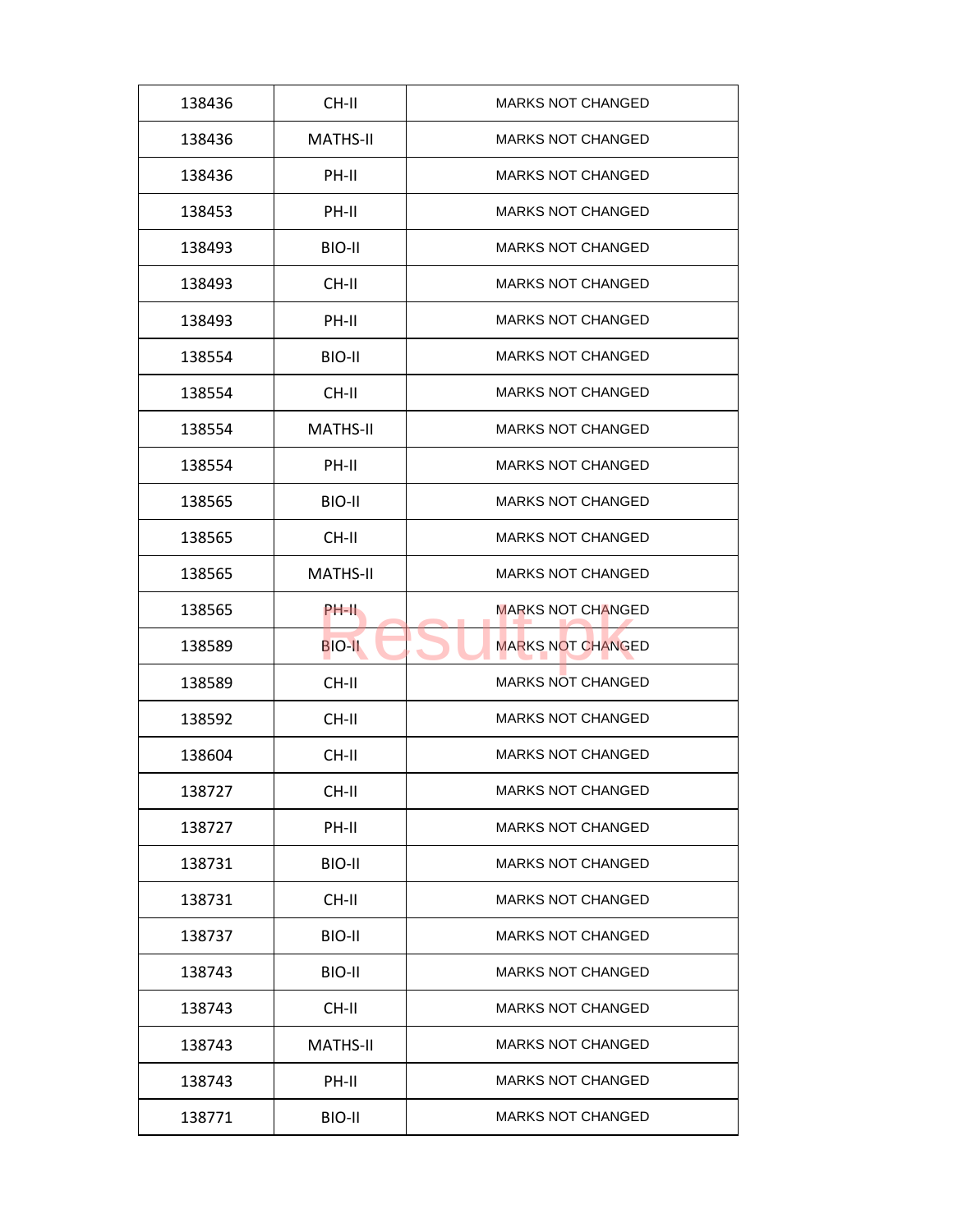| 138771 | CH-II           | <b>MARKS NOT CHANGED</b> |
|--------|-----------------|--------------------------|
| 138771 | <b>MATHS-II</b> | <b>MARKS NOT CHANGED</b> |
| 138771 | PH-II           | <b>MARKS NOT CHANGED</b> |
| 138773 | CH-II           | <b>MARKS NOT CHANGED</b> |
| 138980 | CH-II           | <b>MARKS NOT CHANGED</b> |
| 138980 | <b>MATHS-II</b> | <b>MARKS NOT CHANGED</b> |
| 139017 | BIO-II          | <b>MARKS NOT CHANGED</b> |
| 139017 | CH-II           | <b>MARKS NOT CHANGED</b> |
| 139017 | <b>MATHS-II</b> | <b>MARKS NOT CHANGED</b> |
| 139017 | PH-II           | <b>MARKS NOT CHANGED</b> |
| 139023 | BIO-II          | <b>MARKS NOT CHANGED</b> |
| 139023 | CH-II           | <b>MARKS NOT CHANGED</b> |
| 139023 | <b>MATHS-II</b> | <b>MARKS NOT CHANGED</b> |
| 139023 | PH-II           | <b>MARKS NOT CHANGED</b> |
| 139041 | BIO-II          | <b>MARKS NOT CHANGED</b> |
| 139041 | CH-II           | <b>MARKS NOT CHANGED</b> |
| 139041 | <b>MATHS-II</b> | <b>MARKS NOT CHANGED</b> |
| 139041 | PH-II           | <b>MARKS NOT CHANGED</b> |
| 139100 | BIO-II          | <b>MARKS NOT CHANGED</b> |
| 139100 | BIO-II          | <b>MARKS NOT CHANGED</b> |
| 139100 | CH-II           | <b>MARKS NOT CHANGED</b> |
| 139100 | CH-II           | <b>MARKS NOT CHANGED</b> |
| 139100 | <b>MATHS-II</b> | <b>MARKS NOT CHANGED</b> |
| 139100 | <b>MATHS-II</b> | <b>MARKS NOT CHANGED</b> |
| 139100 | PH-II           | <b>MARKS NOT CHANGED</b> |
| 139100 | PH-II           | <b>MARKS NOT CHANGED</b> |
|        |                 |                          |
| 139180 | BIO-II          | <b>MARKS NOT CHANGED</b> |
| 139180 | CH-II           | <b>MARKS NOT CHANGED</b> |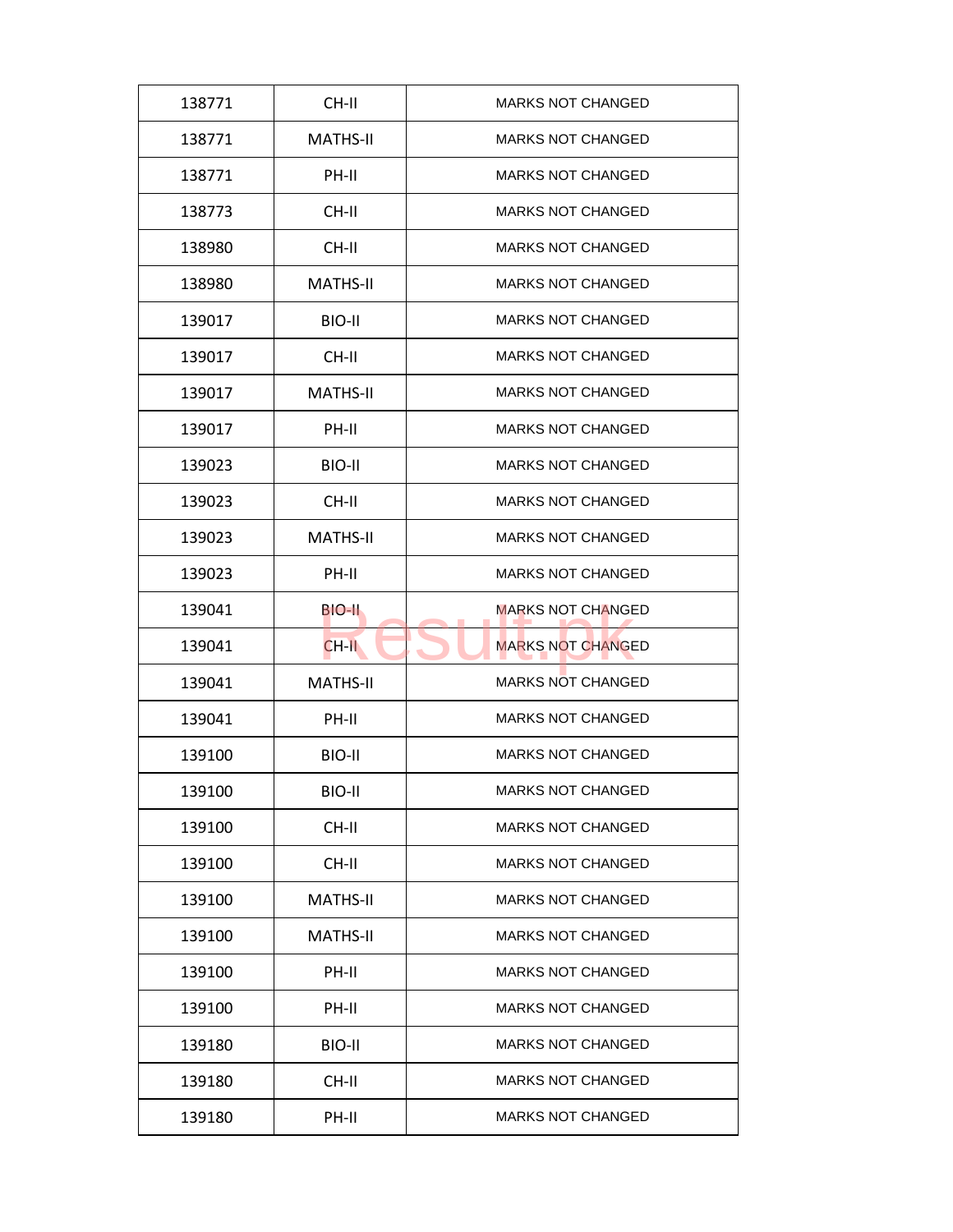| CH-II<br><b>MARKS NOT CHANGED</b><br>139225<br><b>MARKS NOT CHANGED</b><br>139225<br><b>MATHS-II</b><br><b>MATHS-II</b><br><b>MARKS NOT CHANGED</b><br>139351<br><b>MARKS NOT CHANGED</b><br>BIO-II<br>139390<br>139390<br>CH-II<br><b>MARKS NOT CHANGED</b><br><b>MARKS NOT CHANGED</b><br>BIO-II<br>139392<br><b>MARKS NOT CHANGED</b><br>139392<br>CH-II<br><b>MATHS-II</b><br><b>MARKS NOT CHANGED</b><br>139392<br>PH-II<br><b>MARKS NOT CHANGED</b><br>139392<br><b>MARKS CHANGED</b><br>139398<br>CH-II<br><b>MATHS-II</b><br>139398<br><b>MARKS CHANGED</b><br><b>MARKS NOT CHANGED</b><br>139400<br>CH-II<br>CS-II<br><b>MARKS NOT CHANGED</b><br>139400<br><b>MARKS NOT CHANGED</b><br>139400<br><b>MATHS-II</b><br><b>MARKS NOT CHANGED</b><br>139400<br>PH-II<br><b>MARKS NOT CHANGED</b><br>139407<br>CH-II<br>CS-II<br><b>MARKS CHANGED</b><br>139407<br>139407<br><b>MATHS-II</b><br><b>MARKS CHANGED</b><br>PH-II<br><b>MARKS NOT CHANGED</b><br>139407<br>139410<br>BIO-II<br><b>MARKS NOT CHANGED</b><br>139410<br>CH-II<br><b>MARKS NOT CHANGED</b><br><b>MATHS-II</b><br><b>MARKS NOT CHANGED</b><br>139410<br><b>MARKS NOT CHANGED</b><br>PH-II<br>139410<br>139462<br>BIO-II<br><b>MARKS NOT CHANGED</b><br><b>MARKS NOT CHANGED</b><br>CH-II<br>139462<br><b>MARKS NOT CHANGED</b><br>139462<br>PH-II<br><b>MARKS NOT CHANGED</b><br>BIO-II<br>139485<br><b>MARKS NOT CHANGED</b><br>139485<br>CH-II<br>139485<br>MATHS-II<br><b>MARKS NOT CHANGED</b> |  |  |
|-------------------------------------------------------------------------------------------------------------------------------------------------------------------------------------------------------------------------------------------------------------------------------------------------------------------------------------------------------------------------------------------------------------------------------------------------------------------------------------------------------------------------------------------------------------------------------------------------------------------------------------------------------------------------------------------------------------------------------------------------------------------------------------------------------------------------------------------------------------------------------------------------------------------------------------------------------------------------------------------------------------------------------------------------------------------------------------------------------------------------------------------------------------------------------------------------------------------------------------------------------------------------------------------------------------------------------------------------------------------------------------------------------------------------------------------------------------------------------|--|--|
|                                                                                                                                                                                                                                                                                                                                                                                                                                                                                                                                                                                                                                                                                                                                                                                                                                                                                                                                                                                                                                                                                                                                                                                                                                                                                                                                                                                                                                                                               |  |  |
|                                                                                                                                                                                                                                                                                                                                                                                                                                                                                                                                                                                                                                                                                                                                                                                                                                                                                                                                                                                                                                                                                                                                                                                                                                                                                                                                                                                                                                                                               |  |  |
|                                                                                                                                                                                                                                                                                                                                                                                                                                                                                                                                                                                                                                                                                                                                                                                                                                                                                                                                                                                                                                                                                                                                                                                                                                                                                                                                                                                                                                                                               |  |  |
|                                                                                                                                                                                                                                                                                                                                                                                                                                                                                                                                                                                                                                                                                                                                                                                                                                                                                                                                                                                                                                                                                                                                                                                                                                                                                                                                                                                                                                                                               |  |  |
|                                                                                                                                                                                                                                                                                                                                                                                                                                                                                                                                                                                                                                                                                                                                                                                                                                                                                                                                                                                                                                                                                                                                                                                                                                                                                                                                                                                                                                                                               |  |  |
|                                                                                                                                                                                                                                                                                                                                                                                                                                                                                                                                                                                                                                                                                                                                                                                                                                                                                                                                                                                                                                                                                                                                                                                                                                                                                                                                                                                                                                                                               |  |  |
|                                                                                                                                                                                                                                                                                                                                                                                                                                                                                                                                                                                                                                                                                                                                                                                                                                                                                                                                                                                                                                                                                                                                                                                                                                                                                                                                                                                                                                                                               |  |  |
|                                                                                                                                                                                                                                                                                                                                                                                                                                                                                                                                                                                                                                                                                                                                                                                                                                                                                                                                                                                                                                                                                                                                                                                                                                                                                                                                                                                                                                                                               |  |  |
|                                                                                                                                                                                                                                                                                                                                                                                                                                                                                                                                                                                                                                                                                                                                                                                                                                                                                                                                                                                                                                                                                                                                                                                                                                                                                                                                                                                                                                                                               |  |  |
|                                                                                                                                                                                                                                                                                                                                                                                                                                                                                                                                                                                                                                                                                                                                                                                                                                                                                                                                                                                                                                                                                                                                                                                                                                                                                                                                                                                                                                                                               |  |  |
|                                                                                                                                                                                                                                                                                                                                                                                                                                                                                                                                                                                                                                                                                                                                                                                                                                                                                                                                                                                                                                                                                                                                                                                                                                                                                                                                                                                                                                                                               |  |  |
|                                                                                                                                                                                                                                                                                                                                                                                                                                                                                                                                                                                                                                                                                                                                                                                                                                                                                                                                                                                                                                                                                                                                                                                                                                                                                                                                                                                                                                                                               |  |  |
|                                                                                                                                                                                                                                                                                                                                                                                                                                                                                                                                                                                                                                                                                                                                                                                                                                                                                                                                                                                                                                                                                                                                                                                                                                                                                                                                                                                                                                                                               |  |  |
|                                                                                                                                                                                                                                                                                                                                                                                                                                                                                                                                                                                                                                                                                                                                                                                                                                                                                                                                                                                                                                                                                                                                                                                                                                                                                                                                                                                                                                                                               |  |  |
|                                                                                                                                                                                                                                                                                                                                                                                                                                                                                                                                                                                                                                                                                                                                                                                                                                                                                                                                                                                                                                                                                                                                                                                                                                                                                                                                                                                                                                                                               |  |  |
|                                                                                                                                                                                                                                                                                                                                                                                                                                                                                                                                                                                                                                                                                                                                                                                                                                                                                                                                                                                                                                                                                                                                                                                                                                                                                                                                                                                                                                                                               |  |  |
|                                                                                                                                                                                                                                                                                                                                                                                                                                                                                                                                                                                                                                                                                                                                                                                                                                                                                                                                                                                                                                                                                                                                                                                                                                                                                                                                                                                                                                                                               |  |  |
|                                                                                                                                                                                                                                                                                                                                                                                                                                                                                                                                                                                                                                                                                                                                                                                                                                                                                                                                                                                                                                                                                                                                                                                                                                                                                                                                                                                                                                                                               |  |  |
|                                                                                                                                                                                                                                                                                                                                                                                                                                                                                                                                                                                                                                                                                                                                                                                                                                                                                                                                                                                                                                                                                                                                                                                                                                                                                                                                                                                                                                                                               |  |  |
|                                                                                                                                                                                                                                                                                                                                                                                                                                                                                                                                                                                                                                                                                                                                                                                                                                                                                                                                                                                                                                                                                                                                                                                                                                                                                                                                                                                                                                                                               |  |  |
|                                                                                                                                                                                                                                                                                                                                                                                                                                                                                                                                                                                                                                                                                                                                                                                                                                                                                                                                                                                                                                                                                                                                                                                                                                                                                                                                                                                                                                                                               |  |  |
|                                                                                                                                                                                                                                                                                                                                                                                                                                                                                                                                                                                                                                                                                                                                                                                                                                                                                                                                                                                                                                                                                                                                                                                                                                                                                                                                                                                                                                                                               |  |  |
|                                                                                                                                                                                                                                                                                                                                                                                                                                                                                                                                                                                                                                                                                                                                                                                                                                                                                                                                                                                                                                                                                                                                                                                                                                                                                                                                                                                                                                                                               |  |  |
|                                                                                                                                                                                                                                                                                                                                                                                                                                                                                                                                                                                                                                                                                                                                                                                                                                                                                                                                                                                                                                                                                                                                                                                                                                                                                                                                                                                                                                                                               |  |  |
|                                                                                                                                                                                                                                                                                                                                                                                                                                                                                                                                                                                                                                                                                                                                                                                                                                                                                                                                                                                                                                                                                                                                                                                                                                                                                                                                                                                                                                                                               |  |  |
|                                                                                                                                                                                                                                                                                                                                                                                                                                                                                                                                                                                                                                                                                                                                                                                                                                                                                                                                                                                                                                                                                                                                                                                                                                                                                                                                                                                                                                                                               |  |  |
|                                                                                                                                                                                                                                                                                                                                                                                                                                                                                                                                                                                                                                                                                                                                                                                                                                                                                                                                                                                                                                                                                                                                                                                                                                                                                                                                                                                                                                                                               |  |  |
|                                                                                                                                                                                                                                                                                                                                                                                                                                                                                                                                                                                                                                                                                                                                                                                                                                                                                                                                                                                                                                                                                                                                                                                                                                                                                                                                                                                                                                                                               |  |  |
|                                                                                                                                                                                                                                                                                                                                                                                                                                                                                                                                                                                                                                                                                                                                                                                                                                                                                                                                                                                                                                                                                                                                                                                                                                                                                                                                                                                                                                                                               |  |  |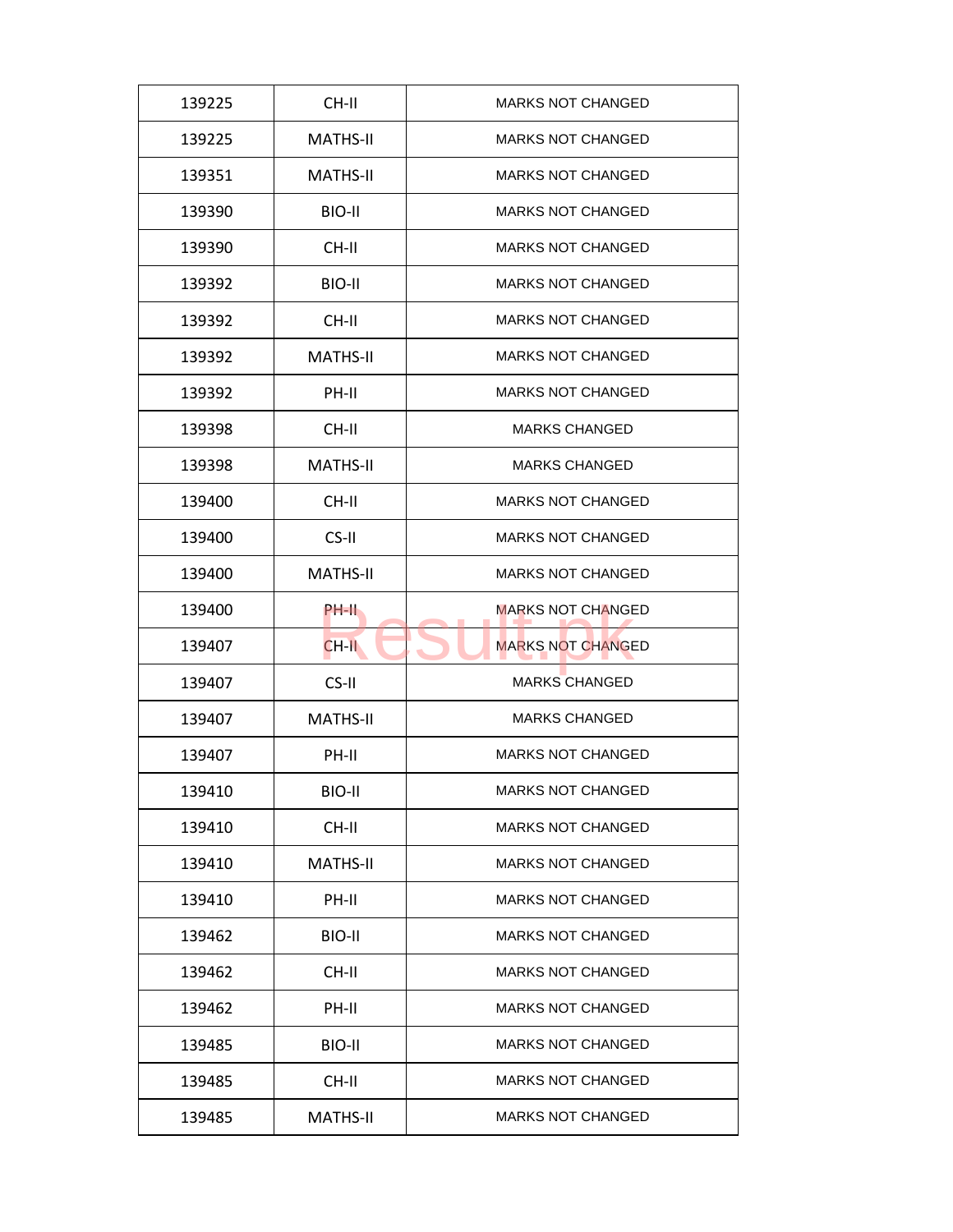| 139485 | PH-II           | <b>MARKS NOT CHANGED</b> |
|--------|-----------------|--------------------------|
| 139581 | CH-II           | <b>MARKS NOT CHANGED</b> |
| 139581 | <b>MATHS-II</b> | <b>MARKS NOT CHANGED</b> |
| 139602 | BIO-II          | <b>MARKS NOT CHANGED</b> |
| 139602 | CH-II           | <b>MARKS NOT CHANGED</b> |
| 139602 | <b>MATHS-II</b> | <b>MARKS NOT CHANGED</b> |
| 139602 | PH-II           | <b>MARKS NOT CHANGED</b> |
| 139609 | CH-II           | <b>MARKS NOT CHANGED</b> |
| 139609 | PH-II           | <b>MARKS NOT CHANGED</b> |
| 139611 | BIO-II          | <b>MARKS NOT CHANGED</b> |
| 139611 | CH-II           | <b>MARKS NOT CHANGED</b> |
| 139611 | <b>MATHS-II</b> | <b>MARKS NOT CHANGED</b> |
| 139611 | PH-II           | <b>MARKS NOT CHANGED</b> |
| 139621 | CH-II           | <b>MARKS NOT CHANGED</b> |
| 139621 | <b>PH-II</b>    | <b>MARKS NOT CHANGED</b> |
| 139629 | <b>BIO-II</b>   | <b>MARKS NOT CHANGED</b> |
| 139629 | CH-II           | <b>MARKS NOT CHANGED</b> |
| 139629 | <b>MATHS-II</b> | <b>MARKS NOT CHANGED</b> |
| 139629 | PH-II           | <b>MARKS NOT CHANGED</b> |
| 139665 | CH-II           | <b>MARKS NOT CHANGED</b> |
| 139665 | <b>MATHS-II</b> | <b>MARKS NOT CHANGED</b> |
| 139665 | PH-II           | <b>MARKS NOT CHANGED</b> |
| 139686 | CH-II           | <b>MARKS NOT CHANGED</b> |
| 139686 | PH-II           | <b>MARKS NOT CHANGED</b> |
| 139696 | BIO-II          | <b>MARKS NOT CHANGED</b> |
| 139696 | CH-II           | <b>MARKS NOT CHANGED</b> |
| 139696 | PH-II           | <b>MARKS NOT CHANGED</b> |
| 139718 | BIO-II          | <b>MARKS NOT CHANGED</b> |
|        |                 |                          |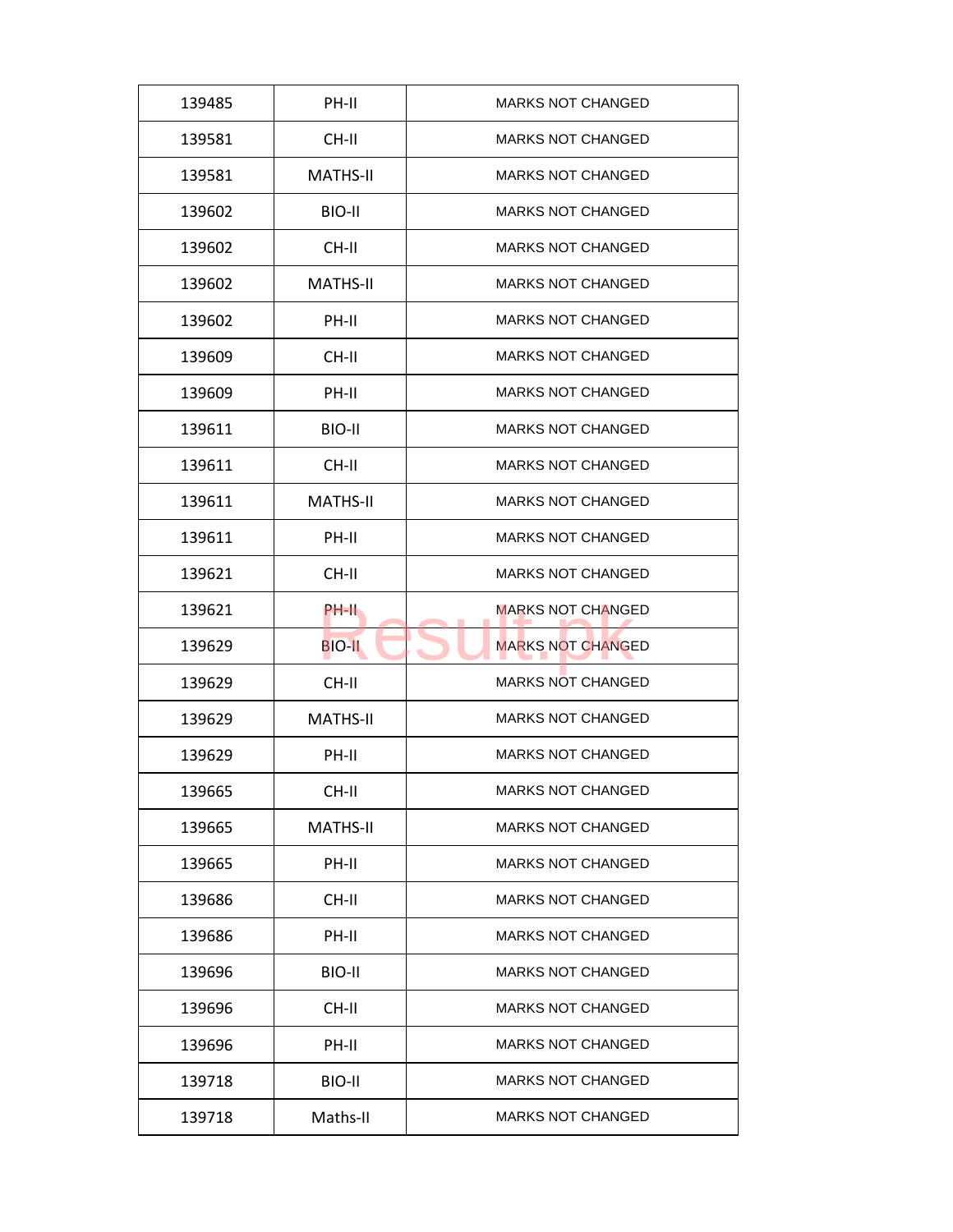| 139718 | PH-II           | <b>MARKS NOT CHANGED</b> |
|--------|-----------------|--------------------------|
| 139837 | CH-II           | <b>MARKS NOT CHANGED</b> |
| 139837 | CS-II           | <b>MARKS NOT CHANGED</b> |
| 139837 | PH-II           | <b>MARKS NOT CHANGED</b> |
| 139841 | BIO-II          | <b>MARKS NOT CHANGED</b> |
| 139841 | $CH-H$          | <b>MARKS NOT CHANGED</b> |
| 139841 | Maths-II        | <b>MARKS NOT CHANGED</b> |
| 139841 | PH-II           | <b>MARKS NOT CHANGED</b> |
| 139855 | BIO-II          | <b>MARKS NOT CHANGED</b> |
| 139855 | CH-II           | <b>MARKS NOT CHANGED</b> |
| 139855 | <b>MATHS-II</b> | <b>MARKS NOT CHANGED</b> |
| 139855 | PH-II           | <b>MARKS NOT CHANGED</b> |
| 139857 | CH-II           | <b>MARKS NOT CHANGED</b> |
| 139857 | <b>MATHS-II</b> | <b>MARKS NOT CHANGED</b> |
| 139857 | PH-II           | <b>MARKS NOT CHANGED</b> |
| 139866 | CH-II           | <b>MARKS NOT CHANGED</b> |
| 139866 | CS-II           | <b>MARKS NOT CHANGED</b> |
| 139875 | CH-II           | <b>MARKS NOT CHANGED</b> |
| 139875 | Maths-II        | <b>MARKS NOT CHANGED</b> |
| 139877 | CH-II           | <b>MARKS NOT CHANGED</b> |
| 139877 | PH-II           | <b>MARKS NOT CHANGED</b> |
| 139883 | PH-II           | <b>MARKS NOT CHANGED</b> |
| 139898 | CH-II           | <b>MARKS NOT CHANGED</b> |
| 139898 | CS-II           | <b>MARKS NOT CHANGED</b> |
| 139898 | <b>MATHS-II</b> | <b>MARKS NOT CHANGED</b> |
| 139898 | PH-II           | <b>MARKS NOT CHANGED</b> |
| 139906 | BIO-II          | <b>MARKS NOT CHANGED</b> |
| 139906 | CH-II           | <b>MARKS NOT CHANGED</b> |
|        |                 |                          |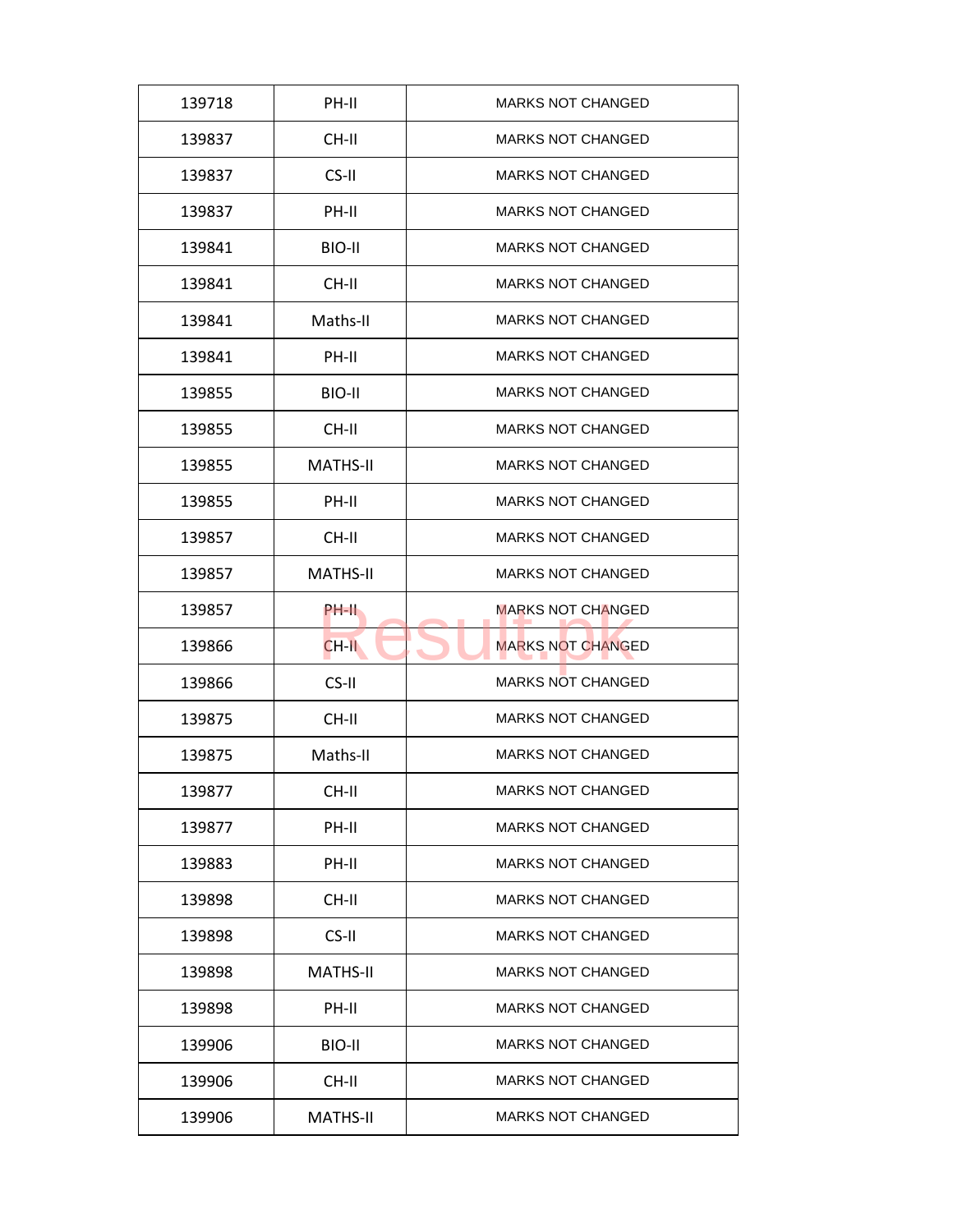| 139906 | PH-II           | <b>MARKS NOT CHANGED</b> |
|--------|-----------------|--------------------------|
| 139936 | CH-II           | <b>MARKS NOT CHANGED</b> |
| 139936 | CS-II           | <b>MARKS NOT CHANGED</b> |
| 139936 | <b>MATHS-II</b> | <b>MARKS NOT CHANGED</b> |
| 139936 | PH-II           | MARKS NOT CHANGED        |
| 139965 | CH-II           | <b>MARKS CHANGED</b>     |
| 139965 | Maths-II        | MARKS NOT CHANGED        |
| 139965 | PH-II           | <b>MARKS NOT CHANGED</b> |
| 139997 | BIO-II          | <b>MARKS NOT CHANGED</b> |
| 139997 | CH-II           | <b>MARKS NOT CHANGED</b> |
| 139997 | <b>MATHS-II</b> | <b>MARKS NOT CHANGED</b> |
| 139997 | PH-II           | <b>MARKS NOT CHANGED</b> |
| 140048 | BIO-II          | <b>MARKS NOT CHANGED</b> |
| 140048 | CH-II           | <b>MARKS NOT CHANGED</b> |
| 140048 | PH-II           | MARKS NOT CHANGED        |
| 140293 | CH-II           | <b>MARKS NOT CHANGED</b> |
| 140379 | BIO-II          | <b>MARKS NOT CHANGED</b> |
| 140379 | CH-II           | <b>MARKS NOT CHANGED</b> |
| 140379 | PH-II           | <b>MARKS NOT CHANGED</b> |
| 140562 | CH-II           | <b>MARKS NOT CHANGED</b> |
| 140562 | PH-II           | <b>MARKS NOT CHANGED</b> |
| 140573 | BIO-II          | <b>MARKS NOT CHANGED</b> |
| 140573 | CH-II           | <b>MARKS NOT CHANGED</b> |
| 140573 | <b>MATHS-II</b> | <b>MARKS NOT CHANGED</b> |
| 140634 | BIO-II          | <b>MARKS CHANGED</b>     |
| 140634 | CH-II           | <b>MARKS NOT CHANGED</b> |
| 140652 | BIO-II          | <b>MARKS NOT CHANGED</b> |
| 140652 | CH-II           | <b>MARKS NOT CHANGED</b> |
| 140652 | Maths-II        | <b>MARKS NOT CHANGED</b> |
|        |                 |                          |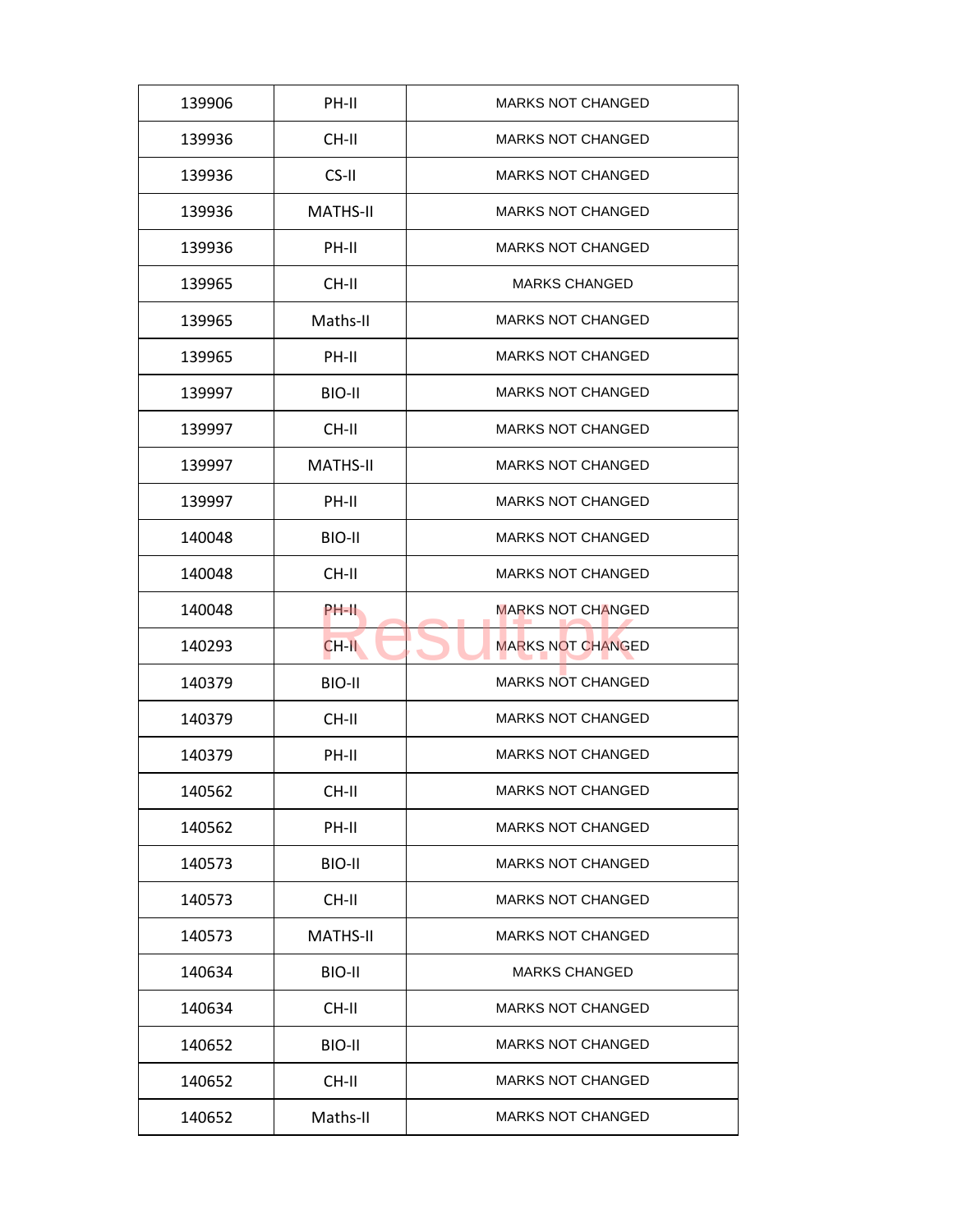| 140652 | PH-II           | <b>MARKS NOT CHANGED</b> |
|--------|-----------------|--------------------------|
| 140665 | CH-II           | <b>MARKS NOT CHANGED</b> |
| 140665 | PH-II           | <b>MARKS NOT CHANGED</b> |
| 140668 | BIO-II          | <b>MARKS NOT CHANGED</b> |
| 140668 | CH-II           | <b>MARKS NOT CHANGED</b> |
| 140668 | Maths-II        | <b>MARKS NOT CHANGED</b> |
| 140668 | PH-II           | <b>MARKS NOT CHANGED</b> |
| 140685 | BIO-II          | <b>MARKS NOT CHANGED</b> |
| 140685 | CH-II           | <b>MARKS NOT CHANGED</b> |
| 140685 | <b>MATHS-II</b> | <b>MARKS NOT CHANGED</b> |
| 140708 | Maths-II        | <b>MARKS NOT CHANGED</b> |
| 140798 | BIO-II          | <b>MARKS NOT CHANGED</b> |
| 140798 | CH-II           | <b>MARKS NOT CHANGED</b> |
| 140798 | <b>MATHS-II</b> | <b>MARKS NOT CHANGED</b> |
| 140798 | PH-II           | <b>MARKS NOT CHANGED</b> |
| 140814 | <b>BIO-II</b>   | <b>MARKS NOT CHANGED</b> |
| 140814 | CH-II           | <b>MARKS NOT CHANGED</b> |
| 140814 | <b>MATHS-II</b> | <b>MARKS NOT CHANGED</b> |
| 140898 | BIO-II          | <b>MARKS NOT CHANGED</b> |
| 140898 | CH-II           | <b>MARKS NOT CHANGED</b> |
| 140898 | <b>MATHS-II</b> | <b>MARKS NOT CHANGED</b> |
| 140898 | PH-II           | <b>MARKS NOT CHANGED</b> |
| 140973 | BIO-II          | <b>MARKS NOT CHANGED</b> |
| 140973 | CH-II           | <b>MARKS NOT CHANGED</b> |
| 140973 | <b>MATHS-II</b> | <b>MARKS NOT CHANGED</b> |
| 141043 | BIO-II          | <b>MARKS NOT CHANGED</b> |
| 141043 | CH-II           | <b>MARKS CHANGED</b>     |
| 141043 | <b>MATHS-II</b> | <b>MARKS NOT CHANGED</b> |
| 141043 | PH-II           | <b>MARKS NOT CHANGED</b> |
|        |                 |                          |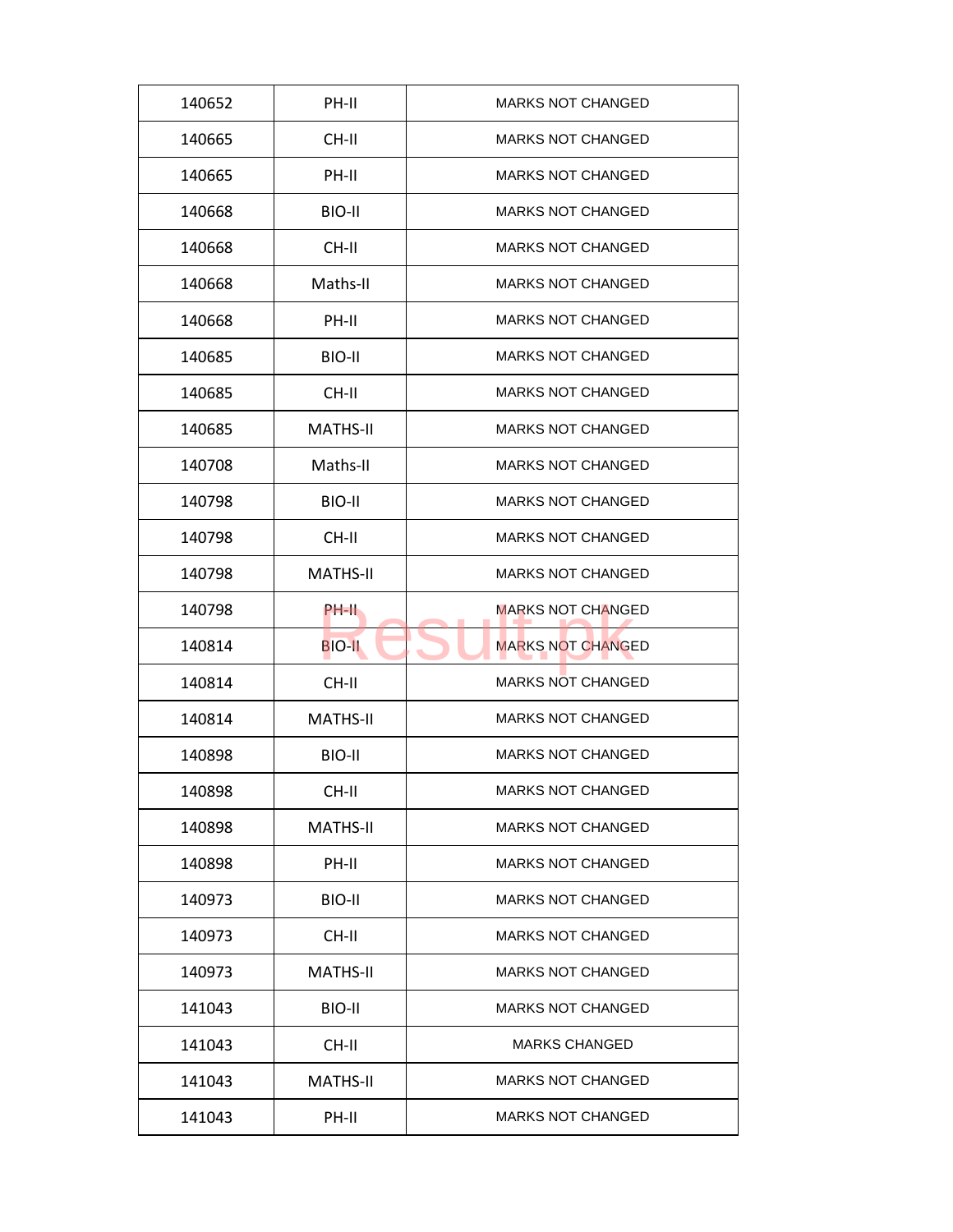| CH-II<br><b>MARKS NOT CHANGED</b><br>141144<br><b>MARKS NOT CHANGED</b><br>141144<br>MATHS-II<br>PH-II<br><b>MARKS NOT CHANGED</b><br>141144<br><b>MARKS NOT CHANGED</b><br>PH-II<br>141165<br>141223<br>BIO-II<br><b>MARKS NOT CHANGED</b><br><b>MARKS NOT CHANGED</b><br>141223<br>$CH-H$<br>141223<br><b>MATHS-II</b><br><b>MARKS NOT CHANGED</b><br>141223<br>PH-II<br><b>MARKS CHANGED</b><br>141257<br>BIO-II<br><b>MARKS NOT CHANGED</b><br><b>MARKS NOT CHANGED</b><br>141257<br>CH-II<br><b>MATHS-II</b><br>141257<br><b>MARKS NOT CHANGED</b><br><b>MARKS NOT CHANGED</b><br>141257<br>PH-II<br>BIO-II<br><b>MARKS NOT CHANGED</b><br>141271<br><b>MARKS NOT CHANGED</b><br>141271<br>CH-II<br><b>MARKS NOT CHANGED</b><br>141271<br><b>MATHS-II</b><br><b>MARKS NOT CHANGED</b><br>141271<br>PH-II<br><b>MARKS NOT CHANGED</b><br>141273<br>BIO-II<br><b>MARKS NOT CHANGED</b><br>141273<br>CH-II<br><b>MARKS NOT CHANGED</b><br>141274<br>BIO-II<br>141274<br><b>MARKS NOT CHANGED</b><br><b>MATHS-II</b><br>141282<br>BIO-II<br><b>MARKS NOT CHANGED</b><br>141282<br>CH-II<br><b>MARKS NOT CHANGED</b><br>141282<br>Maths-II<br><b>MARKS CHANGED</b><br>141282<br>PH-II<br><b>MARKS NOT CHANGED</b><br><b>MARKS NOT CHANGED</b><br>141288<br>BIO-II<br><b>MARKS NOT CHANGED</b><br>141288<br>CH-II<br><b>MARKS NOT CHANGED</b><br><b>MATHS-II</b><br>141288<br><b>MARKS NOT CHANGED</b><br>141288<br>PH-II<br>141311<br>Maths-II<br><b>MARKS NOT CHANGED</b> |  |  |
|----------------------------------------------------------------------------------------------------------------------------------------------------------------------------------------------------------------------------------------------------------------------------------------------------------------------------------------------------------------------------------------------------------------------------------------------------------------------------------------------------------------------------------------------------------------------------------------------------------------------------------------------------------------------------------------------------------------------------------------------------------------------------------------------------------------------------------------------------------------------------------------------------------------------------------------------------------------------------------------------------------------------------------------------------------------------------------------------------------------------------------------------------------------------------------------------------------------------------------------------------------------------------------------------------------------------------------------------------------------------------------------------------------------------------------------------------------------------------|--|--|
|                                                                                                                                                                                                                                                                                                                                                                                                                                                                                                                                                                                                                                                                                                                                                                                                                                                                                                                                                                                                                                                                                                                                                                                                                                                                                                                                                                                                                                                                            |  |  |
|                                                                                                                                                                                                                                                                                                                                                                                                                                                                                                                                                                                                                                                                                                                                                                                                                                                                                                                                                                                                                                                                                                                                                                                                                                                                                                                                                                                                                                                                            |  |  |
|                                                                                                                                                                                                                                                                                                                                                                                                                                                                                                                                                                                                                                                                                                                                                                                                                                                                                                                                                                                                                                                                                                                                                                                                                                                                                                                                                                                                                                                                            |  |  |
|                                                                                                                                                                                                                                                                                                                                                                                                                                                                                                                                                                                                                                                                                                                                                                                                                                                                                                                                                                                                                                                                                                                                                                                                                                                                                                                                                                                                                                                                            |  |  |
|                                                                                                                                                                                                                                                                                                                                                                                                                                                                                                                                                                                                                                                                                                                                                                                                                                                                                                                                                                                                                                                                                                                                                                                                                                                                                                                                                                                                                                                                            |  |  |
|                                                                                                                                                                                                                                                                                                                                                                                                                                                                                                                                                                                                                                                                                                                                                                                                                                                                                                                                                                                                                                                                                                                                                                                                                                                                                                                                                                                                                                                                            |  |  |
|                                                                                                                                                                                                                                                                                                                                                                                                                                                                                                                                                                                                                                                                                                                                                                                                                                                                                                                                                                                                                                                                                                                                                                                                                                                                                                                                                                                                                                                                            |  |  |
|                                                                                                                                                                                                                                                                                                                                                                                                                                                                                                                                                                                                                                                                                                                                                                                                                                                                                                                                                                                                                                                                                                                                                                                                                                                                                                                                                                                                                                                                            |  |  |
|                                                                                                                                                                                                                                                                                                                                                                                                                                                                                                                                                                                                                                                                                                                                                                                                                                                                                                                                                                                                                                                                                                                                                                                                                                                                                                                                                                                                                                                                            |  |  |
|                                                                                                                                                                                                                                                                                                                                                                                                                                                                                                                                                                                                                                                                                                                                                                                                                                                                                                                                                                                                                                                                                                                                                                                                                                                                                                                                                                                                                                                                            |  |  |
|                                                                                                                                                                                                                                                                                                                                                                                                                                                                                                                                                                                                                                                                                                                                                                                                                                                                                                                                                                                                                                                                                                                                                                                                                                                                                                                                                                                                                                                                            |  |  |
|                                                                                                                                                                                                                                                                                                                                                                                                                                                                                                                                                                                                                                                                                                                                                                                                                                                                                                                                                                                                                                                                                                                                                                                                                                                                                                                                                                                                                                                                            |  |  |
|                                                                                                                                                                                                                                                                                                                                                                                                                                                                                                                                                                                                                                                                                                                                                                                                                                                                                                                                                                                                                                                                                                                                                                                                                                                                                                                                                                                                                                                                            |  |  |
|                                                                                                                                                                                                                                                                                                                                                                                                                                                                                                                                                                                                                                                                                                                                                                                                                                                                                                                                                                                                                                                                                                                                                                                                                                                                                                                                                                                                                                                                            |  |  |
|                                                                                                                                                                                                                                                                                                                                                                                                                                                                                                                                                                                                                                                                                                                                                                                                                                                                                                                                                                                                                                                                                                                                                                                                                                                                                                                                                                                                                                                                            |  |  |
|                                                                                                                                                                                                                                                                                                                                                                                                                                                                                                                                                                                                                                                                                                                                                                                                                                                                                                                                                                                                                                                                                                                                                                                                                                                                                                                                                                                                                                                                            |  |  |
|                                                                                                                                                                                                                                                                                                                                                                                                                                                                                                                                                                                                                                                                                                                                                                                                                                                                                                                                                                                                                                                                                                                                                                                                                                                                                                                                                                                                                                                                            |  |  |
|                                                                                                                                                                                                                                                                                                                                                                                                                                                                                                                                                                                                                                                                                                                                                                                                                                                                                                                                                                                                                                                                                                                                                                                                                                                                                                                                                                                                                                                                            |  |  |
|                                                                                                                                                                                                                                                                                                                                                                                                                                                                                                                                                                                                                                                                                                                                                                                                                                                                                                                                                                                                                                                                                                                                                                                                                                                                                                                                                                                                                                                                            |  |  |
|                                                                                                                                                                                                                                                                                                                                                                                                                                                                                                                                                                                                                                                                                                                                                                                                                                                                                                                                                                                                                                                                                                                                                                                                                                                                                                                                                                                                                                                                            |  |  |
|                                                                                                                                                                                                                                                                                                                                                                                                                                                                                                                                                                                                                                                                                                                                                                                                                                                                                                                                                                                                                                                                                                                                                                                                                                                                                                                                                                                                                                                                            |  |  |
|                                                                                                                                                                                                                                                                                                                                                                                                                                                                                                                                                                                                                                                                                                                                                                                                                                                                                                                                                                                                                                                                                                                                                                                                                                                                                                                                                                                                                                                                            |  |  |
|                                                                                                                                                                                                                                                                                                                                                                                                                                                                                                                                                                                                                                                                                                                                                                                                                                                                                                                                                                                                                                                                                                                                                                                                                                                                                                                                                                                                                                                                            |  |  |
|                                                                                                                                                                                                                                                                                                                                                                                                                                                                                                                                                                                                                                                                                                                                                                                                                                                                                                                                                                                                                                                                                                                                                                                                                                                                                                                                                                                                                                                                            |  |  |
|                                                                                                                                                                                                                                                                                                                                                                                                                                                                                                                                                                                                                                                                                                                                                                                                                                                                                                                                                                                                                                                                                                                                                                                                                                                                                                                                                                                                                                                                            |  |  |
|                                                                                                                                                                                                                                                                                                                                                                                                                                                                                                                                                                                                                                                                                                                                                                                                                                                                                                                                                                                                                                                                                                                                                                                                                                                                                                                                                                                                                                                                            |  |  |
|                                                                                                                                                                                                                                                                                                                                                                                                                                                                                                                                                                                                                                                                                                                                                                                                                                                                                                                                                                                                                                                                                                                                                                                                                                                                                                                                                                                                                                                                            |  |  |
|                                                                                                                                                                                                                                                                                                                                                                                                                                                                                                                                                                                                                                                                                                                                                                                                                                                                                                                                                                                                                                                                                                                                                                                                                                                                                                                                                                                                                                                                            |  |  |
|                                                                                                                                                                                                                                                                                                                                                                                                                                                                                                                                                                                                                                                                                                                                                                                                                                                                                                                                                                                                                                                                                                                                                                                                                                                                                                                                                                                                                                                                            |  |  |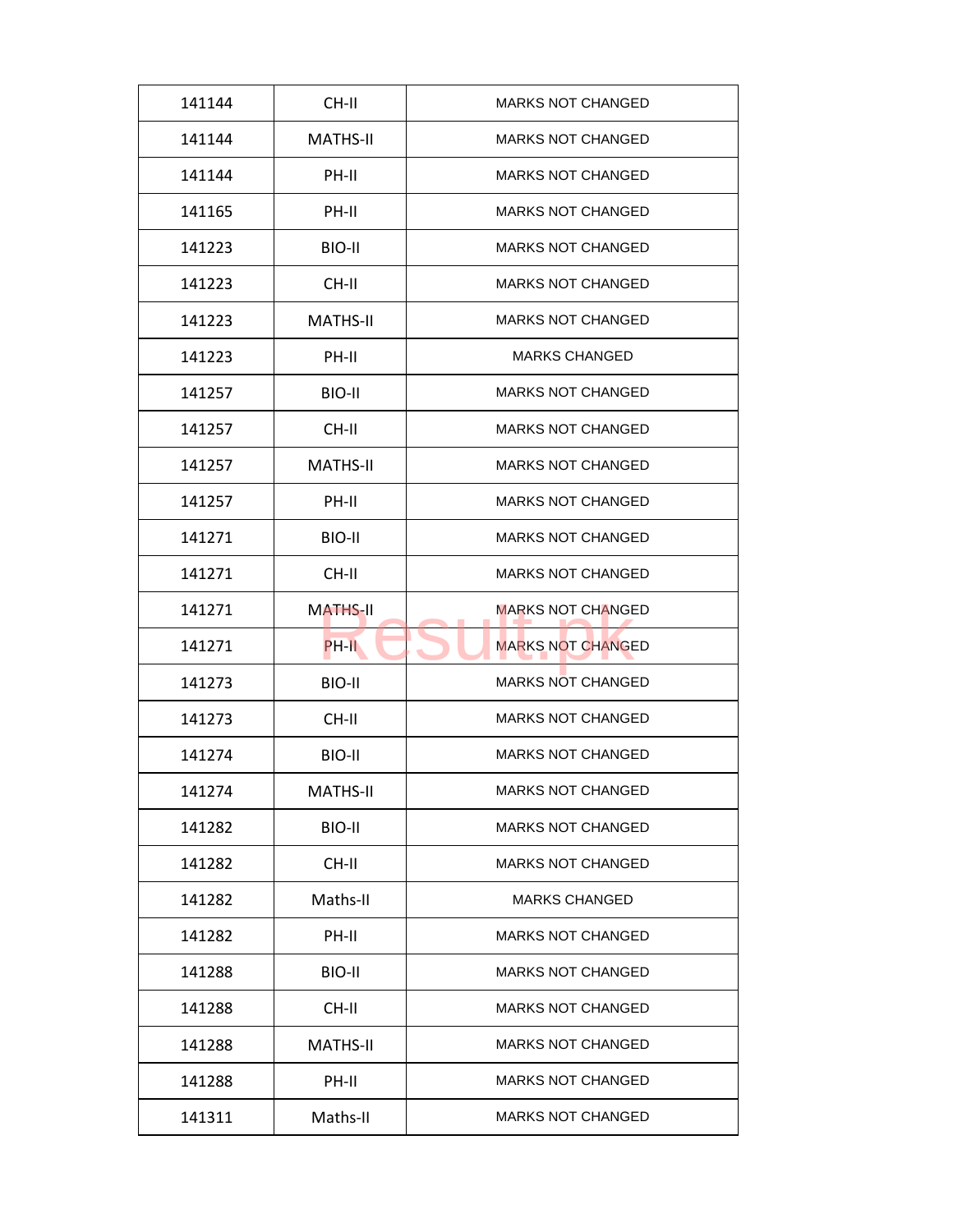| 141317<br>BIO-II<br><b>MARKS NOT CHANGED</b><br><b>MARKS NOT CHANGED</b><br>141317<br>CH-II<br>CH-II<br><b>MARKS CHANGED</b><br>141398<br><b>MARKS NOT CHANGED</b><br>BIO-II<br>141407<br>CH-II<br><b>MARKS NOT CHANGED</b><br>141407<br><b>MARKS NOT CHANGED</b><br>141407<br>PH-II<br>BIO-II<br><b>MARKS NOT CHANGED</b><br>141410<br>141410<br>CH-II<br><b>MARKS NOT CHANGED</b><br><b>MATHS-II</b><br><b>MARKS NOT CHANGED</b><br>141410<br>PH-II<br><b>MARKS NOT CHANGED</b><br>141410<br>141422<br>CH-II<br><b>MARKS NOT CHANGED</b><br><b>MARKS NOT CHANGED</b><br>141425<br>BIO-II<br>CH-II<br><b>MARKS NOT CHANGED</b><br>141425<br><b>MARKS NOT CHANGED</b><br>141425<br><b>MATHS-II</b><br><b>MARKS NOT CHANGED</b><br>141425<br>PH-II<br><b>MARKS NOT CHANGED</b><br>141435<br>PH-II<br>CH-II<br><b>MARKS NOT CHANGED</b><br>141673<br>CS-II<br><b>MARKS NOT CHANGED</b><br>141673<br><b>MATHS-II</b><br><b>MARKS NOT CHANGED</b><br>141673<br>141673<br>PH-II<br><b>MARKS NOT CHANGED</b><br>141684<br>BIO-II<br><b>MARKS NOT CHANGED</b><br>141684<br>CH-II<br><b>MARKS NOT CHANGED</b><br><b>MARKS NOT CHANGED</b><br><b>MATHS-II</b><br>141684<br>141684<br>PH-II<br><b>MARKS NOT CHANGED</b><br><b>MARKS NOT CHANGED</b><br>141688<br>BIO-II<br><b>MARKS NOT CHANGED</b><br>141688<br>CH-II<br><b>MARKS NOT CHANGED</b><br><b>MATHS-II</b><br>141688<br><b>MARKS NOT CHANGED</b><br>141688<br>PH-II<br>141703<br>BIO-II<br><b>MARKS NOT CHANGED</b> |  |  |
|----------------------------------------------------------------------------------------------------------------------------------------------------------------------------------------------------------------------------------------------------------------------------------------------------------------------------------------------------------------------------------------------------------------------------------------------------------------------------------------------------------------------------------------------------------------------------------------------------------------------------------------------------------------------------------------------------------------------------------------------------------------------------------------------------------------------------------------------------------------------------------------------------------------------------------------------------------------------------------------------------------------------------------------------------------------------------------------------------------------------------------------------------------------------------------------------------------------------------------------------------------------------------------------------------------------------------------------------------------------------------------------------------------------------------------------------------------------------|--|--|
|                                                                                                                                                                                                                                                                                                                                                                                                                                                                                                                                                                                                                                                                                                                                                                                                                                                                                                                                                                                                                                                                                                                                                                                                                                                                                                                                                                                                                                                                      |  |  |
|                                                                                                                                                                                                                                                                                                                                                                                                                                                                                                                                                                                                                                                                                                                                                                                                                                                                                                                                                                                                                                                                                                                                                                                                                                                                                                                                                                                                                                                                      |  |  |
|                                                                                                                                                                                                                                                                                                                                                                                                                                                                                                                                                                                                                                                                                                                                                                                                                                                                                                                                                                                                                                                                                                                                                                                                                                                                                                                                                                                                                                                                      |  |  |
|                                                                                                                                                                                                                                                                                                                                                                                                                                                                                                                                                                                                                                                                                                                                                                                                                                                                                                                                                                                                                                                                                                                                                                                                                                                                                                                                                                                                                                                                      |  |  |
|                                                                                                                                                                                                                                                                                                                                                                                                                                                                                                                                                                                                                                                                                                                                                                                                                                                                                                                                                                                                                                                                                                                                                                                                                                                                                                                                                                                                                                                                      |  |  |
|                                                                                                                                                                                                                                                                                                                                                                                                                                                                                                                                                                                                                                                                                                                                                                                                                                                                                                                                                                                                                                                                                                                                                                                                                                                                                                                                                                                                                                                                      |  |  |
|                                                                                                                                                                                                                                                                                                                                                                                                                                                                                                                                                                                                                                                                                                                                                                                                                                                                                                                                                                                                                                                                                                                                                                                                                                                                                                                                                                                                                                                                      |  |  |
|                                                                                                                                                                                                                                                                                                                                                                                                                                                                                                                                                                                                                                                                                                                                                                                                                                                                                                                                                                                                                                                                                                                                                                                                                                                                                                                                                                                                                                                                      |  |  |
|                                                                                                                                                                                                                                                                                                                                                                                                                                                                                                                                                                                                                                                                                                                                                                                                                                                                                                                                                                                                                                                                                                                                                                                                                                                                                                                                                                                                                                                                      |  |  |
|                                                                                                                                                                                                                                                                                                                                                                                                                                                                                                                                                                                                                                                                                                                                                                                                                                                                                                                                                                                                                                                                                                                                                                                                                                                                                                                                                                                                                                                                      |  |  |
|                                                                                                                                                                                                                                                                                                                                                                                                                                                                                                                                                                                                                                                                                                                                                                                                                                                                                                                                                                                                                                                                                                                                                                                                                                                                                                                                                                                                                                                                      |  |  |
|                                                                                                                                                                                                                                                                                                                                                                                                                                                                                                                                                                                                                                                                                                                                                                                                                                                                                                                                                                                                                                                                                                                                                                                                                                                                                                                                                                                                                                                                      |  |  |
|                                                                                                                                                                                                                                                                                                                                                                                                                                                                                                                                                                                                                                                                                                                                                                                                                                                                                                                                                                                                                                                                                                                                                                                                                                                                                                                                                                                                                                                                      |  |  |
|                                                                                                                                                                                                                                                                                                                                                                                                                                                                                                                                                                                                                                                                                                                                                                                                                                                                                                                                                                                                                                                                                                                                                                                                                                                                                                                                                                                                                                                                      |  |  |
|                                                                                                                                                                                                                                                                                                                                                                                                                                                                                                                                                                                                                                                                                                                                                                                                                                                                                                                                                                                                                                                                                                                                                                                                                                                                                                                                                                                                                                                                      |  |  |
|                                                                                                                                                                                                                                                                                                                                                                                                                                                                                                                                                                                                                                                                                                                                                                                                                                                                                                                                                                                                                                                                                                                                                                                                                                                                                                                                                                                                                                                                      |  |  |
|                                                                                                                                                                                                                                                                                                                                                                                                                                                                                                                                                                                                                                                                                                                                                                                                                                                                                                                                                                                                                                                                                                                                                                                                                                                                                                                                                                                                                                                                      |  |  |
|                                                                                                                                                                                                                                                                                                                                                                                                                                                                                                                                                                                                                                                                                                                                                                                                                                                                                                                                                                                                                                                                                                                                                                                                                                                                                                                                                                                                                                                                      |  |  |
|                                                                                                                                                                                                                                                                                                                                                                                                                                                                                                                                                                                                                                                                                                                                                                                                                                                                                                                                                                                                                                                                                                                                                                                                                                                                                                                                                                                                                                                                      |  |  |
|                                                                                                                                                                                                                                                                                                                                                                                                                                                                                                                                                                                                                                                                                                                                                                                                                                                                                                                                                                                                                                                                                                                                                                                                                                                                                                                                                                                                                                                                      |  |  |
|                                                                                                                                                                                                                                                                                                                                                                                                                                                                                                                                                                                                                                                                                                                                                                                                                                                                                                                                                                                                                                                                                                                                                                                                                                                                                                                                                                                                                                                                      |  |  |
|                                                                                                                                                                                                                                                                                                                                                                                                                                                                                                                                                                                                                                                                                                                                                                                                                                                                                                                                                                                                                                                                                                                                                                                                                                                                                                                                                                                                                                                                      |  |  |
|                                                                                                                                                                                                                                                                                                                                                                                                                                                                                                                                                                                                                                                                                                                                                                                                                                                                                                                                                                                                                                                                                                                                                                                                                                                                                                                                                                                                                                                                      |  |  |
|                                                                                                                                                                                                                                                                                                                                                                                                                                                                                                                                                                                                                                                                                                                                                                                                                                                                                                                                                                                                                                                                                                                                                                                                                                                                                                                                                                                                                                                                      |  |  |
|                                                                                                                                                                                                                                                                                                                                                                                                                                                                                                                                                                                                                                                                                                                                                                                                                                                                                                                                                                                                                                                                                                                                                                                                                                                                                                                                                                                                                                                                      |  |  |
|                                                                                                                                                                                                                                                                                                                                                                                                                                                                                                                                                                                                                                                                                                                                                                                                                                                                                                                                                                                                                                                                                                                                                                                                                                                                                                                                                                                                                                                                      |  |  |
|                                                                                                                                                                                                                                                                                                                                                                                                                                                                                                                                                                                                                                                                                                                                                                                                                                                                                                                                                                                                                                                                                                                                                                                                                                                                                                                                                                                                                                                                      |  |  |
|                                                                                                                                                                                                                                                                                                                                                                                                                                                                                                                                                                                                                                                                                                                                                                                                                                                                                                                                                                                                                                                                                                                                                                                                                                                                                                                                                                                                                                                                      |  |  |
|                                                                                                                                                                                                                                                                                                                                                                                                                                                                                                                                                                                                                                                                                                                                                                                                                                                                                                                                                                                                                                                                                                                                                                                                                                                                                                                                                                                                                                                                      |  |  |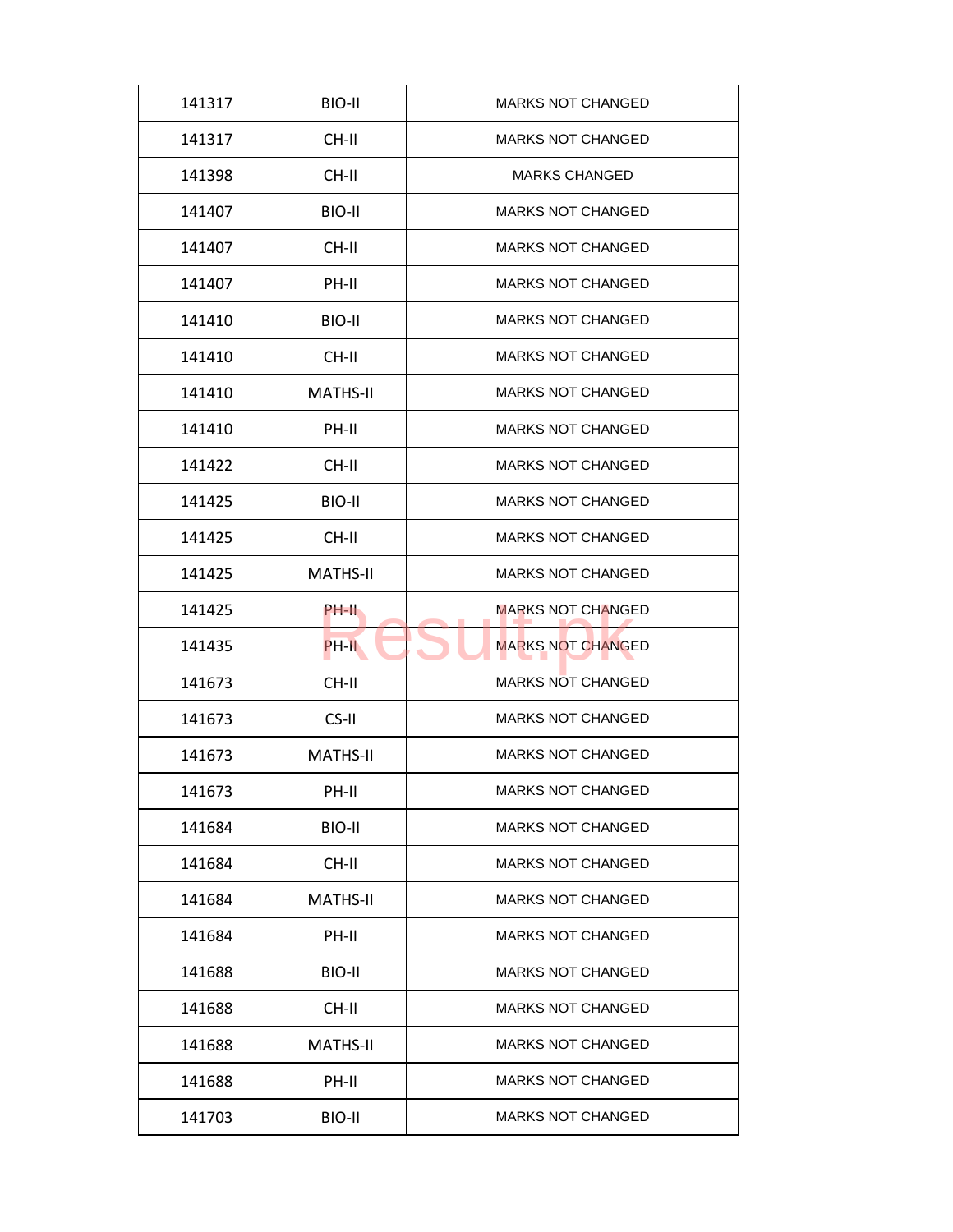| 141703 | CH-II           | <b>MARKS NOT CHANGED</b> |
|--------|-----------------|--------------------------|
| 141703 | MATHS-II        | <b>MARKS NOT CHANGED</b> |
| 141703 | PH-II           | <b>MARKS NOT CHANGED</b> |
| 141713 | CH-II           | <b>MARKS NOT CHANGED</b> |
| 141713 | $CS-H$          | <b>MARKS NOT CHANGED</b> |
| 141713 | <b>MATHS-II</b> | <b>MARKS NOT CHANGED</b> |
| 141724 | BIO-II          | <b>MARKS NOT CHANGED</b> |
| 141752 | BIO-II          | <b>MARKS NOT CHANGED</b> |
| 141752 | CH-II           | <b>MARKS NOT CHANGED</b> |
| 141767 | CH-II           | <b>MARKS NOT CHANGED</b> |
| 141780 | CH-II           | <b>MARKS NOT CHANGED</b> |
| 141780 | <b>MATHS-II</b> | <b>MARKS NOT CHANGED</b> |
| 141781 | BIO-II          | <b>MARKS NOT CHANGED</b> |
| 141781 | CH-II           | <b>MARKS NOT CHANGED</b> |
| 141781 | <b>MATHS-II</b> | <b>MARKS CHANGED</b>     |
| 141781 | PH-II           | <b>MARKS NOT CHANGED</b> |
| 141821 | BIO-II          | <b>MARKS NOT CHANGED</b> |
| 141821 | CH-II           | <b>MARKS NOT CHANGED</b> |
| 141821 | PH-II           | <b>MARKS NOT CHANGED</b> |
| 141824 | BIO-II          | <b>MARKS NOT CHANGED</b> |
| 141824 | CH-II           | <b>MARKS NOT CHANGED</b> |
| 141824 | PH-II           | <b>MARKS NOT CHANGED</b> |
| 141916 | BIO-II          | <b>MARKS NOT CHANGED</b> |
| 141951 | CH-II           | <b>MARKS NOT CHANGED</b> |
| 141958 | BIO-II          | <b>MARKS NOT CHANGED</b> |
| 141958 | CH-II           | <b>MARKS NOT CHANGED</b> |
| 141958 | <b>MATHS-II</b> | <b>MARKS NOT CHANGED</b> |
|        |                 |                          |
| 141958 | PH-II           | <b>MARKS NOT CHANGED</b> |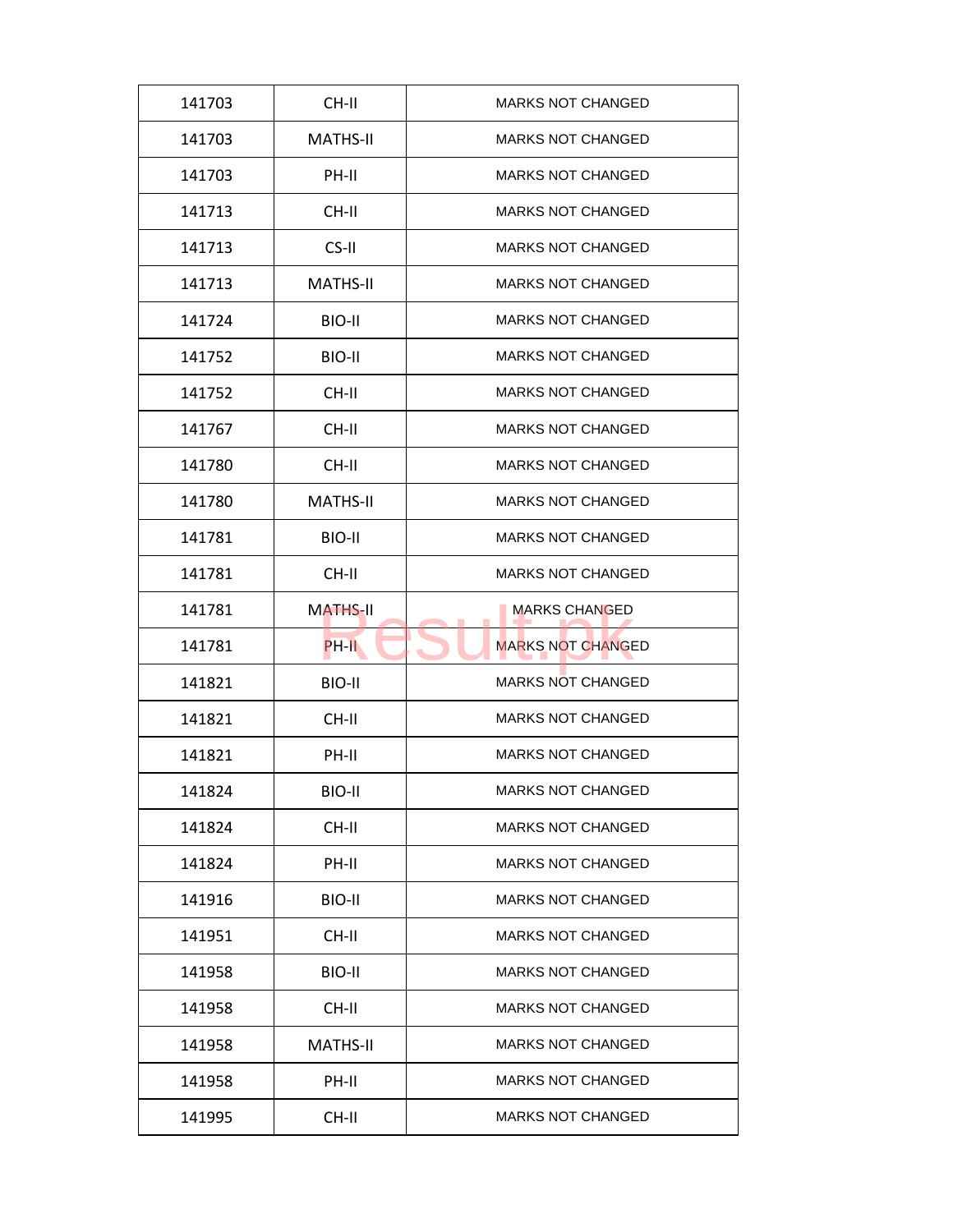| 141995 | PH-II           | <b>MARKS NOT CHANGED</b> |
|--------|-----------------|--------------------------|
| 141999 | BIO-II          | <b>MARKS NOT CHANGED</b> |
| 141999 | CH-II           | <b>MARKS NOT CHANGED</b> |
| 141999 | <b>MATHS-II</b> | <b>MARKS NOT CHANGED</b> |
| 141999 | PH-II           | <b>MARKS NOT CHANGED</b> |
| 142037 | <b>MATHS-II</b> | <b>MARKS NOT CHANGED</b> |
| 142180 | CH-II           | <b>MARKS NOT CHANGED</b> |
| 142180 | <b>MATHS-II</b> | <b>MARKS NOT CHANGED</b> |
| 142180 | PH-II           | <b>MARKS NOT CHANGED</b> |
| 142191 | BIO-II          | <b>MARKS NOT CHANGED</b> |
| 142191 | CH-II           | <b>MARKS NOT CHANGED</b> |
| 142191 | <b>MATHS-II</b> | <b>MARKS NOT CHANGED</b> |
| 142191 | PH-II           | <b>MARKS NOT CHANGED</b> |
| 142213 | CH-II           | <b>MARKS NOT CHANGED</b> |
| 142213 | <b>MATHS-II</b> | <b>MARKS NOT CHANGED</b> |
| 142213 | PH-II           | <b>MARKS NOT CHANGED</b> |
| 142343 | CH-II           | <b>MARKS CHANGED</b>     |
| 142343 | PH-II           | <b>MARKS NOT CHANGED</b> |
| 142369 | BIO-II          | <b>MARKS NOT CHANGED</b> |
| 142369 | CH-II           | <b>MARKS NOT CHANGED</b> |
| 142369 | PH-II           | <b>MARKS NOT CHANGED</b> |
| 142372 | <b>MATHS-II</b> | <b>MARKS NOT CHANGED</b> |
| 142372 | PH-II           | <b>MARKS NOT CHANGED</b> |
| 142409 | BIO-II          | <b>MARKS NOT CHANGED</b> |
| 142409 | CH-II           | <b>MARKS NOT CHANGED</b> |
| 142409 | PH-II           | <b>MARKS NOT CHANGED</b> |
| 142466 | BIO-II          | <b>MARKS NOT CHANGED</b> |
| 142466 | CH-II           | <b>MARKS NOT CHANGED</b> |
|        |                 |                          |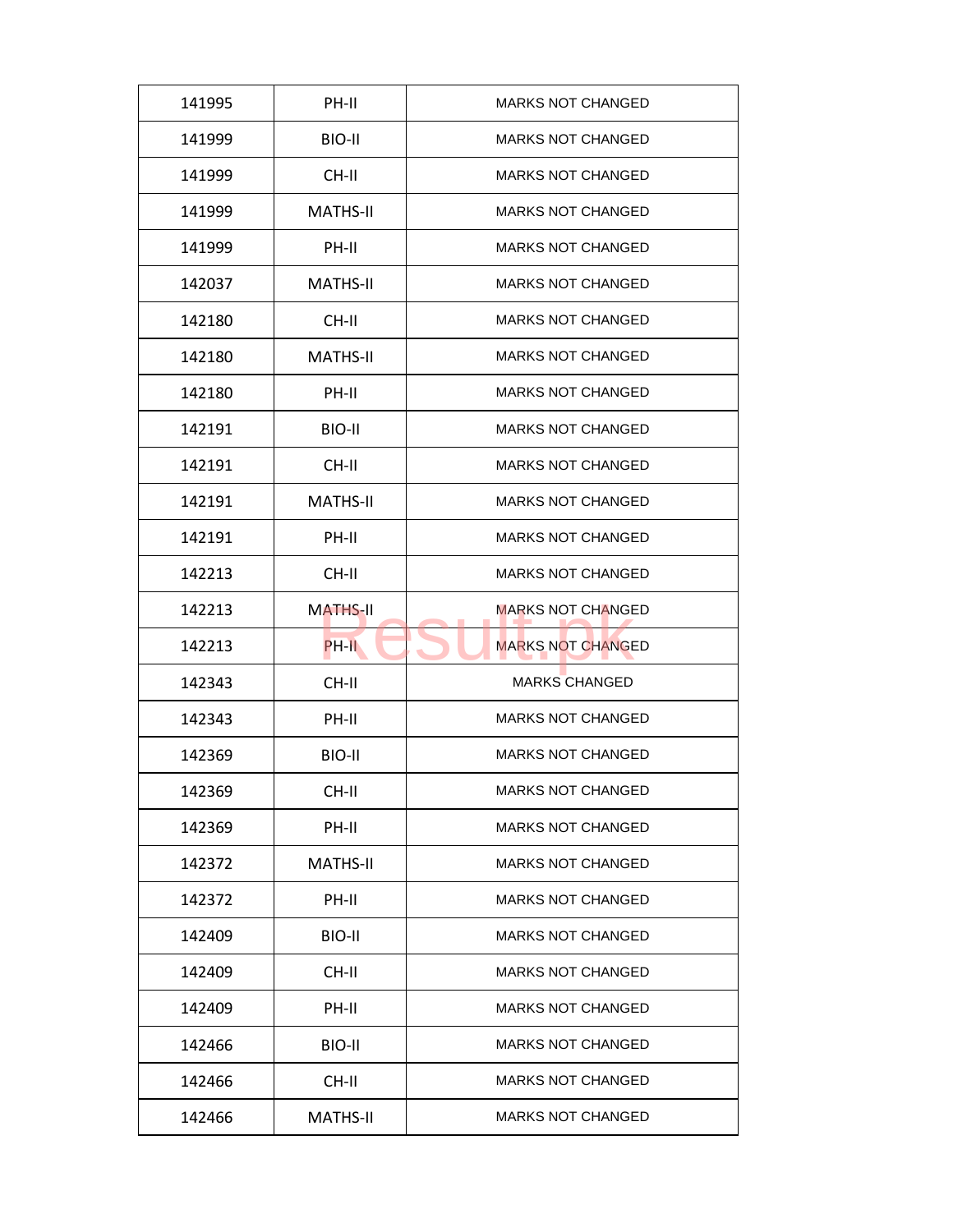| 142466 | PH-II           | <b>MARKS NOT CHANGED</b> |
|--------|-----------------|--------------------------|
| 142531 | BIO-II          | <b>MARKS NOT CHANGED</b> |
| 142531 | $CH-H$          | <b>MARKS NOT CHANGED</b> |
| 142531 | PH-II           | <b>MARKS NOT CHANGED</b> |
| 142587 | BIO-II          | <b>MARKS NOT CHANGED</b> |
| 142587 | $CH-H$          | <b>MARKS NOT CHANGED</b> |
| 142587 | <b>MATHS-II</b> | <b>MARKS NOT CHANGED</b> |
| 142587 | PH-II           | <b>MARKS NOT CHANGED</b> |
| 142622 | BIO-II          | <b>MARKS NOT CHANGED</b> |
| 142622 | CH-II           | <b>MARKS NOT CHANGED</b> |
| 142622 | <b>MATHS-II</b> | <b>MARKS NOT CHANGED</b> |
| 142622 | PH-II           | <b>MARKS CHANGED</b>     |
| 142807 | BIO-II          | <b>MARKS NOT CHANGED</b> |
| 142807 | CH-II           | <b>MARKS NOT CHANGED</b> |
| 142807 | <b>MATHS-II</b> | <b>MARKS NOT CHANGED</b> |
| 142807 | PH-II           | <b>MARKS NOT CHANGED</b> |
| 142839 | BIO-II          | <b>MARKS NOT CHANGED</b> |
| 142839 | CH-II           | <b>MARKS NOT CHANGED</b> |
| 142839 | <b>MATHS-II</b> | <b>MARKS CHANGED</b>     |
| 142839 | PH-II           | <b>MARKS NOT CHANGED</b> |
| 142959 | BIO-II          | <b>MARKS NOT CHANGED</b> |
| 142959 | CH-II           | <b>MARKS NOT CHANGED</b> |
| 142960 | BIO-II          | <b>MARKS NOT CHANGED</b> |
| 142960 | CH-II           | <b>MARKS NOT CHANGED</b> |
| 142960 | Maths-II        | <b>MARKS NOT CHANGED</b> |
| 142960 | PH-II           | <b>MARKS NOT CHANGED</b> |
|        |                 |                          |
| 142976 | BIO-II          | <b>MARKS NOT CHANGED</b> |
| 142976 | PH-II           | <b>MARKS NOT CHANGED</b> |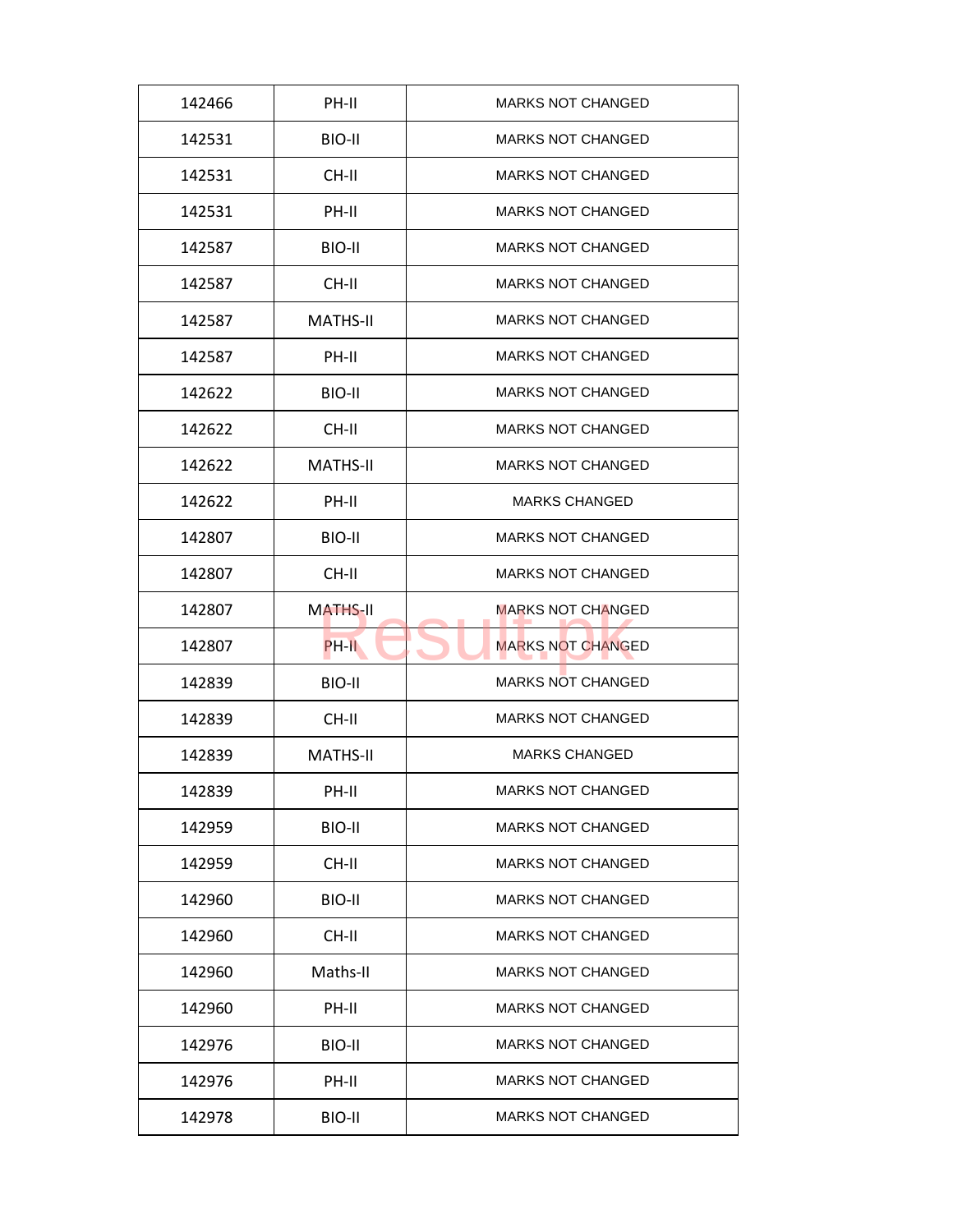| 142978 | PH-II           | <b>MARKS NOT CHANGED</b> |
|--------|-----------------|--------------------------|
| 142988 | CH-II           | <b>MARKS NOT CHANGED</b> |
| 142988 | PH-II           | <b>MARKS CHANGED</b>     |
| 143086 | CH-II           | <b>MARKS NOT CHANGED</b> |
| 143092 | BIO-II          | <b>MARKS NOT CHANGED</b> |
| 143092 | CH-II           | <b>MARKS NOT CHANGED</b> |
| 143092 | PH-II           | <b>MARKS NOT CHANGED</b> |
| 143093 | BIO-II          | <b>MARKS NOT CHANGED</b> |
| 143093 | CH-II           | <b>MARKS NOT CHANGED</b> |
| 143093 | <b>MATHS-II</b> | <b>MARKS NOT CHANGED</b> |
| 143094 | BIO-II          | <b>MARKS NOT CHANGED</b> |
| 143094 | CH-II           | <b>MARKS NOT CHANGED</b> |
| 143094 | PH-II           | <b>MARKS NOT CHANGED</b> |
| 143117 | CH-II           | <b>MARKS NOT CHANGED</b> |
| 143124 | CH-II           | <b>MARKS NOT CHANGED</b> |
| 143142 | CH-II           | <b>MARKS NOT CHANGED</b> |
| 143143 | CH-II           | <b>MARKS NOT CHANGED</b> |
| 143143 | PH-II           | <b>MARKS NOT CHANGED</b> |
| 143154 | CH-II           | <b>MARKS NOT CHANGED</b> |
| 143174 | CH-II           | <b>MARKS NOT CHANGED</b> |
| 143174 | <b>MATHS-II</b> | <b>MARKS NOT CHANGED</b> |
| 143177 | CH-II           | <b>MARKS NOT CHANGED</b> |
| 143177 | PH-II           | <b>MARKS NOT CHANGED</b> |
| 143184 | BIO-II          | <b>MARKS NOT CHANGED</b> |
| 143184 | CH-II           | <b>MARKS CHANGED</b>     |
| 143184 | <b>MATHS-II</b> | <b>MARKS NOT CHANGED</b> |
| 143184 | PH-II           | <b>MARKS NOT CHANGED</b> |
| 143189 | BIO-II          | <b>MARKS NOT CHANGED</b> |
| 143189 | PH-II           | <b>MARKS NOT CHANGED</b> |
|        |                 |                          |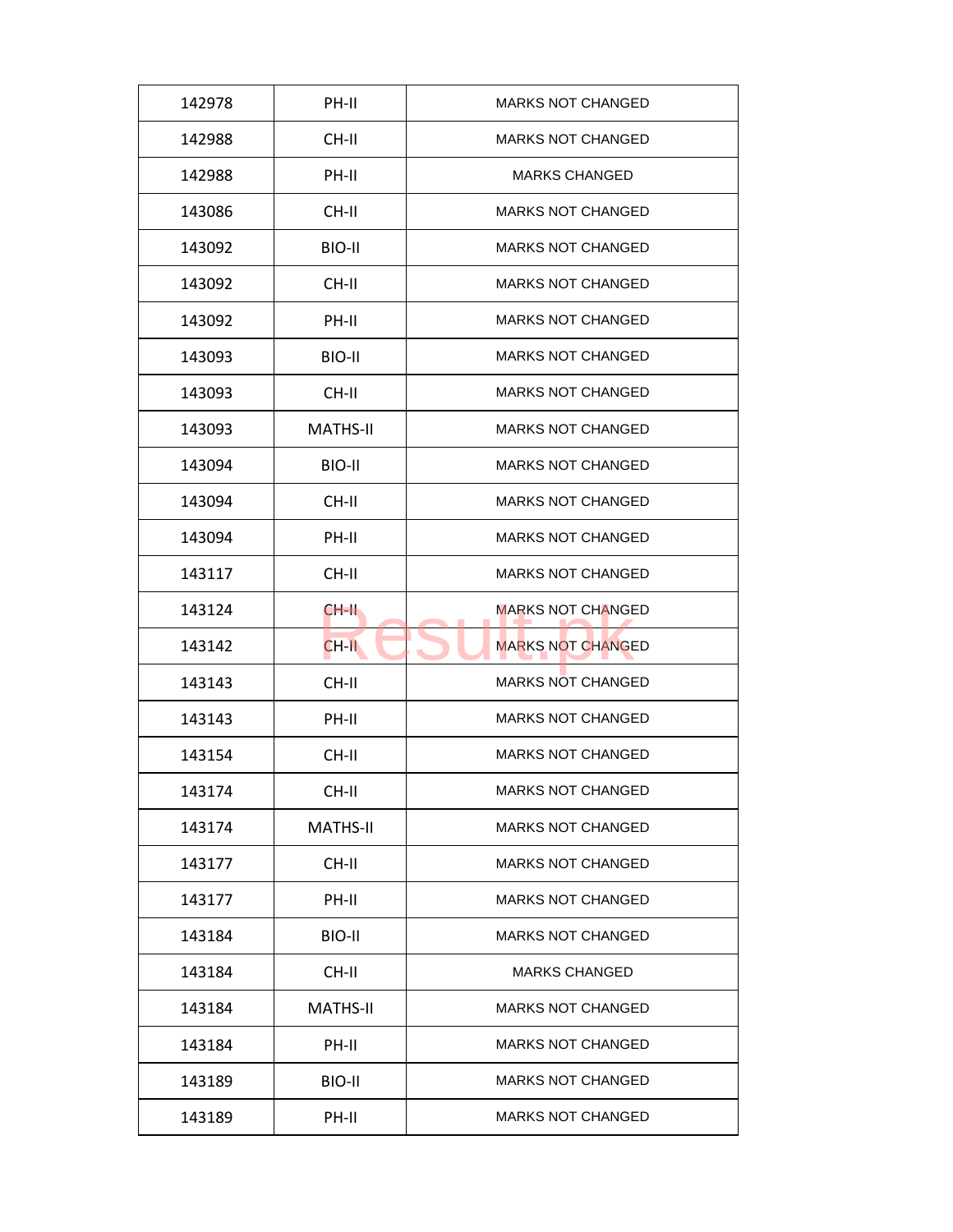| 143194 | CH-II           | <b>MARKS NOT CHANGED</b> |
|--------|-----------------|--------------------------|
| 143194 | MATHS-II        | <b>MARKS NOT CHANGED</b> |
| 143196 | BIO-II          | <b>MARKS NOT CHANGED</b> |
| 143196 | CH-II           | <b>MARKS NOT CHANGED</b> |
| 143199 | BIO-II          | <b>MARKS NOT CHANGED</b> |
| 143199 | $CH-H$          | <b>MARKS NOT CHANGED</b> |
| 143199 | <b>MATHS-II</b> | <b>MARKS NOT CHANGED</b> |
| 143199 | PH-II           | <b>MARKS NOT CHANGED</b> |
| 143214 | CH-II           | <b>MARKS NOT CHANGED</b> |
| 143222 | CH-II           | <b>MARKS NOT CHANGED</b> |
| 143222 | <b>MATHS-II</b> | <b>MARKS NOT CHANGED</b> |
| 143223 | CH-II           | <b>MARKS NOT CHANGED</b> |
| 143235 | BIO-II          | <b>MARKS NOT CHANGED</b> |
| 143235 | CH-II           | <b>MARKS NOT CHANGED</b> |
| 143235 | <b>MATHS-II</b> | <b>MARKS NOT CHANGED</b> |
| 143235 | PH-II           | <b>MARKS NOT CHANGED</b> |
| 143236 | CH-II           | <b>MARKS NOT CHANGED</b> |
| 143236 | <b>MATHS-II</b> | <b>MARKS NOT CHANGED</b> |
| 143236 | PH-II           | <b>MARKS NOT CHANGED</b> |
| 143238 | BIO-II          | <b>MARKS NOT CHANGED</b> |
| 143238 | CH-II           | <b>MARKS NOT CHANGED</b> |
| 143238 | <b>MATHS-II</b> | <b>MARKS NOT CHANGED</b> |
| 143238 | PH-II           | <b>MARKS NOT CHANGED</b> |
| 143248 | BIO-II          | <b>MARKS NOT CHANGED</b> |
| 143248 | CH-II           | <b>MARKS NOT CHANGED</b> |
| 143248 | PH-II           | <b>MARKS NOT CHANGED</b> |
|        |                 | <b>MARKS NOT CHANGED</b> |
| 143254 | BIO-II          |                          |
| 143254 | <b>MATHS-II</b> | <b>MARKS NOT CHANGED</b> |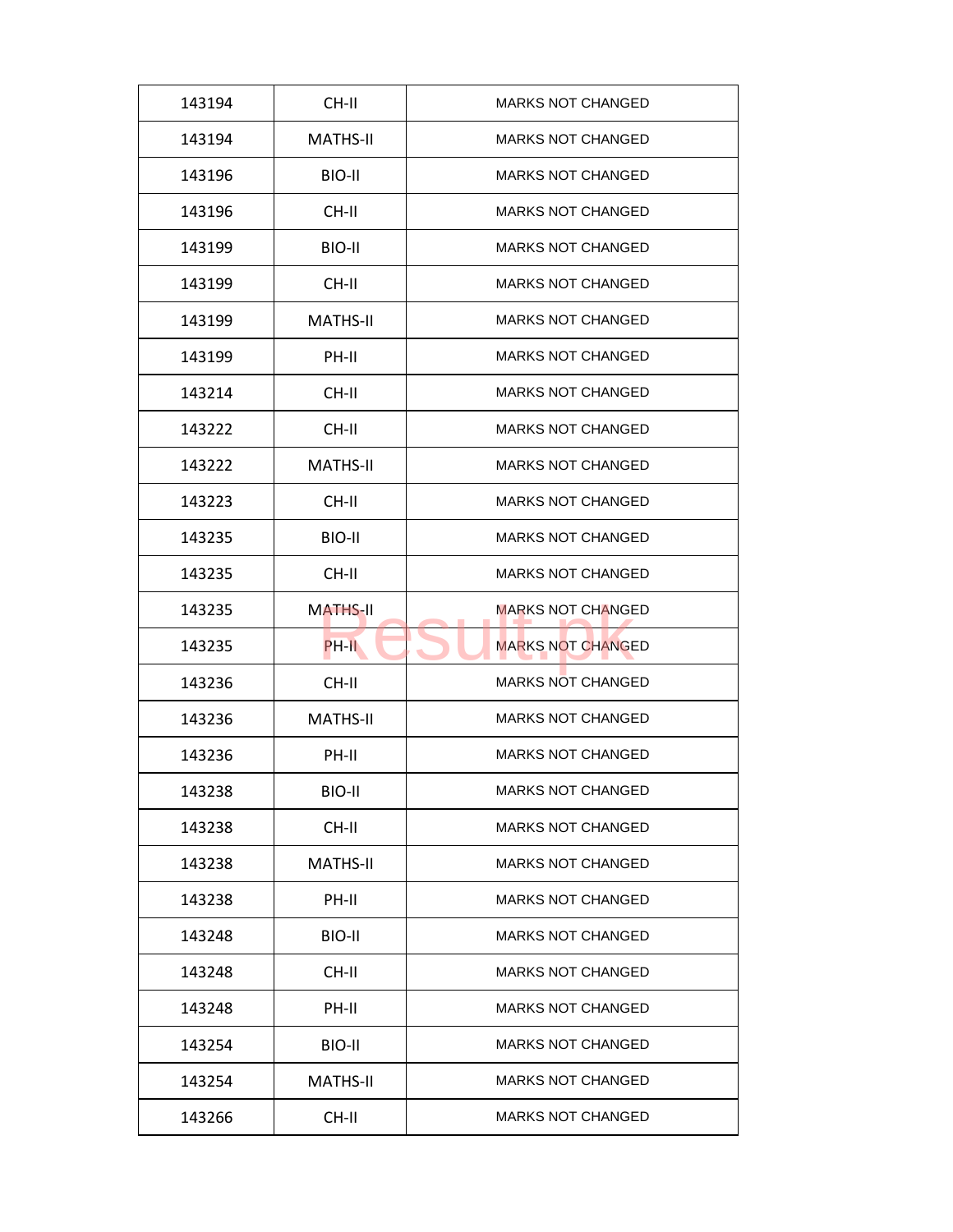| 143266 | CS-II           | <b>MARKS NOT CHANGED</b> |
|--------|-----------------|--------------------------|
| 143266 | MATHS-II        | <b>MARKS NOT CHANGED</b> |
| 143266 | PH-II           | <b>MARKS NOT CHANGED</b> |
| 143291 | BIO-II          | <b>MARKS NOT CHANGED</b> |
| 143291 | CH-II           | <b>MARKS NOT CHANGED</b> |
| 143316 | $CH-H$          | <b>MARKS NOT CHANGED</b> |
| 143316 | <b>MATHS-II</b> | <b>MARKS NOT CHANGED</b> |
| 143328 | BIO-II          | <b>MARKS NOT CHANGED</b> |
| 143328 | CH-II           | <b>MARKS NOT CHANGED</b> |
| 143328 | <b>MATHS-II</b> | <b>MARKS NOT CHANGED</b> |
| 143328 | PH-II           | <b>MARKS NOT CHANGED</b> |
| 143378 | BIO-II          | <b>MARKS NOT CHANGED</b> |
| 143378 | PH-II           | <b>MARKS NOT CHANGED</b> |
| 143437 | Maths-II        | <b>MARKS NOT CHANGED</b> |
| 143455 | BIO-II.         | <b>MARKS NOT CHANGED</b> |
| 143455 | CH-II           | <b>MARKS NOT CHANGED</b> |
| 143455 | <b>MATHS-II</b> | <b>MARKS CHANGED</b>     |
| 143529 | BIO-II          | <b>MARKS NOT CHANGED</b> |
| 143529 | CH-II           | <b>MARKS NOT CHANGED</b> |
| 143529 | <b>MATHS-II</b> | <b>MARKS NOT CHANGED</b> |
| 143529 | PH-II           | <b>MARKS NOT CHANGED</b> |
| 143608 | BIO-II          | <b>MARKS NOT CHANGED</b> |
| 143608 | CH-II           | <b>MARKS NOT CHANGED</b> |
| 143622 | BIO-II          | <b>MARKS NOT CHANGED</b> |
| 143622 | CH-II           | <b>MARKS NOT CHANGED</b> |
| 143622 | PH-II           | <b>MARKS NOT CHANGED</b> |
| 143666 | BIO-II          | <b>MARKS NOT CHANGED</b> |
| 143666 | CH-II           | <b>MARKS NOT CHANGED</b> |
| 143676 | BIO-II          | <b>MARKS NOT CHANGED</b> |
|        |                 |                          |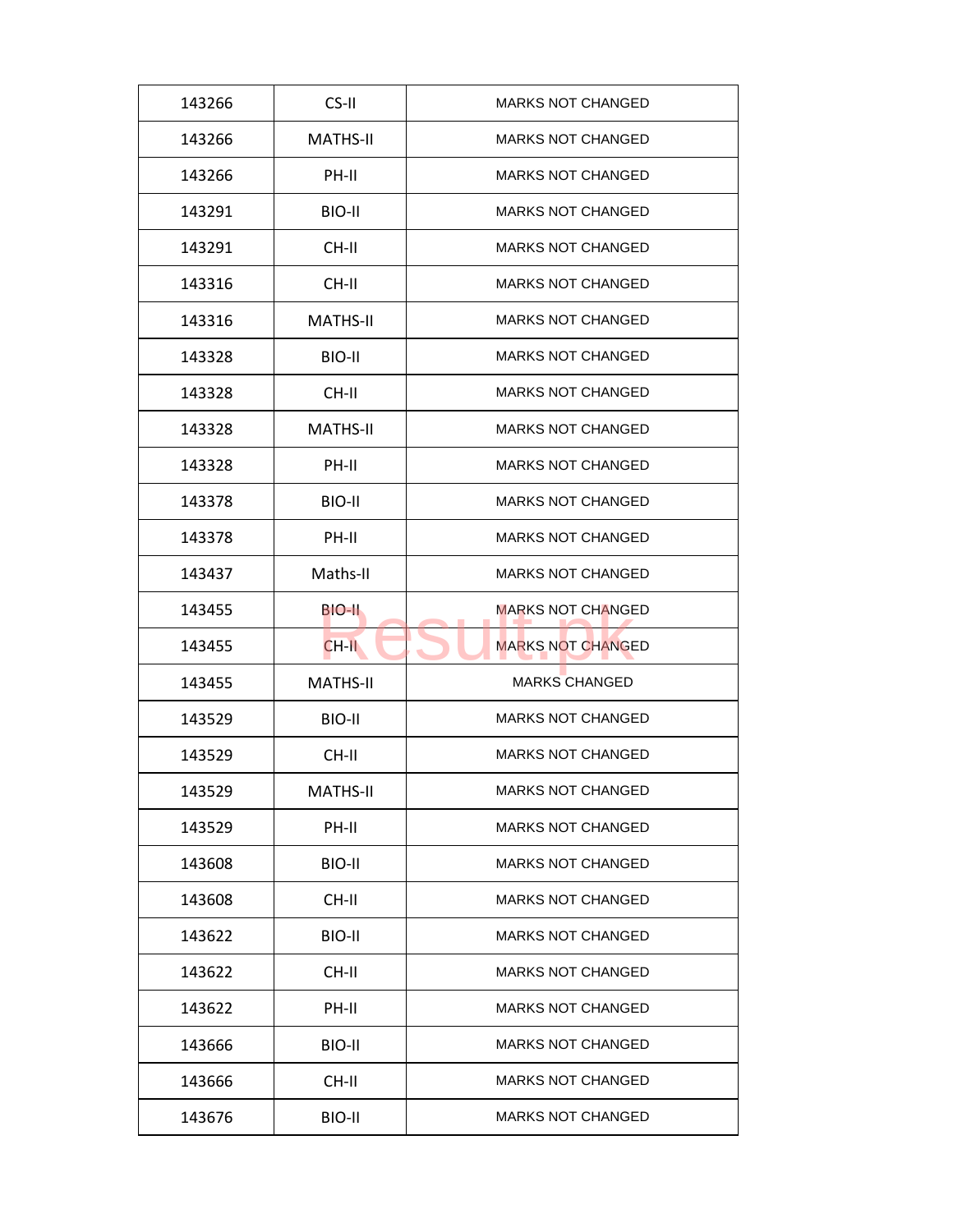| 143676 | CH-II           | <b>MARKS NOT CHANGED</b> |
|--------|-----------------|--------------------------|
| 143676 | PH-II           | <b>MARKS NOT CHANGED</b> |
| 143735 | BIO-II          | <b>MARKS NOT CHANGED</b> |
| 143735 | PH-II           | <b>MARKS NOT CHANGED</b> |
| 143773 | BIO-II          | <b>MARKS NOT CHANGED</b> |
| 143773 | CH-II           | <b>MARKS NOT CHANGED</b> |
| 143773 | PH-II           | <b>MARKS NOT CHANGED</b> |
| 143774 | BIO-II          | <b>MARKS NOT CHANGED</b> |
| 143774 | CH-II           | <b>MARKS NOT CHANGED</b> |
| 143774 | PH-II           | <b>MARKS NOT CHANGED</b> |
| 143775 | BIO-II          | <b>MARKS NOT CHANGED</b> |
| 143775 | CH-II           | <b>MARKS NOT CHANGED</b> |
| 143790 | CH-II           | <b>MARKS NOT CHANGED</b> |
| 143790 | PH-II           | <b>MARKS NOT CHANGED</b> |
| 143809 | CH-II.          | <b>MARKS NOT CHANGED</b> |
| 143809 | <b>MATHS-II</b> | <b>MARKS NOT CHANGED</b> |
| 143826 | BIO-II          | <b>MARKS NOT CHANGED</b> |
| 143826 | CH-II           | <b>MARKS NOT CHANGED</b> |
| 143826 | PH-II           | <b>MARKS NOT CHANGED</b> |
| 144057 | BIO-II          | <b>MARKS NOT CHANGED</b> |
| 144057 | CH-II           | <b>MARKS NOT CHANGED</b> |
| 144057 | Maths-II        | <b>MARKS NOT CHANGED</b> |
| 144057 | PH-II           | <b>MARKS NOT CHANGED</b> |
| 144072 | CH-II           | <b>MARKS NOT CHANGED</b> |
| 144072 | PH-II           | <b>MARKS NOT CHANGED</b> |
| 144198 | BIO-II          | <b>MARKS NOT CHANGED</b> |
|        |                 |                          |
| 144198 | CH-II           | <b>MARKS NOT CHANGED</b> |
| 144198 | Maths-II        | <b>MARKS NOT CHANGED</b> |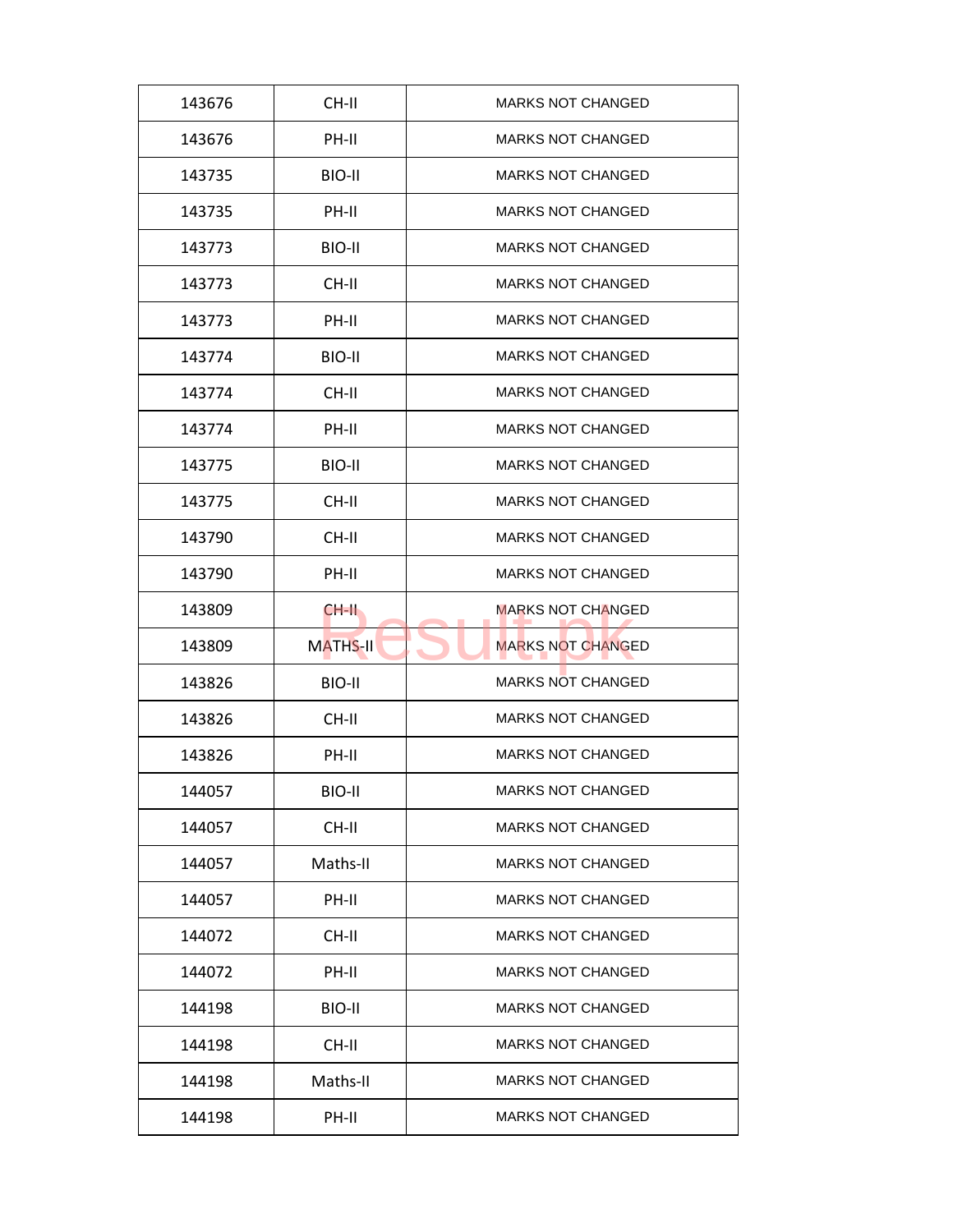| 144225 | BIO-II          | <b>MARKS NOT CHANGED</b> |
|--------|-----------------|--------------------------|
| 144225 | CH-II           | <b>MARKS NOT CHANGED</b> |
| 144225 | PH-II           | <b>MARKS NOT CHANGED</b> |
| 144393 | BIO-II          | <b>MARKS NOT CHANGED</b> |
| 144393 | CH-II           | <b>MARKS NOT CHANGED</b> |
| 144393 | PH-II           | <b>MARKS NOT CHANGED</b> |
| 144431 | <b>MATHS-II</b> | MARKS CHANGED            |
| 144431 | PH-II           | <b>MARKS NOT CHANGED</b> |
| 144432 | BIO-II          | <b>MARKS NOT CHANGED</b> |
| 144432 | CH-II           | <b>MARKS NOT CHANGED</b> |
| 144432 | PH-II           | <b>MARKS NOT CHANGED</b> |
| 144447 | BIO-II          | <b>MARKS NOT CHANGED</b> |
| 144447 | CH-II           | <b>MARKS NOT CHANGED</b> |
| 144447 | MATHS-II        | <b>MARKS NOT CHANGED</b> |
| 144447 | PH-II           | <b>MARKS NOT CHANGED</b> |
| 144448 | <b>BIO-II</b>   | <b>MARKS NOT CHANGED</b> |
| 144448 | CH-II           | <b>MARKS NOT CHANGED</b> |
| 144448 | PH-II           | <b>MARKS NOT CHANGED</b> |
| 144449 | CH-II           | <b>MARKS NOT CHANGED</b> |
| 144449 | PH-II           | <b>MARKS NOT CHANGED</b> |
| 144455 | BIO-II          | <b>MARKS NOT CHANGED</b> |
| 144455 | CH-II           | <b>MARKS NOT CHANGED</b> |
| 144455 | PH-II           | <b>MARKS NOT CHANGED</b> |
| 144471 | BIO-II          | <b>MARKS NOT CHANGED</b> |
| 144471 | CH-II           | <b>MARKS NOT CHANGED</b> |
| 144471 | <b>MATHS-II</b> | <b>MARKS NOT CHANGED</b> |
| 144471 | PH-II           | <b>MARKS NOT CHANGED</b> |
| 144472 | CH-II           | MARKS NOT CHANGED        |
| 144472 | CS-II           | <b>MARKS NOT CHANGED</b> |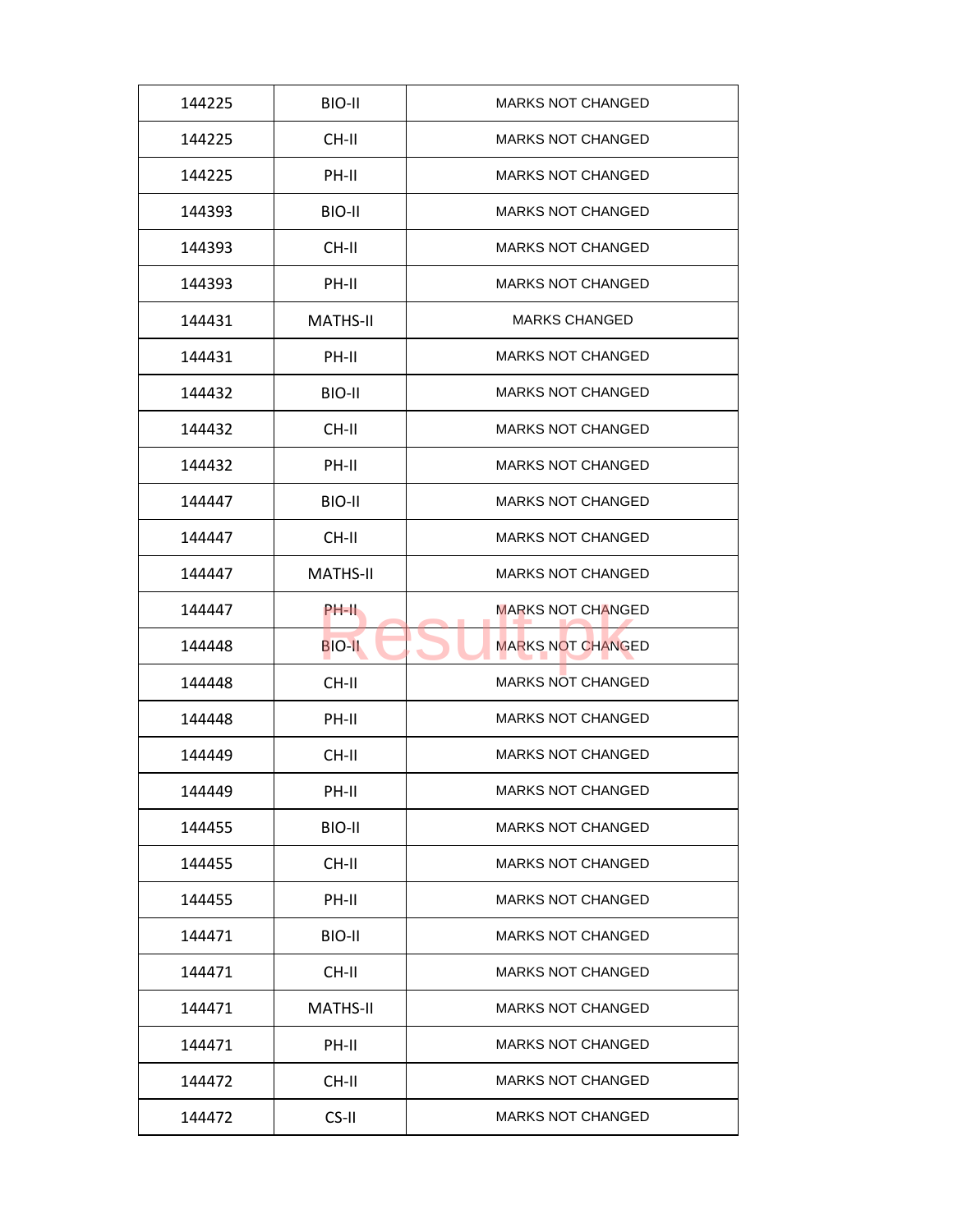| 144472 | <b>MATHS-II</b> | <b>MARKS CHANGED</b>     |
|--------|-----------------|--------------------------|
| 144472 | PH-II           | <b>MARKS NOT CHANGED</b> |
| 144477 | BIO-II          | <b>MARKS NOT CHANGED</b> |
| 144477 | PH-II           | <b>MARKS NOT CHANGED</b> |
| 144509 | BIO-II          | <b>MARKS NOT CHANGED</b> |
| 144509 | PH-II           | <b>MARKS NOT CHANGED</b> |
| 144511 | Maths-II        | <b>MARKS NOT CHANGED</b> |
| 144554 | BIO-II          | <b>MARKS NOT CHANGED</b> |
| 144554 | PH-II           | <b>MARKS NOT CHANGED</b> |
| 144564 | BIO-II          | <b>MARKS NOT CHANGED</b> |
| 144564 | <b>MATHS-II</b> | <b>MARKS NOT CHANGED</b> |
| 144564 | PH-II           | <b>MARKS NOT CHANGED</b> |
| 144567 | BIO-II          | <b>MARKS NOT CHANGED</b> |
| 144567 | CH-II           | <b>MARKS NOT CHANGED</b> |
| 144571 | BIO-II          | <b>MARKS NOT CHANGED</b> |
| 144571 | CH-II           | <b>MARKS NOT CHANGED</b> |
| 144571 | PH-II           | <b>MARKS NOT CHANGED</b> |
| 144596 | BIO-II          | <b>MARKS NOT CHANGED</b> |
| 144596 | CH-II           | <b>MARKS NOT CHANGED</b> |
| 144596 | PH-II           | <b>MARKS NOT CHANGED</b> |
| 144649 | BIO-II          | <b>MARKS NOT CHANGED</b> |
| 144649 | PH-II           | <b>MARKS NOT CHANGED</b> |
| 144700 | BIO-II          | <b>MARKS NOT CHANGED</b> |
| 144700 | CH-II           | <b>MARKS NOT CHANGED</b> |
| 144700 | <b>MATHS-II</b> | <b>MARKS NOT CHANGED</b> |
| 144700 | PH-II           | <b>MARKS NOT CHANGED</b> |
| 144706 | BIO-II          | <b>MARKS NOT CHANGED</b> |
| 144706 | CH-II           | <b>MARKS NOT CHANGED</b> |
| 144706 | Maths-II        | <b>MARKS NOT CHANGED</b> |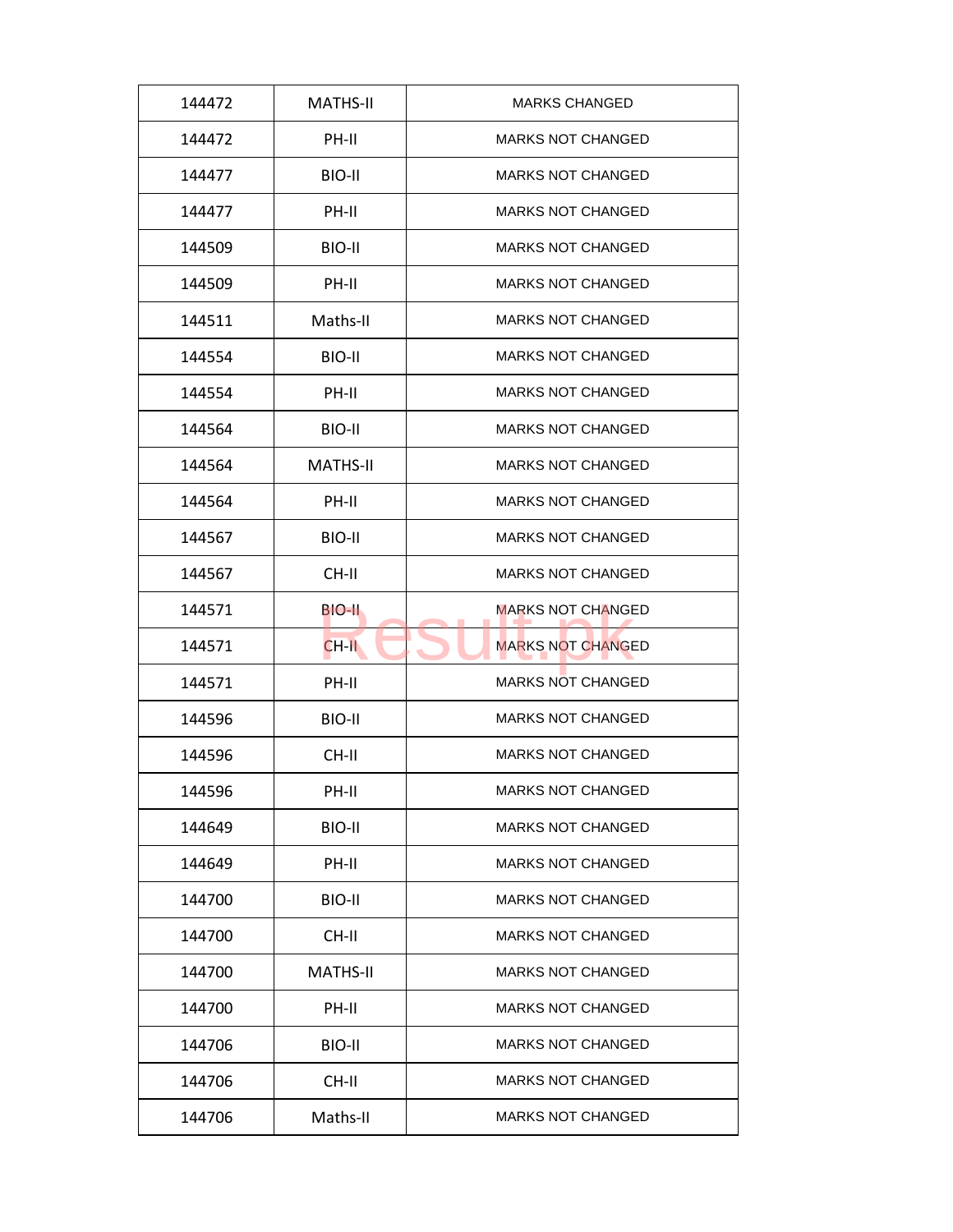| 144706 | PH-II           | <b>MARKS NOT CHANGED</b> |
|--------|-----------------|--------------------------|
| 144713 | BIO-II          | <b>MARKS NOT CHANGED</b> |
| 144713 | <b>MATHS-II</b> | <b>MARKS NOT CHANGED</b> |
| 144713 | PH-II           | <b>MARKS NOT CHANGED</b> |
| 144716 | CH-II           | <b>MARKS NOT CHANGED</b> |
| 144716 | Maths-II        | <b>MARKS NOT CHANGED</b> |
| 144717 | Maths-II        | <b>MARKS NOT CHANGED</b> |
| 144723 | BIO-II          | <b>MARKS CHANGED</b>     |
| 144723 | CH-II           | <b>MARKS NOT CHANGED</b> |
| 144723 | Maths-II        | <b>MARKS NOT CHANGED</b> |
| 144723 | PH-II           | <b>MARKS NOT CHANGED</b> |
| 144806 | BIO-II          | <b>MARKS NOT CHANGED</b> |
| 144806 | CH-II           | <b>MARKS NOT CHANGED</b> |
| 144806 | Maths-II        | <b>MARKS NOT CHANGED</b> |
| 144806 | PH-II           | <b>MARKS NOT CHANGED</b> |
| 144809 | <b>BIO-II</b>   | <b>MARKS NOT CHANGED</b> |
| 144846 | BIO-II          | <b>MARKS NOT CHANGED</b> |
| 144846 | CH-II           | <b>MARKS NOT CHANGED</b> |
| 144846 | Maths-II        | <b>MARKS NOT CHANGED</b> |
| 144846 | PH-II           | <b>MARKS NOT CHANGED</b> |
| 144847 | BIO-II          | <b>MARKS NOT CHANGED</b> |
| 144847 | CH-II           | <b>MARKS NOT CHANGED</b> |
| 144847 | Maths-II        | <b>MARKS NOT CHANGED</b> |
| 144847 | PH-II           | <b>MARKS NOT CHANGED</b> |
| 144850 | BIO-II          | <b>MARKS NOT CHANGED</b> |
| 144850 | CH-II           | <b>MARKS NOT CHANGED</b> |
| 144850 | Maths-II        | <b>MARKS NOT CHANGED</b> |
| 144850 | PH-II           | <b>MARKS NOT CHANGED</b> |
|        |                 |                          |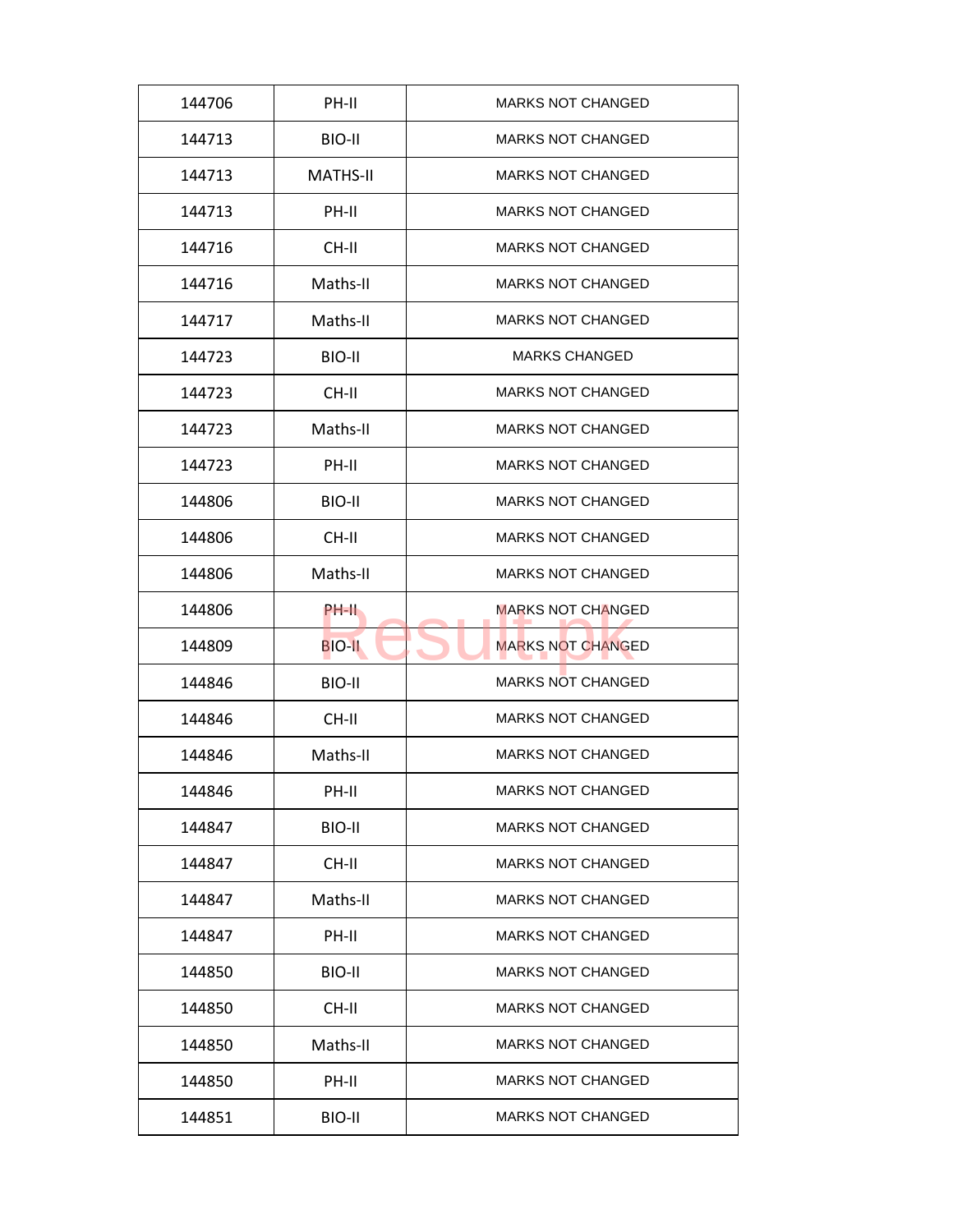| 144851 | CH-II           | <b>MARKS NOT CHANGED</b> |
|--------|-----------------|--------------------------|
| 144851 | MATHS-II        | <b>MARKS NOT CHANGED</b> |
| 144851 | PH-II           | <b>MARKS NOT CHANGED</b> |
| 144857 | BIO-II          | <b>MARKS NOT CHANGED</b> |
| 144857 | CH-II           | <b>MARKS CHANGED</b>     |
| 144857 | Maths-II        | <b>MARKS NOT CHANGED</b> |
| 144857 | PH-II           | <b>MARKS NOT CHANGED</b> |
| 144861 | BIO-II          | <b>MARKS NOT CHANGED</b> |
| 144861 | CH-II           | <b>MARKS NOT CHANGED</b> |
| 144861 | <b>MATHS-II</b> | <b>MARKS CHANGED</b>     |
| 144861 | PH-II           | <b>MARKS NOT CHANGED</b> |
| 144862 | BIO-II          | <b>MARKS NOT CHANGED</b> |
| 144862 | CH-II           | <b>MARKS NOT CHANGED</b> |
| 144862 | <b>MATHS-II</b> | <b>MARKS CHANGED</b>     |
| 144862 | PH-II           | <b>MARKS NOT CHANGED</b> |
| 144865 | <b>BIO-II</b>   | <b>MARKS NOT CHANGED</b> |
| 144865 | CH-II           | <b>MARKS NOT CHANGED</b> |
| 144865 | Maths-II        | <b>MARKS NOT CHANGED</b> |
| 144865 | PH-II           | <b>MARKS NOT CHANGED</b> |
| 144866 | BIO-II          | <b>MARKS NOT CHANGED</b> |
| 144866 | CH-II           | <b>MARKS NOT CHANGED</b> |
| 144866 | <b>MATHS-II</b> | <b>MARKS NOT CHANGED</b> |
| 144866 | PH-II           | <b>MARKS NOT CHANGED</b> |
| 144867 | BIO-II          | <b>MARKS NOT CHANGED</b> |
| 144867 | CH-II           | <b>MARKS NOT CHANGED</b> |
| 144867 | Maths-II        | <b>MARKS CHANGED</b>     |
| 144867 | PH-II           | <b>MARKS NOT CHANGED</b> |
|        |                 |                          |
| 144933 | CH-II           | <b>MARKS NOT CHANGED</b> |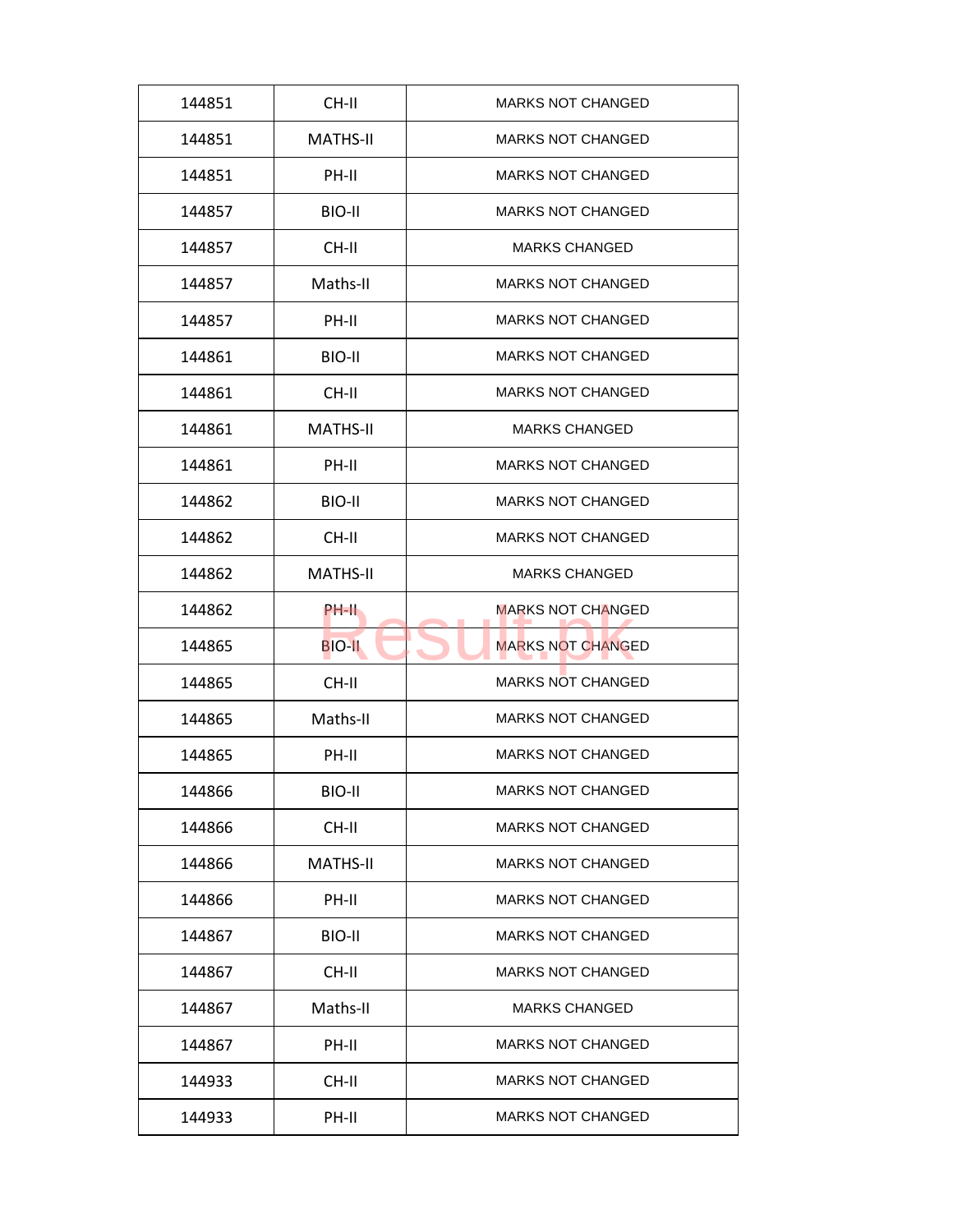| BIO-II<br><b>MARKS NOT CHANGED</b><br>144934<br>CH-II<br><b>MARKS NOT CHANGED</b><br>144934<br><b>MATHS-II</b><br><b>MARKS NOT CHANGED</b><br>144934<br><b>MARKS NOT CHANGED</b><br>PH-II<br>144934<br>144937<br>CH-II<br><b>MARKS NOT CHANGED</b><br><b>MATHS-II</b><br><b>MARKS CHANGED</b><br>144937<br>PH-II<br><b>MARKS NOT CHANGED</b><br>144937<br>CH-II<br><b>MARKS NOT CHANGED</b><br>144939<br><b>MATHS-II</b><br><b>MARKS NOT CHANGED</b><br>144939<br><b>MARKS NOT CHANGED</b><br>144939<br>PH-II<br><b>MATHS-II</b><br>144945<br><b>MARKS NOT CHANGED</b><br><b>MARKS NOT CHANGED</b><br>144945<br>PH-II<br>BIO-II<br><b>MARKS NOT CHANGED</b><br>145019<br><b>MARKS NOT CHANGED</b><br>145019<br>CH-II<br><b>MARKS NOT CHANGED</b><br>145019<br><b>MATHS-II</b><br><b>MARKS NOT CHANGED</b><br>145019<br>PH-II<br><b>MARKS NOT CHANGED</b><br>145115<br>BIO-II<br><b>MARKS NOT CHANGED</b><br>145115<br><b>MATHS-II</b><br>145115<br>PH-II<br><b>MARKS NOT CHANGED</b><br>BIO-II<br><b>MARKS NOT CHANGED</b><br>145132<br>145132<br><b>MATHS-II</b><br><b>MARKS NOT CHANGED</b><br>PH-II<br><b>MARKS NOT CHANGED</b><br>145132<br><b>MARKS NOT CHANGED</b><br>CH-II<br>145196<br>145253<br>CH-II<br><b>MARKS NOT CHANGED</b><br><b>MARKS NOT CHANGED</b><br>145253<br><b>MATHS-II</b><br><b>MARKS NOT CHANGED</b><br>145253<br>PH-II<br><b>MARKS NOT CHANGED</b><br>CH-II<br>145283<br><b>MARKS NOT CHANGED</b><br>145283<br><b>MATHS-II</b><br>145305<br>BIO-II<br><b>MARKS NOT CHANGED</b> |  |  |
|------------------------------------------------------------------------------------------------------------------------------------------------------------------------------------------------------------------------------------------------------------------------------------------------------------------------------------------------------------------------------------------------------------------------------------------------------------------------------------------------------------------------------------------------------------------------------------------------------------------------------------------------------------------------------------------------------------------------------------------------------------------------------------------------------------------------------------------------------------------------------------------------------------------------------------------------------------------------------------------------------------------------------------------------------------------------------------------------------------------------------------------------------------------------------------------------------------------------------------------------------------------------------------------------------------------------------------------------------------------------------------------------------------------------------------------------------------------------------------------------------------|--|--|
|                                                                                                                                                                                                                                                                                                                                                                                                                                                                                                                                                                                                                                                                                                                                                                                                                                                                                                                                                                                                                                                                                                                                                                                                                                                                                                                                                                                                                                                                                                            |  |  |
|                                                                                                                                                                                                                                                                                                                                                                                                                                                                                                                                                                                                                                                                                                                                                                                                                                                                                                                                                                                                                                                                                                                                                                                                                                                                                                                                                                                                                                                                                                            |  |  |
|                                                                                                                                                                                                                                                                                                                                                                                                                                                                                                                                                                                                                                                                                                                                                                                                                                                                                                                                                                                                                                                                                                                                                                                                                                                                                                                                                                                                                                                                                                            |  |  |
|                                                                                                                                                                                                                                                                                                                                                                                                                                                                                                                                                                                                                                                                                                                                                                                                                                                                                                                                                                                                                                                                                                                                                                                                                                                                                                                                                                                                                                                                                                            |  |  |
|                                                                                                                                                                                                                                                                                                                                                                                                                                                                                                                                                                                                                                                                                                                                                                                                                                                                                                                                                                                                                                                                                                                                                                                                                                                                                                                                                                                                                                                                                                            |  |  |
|                                                                                                                                                                                                                                                                                                                                                                                                                                                                                                                                                                                                                                                                                                                                                                                                                                                                                                                                                                                                                                                                                                                                                                                                                                                                                                                                                                                                                                                                                                            |  |  |
|                                                                                                                                                                                                                                                                                                                                                                                                                                                                                                                                                                                                                                                                                                                                                                                                                                                                                                                                                                                                                                                                                                                                                                                                                                                                                                                                                                                                                                                                                                            |  |  |
|                                                                                                                                                                                                                                                                                                                                                                                                                                                                                                                                                                                                                                                                                                                                                                                                                                                                                                                                                                                                                                                                                                                                                                                                                                                                                                                                                                                                                                                                                                            |  |  |
|                                                                                                                                                                                                                                                                                                                                                                                                                                                                                                                                                                                                                                                                                                                                                                                                                                                                                                                                                                                                                                                                                                                                                                                                                                                                                                                                                                                                                                                                                                            |  |  |
|                                                                                                                                                                                                                                                                                                                                                                                                                                                                                                                                                                                                                                                                                                                                                                                                                                                                                                                                                                                                                                                                                                                                                                                                                                                                                                                                                                                                                                                                                                            |  |  |
|                                                                                                                                                                                                                                                                                                                                                                                                                                                                                                                                                                                                                                                                                                                                                                                                                                                                                                                                                                                                                                                                                                                                                                                                                                                                                                                                                                                                                                                                                                            |  |  |
|                                                                                                                                                                                                                                                                                                                                                                                                                                                                                                                                                                                                                                                                                                                                                                                                                                                                                                                                                                                                                                                                                                                                                                                                                                                                                                                                                                                                                                                                                                            |  |  |
|                                                                                                                                                                                                                                                                                                                                                                                                                                                                                                                                                                                                                                                                                                                                                                                                                                                                                                                                                                                                                                                                                                                                                                                                                                                                                                                                                                                                                                                                                                            |  |  |
|                                                                                                                                                                                                                                                                                                                                                                                                                                                                                                                                                                                                                                                                                                                                                                                                                                                                                                                                                                                                                                                                                                                                                                                                                                                                                                                                                                                                                                                                                                            |  |  |
|                                                                                                                                                                                                                                                                                                                                                                                                                                                                                                                                                                                                                                                                                                                                                                                                                                                                                                                                                                                                                                                                                                                                                                                                                                                                                                                                                                                                                                                                                                            |  |  |
|                                                                                                                                                                                                                                                                                                                                                                                                                                                                                                                                                                                                                                                                                                                                                                                                                                                                                                                                                                                                                                                                                                                                                                                                                                                                                                                                                                                                                                                                                                            |  |  |
|                                                                                                                                                                                                                                                                                                                                                                                                                                                                                                                                                                                                                                                                                                                                                                                                                                                                                                                                                                                                                                                                                                                                                                                                                                                                                                                                                                                                                                                                                                            |  |  |
|                                                                                                                                                                                                                                                                                                                                                                                                                                                                                                                                                                                                                                                                                                                                                                                                                                                                                                                                                                                                                                                                                                                                                                                                                                                                                                                                                                                                                                                                                                            |  |  |
|                                                                                                                                                                                                                                                                                                                                                                                                                                                                                                                                                                                                                                                                                                                                                                                                                                                                                                                                                                                                                                                                                                                                                                                                                                                                                                                                                                                                                                                                                                            |  |  |
|                                                                                                                                                                                                                                                                                                                                                                                                                                                                                                                                                                                                                                                                                                                                                                                                                                                                                                                                                                                                                                                                                                                                                                                                                                                                                                                                                                                                                                                                                                            |  |  |
|                                                                                                                                                                                                                                                                                                                                                                                                                                                                                                                                                                                                                                                                                                                                                                                                                                                                                                                                                                                                                                                                                                                                                                                                                                                                                                                                                                                                                                                                                                            |  |  |
|                                                                                                                                                                                                                                                                                                                                                                                                                                                                                                                                                                                                                                                                                                                                                                                                                                                                                                                                                                                                                                                                                                                                                                                                                                                                                                                                                                                                                                                                                                            |  |  |
|                                                                                                                                                                                                                                                                                                                                                                                                                                                                                                                                                                                                                                                                                                                                                                                                                                                                                                                                                                                                                                                                                                                                                                                                                                                                                                                                                                                                                                                                                                            |  |  |
|                                                                                                                                                                                                                                                                                                                                                                                                                                                                                                                                                                                                                                                                                                                                                                                                                                                                                                                                                                                                                                                                                                                                                                                                                                                                                                                                                                                                                                                                                                            |  |  |
|                                                                                                                                                                                                                                                                                                                                                                                                                                                                                                                                                                                                                                                                                                                                                                                                                                                                                                                                                                                                                                                                                                                                                                                                                                                                                                                                                                                                                                                                                                            |  |  |
|                                                                                                                                                                                                                                                                                                                                                                                                                                                                                                                                                                                                                                                                                                                                                                                                                                                                                                                                                                                                                                                                                                                                                                                                                                                                                                                                                                                                                                                                                                            |  |  |
|                                                                                                                                                                                                                                                                                                                                                                                                                                                                                                                                                                                                                                                                                                                                                                                                                                                                                                                                                                                                                                                                                                                                                                                                                                                                                                                                                                                                                                                                                                            |  |  |
|                                                                                                                                                                                                                                                                                                                                                                                                                                                                                                                                                                                                                                                                                                                                                                                                                                                                                                                                                                                                                                                                                                                                                                                                                                                                                                                                                                                                                                                                                                            |  |  |
|                                                                                                                                                                                                                                                                                                                                                                                                                                                                                                                                                                                                                                                                                                                                                                                                                                                                                                                                                                                                                                                                                                                                                                                                                                                                                                                                                                                                                                                                                                            |  |  |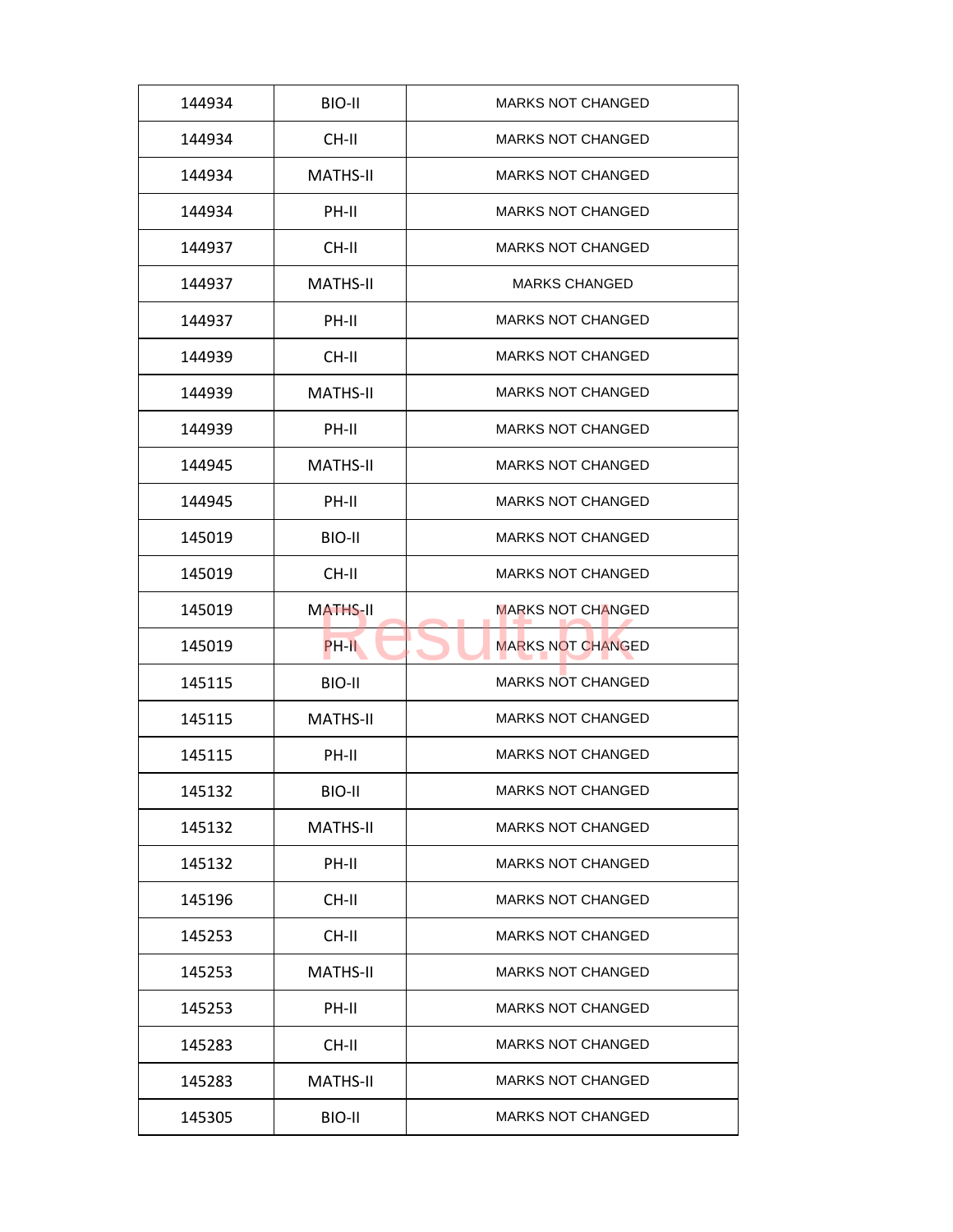| CH-II<br><b>MARKS NOT CHANGED</b><br>145305<br><b>MARKS NOT CHANGED</b><br>145305<br><b>MATHS-II</b><br><b>MARKS NOT CHANGED</b><br>145314<br>BIO-II<br><b>MARKS NOT CHANGED</b><br>CH-II<br>145314<br><b>MATHS-II</b><br><b>MARKS NOT CHANGED</b><br>145314<br><b>MARKS NOT CHANGED</b><br>145334<br>BIO-II<br>CH-II<br><b>MARKS NOT CHANGED</b><br>145334<br>Maths-II<br><b>MARKS NOT CHANGED</b><br>145334<br>CH-II<br><b>MARKS NOT CHANGED</b><br>145346<br><b>MARKS NOT CHANGED</b><br>145346<br><b>MATHS-II</b><br>145425<br>BIO-II<br><b>MARKS NOT CHANGED</b><br><b>MARKS NOT CHANGED</b><br>145425<br>CH-II<br><b>MATHS-II</b><br><b>MARKS NOT CHANGED</b><br>145425<br><b>MARKS NOT CHANGED</b><br>145425<br>PH-II<br><b>MARKS NOT CHANGED</b><br>145430<br>BIO-II<br><b>MARKS NOT CHANGED</b><br>145430<br>$CH-H$<br>PH-II<br><b>MARKS NOT CHANGED</b><br>145430<br><b>MARKS NOT CHANGED</b><br>145432<br>BIO-II<br>CH-II<br><b>MARKS NOT CHANGED</b><br>145432<br>145432<br>PH-II<br><b>MARKS NOT CHANGED</b><br>145465<br>BIO-II<br><b>MARKS NOT CHANGED</b><br>CH-II<br><b>MARKS NOT CHANGED</b><br>145465<br><b>MATHS-II</b><br><b>MARKS CHANGED</b><br>145465<br>145465<br>PH-II<br><b>MARKS NOT CHANGED</b><br><b>MARKS NOT CHANGED</b><br>145479<br>BIO-II<br><b>MARKS NOT CHANGED</b><br>145479<br>CH-II<br><b>MARKS NOT CHANGED</b><br>145479<br>PH-II<br><b>MARKS NOT CHANGED</b><br>145485<br>BIO-II |  |  |
|----------------------------------------------------------------------------------------------------------------------------------------------------------------------------------------------------------------------------------------------------------------------------------------------------------------------------------------------------------------------------------------------------------------------------------------------------------------------------------------------------------------------------------------------------------------------------------------------------------------------------------------------------------------------------------------------------------------------------------------------------------------------------------------------------------------------------------------------------------------------------------------------------------------------------------------------------------------------------------------------------------------------------------------------------------------------------------------------------------------------------------------------------------------------------------------------------------------------------------------------------------------------------------------------------------------------------------------------------------------------------------------------------------------------------|--|--|
|                                                                                                                                                                                                                                                                                                                                                                                                                                                                                                                                                                                                                                                                                                                                                                                                                                                                                                                                                                                                                                                                                                                                                                                                                                                                                                                                                                                                                            |  |  |
|                                                                                                                                                                                                                                                                                                                                                                                                                                                                                                                                                                                                                                                                                                                                                                                                                                                                                                                                                                                                                                                                                                                                                                                                                                                                                                                                                                                                                            |  |  |
|                                                                                                                                                                                                                                                                                                                                                                                                                                                                                                                                                                                                                                                                                                                                                                                                                                                                                                                                                                                                                                                                                                                                                                                                                                                                                                                                                                                                                            |  |  |
|                                                                                                                                                                                                                                                                                                                                                                                                                                                                                                                                                                                                                                                                                                                                                                                                                                                                                                                                                                                                                                                                                                                                                                                                                                                                                                                                                                                                                            |  |  |
|                                                                                                                                                                                                                                                                                                                                                                                                                                                                                                                                                                                                                                                                                                                                                                                                                                                                                                                                                                                                                                                                                                                                                                                                                                                                                                                                                                                                                            |  |  |
|                                                                                                                                                                                                                                                                                                                                                                                                                                                                                                                                                                                                                                                                                                                                                                                                                                                                                                                                                                                                                                                                                                                                                                                                                                                                                                                                                                                                                            |  |  |
|                                                                                                                                                                                                                                                                                                                                                                                                                                                                                                                                                                                                                                                                                                                                                                                                                                                                                                                                                                                                                                                                                                                                                                                                                                                                                                                                                                                                                            |  |  |
|                                                                                                                                                                                                                                                                                                                                                                                                                                                                                                                                                                                                                                                                                                                                                                                                                                                                                                                                                                                                                                                                                                                                                                                                                                                                                                                                                                                                                            |  |  |
|                                                                                                                                                                                                                                                                                                                                                                                                                                                                                                                                                                                                                                                                                                                                                                                                                                                                                                                                                                                                                                                                                                                                                                                                                                                                                                                                                                                                                            |  |  |
|                                                                                                                                                                                                                                                                                                                                                                                                                                                                                                                                                                                                                                                                                                                                                                                                                                                                                                                                                                                                                                                                                                                                                                                                                                                                                                                                                                                                                            |  |  |
|                                                                                                                                                                                                                                                                                                                                                                                                                                                                                                                                                                                                                                                                                                                                                                                                                                                                                                                                                                                                                                                                                                                                                                                                                                                                                                                                                                                                                            |  |  |
|                                                                                                                                                                                                                                                                                                                                                                                                                                                                                                                                                                                                                                                                                                                                                                                                                                                                                                                                                                                                                                                                                                                                                                                                                                                                                                                                                                                                                            |  |  |
|                                                                                                                                                                                                                                                                                                                                                                                                                                                                                                                                                                                                                                                                                                                                                                                                                                                                                                                                                                                                                                                                                                                                                                                                                                                                                                                                                                                                                            |  |  |
|                                                                                                                                                                                                                                                                                                                                                                                                                                                                                                                                                                                                                                                                                                                                                                                                                                                                                                                                                                                                                                                                                                                                                                                                                                                                                                                                                                                                                            |  |  |
|                                                                                                                                                                                                                                                                                                                                                                                                                                                                                                                                                                                                                                                                                                                                                                                                                                                                                                                                                                                                                                                                                                                                                                                                                                                                                                                                                                                                                            |  |  |
|                                                                                                                                                                                                                                                                                                                                                                                                                                                                                                                                                                                                                                                                                                                                                                                                                                                                                                                                                                                                                                                                                                                                                                                                                                                                                                                                                                                                                            |  |  |
|                                                                                                                                                                                                                                                                                                                                                                                                                                                                                                                                                                                                                                                                                                                                                                                                                                                                                                                                                                                                                                                                                                                                                                                                                                                                                                                                                                                                                            |  |  |
|                                                                                                                                                                                                                                                                                                                                                                                                                                                                                                                                                                                                                                                                                                                                                                                                                                                                                                                                                                                                                                                                                                                                                                                                                                                                                                                                                                                                                            |  |  |
|                                                                                                                                                                                                                                                                                                                                                                                                                                                                                                                                                                                                                                                                                                                                                                                                                                                                                                                                                                                                                                                                                                                                                                                                                                                                                                                                                                                                                            |  |  |
|                                                                                                                                                                                                                                                                                                                                                                                                                                                                                                                                                                                                                                                                                                                                                                                                                                                                                                                                                                                                                                                                                                                                                                                                                                                                                                                                                                                                                            |  |  |
|                                                                                                                                                                                                                                                                                                                                                                                                                                                                                                                                                                                                                                                                                                                                                                                                                                                                                                                                                                                                                                                                                                                                                                                                                                                                                                                                                                                                                            |  |  |
|                                                                                                                                                                                                                                                                                                                                                                                                                                                                                                                                                                                                                                                                                                                                                                                                                                                                                                                                                                                                                                                                                                                                                                                                                                                                                                                                                                                                                            |  |  |
|                                                                                                                                                                                                                                                                                                                                                                                                                                                                                                                                                                                                                                                                                                                                                                                                                                                                                                                                                                                                                                                                                                                                                                                                                                                                                                                                                                                                                            |  |  |
|                                                                                                                                                                                                                                                                                                                                                                                                                                                                                                                                                                                                                                                                                                                                                                                                                                                                                                                                                                                                                                                                                                                                                                                                                                                                                                                                                                                                                            |  |  |
|                                                                                                                                                                                                                                                                                                                                                                                                                                                                                                                                                                                                                                                                                                                                                                                                                                                                                                                                                                                                                                                                                                                                                                                                                                                                                                                                                                                                                            |  |  |
|                                                                                                                                                                                                                                                                                                                                                                                                                                                                                                                                                                                                                                                                                                                                                                                                                                                                                                                                                                                                                                                                                                                                                                                                                                                                                                                                                                                                                            |  |  |
|                                                                                                                                                                                                                                                                                                                                                                                                                                                                                                                                                                                                                                                                                                                                                                                                                                                                                                                                                                                                                                                                                                                                                                                                                                                                                                                                                                                                                            |  |  |
|                                                                                                                                                                                                                                                                                                                                                                                                                                                                                                                                                                                                                                                                                                                                                                                                                                                                                                                                                                                                                                                                                                                                                                                                                                                                                                                                                                                                                            |  |  |
| 145485<br>CH-II<br><b>MARKS NOT CHANGED</b>                                                                                                                                                                                                                                                                                                                                                                                                                                                                                                                                                                                                                                                                                                                                                                                                                                                                                                                                                                                                                                                                                                                                                                                                                                                                                                                                                                                |  |  |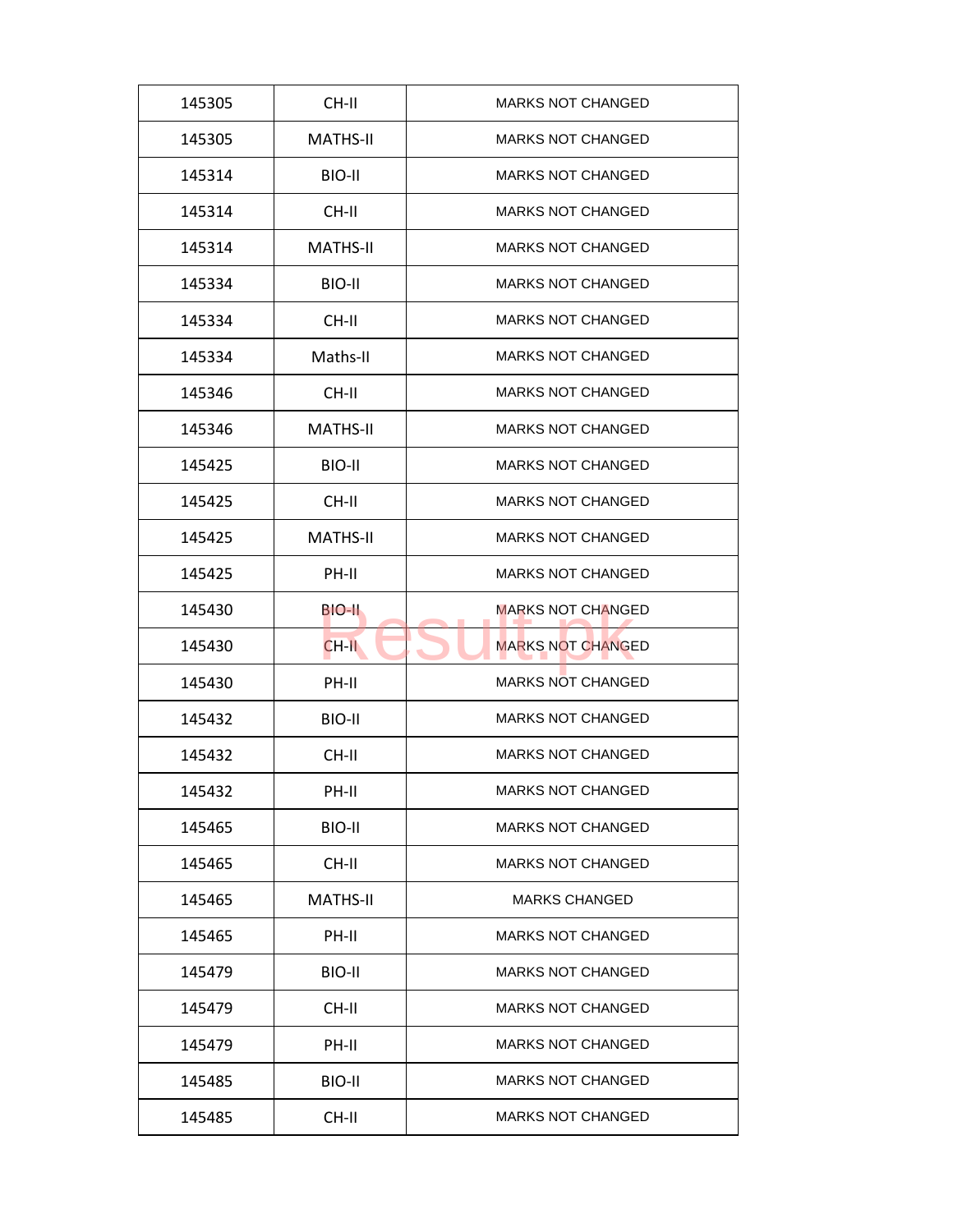| 145485 | <b>MATHS-II</b> | <b>MARKS NOT CHANGED</b> |
|--------|-----------------|--------------------------|
| 145485 | PH-II           | <b>MARKS NOT CHANGED</b> |
| 145566 | BIO-II          | <b>MARKS NOT CHANGED</b> |
| 145566 | CH-II           | <b>MARKS NOT CHANGED</b> |
| 145566 | <b>MATHS-II</b> | <b>MARKS NOT CHANGED</b> |
| 145566 | PH-II           | <b>MARKS NOT CHANGED</b> |
| 145570 | BIO-II          | <b>MARKS NOT CHANGED</b> |
| 145570 | CH-II           | <b>MARKS NOT CHANGED</b> |
| 145570 | <b>MATHS-II</b> | <b>MARKS NOT CHANGED</b> |
| 145570 | PH-II           | <b>MARKS CHANGED</b>     |
| 145688 | BIO-II          | <b>MARKS NOT CHANGED</b> |
| 145688 | CH-II           | <b>MARKS NOT CHANGED</b> |
| 145690 | BIO-II          | <b>MARKS NOT CHANGED</b> |
| 145690 | CH-II           | <b>MARKS NOT CHANGED</b> |
| 145820 | BIO-II.         | <b>MARKS NOT CHANGED</b> |
| 145820 | CH-II           | <b>MARKS NOT CHANGED</b> |
| 145820 | Maths-II        | <b>MARKS NOT CHANGED</b> |
| 145820 | PH-II           | <b>MARKS NOT CHANGED</b> |
| 145916 | BIO-II          | <b>MARKS NOT CHANGED</b> |
| 145916 | CH-II           | <b>MARKS NOT CHANGED</b> |
| 145916 | <b>MATHS-II</b> | <b>MARKS NOT CHANGED</b> |
| 145916 | PH-II           | <b>MARKS NOT CHANGED</b> |
| 146196 | BIO-II          | <b>MARKS NOT CHANGED</b> |
| 146196 | CH-II           | <b>MARKS NOT CHANGED</b> |
| 146196 | <b>MATHS-II</b> | <b>MARKS NOT CHANGED</b> |
| 146196 | PH-II           | <b>MARKS NOT CHANGED</b> |
| 146222 | CH-II           | <b>MARKS NOT CHANGED</b> |
| 146222 | PH-II           | <b>MARKS NOT CHANGED</b> |
| 146249 | BIO-II          | <b>MARKS NOT CHANGED</b> |
|        |                 |                          |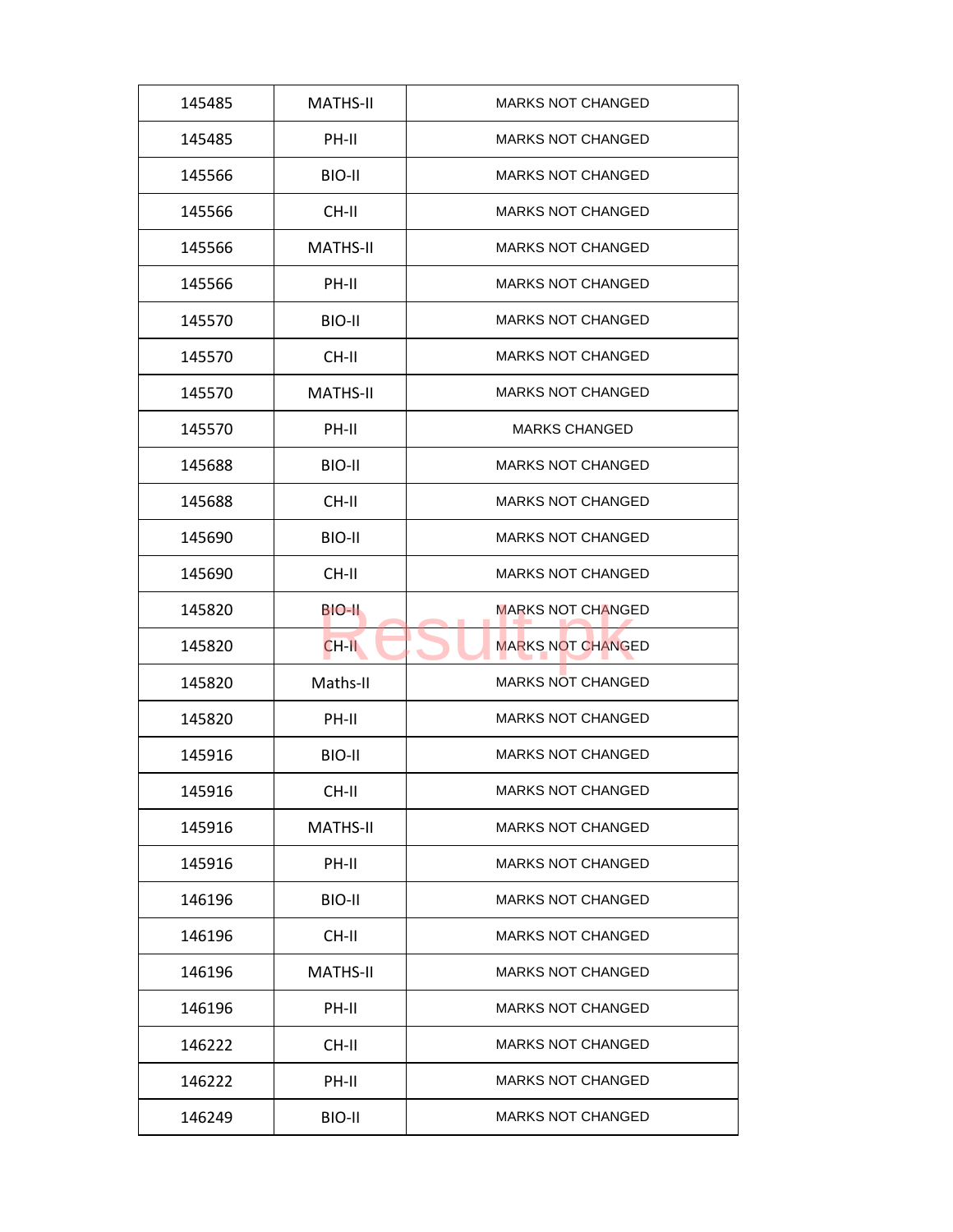| 146249 | PH-II           | <b>MARKS NOT CHANGED</b> |
|--------|-----------------|--------------------------|
| 146441 | BIO-II          | <b>MARKS NOT CHANGED</b> |
| 146441 | CH-II           | <b>MARKS NOT CHANGED</b> |
| 146695 | <b>MATHS-II</b> | <b>MARKS NOT CHANGED</b> |
| 146707 | BIO-II          | <b>MARKS NOT CHANGED</b> |
| 146707 | <b>MATHS-II</b> | <b>MARKS NOT CHANGED</b> |
| 146707 | PH-II           | <b>MARKS NOT CHANGED</b> |
| 146796 | BIO-II          | <b>MARKS NOT CHANGED</b> |
| 146796 | <b>MATHS-II</b> | <b>MARKS NOT CHANGED</b> |
| 146804 | BIO-II          | <b>MARKS NOT CHANGED</b> |
| 146804 | CH-II           | <b>MARKS NOT CHANGED</b> |
| 146909 | BIO-II          | <b>MARKS NOT CHANGED</b> |
| 146909 | CH-II           | <b>MARKS NOT CHANGED</b> |
| 146909 | PH-II           | <b>MARKS NOT CHANGED</b> |
| 146958 | CH-II           | <b>MARKS NOT CHANGED</b> |
| 147009 | <b>BIO-II</b>   | <b>MARKS NOT CHANGED</b> |
| 147009 | CH-II           | <b>MARKS CHANGED</b>     |
| 147009 | <b>MATHS-II</b> | <b>MARKS NOT CHANGED</b> |
| 147009 | PH-II           | <b>MARKS NOT CHANGED</b> |
| 147067 | BIO-II          | <b>MARKS NOT CHANGED</b> |
| 147067 | CH-II           | <b>MARKS NOT CHANGED</b> |
| 147067 | <b>MATHS-II</b> | <b>MARKS NOT CHANGED</b> |
| 147084 | BIO-II          | <b>MARKS NOT CHANGED</b> |
| 147084 | CH-II           | <b>MARKS NOT CHANGED</b> |
| 147084 | PH-II           | <b>MARKS CHANGED</b>     |
| 148316 | AMD-II          | <b>MARKS NOT CHANGED</b> |
| 148316 | $IS-II$         | <b>MARKS NOT CHANGED</b> |
| 148832 | EHE-II          | <b>MARKS CHANGED</b>     |
|        |                 |                          |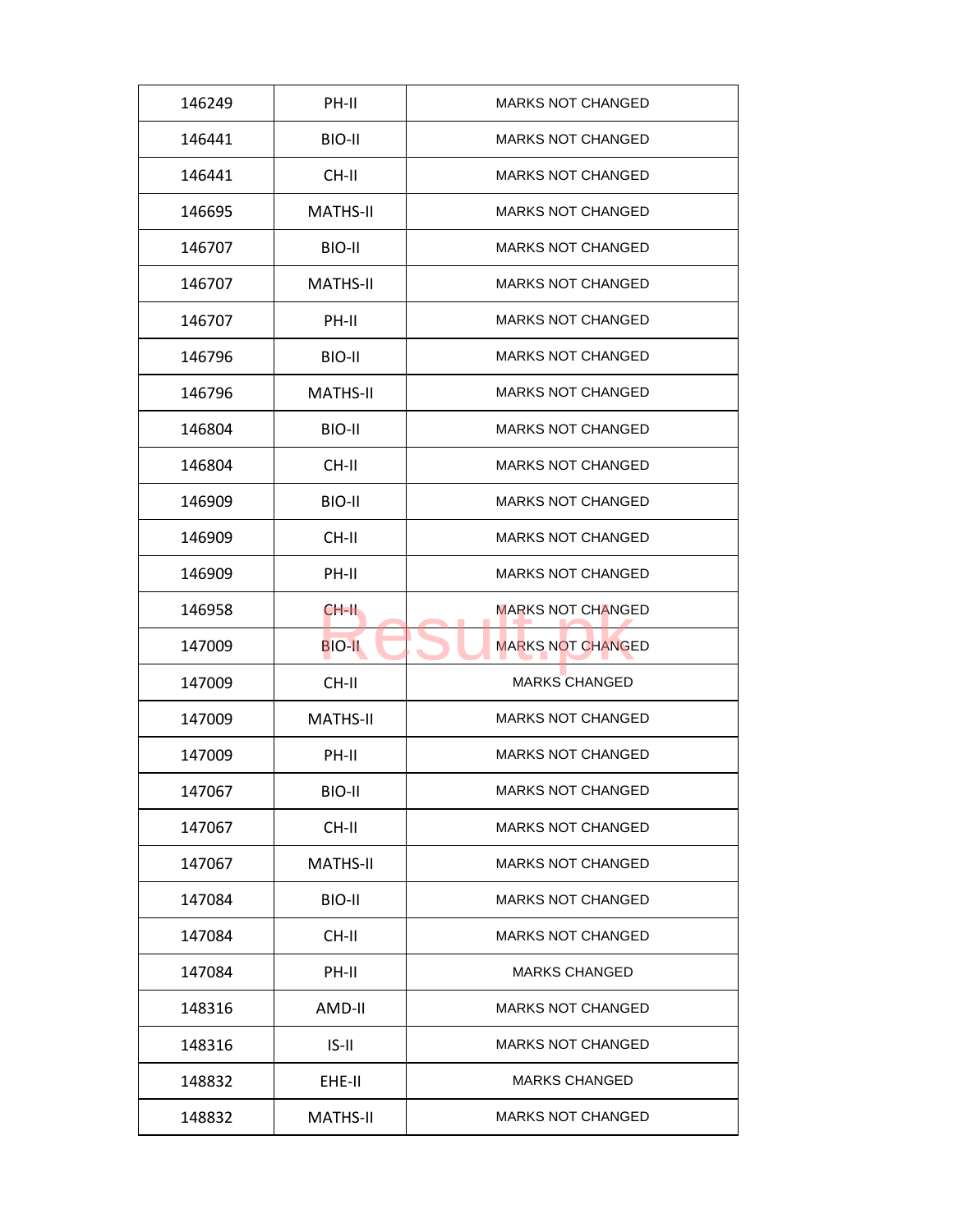| 149039 | $GS-H$          | <b>MARKS NOT CHANGED</b> |
|--------|-----------------|--------------------------|
| 149039 | $IS-II$         | <b>MARKS NOT CHANGED</b> |
| 149039 | <b>MATHS-II</b> | <b>MARKS NOT CHANGED</b> |
| 149039 | PA-II           | <b>MARKS NOT CHANGED</b> |
| 150826 | GS-II           | <b>MARKS NOT CHANGED</b> |
| 152345 | GS-II           | <b>MARKS NOT CHANGED</b> |
| 152345 | $IS-II$         | <b>MARKS NOT CHANGED</b> |
| 152345 | <b>MATHS-II</b> | <b>MARKS NOT CHANGED</b> |
| 152851 | EHE-II          | <b>MARKS NOT CHANGED</b> |
| 152851 | $IS-II$         | <b>MARKS NOT CHANGED</b> |
| 155089 | CS-II           | <b>MARKS NOT CHANGED</b> |
| 155089 | EHE-II          | <b>MARKS CHANGED</b>     |
| 155089 | GS-II           | <b>MARKS NOT CHANGED</b> |
| 155089 | <b>MATHS-II</b> | <b>MARKS NOT CHANGED</b> |
| 155211 | GS-II           | <b>MARKS NOT CHANGED</b> |
| 155211 | $IS-II$         | <b>MARKS NOT CHANGED</b> |
| 156213 | EHE-II          | <b>MARKS NOT CHANGED</b> |
| 156213 | GS-II           | <b>MARKS CHANGED</b>     |
| 156213 | $IS-II$         | <b>MARKS CHANGED</b>     |
| 156213 | <b>MATHS-II</b> | <b>MARKS NOT CHANGED</b> |
| 157293 | GS-II           | <b>MARKS NOT CHANGED</b> |
| 157293 | HPE-II          | <b>MARKS NOT CHANGED</b> |
| 157293 | $IS-II$         | <b>MARKS NOT CHANGED</b> |
| 157293 | <b>MATHS-II</b> | <b>MARKS NOT CHANGED</b> |
| 157728 | GS-II           | <b>MARKS NOT CHANGED</b> |
| 157728 | Maths-II        | <b>MARKS NOT CHANGED</b> |
| 157990 | AMD-II          | <b>MARKS NOT CHANGED</b> |
|        |                 |                          |
| 158200 | AMD-II          | <b>MARKS NOT CHANGED</b> |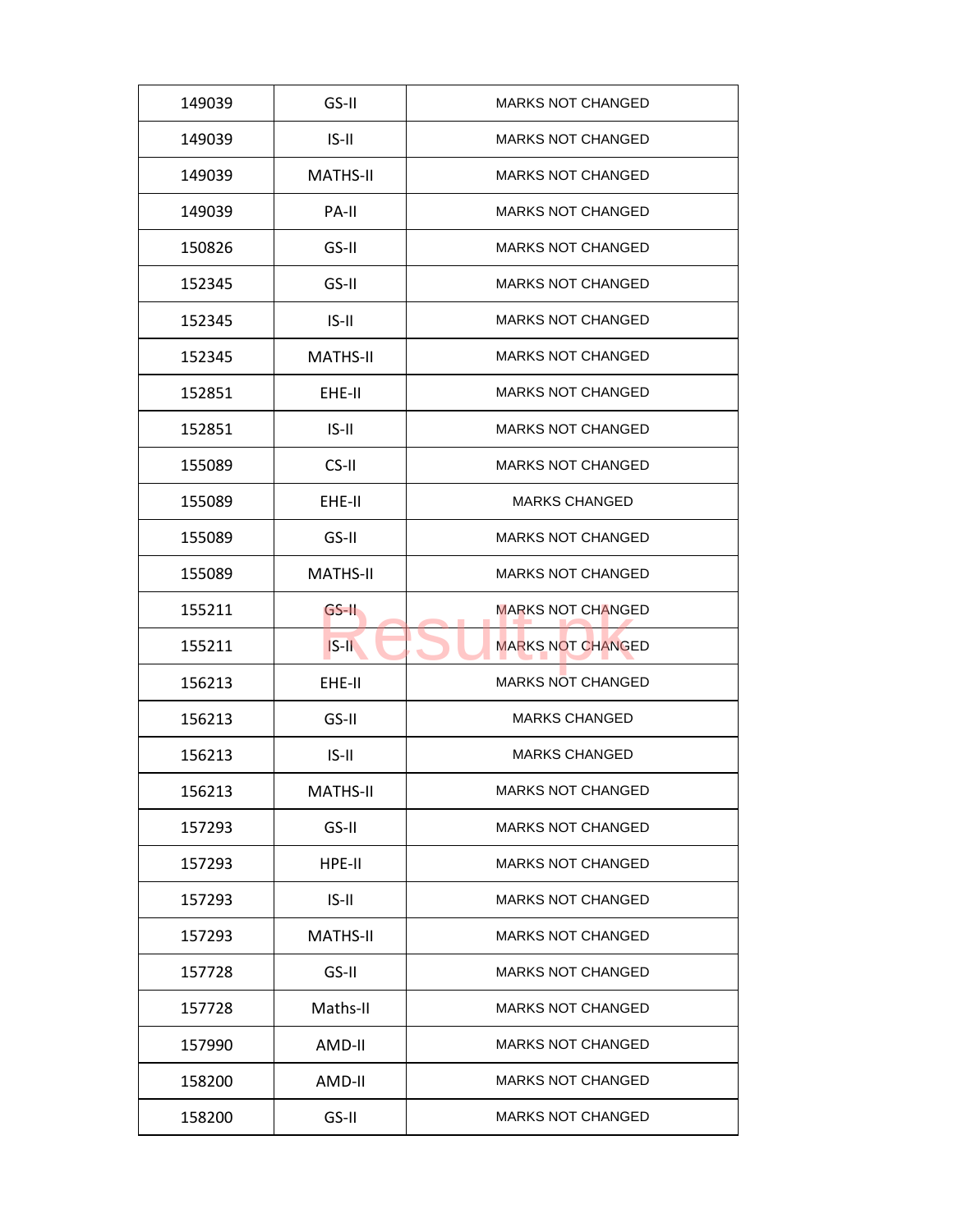| 158200 | $IS-II$         | <b>MARKS NOT CHANGED</b> |
|--------|-----------------|--------------------------|
| 158200 | <b>MATHS-II</b> | <b>MARKS NOT CHANGED</b> |
| 158205 | GS-II           | <b>MARKS NOT CHANGED</b> |
| 158205 | $IS-II$         | <b>MARKS NOT CHANGED</b> |
| 158205 | <b>MATHS-II</b> | <b>MARKS NOT CHANGED</b> |
| 158205 | PA-II           | <b>MARKS NOT CHANGED</b> |
| 159379 | AMD-II          | <b>MARKS NOT CHANGED</b> |
| 159379 | GS-II           | <b>MARKS NOT CHANGED</b> |
| 160817 | GS-II           | <b>MARKS NOT CHANGED</b> |
| 160817 | $IS-II$         | <b>MARKS NOT CHANGED</b> |
| 160817 | <b>MATHS-II</b> | <b>MARKS NOT CHANGED</b> |
| 160817 | PA-II           | <b>MARKS NOT CHANGED</b> |
| 160908 | GS-II           | <b>MARKS NOT CHANGED</b> |
| 160908 | HPE-II          | <b>MARKS NOT CHANGED</b> |
| 160908 | $IS-H$          | <b>MARKS NOT CHANGED</b> |
| 161592 | GS-II           | <b>MARKS NOT CHANGED</b> |
| 161592 | $IS-II$         | <b>MARKS NOT CHANGED</b> |
| 163015 | AMD-II          | <b>MARKS NOT CHANGED</b> |
| 163015 | GS-II           | <b>MARKS CHANGED</b>     |
| 163015 | <b>MATHS-II</b> | <b>MARKS NOT CHANGED</b> |
| 163125 | GS-II           | <b>MARKS CHANGED</b>     |
| 163136 | AMD-II          | <b>MARKS NOT CHANGED</b> |
| 163136 | GS-II           | <b>MARKS NOT CHANGED</b> |
| 163136 | $IS-II$         | <b>MARKS NOT CHANGED</b> |
| 163136 | <b>MATHS-II</b> | <b>MARKS NOT CHANGED</b> |
| 164165 | $IS-II$         | <b>MARKS NOT CHANGED</b> |
| 164165 | PA-II           | <b>MARKS NOT CHANGED</b> |
|        |                 |                          |
| 164167 | <b>MATHS-II</b> | <b>MARKS NOT CHANGED</b> |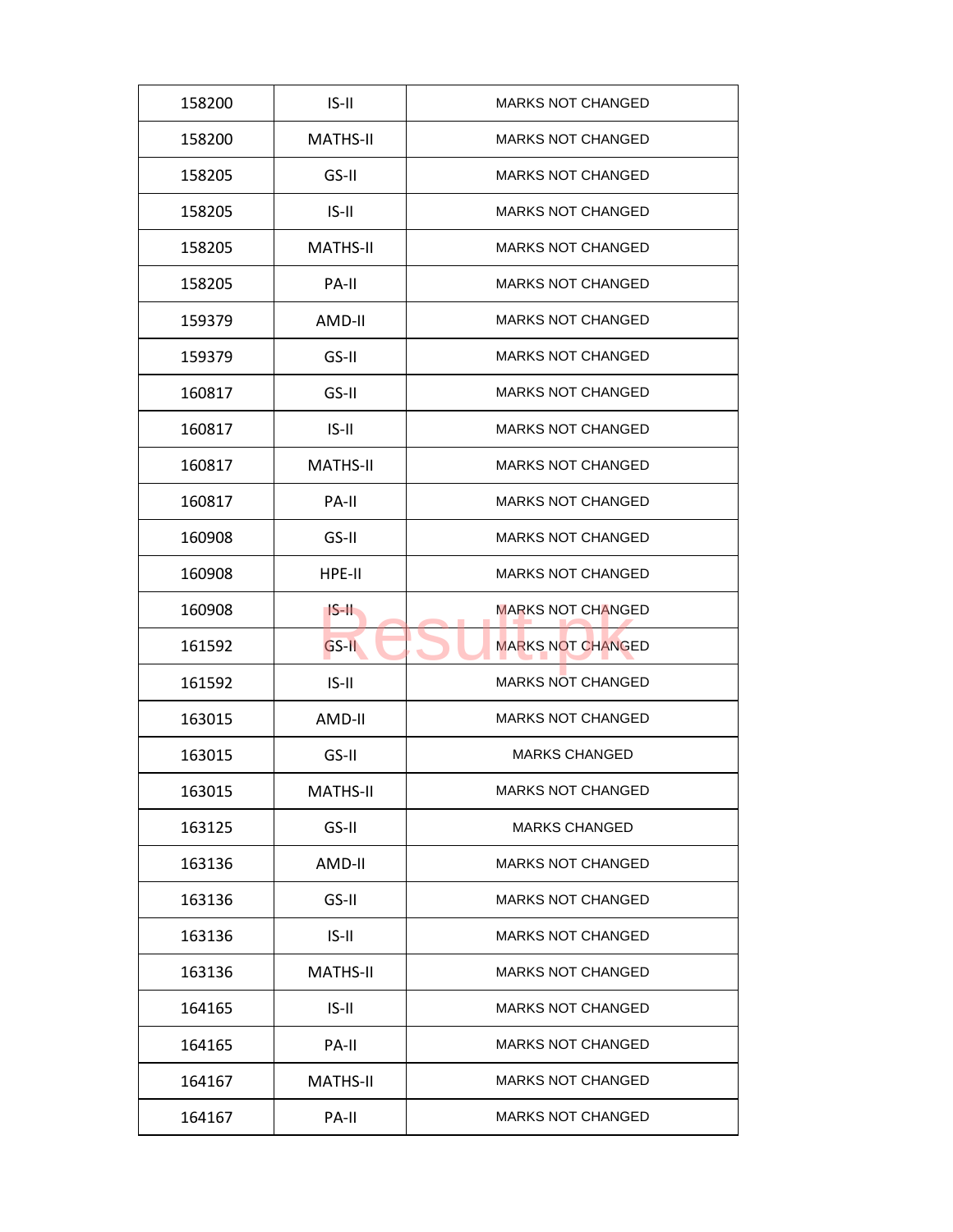| 164207 | $IS-II$         | <b>MARKS CHANGED</b>     |
|--------|-----------------|--------------------------|
| 164207 | PA-II           | <b>MARKS NOT CHANGED</b> |
| 165045 | GS-II           | <b>MARKS NOT CHANGED</b> |
| 165045 | $IS-II$         | <b>MARKS NOT CHANGED</b> |
| 165466 | $IS-II$         | <b>MARKS NOT CHANGED</b> |
| 165466 | <b>MATHS-II</b> | <b>MARKS NOT CHANGED</b> |
| 165537 | CH-II           | <b>MARKS NOT CHANGED</b> |
| 165537 | <b>MATHS-II</b> | <b>MARKS NOT CHANGED</b> |
| 165537 | PH-II           | <b>MARKS CHANGED</b>     |
| 165604 | BIO-II          | <b>MARKS NOT CHANGED</b> |
| 165604 | <b>MATHS-II</b> | <b>MARKS NOT CHANGED</b> |
| 165604 | PH-II           | <b>MARKS NOT CHANGED</b> |
| 165662 | BIO-II          | <b>MARKS NOT CHANGED</b> |
| 165662 | CH-II           | <b>MARKS NOT CHANGED</b> |
| 165662 | <b>MATHS-II</b> | <b>MARKS CHANGED</b>     |
| 165662 | PH-II           | <b>MARKS NOT CHANGED</b> |
| 181106 | GS-II           | <b>MARKS CHANGED</b>     |
| 181207 | $IS-II$         | <b>MARKS NOT CHANGED</b> |
| 181207 | <b>MATHS-II</b> | <b>MARKS NOT CHANGED</b> |
| 181489 | EHE-II          | <b>MARKS NOT CHANGED</b> |
| 181489 | GS-II           | <b>MARKS NOT CHANGED</b> |
| 181489 | $IS-II$         | <b>MARKS CHANGED</b>     |
| 181489 | <b>MATHS-II</b> | <b>MARKS NOT CHANGED</b> |
| 181684 | GS-II           | <b>MARKS NOT CHANGED</b> |
| 181684 | $IS-II$         | <b>MARKS NOT CHANGED</b> |
| 181684 | Maths-II        | <b>MARKS NOT CHANGED</b> |
| 181684 | PA-II           | <b>MARKS NOT CHANGED</b> |
| 183567 | AMD-II          | <b>MARKS NOT CHANGED</b> |
| 183567 | $IS-II$         | <b>MARKS NOT CHANGED</b> |
|        |                 |                          |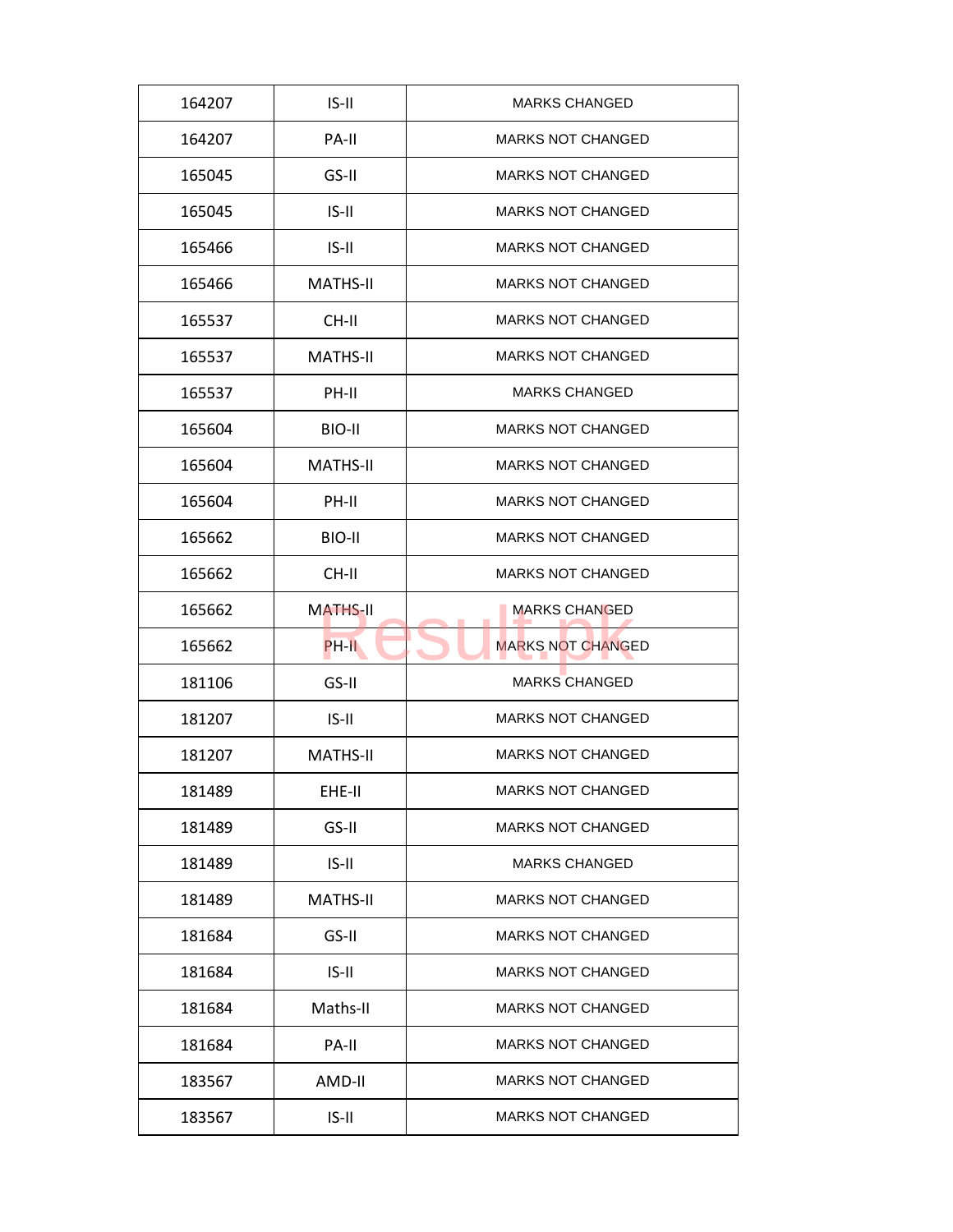| 185183 | CIV-II          | <b>MARKS NOT CHANGED</b> |
|--------|-----------------|--------------------------|
| 185183 | GS-II           | <b>MARKS NOT CHANGED</b> |
| 185183 | $IS-II$         | <b>MARKS NOT CHANGED</b> |
| 185183 | <b>MATHS-II</b> | <b>MARKS NOT CHANGED</b> |
| 185362 | AMD-II          | <b>MARKS NOT CHANGED</b> |
| 185362 | GS-II           | <b>MARKS NOT CHANGED</b> |
| 185362 | $IS-II$         | <b>MARKS CHANGED</b>     |
| 185362 | <b>MATHS-II</b> | <b>MARKS NOT CHANGED</b> |
| 186339 | AMD-II          | <b>MARKS NOT CHANGED</b> |
| 186339 | CIV-II          | <b>MARKS NOT CHANGED</b> |
| 186339 | GS-II           | <b>MARKS NOT CHANGED</b> |
| 186339 | <b>MATHS-II</b> | <b>MARKS NOT CHANGED</b> |
| 186680 | <b>MATHS-II</b> | <b>MARKS NOT CHANGED</b> |
| 188010 | BIO-II          | <b>MARKS NOT CHANGED</b> |
| 188010 | <b>MATHS-II</b> | <b>MARKS NOT CHANGED</b> |
| 188012 | PH-L            | <b>MARKS NOT CHANGED</b> |
| 188020 | <b>MATHS-I</b>  | <b>MARKS NOT CHANGED</b> |
| 188020 | <b>MATHS-II</b> | <b>MARKS NOT CHANGED</b> |
| 188538 | $E-H$           | <b>MARKS NOT CHANGED</b> |
| 188538 | <b>MATHS-I</b>  | <b>MARKS NOT CHANGED</b> |
| 188556 | $E-I$           | <b>MARKS NOT CHANGED</b> |
| 188556 | U-I             | <b>MARKS NOT CHANGED</b> |
| 188582 | $ E-1 $         | <b>MARKS NOT CHANGED</b> |
| 188582 | PS-II           | <b>MARKS NOT CHANGED</b> |
| 188626 | BIO-I           | <b>MARKS NOT CHANGED</b> |
| 188626 | BIO-II          | <b>MARKS NOT CHANGED</b> |
| 188626 | $U-I$           | <b>MARKS NOT CHANGED</b> |
| 188626 | U-II            | <b>MARKS NOT CHANGED</b> |
| 188627 | BIO-II          | <b>MARKS NOT CHANGED</b> |
|        |                 |                          |